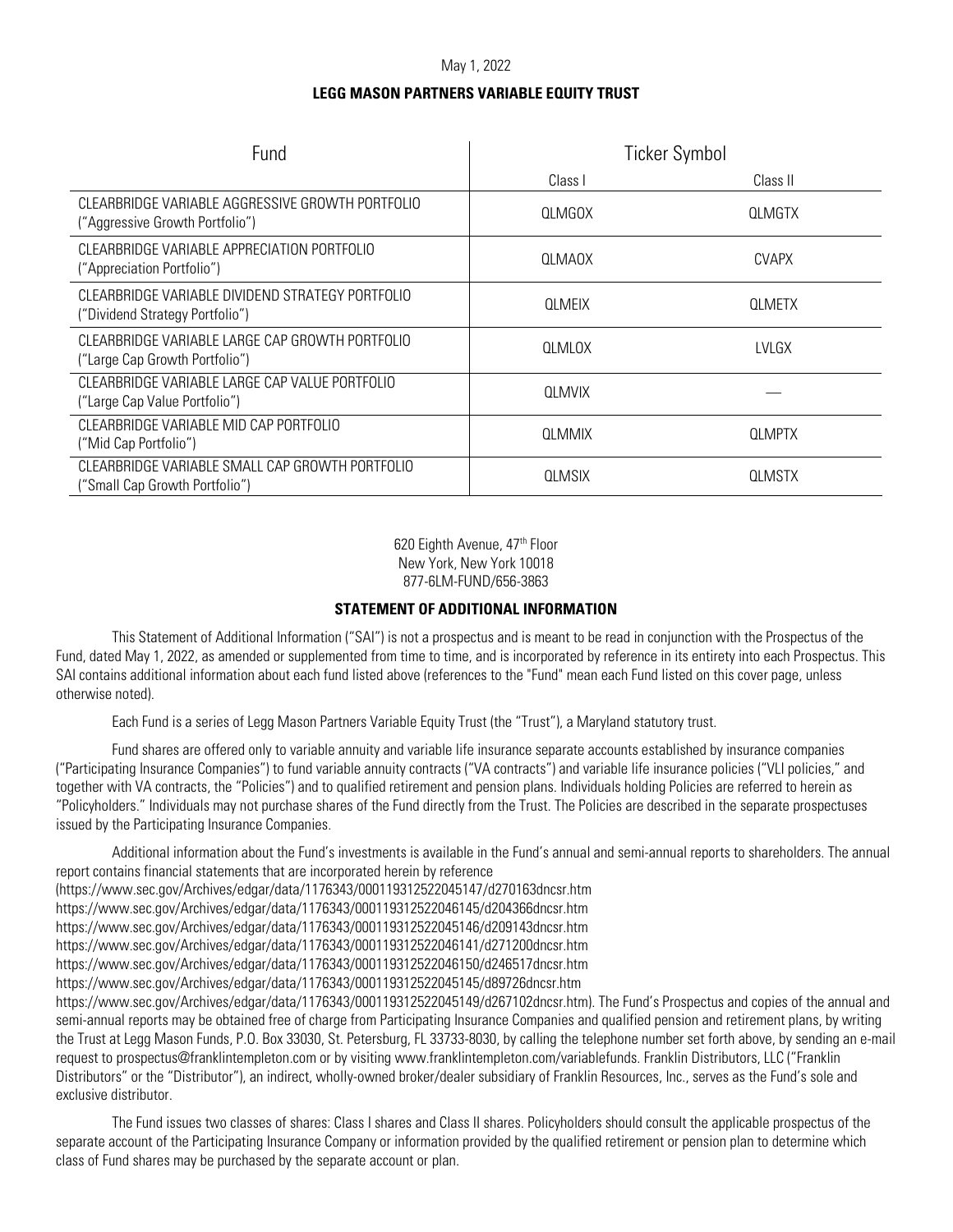# **THIS SAI IS NOT A PROSPECTUS AND IS AUTHORIZED FOR DISTRIBUTION TO PROSPECTIVE INVESTORS ONLY IF PRECEDED OR ACCOMPANIED BY AN EFFECTIVE PROSPECTUS.**

No person has been authorized to give any information or to make any representations not contained in the Prospectus or this SAI in connection with the offering made by the Prospectus and, if given or made, such information or representations must not be relied upon as having been authorized by the Fund or the Distributor. The Prospectus and this SAI do not constitute an offering by the Fund or by the Distributor in any jurisdiction in which such offering may not lawfully be made.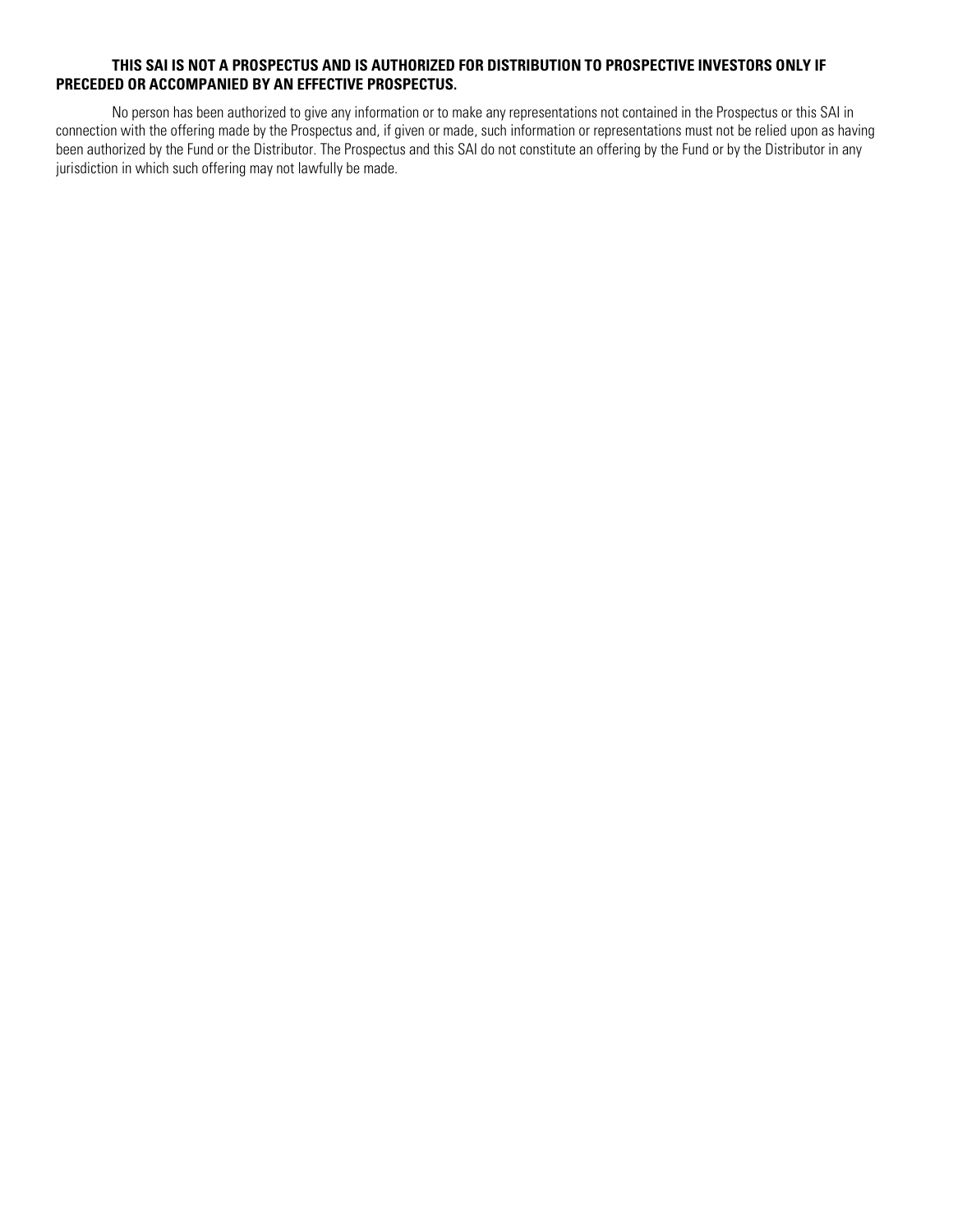# **TABLE OF CONTENTS**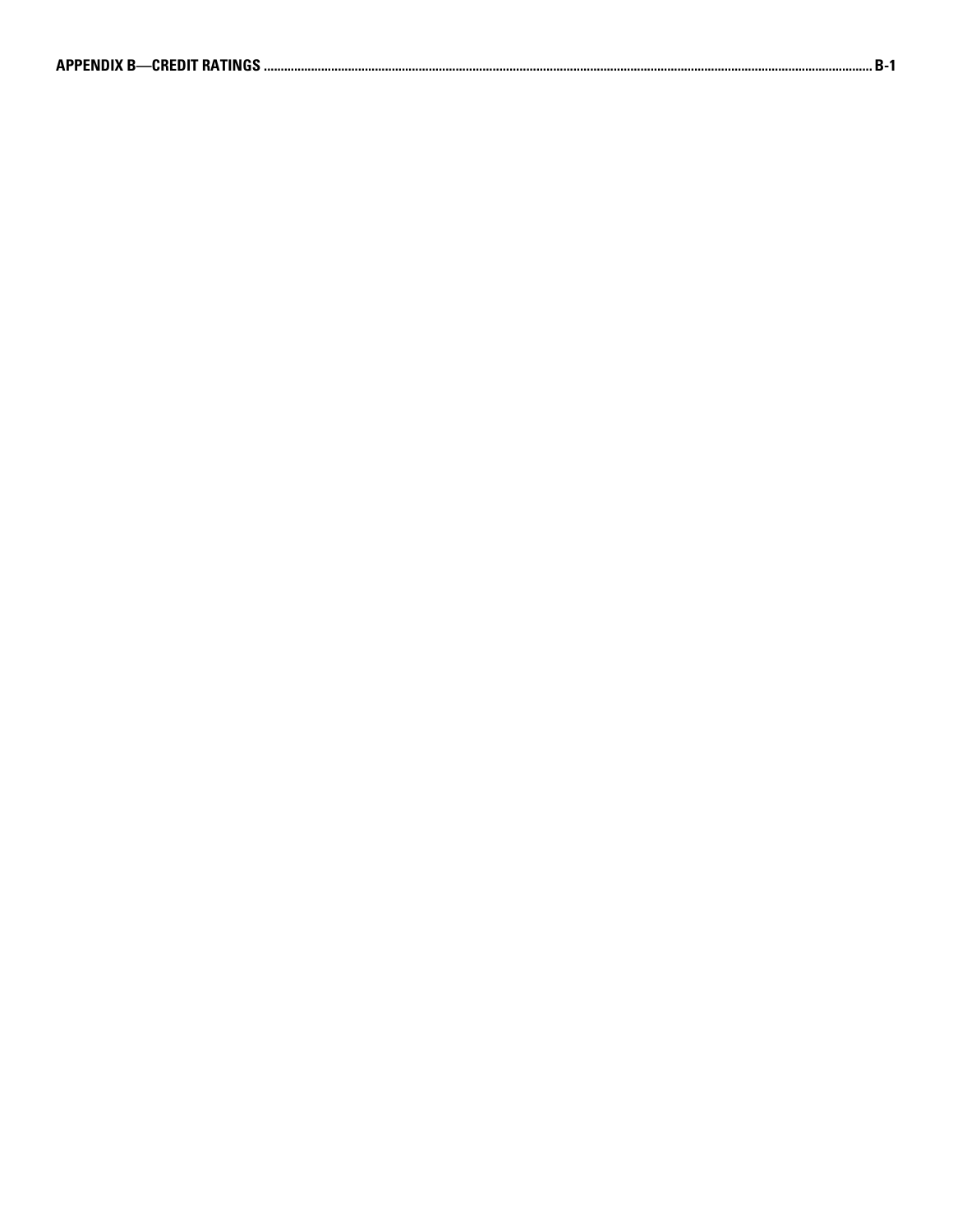#### **GLOSSARY OF TERMS**

**Because the following is a combined glossary of terms used for all the Legg Mason Funds, certain terms below may not apply to your fund. Any terms used but not defined herein have the meaning ascribed to them in the applicable Fund's prospectus.** 

"12b-1 Plans" means the Fund's distribution and shareholder services plan.

"1933 Act" means the Securities Act of 1933, as amended.

"1934 Act" means the Securities Exchange Act of 1934, as amended.

"1940 Act" means the Investment Company Act of 1940, as amended.

"1940 Act Vote" means the vote of the lesser of: (a) more than 50% of the outstanding shares of the Fund; or (b) 67% or more of the shares of the Fund present at a shareholders' meeting if more than 50% of the outstanding shares of that Fund are represented at the meeting in person or by proxy.

"Advisers Act" means the Investment Advisers Act of 1940, as amended.

"Board" means the Board of Trustees or Board of Directors, as applicable.

"CEA" means the Commodity Exchange Act, as amended.

"CFTC" means the U.S. Commodity Futures Trading Commission.

"Code" means the Internal Revenue Code of 1986, as amended.

"Corporation" (if applicable) means the corporation listed on the cover page of this SAI.

"Directors" means the directors of the Corporation.

"Distributor" means the party that is responsible for the distribution or sale of the Fund's shares. Franklin Distributors, LLC ("Franklin Distributors") is the Fund's distributor.

"FINRA" means the Financial Industry Regulatory Authority, Inc.

"Franklin Resources" means Franklin Resources, Inc.

"Fund" means the Fund or Funds listed on the cover of this SAI unless stated otherwise.

"Fundamental Investment Policy" means an investment policy of the Fund that may be changed only by a 1940 Act Vote. Only those policies expressly designated as such are fundamental investment policies. All other policies and restrictions may be changed by the Board without shareholder approval.

"Independent Director" or "Independent Trustee" (as applicable) means a Director of the Corporation or a Trustee of the Trust who is not an "interested person" (as defined in the 1940 Act) of the Corporation or Trust (as applicable).

"IRAs" means Individual Retirement Accounts.

"IRS" means Internal Revenue Service.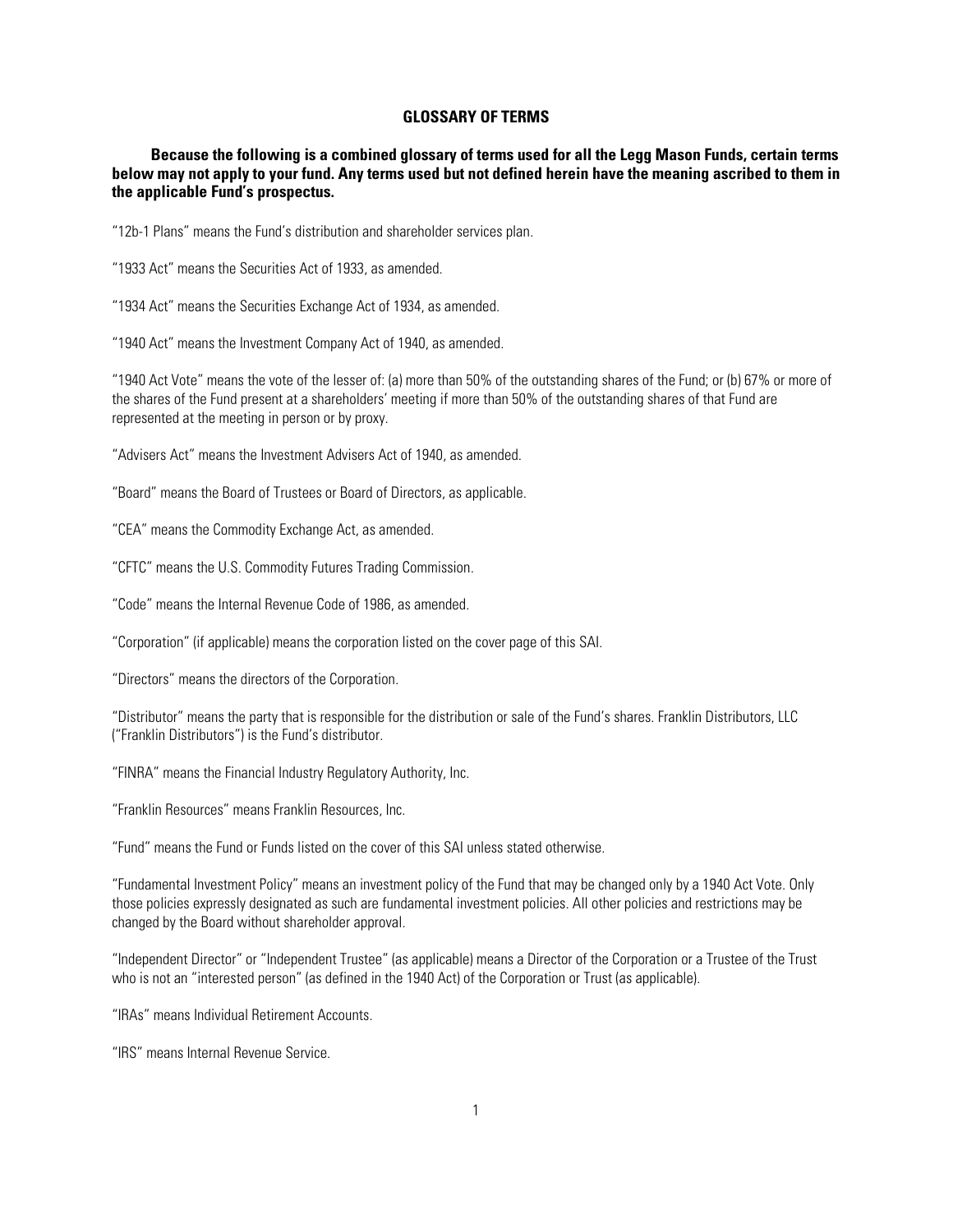"Legg Mason" means Legg Mason, Inc.

"Legg Mason Funds" means the funds managed by Legg Mason Partners Fund Advisor, LLC or an affiliate.

"Manager" or "LMPFA" means Legg Mason Partners Fund Advisor, LLC.

"NAV" means net asset value.

"NRSROs" means nationally recognized (or non-U.S.) statistical rating organizations, including, but not limited to, Moody's Investors Service, Inc. ("Moody's"), Fitch Ratings and S&P Global Ratings, a subsidiary of S&P Global Inc. ("S&P").

"NYSE" means the New York Stock Exchange.

"Prospectus" means the prospectus of a Fund as referenced on the cover page of this SAI.

"SAI" means this Statement of Additional Information.

"SEC" means the U.S. Securities and Exchange Commission.

 "Service Agent" means each bank, broker, dealer, insurance company, investment adviser, financial consultant or adviser, mutual fund supermarket and any other financial intermediaries that have entered into an agreement with the Distributor to sell shares of the Fund.

"Subadviser" means ClearBridge Investments, LLC and Western Asset Management Company, LLC, as applicable, and as referred to in the Fund's Prospectus and this SAI.

"Trust" (if applicable) means the trust listed on the cover page of this SAI.

"Trustees" means the trustees of the Trust.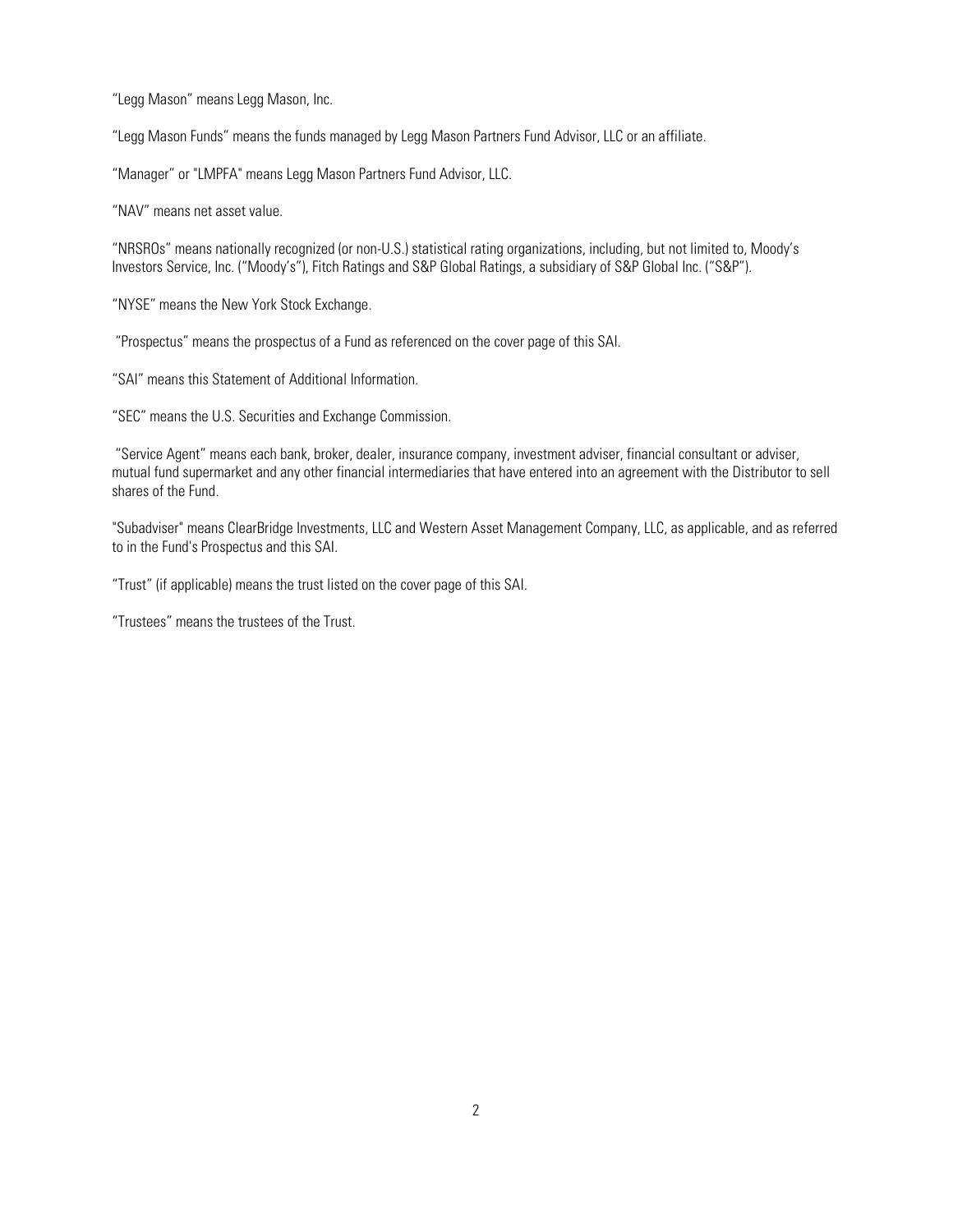# **INVESTMENT POLICIES**

### **Investment Objective and Strategies**

The Fund is registered under the 1940 Act, as an open-end management investment company. The Fund's Prospectus discusses the Fund's investment objective and strategies. The following is a summary of certain strategies and investment limitations of the Fund and supplements the description of the Fund's investment strategies in its Prospectus. Additional information regarding investment practices and risk factors with respect to the Fund may also be found below in the section entitled Investment Practices and Risk Factors.

# **Aggressive Growth Portfolio**

- *Investment objective*. The Fund seeks capital appreciation.
- The Fund invests primarily in common stocks of companies the portfolio managers believe are experiencing, or will experience, growth in earnings exceeding the average rate of earnings growth of the companies which comprise the S&P 500 Index.
- A significant portion of the Fund's assets may be invested in the securities of small to medium capitalization companies.
- The Fund may invest up to 25% of its net assets (at the time of investment) in equity securities of foreign issuers, either directly or through depositary receipts.
- The Fund may hold no more than 25% of the Fund's net assets (taken at the then-current market value) as required collateral for short sales at any one time.

# **Appreciation Portfolio**

- *Investment objective*. The Fund seeks long-term appreciation of capital.
- The Fund invests primarily in equity securities of U.S. companies. The fund typically invests in medium and large capitalization companies, but may also invest in small capitalization companies.
- The Fund may invest up to 20% of its net assets in the equity securities of foreign issuers.
- The Fund may invest up to 5% of its assets in U.S. government securities for which the principal repayment at maturity, while paid in U.S. dollars, is determined by reference to the exchange rate between the U.S. dollar and the currency of one or more foreign countries.
- The Fund may, as a cash management tool, hold up to 20% of the value of its total assets in cash and invest in debt securities and money market instruments and, for temporary defensive purposes, may hold cash and invest in short-term instruments without limitation.
- The Fund may not invest more than 25% of the value of its total assets in the securities of master limited partnerships ("MLPs") that are treated for U.S. federal income tax purposes as qualified publicly traded partnerships ("QPTPs").
- The Fund may hold no more than 25% of the Fund's net assets (taken at the then-current market value) as required collateral for short sales at any one time.
- The Fund may invest up to 10% of its assets in other investment vehicles.

# **Dividend Strategy Portfolio**

- Investment objective. The Fund seeks dividend income, growth of dividend income and long-term capital appreciation.
- Under normal circumstances, the Fund will invest at least 80% of its net assets, plus borrowings for investment purposes, if any, in equity securities or other investments with similar economic characteristics that pay dividends or are expected to initiate their dividends over time. This policy includes companies that the Subadviser expects to initiate dividend payments within the next 12 to 24 months. The Fund's 80% investment policy may be changed by the Board without shareholder approval upon 60 days' prior notice to shareholders.
- The Fund may invest up to 50% of its net assets in equity securities of foreign issuers, either directly or through depositary receipts.
- The Fund may hold no more than 25% of the Fund's net assets (taken at the then-current market value) as required collateral for short sales at any one time.

# **Large Cap Growth Portfolio**

• *Investment objective*. The Fund seeks long-term growth of capital.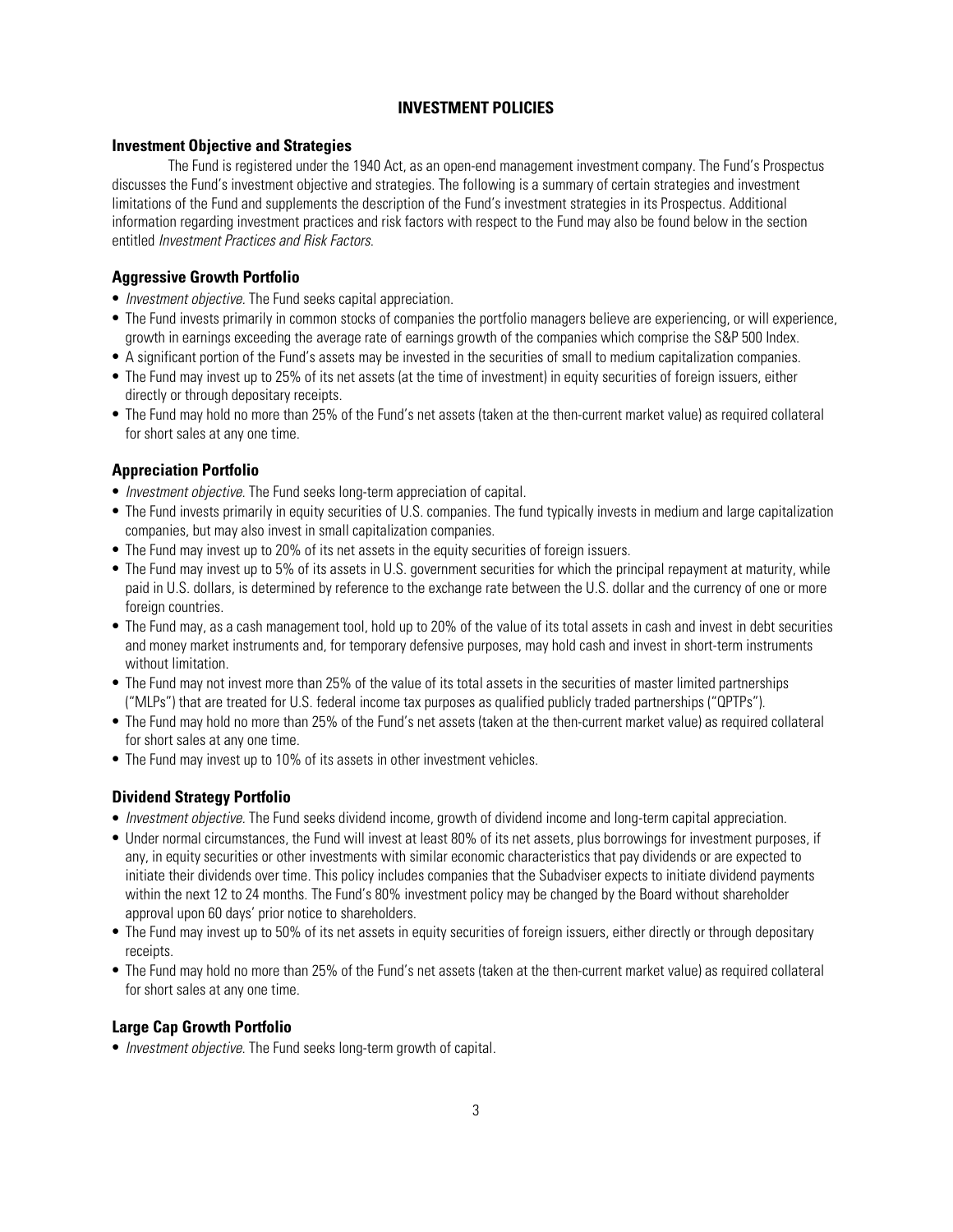- Under normal circumstances, the Fund invests at least 80% of its net assets, plus borrowings for investment purposes, if any, in equity securities, or other instruments with similar economic characteristics, of U.S. companies with large market capitalizations. Large capitalization companies are those companies with market capitalizations similar to companies in the Russell 1000 Index. Securities of companies whose market capitalizations no longer meet this definition after purchase by the Fund still will be considered securities of large capitalization companies for purposes of the Fund's 80% investment policy. The Fund's 80% investment policy may be changed by the Board without shareholder approval upon 60 days' prior notice to shareholders.
- The Fund has undertaken that its investment in warrants or rights, valued at the lower of cost or market, will not exceed 5% of the value of its net assets and not more than 2% of such assets will be invested in warrants and rights which are not listed on the NYSE.
- The Fund may invest up to 20% of its net assets (at the time of investment) in foreign securities, either directly or through depositary receipts.
- The Fund may hold no more than 25% of the Fund's net assets (taken at the then-current market value) as required collateral for short sales at any one time.

# **Large Cap Value Portfolio**

- Investment objective. The Fund seeks long-term growth of capital as its primary investment objective. Current income is a secondary objective.
- Under normal circumstances, the Fund invests at least 80% of its net assets, plus borrowings for investment purposes, if any, in equity securities, or other investments with similar economic characteristics, of companies with large market capitalizations. Large capitalization companies are those companies with market capitalizations similar to companies in the Russell 1000 Index. Securities of companies whose market capitalizations no longer meet this definition after purchase by the Fund still will be considered securities of large capitalization companies for purposes of the Fund's 80% investment policy. The Fund's 80% investment policy may be changed by the Board without shareholder approval upon 60 days' prior notice to shareholders.
- The Fund may, as a cash management tool, hold up to 20% of the value of its total assets in cash and invest in short-term instruments and, for temporary defensive purposes, may hold cash and invest in short-term instruments without limitation.
- The Fund may, from time to time invest, up to 5% of its net assets in non-convertible high yield securities rated below investment grade by S&P and Moody's or comparable unrated securities, with no minimum rating required.
- The Fund may invest up to 20% of its net assets (at the time of investment) in foreign securities either directly or through depositary receipts.
- The Fund will not invest more than 10% of its total assets in issuers located in any one country (other than issuers located in the United States).
- The Fund may invest without limitation in domestic and foreign "high yield" convertible securities and up to 5% of its assets in non-convertible securities of this type, commonly known as "junk" bonds.
- The Fund may hold no more than 25% of the Fund's net assets (taken at the then-current market value) as required collateral for short sales at any one time.

# **Mid Cap Portfolio**

- *Investment objective*. The Fund seeks long-term growth of capital.
- Under normal circumstances, the Fund invests at least 80% of its net assets, plus borrowings for investment purposes, if any, in equity securities, or other investments with similar economic characteristics, of medium capitalization companies. Medium capitalization companies are defined as those companies whose market capitalization values are in the range of the market capitalization values of the constituents of the S&P Mid Cap 400 Index or the Russell Midcap Index, as determined from time to time. Securities of companies whose market capitalizations no longer meet this definition after purchase by the Fund still will be considered to be securities of medium capitalization companies for purposes of the Fund's 80% investment policy. The Fund's 80% investment policy may be changed by the Board without shareholder approval upon 60 days' prior notice to shareholders.
- The Fund may invest up to 20% of its assets in equity securities of companies other than medium capitalization companies.
- The Fund may invest up to 25% of its net assets (at the time of investment) in foreign securities either directly or through depositary receipts.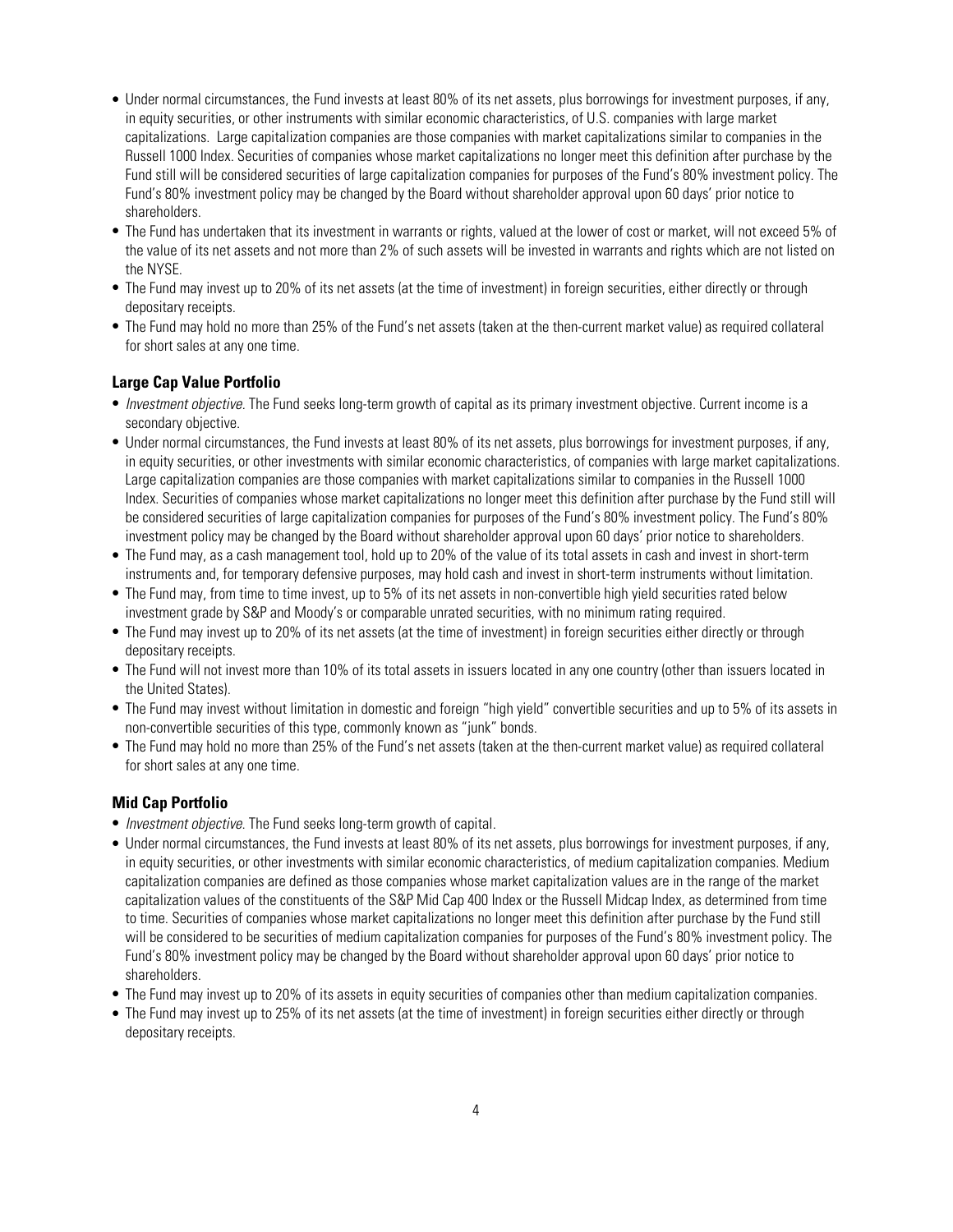• The Fund may hold no more than 25% of the Fund's net assets (taken at the then-current market value) as required collateral for short sales at any one time.

# **Small Cap Growth Portfolio**

- *Investment objective*. The Fund seeks long-term growth of capital.
- Under normal circumstances, the Fund invests at least 80% of its assets in equity securities of companies with small market capitalizations and related investments. For the purposes of this 80% policy, small capitalization companies are companies with market capitalization values not exceeding (i) \$3 billion or (ii) the highest month-end market capitalization value of any stock in the Russell 2000 Index for the previous 12 months, whichever is greater. Securities of companies whose market capitalizations no longer meet this definition after purchase by the Fund are still considered to be securities of small capitalization companies for the purpose of the Fund's 80% investment policy. The Fund's 80% investment policy may be changed by the Board without shareholder approval upon 60 days' prior notice to shareholders.
- The Fund may invest up to 20% of its assets in equity securities of companies that are not considered to be small capitalization companies.
- The Fund may invest up to 20% of its assets in non-convertible bonds, notes and other debt obligations when the subadviser believes that their total return potential equals or exceeds the potential return of equity securities.
- The Fund may invest up to 20% of its net assets (at the time of investment) in foreign securities, either directly or through depositary receipts.
- The Fund may hold no more than 25% of the Fund's net assets (taken at the then-current market value) as required collateral for short sales at any one time.

# **Fundamental and Non-Fundamental Investment Policies**

### **General**

The Fund has adopted the fundamental and non-fundamental investment policies below for the protection of shareholders. Fundamental investment policies of the Fund may not be changed without a 1940 Act Vote. The Board may change non-fundamental investment policies at any time without shareholder approval and upon notice to shareholders.

If any percentage restriction described below (other than the limitation on borrowing) is complied with at the time of an investment, a later increase or decrease in the percentage resulting from a change in asset values or characteristics will not constitute a violation of such restriction, unless otherwise noted below.

The Fund's investment objective is non-fundamental.

### **Fundamental Investment Policies**

The Fund's fundamental investment policies are as follows:

**Borrowing.** The Fund may not borrow money except as permitted by (i) the 1940 Act or interpretations or modifications by the SEC, SEC staff or other authority with appropriate jurisdiction, or (ii) exemptive or other relief or permission from the SEC, SEC staff or other authority.

**Underwriting.** The Fund may not engage in the business of underwriting the securities of other issuers except as permitted by (i) the 1940 Act or interpretations or modifications by the SEC, SEC staff or other authority with appropriate jurisdiction, or (ii) exemptive or other relief or permission from the SEC, SEC staff or other authority.

**Lending.** The Fund may lend money or other assets to the extent permitted by (i) the 1940 Act or interpretations or modifications by the SEC, SEC staff or other authority with appropriate jurisdiction, or (ii) exemptive or other relief or permission from the SEC, SEC staff or other authority.

**Senior Securities.** The Fund may not issue senior securities except as permitted by (i) the 1940 Act or interpretations or modifications by the SEC, SEC staff or other authority with appropriate jurisdiction, or (ii) exemptive or other relief or permission from the SEC, SEC staff or other authority.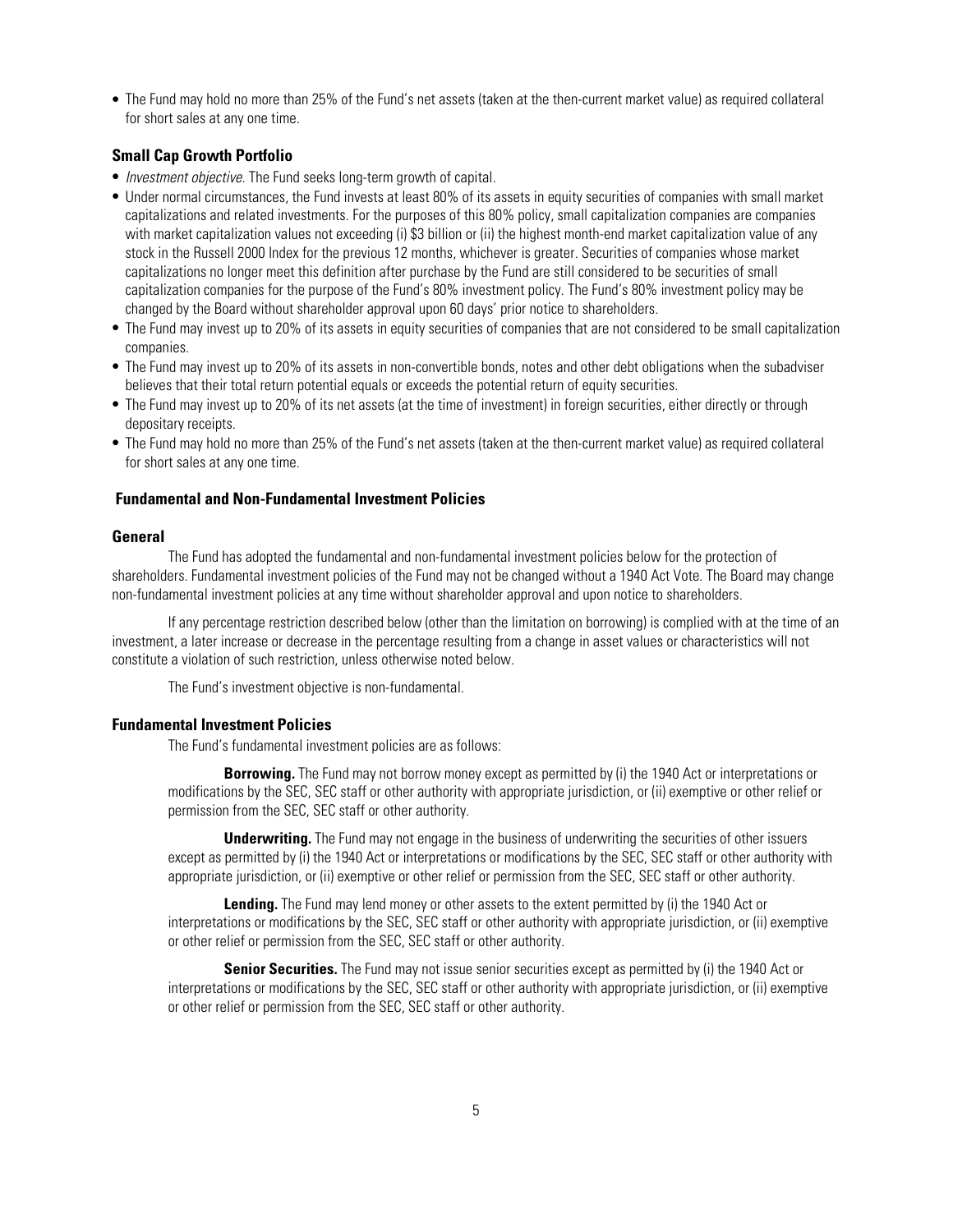**Real Estate.** The Fund may not purchase or sell real estate except as permitted by (i) the 1940 Act or interpretations or modifications by the SEC, SEC staff or other authority with appropriate jurisdiction, or (ii) exemptive or other relief or permission from the SEC, SEC staff or other authority.

**Commodities.** The Fund may purchase or sell commodities or contracts related to commodities to the extent permitted by (i) the 1940 Act or interpretations or modifications by the SEC, SEC staff or other authority with appropriate jurisdiction, or (ii) exemptive or other relief or permission from the SEC, SEC staff or other authority.

**Concentration (Except for Small Cap Growth Portfolio).** Except as permitted by exemptive or other relief or permission from the SEC, SEC staff or other authority with appropriate jurisdiction, the Fund may not make any investment if, as a result, the Fund's investments will be concentrated in any one industry (except that the Fund may invest without limit in obligations issued by banks).

**Concentration (Small Cap Growth Portfolio Only).** Except as permitted by exemptive or other relief or permission from the SEC, SEC staff or other authority with appropriate jurisdiction, the Fund may not make any investment if, as a result, the Fund's investments will be concentrated in any one industry.

With respect to the fundamental policy relating to borrowing money set forth above, the 1940 Act permits a fund to borrow money in amounts of up to one-third of the fund's total assets from banks for any purpose, and to borrow up to 5% of the fund's total assets from banks or other lenders for temporary purposes. (A fund's total assets include the amounts being borrowed.) To limit the risks attendant to borrowing, the 1940 Act requires a fund to maintain an "asset coverage" of at least 300% of the amount of its borrowings, provided that in the event that the fund's asset coverage falls below 300%, the fund is required to reduce the amount of its borrowings so that it meets the 300% asset coverage threshold within three days (not including Sundays and holidays). Asset coverage means the ratio that the value of a fund's total assets (including amounts borrowed), minus liabilities other than borrowings, bears to the aggregate amount of all borrowings. Certain trading practices and investments, such as reverse repurchase agreements, may be considered to be borrowing and thus subject to the 1940 Act restrictions. Borrowing money to increase portfolio holdings is known as "leveraging." Borrowing, especially when used for leverage, may cause the value of the Fund's shares to be more volatile than if the Fund did not borrow. This is because borrowing tends to magnify the effect of any increase or decrease in the value of the Fund's portfolio holdings. Borrowed money thus creates an opportunity for greater gains, but also greater losses. To repay borrowings, the Fund may have to sell securities at a time and at a price that is unfavorable to the Fund. There also are costs associated with borrowing money, and these costs would offset and could eliminate the Fund's net investment income in any given period. Currently, the Fund does not contemplate borrowing money for leverage but if the Fund does so, it will not likely do so to a substantial degree. The policy above will be interpreted to permit the Fund to engage in trading practices and investments that may be considered to be borrowing to the extent permitted by the 1940 Act. Short-term credits necessary for the settlement of securities transactions and arrangements with respect to securities lending will not be considered to be borrowings under the policy. Practices and investments that may involve leverage but are not considered to be borrowings are not subject to the policy.

With respect to the fundamental policy relating to underwriting set forth above, the 1940 Act does not prohibit a fund from engaging in the underwriting business or from underwriting the securities of other issuers; in fact, the 1940 Act permits a fund to have underwriting commitments of up to 25% of its assets under certain circumstances. Those circumstances currently are that the amount of the fund's underwriting commitments, when added to the value of the fund's investments in issuers where the fund owns more than 10% of the outstanding voting securities of those issuers, cannot exceed the 25% cap. A fund engaging in transactions involving the acquisition or disposition of portfolio securities may be considered to be an underwriter under the 1933 Act. Under the 1933 Act, an underwriter may be liable for material omissions or misstatements in an issuer's registration statement or prospectus. Securities purchased from an issuer and not registered for sale under the 1933 Act are considered restricted securities. There may be a limited market for these securities. If these securities are registered under the 1933 Act, they may then be eligible for sale but participating in the sale may subject the seller to underwriter liability. These risks could apply to a fund investing in restricted securities. Although it is not believed that the application of the 1933 Act provisions described above would cause the Fund to be engaged in the business of underwriting, the policy above will be interpreted not to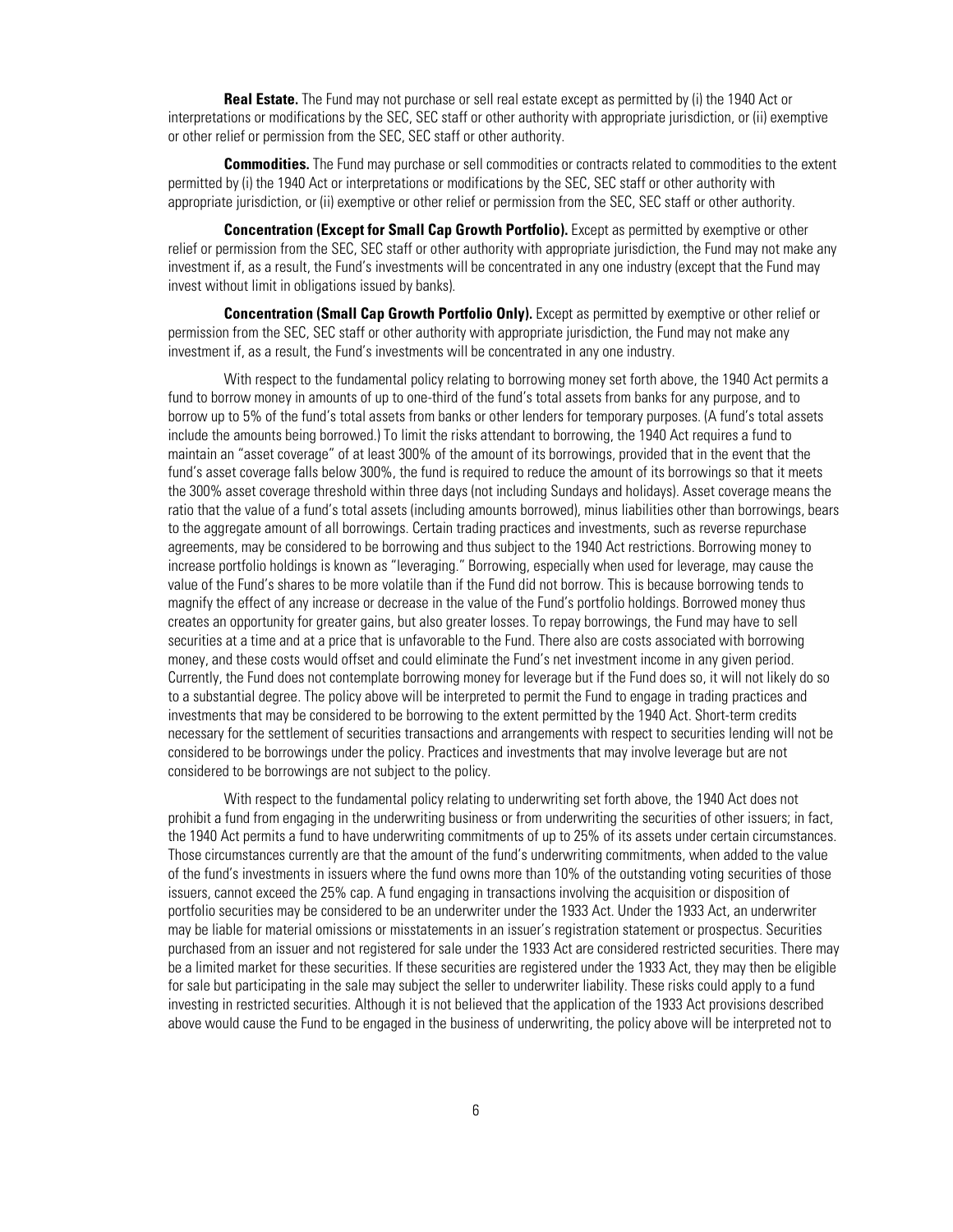prevent the Fund from engaging in transactions involving the acquisition or disposition of portfolio securities, regardless of whether the Fund may be considered to be an underwriter under the 1933 Act.

With respect to the fundamental policy relating to lending set forth above, the 1940 Act does not prohibit a fund from making loans; however, SEC staff interpretations currently prohibit funds from lending more than one-third of their total assets, except through the purchase of debt obligations or the use of repurchase agreements. (A repurchase agreement is an agreement to purchase a security, coupled with an agreement to sell that security back to the original seller on an agreed-upon date at a price that reflects current interest rates. The SEC frequently treats repurchase agreements as loans.) While lending securities may be a source of income to the Fund, as with other extensions of credit, there are risks of delay in recovery or even loss of rights in the underlying securities should the borrower fail financially. However, loans would be made only when the Fund's Manager or a Subadviser believes the income justifies the attendant risks. The Fund also will be permitted by this policy to make loans of money, including to other funds. The Fund would have to obtain exemptive relief from the SEC to make loans to other funds. The policy above will be interpreted not to prevent the Fund from purchasing or investing in debt obligations and loans. In addition, collateral arrangements with respect to options, forward currency and futures transactions and other derivative instruments, as well as delays in the settlement of securities transactions, will not be considered loans.

With respect to the fundamental policy relating to issuing senior securities set forth above, "senior securities" are defined as fund obligations that have a priority over the fund's shares with respect to the payment of dividends or the distribution of fund assets. The 1940 Act prohibits a fund from issuing senior securities except that the fund may borrow money in amounts of up to one-third of the fund's total assets from banks for any purpose. A fund also may borrow up to 5% of the fund's total assets from banks or other lenders for temporary purposes, and these borrowings are not considered senior securities. The issuance of senior securities by a fund can increase the speculative character of the fund's outstanding shares through leveraging. Leveraging of the Fund's portfolio through the issuance of senior securities magnifies the potential for gain or loss on monies, because even though the Fund's net assets remain the same, the total risk to investors is increased to the extent of the Fund's gross assets. The policy above will be interpreted not to prevent collateral arrangements with respect to swaps, options, forward or futures contracts or other derivatives, or the posting of initial or variation margin.

With respect to the fundamental policy relating to real estate set forth above, the 1940 Act does not prohibit a fund from owning real estate; however, a fund is limited in the amount of illiquid assets it may purchase. Investing in real estate may involve risks, including that real estate is generally considered illiquid and may be difficult to value and sell. Owners of real estate may be subject to various liabilities, including environmental liabilities. To the extent that investments in real estate are considered illiquid, an SEC rule limits a fund's purchases of illiquid securities to 15% of net assets. The policy above will be interpreted not to prevent the Fund from investing in real estate-related companies, companies whose businesses consist in whole or in part of investing in real estate, instruments (like mortgages) that are secured by real estate or interests therein, or real estate investment trust securities.

With respect to the fundamental policy relating to commodities set forth above, the 1940 Act does not prohibit a fund from owning commodities, whether physical commodities and contracts related to physical commodities (such as oil or grains and related futures contracts), or financial commodities and contracts related to financial commodities (such as currencies and, possibly, currency futures). However, a fund is limited in the amount of illiquid assets it may purchase. To the extent that investments in commodities are considered illiquid, an SEC rule limits a fund's purchases of illiquid securities to 15% of net assets. If the Fund were to invest in a physical commodity or a physical commodity-related instrument, the Fund would be subject to the additional risks of the particular physical commodity and its related market. The value of commodities and commodity-related instruments may be extremely volatile and may be affected either directly or indirectly by a variety of factors. There also may be storage charges and risks of loss associated with physical commodities. The policy above will be interpreted to permit investments in exchange-traded funds that invest in physical and/or financial commodities.

With respect to the fundamental policy relating to concentration set forth above, the 1940 Act does not define what constitutes "concentration" in an industry. The SEC staff has taken the position that investment of 25% or more of a fund's total assets in one or more issuers conducting their principal activities in the same industry or group of industries constitutes concentration. It is possible that interpretations of concentration could change in the future. A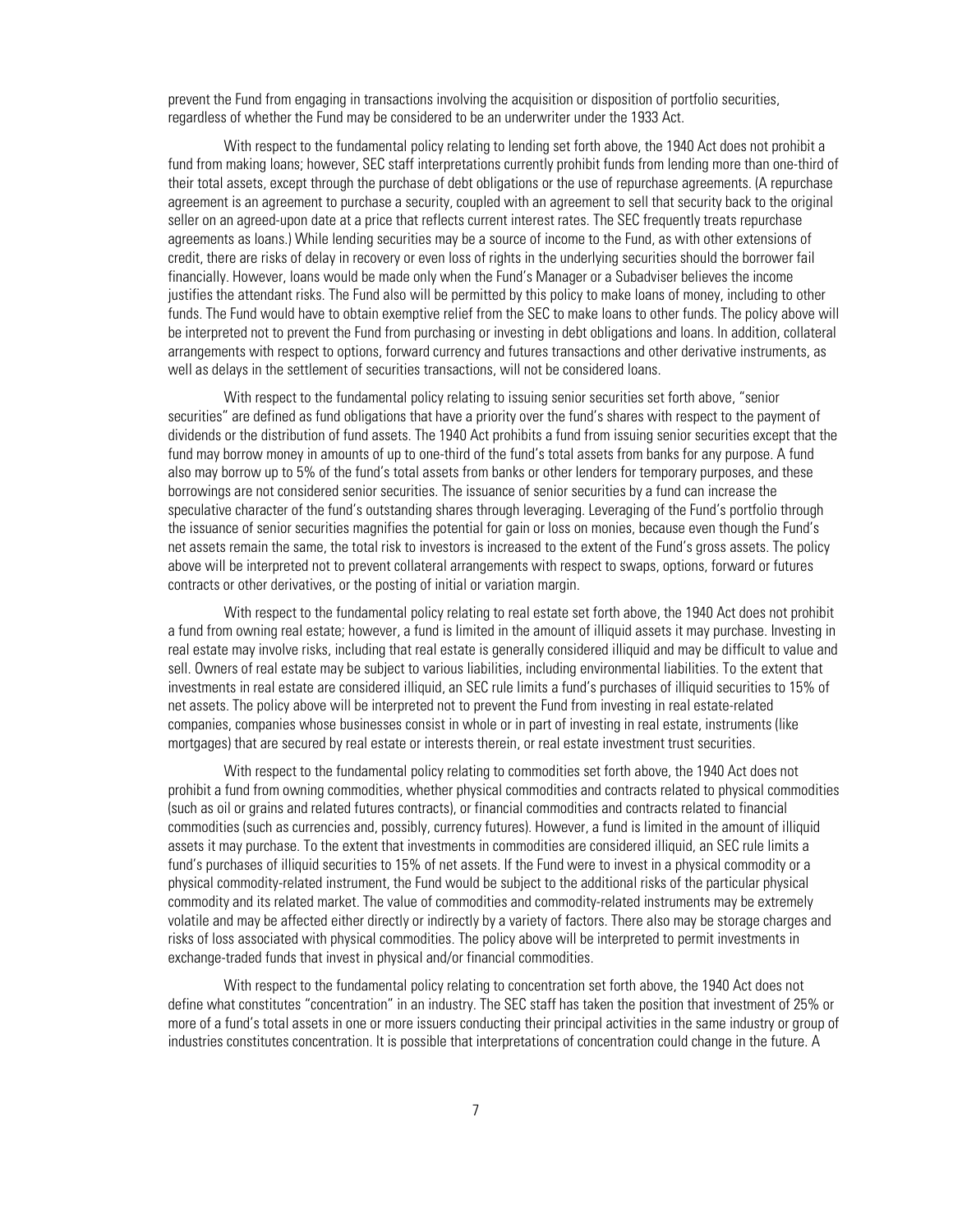fund that invests a significant percentage of its total assets in a single industry may be particularly susceptible to adverse events affecting that industry and may be more risky than a fund that does not concentrate in an industry. The policy above will be interpreted to refer to concentration as that term may be interpreted from time to time. The policy also will be interpreted to permit investment without limit in the following: securities of the U.S. government and its agencies or instrumentalities; securities of state, territory, possession or municipal governments and their authorities, agencies, instrumentalities or political subdivisions; securities of foreign governments; and repurchase agreements collateralized by any such obligations. Accordingly, issuers of the foregoing securities will not be considered to be members of any industry. There also will be no limit on investment in issuers domiciled in a single jurisdiction or country. The policy also will be interpreted to give broad authority to the Fund as to how to classify issuers within or among industries.

The Fund's fundamental policies will be interpreted broadly. For example, the policies will be interpreted to refer to the 1940 Act and the related rules as they are in effect from time to time, and to interpretations and modifications of or relating to the 1940 Act by the SEC and others as they are given from time to time. When a policy provides that an investment practice may be conducted as permitted by the 1940 Act, the policy will be interpreted to mean either that the 1940 Act expressly permits the practice or that the 1940 Act does not prohibit the practice.

#### **Diversification**

The Fund is currently classified as a diversified fund under the 1940 Act. This means that the Fund may not purchase securities of an issuer (other than obligations issued or guaranteed by the U.S. government, its agencies or instrumentalities) if, with respect to 75% of its total assets, (a) more than 5% of the Fund's total assets would be invested in securities of that issuer or (b) the Fund would hold more than 10% of the outstanding voting securities of that issuer. With respect to the remaining 25% of its total assets, the Fund can invest more than 5% of its assets in one issuer. Under the 1940 Act, the Fund cannot change its classification from diversified to non-diversified without shareholder approval.

#### **Non-Fundamental Investment Policies**

The Fund's non-fundamental investment policies are as follows:

- The Fund may not invest in other registered open-end management investment companies and registered unit investment trusts in reliance upon the provisions of subparagraphs (G) or (F) of Section 12(d)(1) of the 1940 Act. The foregoing investment policy does not restrict the Fund from (i) acquiring securities of other registered investment companies in connection with a merger, consolidation, reorganization, or acquisition of assets, or (ii) purchasing the securities of registered investment companies, to the extent otherwise permissible under Section 12(d)(1) of the 1940 Act.
- The Fund may not purchase or otherwise acquire any security if, as a result, more than 15% of its net assets would be invested in securities that are illiquid. The Fund monitors the portion of the Fund's total assets that is invested in illiquid securities on an ongoing basis, not only at the time of investment in such securities.

### **Commodity Exchange Act Regulation- Exclusion from Commodity Pool Operator Definition**

 The Fund is operated by persons who have claimed an exclusion, granted to operators of registered investment companies like the Fund, from registration as a "commodity pool operator" with respect to the Fund under the CEA and, therefore are not subject to registration or regulation with respect to the Fund under the CEA. As a result, the Fund is limited in its ability to trade instruments subject to the CFTC's jurisdiction, including commodity futures (which include futures on broad-based securities indexes, interest rate futures and currency futures), options on commodity futures, and certain swaps or other investments, either directly or indirectly through investments in other investment vehicles (collectively, "Commodity Interests").

 Under this exclusion, the Fund must satisfy one of the following two trading limitations whenever it establishes a new Commodity Interest position: (1) the aggregate initial margin and premiums required to establish the Fund's Commodity Interest positions does not exceed 5% of the liquidation value of the Fund's portfolio (after accounting for unrealized profits and unrealized losses on any such investments); or (2) the aggregate net notional value of the Fund's Commodity Interests, determined at the time the most recent position was established, does not exceed 100% of the liquidation value of the Fund's portfolio (after accounting for unrealized profits and unrealized losses on any such positions). The Fund is not required to consider its exposure to such instruments if they are held for "bona fide hedging" purposes, as such term is defined in the rules of the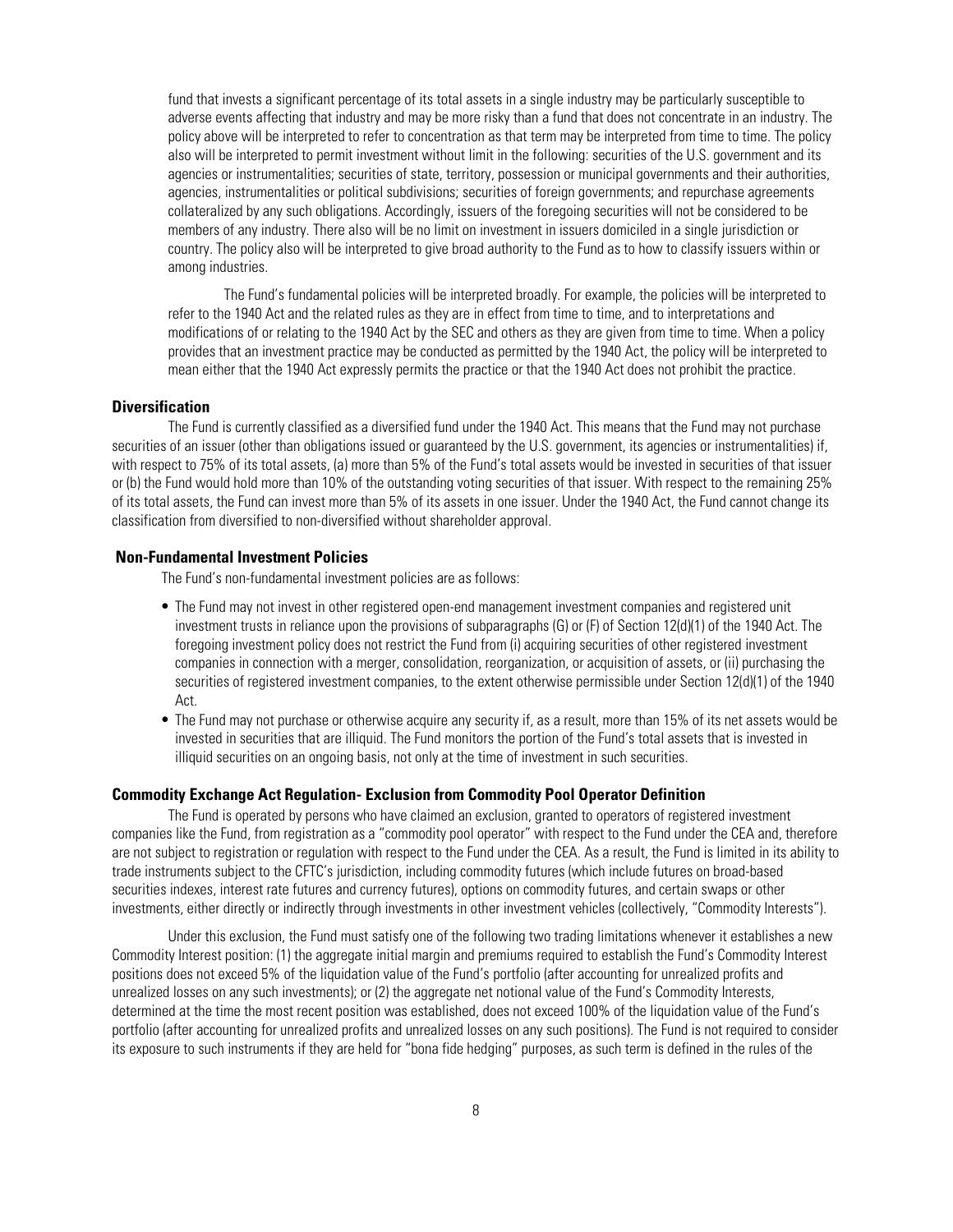CFTC. In addition to meeting one of the foregoing trading limitations, the Fund may not be marketed as a commodity pool or otherwise as a vehicle for trading in the markets for Commodity Interests.

 If the Fund's operators were to lose their ability to claim this exclusion with respect to the Fund, such persons would be required to comply with certain CFTC rules regarding commodity pools that could impose additional regulatory requirements and compliance obligations.

### **INVESTMENT PRACTICES AND RISK FACTORS**

 In addition to the investment strategies and the risks described in the Fund's Prospectus and in this SAI under Investment Objective and Strategies, the Fund may employ other investment practices and may be subject to other risks, which are described below. The Fund may engage in the practices described below to the extent consistent with its investment objectives, strategies, policies and restrictions. However, as with any investment or investment technique, even when the Fund's Prospectus or this discussion indicates that the Fund may engage in an activity, the Fund may not actually do so for a variety of reasons. In addition, new types of instruments and other securities may be developed and marketed from time to time. Consistent with its investment limitations, the Fund expects to invest in those new types of securities and instruments that its portfolio manager believes may assist the Fund in achieving its investment objective.

 This discussion is not intended to limit the Fund's investment flexibility, unless such a limitation is expressly stated, and therefore will be construed by the Fund as broadly as possible. Statements concerning what the Fund may do are not intended to limit any other activity.

#### **Bank Obligations**

The Fund may invest in all types of bank obligations, including certificates of deposit ("CDs"), time deposits and bankers' acceptances. CDs are short-term negotiable obligations of commercial banks. Time deposits are non-negotiable deposits maintained in banking institutions for specified periods of time at stated interest rates. Bankers' acceptances are time drafts drawn on commercial banks by borrowers usually in connection with international transactions.

U.S. commercial banks organized under federal law are supervised and examined by the Comptroller of the Currency and are required to be members of the Federal Reserve System and to be insured by the Federal Deposit Insurance Corporation (the "FDIC"). U.S. banks organized under state law are supervised and examined by state banking authorities, but are members of the Federal Reserve System only if they elect to join. Most state banks are insured by the FDIC (although such insurance may not be of material benefit to the Fund, depending upon the principal amount of CDs of each bank held by the Fund) and are subject to federal examination and to a substantial body of federal law and regulation. As a result of federal and state laws and regulations, U.S. branches of U.S. banks are, among other things, generally required to maintain specified levels of reserves, and are subject to other supervision and regulation designed to promote financial soundness. Banks may be particularly susceptible to certain economic factors, such as interest rate changes and adverse developments in the market for real estate. Fiscal and monetary policy and general economic cycles can affect the availability and cost of funds, loan demand and asset quality and thereby impact the earnings and financial conditions of banks.

Obligations of foreign branches of U.S. banks, such as CDs and time deposits, may be general obligations of the parent bank in addition to the issuing branch, or may be limited by the terms of a specific obligation and governmental regulation. Such obligations are subject to different risks than are those of U.S. banks or U.S. branches of foreign banks. These risks relate to foreign economic and political developments, foreign governmental restrictions that may adversely affect payment of principal and interest on the obligations, foreign exchange controls and foreign withholding and other taxes on interest income. Foreign branches of U.S. banks and foreign branches of foreign banks are not necessarily subject to the same or similar regulatory requirements that apply to U.S. banks, such as mandatory reserve requirements, loan limitations and accounting, auditing and financial recordkeeping requirements. In addition, less information may be publicly available about a foreign branch of a U.S. bank or about a foreign bank than about a U.S. bank.

Obligations of U.S. branches of foreign banks may be general obligations of the parent bank, in addition to the issuing branch, or may be limited by the terms of a specific obligation and by federal and state regulation as well as governmental action in the country in which the foreign bank has its head office. A U.S. branch of a foreign bank with assets in excess of \$1 billion may or may not be subject to reserve requirements imposed by the Federal Reserve System or by the state in which the branch is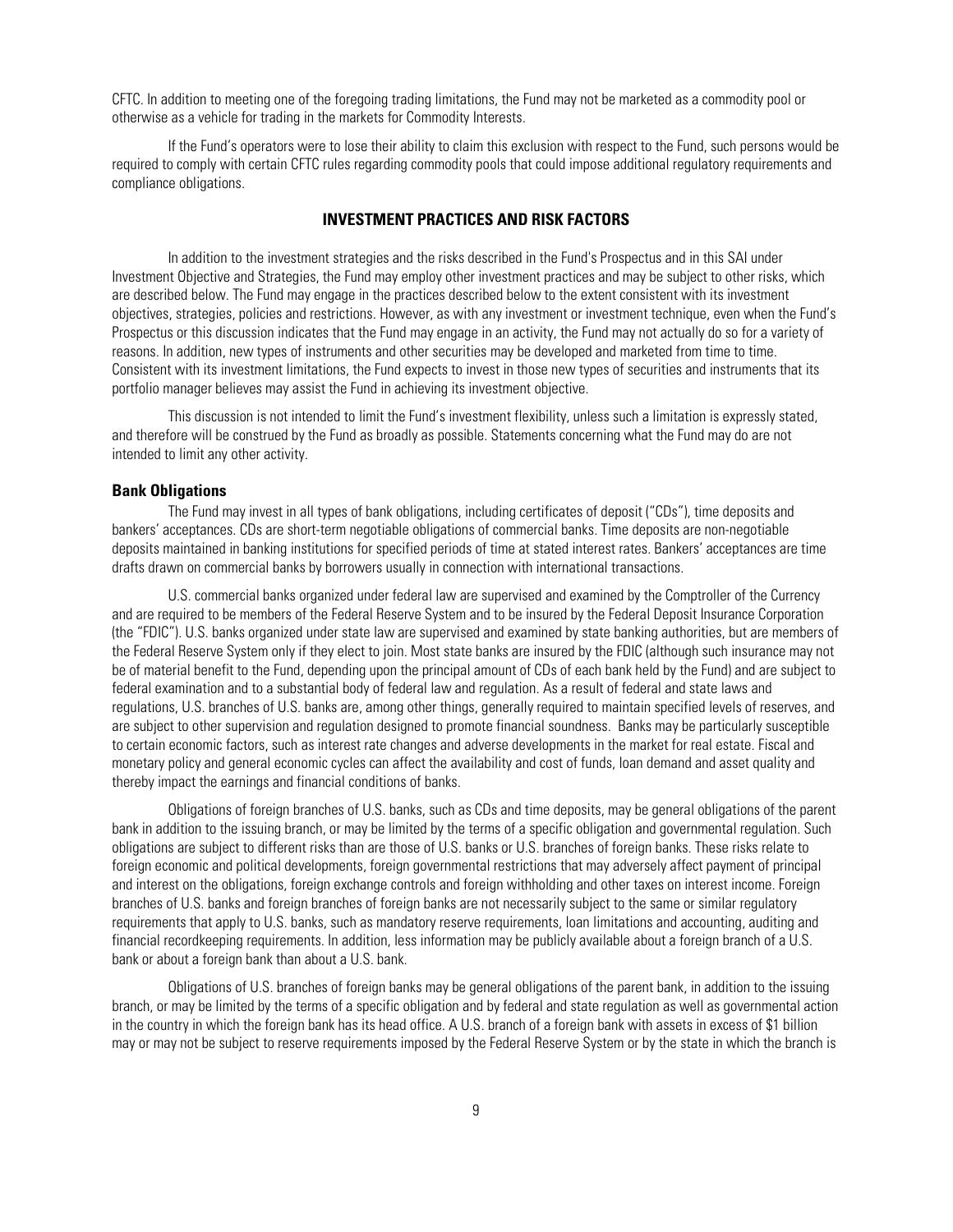located if the branch is licensed in that state. In addition, branches licensed by the Comptroller of the Currency and branches licensed by certain states ("State Branches") may or may not be required to: (a) pledge to the regulator, by depositing assets with a designated bank within the state; and (b) maintain assets within the state in an amount equal to a specified percentage of the aggregate amount of liabilities of the foreign bank payable at or through all of its agencies or branches within the state. The deposits of State Branches may not necessarily be insured by the FDIC. In addition, there may be less publicly available information about a U.S. branch of a foreign bank than about a U.S. bank.

### **Commercial Paper**

Commercial paper (including variable amount master demand notes and funding agreements) consists of short-term, unsecured promissory notes issued by corporations, partnerships, trusts and other entities to finance short-term credit needs.

#### **Common Stock**

 Common stocks are shares of ownership in a corporation or other entity that entitle the holder to a pro rata share of the profits of the corporation, if any, distributed as dividends to holders of common stock, without preference over any other shareholder or class of shareholders, including holders of the entity's preferred stock and other senior equity securities. Common stock usually carries with it the right to vote and frequently an exclusive right to do so.

#### **Convertible Securities**

Convertible securities are fixed income securities (usually debt or preferred stock) that may be converted or exchanged for a prescribed amount of common stock or other equity securities of the same or a different issuer within a particular period of time at a specified price or formula. A convertible security entitles the holder to receive interest paid or accrued on debt or the dividend paid on preferred stock until the convertible security matures or is redeemed, converted or exchanged. Before conversion or exchange, convertible securities ordinarily provide a stream of income with generally higher yields than those of common stocks of the same or similar issuers, but lower than the yield of nonconvertible debt. However, there can be no assurance of current income because the issuers of the convertible securities may default on their obligations. Convertible securities are usually subordinated to comparable nonconvertible debt or preferred stock, but rank senior to common stock in a corporation's capital structure.

The value of a convertible security is generally related to (1) its yield in comparison with the yields of other securities of comparable maturity and quality that do not have a conversion privilege and/or (2) its worth, at market value, if converted or exchanged into the underlying common stock. A convertible security may be subject to redemption at the option of the issuer at a price established in the convertible security's governing instrument, which may be less than the ultimate conversion or exchange value.

Convertible securities are subject both to the stock market risk associated with equity securities and to the credit and interest rate risks associated with fixed income securities. As the market price of the equity security underlying a convertible security falls, the convertible security tends to trade on the basis of its yield and other fixed income characteristics. As the market price of such equity security rises, the convertible security tends to trade on the basis of its equity conversion features. Investments in convertible securities generally entail less risk than investments in common stock of the same issuer.

#### Synthetic Convertible Securities

 A synthetic convertible security is comprised of two distinct securities that together resemble convertible securities in certain respects. Synthetic convertible securities are created by combining non-convertible bonds or preferred shares with common stocks, warrants or stock call options. The options that will form elements of synthetic convertible securities will be listed on a securities exchange. The two components of a synthetic convertible security, which will be issued with respect to the same entity, generally are not offered as a unit, and may be purchased and sold by the Fund at different times. Synthetic convertible securities differ from convertible securities in certain respects, including that each component of a synthetic convertible security has a separate market value and responds differently to market fluctuations. Investing in synthetic convertible securities involves the risk normally involved in holding the securities comprising the synthetic convertible security.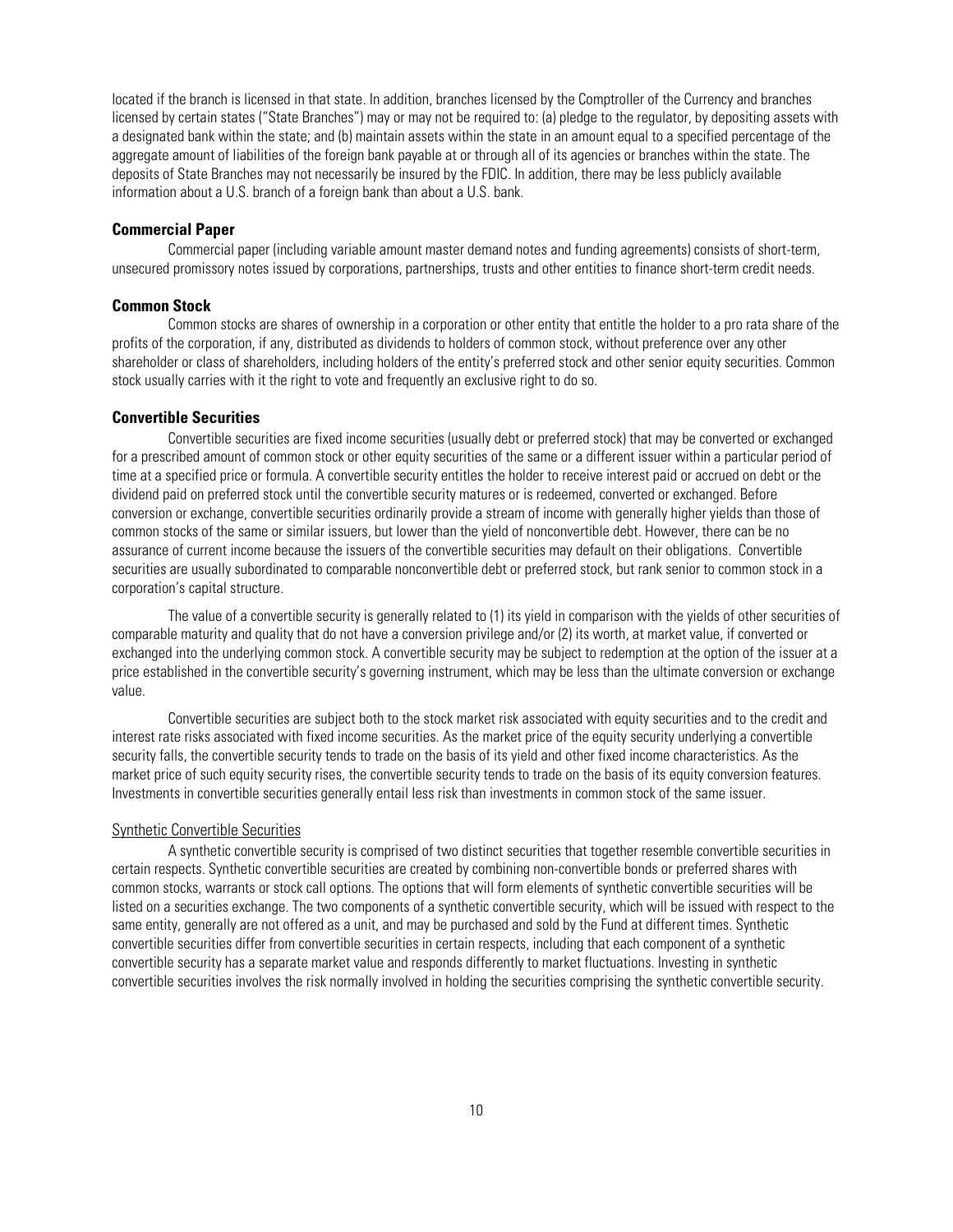#### **Custodial Receipts**

 The Fund may acquire custodial receipts or certificates underwritten by securities dealers or banks that evidence ownership of future interest payments, principal payments or both on certain municipal obligations. The underwriter of these certificates or receipts typically purchases municipal obligations and deposits the obligations in an irrevocable trust or custodial account with a custodian bank, which then issues receipts or certificates that evidence ownership of the periodic unmatured coupon payments and the final principal payment on the obligations. Although under the terms of a custodial receipt, the Fund would be typically authorized to assert its rights directly against the issuer of the underlying obligation, the Fund could be required to assert through the custodian bank those rights as may exist against the underlying issuer. Thus, in the event the underlying issuer fails to pay principal and/or interest when due, the Fund may be subject to delays, expenses and risks that are greater than those that would have been involved if the Fund had purchased a direct obligation of the issuer. In addition, in the event that the trust or custodial account in which the underlying security has been deposited is determined to be an association taxable as a corporation for U.S. federal income tax purposes, the yield on the underlying security would be reduced by any entity-level corporate taxes paid by the issuer.

 Custodial receipts may also evidence ownership of future interest payments, principal payments or both on certain U.S. government obligations. Such obligations are held in custody by a bank on behalf of the owners. Custodial receipts are generally not considered obligations of the U.S. government for purposes of securities laws.

#### **Cybersecurity Risk**

With the increased use of technologies such as mobile devices and Web-based or "cloud" applications, and the dependence on the Internet and computer systems to conduct business, the Fund is susceptible to operational, information security and related risks. In general, cybersecurity incidents can result from deliberate attacks or unintentional events (arising from external or internal sources) that may cause the Fund to lose proprietary information, suffer data corruption, physical damage to a computer or network system or lose operational capacity. Cybersecurity attacks include, but are not limited to, infection by malicious software, such as malware or computer viruses or gaining unauthorized access to digital systems, networks or devices that are used to service the Fund's operations (e.g., through "hacking," "phishing" or malicious software coding) or other means for purposes of misappropriating assets or sensitive information, corrupting data, or causing operational disruption. Cybersecurity attacks may also be carried out in a manner that does not require gaining unauthorized access, such as causing denial-of-service attacks on the Fund's websites (i.e., efforts to make network services unavailable to intended users). Recently, geopolitical tensions may have increased the scale and sophistication of deliberate cybersecurity attacks, particularly those from nation-states or from entities with nation-state backing. In addition, authorized persons could inadvertently or intentionally release confidential or proprietary information stored on the Fund's systems.

Cybersecurity incidents affecting the Fund's Manager, the Subadviser, and other service providers to the Fund or its shareholders (including, but not limited to, Fund accountants, custodians, sub-custodians, transfer agents and financial intermediaries) have the ability to cause disruptions and impact business operations, potentially resulting in financial losses to both the Fund and its shareholders, interference with the Fund's ability to calculate its net asset value, impediments to trading, the inability of Fund shareholders to transact business and the Fund to process transactions (including fulfillment of Fund share purchases and redemptions), violations of applicable privacy and other laws (including the release of private shareholder information) and attendant breach notification and credit monitoring costs, regulatory fines, penalties, litigation costs, reputational damage, reimbursement or other compensation costs, forensic investigation and remediation costs, and/or additional compliance costs. Similar adverse consequences could result from cybersecurity incidents affecting issuers of securities in which the Fund invests, counterparties with which the Fund engages in transactions, governmental and other regulatory authorities, exchange and other financial market operators, banks, brokers, dealers, insurance companies and other financial institutions (including financial intermediaries and other service providers) and other parties. In addition, substantial costs may be incurred in order to safeguard against and reduce the risk of any cybersecurity incidents in the future. In addition to administrative, technological and procedural safeguards, the Fund's Manager and the Subadviser have established business continuity plans in the event of, and risk management systems to prevent or reduce the impact of, such cybersecurity incidents. However, there are inherent limitations in such plans and systems, including the possibility that certain risks have not been identified, as well as the rapid development of new threats. Furthermore, the Fund cannot control the cybersecurity plans and systems put in place by its service providers or any other third parties whose operations may affect the Fund and its shareholders. The Fund and its shareholders could be negatively impacted as a result.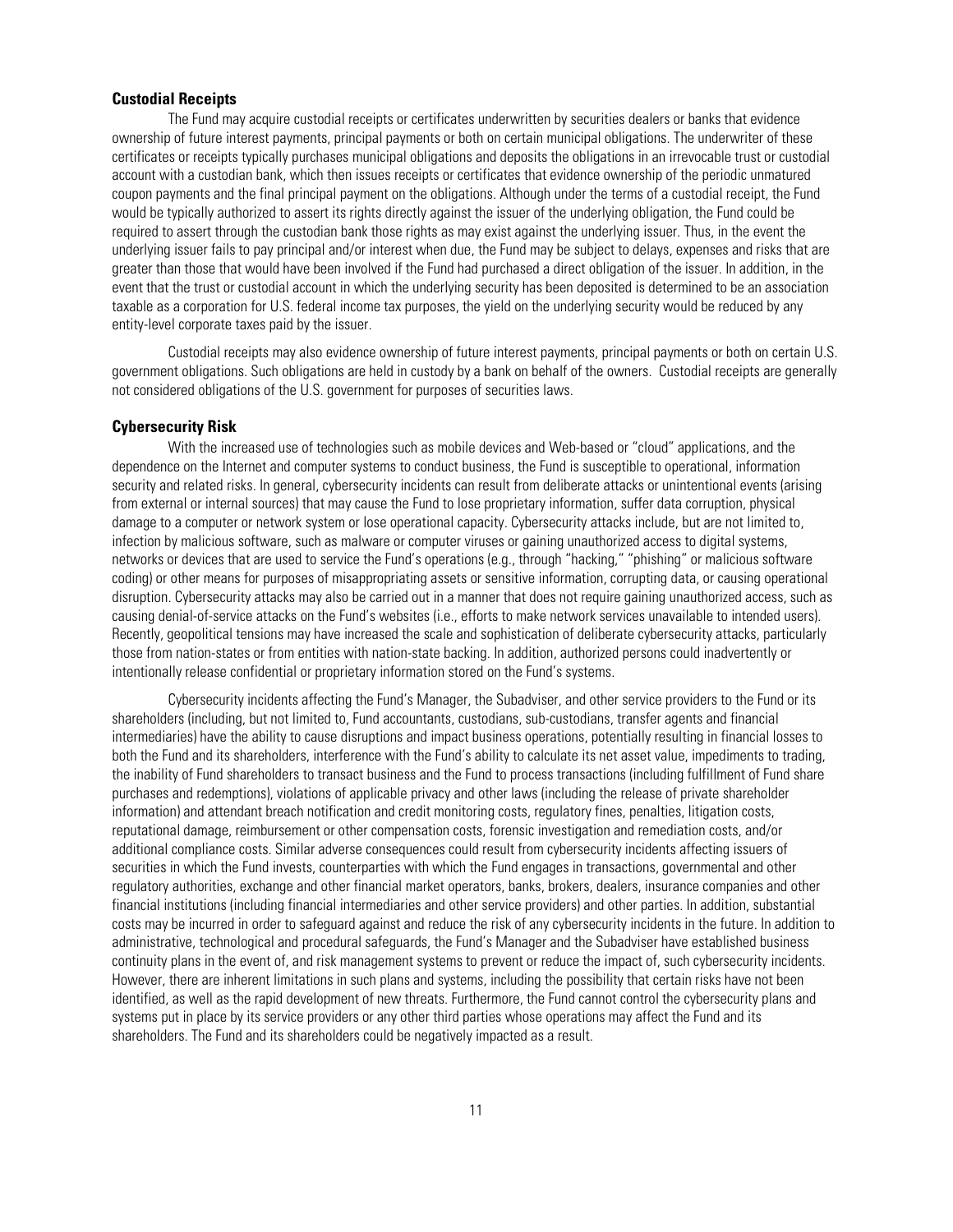Because technology is frequently changing, new ways to carry out cyber attacks are always developing. Therefore, there is a chance that some risks have not been identified or prepared for, or that an attack may not be detected, which puts limitations on the Fund's ability to plan for or respond to a cyber attack. Like other funds and business enterprises, the Fund, the Manager and the Subadviser and their service providers are subject to the risk of cyber incidents occurring from time to time.

### **Debt and Fixed Income Securities**

The Fund may invest in a variety of debt and fixed income securities, which may be issued by governmental, corporate or other issuers. Debt securities may pay fixed, floating or variable rates of interest or interest at a rate contingent upon some other factor. Variable rate securities reset at specified intervals, while floating rate securities reset whenever there is a change in a specified index rate. In most cases, these reset provisions reduce the effect of market interest rates on the value of the security. However, some securities do not track the underlying index directly, but reset based on formulas that can produce an effect similar to leveraging; others may provide for interest payments that vary inversely with market rates. The market prices of these securities may fluctuate significantly when interest rates change.

These securities share principal risks. For example, the level of interest income generated by the Fund's fixed income investments may decline due to a decrease in market interest rates. Thus, when fixed income securities mature or are sold, they may be replaced by lower-yielding investments. Also, their values fluctuate with changes in interest rates. A decrease in interest rates will generally result in an increase in the value of the Fund's fixed income investments. Conversely, during periods of rising interest rates, the value of the Fund's fixed income investments will generally decline. However, a change in interest rates will not have the same impact on all fixed rate securities. For example, the magnitude of these fluctuations will generally be greater when the Fund's duration or average maturity is longer. In addition, certain fixed income securities are subject to credit risk, which is the risk that an issuer of securities will be unable to pay principal and interest when due, or that the value of the security will suffer because investors believe the issuer is unable to pay. Recently, there have been signs of inflationary price movements. As such, fixed income securities markets may experience heightened levels of interest rate volatility and liquidity risk.

Low or Negative Interest Rates. In a low or negative interest rate environment, debt securities may trade at, or be issued with, negative yields, which means the purchaser of the security may receive at maturity less than the total amount invested. To the extent the Fund holds a negatively-yielding debt security, the Fund would generate a negative return on that investment. Cash positions may also subject the Fund to increased counterparty risk to the Fund's bank. Debt market conditions are highly unpredictable and some parts of the market are subject to dislocations. If low or negative interest rates become more prevalent in the market and/or if low or negative interest rates persist for a sustained period of time, some investors may seek to reallocate assets to other income-producing assets. This may cause the price of such higher yielding instruments to rise, could further reduce the value of instruments with a negative yield, and may limit the Fund's ability to locate fixed income instruments containing the desired risk/return profile. Changing interest rates, including rates that fall below zero, could have unpredictable effects on the markets and may expose fixed income markets to heightened volatility, increased redemptions, and potential illiquidity.

Fixed Income Securities Ratings. Securities rated in the fourth highest ratings category by a NRSRO, such as those rated BBB by S&P, or Baa by Moody's, and unrated securities of comparable quality, are generally regarded as having adequate capacity to pay interest and repay principal but may have some speculative characteristics. Securities rated below the fourth highest ratings category by an NRSRO, including those rated below Baa by Moody's or BBB by S&P, and unrated securities of comparable quality, are generally considered below "investment grade," and may have speculative characteristics, including a greater possibility of default or bankruptcy of the issuers of such securities, market price volatility based upon interest rate sensitivity, questionable creditworthiness and relative liquidity of the secondary trading market. Changes in economic conditions or other circumstances are more likely to lead to a weakened capacity for lower rated securities to make principal and interest payments, including a greater possibility of default or bankruptcy of the issuer, than is the case for high rated securities. Appendix B to this SAI contains further information concerning the rating categories of NRSROs and their significance.

#### **Derivatives — Generally**

A derivative is a financial instrument that has a value based on, or derived from, the value of one or more underlying reference instruments or measures of value or interest rates ("underlying instruments"), such as a security, a commodity, a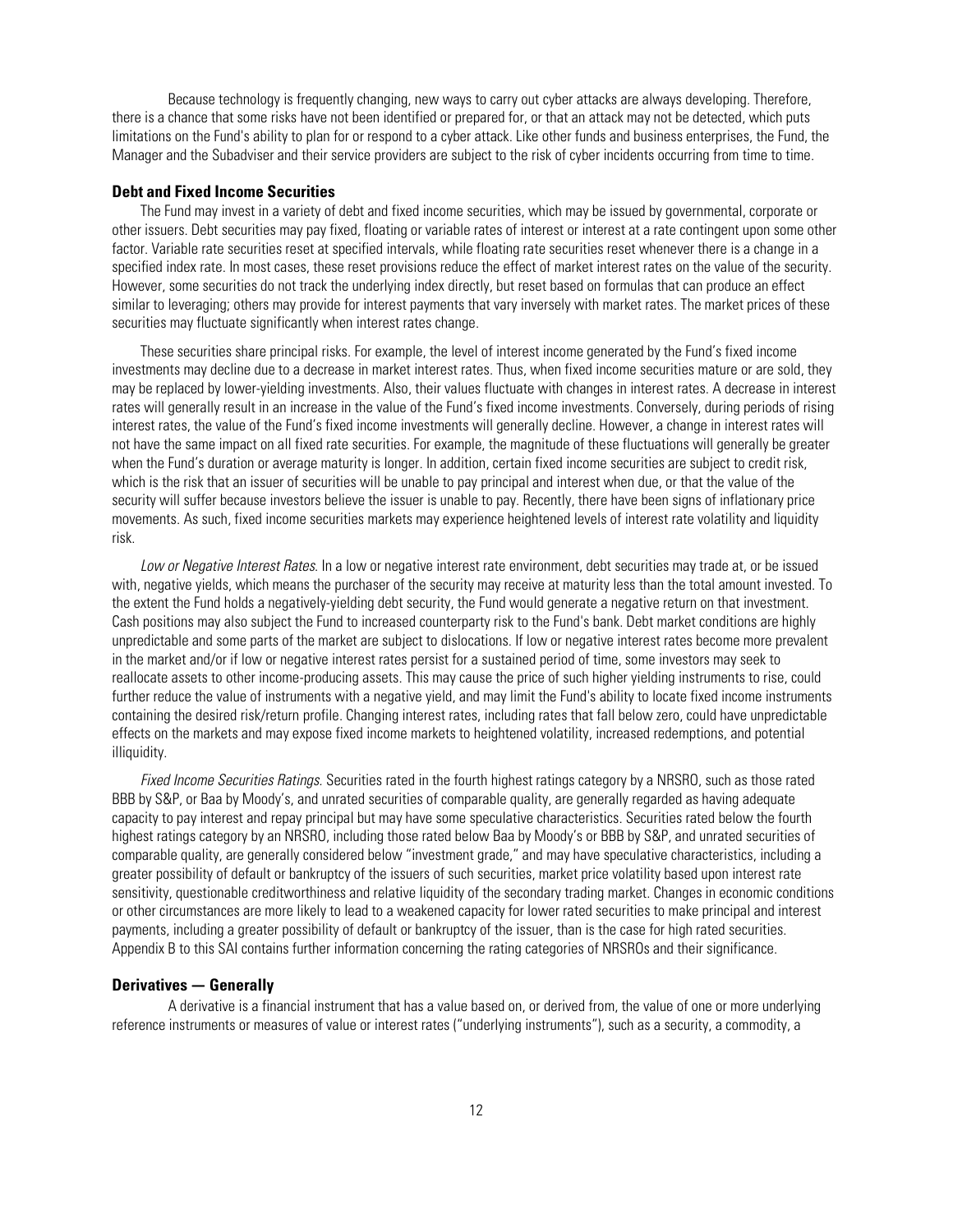currency, an index, an interest rate or a currency exchange rate. A derivative can also have a value based on the likelihood that an event will or will not occur. Derivatives include futures contracts, forward contracts, options and swaps.

The Fund may use derivatives for any purpose, including but not limited to, to attempt to enhance income, yield or return, as a substitute for investing directly in a security or asset, or as a hedging technique in an attempt to manage risk in the Fund's portfolio. The Fund may choose not to make use of derivatives for a variety of reasons, and no assurance can be given that any derivatives strategy employed will be successful. The Fund's use of derivative instruments may be limited from time to time by applicable law, availability or by policies adopted by the Board or Manager.

The Fund may utilize multiple derivative instruments and combinations of derivative instruments to seek to adjust the risk and return characteristics of its overall position. Combined positions will typically contain elements of risk that are present in each of its component transactions. It is possible that the combined position will not achieve its intended goal and will instead increase losses or risk to the Fund. Because combined positions involve multiple trades, they result in higher transaction costs and may be more difficult to open and close out.

The Fund may enter into derivatives with standardized terms that have no or few special or unusual components, which are generally traded on an exchange, as well as derivatives with more complex features, singly or in combination. Nonstandardized derivatives are generally traded over the counter ("OTC"). OTC derivatives may be standardized or have customized features and may have limited or no liquidity. The Fund's derivatives contracts may be centrally cleared or settled bilaterally directly with a counterparty. The Fund's derivatives contracts may be cash settled or physically settled.

In addition to the instruments and strategies discussed in this section, additional opportunities in connection with derivatives and other similar or related techniques may become available to the Fund as a result of the development of new techniques, the development of new derivative instruments or a regulatory authority broadening the range of permitted transactions. The Fund may utilize these opportunities and techniques to the extent that they are consistent with the Fund's investment objectives and permitted by its investment limitations and applicable regulatory authorities. These opportunities and techniques may involve risks different from or in addition to those summarized herein.

- Risks of Derivatives Generally. The use of derivatives involves special considerations and risks, certain of which are summarized below, and may result in losses to the Fund. In general, derivatives may increase the volatility of the Fund and may involve a small investment of cash relative to the magnitude of the risk or exposure assumed. Even a small investment in derivatives may magnify or otherwise increase investment losses to the Fund.
- Market risk. Derivatives can be complex, and their success depends in part upon the portfolio manager's ability to forecast correctly future market or other trends or occurrences or other financial or economic factors or the value of the underlying instrument. Even if the portfolio manager's forecasts are correct, other factors may cause distortions or dislocations in the markets that result in losses or otherwise unsuccessful transactions. Derivatives may behave in unexpected ways, especially in abnormal or volatile market conditions. The market value of the derivative itself or the market value of underlying instruments may change in a way that is adverse to the Fund's interest. There is no assurance that the use of derivatives will be advantageous to the Fund or that the portfolio manager will use derivatives to hedge at an appropriate time.
- *Illiquidity risk*. The Fund's ability to close out or unwind a derivative prior to expiration or maturity depends on the existence of a liquid market or, in the absence of such a market, the ability and willingness of the other party to the transaction (the "counterparty") to enter into a transaction closing out the position. If there is no market or the Fund is not successful in its negotiations, the Fund may not be able to sell or unwind the derivative position at an advantageous or anticipated time or price. This may also be the case if the counterparty becomes insolvent. The Fund may be required to make delivery of portfolio securities or other underlying instruments in order to close out a position or to sell portfolio securities or assets at a disadvantageous time or price in order to obtain cash to close out the position. While a position remains open, the Fund continues to be subject to investment risk on a derivative. The Fund may or may not be able to take other actions or enter into other transactions, including hedging transactions, to limit or reduce its exposure to the derivative. Illiquidity risk may be enhanced if a derivative transaction is particularly large. Certain derivatives, including certain OTC options and swaps, may be considered illiquid and therefore subject to the Fund's limitation on illiquid investments.
- Leverage risk. Certain derivative transactions may have a leveraging effect on the Fund, meaning that the Fund can obtain significant investment exposure in return for meeting a relatively small margin or other investment requirement. An adverse change in the value of an underlying instrument can result in losses substantially greater than the amount invested in the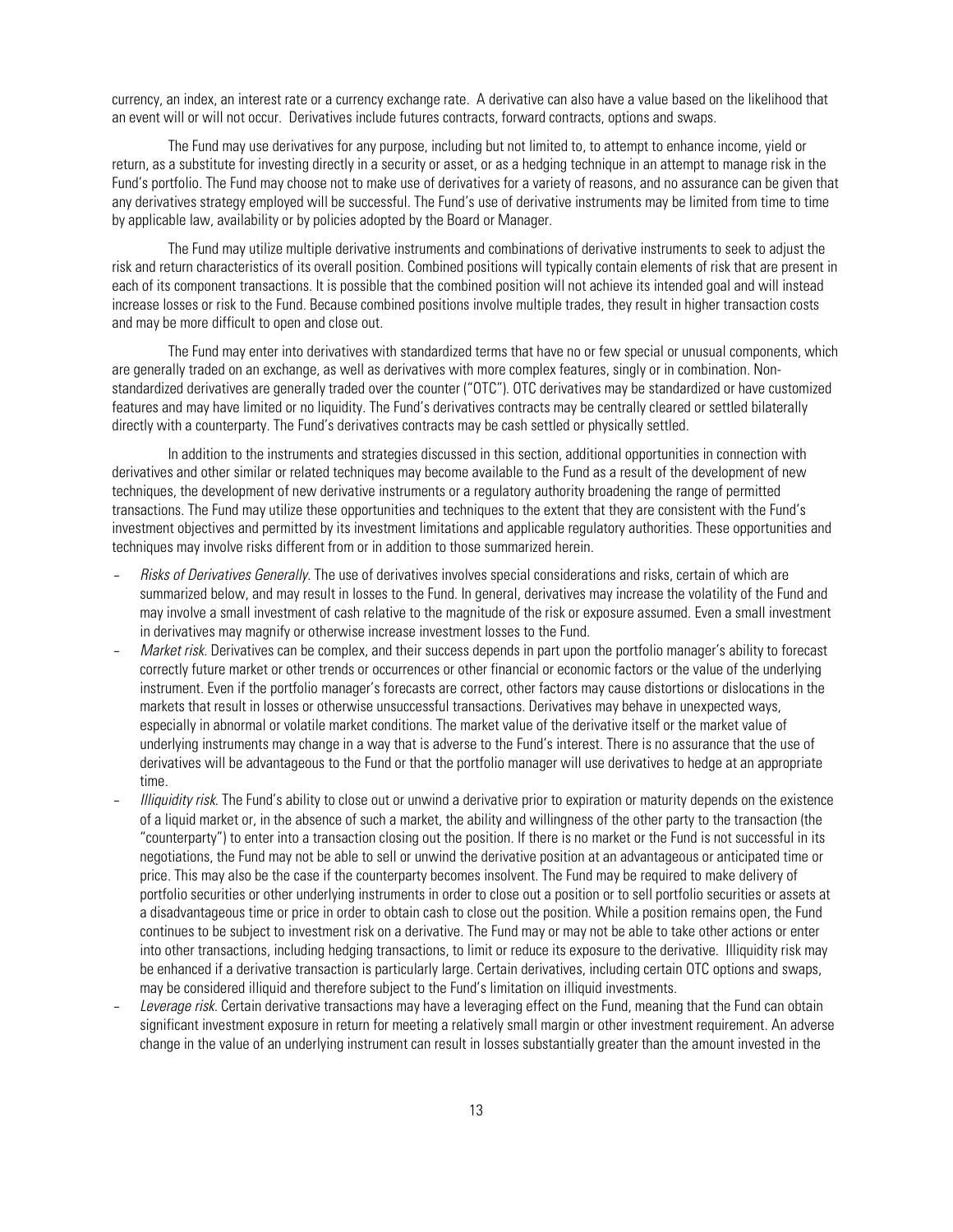derivative itself. When the Fund engages in transactions that have a leveraging effect, the value of the Fund is likely to be more volatile and certain other risks also are likely to be compounded. This is because leverage generally magnifies the effect of any increase or decrease in the value of an investment. Certain derivatives have the potential for unlimited loss, regardless of the size of the initial investment.

- Margin risk. Certain derivatives require the Fund to make margin payments, a form of security deposit intended to protect against nonperformance of the derivative contract. The Fund may have to post additional margin if the value of the derivative position changes in a manner adverse to the Fund. Derivatives may be difficult to value, which may result in increased payment requirements to counterparties or a loss of value to the Fund. If the Fund has insufficient cash to meet additional margin requirements, it might need to sell securities at a disadvantageous time.
- Speculation risk. Derivatives used for non-hedging purposes may result in losses which are not offset by increases in the value of portfolio holdings or declines in the cost of securities or other assets to be acquired. In the event that the Fund uses a derivative as an alternative to purchasing or selling other investments or in order to obtain desired exposure to an index or market, the Fund will be exposed to the same risks as are incurred in purchasing or selling the other investments directly, as well as the risks of the derivative transaction itself, such as counterparty risk.
- Cover risk. As described below, the Fund may be required to maintain segregated assets as "cover," or make margin payments when it takes positions in derivatives involving obligations to third parties (i.e., derivatives other than purchased options). If the Fund were unable to close out its positions in such derivatives, it might be required to continue to maintain such assets or accounts or make such payments until the position expired or matured. These requirements might impair the Fund's ability to sell a portfolio security or make an investment at a time when it would otherwise be favorable to do so, or require that the Fund sell a portfolio security at a disadvantageous time.
- Counterparty risk. Certain derivatives involve the risk of loss resulting from the actual or potential insolvency or bankruptcy of the counterparty or the failure by the counterparty to make required payments or otherwise comply with the terms of the contract. In the event of default by a counterparty, the Fund may have contractual remedies pursuant to the agreements related to the transaction, which may be limited by applicable law in the case of the counterparty's bankruptcy. The Fund may not be able to recover amounts owed to it by an insolvent counterparty.
- Operational risk. There may be incomplete or erroneous documentation or inadequate collateral or margin, or transactions may fail to settle. The Fund may have only contractual remedies in the event of a counterparty default, and there may be delays, costs or disagreements as to the meaning of contractual terms and litigation in enforcing those remedies.
- OTC risk. Derivative transactions that are traded OTC, such as options, swaps, forward contracts, and options on foreign currencies, are entered into directly with counterparties or financial institutions acting as market makers, rather than being traded on exchanges or centrally cleared. Because OTC derivatives and other transactions are traded between counterparties based on contractual relationships, the Fund is subject to the risk that a counterparty will not perform its obligations under the related contracts. Although the Fund intends to enter into transactions only with counterparties which the Fund believes to be creditworthy, there can be no assurance that a counterparty will not default and that the Fund will not sustain a loss on a transaction as a result. Information available on counterparty creditworthiness may be incomplete or outdated, thus reducing the ability to anticipate counterparty defaults. The Fund bears the risk of loss of the amount expected to be received under an OTC derivative in the event of the default or bankruptcy of the counterparty to the OTC derivative. When a counterparty's obligations are not fully secured by collateral, then the Fund is essentially an unsecured creditor of the counterparty. If the counterparty defaults, the Fund will have contractual remedies, but there is no assurance that a counterparty will be able to meet its obligations pursuant to such contracts or that, in the event of default, the Fund will succeed in enforcing contractual remedies. Credit/counterparty risk still exists even if a counterparty's obligations are secured by collateral because the Fund's interest in collateral may not be perfected or additional collateral may not be promptly posted as required. Credit/counterparty risk also may be more pronounced if a counterparty's obligations exceed the amount of collateral held by the Fund (if any), the Fund is unable to exercise its interest in collateral upon default by the counterparty, or the termination value of the instrument varies significantly from the marked-to-market value of the instrument.
- Non-U.S. derivatives risk. Derivative transactions may be conducted OTC outside of the United States or traded on foreign exchanges. Such transactions may not be regulated as effectively as similar transactions in the United States, may not involve a clearing mechanism and related guarantees and are subject to the risk of governmental actions affecting trading in, or the price of, foreign securities or currencies. The value of such positions also could be adversely affected by (1) other foreign political, legal and economic factors, (2) lesser availability than in the United States of data on which to make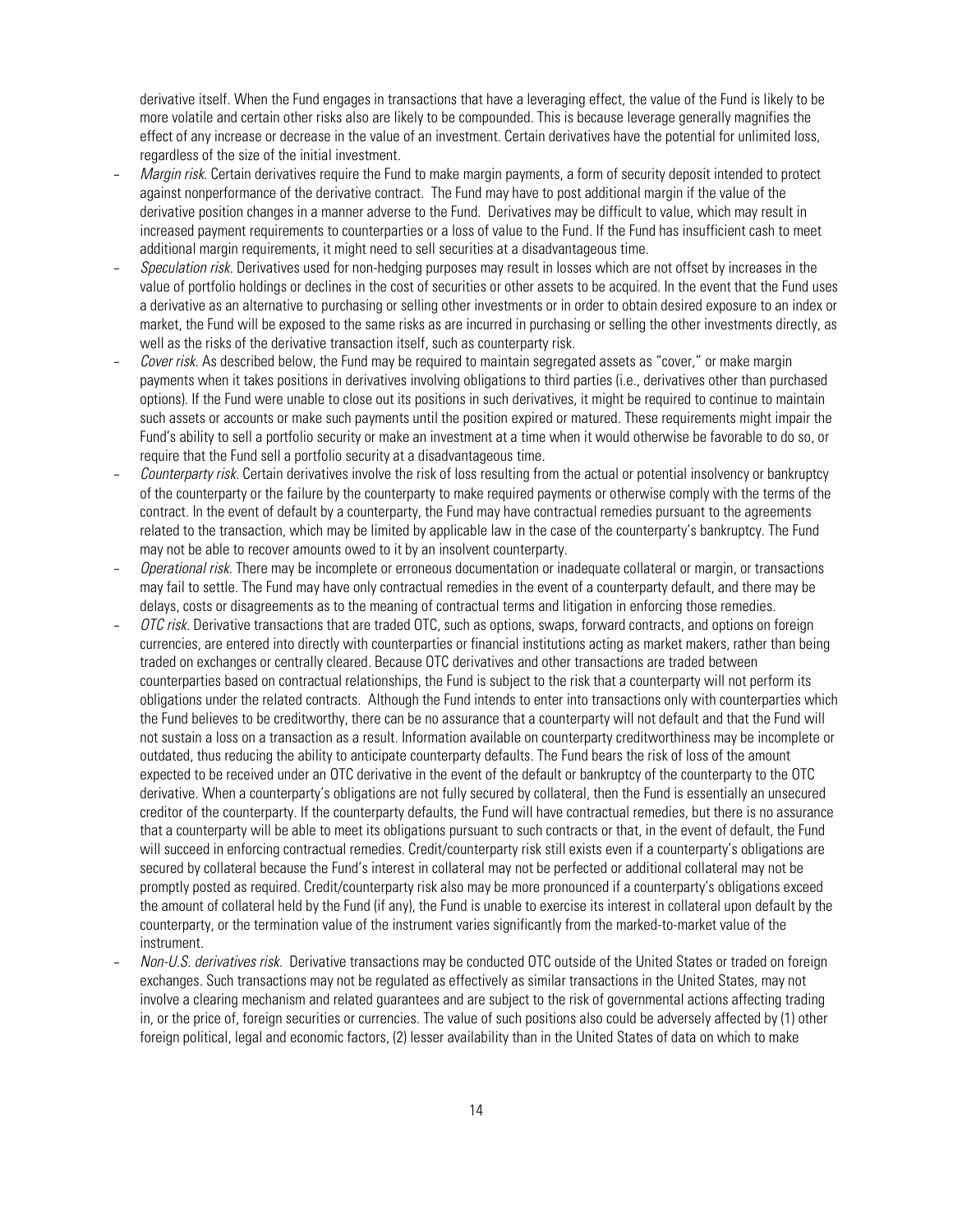trading decisions, (3) delays in the Fund's ability to act upon economic events occurring in foreign markets during nonbusiness hours in the United States, (4) the imposition of different exercise and settlement terms, procedures, margin requirements, fees, taxes or other charges than in the United States and (5) lesser trading volume. Many of the risks of OTC derivatives transactions are also applicable to derivative transactions conducted outside the United States, including counterparty risk.

- Currency derivatives risk. Currency related transactions may be negatively affected by government exchange controls, blockages, and manipulations. Exchange rates may be influenced by factors extrinsic to a country's economy. Also, there is no systematic reporting of last sale information with respect to foreign currencies. As a result, the information on which trading in currency derivatives is based may not be as complete as, and may be delayed beyond, comparable data for other types of transactions.
- Turnover risk. Use of derivatives involves transaction costs, which may be significant. The Fund may be required to sell or purchase investments in connection with derivative transactions, potentially increasing the Fund's portfolio turnover rate and transaction costs. Use of derivatives also may increase the amount of taxable income to shareholders.

Risks Associated with Hedging with Derivatives. If the portfolio manager uses a hedging strategy at the wrong time or judges market conditions incorrectly, hedging strategies may reduce the Fund's return. Successful use of derivatives to hedge positions depends on the correlation between the price of the derivative and the price of the hedged asset.

The Fund may attempt to protect against declines in the value of the Fund's portfolio assets by entering into a variety of derivatives transactions, including selling futures contracts, entering into swaps or purchasing puts on indices or futures contracts (short hedging). Short hedging involves the risk that the prices of the futures contracts or the value of the swap or the applicable index will correlate imperfectly with price movements in the Fund's assets. If the value of the assets held in the Fund's portfolio declines while the Fund has used derivative instruments in a short hedge, and the prices referenced in the short hedge do not also decline, the value of the Fund's assets would decline, and the short hedge would not hedge or mitigate the loss in the value of the assets. With respect to a derivative transaction based on an index, the risk of imperfect correlation increases as the composition of the Fund's portfolio diverges from the assets included in the applicable index. To compensate for the imperfect correlation of movements in the price of the portfolio securities being hedged and movements in the price of the hedging instruments, the Fund may use derivative instruments in a greater dollar amount than the dollar amount of portfolio assets being hedged. It might do so if the historical volatility of the prices of the portfolio assets being hedged is more than the historical volatility of the applicable index.

If the Fund has used derivatives to hedge or otherwise reduce the Fund's risk exposure to a particular position and then disposes of that position at a time at which it cannot also settle, terminate or close out the corresponding hedge position, this may create short investment exposure. Certain "short" derivative positions involve investment leverage, and the amount of the Fund's potential loss is theoretically unlimited.

The Fund can use derivative instruments to establish a position in the market as a temporary substitute for the purchase of individual securities or other assets (long hedging) by buying futures contracts and/or calls on such futures contracts, indices or on securities or other assets, or entering into swaps. It is possible that when the Fund does so the market might decline. If the Fund then decides not to invest in the assets because of concerns that the market might decline further or for other reasons, the Fund will realize a loss on the hedge position that is not offset by a reduction in the price of the asset the Fund had intended to purchase.

Risk of Government Regulation of Derivatives. The regulation of derivatives transactions and funds that engage in such transactions is an evolving area of law and is subject to modification by government and judicial action. In October 2020, the SEC adopted new Rule 18f-4 under the 1940 Act, which governs the use of derivative investments and certain financing transactions (e.g. reverse repurchase agreements) by registered investment companies. Among other things, Rule 18f-4 will require funds that invest in derivative instruments beyond a specified limited amount to apply a value-at-risk based limit to their use of certain derivative instruments and financing transactions and to adopt and implement a derivatives risk management program. A fund that uses derivative instruments in a limited amount will not be subject to the full requirements of Rule 18f-4. In connection with the adoption of Rule 18f-4, funds will no longer be required to comply with the asset segregation framework arising from prior SEC guidance for covering certain derivative instruments and related transactions. Compliance with Rule 18f-4 will not be required until August 2022. As the Fund comes into compliance, the approach to asset segregation and coverage requirements described in this SAI will be impacted. Compliance with the new rule by the Fund could, among other things, make derivatives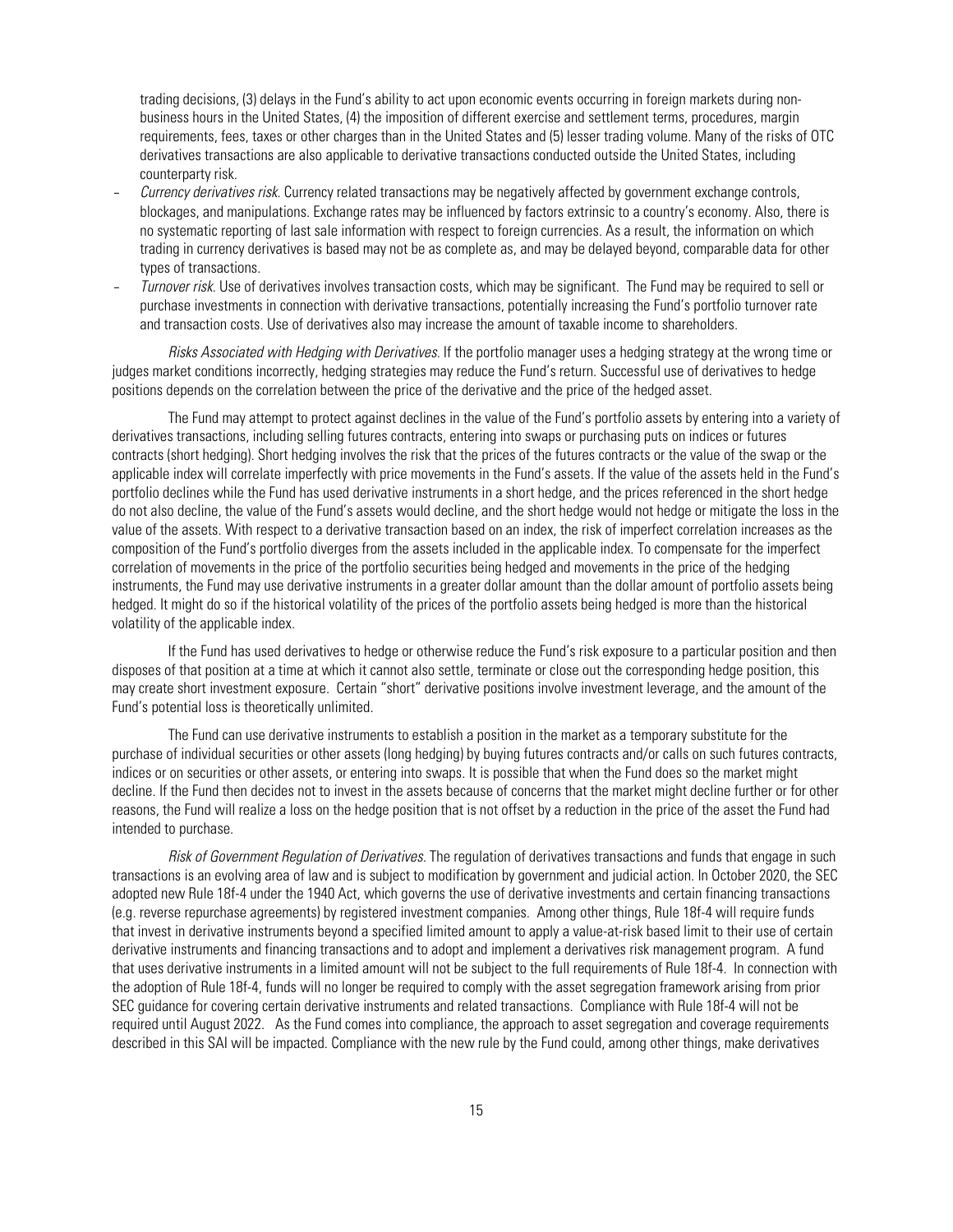more costly, limit their availability or utility, or otherwise adversely affect their performance. The new rule may limit the Fund's ability to use derivatives as part of its investment strategy.

The Dodd-Frank Wall Street Reform and Consumer Protection Act (the "Dodd-Frank Act") has caused broad changes to the OTC derivatives market and granted significant authority to the SEC and the CFTC to regulate OTC derivatives and market participants. Pursuant to such authority, rules have been enacted that currently require clearing of many OTC derivatives transactions and may require clearing of additional OTC derivatives transactions in the future and that impose minimum margin and capital requirements for uncleared OTC derivatives transactions. Similar regulations are being adopted in other jurisdictions around the world. The implementation of the clearing requirement has increased the costs of derivatives transactions since investors have to pay fees to clearing members and are typically required to post more margin for cleared derivatives than had historically been the case. The costs of derivatives transactions are expected to increase further as clearing members raise their fees to cover the costs of additional capital requirements and other regulatory changes. While the new rules and regulations and central clearing of some derivatives transactions are designed to reduce systemic risk (i.e., the risk that the interdependence of large derivatives dealers could cause them to suffer liquidity, solvency or other challenges simultaneously), there is no assurance that they will achieve that result, and in the meantime, mandatory clearing of derivatives may expose the Fund to new kinds of costs and risks.

Additionally, new regulations may result in increased uncertainty about credit/counterparty risk and may limit the flexibility of the Fund to protect its interests in the event of an insolvency of a derivatives counterparty. In the event of a counterparty's (or its affiliate's) insolvency, the Fund's ability to exercise remedies, such as the termination of transactions, netting of obligations and realization on collateral, could be stayed or eliminated under the rules of the applicable exchange or clearing corporation or under new special resolution regimes adopted in the United States, the European Union and various other jurisdictions. Such regimes provide government authorities with broad authority to intervene when a financial institution is experiencing financial difficulty. In particular, with respect to counterparties who are subject to such proceedings in the European Union, the liabilities of such counterparties to the Fund could be reduced, eliminated, or converted to equity in such counterparties (sometimes referred to as a "bail in").

Cover. The Fund's use of derivatives may create financial obligations to third parties which if not covered could be construed as "senior securities" (as defined in the 1940 Act). To the extent that the Fund determined that such obligations may be deemed to create "senior securities," the Fund intends to segregate or earmark liquid assets or otherwise "cover" such obligations. The Fund may cover such obligations using methods that are currently or in the future permitted under the 1940 Act, the rules and regulations thereunder or orders issued by the SEC thereunder and to the extent deemed appropriate by the Fund, interpretations and guidance of the SEC staff.

The Fund segregates with its custodian or otherwise earmarks cash, cash equivalents or liquid assets in an amount the Fund believes to be adequate to ensure that it has sufficient liquid assets to meet its obligations under its derivatives contracts, or the Fund may engage in other measures to "cover" its obligations with respect to such transactions. The amounts that are segregated or earmarked may be based on the derivative's notional value or on the daily mark-to-market obligation under the derivatives contract and may be reduced by amounts on deposit with the applicable broker or counterparty to the derivatives transaction. The Fund may segregate or earmark amounts in addition to the amounts described above. For example, if the Fund writes a physically settled put option, it may segregate or earmark liquid assets equal to the exercise price of the option, less margin on deposit, or hold the underlying instrument directly; if the Fund writes a cash settled put option, it may segregate or earmark liquid assets equal to the amount the option is in the money (meaning the difference between the exercise price of the option and the current market price of the underlying instrument, when the exercise price of the option is higher than the market price of the underlying instrument), marked to market on a daily basis, less margin on deposit. Alternatively, the Fund may, in certain circumstances, enter into an offsetting position rather than segregating or designating liquid assets (e.g., the Fund may cover a written put option with a purchased put option with the same or higher exercise price or cover a written call option with a purchased call option with the same or lower exercise price).

The segregation of assets does not reduce the risks to the Fund of entering into transactions in derivatives. Additionally, although the portfolio manager attempts to ensure that the Fund has sufficient liquid assets in respect of its obligations under its derivative contracts, it is possible that the Fund's liquid assets may be insufficient to support such obligations under its derivatives positions. The Fund may modify its asset segregation policies from time to time.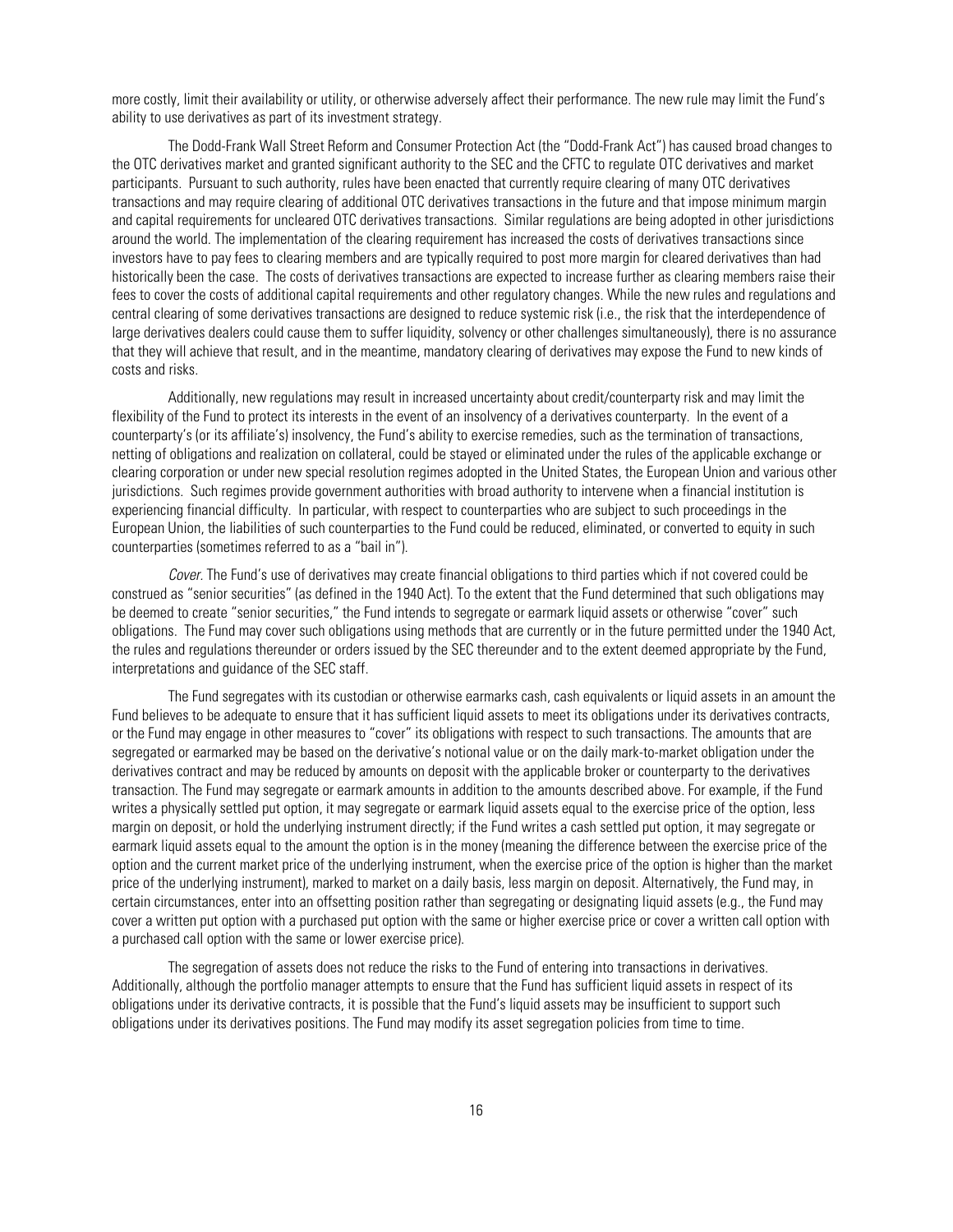#### Foreign Currency Instruments and Hedging Strategies

The Fund may use options and futures contracts on foreign currencies and forward currency contracts and currency swap agreements (collectively, "Currency Instruments"), deliverable and non-deliverable, to attempt to hedge against movements in the values of the foreign currencies in which the Fund's securities are denominated or to attempt to enhance the Fund's return or yield. The Fund may also use such investments to attempt to establish a short position or to gain exposure to a market that would be more costly or difficult to access with other types of investments, such as bonds or currency. The Fund may also engage in foreign currency transactions on a spot (cash) basis at the rate prevailing in the currency exchange market at the time of the transaction. The Fund may determine not to hedge, and the Fund may be completely unhedged at any point in time. In cases when a particular currency is difficult to hedge or difficult to hedge against the U.S. dollar, the Fund may seek to hedge against price movements in that currency by entering into transactions using Currency Instruments on another currency or a basket of currencies, the value of which the portfolio manager believes will have a high degree of positive correlation to the value of the currency being hedged. The risk that movements in the price of the Currency Instrument will not correlate perfectly with movements in the price of the currency subject to the hedging transaction is magnified when this strategy is used.

Currency Instruments Risks. In addition to the risks found under "Derivatives – Risks of Derivatives Generally," Currency Instruments are subject to the following risks:

The value of Currency Instruments depends on the value of the underlying foreign currency relative to the U.S. dollar. Because foreign currency transactions occurring in the interbank market might involve substantially larger amounts than those involved in the Fund's use of such Currency Instruments, the Fund could be disadvantaged by having to deal in the odd lot market (generally consisting of transactions of less than \$1 million) for the underlying foreign currencies at prices that are less favorable than for round lots. There is no systematic reporting of last sale information for foreign currencies or any regulatory requirement that quotations available through dealers or other market sources be firm or revised on a timely basis. Quotation information generally is representative of very large transactions in the interbank market and thus might not reflect odd-lot transactions where rates might be less favorable. The interbank market in foreign currencies is a global, round-the-clock market. To the extent the U.S. options or futures markets are closed while the markets for the underlying currencies remain open, significant price and rate movements might take place in the underlying markets that cannot be reflected in the U.S. markets for the Currency Instruments until they reopen.

Settlement of hedging transactions involving foreign currencies might be required to take place within the country issuing the underlying currency. Thus, the Fund might be required to accept or make delivery of the underlying foreign currency in accordance with any U.S. or foreign regulations regarding the maintenance of foreign banking arrangements by U.S. residents and might be required to pay any fees, taxes and charges associated with such delivery assessed in the issuing country.

### Forward Currency Contracts

 The Fund may enter into forward currency contracts to purchase or sell foreign currencies for a fixed amount of U.S. dollars or another currency at a future date and at a price set by the parties to the forward currency contract. Forward currency contracts are traded directly between currency traders (usually large commercial banks) and their customers (such as the Fund).

 The Fund may purchase a forward currency contract to lock in the U.S. dollar price of a security denominated in a foreign currency that the Fund intends to acquire (a long hedge). The Fund may sell a forward currency contract to lock in the U.S. dollar equivalent of the proceeds from the anticipated sale of a security, dividend or interest payment denominated in a foreign currency (a short hedge). A "position hedge" is when the Fund owns a security denominated in, for example, euros and to protect against a possible decline in the euro's value, the Fund enters into a forward currency contract to sell euros in return for U.S. dollars. A "position hedge" tends to offset both positive and negative currency fluctuations but would not offset changes in security values caused by other factors. A "proxy hedge" is when the Fund owns a security denominated in, for example, euros and to protect against a possible decline in the euro's value, the Fund enters into a forward currency contract to sell a currency expected to perform similarly to the euro in return for U.S. dollars. A "proxy hedge" could offer advantages in terms of cost, yield or efficiency, but generally would not hedge currency exposure as effectively as a position hedge to the extent the proxy currency does not perform similarly to the targeted currency. The Fund could, in fact, lose money on both legs of the hedge, *i.e.*, between the euro and proxy currency, and between the proxy currency and the dollar. The Fund also may use forward currency contracts to attempt to enhance return or yield. The Fund could use forward currency contracts to increase its exposure to foreign currencies that the portfolio manager believes might rise in value relative to the U.S. dollar, or shift its exposure to foreign currency fluctuations from one country to another. For example, if the Fund's portfolio manager believes that the U.S. dollar will increase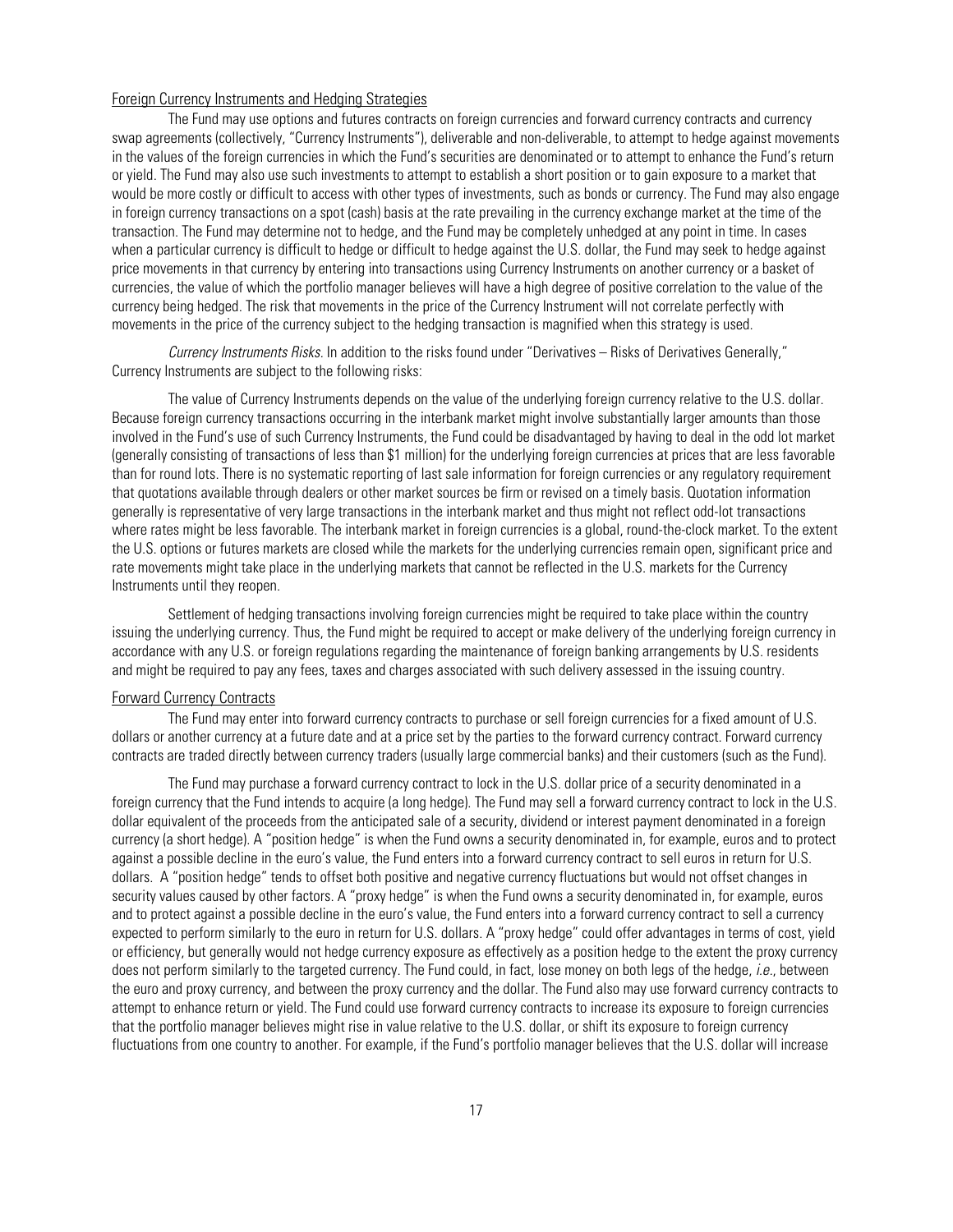in value relative to the euro, the Fund could write a forward contract to buy U.S. dollars in three months at the current price in order to sell those U.S. dollars for a profit if the U.S. dollar does in fact appreciate in value relative to the euro. The cost to the Fund of engaging in forward currency contracts varies with factors such as the currency involved, the length of the contract period and the market conditions then prevailing. Because forward currency contracts are usually entered into on a principal basis, no fees or commissions are involved. When the Fund enters into a forward currency contract, it relies on the counterparty to make or take delivery of the underlying currency at the maturity of the contract. Failure by the counterparty to do so would result in the loss of any expected benefit of the transaction.

 The precise matching of forward currency contract amounts, and the value of the securities involved generally will not be possible because the value of such securities, measured in the foreign currency, will change after the forward currency contract has been established. Thus, the Fund may need to purchase or sell foreign currencies in the spot (i.e., cash) market to the extent such foreign currencies are not covered by forward currency contracts. The projection of short-term currency market movements is extremely difficult, and the successful execution of a short-term hedging strategy is highly uncertain.

 Successful use of forward currency contracts depends on the portfolio manager's skill in analyzing and predicting currency values. Forward currency contracts may substantially change the Fund's exposure to changes in currency exchange rates and could result in losses to the Fund if currencies do not perform as the portfolio manager anticipates. There is no assurance that the portfolio manager's use of forward currency contracts will be advantageous to the Fund or that the portfolio manager will hedge at an appropriate time.

Non-deliverable Forwards. The consummation of a deliverable foreign exchange forward requires the actual exchange of the principal amounts of the two currencies in the contract (i.e., settlement on a physical basis). Forward currency contracts in which the Fund may engage also include non-deliverable forwards ("NDFs"). NDFs are cash-settled, short-term forward contracts on foreign currencies (each a "Reference Currency") that are non-convertible and that may be thinly traded or illiquid. NDFs involve an obligation to pay an amount equal to the difference between the prevailing market exchange rate for the Reference Currency and the agreed upon exchange rate, with respect to an agreed notional amount. NDFs are subject to many of the risks associated with derivatives in general and forward currency transactions, including risks associated with fluctuations in foreign currency and the risk that the counterparty will fail to fulfill its obligations.

 Under the Dodd-Frank Act, NDFs are classified as "swaps" and are therefore subject to the full panoply of CFTC swap regulations under the Dodd-Frank Act. Although NDFs have historically been traded OTC, in the future, pursuant to the Dodd-Frank Act, they may be subject to mandatory clearing. Non-centrally-cleared NDFs are subject to mandatory minimum margin requirements for uncleared swaps. Deliverable foreign exchange forwards that solely involve the exchange of two different currencies on a specific future date at a fixed rate agreed upon by the parties are not considered "swaps" and accordingly are not subject to many of the regulations that apply to NDFs. However, as mandated by the Dodd-Frank Act and set forth in CFTC regulations adopted thereunder, foreign exchange forwards must be reported to a swap data repository, and swap dealers and major swap participants who are party to such transactions remain subject to the business conduct standards pertaining to swaps in connection with such deliverable foreign exchange forwards.

### Futures Contracts and Options on Futures Contracts

Generally, a futures contract is an exchange-traded, standardized agreement that obligates the seller of the contract to deliver a specified quantity of an underlying instrument, such as a security, currency or commodity, to the purchaser of the contract, who has the obligation to take delivery of the underlying instrument, at a specified price and date. In the case of futures on indices, the two parties agree to take or make delivery of an amount of cash equal to the difference between the level of the index at the close of the last trading day of the contract and the price at which the contract originally was written. Options on futures give the purchaser the right to assume a position in a futures contract at the specified exercise price at any time during the period of the option.

Futures contracts, by their terms, have stated expirations and, at a specified point in time prior to expiration, trading in a futures contract for the current delivery month will cease. As a result, an investor wishing to maintain exposure to a futures contract with the nearest expiration must close out the position in the expiring contract and establish a new position in the contract for the next delivery month, a process referred to as "rolling." The process of rolling a futures contract can be profitable or unprofitable depending in large part on whether the futures price for the subsequent delivery month is less than or more than the price of the expiring contract.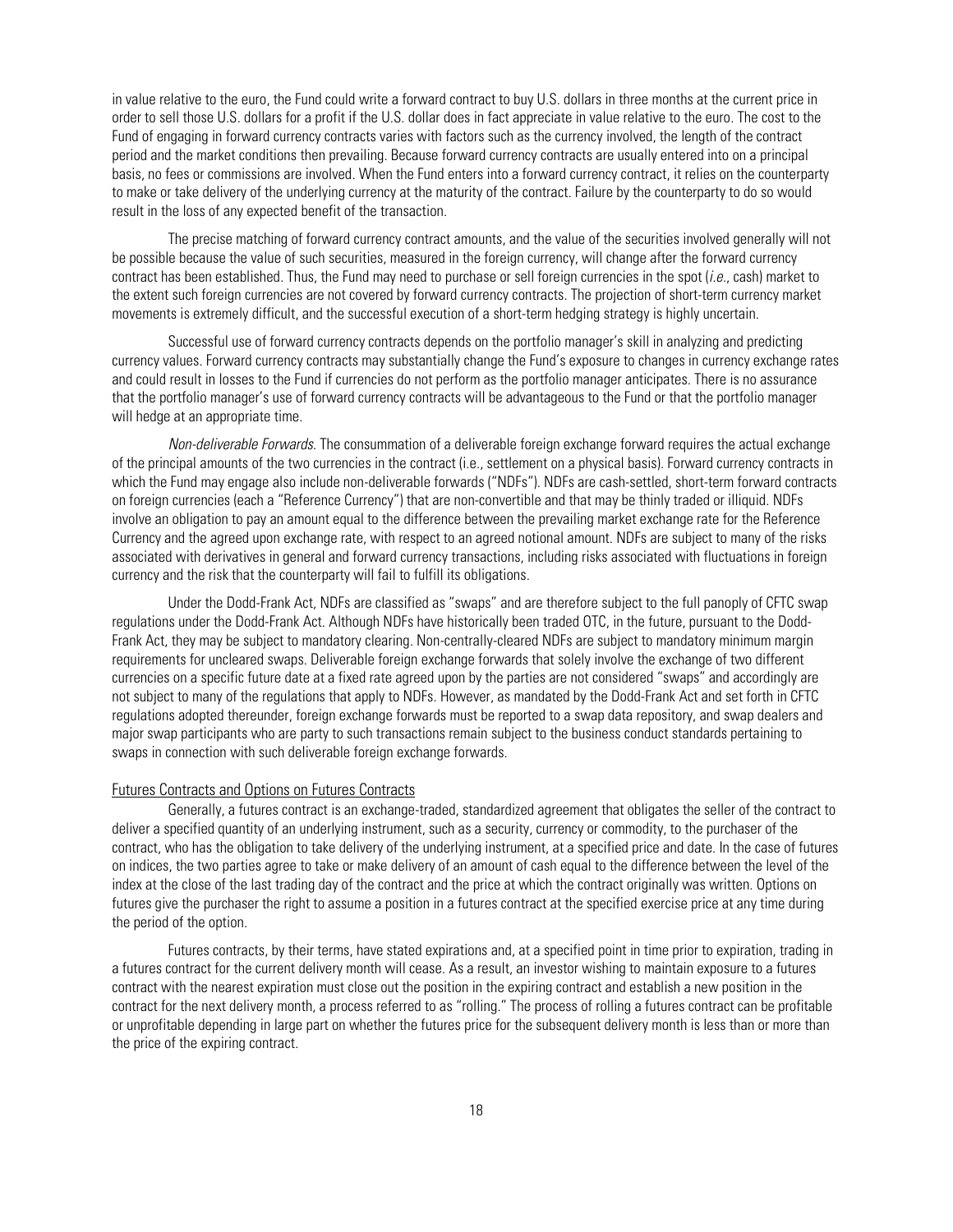Futures contracts may be used for hedging and non-hedging purposes, such as to simulate full investment in the underlying instrument while retaining a cash balance for portfolio management purposes, as a substitute for direct investment in the underlying instrument, to facilitate trading, to reduce transaction costs, or to seek higher investment returns (e.g., when a futures contract or option is priced more attractively than the underlying instrument). In addition, futures strategies can be used to manage the average duration of the Fund's fixed income portfolio, if applicable. The Fund may sell a debt futures contract or a call option thereon or purchase a put option on that futures contract to attempt to shorten the portfolio's average duration. Alternatively, the Fund may buy a debt futures contract or a call option thereon or sell a put option thereon to attempt to lengthen the portfolio's average duration.

At the inception of a futures contract the Fund is required to deposit "initial margin" with a futures commission merchant ("FCM") in an amount at least equal to the amount designated by the futures exchange (typically equal to 10% or less of the contract value). Margin must also be deposited when writing a call or put option on a futures contract, in accordance with applicable exchange rules. Unlike margin in securities transactions, initial margin on futures contracts does not represent a borrowing, but rather is in the nature of a performance bond or good-faith deposit that is required to be returned to the Fund at the termination of the transaction if all contractual obligations have been satisfied. Under certain circumstances, such as periods of high volatility, the Fund may be required by an exchange to increase the level of its initial margin payment, and initial margin requirements might be increased generally in the future by regulatory action.

In addition to initial margin payments, during the life of the transaction "variation margin" payments are made to and from the FCM as the value of the margin and the underlying derivative transaction varies, a process known as "marking-tomarket." Variation margin is intended to represent a daily settlement of the Fund's obligations to or from an FCM. When the Fund purchases an option on a futures contract, the premium paid plus transaction costs is all that is at risk. However, there may be circumstances when the purchase of an option on a futures contract would result in a loss to the Fund when the use of a futures contract would not, such as when there is no movement in the value of the securities or currencies being hedged. In that case, the Fund would lose the premium it paid for the option plus transaction costs. In contrast, when the Fund purchases or sells a futures contract or writes a call or put option thereon, it is subject to daily variation margin calls that could be substantial in the event of adverse price movements. If the Fund has insufficient cash to meet daily variation margin requirements, it might need to sell securities at a time when such sales are disadvantageous.

Although some futures and options on futures call for making or taking delivery of the underlying instrument, generally those contracts are closed out prior to delivery by offsetting purchases or sales of matching futures or options (involving the same instrument and delivery month). If an offsetting purchase price is less than the original sale price, the Fund realizes a gain, or if it is more, the Fund realizes a loss. If an offsetting sale price is more than the original purchase price, the Fund realizes a gain, or if it is less, the Fund realizes a loss. The Fund will also bear transaction costs for each contract, which will be included in these calculations. Positions in futures and options on futures may be closed only on an exchange or board of trade that provides a secondary market. However, there can be no assurance that a liquid secondary market will exist for a particular contract at a particular time. In such event, it may not be possible to close a futures contract or options position.

Under certain circumstances, futures exchanges may establish daily limits on the amount that the price of a futures contract or an option on a futures contract can vary from the previous day's settlement price; once that limit is reached, no trades may be made that day at a price beyond the limit. Daily price limits do not limit potential losses because prices could move to the daily limit for several consecutive days with little or no trading, thereby preventing liquidation of unfavorable positions. If the Fund were unable to liquidate a futures contract or an option on a futures position due to the absence of a liquid secondary market, the imposition of price limits or otherwise, it could incur substantial losses. The Fund would continue to be subject to market risk with respect to the position. In addition, except in the case of purchased options, the Fund would continue to be required to make daily variation margin payments and might be required to maintain the position being hedged by the future or option or to segregate cash or securities (or designate these assets on its books as segregated).

Risks of Futures Contracts and Options Thereon. In addition to the risks found under "Derivatives – Risks of Derivatives Generally," futures contracts and options on futures contracts are subject to the following risks:

Successful use of futures contracts and related options depends upon the ability of the portfolio manager to assess movements in the direction of prices of securities, commodities, measures of value, or interest or exchange rates, which requires different skills and techniques than assessing the value of individual securities. Moreover, futures contracts relate not to the current price level of the underlying instrument, but to the anticipated price level at some point in the future; accordingly trading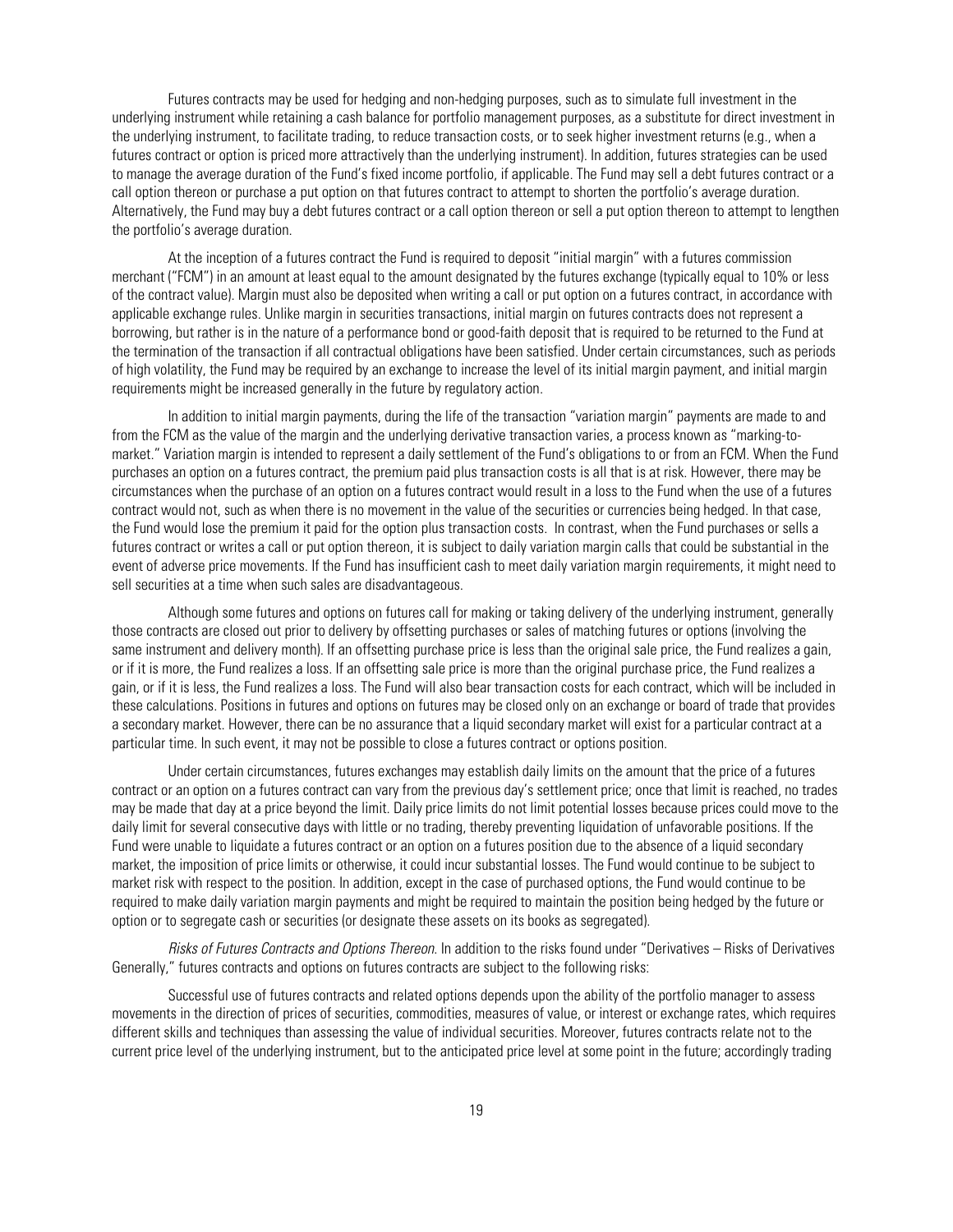of stock index futures may not reflect the trading of the securities that are used to formulate the index or even actual fluctuations in the index itself. There is, in addition, the risk that movements in the price of the futures contract will not correlate with the movements in the prices of the securities being hedged. Price distortions in the marketplace, resulting from increased participation by speculators in the futures market (among other things), may also impair the correlation between movements in the prices of futures contracts and movements in the prices of the hedged securities. If the price of the futures contract moves less than the price of securities that are the subject of the hedge, the hedge will not be fully effective; but if the price of the securities being hedged has moved in an unfavorable direction, the Fund would be in a better position than if it had not hedged at all. If the price of the securities being hedged has moved in a favorable direction, this advantage may be partially offset by losses on the futures position.

Positions in futures contracts may be closed out only on an exchange or board of trade that provides a market for such futures contracts. Although the Fund intends to purchase and sell futures only on exchanges or boards of trade where there appears to be a liquid market, there is no assurance that such a market will exist for any particular contract at any particular time. In such event, it may not be possible to close a futures position and, in the event of adverse price movements, the Fund would continue to be required to make variation margin payments. Options have a limited life and thus can be disposed of only within a specific time period.

Purchasers of options on futures contracts pay a premium in cash at the time of purchase which, in the event of adverse price movements, could be lost. Sellers of options on futures contracts must post initial margin and are subject to additional margin calls that could be substantial in the event of adverse price movements. Because of the low margin deposits required, futures trading involves a high degree of leverage; as a result, a relatively small price movement in a futures contract may result in immediate and substantial loss, or gain, to the Fund. In addition, the Fund's activities in the futures markets may result in a higher portfolio turnover rate (see "Portfolio Transactions and Brokerage") and additional transaction costs in the form of added brokerage commissions.

As noted above, exchanges may impose limits on the amount by which the price of a futures contract or related option is permitted to change in a single day. If the price of a contract moves to the limit for several consecutive days, the Fund may be unable during that time to close its position in that contract and may have to continue making payments of variation margin. The Fund may also be unable to dispose of securities or other instruments being used as "cover" during such a period. The CFTC and domestic exchanges have also established speculative position limits on the maximum speculative position that any person, or group of persons acting in concert, may hold or control in particular contracts. Under current regulations, other accounts managed by the Manager or, if applicable, Subadviser are combined with the positions held by the Fund under the Manager's or, if applicable, Subadviser's management for position limit purposes. This trading could preclude additional trading by the Fund in such contracts.

When the Fund engages in futures transactions, it will also be exposed to the credit risk of its FCM. If the Fund's FCM becomes bankrupt or insolvent, or otherwise defaults on its obligations to the Fund, the Fund may not receive all amounts owed to it in respect of its trading, even if the clearinghouse fully discharges all of its obligations. If an FCM were not to appropriately segregate client assets to the full extent required by the CEA, the Fund might not be fully protected in the event of the bankruptcy of an FCM. In the event of an FCM's bankruptcy, the Fund would be limited to recovering only a pro rata share of all available funds segregated on behalf of an FCM's combined customer accounts, even if certain property held by an FCM is specifically traceable to the Fund (for example, U.S. Treasury bills deposited by the Fund). Such situations could arise due to various factors, or a combination of factors, including inadequate FCM capitalization, inadequate controls on customer trading and inadequate customer capital. In addition, in the event of the bankruptcy or insolvency of a clearinghouse, the Fund might experience a loss of funds deposited through its FCM as margin with the clearinghouse, a loss of unrealized profits on its open positions and the loss of funds owed to it as realized profits on closed positions. Such a bankruptcy or insolvency might also cause a substantial delay before the Fund could obtain the return of funds owed to it by an FCM who is a member of such clearinghouse.

#### **Options**

A call option gives the purchaser the right to buy, and obligates the writer to sell, an underlying investment (such as a specified security, commodity, currency, interest rate, currency exchange rate or index) at an agreed-upon price ("strike price"). A put option gives the purchaser the right to sell, and obligates the writer to buy, an underlying investment at an agreed-upon price. An American-style option may be exercised at any time during the term of the option, while a European-style option may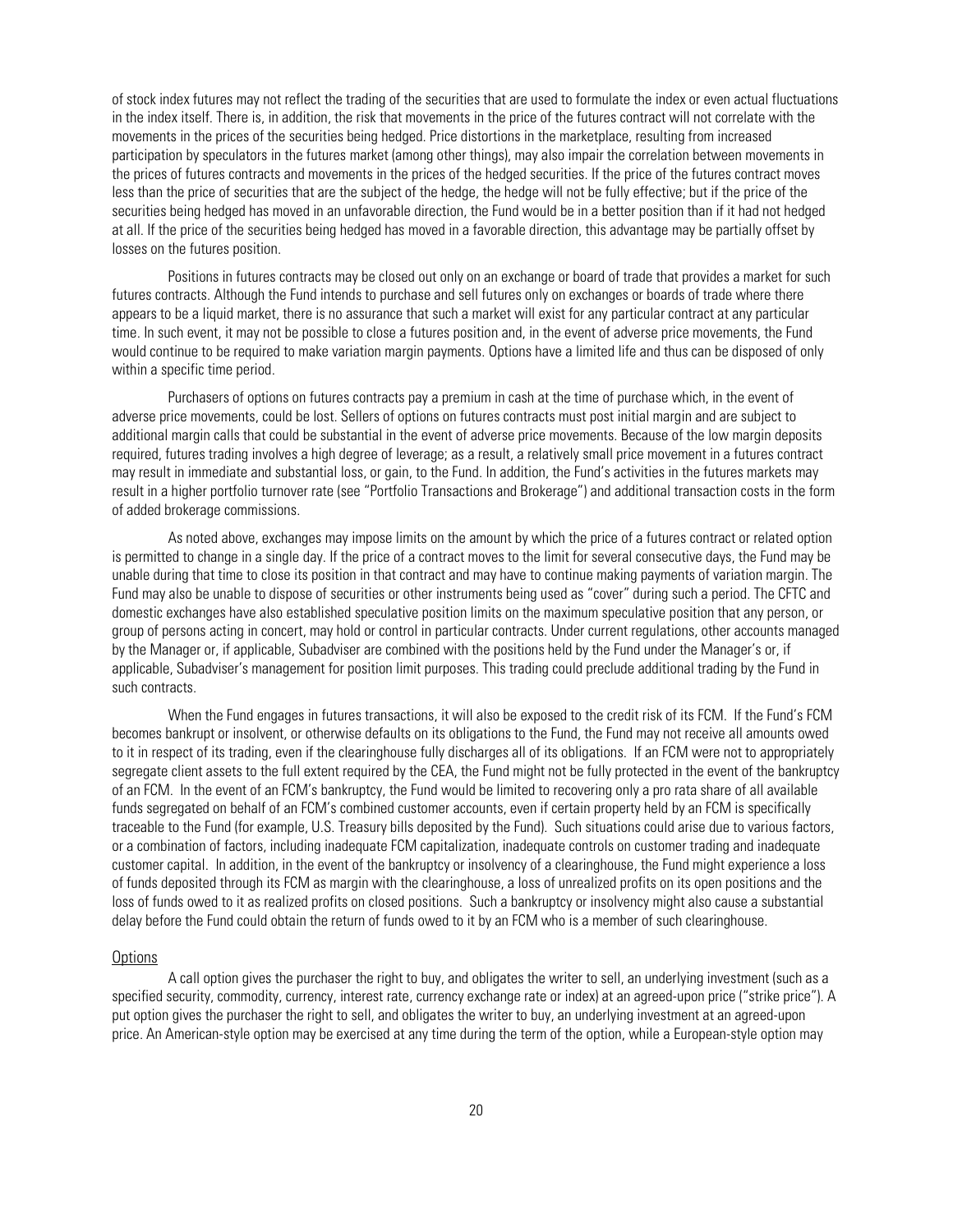be exercised only at the expiration of the option. Purchasers of options pay an amount, known as a premium, to the option writer in exchange for the right granted under the option contract.

The value of an option position will reflect, among other things, the current market value of the underlying instrument, the time remaining until expiration, the relationship of the strike price to the market price of the underlying instrument, the historical price volatility of the underlying instrument and general market conditions. If the purchaser does not exercise the option, it will expire and the purchaser will have only lost the premium paid. If a secondary market exists, a purchaser or the writer may terminate a put option position prior to its exercise by selling it in the secondary market at its current price. The Fund will pay a brokerage commission each time it buys or sells an option. Such commissions may be higher than those that would apply to direct purchases or sales of the underlying instrument.

Exchange-traded options in the United States are issued by a clearing organization affiliated with the exchange on which the option is listed and are standardized with respect to the underlying instrument, expiration date, contract size and strike price. In contrast, OTC options (options not traded on exchanges) are contracts between the Fund and a counterparty (usually a securities dealer or a bank) with no clearing organization guarantee. The terms of OTC options generally are established through negotiation with the other party to the option contract (the counterparty). For a discussion on options on futures see "Futures" Contracts and Options on Futures Contracts".

Put Options. In return for receipt of the premium, the writer of a put option assumes the obligation to pay the strike price for the option's underlying instrument if the buyer exercises the option. A put writer would generally expect to profit, although its gain would be limited to the amount of the premium it received, if the underlying instrument's price remains greater than or equal to the strike price. If the underlying instrument's price falls below the strike price, the put writer would expect to suffer a loss. The buyer of a put option can expect to realize a gain if the underlying instrument's price falls enough to offset the cost of purchasing the option. Any losses suffered by the buyer would be limited to the amount of the premium plus related transaction costs.

Optional delivery standby commitments are a type of put that gives the buyer of an underlying instrument the right to sell the underlying instrument back to the seller on specified terms to induce a purchase of the underlying instrument.

Call Options. In return for the receipt of the premium, the writer of a call option assumes the obligation to sell the underlying instrument at the strike price to the buyer upon exercise of the option. A call writer would generally expect to profit, although its gain would be limited to the amount of the premium it received, if the option goes unexercised, which typically occurs when the underlying instrument's price remains less than or equal to the strike price. If the underlying instrument's prices were to rise above the strike price, the writer of the call option would generally expect to suffer a loss, which is theoretically unlimited. A call buyer's maximum loss is the premium paid for the call option, whereas the buyer's maximum profit is theoretically unlimited.

Straddles. A long straddle is the purchase of a call and a put option with the same expiration date and relating to the same underlying instrument where the strike price of the put is less than or equal to the strike price of the call. The Fund may enter into a long straddle when its portfolio manager believes that the underlying instrument's price will move significantly during the term of the options. A short straddle is a combination of a call and a put written on the same underlying instrument with the same expiration date where the strike price of the put is less than or equal to the strike price of the call. In a covered short straddle, the underlying instrument is considered cover for both the put and the call that the Fund has written. The Fund may enter into a short straddle when the portfolio manager believes that it is unlikely that the underlying instrument's prices will experience volatility during the term of the options.

Options on Indices. Puts and calls on indices are similar to puts and calls on other underlying instruments except that all settlements are in cash and gains or losses depend on changes in the level of the index rather than on price movements of individual underlying instruments. The writer of a call on an index receives a premium and the obligation to pay the purchaser an amount of cash equal to the difference between the closing level of the index and the strike price times a specified multiple ("multiplier"), if the closing level of the index is greater than the strike price of the call. The writer of a put on an index receives a premium and the obligation to deliver to the buyer an amount of cash equal to the difference between the closing level of the index and strike price times the multiplier if the closing level is less than the strike price.

Risks of Options – In addition to the risks described under "Derivatives – Risks of Derivatives Generally," options are also subject to the following risks: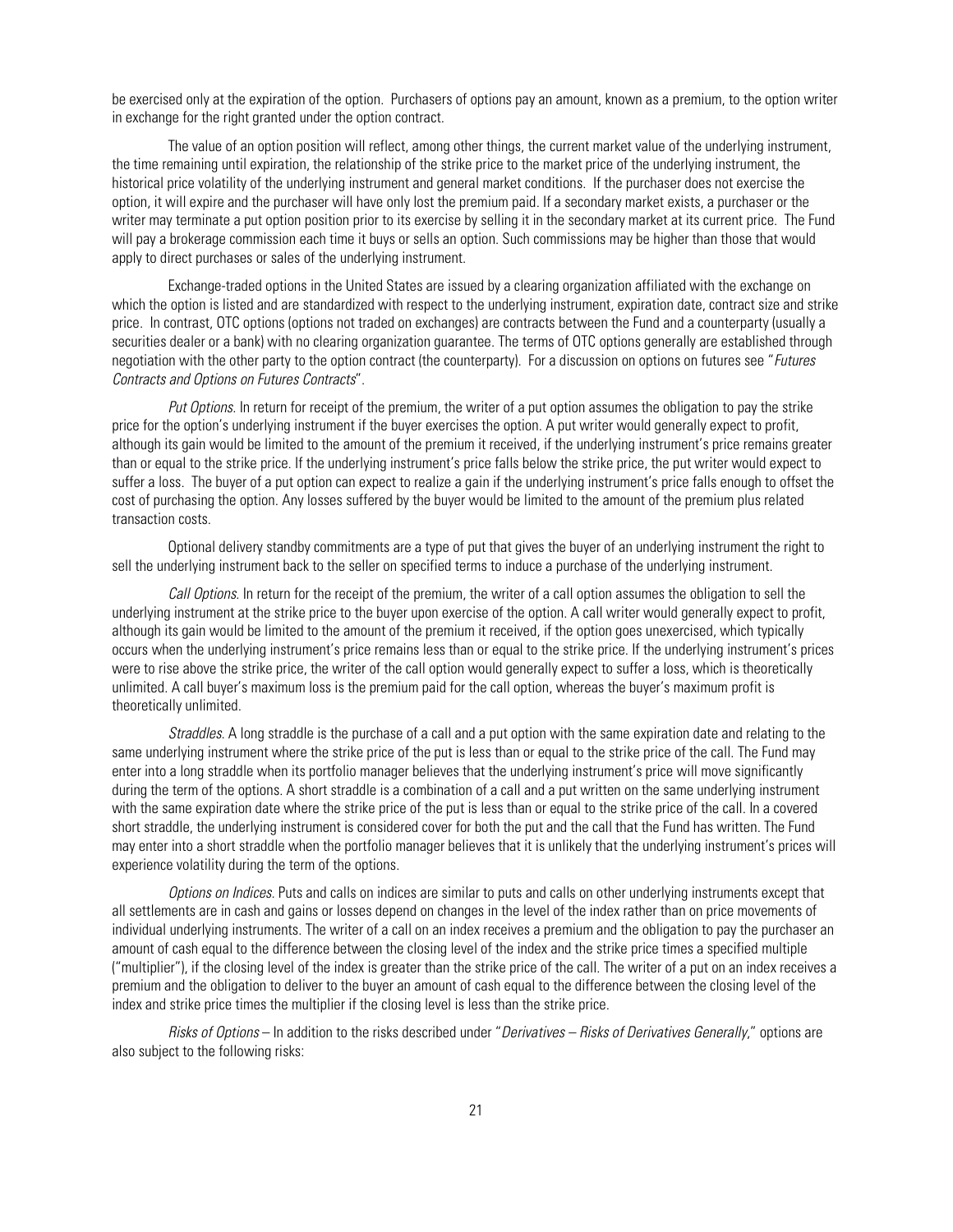Options on Indices Risk. The risks of investment in options on indices may be greater than options on securities and other instruments. Because index options are settled in cash, when the Fund writes a call on an index it generally cannot provide in advance for other underlying instruments because it may not be practical for the call writer to hedge its potential settlement obligations by acquiring and holding the underlying securities. The Fund can offset some of the risk of writing a call index option by holding a diversified portfolio of securities similar to those on which the underlying index is based. However, the Fund cannot, as a practical matter, acquire and hold a portfolio containing exactly the same securities as underlie the index and, as a result, bears a risk that the value of the securities held will vary from the value of the index.

If the Fund exercises an index option before the closing index value for that day is available, there is the risk that the level of the underlying index may subsequently change. If such a change causes the exercised option to fall out-of-the-money, the Fund will be required to pay the difference between the closing index value and the strike price of the option (times the applicable multiplier) to the assigned writer.

Timing Risk. The hours of trading for options may not conform to the hours during which the underlying instrument are traded. To the extent that the options markets close before the markets for the underlying instrument, significant price and rate movements can take place in the underlying markets that cannot be reflected in the options markets. Options are marked to market daily and their value will be affected by changes in the value of the underlying instrument, changes in the dividend rates of the underlying securities, an increase in interest rates, changes in the actual or perceived volatility of the stock market and the underlying instrument and the remaining time to the options' expiration. Additionally, the exercise price of an option may be adjusted downward before the option's expiration as a result of the occurrence of certain corporate or other events affecting the underlying instrument, such as extraordinary dividends, stock splits, merger or other extraordinary distributions or events. A reduction in the exercise price of an option would reduce the Fund's capital appreciation potential on an underlying instrument.

Yield Curve Options*.* The Fund may enter into options on the "spread," or yield differential, between two fixed income securities, in transactions referred to as "yield curve" options. In contrast to other types of options, a yield curve option is based on the difference between the yields of designated securities, rather than the prices of the individual securities, and is settled through cash payments. Accordingly, a yield curve option is profitable to the holder if this differential widens (in the case of a call) or narrows (in the case of a put), regardless of whether the yields of the underlying securities increase or decrease.

 Yield curve options may be used for the same purposes as other options on securities. Specifically, the Fund may purchase or write such options for hedging purposes. For example, the Fund may purchase a call option on the yield spread between two securities, if it owns one of the securities, anticipates purchasing the other security and wants to hedge against an adverse change in the yield spread between the two securities. The Fund may also purchase or write yield curve options for other than hedging purposes (e.g., in an effort to increase its current income) if, in the judgment of the portfolio manager the Fund may profit from movements in the spread between the yields of the underlying securities. The trading of yield curve options is subject to all of the risks associated with the trading of other types of options. In addition, however, such options present risk of loss even if the yield of one of the underlying securities remains constant, if the spread moves in a direction or to an extent that was not anticipated.

#### **Swaps**

 Generally, a swap agreement involves the exchange between two parties of their respective commitments to pay or receive cash flows, e.g., an exchange of floating rate payments for fixed-rate payments. Swaps may be negotiated bilaterally and traded OTC (OTC swaps) or, for certain types of swaps, must be executed through a centralized exchange or regulated facility and be cleared through a regulated clearinghouse (cleared swaps). Swaps include but are not limited to, interest rate swaps, total return swaps, index swaps, inflation indexed swaps, currency swaps, credit default swaps and options on swaps or "swaptions".

 OTC swap agreements can be individually negotiated and structured to include exposure to a variety of different types of investments (such as individual securities, baskets of securities and securities indices) or market factors. The swapped returns are generally calculated with respect to a notional amount, that is, the nominal or face amount used to calculate the payments to be made between the parties to the OTC swap.

 The Fund may enter into a swap agreement for hedging or non-hedging purposes, including but not limited to, to enhance returns, increase liquidity, protect against currency and security price fluctuations, manage duration and gain exposure to certain markets or securities in a more cost-efficient manner.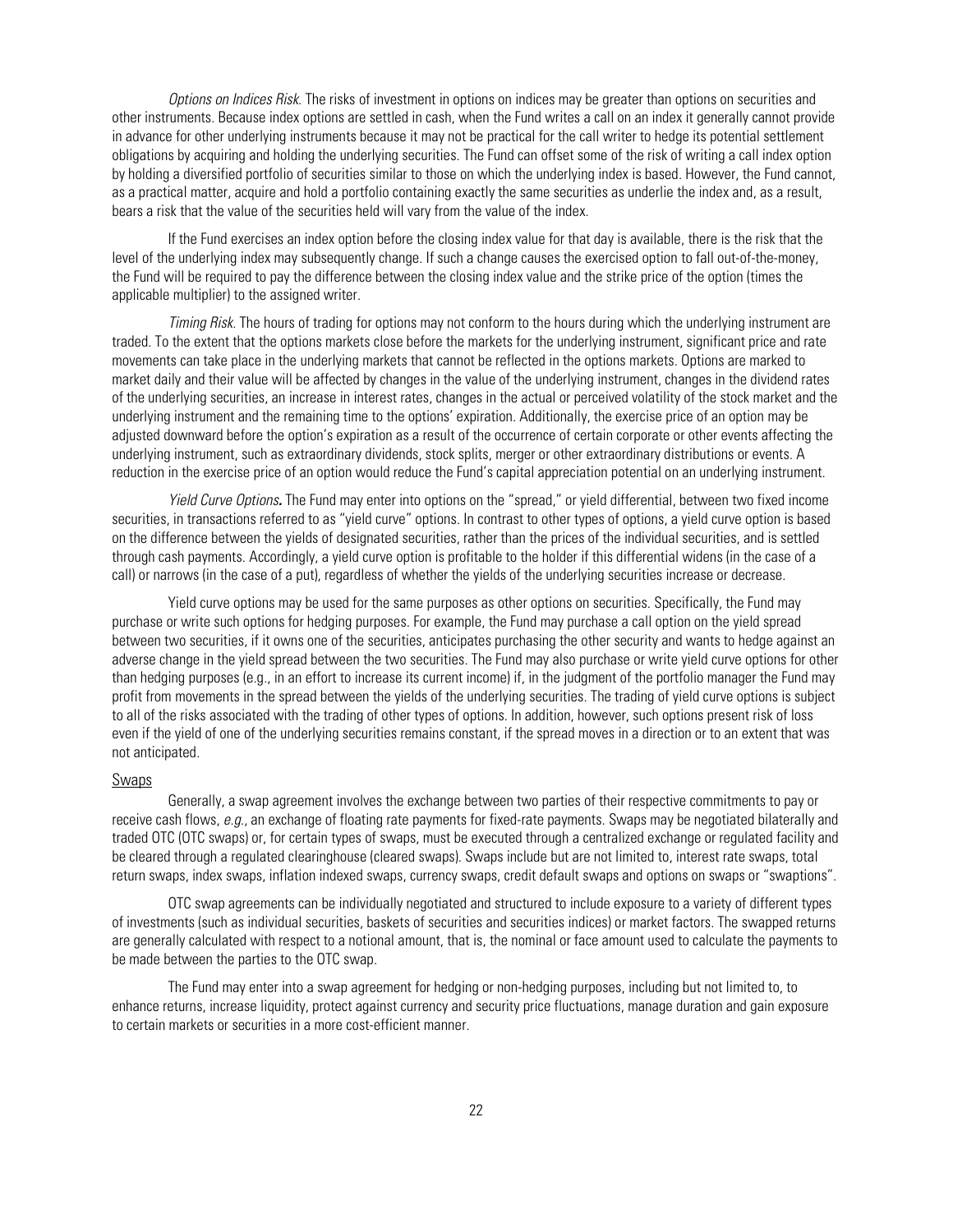When the Fund enters into a swap agreement on a net basis, the net amount of the excess, if any, of the Fund's obligations over its entitlements with respect to each swap will be accrued on a daily basis and an amount of cash, cash equivalent or liquid assets having an aggregate market value at least equal to the accrued excess will be segregated in an account with the Fund's custodian that satisfies the requirements of the 1940 Act. The Fund will take similar action with respect to its total obligations under any swaps that are not entered into on a net basis and with respect to any caps or floors that are written by the Fund. See "Interest Rate Swaps, Caps and Floors" below.

Risks of Swaps Generally. In addition to the risks found under "Derivatives – Risks of Derivatives Generally," swaps are subject to the following risks:

Depending on their structure, swap agreements may increase or decrease the overall volatility of the Fund's investments and its share price and yield and may affect the Fund's exposure to long- or short-term interest rates (in the United States or abroad), foreign currency values, mortgage-backed security values, corporate borrowing rates or other market factors such as security prices or inflation rates.

 Swap agreements will tend to shift the Fund's investment exposure from one type of investment to another. For example, if the Fund agrees to exchange payments in U.S. dollars for payments in foreign currency, the swap agreement would tend to decrease the Fund's exposure to U.S. interest rates and increase its exposure to foreign currency and interest rates.

 The swap market is a relatively new market and is largely unregulated. The absence of a central exchange or market for swap transactions may lead, in some instances, to difficulties in trading and valuation, especially in the event of market disruptions.

Cleared Swaps. Recent legislation and implementing regulation require certain swaps to be cleared through a regulated clearinghouse. Although this clearing mechanism is generally intended to reduce counterparty credit risk, it may disrupt or limit the swap market and may result in swaps being more difficult to trade or value. As swaps become more standardized, the Fund may not be able to enter into swaps that meet its investment needs. The Fund also may not be able to find a clearinghouse willing to accept a swap for clearing. In a cleared swap, a central clearing organization will be the counterparty to the transaction. The Fund will assume the risk that the clearinghouse may be unable to perform its obligations.

 When the Fund enters into a cleared swap transaction, the Fund is subject to the credit and counterparty risk of the clearinghouse and the clearing member through which it holds its cleared position. Credit/counterparty risk of market participants with respect to centrally cleared swaps is concentrated in a few clearinghouses, and it is not clear how an insolvency proceeding of a clearinghouse would be conducted and what impact an insolvency of a clearinghouse would have on the financial system. A clearing member is obligated by contract and by applicable regulation to segregate all funds received from customers with respect to cleared derivatives transactions from the clearing member's proprietary assets. However, all funds and other property received by a clearing broker from its customers generally are held by the clearing broker on a commingled basis in an omnibus account, and the clearing member may invest those funds in certain instruments permitted under the applicable regulations. The assets of the Fund might not be fully protected in the event of the bankruptcy of the Fund's clearing member, because the Fund would be limited to recovering only a pro rata share of all available funds segregated on behalf of the clearing broker's customers for a relevant account class. Also, the clearing member is required to transfer to the clearing organization the amount of margin required by the clearing organization for cleared derivatives, which amounts generally are held in an omnibus account at the clearing organization for all customers of the clearing member. Regulations promulgated by the CFTC require that the clearing member notify the clearinghouse of the amount of initial margin provided by the clearing member to the clearing organization that is attributable to each customer. However, if the clearing member does not provide accurate reporting, the Fund is subject to the risk that a clearing organization will use the Fund's assets held in an omnibus account at the clearing organization to satisfy payment obligations of a defaulting customer of the clearing member to the clearing organization. In addition, clearing members generally provide to the clearing organization the net amount of variation margin required for cleared swaps for all of its customers in the aggregate, rather than the gross amount of each customer. The Fund is therefore subject to the risk that a clearing organization will not make variation margin payments owed to the Fund if another customer of the clearing member has suffered a loss and is in default, and the risk that the Fund will be required to provide additional variation margin to the clearinghouse before the clearinghouse will move the Fund's cleared derivatives transactions to another clearing member. In addition, if a clearing member does not comply with the applicable regulations or its agreement with the Fund, or in the event of fraud or misappropriation of customer assets by a clearing member, the Fund could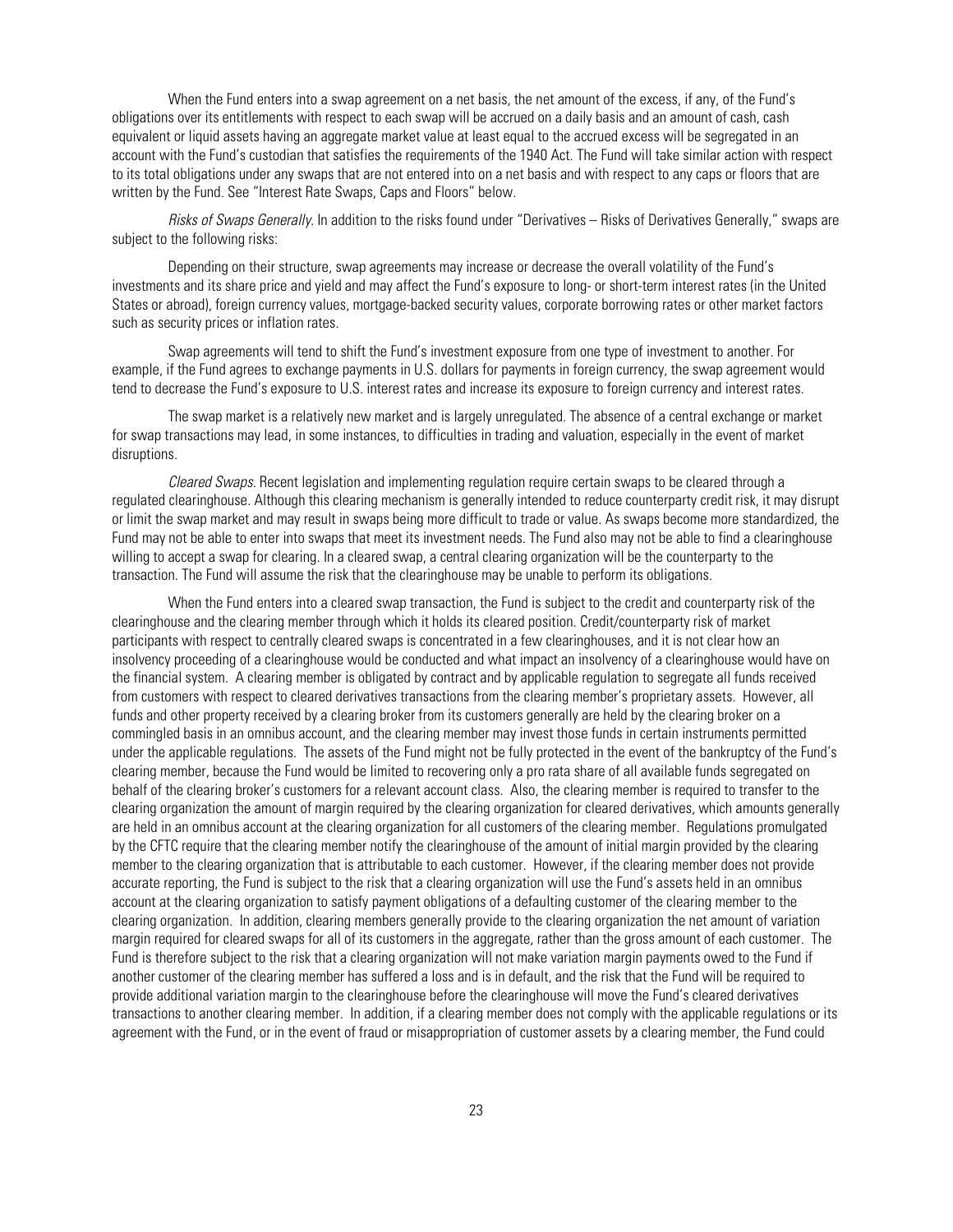have only an unsecured creditor claim in an insolvency of the clearing member with respect to the margin held by the clearing member.

 In some ways, centrally cleared swaps arrangements are less favorable to the Fund than OTC swaps arrangements. For example, the Fund may be required to provide greater amounts of margin for cleared swaps than for OTC swaps. Also, in contrast to OTC swaps, following a period of notice to the Fund, a clearing member generally can require termination of existing cleared swaps at any time or increases in margin requirements above the margin that the clearing member required at the beginning of a transaction. Clearinghouses also have broad rights to increase margin requirements for existing transactions or to terminate transactions at any time. Any increase in margin requirements or termination by the clearing member or the clearinghouse could interfere with the ability of the Fund to pursue its investment strategy. Further, any increase in margin requirements by a clearing member could also expose the Fund to greater credit risk of its clearing member, because margin for cleared swaps in excess of clearinghouse margin requirements typically is held by the clearing member. While the documentation in place between the Fund and its clearing members generally provides that the clearing members will accept for clearing all transactions submitted for clearing that are within credit limits (specified in advance) for the Fund, the Fund is still subject to the risk that no clearing member will be willing or able to clear a transaction. In those cases, the transaction might have to be terminated, and the Fund could lose some or all of the benefit of the transaction, including loss of an increase in the value of the transaction and/or loss of hedging protection offered by the transaction. In addition, the documentation governing the relationship between the Fund and its clearing members is developed by the clearing members and generally is less favorable to the Fund than typical OTC swap documentation. For example, this documentation generally includes a one-way indemnity by the Fund in favor of the clearing member, indemnifying the clearing member against losses it incurs in connection with acting as the Fund's clearing member, and the documentation typically does not give the Fund any rights to exercise remedies if the clearing member defaults or becomes insolvent.

Some types of cleared swaps are required to be executed on an exchange or on a swap execution facility ("SEF"). A SEF is a trading platform where multiple market participants can execute swaps by accepting bids and offers made by multiple other participants in the platform. While this execution requirement is designed to increase transparency and liquidity in the cleared swap market, trading on a SEF can create additional costs and risks for the Fund. For example, SEFs typically charge fees, and if the Fund executes swaps on a SEF through a broker intermediary, the intermediary may impose fees as well. Also, the Fund may indemnify a SEF, or a broker intermediary who executes cleared swaps on a SEF on the Fund's behalf, against any losses or costs that may be incurred as a result of the Fund's transactions on the SEF.

 The Fund may enter into swap transactions with certain counterparties pursuant to master netting agreements. A master netting agreement provides that all swaps entered into between the Fund and that counterparty shall be regarded as parts of an integral agreement. If amounts are payable on a particular date in the same currency in respect of more than one swap transaction, the amount payable shall be the net amount. In addition, the master netting agreement may provide that if one party defaults generally or on any swap, the counterparty can terminate all outstanding swaps with that party. As a result, to the extent the Fund enters into master netting agreements with a counterparty, the Fund may be required to terminate a greater number of swap agreements than if it had not entered into such an agreement, which may result in losses to the Fund.

Interest Rate Swaps, Caps and Floors. Interest rate swaps are agreements between two parties to exchange interest rate payment obligations. Typically, one party's obligation is based on a fixed interest rate while the other party's obligation is based on an interest rate that fluctuates with changes in a designated benchmark. An interest rate cap transaction entitles the purchaser, to the extent that a specified index exceeds a predetermined value, to receive payments on a notional principal amount from the party selling the cap. An interest rate floor transaction entitles the purchaser, to the extent that a specified index falls below a predetermined value, to receive payments on a notional principal amount from the party selling the floor. A collar combines elements of buying a cap and a floor. Caps and floors have an effect similar to buying or writing options. Caps and floors typically have lower liquidity than swaps.

Options on Swaps ("Swaptions"). A swaption is a contract that gives the counterparty the right, but not the obligation to enter into a new swap agreement or to shorten, extend, cancel or otherwise modify an existing swap agreement, at some designated future time on specified terms. The Fund may write (sell) and purchase put and call swaptions. Swaptions are generally subject to the same risks involved in the use of options and swaps. Depending on the terms of the option agreement, the Fund will generally incur a greater degree of risk when it writes a swaption than it will incur when it purchases a swaption. When the Fund purchases a swaption, only the amount of premium the Fund paid is at risk should the option expire unexercised.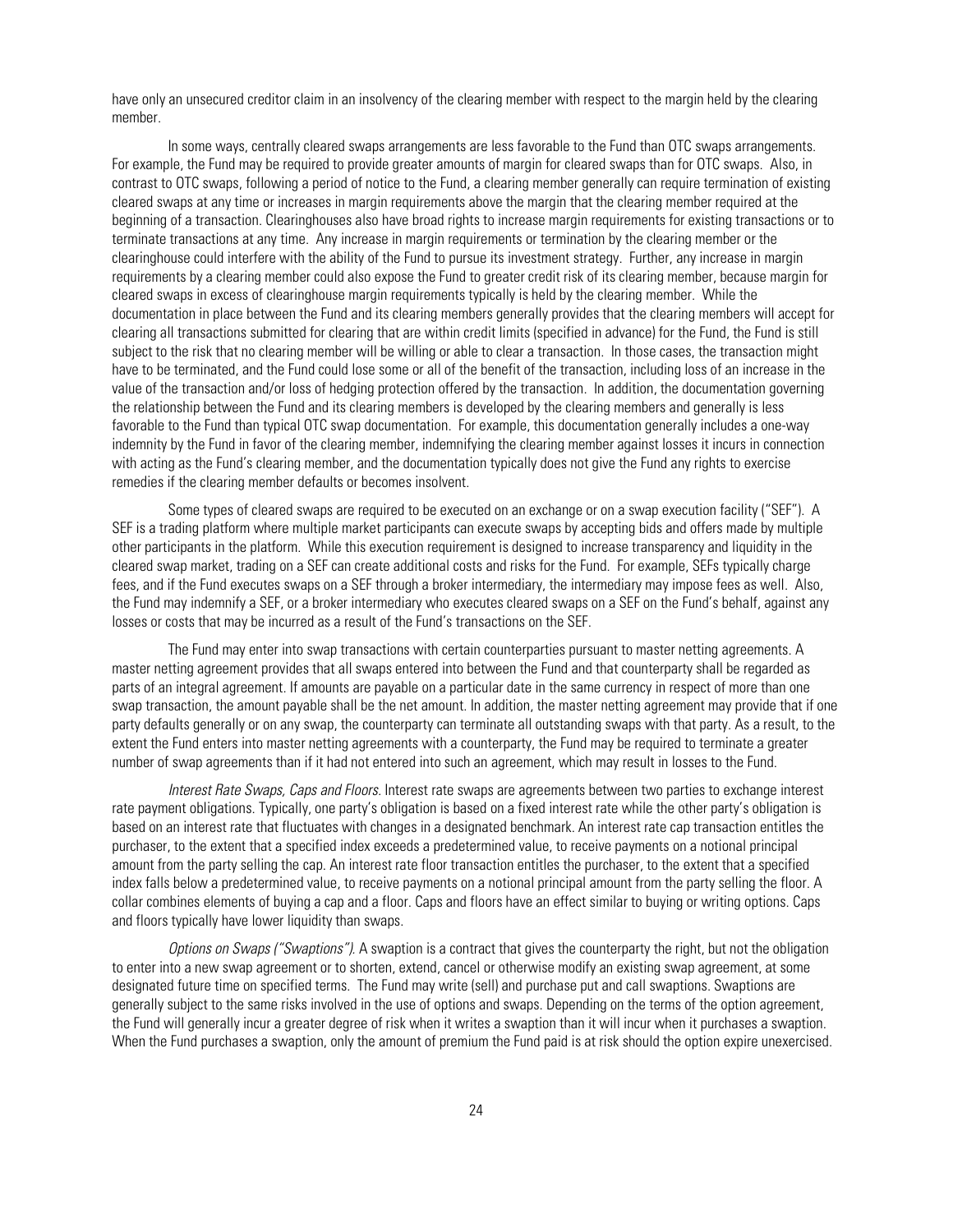However, when the Fund writes a swaption, upon exercise of the option the Fund will become obligated according to the terms of the underlying agreement, which may result in losses to the Fund in excess of the premium it received.

Credit Default Swaps and Related Investments. The Fund may enter into credit default swap contracts for investment purposes and to add leverage to its investment portfolio. As the seller in a credit default swap contract, the Fund would be required to pay the par (or other agreed-upon) value of a debt-reference obligation to the counterparty in the event of a default by a third party on the debt obligation. In return, the Fund would receive from the counterparty a periodic stream of payments over the term of the contract provided that no event of default has occurred. If no default occurs, the Fund would keep the stream of payments and would have no payment obligations. As the seller, the Fund would effectively add leverage to its portfolio because, in addition to its net assets, the Fund would be subject to investment exposure on the swap. Credit default swap contracts involve special risks and may result in losses to the Fund. Credit default swaps may in some cases be illiquid, and they increase credit risk since the Fund has exposure to both the issuer of the referenced obligation and the counterparty to the credit default swap. As there is no central exchange or market for certain credit default swap transactions, they may be difficult to trade or value, especially in the event of market disruptions. It is possible that developments in the swap market, including new or modified government regulation, could adversely affect the Fund's ability to terminate existing credit default swap agreements or to realize amounts to be received under such agreements.

 The Fund may also purchase credit default swap contracts to attempt to hedge against the risk of default of debt securities held in its portfolio, in which case the Fund would function as the counterparty referenced in the preceding paragraph. This would involve the risk that the investment may expire worthless and would only generate income in the event of an actual default by the issuer of the underlying obligation (or, as applicable, a credit downgrade or other indication of financial instability). It would also involve credit risk—that the seller may fail to satisfy its payment obligations to the Fund in the event of a default.

 The Fund may invest in credit default swap index products that provide exposure to multiple credit default swaps. The Fund can either buy the index (take on credit exposure) or sell the index (pass credit exposure to a counterparty). Such investments are subject to the associated risks with investments in credit default swaps discussed above.

#### **Distressed Debt Securities**

 Distressed debt securities are debt securities that are purchased in the secondary market and are the subject of bankruptcy proceedings or otherwise in default as to the repayment of principal and/or interest at the time of acquisition by the Fund or are rated in the lower rating categories (Ca or lower by Moody's and CC or lower by S&P) or, if unrated, are in the judgment of the portfolio manager of equivalent quality. Investment in distressed debt securities is speculative and involves significant risk. The risks associated with high yield securities are heightened when investing in distressed debt securities.

 The Fund may make such investments when the portfolio manager believes it is reasonably likely that the issuer of the distressed debt securities will make an exchange offer or will be the subject of a plan of reorganization pursuant to which the Fund will receive new securities (e.g., equity securities) and/or other assets. However, there can be no assurance that such an exchange offer will be made or that such a plan of reorganization will be adopted. In addition, a significant period of time may pass between the time at which the Fund makes its investment in distressed debt securities and the time that any such exchange offer or plan of reorganization is completed. During this period, it is unlikely that the Fund will receive any interest payments on the distressed debt securities, the Fund will be subject to significant uncertainty as to whether the exchange offer or plan will be completed and the Fund may be required to bear extraordinary expenses to protect or recover its investment. Even if an exchange offer is made or a plan of reorganization is adopted with respect to the distressed debt securities held by the Fund, there can be no assurance that the securities or other assets received by the Fund in connection with such exchange offer or plan of reorganization will not have a lower value or income potential than may have been anticipated when the investment was made. Moreover, any securities received by the Fund upon completion of an exchange offer or plan of reorganization may be restricted as to resale. As a result of the Fund's participation in negotiations with respect to any exchange offer or plan of reorganization with respect to an issuer of distressed debt securities, the Fund may be restricted from disposing of such securities.

### **Equity Securities**

 Equity securities include exchange-traded and over-the-counter common and preferred stocks, warrants and rights, and securities convertible into common stocks. Equity securities fluctuate in price based on changes in a company's financial condition and overall market and economic conditions. The value of a particular security may decline due to factors that affect a particular industry or industries, such as an increase in production costs, competitive conditions or labor shortages; or due to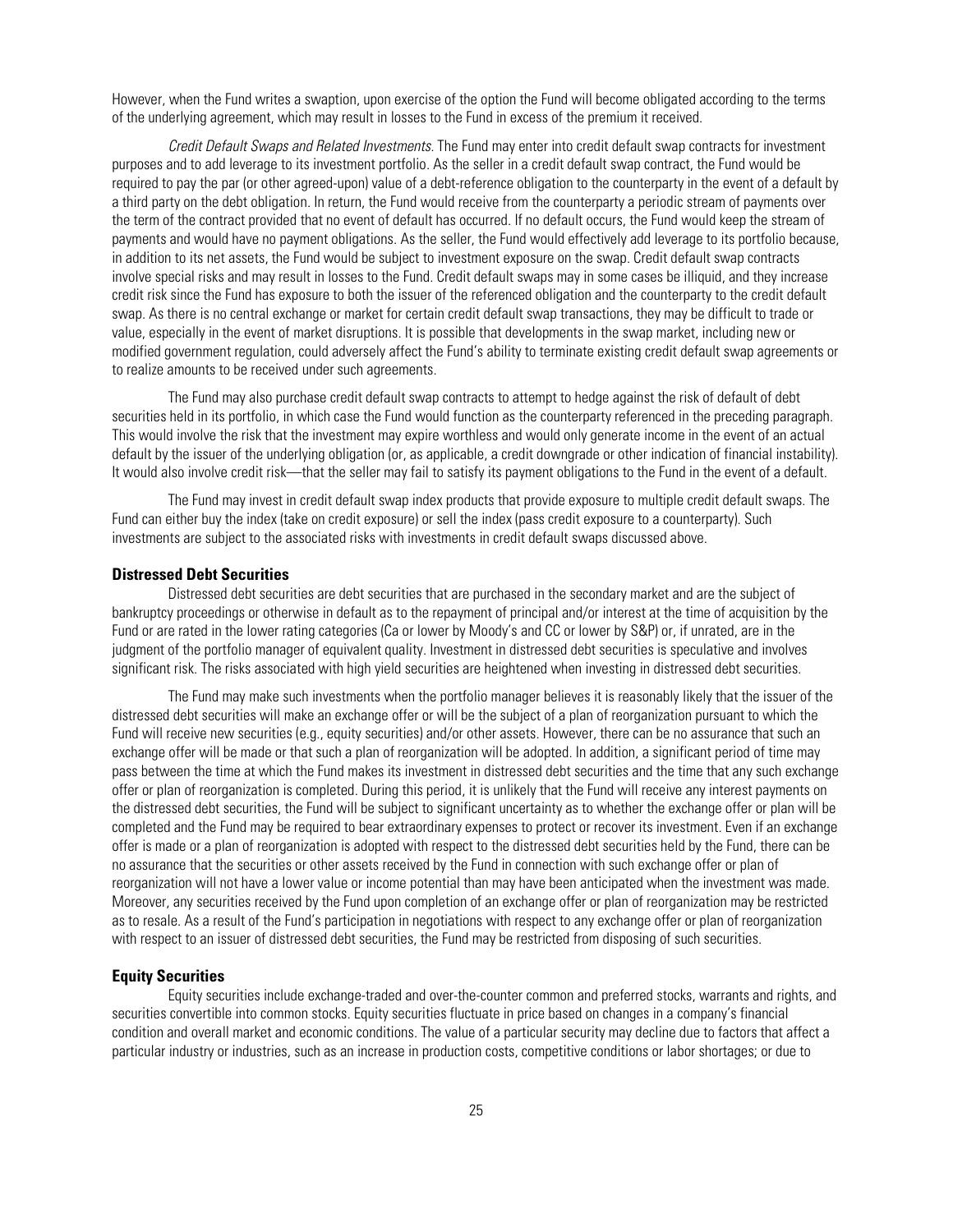general market conditions, such as real or perceived adverse economic conditions, changes in the general outlook for corporate earnings, changes in interest or currency rates or generally adverse investor sentiment. The value of an equity security can be more volatile than the market as a whole and can perform differently from the value of the market as a whole. The value of a company's equity securities may deteriorate because of a variety of factors, including disappointing earnings reports by the issuer, unsuccessful products or services, loss of major customers, major litigation against the issuer or changes in government regulations affecting the issuer or the competitive environment.

### **Exchange Traded Funds ("ETFs")**

ETFs are ownership interests in investment companies, unit investment trusts, depositary receipts and other pooled investment vehicles that are traded on an exchange and that hold a portfolio of securities or other financial instruments (the "Underlying Assets"). The Underlying Assets are typically selected to correspond to the securities that comprise a particular broad based sector or international index, or to provide exposure to a particular industry sector or asset class, including precious metals or other commodities. "Short ETFs" seek a return similar to the inverse, or a multiple of the inverse, of a reference index. Short ETFs carry additional risks because their Underlying Assets may include a variety of financial instruments, including futures and options on futures, options on securities and securities indexes, swap agreements and forward contracts, and a short ETF may engage in short sales. An ETF's losses on short sales are potentially unlimited; however, the Fund's risk would be limited to the amount it invested in the ETF. Certain ETFs are actively managed by a portfolio manager or management team that makes investment decisions on Underlying Assets without seeking to replicate the performance of a reference index or industry sector or asset class.

Unlike shares of typical open-end management investment companies or unit investment trusts, shares of ETFs are designed to be traded throughout the trading day and bought and sold based on market price rather than net asset value. Shares can trade at either a premium or discount to net asset value. The portfolios held by ETFs are typically publicly disclosed on each trading day and an approximation of actual net asset value is disseminated throughout the trading day. Because of this transparency, the trading prices of ETFs tend to closely track the actual net asset value of the Underlying Assets and the ETF will generally gain or lose value depending on the performance of the Underlying Assets. In the future, as new products become available, the Fund may invest in ETFs that do not have this same level of transparency and, therefore, may be more likely to trade at a larger discount or premium to actual net asset values.

Gains or losses on the Fund's investment in ETFs will ultimately depend on the purchase and sale price of the ETF. An active trading market for an ETF's shares may not develop or be maintained and trading of an ETF's shares may be halted if the listing exchange's officials deem such action appropriate, the shares are delisted from the exchange or the activation of marketwide "circuit breakers" (which are tied to large decreases in stock prices) halts stock trading generally. The performance of an ETF will be reduced by transaction and other expenses, including fees paid by the ETF to service providers. Investors in ETFs are eligible to receive their portion of income, if any, accumulated on the securities held in the portfolio, less fees and expenses of the ETF.

An investment in an ETF involves risks similar to investing directly in the Underlying Assets, including the risk that the value of the Underlying Assets may fluctuate in accordance with changes in the financial condition of their issuers, the value of securities and other financial instruments generally, and other market factors.

If an ETF is a registered investment company (as defined in the 1940 Act), the limitations applicable to the Fund's ability to purchase securities issued by other investment companies apply absent certain exemptive rules or other available exemptive relief. However, under Rule 12d1-4 the Fund may invest in other investment companies, including ETFs, in excess of these limits, subject to certain conditions. These restrictions may limit the Fund's ability to invest in ETFs to the extent desired. Some ETFs are not structured as investment companies and thus are not regulated under the 1940 Act.

### **Foreign Securities**

The risks of investing in securities of non-U.S. issuers or issuers with significant exposure to non-U.S. markets may be related, among other things, to (i) differences in size, liquidity and volatility of, and the degree and manner of regulation of, the securities markets of certain non-U.S. markets compared to the securities markets in the U.S.; (ii) economic, political and social factors; and (iii) foreign exchange matters, such as restrictions on the repatriation of capital, fluctuations in exchange rates between the U.S. dollar and the currencies in which the Fund's portfolio securities are quoted or denominated, exchange control regulations and costs associated with currency exchange. The political and economic structures in certain foreign countries,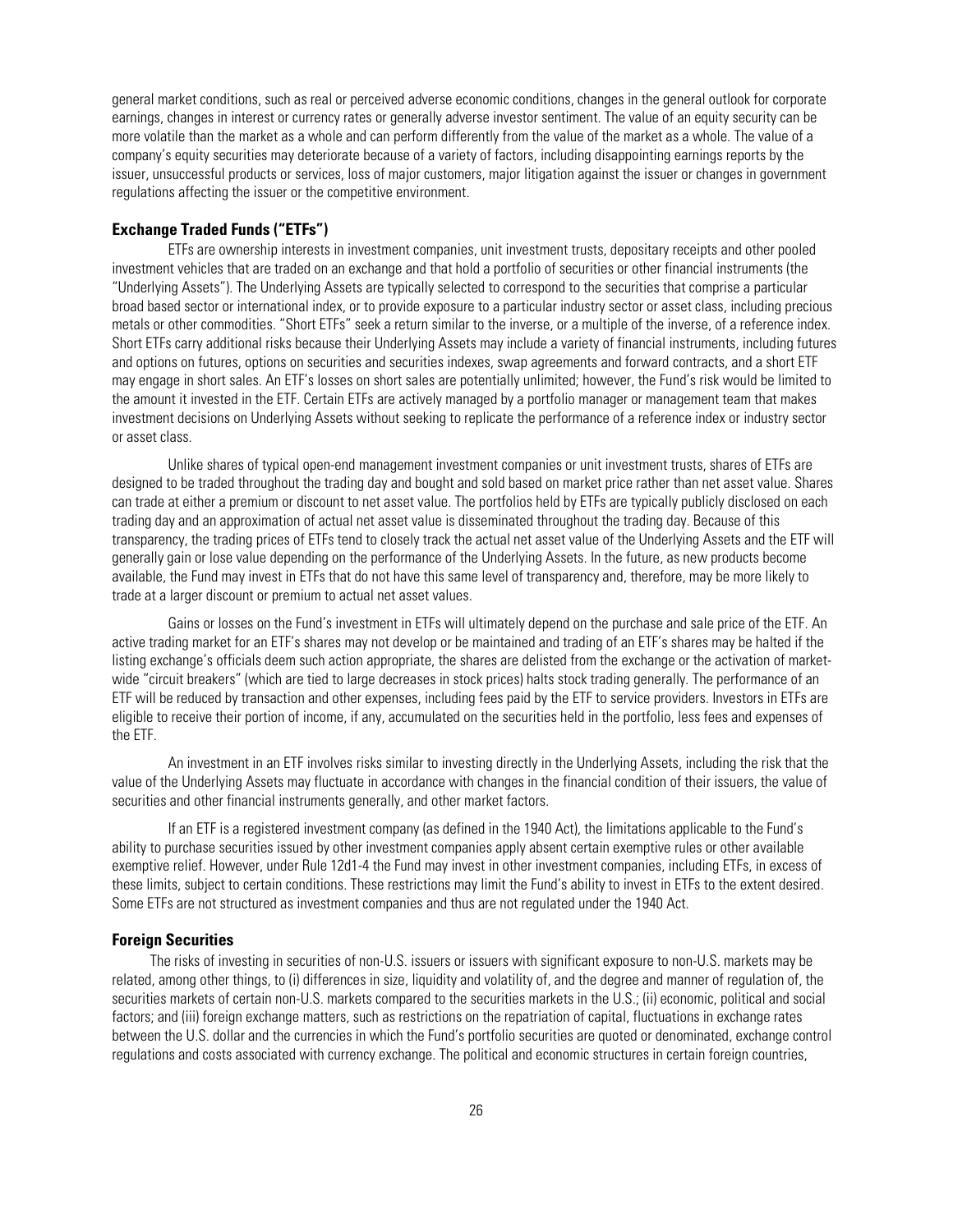particularly emerging markets, are expected to undergo significant evolution and rapid development, and such countries may lack the social, political and economic stability characteristic of more developed countries.

Unanticipated political or social developments may affect the values of the Fund's investments in such countries. The economies and securities and currency markets of many emerging markets have experienced significant disruption and declines. There can be no assurances that these economic and market disruptions will not continue.

Legal remedies available to investors in certain foreign countries may be less extensive than those available to investors in the U.S. or other foreign countries. Accounting standards in other countries are also not necessarily the same as in the United States. If the accounting standards in another country do not require as much detail as U.S. accounting standards, it may be harder for the portfolio manager to completely and accurately determine a company's financial condition. In addition, the U.S. Government has from time to time in the past imposed restrictions, through penalties and otherwise, on foreign investments by U.S. investors such as the Fund. Also, brokerage commissions and other costs of buying or selling securities often are higher in foreign countries than they are in the U.S. This reduces the amount the Fund can earn on its investments.

The Fund generally holds its foreign securities and cash in foreign banks and securities depositories. Some foreign banks and securities depositories may be recently organized or new to the foreign custody business. In addition, there may be limited or no regulatory oversight over their operations. Also, the laws of certain countries may put limits on the Fund's ability to recover its assets if a foreign bank or depository or issuer of a security or any of their agents goes bankrupt. In addition, it is often more expensive for the Fund to buy, sell and hold securities in certain foreign markets than in the U.S. The increased expense of investing in foreign markets reduces the amount the Fund can earn on its investments and typically results in a higher operating expense ratio for the Fund as compared to investment companies that invest only in the United States.

Securities of some foreign companies have lower liquidity, and their prices are more volatile, than securities of comparable domestic companies. Certain foreign countries are known to experience long delays between the trade and settlement dates of securities purchased or sold resulting in increased exposure of the Fund to market and foreign exchange fluctuations brought about by such delays, and to the corresponding negative impact on Fund liquidity.

#### Foreign Currency Risks

 The U.S. dollar value of securities denominated in a foreign currency will vary with changes in currency exchange rates, which can be volatile. Accordingly, changes in the value of the currency in which the Fund's investments are denominated relative to the U.S. dollar will affect the Fund's net asset value. Exchange rates are generally affected by the forces of supply and demand in the international currency markets, the relative merits of investing in different countries and the intervention or failure to intervene of U.S. or foreign governments and central banks. However, currency exchange rates may fluctuate based on factors intrinsic to a country's economy. Some emerging market countries also may have managed currencies, which are not free floating against the U.S. dollar. In addition, emerging markets are subject to the risk of restrictions upon the free conversion of their currencies into other currencies. Any devaluations relative to the U.S. dollar in the currencies in which the Fund's securities are quoted would reduce the Fund's net asset value per share.

#### **Investment in Emerging Markets**

Investors are strongly advised to consider carefully the special risks involved in emerging markets, which are in addition to the usual risks of investing in developed foreign markets around the world.

The risks of investing in securities in emerging countries include: (i) less social, political and economic stability; (ii) the smaller size of the markets for such securities and lower volume of trading, which result in a lack of liquidity and in greater price volatility; (iii) certain national policies that may restrict the Fund's investment opportunities, including restrictions on investment in issuers or industries deemed sensitive to national interests; (iv) foreign taxation; (v) the absence of developed structures governing private or foreign investment or allowing for judicial redress for injury to private property; and (vi) military unrest, war and terrorism.

Investors should note that upon the accession to power of authoritarian regimes, the governments of a number of emerging market countries previously expropriated large quantities of real and personal property similar to the property which may be represented by the securities purchased by the Fund. The claims of property owners against those governments were never finally settled. There can be no assurance that any property represented by securities purchased by the Fund will not also be expropriated, nationalized, or otherwise confiscated at some time in the future. If such confiscation were to occur, the Fund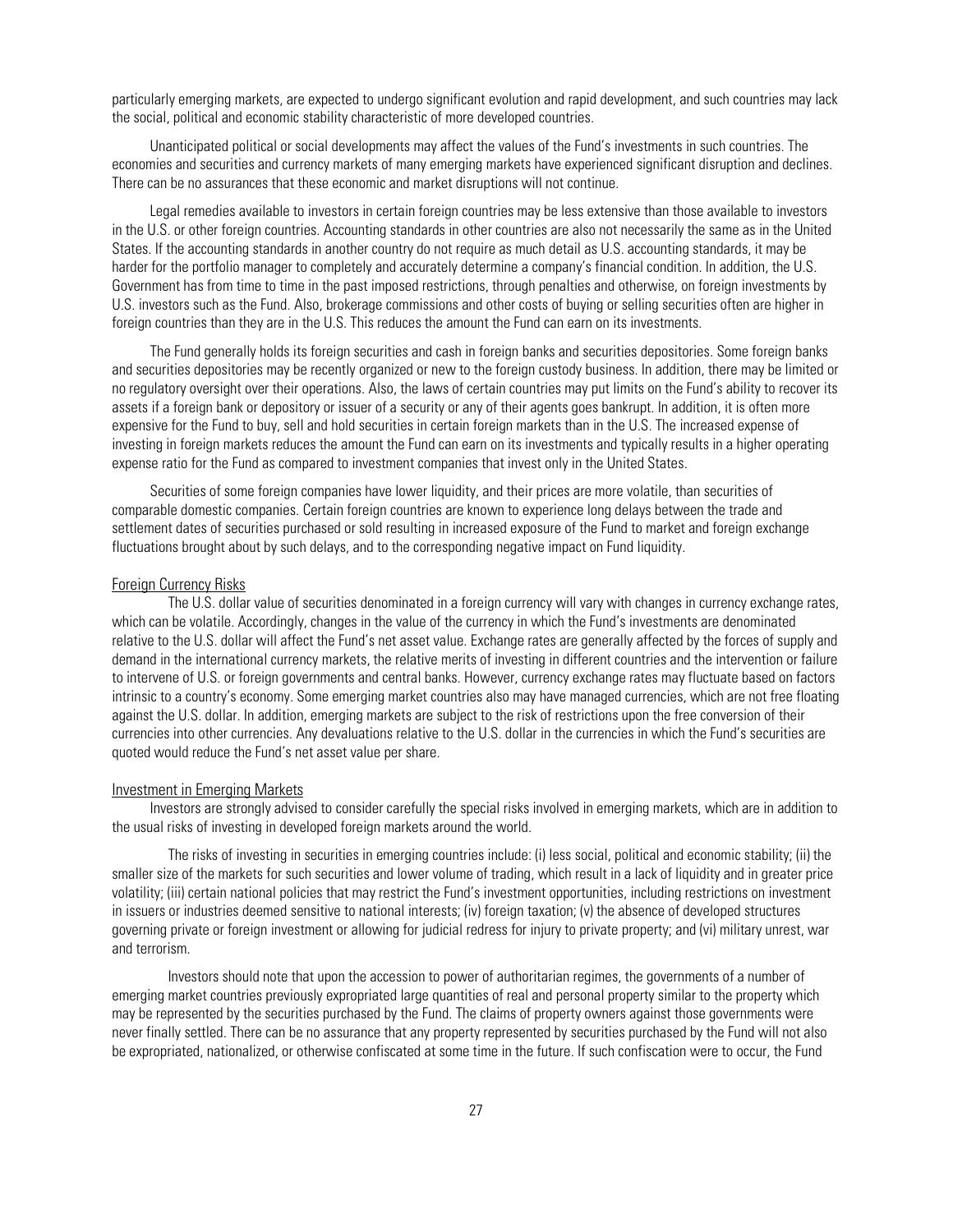could lose a substantial portion or all of its investments in such countries. The Fund's investments would similarly be adversely affected by exchange control regulation in any of those countries.

Certain countries in which the Fund may invest may have vocal groups that advocate radical religious or revolutionary philosophies or support ethnic independence. Any disturbance on the part of such individuals could carry the potential for widespread destruction or confiscation of property owned by individuals and entities foreign to such country and could cause the loss of the Fund's investment in those countries.

Settlement mechanisms in emerging market securities may be less efficient and reliable than in more developed markets. In such emerging securities markets there may be delays and failures in share registration and delivery. In certain markets there have been times when settlements have been unable to keep pace with the volume of securities transactions, making it difficult to conduct such transactions. The inability of the Fund to make intended securities purchases due to settlement problems could cause the Fund to miss attractive investment opportunities. Inability to dispose of a portfolio security caused by settlement problems could result either in losses to the Fund due to subsequent declines in the value of the portfolio security or, if the Fund has entered into a contract to sell the security, in possible liability to the purchaser. There may also be a danger that, because of uncertainties in the operation of settlement systems in individual markets, competing claims may arise in respect of securities held by or to be transferred to the Fund. Furthermore, compensation schemes may be non-existent, limited or inadequate to meet the Fund's claims in any of these events.

Inflation and rapid fluctuations in inflation rates have had, and may continue to have, very negative effects on the economies and securities markets of certain emerging markets. While some emerging market countries have sought to develop a number of corrective mechanisms to reduce inflation or mitigate its effects, inflation may continue to have significant effects both on emerging market economies and their securities markets. In addition, many of the currencies of emerging market countries have experienced steady devaluations relative to the U.S. dollar and major devaluations have occurred in certain countries. Economies in emerging markets generally are heavily dependent upon international trade and, accordingly, have been and may continue to be affected adversely by economic conditions, trade barriers, exchange controls, managed adjustments in relative currency values and other protectionist measures imposed or negotiated by the countries with which they trade.

Because of the high levels of foreign-denominated debt owed by many emerging market countries, fluctuating exchange rates can significantly affect the debt service obligations of those countries. This could, in turn, affect local interest rates, profit margins and exports, which are a major source of foreign exchange earnings.

To the extent an emerging market country faces a liquidity crisis with respect to its foreign exchange reserves, it may increase restrictions on the outflow of any foreign exchange. Repatriation is ultimately dependent on the ability of the Fund to liquidate its investments and convert the local currency proceeds obtained from such liquidation into U.S. dollars. Where this conversion must be done through official channels (usually the central bank or certain authorized commercial banks), the ability to obtain U.S. dollars is dependent on the availability of such U.S. dollars through those channels and, if available, upon the willingness of those channels to allocate those U.S. dollars to the Fund. The Fund's ability to obtain U.S. dollars may be adversely affected by any increased restrictions imposed on the outflow of foreign exchange. If the Fund is unable to repatriate any amounts due to exchange controls, it may be required to accept an obligation payable at some future date by the central bank or other governmental entity of the jurisdiction involved. If such conversion can legally be done outside official channels, either directly or indirectly, the Fund's ability to obtain U.S. dollars may not be affected as much by any increased restrictions except to the extent of the price which may be required to be paid in U.S. dollars. Furthermore, repatriation of investment income, capital and the proceeds of sales by foreign investors may require governmental registration and/or approval in some countries.

Many emerging market countries have little experience with the corporate form of business organization and may not have well-developed corporation and business laws or concepts of fiduciary duty in the business context. The Fund may encounter substantial difficulties in obtaining and enforcing judgments against individuals and companies located in certain emerging market countries. It may be difficult or impossible to obtain or enforce legislation or remedies against governments, their agencies and sponsored entities.

Disclosure and regulatory standards in emerging markets in many respects are less stringent than in the United States and other major markets. There also may be a lower level of monitoring and regulation of emerging markets and the activities of investors in such markets; enforcement of existing regulations has been extremely limited. Additionally, accounting, auditing and financial reporting and recordkeeping standards in emerging markets may not provide the same degree of investor protection or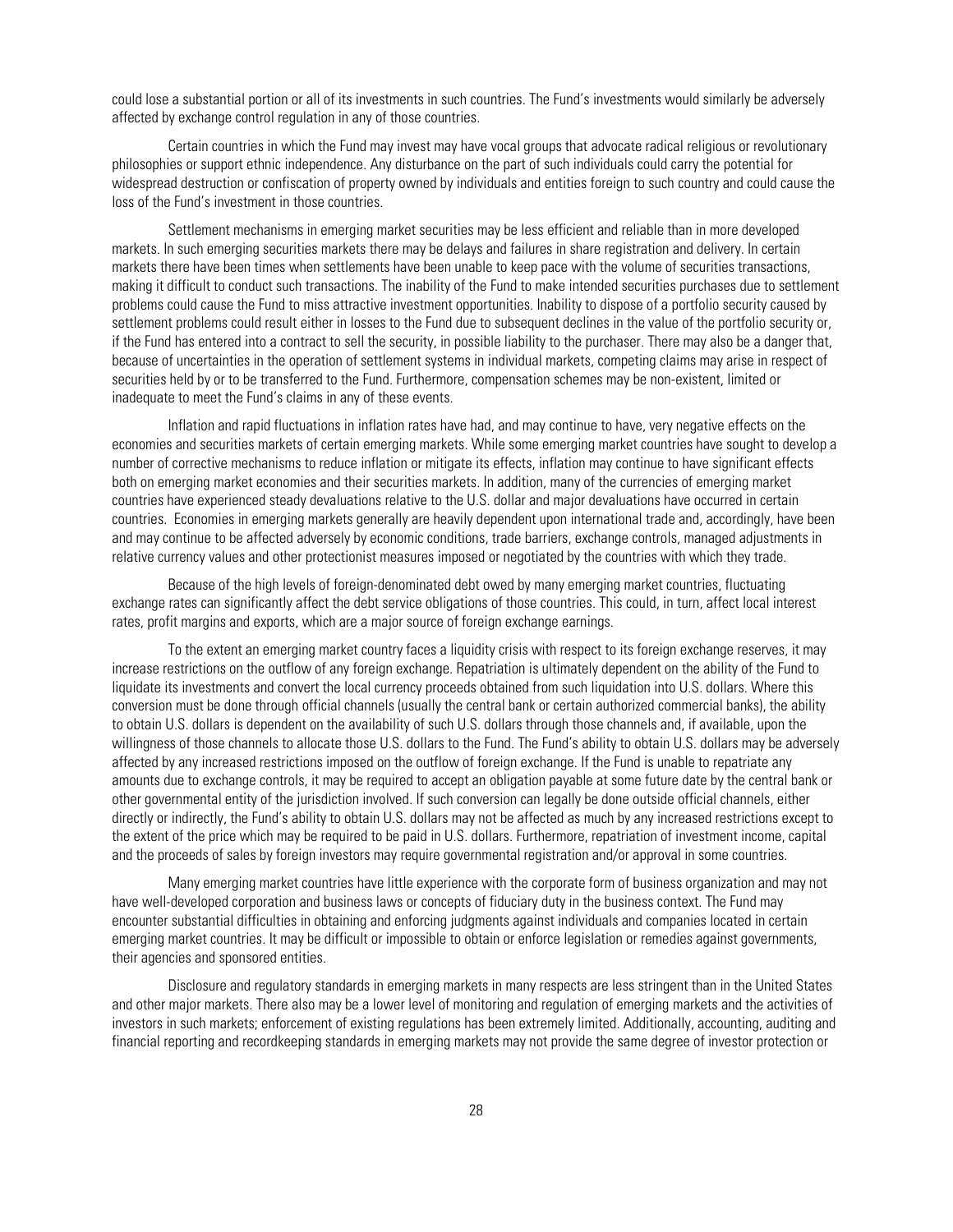information to investors as would generally apply in more developed markets. The Public Accounting Oversight Board, which regulates auditors of U.S. public companies, is unable to inspect audit work papers in certain foreign or emerging market countries.

Trading in the securities of emerging markets presents additional credit and financial risks. The Fund may have limited access to, or there may be a limited number of, potential counterparties that trade in the securities of emerging market issuers. Governmental regulations may restrict potential counterparties to certain financial institutions located or operating in the particular emerging market. Potential counterparties may not possess, adopt or implement creditworthiness standards, financial reporting standards or legal and contractual protections similar to those in developed markets. Currency hedging techniques may not be available or may be limited. The Fund may not be able to reduce or mitigate risks related to trading with emerging market counterparties.

The risk also exists that an emergency situation may arise in one or more emerging markets as a result of which trading of securities may cease or may be substantially curtailed and prices for the Fund's portfolio securities in such markets may not be readily available. Section 22(e) of the 1940 Act permits a registered investment company to suspend redemption of its shares for any period during which an emergency exists, as determined by the SEC. Accordingly, if the Fund believes that appropriate circumstances warrant, it may apply to the SEC for a determination that an emergency exists within the meaning of Section 22(e) of the 1940 Act. During the period commencing from the Fund's identification of such conditions until the date of SEC action, the portfolio securities in the affected markets will be valued at fair value as determined in good faith by or under the direction of the Board.

Although it might be theoretically possible to hedge for anticipated income and gains, the ongoing and indeterminate nature of the risks associated with emerging market investing (and the costs associated with hedging transactions) makes it very difficult to hedge effectively against such risks.

### Europe – Recent Events

A number of countries in Europe have experienced severe economic and financial difficulties. Many non-governmental issuers, and even certain governments, have defaulted on, or been forced to restructure, their debts; many other issuers have faced difficulties obtaining credit or refinancing existing obligations; financial institutions have in many cases required government or central bank support, have needed to raise capital, and/or have been impaired in their ability to extend credit; and financial markets in Europe and elsewhere have experienced extreme volatility and declines in asset values and liquidity. These difficulties may continue, worsen or spread within and outside of Europe. Responses to the financial problems by European governments, central banks and others, including austerity measures and reforms, may not work, may result in social unrest and may limit future growth and economic recovery or have other unintended consequences. Further defaults or restructurings by governments and others of their debt could have additional adverse effects on economies, financial markets and asset valuations around the world.

In addition, the United Kingdom left the European Union on January 31, 2020, commonly referred to as "Brexit." Following a transition period, the United Kingdom's post-Brexit trade agreement with the European Union passed into law in December 2020, was provisionally applied effective January 1, 2021, and formally entered into force on May 1, 2021. There is significant market uncertainty regarding Brexit's ramifications. The range and potential implications of possible political, regulatory, economic, and market outcomes cannot be fully known but could be significant, potentially resulting in increased volatility and illiquidity and lower economic growth for companies that rely significantly on Europe for their business activities and revenues. The United Kingdom has one of the largest economies in Europe and is a major trading partner with the European Union countries and the United States. Brexit may create additional and substantial economic stresses for the United Kingdom, including a contraction of the United Kingdom's economy, decreased trade, capital outflows, devaluation of the British pound, as well as a decrease in business and consumer spending and investment. The negative impact on not only the United Kingdom and other European economies but also the broader global economy could be significant. Moreover, other countries may seek to withdraw from the European Union and/or abandon the euro, the common currency of the European Union. A number of countries in Europe have suffered terror attacks, and additional attacks may occur in the future. Europe has also been struggling with mass migration from the Middle East and Africa.

The ultimate effects of these events and other socio-political or geopolitical issues are not known but could profoundly affect global economies and markets. Whether or not the Fund invests in securities of issuers located in Europe or with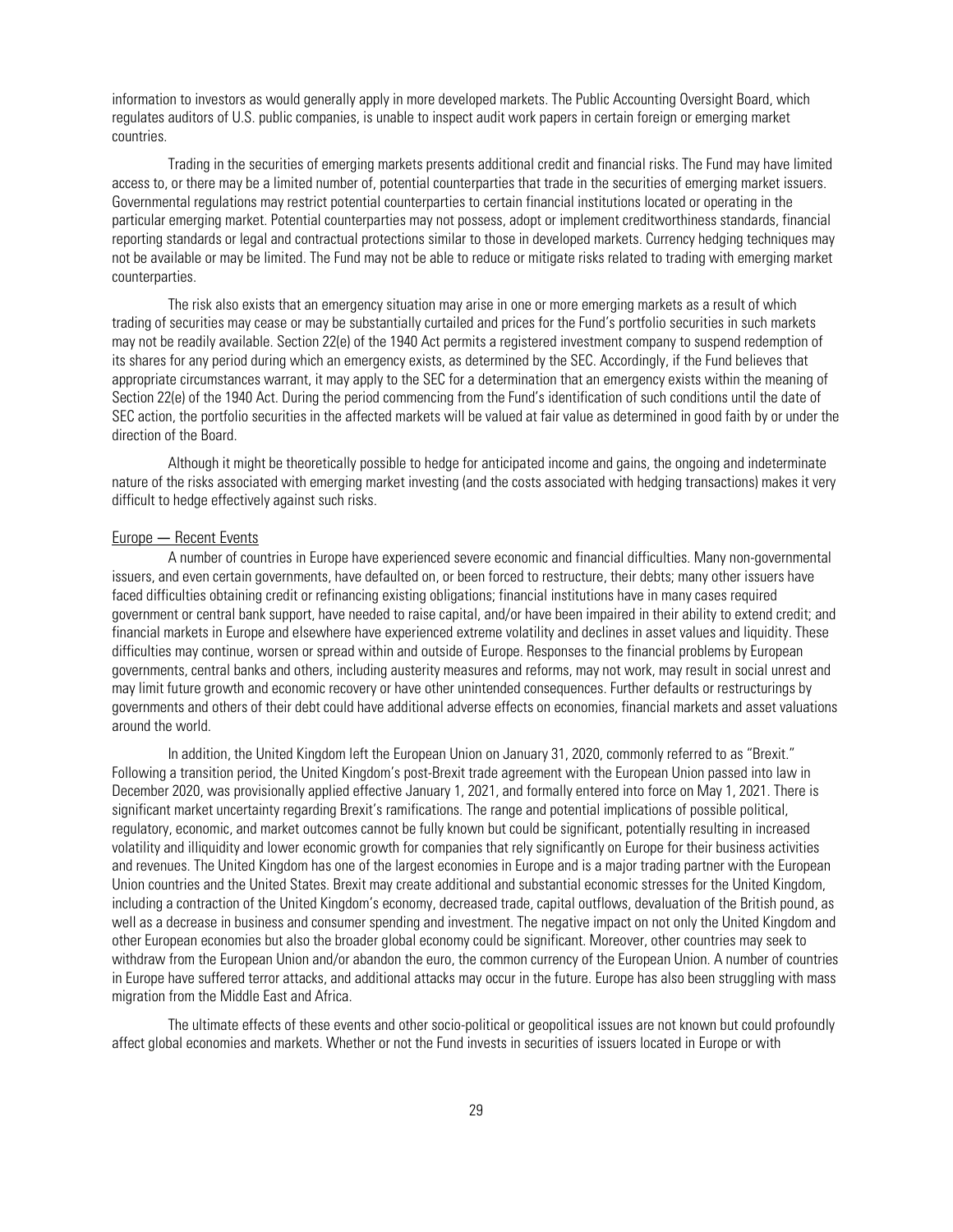significant exposure to European issuers or countries, these events could negatively affect the value and liquidity of the Fund's investments.

#### Risks Related to Russia's Invasion of Ukraine

Russia's military invasion of Ukraine in February 2022, the resulting responses by the United States and other countries, and the potential for wider conflict could increase volatility and uncertainty in the financial markets and adversely affect regional and global economies. The United States and other countries have imposed broad-ranging economic sanctions on Russia, certain Russian individuals, banking entities and corporations, and Belarus as a response to Russia's invasion of Ukraine, and may impose sanctions on other countries that provide military or economic support to Russia. The extent and duration of Russia's military actions and the repercussions of such actions (including any retaliatory actions or countermeasures that may be taken by those subject to sanctions, including cyber attacks) are impossible to predict, but could result in significant market disruptions, including in certain industries or sectors, such as the oil and natural gas markets, and may negatively affect global supply chains, inflation and global growth. These and any related events could significantly impact the Fund's performance and the value of an investment in the Fund, even if the Fund does not have direct exposure to Russian issuers or issuers in other countries affected by the invasion.

### Eurodollar or Yankee Obligations

Eurodollar bank obligations are U.S. dollar denominated debt obligations issued outside the U.S. capital markets by non-U.S. branches of U.S. banks and by non-U.S. banks. Yankee obligations are U.S. dollar denominated obligations issued in the U.S. capital markets by non-U.S. issuers. Eurodollar (and to a limited extent, Yankee) obligations are subject to certain sovereign risks. One such risk is the possibility that a non-U.S. government might prevent U.S. dollar denominated funds from flowing across its borders. Other risks include: adverse political and economic developments in a non-U.S. country; the extent and quality of government regulation of financial markets and institutions; the imposition of non-U.S. withholding taxes; and expropriation or nationalization of non-U.S. issuers.

#### Sovereign Government and Supranational Debt Obligations

The Fund may invest in all types of debt securities of governmental issuers in all countries, including emerging markets. These sovereign debt securities may include: debt securities issued or guaranteed by governments, governmental agencies or instrumentalities and political subdivisions located in emerging market countries; debt securities issued by government owned, controlled or sponsored entities located in emerging market countries; interests issued for the purpose of restructuring the investment characteristics of instruments issued by any of the above issuers; Brady Bonds, which are debt securities issued under the framework of the Brady Plan as a means for debtor nations to restructure their outstanding external indebtedness; participations in loans between emerging market governments and financial institutions; or debt securities issued by supranational entities such as the World Bank. A supranational entity is a bank, commission or company established or financially supported by the national governments of one or more countries to promote reconstruction or development. Included among these entities are the Asian Development Bank, the European Union, the European Investment Bank, the Inter-American Development Bank, the International Monetary Fund, the United Nations, the World Bank and the European Bank for Reconstruction and Development. Supranational organizations have no taxing authority and are dependent on their members for payments of interest and principal. There is no guarantee that one or more members of a supranational organization will continue to make capital contributions. If such contributions are not made, the organization may be unable to pay interest or repay principal on its debt securities, and the Fund may lose money on such investments. Further, the lending activities of such entities are limited to a percentage of their total capital, reserves and net income.

Sovereign debt is subject to risks in addition to those relating to non-U.S. investments generally. As a sovereign entity, the issuing government may be immune from lawsuits in the event of its failure or refusal to pay the obligations when due. The debtor's willingness or ability to repay in a timely manner may be affected by, among other factors, its cash flow situation, the extent of its non-U.S. currency reserves, the availability of sufficient foreign currency exchange on the date a payment is due, the relative size of the debt service burden to the economy as a whole, the sovereign debtor's policy toward principal international lenders and the political constraints to which the sovereign debtor may be subject. Sovereign debtors may also be dependent on disbursements or assistance from non-U.S. governments or multinational agencies, the country's access to trade and other international credits, and the country's balance of trade. Assistance may be dependent on a country's implementation of austerity measures and reforms, economic performance and/or the timely service of such debtor's obligations. Failure to implement such reforms, achieve such levels of economic performance or repay principal or interest when due may result in the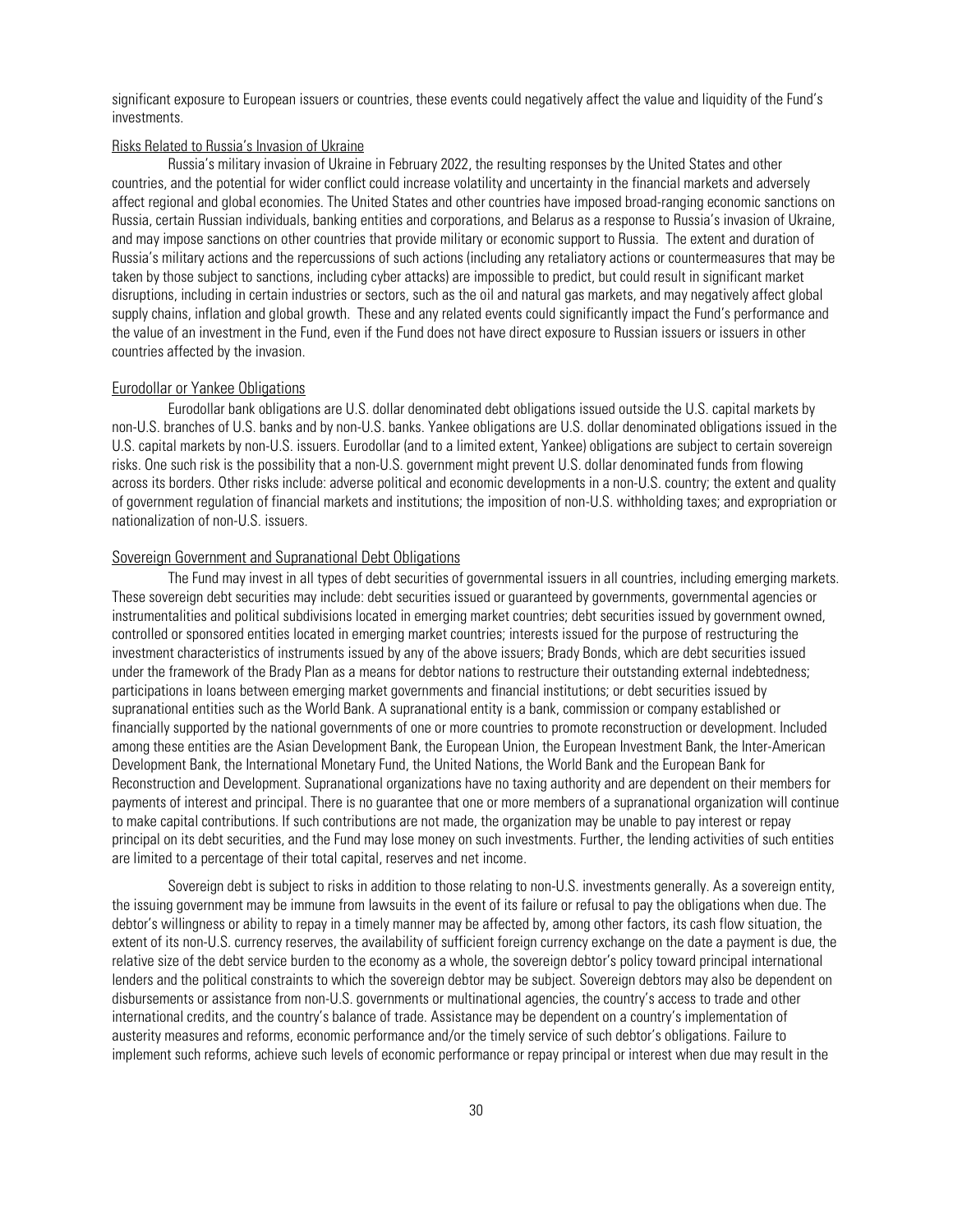cancellation of such third parties' commitments to lend funds to the governmental entity, which may further impair such debtor's ability or willingness to service its debts in a timely manner. Some sovereign debtors have rescheduled their debt payments, declared moratoria on payments or restructured their debt to effectively eliminate portions of it, and similar occurrences may happen in the future. There is no bankruptcy proceeding by which sovereign debt on which governmental entities have defaulted may be collected in whole or in part.

#### **Depositary Receipts**

Depositary receipts demonstrate ownership of shares of a foreign issuer and are alternatives to directly purchasing the underlying foreign security. Depositary receipts may be sponsored or unsponsored and include American Depositary Receipts ("ADRs"), Global Depositary Receipts ("GDRs"), European Depositary Receipts ("EDRs") and non-voting depositary receipts ("NVDRs"). ADRs in registered form are typically issued by a U.S. bank or trust company, traded in U.S. dollars, and are designed for use in the domestic market. GDRs, EDRs, NVDRs and other similar instruments may be issued by a U.S. or non-U.S. entity and may be traded in other currencies. GDRs are tradable both in the United States and Europe and are designed for use throughout the world. EDRs are issued in bearer form and are designed for use in European securities markets.

Depositary receipts in general are subject to many of the risks associated with foreign investing (e.g., increased market, illiquidity, currency, political, information and other risks), and even where traded in U.S. dollars are subject to currency risk if the underlying security is traded in a foreign currency. Unsponsored depositary receipts are issued without the participation of the issuer of the underlying foreign security and there may be less information available about such issuers than there is with respect to domestic companies and issuers of securities underlying sponsored depositary receipts. Even if there is information available, there may not be a correlation between such information and the market value of the depositary receipts.

### **High Yield ("Junk") Bonds**

High yield securities are medium or lower rated securities and unrated securities of comparable quality, sometimes referred to as "high yield" or "junk" bonds. Generally, such securities offer a higher current yield than is offered by higher rated securities, but also are predominantly speculative with respect to the issuer's capacity to pay interest and repay principal in accordance with the terms of the securities. The market values of certain of these securities also tend to be more sensitive to individual corporate developments and changes in economic conditions than higher quality bonds. In addition, medium and lower rated securities and comparable unrated securities generally present a higher degree of credit risk. The risk of loss because of default by issuers of these securities is significantly greater because medium and lower rated securities generally are unsecured and frequently subordinated to senior indebtedness. In addition, the market value of securities in lower rated categories is generally more volatile than that of higher quality securities, and the markets in which medium and lower rated securities are traded are more limited than those in which higher rated securities are traded. The existence of limited markets may make it more difficult for the Fund to obtain accurate market quotations for purposes of valuing its securities and calculating its net asset value. Moreover, the lack of a liquid trading market may restrict the availability of securities for the Fund to purchase and may also limit the ability of the Fund to sell securities at their fair value either to meet redemption requests or to respond to changes in the economy or the financial markets.

Lower rated debt obligations often have redemption features that permit an issuer to repurchase the security from the Fund before it matures. If an issuer exercises that right, the Fund may have to replace the security with a lower yielding security, resulting in a decreased return for investors. If the Fund experiences unexpected net redemptions, it may be forced to sell its higher rated bonds, resulting in a decline in the overall credit quality of the securities held by the Fund and increasing the exposure of the Fund to the risks of lower rated securities. Investments in lower rated zero coupon bonds may be more speculative and subject to greater fluctuations in value because of changes in interest rates than lower rated bonds that pay interest currently.

Subsequent to its purchase by the Fund, an issue of securities may cease to be rated or its rating may be reduced below the minimum required for purchase by the Fund (if applicable). Neither event will require sale of these securities by the Fund, but the portfolio manager will consider the event in determining whether the Fund should continue to hold the security.

### **Illiquid Investments and Restricted Securities**

The Fund may invest up to 15% of its net assets in illiquid investments. An illiquid security is any security which the Fund reasonably expects cannot be sold or disposed of in current market conditions in seven calendar days or less without the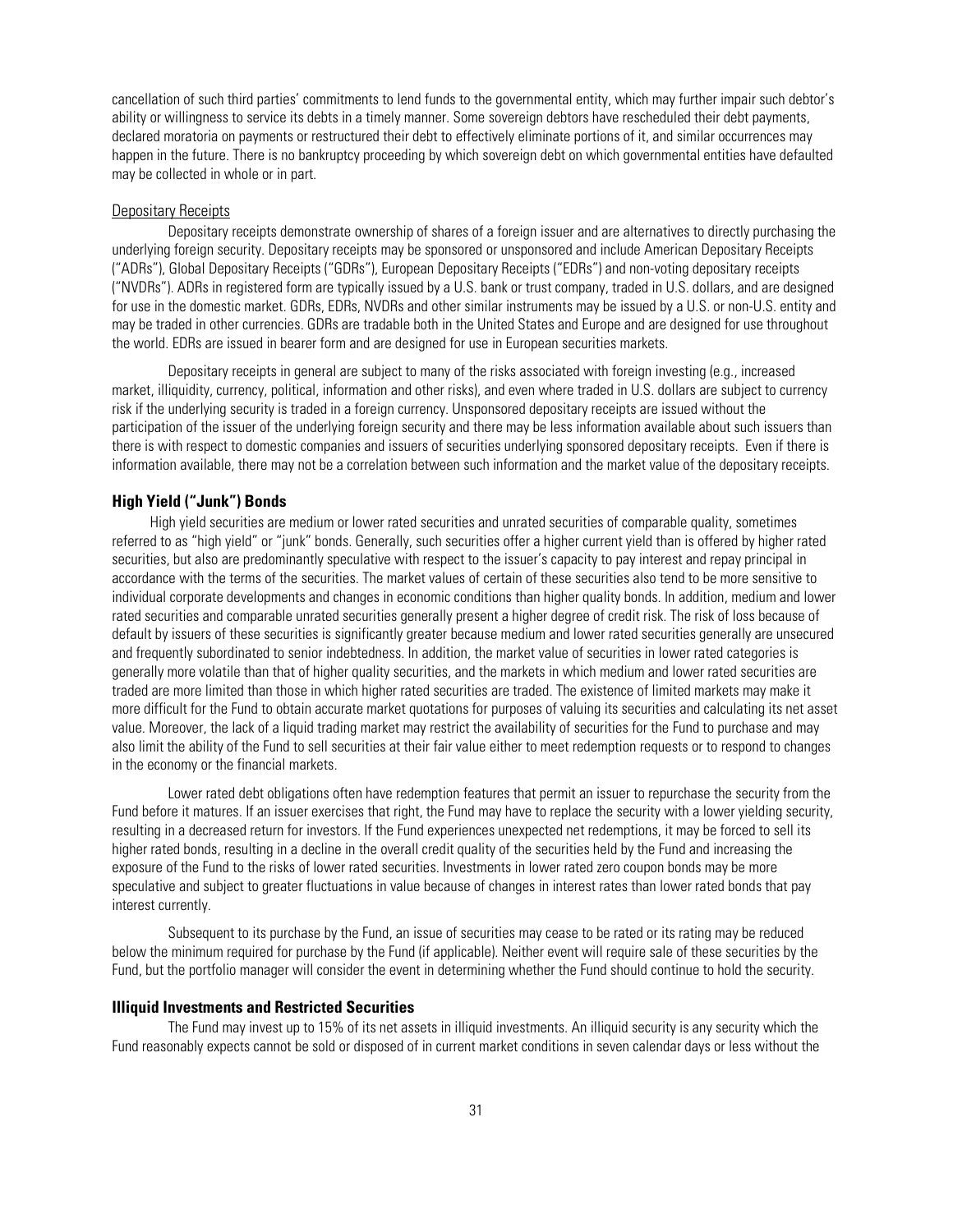sale or disposition significantly changing the market value of the security. To the extent required by applicable law and SEC guidance, the Fund will not acquire an illiquid security if such acquisition would cause the aggregate value of illiquid securities to exceed 15% of the Fund's net assets. If at any time the portfolio manager determines that the value of illiquid securities held by the Fund exceeds 15% of the Fund's net assets, the portfolio manager will take such steps as it considers appropriate to reduce the percentage within a reasonable period of time consistent with applicable regulatory requirements. Because illiquid investments may not be readily marketable, the Fund may not be able to dispose of them in a timely manner. As a result, the Fund may be forced to hold illiquid investments while their price depreciates. Depreciation in the price of illiquid investments may cause the net asset value of the Fund to decline.

Restricted securities are securities subject to legal or contractual restrictions on their resale, such as private placements. Such restrictions might prevent the sale of restricted securities at a time when the sale would otherwise be desirable. Under SEC regulations, certain restricted securities acquired through private placements can be traded freely among qualified purchasers. While restricted securities are generally presumed to be illiquid, it may be determined that a particular restricted security is liquid. Investing in these restricted securities could have the effect of increasing the Fund's illiquidity if qualified purchasers become, for a time, uninterested in buying these securities.

Restricted securities may be sold only (1) pursuant to SEC Rule 144A or another exemption, (2) in privately negotiated transactions or (3) in public offerings with respect to which a registration statement is in effect under the 1933 Act. Rule 144A securities, although not registered in the U.S., may be sold to qualified institutional buyers in accordance with Rule 144A under the 1933 Act. As noted above, the Fund may determine that some Rule 144A securities are liquid. Where registration is required, the Fund may be obligated to pay all or part of the registration expenses and a considerable period may elapse between the time of the decision to sell and the time the Fund may be permitted to sell a restricted security under an effective registration statement. If, during such a period, adverse market conditions were to develop, the Fund might obtain a less favorable price than prevailed when it decided to sell.

Illiquid securities may be difficult to value, and the Fund may have difficulty disposing of such securities promptly. The Fund does not consider non-U.S. securities to be restricted if they can be freely sold in the principal markets in which they are traded, even if they are not registered for sale in the U.S.

Liquidity Risk Management. Rule 22e-4 under the 1940 Act requires, among other things, that the Fund and other Legg Mason open-end funds establish a liquidity risk management program ("LRMP") that is reasonably designed to assess and manage liquidity risk. Rule 22e-4 defines "liquidity risk" as the risk that a fund could not meet requests to redeem shares issued by the fund without significant dilution of the remaining investors' interests in the fund. The Fund has implemented a LRMP to meet the relevant requirements. Additionally, the Board, including a majority of the Independent Trustees, approved the designation of the Fund's LRMP administrator to administer such program and will review no less frequently than annually a written report prepared by the LRMP administrator that addresses the operation of the LRMP and assesses its adequacy and effectiveness of implementation. Among other things, the LRMP provides for the classification of each Fund investment as a "highly liquid investment," "moderately liquid investment," "less liquid investment" or "illiquid investment." The liquidity risk classifications of the Fund's investments are determined after reasonable inquiry and taking into account relevant market, trading and investment-specific considerations. To the extent that a Fund investment is deemed to be an "illiquid investment" or a "less liquid investment," the Fund can expect to be exposed to greater illiquidity risk. There is no guarantee the LRMP will be effective in its operations, and complying with Rule 22e-4, including bearing related costs, could impact the Fund's performance and its ability to achieve its investment objective.

#### **Investments in Other Investment Companies**

Subject to applicable statutory and regulatory limitations described below, the Fund may invest in shares of other investment companies, including shares of open-end and closed-end investment companies affiliated or unaffiliated with the Fund, business development companies, exchange-traded funds and unregistered investment companies.

An investment in an investment company is subject to the risks associated with that investment company's portfolio securities. Investments in closed-end funds may entail the additional risk that the market value of such investments may be substantially less than their net asset value. To the extent the Fund invests in shares of another investment company, the Fund will indirectly bear a proportionate share of that investment company's advisory fees and other operating expenses. These fees are in addition to the advisory fees and other operational expenses incurred directly by the Fund. In addition, the Fund could incur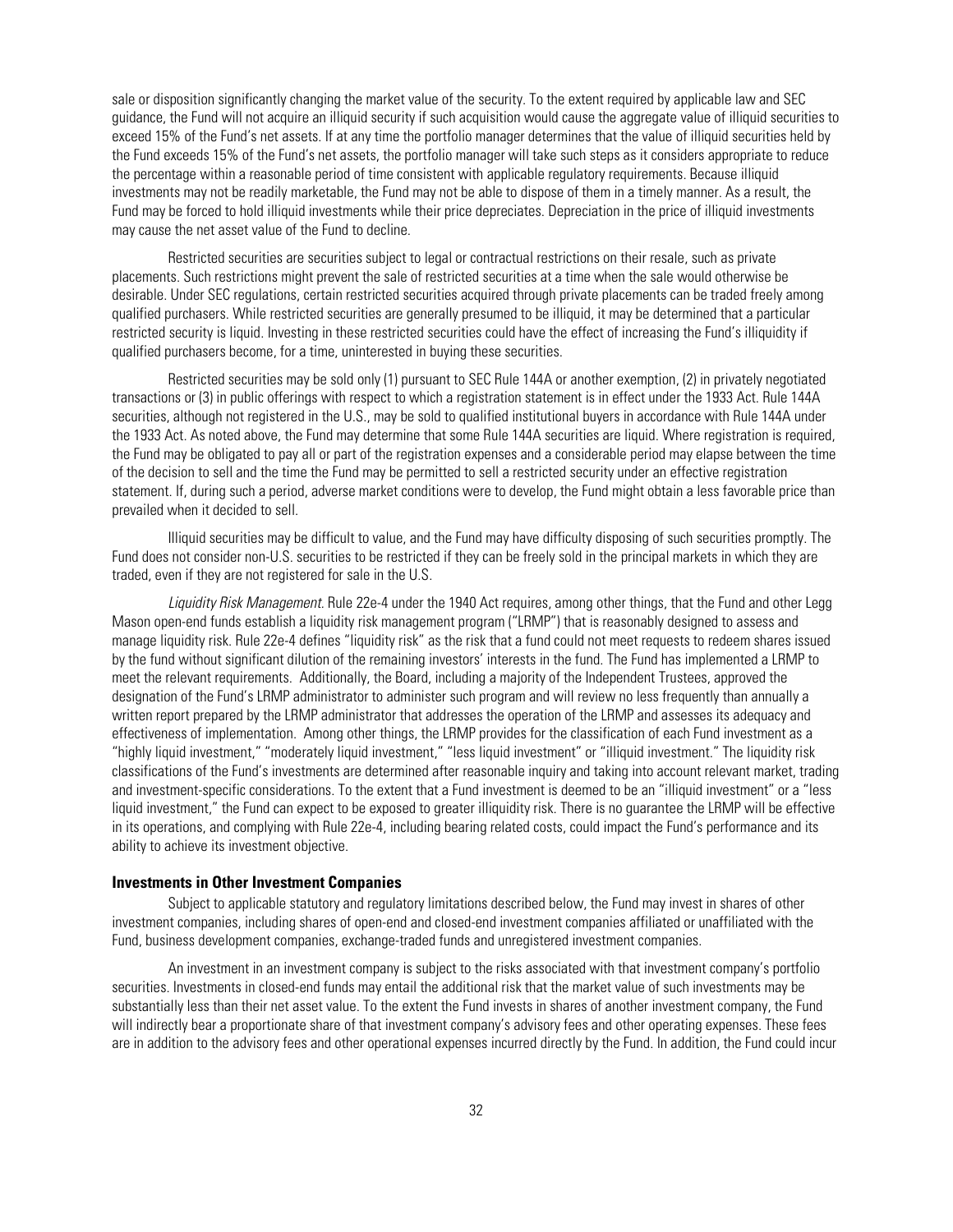a sales charge in connection with purchasing an investment company security or a redemption fee upon the redemption of such security.

Section 12(d)(1)(A) of the 1940 Act provides that a fund may not purchase or otherwise acquire the securities of other investment companies if, as a result of such purchase or acquisition, it would own: (i) more than 3% of the total outstanding voting stock of the acquired investment company; (ii) securities issued by any one investment company having a value in excess of 5% of the fund's total assets; or (iii) securities issued by all investment companies having an aggregate value in excess of 10% of the fund's total assets. These limitations are subject to certain statutory and regulatory exemptions including Rule 12d1- 4, which permits the Fund to invest in other investment companies beyond the statutory limits, subject to certain conditions. Among other conditions, the Rule prohibits a fund from acquiring control of another investment company (other than an investment company in the same group of investment companies), including by acquiring more than 25% of its voting securities. In addition, the Rule imposes certain voting requirements when a fund's ownership of another investment company exceeds particular thresholds. If shares of a fund are acquired by another investment company, the "acquired" fund may not purchase or otherwise acquire the securities of an investment company or private fund if immediately after such purchase or acquisition, the securities of investment companies and private funds owned by that acquired fund have an aggregate value in excess of 10% of the value of the total assets of the acquired fund, subject to certain exceptions. These restrictions may limit the Fund's ability to invest in other investment companies to the extent desired. In addition, other unaffiliated investment companies may impose other investment limitations or redemption restrictions which may also limit the Fund's flexibility with respect to making investments in those unaffiliated investment companies.

#### **Investment in Money Market Funds**

 The Fund may invest in money market instruments, including money market funds managed by the Manager or its affiliates and money market funds managed by unaffiliated advisers. Money market funds invest in high-quality, U.S. dollardenominated short-term debt securities and must follow strict rules as to the credit quality, liquidity, diversification and maturity of their investments. The Fund may lose money on its investment in money market funds. If the Fund invests in money market funds it will indirectly bear its proportionate share of the management fees and other expenses that are charged by the money market fund in addition to the management fees and other expenses paid by the Fund. If the Fund invests in money market funds that are managed by the Manager or its affiliates, it is possible that a conflict of interest among the Fund and the affiliated funds could affect how the Fund's Manager and its affiliates fulfill their fiduciary duty to the Fund and the affiliated funds.

#### **Letters of Credit**

 The Fund may engage in trades of commercial paper and other short-term obligations that are backed by irrevocable letters of credit issued by banks which assume the obligation for payment of principal and interest in the event of default by an issuer. Only banks the securities of which, in the opinion of the Subadviser, are of investment quality comparable to other permitted investments of the Fund may be used for letters of credit-backed investments.

### **Leverage**

 The Fund may employ "leverage" by borrowing money and using it to purchase additional securities. Leverage increases both investment opportunity and investment risk. If the investment gains on the securities purchased with borrowed money exceed the interest and other costs of borrowing, the net asset value of the Fund's shares will rise faster than would otherwise be the case. On the other hand, if the investment gains fail to cover the cost of borrowings, or if there are losses, the net asset value of the Fund's shares will decrease faster than would otherwise be the case. To reduce its borrowing, the Fund might be required to sell securities at a disadvantageous time. The Fund will incur interest expense on any money borrowed, and the Fund may therefore have little or no investment income during periods of substantial borrowings. The Fund may leverage its assets when, in the portfolio manager's judgment, the potential benefits of the borrowing outweigh the risk and expense of the borrowing.

#### **Loans**

Loans are negotiated and underwritten by a bank or syndicate of banks and other institutional investors. The Fund may acquire an interest in loans through the primary market by acting as one of a group of lenders of a loan. The primary risk in an investment in loans is that the borrower may be unable to meet its interest and/or principal payment obligations. The occurrence of such a default with regard to a loan in which the Fund had invested would have an adverse effect on the Fund's net asset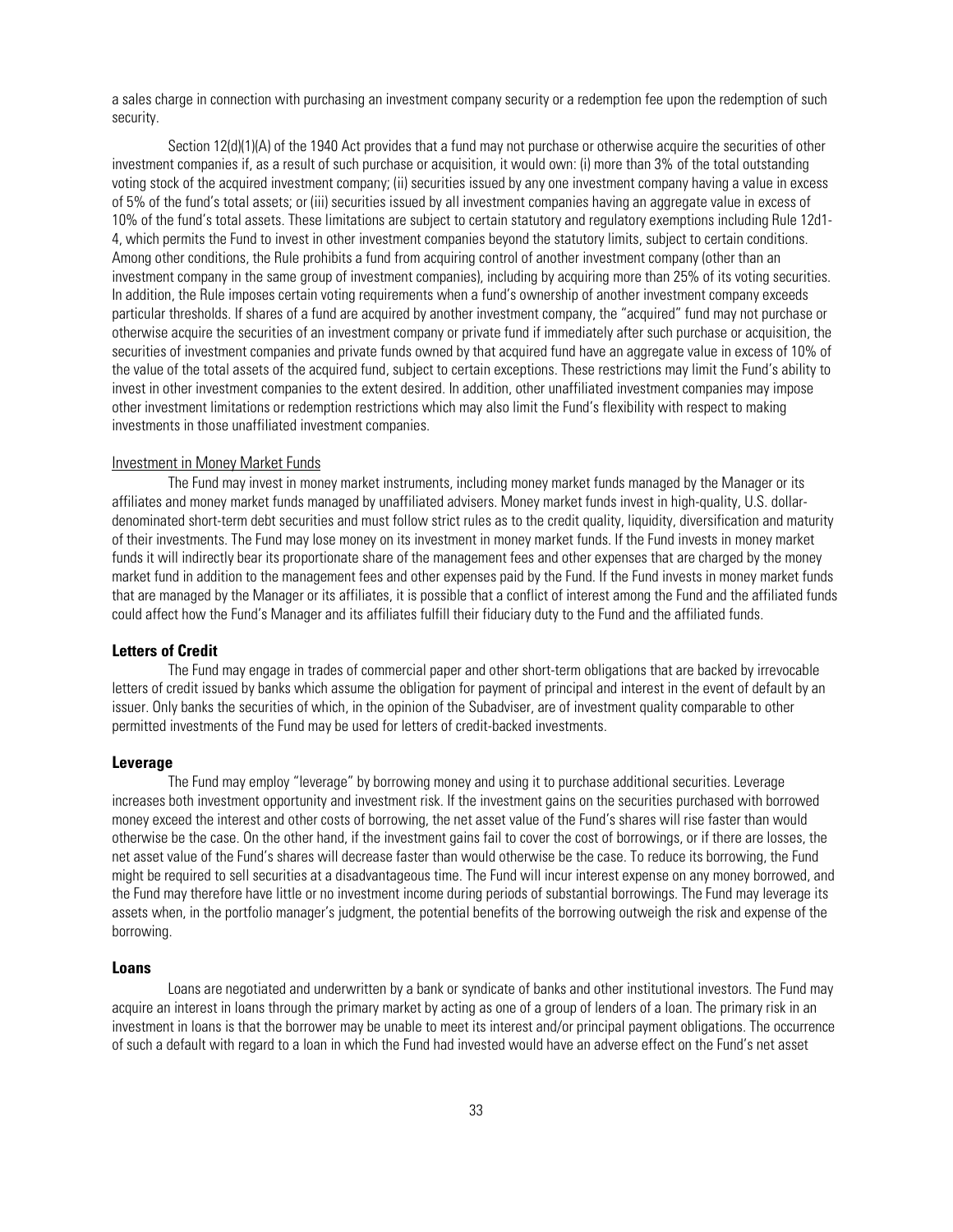value. In addition, a sudden and significant increase in market interest rates may cause a decline in the value of these investments and in the Fund's net asset value. Other factors, such as rating downgrades, credit deterioration, or large downward movement in stock prices, a disparity in supply and demand of certain securities or market conditions that reduce liquidity could reduce the value of loans, impairing the Fund's net asset value. Loans may not be considered "securities" for certain purposes and purchasers, such as the Fund, therefore may not be entitled to rely on the anti-fraud protections of the federal securities laws.

Loans in which the Fund may invest may be collateralized or uncollateralized and senior or subordinate. Investments in uncollateralized and/or subordinate loans entail a greater risk of nonpayment than do investments in loans which hold a more senior position in the borrower's capital structure or that are secured with collateral. In the case of collateralized senior loans, however, there is no assurance that sale of the collateral would raise enough cash to satisfy the borrower's payment obligation or that the collateral can or will be liquidated. As a result, the Fund might not receive payments to which it is entitled and thereby may experience a decline in the value of its investment and its net asset value. In the event of bankruptcy, liquidation may not occur and the court may not give lenders the full benefit of their senior positions. If the terms of a senior loan do not require the borrower to pledge additional collateral, the Fund will be exposed to the risk that the value of the collateral will not at all times equal or exceed the amount of the borrower's obligations under the senior loans. To the extent that a senior loan is collateralized by stock in the borrower or its subsidiaries, such stock may lose all of its value in the event of bankruptcy of the borrower.

The Fund may also acquire an interest in loans by purchasing participations ("Participations") in and/or assignments ("Assignments") of portions of loans from third parties. By purchasing a Participation, the Fund acquires some or all of the interest of a bank or other lending institution in a loan to a borrower. Participations typically will result in the Fund's having a contractual relationship only with the lender and not the borrower. The Fund will have the right to receive payments of principal, interest and any fees to which it is entitled only from the lender selling the Participation and only upon receipt by the lender of the payments from the borrower. In connection with purchasing Participations, the Fund generally will have no right to enforce compliance by the borrower with the terms of the loan agreement relating to the loan, nor any rights of set-off against the borrower, and the Fund may not directly benefit from any collateral supporting the loan in which it has purchased the Participation. As a result, the Fund will assume the credit risk of both the borrower and the lender that is selling the Participation.

When the Fund purchases Assignments from lenders, the Fund will acquire direct rights against the borrower on the loan. However, since Assignments are arranged through private negotiations between potential assignees and assignors, the rights and obligations acquired by the Fund as the purchaser of an Assignment may differ from, and be more limited than, those held by the lender from which the Fund is purchasing the Assignments. Certain of the Participations or Assignments acquired by the Fund may involve unfunded commitments of the lenders or revolving credit facilities under which a borrower may from time to time borrow and repay amounts up to the maximum amount of the facility. In such cases, the Fund would have an obligation to advance its portion of such additional borrowings upon the terms specified in the loan documentation.

The Fund may acquire loans of borrowers that are experiencing, or are more likely to experience, financial difficulty, including loans of borrowers that have filed for bankruptcy protection. Although loans in which the Fund will invest generally will be secured by specific collateral, there can be no assurance that liquidation of such collateral would satisfy the borrower's obligation in the event of nonpayment of scheduled interest or principal, or that such collateral could be readily liquidated. In the event of bankruptcy of a borrower, the Fund could experience delays or limitations with respect to its ability to realize the benefits of the collateral securing a senior loan.

In addition, the Fund may have difficulty disposing of its investments in loans. The liquidity of such securities is limited and the Fund anticipates that such securities could be sold only to a limited number of institutional investors. The lack of a liquid secondary market could have an adverse impact on the value of such securities and on the Fund's ability to dispose of particular loans or Assignments or Participations when necessary to meet the Fund's liquidity needs or in response to a specific economic event, such as a deterioration in the creditworthiness of the borrower. The lack of a liquid secondary market for loans may also make it more difficult for the Fund to assign a value to those securities for purposes of valuing the Fund's investments and calculating its net asset value.

The issuer of a loan may offer to provide material, non-public information about the issuer to investors, such as the Fund. The Fund's portfolio manager may avoid receiving this type of information about the issuer of a loan either held by or considered for investment by the Fund, because of prohibitions on trading in securities of issuers while in possession of such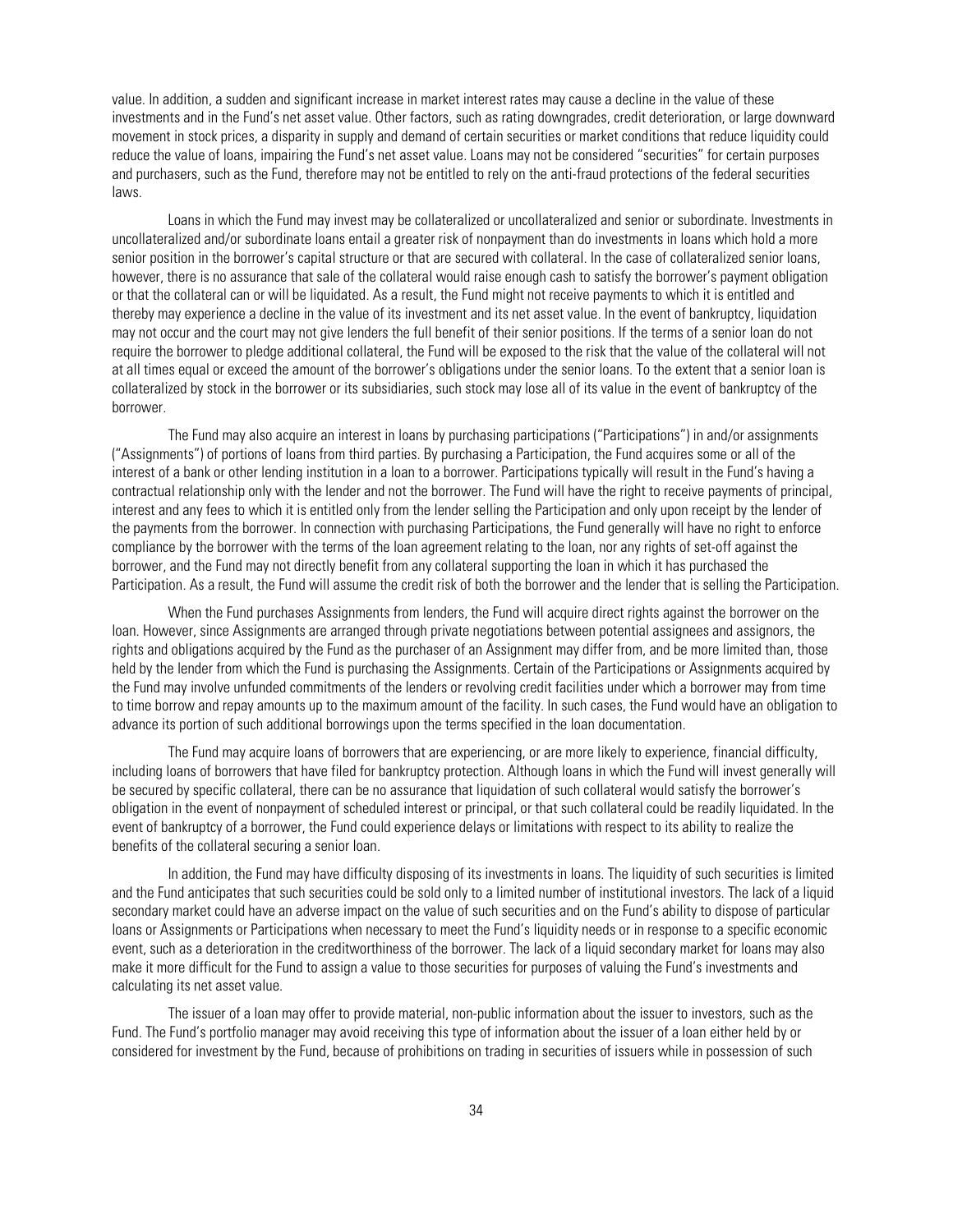information. The decision not to receive material, non-public information may place the Fund at a disadvantage, relative to other loan investors, in assessing a loan or the loan's issuer.

# **London Interbank Offered Rate ("LIBOR") Replacement and Other Reference Rates Risk**

Many debt securities, derivatives, and other financial instruments, including some of the Fund's investments, utilize benchmark or reference rates such as LIBOR, European Interbank Offer Rate ("EURIBOR"), Sterling Overnight Interbank Average Rate ("SONIA"), and other similar types of reference rates for variable interest rate calculations. Instruments in which the Fund invests may pay interest at floating rates based on LIBOR or other similar types of reference rates or may be subject to interest caps or floors based on such reference rates. The Fund and issuers of instruments in which the Fund invests may also obtain financing at floating rates based on such reference rates. The elimination of a reference rate or any other changes to or reforms of the determination or supervision of reference rates could have an adverse impact on the market for—or value of—any instruments or payments linked to those reference rates.

In 2017, the U.K. Financial Conduct Authority ("FCA") announced its intention to cease compelling banks to provide the quotations needed to sustain LIBOR after 2021. ICE Benchmark Administration, the administrator of LIBOR, ceased publication of most LIBOR settings on a representative basis at the end of 2021 and is expected to cease publication of a majority of U.S. dollar LIBOR settings on a representative basis after June 30, 2023. In addition, global regulators have announced that, with limited exceptions, no new LIBOR-based contracts should be entered into after 2021. Actions by regulators have resulted in the establishment of alternative reference rates to LIBOR in most major currencies. Markets are developing in response to these new rates but questions around liquidity in these rates and how to appropriately adjust these rates to eliminate any economic value transfer at the time of transition remain a significant concern. The effect of any changes to—or discontinuation of—LIBOR on the Fund will vary depending on, among other things, existing fallback provisions in individual contracts and whether, how, and when industry participants develop and widely adopt new reference rates and fallbacks for both legacy and new products and instruments. In March, 2022, the U.S. federal government enacted legislation to establish a process for replacing LIBOR in certain existing contracts that do not already provide for the use of a clearly defined or practicable replacement benchmark rate as described in the legislation. Generally speaking, for contracts that do not contain a fallback provision as described in the legislation, a benchmark replacement recommended by the Federal Reserve Board will effectively automatically replace the USD LIBOR benchmark in the contract after June 30, 2023. The recommended benchmark replacement will be based on the Secured Overnight Financing Rate (SOFR) published by the Federal Reserve Bank of New York, including certain spread adjustments and benchmark replacement conforming changes. It is difficult to predict the full impact of the transition away from LIBOR on the Fund. The transition process may involve, among other things, increased volatility or illiquidity in markets for instruments that rely on LIBOR. The transition may also result in a reduction in the value of certain LIBOR-based investments held by the Fund or reduce the effectiveness of related transactions such as hedges. Any such effects of the transition away from LIBOR, as well as other unforeseen effects, could result in losses for the Fund. Because the usefulness of LIBOR as a benchmark may deteriorate during the transition period, these effects could occur at any time.

### **Master Limited Partnerships ("MLPs")**

MLPs are limited partnerships or limited liability companies usually taxable as partnerships. MLPs may derive income and gains from, among other things, the exploration, development, mining or production, processing, refining, transportation (including pipelines transporting gas, oil, or products thereof), storage, or the marketing of, or the provision of infrastructure related services relating to, minerals or other natural resources. The value of an investment in some MLPs may be directly affected by the prices of natural resources. The volatility and interrelationships of commodity prices can also indirectly affect certain MLPs due to the potential impact on the volume of commodities transported, processed, stored or distributed. The Fund's investment in such an MLP may be adversely affected by market perceptions that the performance and distributions or dividends of MLPs are directly tied to commodity prices. In addition, MLPs are generally considered interest-rate sensitive investments, and during periods of interest rate volatility, may not provide attractive returns.

MLPs generally have two classes of owners, the general partner and limited partners. The general partner is typically owned by a major company (often an energy company), an investment fund, the direct management of the MLP or is an entity owned by one or more of such parties. The general partner may be structured as a private or publicly traded corporation or other entity. The general partner typically controls the operations and management of the MLP through an equity interest of up to 2%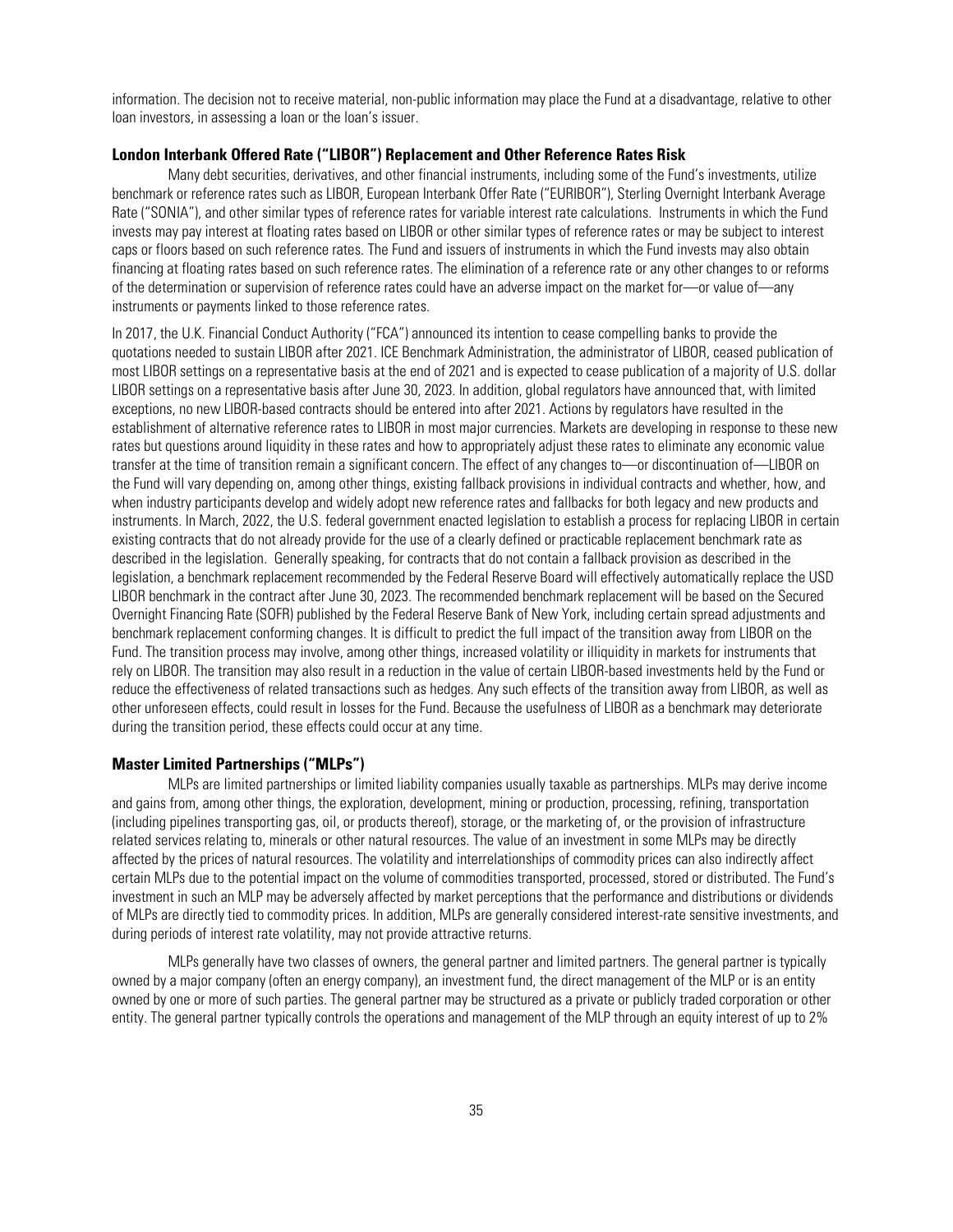in the MLP plus, in many cases, ownership of common units and subordinated units. Limited partners own the remainder of the partnership, through ownership of common units, and have a limited role in the partnership's operations and management.

MLPs are typically structured such that common units and general partner interests have first priority to receive quarterly cash distributions up to an established minimum amount ("minimum quarterly distributions" or "MQD"). Common and general partner interests also accrue arrearages in distributions to the extent the MQD is not paid. Once common and general partner interests have been paid, subordinated units receive distributions of up to the MQD; however, subordinated units do not accrue arrearages. Distributable cash in excess of the MQD paid to both common and subordinated units is distributed to both common and subordinated units generally on a pro rata basis. The general partner is also eligible to receive incentive distributions if the general partner operates the business in a manner which results in distributions paid per common unit surpassing specified target levels. As the general partner increases cash distributions to the limited partners, the general partner receives an increasingly higher percentage of the incremental cash distributions. A common arrangement provides that the general partner can reach a tier where it receives 50% of every incremental dollar paid to common and subordinated unit holders. These incentive distributions encourage the general partner to streamline costs, increase capital expenditures and acquire assets in order to increase the partnership's cash flow and raise the quarterly cash distribution in order to reach higher tiers. Such results increase costs to the limited partners.

MLP common units represent a limited partnership interest in the MLP. Common units are listed and traded on U.S. securities exchanges, with their value fluctuating predominantly based on prevailing market conditions and the success of the MLP. Unlike owners of common stock of a corporation, owners of common units have limited voting rights and have no ability annually to elect directors. In the event of liquidation, common units have preference over subordinated units, but not over debt or preferred units, to the remaining assets of the MLP.

General partner interests of MLPs are typically retained by the original sponsors of an MLP, such as its founders, corporate partners and entities that sell assets to the MLP. The holder of the general partner interest can be liable in certain circumstances for amounts greater than the amount of the holder's investment in the general partner. General partner interests often confer direct board participation rights in, and in many cases control over the operations of, the MLP. General partner interests can be privately held or owned by publicly traded entities.

#### **Market Sector Risk**

 To the extent the Fund may be significantly overweight or underweight in certain companies, industries or market sectors, the Fund's performance may be more sensitive to developments affecting those companies, industries or sectors.

### **Money Market Instruments Generally**

Money market instruments are short-term IOUs issued by banks or other non-governmental issuers, the U.S. or non-U.S. governments, or state or local governments. Money market instruments generally have maturity dates of 13 months or less, and may pay interest at fixed, floating or adjustable rates, or may be issued at a discount. Money market instruments may include certificates of deposit, bankers' acceptances, variable rate demand securities (where the interest rate is reset periodically and the holder may demand payment from the issuer or another obligor at any time), preferred shares, fixed-term obligations, commercial paper (short-term unsecured debt), asset-backed commercial paper, other mortgage-backed and assetbacked securities and repurchase agreements. Asset-backed commercial paper refers to a debt security with an original term to maturity of up to 270 days that may be backed by residential and commercial mortgage loans or mortgage-backed securities or other types of receivables. Payments due on asset-backed commercial paper are supported by cash flows from underlying assets, or one or more liquidity or credit support providers, or both.

## **Mortgage-Backed and Other Asset-Backed Securities – Generally**

An asset-backed security is a fixed income security that derives its value primarily from cash flows relating to a pool of assets. There are a number of different types of asset-backed and related securities, including mortgage-backed securities, securities backed by other pools of collateral (such as automobile loans, student loans, sub-prime mortgages, and credit card receivables), collateralized mortgage obligations, and collateralized debt obligations.

Asset-backed and mortgage-backed securities differ from conventional bonds in that principal is paid over the life of the securities rather than at maturity. As a result, payments of principal of and interest on mortgage-backed securities and asset-backed securities are made more frequently than are payments on conventional debt securities. The average life of asset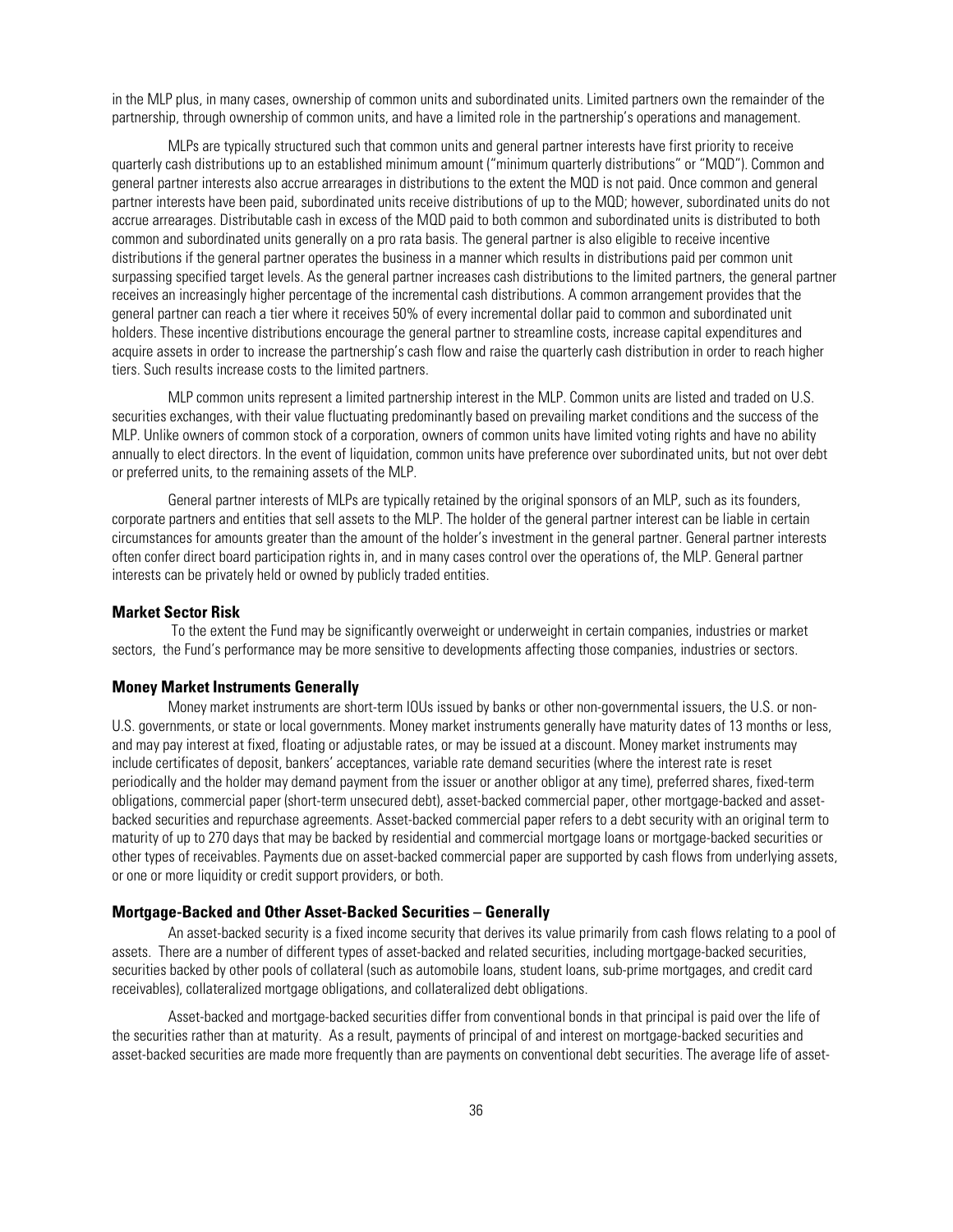backed and mortgage-backed securities is likely to be substantially less than the original maturity of the underlying asset pools as a result of prepayments or foreclosures of mortgages, as applicable. In addition, holders of mortgage-backed securities and of certain asset-backed securities (such as asset-backed securities backed by home equity loans) may receive unscheduled payments of principal at any time representing prepayments on the underlying mortgage loans or financial assets. When the holder of the security attempts to reinvest prepayments or even the scheduled payments of principal and interest, it may receive a rate of interest that is higher or lower than the rate on the mortgage-backed security or asset-backed security originally held. To the extent that mortgage-backed securities or asset-backed securities are purchased by the Fund at a premium, mortgage foreclosures and principal prepayments may result in a loss to the extent of the premium paid. To the extent the loans underlying a security representing an interest in a pool of mortgages or other assets are prepaid, the Fund may experience a loss (if the price at which the respective security was acquired by the Fund was at a premium over par, which represents the price at which the security will be redeemed upon prepayment) or a gain (if the price at which the respective security was acquired by the Fund was at a discount from par). In addition, prepayments of such securities held by the Fund will reduce the share price of the Fund to the extent the market value of the securities at the time of prepayment exceeds their par value, and will increase the share price of the Fund to the extent the par value of the securities exceeds their market value at the time of prepayment. Prepayments may occur with greater frequency in periods of declining interest rates because, among other reasons, it may be possible for borrowers to refinance their outstanding obligation at lower interest rates. When market interest rates increase, the market values of asset-backed and mortgage-backed securities decline. At the same time, however, refinancing slows, which lengthens the effective maturities of these securities. As a result, the negative effect of the rate increase on the market value of assetbacked and mortgage-backed securities is usually more pronounced than it is for other types of fixed income securities.

Changes in the market's perception of the mortgages or assets backing the security, the creditworthiness of the servicing agent for the loan pool, the originator of the loans, or the financial institution providing any credit enhancement, will all affect the value of an asset-backed or mortgage-backed security, as will the exhaustion of any credit enhancement.

The risks of investing in asset-backed and mortgage-backed securities ultimately depend upon the payment of the underlying loans by the individual borrowers. In its capacity as purchaser of an asset-backed security or mortgage-backed security, the Fund would generally have no recourse to the entity that originated the loans in the event of default by the borrower. The risk of non-payment is greater for asset-backed and mortgage-backed securities that are backed by pools that contain subprime loans, but a level of risk exists for all loans. Market factors adversely affecting loan repayments may include a general economic turndown and high unemployment. Mortgage-backed securities may be adversely affected by a general slowdown in the real estate market, a drop in the market prices of real estate, or an increase in interest rates resulting in higher mortgage payments by holders of adjustable rate mortgages.

Additional information regarding different types of asset-backed and mortgage-backed securities is provided below. Governmental, government-related or private entities may create pools of loan assets offering pass-through investments in addition to those described below. As new types of asset-backed or mortgage-backed securities are developed and offered to investors, the portfolio manager may, consistent with the Fund's investment objective and policies, consider making investments in such new types of securities.

Mortgage-backed securities. Mortgage-backed securities ("MBS") represent interests in pools of mortgage loans made by lenders such as savings and loan institutions, mortgage bankers, commercial banks and others, to finance purchases of homes, commercial buildings or other real estate. The individual mortgage loans are assembled for sale to investors (such as the Fund) by various governmental or government-related agencies and private organizations, such as dealers.

Government-sponsored MBS. Some government sponsored mortgage-related securities are backed by the full faith and credit of the United States. The Government National Mortgage Association ("Ginnie Mae"), the principal guarantor of such securities, is a wholly-owned United States government corporation within the Department of Housing and Urban Development. Other government-sponsored mortgage-related securities are not backed by the full faith and credit of the United States government. Issuers of such securities include Fannie Mae (formally known as the Federal National Mortgage Association) and Freddie Mac (formally known as the Federal Home Loan Mortgage Corporation). Fannie Mae is a government-sponsored corporation which is subject to general regulation by the Secretary of Housing and Urban Development. Pass-through securities issued by Fannie Mae are guaranteed as to timely payment of principal and interest by Fannie Mae. Freddie Mac is a stockholder-owned corporation chartered by Congress and subject to general regulation by the Department of Housing and Urban Development. Participation certificates representing interests in mortgages from Freddie Mac's national portfolio are guaranteed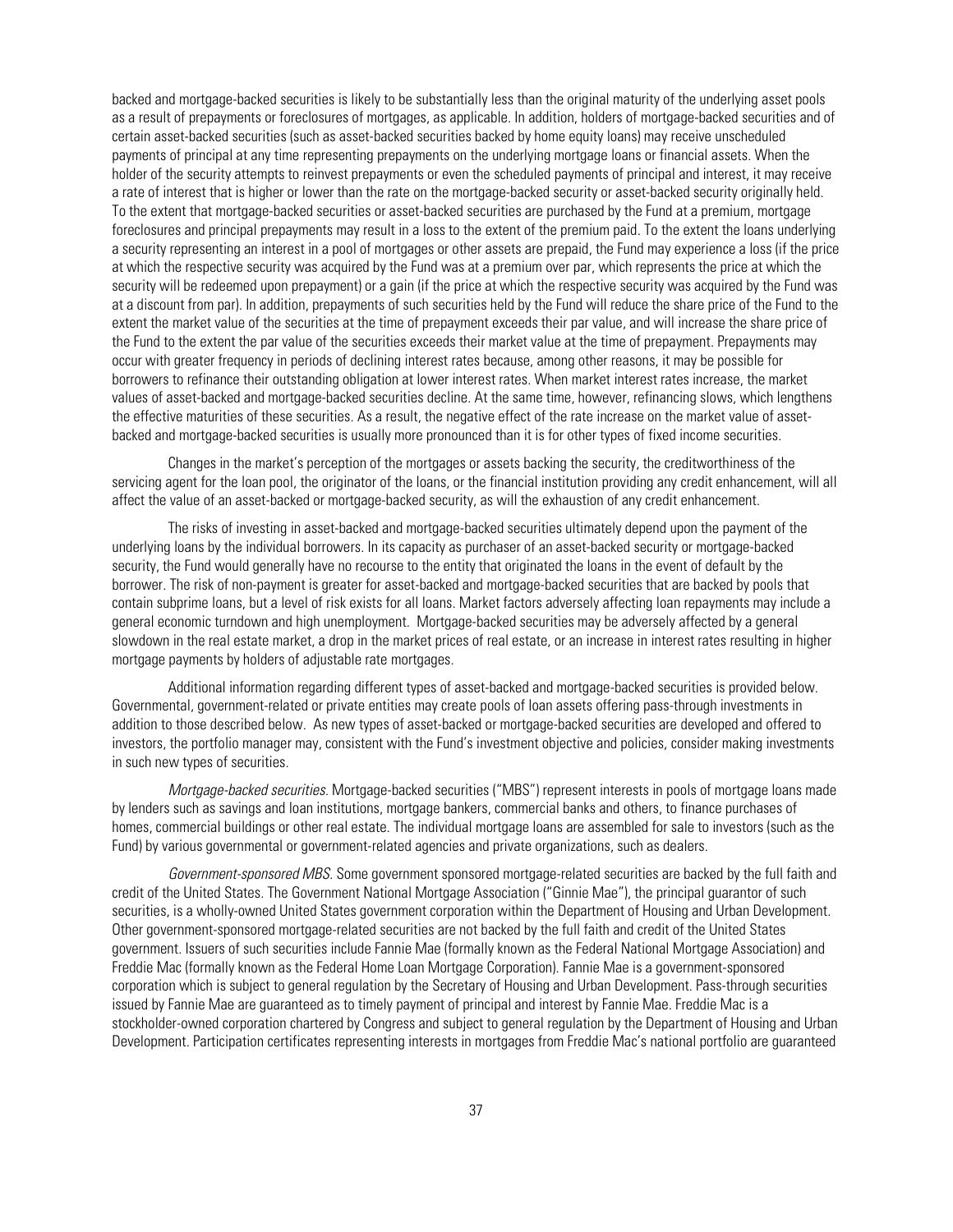as to the timely payment of interest and ultimate collection of principal by Freddie Mac. The U.S. government has provided financial support to Fannie Mae and Freddie Mac in the past, but there can be no assurances that it will support these or other government-sponsored entities in the future.

Privately issued MBS. Unlike MBS issued or quaranteed by the U.S. government or certain government-sponsored entities, MBS issued by private issuers do not have a government or government-sponsored entity guarantee, but may have credit enhancement provided by external entities such as banks or financial institutions or achieved through the structuring of the transaction itself.

In addition, MBS that are issued by private issuers are not subject to the underwriting requirements for the underlying mortgages that are applicable to those MBS that have a government or government-sponsored entity guarantee. As a result, the mortgage loans underlying private MBS may, and frequently do, have less favorable collateral, credit risk or other underwriting characteristics than government or government-sponsored MBS and have wider variances in a number of terms including interest rate, term, size, purpose and borrower characteristics. Privately issued pools more frequently include second mortgages, high loan-to-value mortgages and manufactured housing loans. The coupon rates and maturities of the underlying mortgage loans in a private-label MBS pool may vary to a greater extent than those included in a government guaranteed pool, and the pool may include subprime mortgage loans. Subprime loans refer to loans made to borrowers with weakened credit histories or with a lower capacity to make timely payments on their loans. For these reasons, the loans underlying these securities have had in many cases higher default rates than those loans that meet government underwriting requirements.

Privately issued mortgage-backed securities are not traded on an exchange and there may be a limited market for the securities, especially when there is a perceived weakness in the mortgage and real estate market sectors. Without an active trading market, mortgage-backed securities held in the Fund's portfolio may be particularly difficult to value because of the complexities involved in assessing the value of the underlying mortgage loans.

Adjustable rate mortgage-backed securities. Adjustable rate mortgage-backed securities ("ARMBS") are pass-through securities collateralized by mortgages with adjustable rather than fixed rates. Adjustable rate mortgages eligible for inclusion in a mortgage pool generally provide for a fixed initial mortgage interest rate for a set number of scheduled monthly payments. After that schedule of payments has been completed, the interest rates of the adjustable rate mortgages are subject to periodic adjustment based on changes to a designated benchmark index.

Mortgages underlying most ARMBS may contain maximum and minimum rates beyond which the mortgage interest rate may not vary over the lifetime of the mortgage. In addition, certain adjustable rate mortgages provide for additional limitations on the maximum amount by which the mortgage interest rate may adjust for any single adjustment period. In the event that market rates of interest rise more rapidly to levels above that of the maximum rate for the adjustable rate mortgages underlying an ARMBS, the ARMBS' coupon may represent a below market rate of interest. In these circumstances, the market value of the ARMBS will likely have fallen. During periods of declining interest rates, income to the Fund derived from adjustable rate mortgages that remain in the mortgage pool underlying the ARMBS may decrease in contrast to the income on fixed rate mortgages, which will remain constant. Adjustable rate mortgages also have less potential for appreciation in value as interest rates decline than do fixed rate investments. In addition, the current yields on ARMBS may be different than market yields during interim periods between coupon reset dates.

Stripped mortgage-backed securities. Stripped mortgage-backed securities ("SMBS") are structured with two or more classes of securities that receive different proportions of the interest and principal distributions on a pool of mortgage assets. A common type of SMBS will have at least one class receiving only a small portion of the principal. In the most extreme case, one class will receive all of the interest ("IO" or interest-only class), while the other class will receive all of the principal ("PO" or principal-only class). The yield to maturity on IOs, POs and other mortgage-backed securities that are purchased at a substantial premium or discount generally are extremely sensitive not only to changes in prevailing interest rates but also to the rate of principal payments (including prepayments) on the related underlying mortgage assets, and a rapid rate of principal payments may have a material adverse effect on such securities' yield to maturity. If the underlying mortgage assets experience greater than anticipated prepayments of principal, the Fund may fail to fully recoup its initial investment in these securities even if the securities have received the highest rating by a NRSRO.

SMBS have greater volatility than other types of securities. Although SMBS are purchased and sold by institutional investors through several investment banking firms acting as brokers or dealers, the market for such securities has not yet been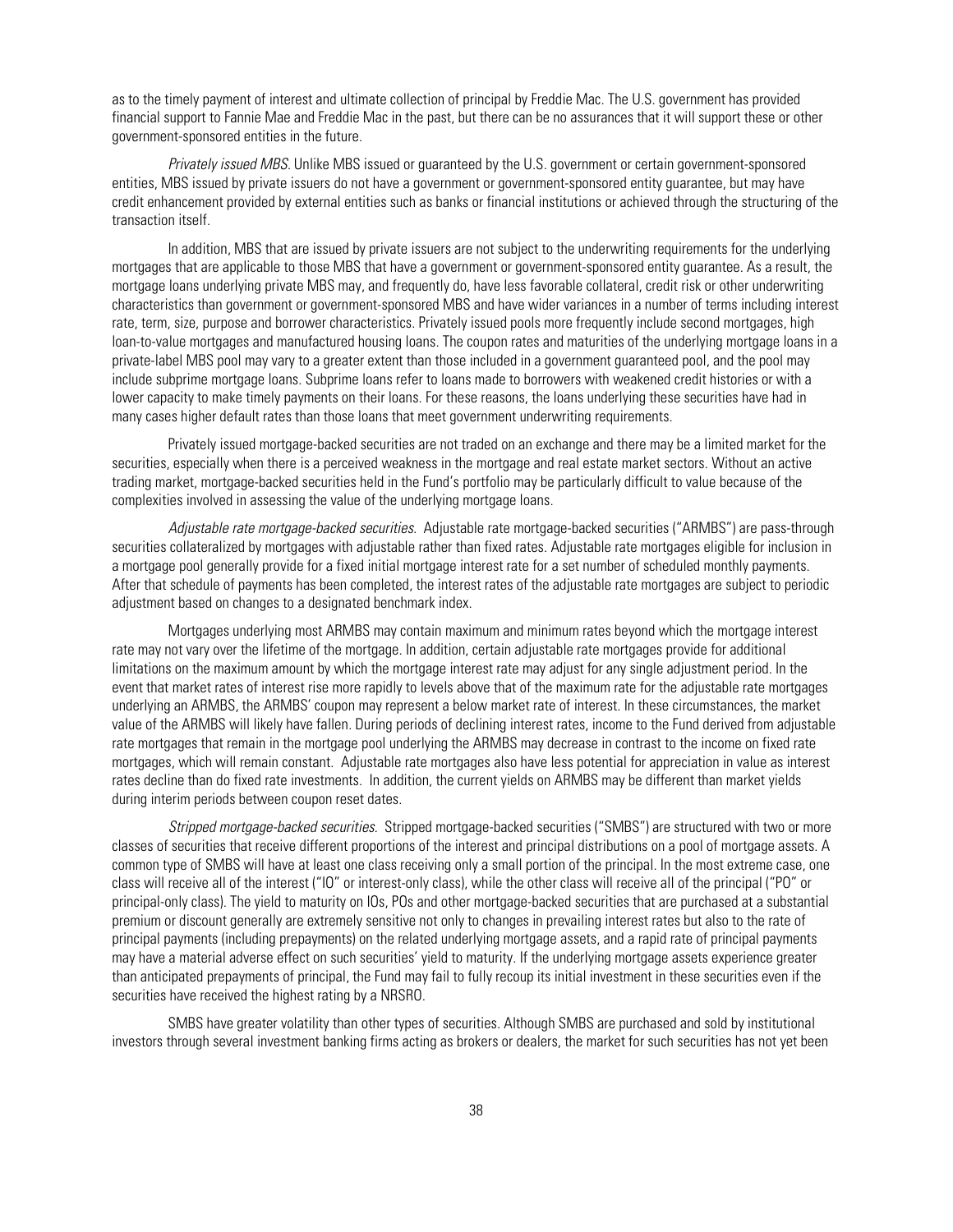fully developed. Accordingly, the secondary market for SMBS may be more volatile and have lower liquidity than that for other MBS, potentially limiting the Fund's ability to buy or sell SMBS at any particular time.

Collateralized mortgage obligations. Another type of security representing an interest in a pool of mortgage loans is known as a collateralized mortgage obligation ("CMO"). CMOs represent interests in a short-term, intermediate-term or longterm portion of a mortgage pool. Each portion of the pool receives monthly interest payments, but the principal repayments pass through to the short-term CMO first and to the long-term CMO last. A CMO permits an investor to more accurately predict the rate of principal repayments. CMOs are issued by private issuers, such as broker-dealers, and by government agencies, such as Fannie Mae and Freddie Mac. Investments in CMOs are subject to the same risks as direct investments in the underlying mortgage-backed securities. In addition, in the event of a bankruptcy or other default of a broker that issued the CMO held by the Fund, the Fund could experience delays in liquidating both its position and losses. The Fund may invest in CMOs in any rating category of the recognized rating services and may invest in unrated CMOs. The Fund may also invest in "stripped" CMOs, which represent only the income portion or the principal portion of the CMO. The values of stripped CMOs are very sensitive to interest rate changes; accordingly, these instruments present a greater risk of loss than conventional mortgage-backed securities.

Tiered index bonds. Tiered index bonds are relatively new forms of mortgage-related securities. The interest rate on a tiered index bond is tied to a specified index or market rate. So long as this index or market rate is below a predetermined "strike" rate, the interest rate on the tiered index bond remains fixed. If, however, the specified index or market rate rises above the "strike" rate, the interest rate of the tiered index bond will decrease. Thus, under these circumstances, the interest rate on a tiered index bond, like an inverse floater, will move in the opposite direction of prevailing interest rates, with the result that the price of the tiered index bond would decline and may be considerably more volatile than that of a fixed-rate bond.

# Other Asset-Backed Securities – Additional Information

Similar to mortgage-backed securities, other types of asset-backed securities may be issued by agencies or instrumentalities of the U.S. government (including those whose securities are neither guaranteed nor insured by the U.S. government), foreign governments (or their agencies or instrumentalities), or non-governmental issuers. These securities include securities backed by pools of automobile loans, educational loans, home equity loans, and credit card receivables. The underlying pools of assets are securitized through the use of trusts and special purpose entities. These securities may be subject to the risks described above under "Mortgage-Backed and Other Asset-Backed Securities — Generally," including risks associated with changes in interest rates and prepayment of underlying obligations.

Certain types of asset-backed securities present additional risks that are not presented by mortgage-backed securities. In particular, certain types of asset-backed securities may not have the benefit of a security interest in the related assets. For example, many securities backed by credit card receivables are unsecured. Even when security interests are present, the ability of an issuer of certain types of asset-backed securities to enforce those interests may be more limited than that of an issuer of mortgage-backed securities. For instance, automobile receivables generally are secured by automobiles rather than by real property. Most issuers of automobile receivables permit loan servicers to retain possession of the underlying assets. In addition, because of the large number of underlying vehicles involved in a typical issue of asset-backed securities and technical requirements under state law, the trustee for the holders of the automobile receivables may not have a proper security interest in all of the automobiles. Therefore, recoveries on repossessed automobiles may not be available to support payments on these securities.

In addition, certain types of asset-backed securities may experience losses on the underlying assets as a result of certain rights provided to consumer debtors under federal and state law. In the case of certain consumer debt, such as credit card debt, debtors are entitled to the protection of a number of state and federal consumer credit laws, many of which give such debtors the right to set off certain amounts owed on their credit cards (or other debt), thereby reducing their balances due. For instance, a debtor may be able to offset certain damages for which a court has determined that the creditor is liable to the debtor against amounts owed to the creditor by the debtor on his or her credit card.

Additionally, an asset-backed security is subject to risks associated with the servicing agent's or originator's performance. For example, a servicing agent or originator's mishandling of documentation related to the underlying collateral (e.g., failure to properly document a security interest in the underlying collateral) may affect the rights of the security holders in and to the underlying collateral.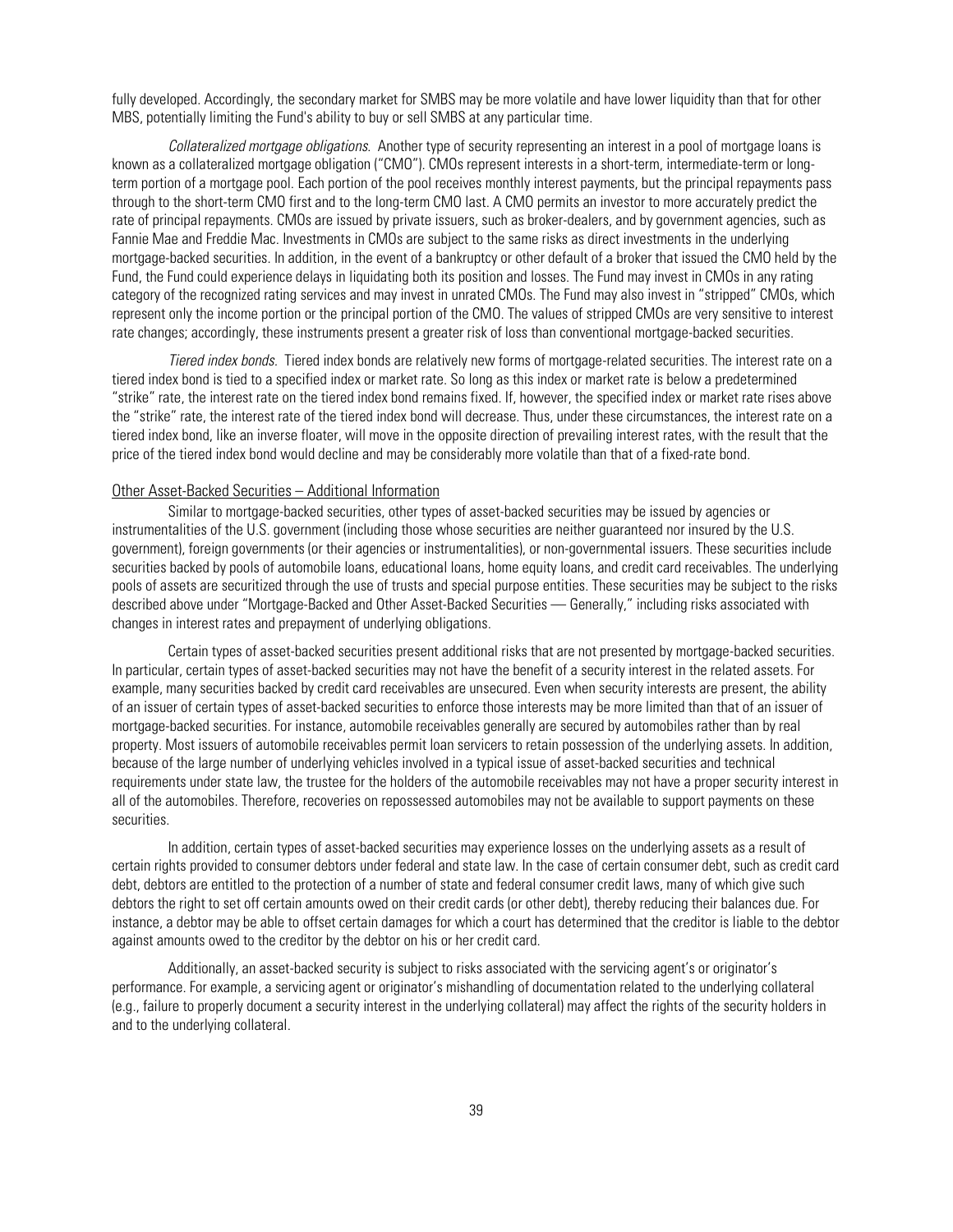Asset-backed commercial paper. The Fund may purchase commercial paper, including asset-backed commercial paper ("ABCP") that is issued by structured investment vehicles or other conduits. These conduits may be sponsored by mortgage companies, investment banking firms, finance companies, hedge funds, private equity firms and special purpose finance entities. ABCP typically refers to a debt security with an original term to maturity of up to 270 days, the payment of which is supported by cash flows from underlying assets, or one or more liquidity or credit support providers, or both. Assets backing ABCP, which may be included in revolving pools of assets with large numbers of obligors, include credit card, car loan and other consumer receivables and home or commercial mortgages, including subprime mortgages. The repayment of ABCP issued by a conduit depends primarily on the cash collections received from the conduit's underlying asset portfolio and the conduit's ability to issue new ABCP. Therefore, there could be losses to the Fund investing in ABCP in the event of credit or market value deterioration in the conduit's underlying portfolio, mismatches in the timing of the cash flows of the underlying asset interests and the repayment obligations of maturing ABCP, or the conduit's inability to issue new ABCP. To protect investors from these risks, ABCP programs may be structured with various protections, such as credit enhancement, liquidity support, and commercial paper stop-issuance and wind-down triggers. However there can be no guarantee that these protections will be sufficient to prevent losses to investors in ABCP.

Some ABCP programs provide for an extension of the maturity date of the ABCP if, on the related maturity date, the conduit is unable to access sufficient liquidity through the issue of additional ABCP. This may delay the sale of the underlying collateral and the Fund may incur a loss if the value of the collateral deteriorates during the extension period. Alternatively, if collateral for ABCP deteriorates in value, the collateral may be required to be sold at inopportune times or at prices insufficient to repay the principal and interest on the ABCP. ABCP programs may provide for the issuance of subordinated notes as an additional form of credit enhancement. The subordinated notes are typically of a lower credit quality and have a higher risk of default. A fund purchasing these subordinated notes will therefore have a higher likelihood of loss than investors in the senior notes.

Collateralized debt obligations. The Fund may invest in collateralized debt obligations ("CDOs"), which include collateralized bond obligations ("CBOs"), collateralized loan obligations ("CLOs") and other similarly structured securities. CDOs are types of asset-backed securities. A CBO is a trust or other special purpose entity ("SPE") which is typically backed by a diversified pool of fixed income securities (which may include high risk, below investment grade securities). A CLO is a trust or other SPE that is typically collateralized by a pool of loans, which may include, among others, domestic and non-U.S. senior secured loans, senior unsecured loans, and subordinate corporate loans, including loans that may be rated below investment grade or equivalent unrated loans. Although certain CDOs may receive credit enhancement in the form of a senior-subordinate structure, over-collateralization or bond insurance, such enhancement may not always be present, and may fail to protect the Fund against the risk of loss on default of the collateral. Certain CDOs may use derivatives contracts to create "synthetic" exposure to assets rather than holding such assets directly, which entails the risks of derivative instruments described elsewhere in this SAI. CDOs may charge management fees and administrative expenses, which are in addition to those of the Fund.

For both CBOs and CLOs, the cashflows from the SPE are split into two or more portions, called tranches, varying in risk and yield. The riskiest portion is the "equity" tranche, which bears the first loss from defaults from the bonds or loans in the SPE and serves to protect the other, more senior tranches from default (though such protection is not complete). Since it is partially protected from defaults, a senior tranche from a CBO or CLO typically has higher ratings and lower yields than its underlying securities, and may be rated investment grade. Despite the protection from the equity tranche, CBO or CLO tranches can experience substantial losses due to actual defaults, increased sensitivity to defaults due to collateral default and disappearance of protecting tranches, market anticipation of defaults, as well as investor aversion to CBO or CLO securities as a class. Interest on certain tranches of a CDO may be paid in kind (paid in the form of obligations of the same type rather than cash), which involves continued exposure to default risk with respect to such payments.

The risks of an investment in a CDO depend largely on the type of the collateral securities and the class of the CDO in which the Fund invests. Normally, CBOs, CLOs and other CDOs are privately offered and sold, and thus, are not registered under the securities laws. As a result, investments in CDOs may be characterized by the Fund as illiquid securities. However, an active dealer market may exist for CDOs, allowing a CDO to qualify for Rule 144A transactions. In addition to the normal risks associated with fixed income securities discussed elsewhere in this SAI and the Prospectus (e.g., interest rate risk and credit risk), CDOs carry additional risks including, but not limited to: (i) the possibility that distributions from collateral securities will not be adequate to make interest or other payments; (ii) the collateral may decline in value or default or its credit rating may be downgraded, if rated by a nationally recognized statistical rating organization; (iii) the Fund may invest in tranches of CDOs that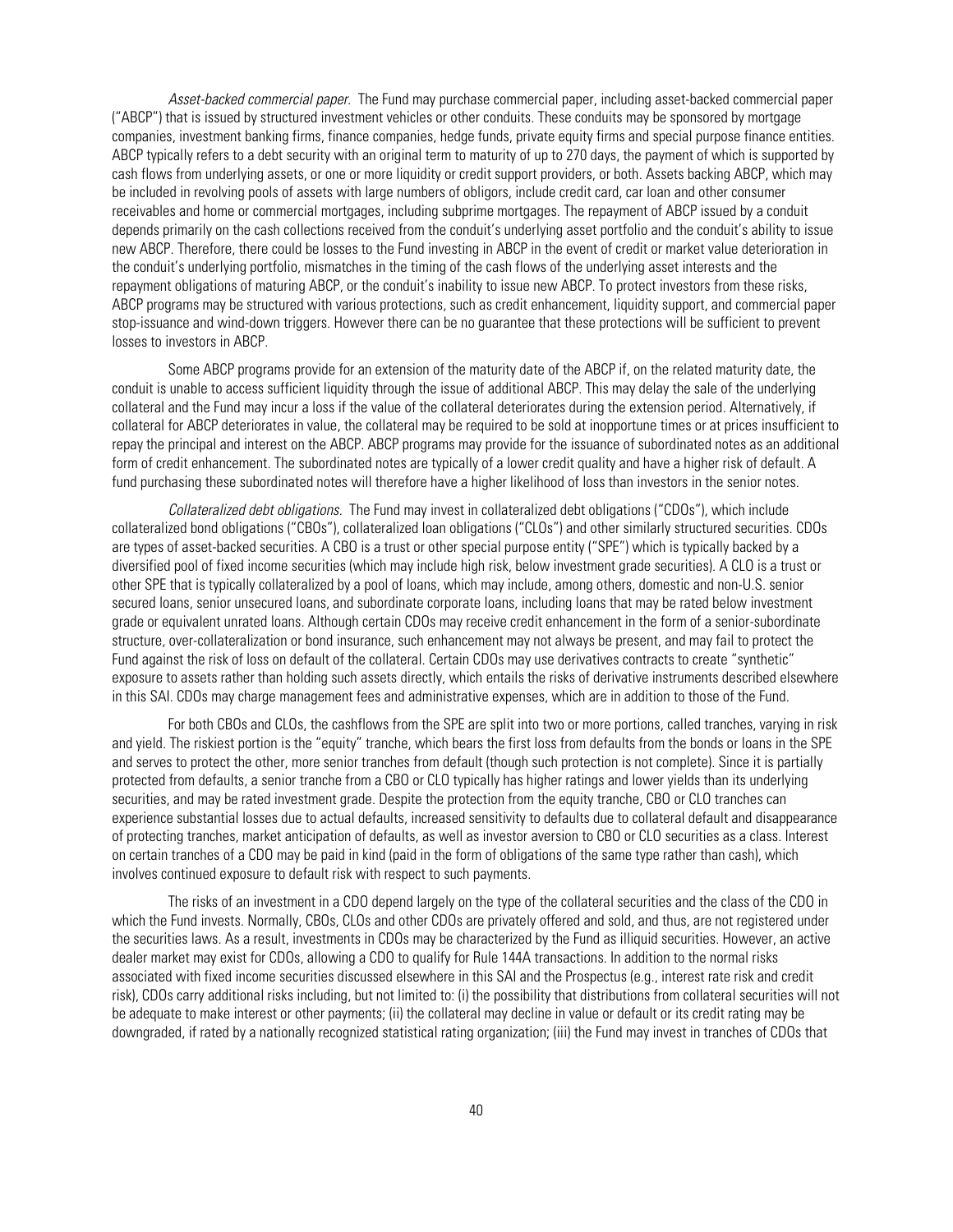are subordinate to other tranches; (iv) the complex structure of the security may not be fully understood at the time of investment and may produce disputes with the issuer or unexpected investment results; and (v) the CDO's manager may perform poorly.

#### Mortgage Dollar Rolls

 In a mortgage dollar roll, also known as a forward roll transaction, the Fund sells MBS for delivery in the current month and simultaneously contracts to repurchase substantially similar (same type, coupon and maturity) MBS on a specified future date. The Fund may enter into a mortgage dollar roll commitment with the intention of entering into an offsetting transaction whereby, rather than accepting delivery of the security on the specified future date, the Fund sells the security and then agrees to repurchase a similar security at a later time. In this case, the Fund forgoes interest on the security during the roll period and is compensated by the interest earned on the cash proceeds of the initial sale of the security and by the difference between the sale price and the lower repurchase price at the future date. At the time the Fund enters into a mortgage dollar roll commitment, the Fund will set aside cash or other appropriate liquid securities with a value at least equal to the Fund's obligation under the commitment. The Fund's liquidity and ability to manage its assets might be affected when it sets aside cash or portfolio securities to cover such commitments.

 Mortgage dollar rolls involve the risk that the market value of the securities the Fund is obligated to repurchase under the agreement may decline below the repurchase price. In the event the buyer of securities under a mortgage dollar roll files for bankruptcy or becomes insolvent, the Fund's use of proceeds of the dollar roll may be restricted pending a determination by the other party, or its trustee or receiver, whether to enforce the Fund's obligation to repurchase the securities.

 Forward roll transactions may have a leveraging effect on the Fund, making the value of an investment in the Fund more volatile and increasing the Fund's overall investment exposure. Successful use of mortgage dollar rolls may depend on the portfolio manager's ability to correctly predict interest rates and prepayments. There is no assurance that mortgage dollar rolls can be successfully employed.

# **Preferred Securities**

There are two basic types of preferred securities: traditional and hybrid-preferred securities. Traditional preferred securities consist of preferred stock issued by an entity taxable as a corporation. Preferred stocks, which may offer fixed or floating rate dividends, are perpetual instruments and considered equity securities. Preferred stocks are subordinated to debt instruments in a company's capital structure, in terms of priority to corporate income and claim to corporate assets, and therefore will be subject to greater credit risk than debt instruments. Alternatively, hybrid-preferred securities may be issued by corporations, generally in the form of interest-bearing notes with preferred securities characteristics, or by an affiliated trust or partnership of the corporation, generally in the form of preferred interests in subordinated debentures or similarly structured securities. The hybrid-preferred securities market consists of both fixed and adjustable coupon rate securities that are either perpetual in nature or have stated maturity dates.

Traditional Preferred Securities. Traditional preferred securities pay fixed or floating dividends to investors and have "preference" over common stock in the payment of dividends and the liquidation of a company's assets. This means that a company must pay dividends on preferred stock before paying any dividends on its common stock. In order to be payable, distributions on such preferred securities must be declared by the issuer's board of directors. Income payments on preferred securities may be cumulative, causing dividends and distributions to accumulate even if not declared by the board of directors or otherwise made payable. In such a case, all accumulated dividends must be paid before any dividend on the common stock can be paid. However, many traditional preferred stocks are non-cumulative, in which case dividends do not accumulate and need not ever be paid. There is no assurance that dividends or distributions on the traditional preferred securities in which the Fund invests will be declared or otherwise made payable. Preferred securities may also contain provisions under which payments must be stopped (i.e., stoppage is compulsory, not discretionary). The conditions under which this occurs may relate to, for instance, capitalization levels. Hence, if a company incurs significant losses that deplete retained earnings automatic payment stoppage could occur. In some cases the terms of the preferred securities provide that the issuer would be obligated to attempt to issue common shares to raise funds for the purpose of making the preferred payments. However, there is no guarantee that the issuer would be successful in placing common shares.

Preferred stockholders usually have no right to vote for corporate directors or on other matters. Shares of traditional preferred securities have a liquidation preference that generally equals the original purchase price at the date of issuance. The market value of preferred securities may be affected by, among other factors, favorable and unfavorable changes impacting the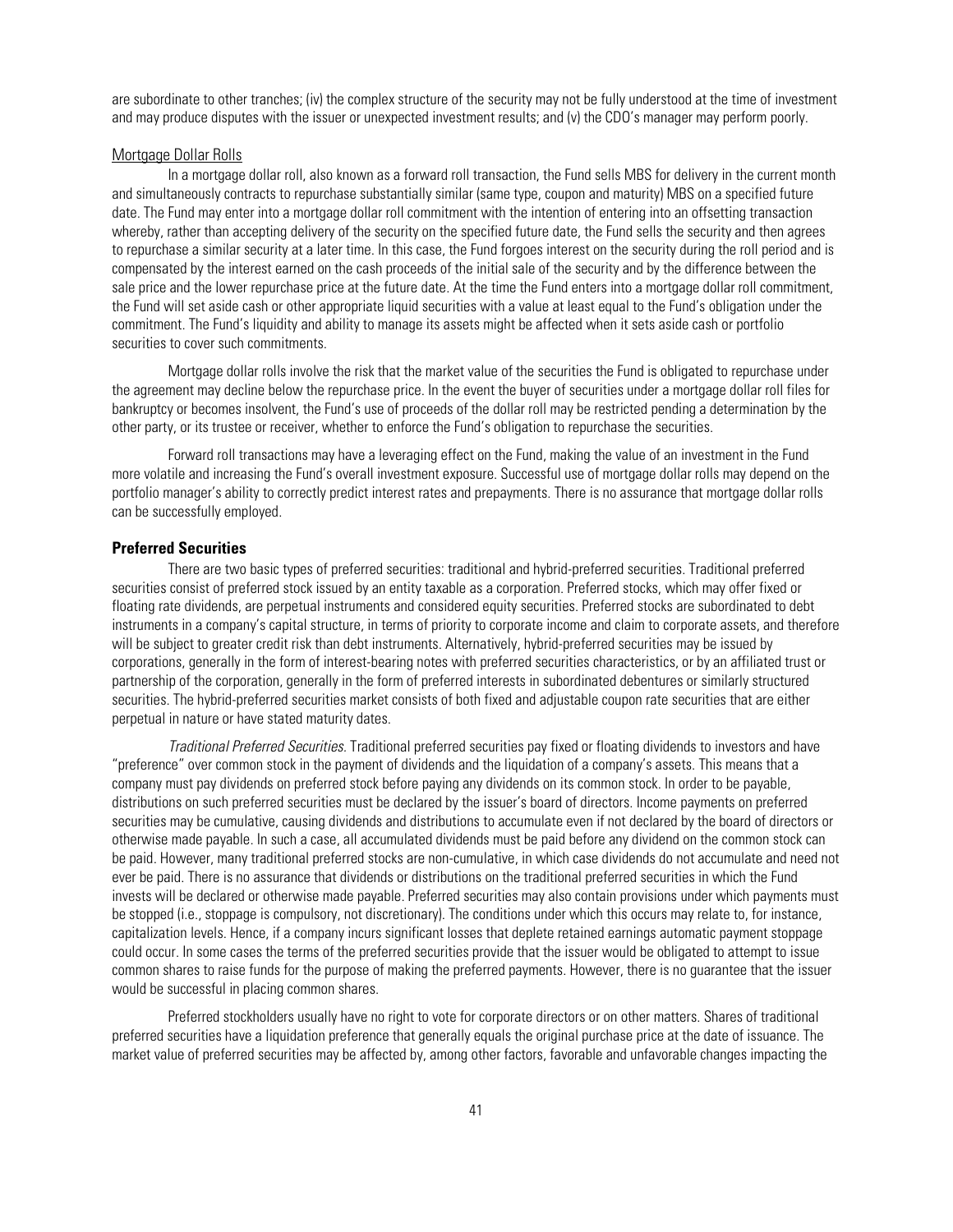issuer or industries in which they operate, movements in interest rates and inflation, and the broader economic and credit environments, and by actual and anticipated changes in tax laws, such as changes in corporate and individual income tax rates. Because the claim on an issuer's earnings represented by traditional preferred securities may become onerous when interest rates fall below the rate payable on such securities, the issuer may redeem the securities. Thus, in declining interest rate environments in particular, the Fund's holdings of higher rate-paying fixed rate preferred securities may be reduced, and the Fund may be unable to acquire securities of comparable credit quality paying comparable rates with the redemption proceeds.

Hybrid-Preferred Securities. Hybrid-preferred securities are typically junior and fully subordinated liabilities of an issuer or the beneficiary of a guarantee that is junior and fully subordinated to the other liabilities of the guarantor. In addition, hybridpreferred securities typically permit an issuer to defer the payment of income for eighteen months or more without triggering an event of default. Generally, the maximum deferral period is five years. Because of their subordinated position in the capital structure of an issuer, the ability to defer payments for extended periods of time without default consequences to the issuer, and certain other features (such as restrictions on common dividend payments by the issuer or ultimate guarantor when full cumulative payments on the hybrid preferred securities have not been made), these hybrid-preferred securities are often treated as close substitutes for traditional preferred securities, both by issuers and investors. Hybrid-preferred securities have many of the key characteristics of equity due to their subordinated position in an issuer's capital structure and because their quality and value are heavily dependent on the profitability of the issuer rather than on any legal claims to specific assets or cash flows. Hybrid-preferred securities include, but are not limited to, trust preferred securities (TRUPS®); enhanced trust preferred securities (Enhanced TRUPS®); trust-originated preferred securities (TOPrS®); monthly-income preferred securities (MIPS®); quarterlyincome bond securities (QUIBS®); quarterly-income debt securities (QUIDS®); quarterly-income preferred securities (QUIPS<sup>SM</sup>); corporate trust securities (CorTS®); public income notes (PINES®); and other hybrid-preferred securities. Hybrid-preferred securities are typically issued with a final maturity date. In certain instances, a final maturity date may be extended and/or the final payment of principal may be deferred at the issuer's option for a specified time without default. No redemption can typically take place unless all cumulative payment obligations have been met, although issuers may be able to engage in open-market repurchases without regard to whether all payments have been paid.

Many hybrid-preferred securities are issued by trusts or other special purpose entities established by operating companies and are not a direct obligation of an operating company. At the time the trust or special purpose entity sells such preferred securities to investors, it purchases debt of the operating company (with terms comparable to those of the trust or special purpose entity securities), and the operating company deducts for tax purposes the interest paid on the debt held by the trust or special purpose entity. The trust or special purpose entity is generally required to be treated as transparent for U.S. federal income tax purposes such that the holders of the trust preferred securities are treated as owning beneficial interests in the underlying debt of the operating company. Accordingly, payments on the hybrid-preferred securities are generally treated as interest rather than dividends for U.S. federal income tax purposes and, as such, are not eligible for the dividends received deduction for corporate taxpayers or the reduced rates of tax that apply to qualified dividend income for non-corporate taxpayers. The trust or special purpose entity in turn is a holder of the operating company's debt and has priority with respect to the operating company's earnings and profits over the operating company's common stockholders, but is typically subordinated to other classes of the operating company's debt. Typically a preferred security has a credit rating that is lower than that of its corresponding operating company's senior debt securities.

Within the category of hybrid-preferred securities are senior debt instruments that trade in the broader preferred securities market. These debt instruments, which are sources of long-term capital for the issuers, have structural features similar to other preferred securities such as maturities ranging from 30 years to perpetuity, call features, quarterly payments, exchange listings and the inclusion of accrued interest in the trading price. Preferred securities may be subject to changes in regulations and there can be no assurance that the current regulatory treatment of preferred securities will continue.

## **Real Estate Investment Trusts ("REITs")**

REITs are pooled investment vehicles which invest primarily in income producing real estate or real estate-related loans or interests. REITs are generally classified as equity REITs, mortgage REITs or a combination of equity and mortgage REITs. Equity REITs invest the majority of their assets directly in real property and derive income primarily from the collection of rents. Equity REITs can also realize capital gains by selling properties that have appreciated in value. Mortgage REITs invest the majority of their assets in real estate mortgages and derive income from the collection of interest payments. REITs are not taxed on income distributed to shareholders provided they comply with the applicable requirements of the Code. Debt securities issued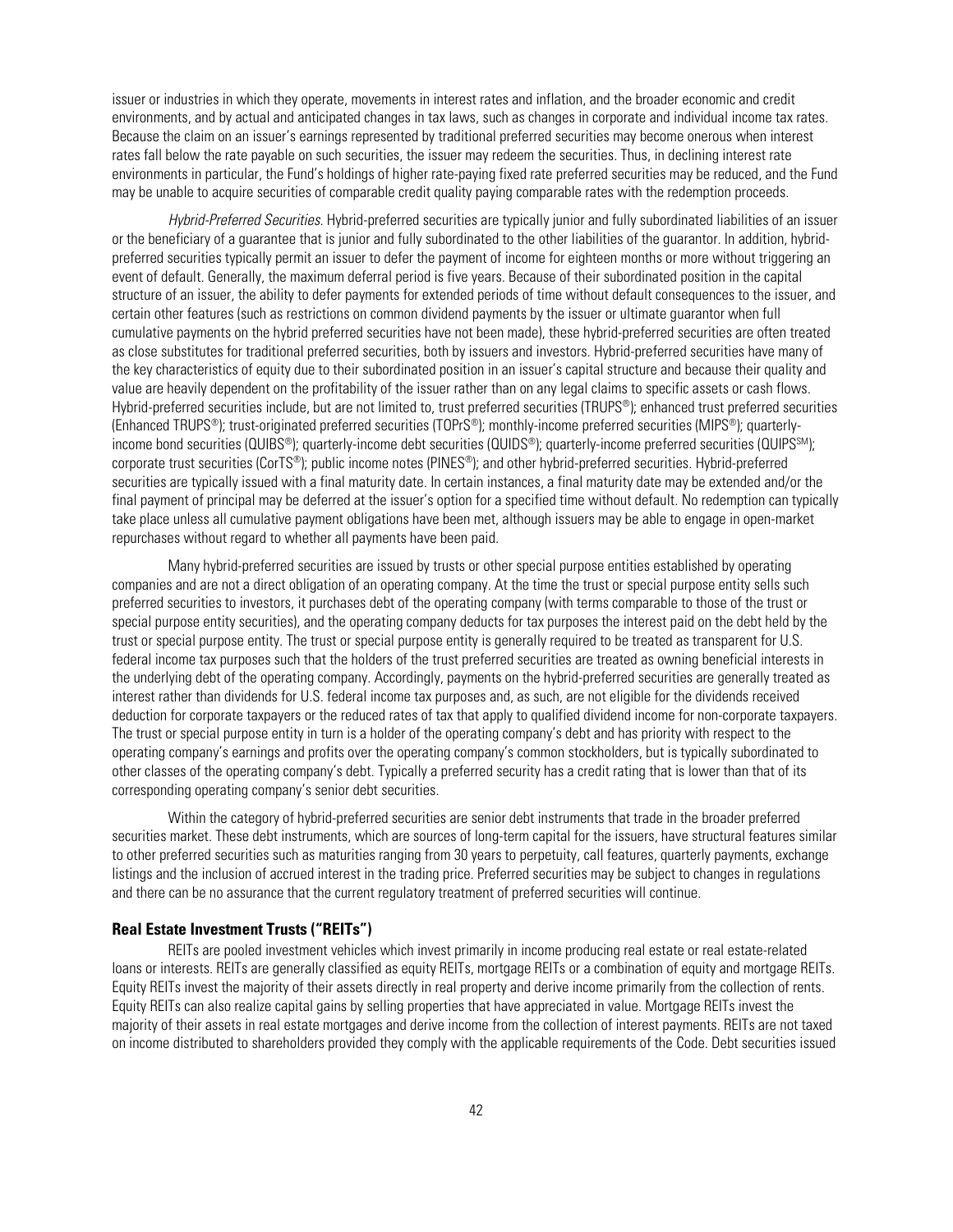by REITs, for the most part, are general and unsecured obligations and are subject to risks associated with REITs. Like mutual funds, REITs have expenses, including advisory and administration fees paid by certain REITs and, as a result, the Fund is indirectly subject to those fees if the Fund invests in REITs.

 Investing in REITs involves certain risks, including declines in the value of the underlying real estate, risks related to general and local economic conditions, possible lack of availability of mortgage funds, overbuilding, extended vacancies of properties, increased competition, increases in property taxes and operating expenses, changes in zoning laws, losses due to costs resulting from the clean-up of environmental problems, liability to third parties for damages resulting from environmental problems, casualty or condemnation losses, limitations on rents, changes in neighborhood values and in the appeal of properties to tenants. Equity REITs may also be subject to property and casualty risks as their insurance policies may not completely recover repair or replacement of assets damaged by fires, floods, earthquakes or other natural disasters. In addition, global climate change may have an adverse effect on property and security values. A rise in sea levels or an increase in flooding could cause certain properties to lose value or become unmarketable altogether. Losses related to climate change could adversely affect the value of REITs. REITs whose underlying assets are concentrated in properties used by a particular industry, such as healthcare, are also subject to industry-related risks. Certain "special purpose" REITs may invest their assets in specific real estate sectors, such as hotels, nursing homes or warehouses, and are therefore subject to the risks associated with adverse developments in any such sectors.

REITs (especially mortgage REITs) are subject to interest rate risks. When interest rates decline, the value of a REIT's investment in fixed income obligations can be expected to rise. Conversely, when interest rates rise, the value of a REIT's investment in fixed-rate obligations can be expected to decline. If the REIT invests in adjustable rate debt instruments the interest rates on which are reset periodically, yields on a REIT's investments in such loans will gradually align themselves to reflect changes in market interest rates. This causes the value of such investments to fluctuate less dramatically in response to interest rate fluctuations than would investments in fixed-rate obligations. However, REIT shares can be more volatile than, and perform differently from, larger company securities since REITs tend to be small- to medium-sized companies in relation to the equity markets as a whole. REITs may have limited financial resources, may trade less frequently and in a limited volume and may be subject to more abrupt or erratic price movements than larger company securities.

REITs are dependent upon the skills of their managers and are generally not diversified. REITs may be highly leveraged, and financial covenants may affect the ability of REITs to operate effectively. REITs are generally dependent upon maintaining cash flows to repay borrowings, to cover operating costs, and to make distributions to shareholders and are subject to the risk of default by lessees and borrowers. In the event of a default by a borrower or lessee, the REIT may experience delays in enforcing its rights as a mortgagee or lessor and may incur substantial costs associated with protecting its investments. If REITs are net sellers of assets or do not reinvest principal, they are also subject to self-liquidation. In addition, REITs could possibly fail to qualify for tax-free pass-through of net income and gains under the Code or to maintain their exemptions from registration as an investment company under the 1940 Act. In the event of any such failure to qualify as a REIT under the Code, the company would be subject to corporate level taxation, significantly reducing the return to the Fund on its investment in such company.

### **Redemption Risk**

The Fund may experience periods of heavy redemptions that could cause the Fund to liquidate its assets at inopportune times or at a loss or depressed value, particularly during periods of declining or illiquid markets. Redemption risk is greater to the extent that the Fund has investors with large shareholdings, short investment horizons, or unpredictable cash flow needs. In addition, redemption risk is heightened during periods of overall market turmoil. The redemption by one or more large shareholders of their holdings in the Fund could hurt performance and/or cause the remaining shareholders in the Fund to lose money. The Fund's redemption risk is increased if one decision maker has control of fund shares owned by separate fund shareholders, including clients or affiliates of the Fund's Manager. If the Fund is forced to liquidate its assets under unfavorable conditions or at inopportune times, the value of your investment could decline.

## **Repurchase Agreements**

Under the terms of a typical repurchase agreement, the Fund would acquire one or more underlying debt securities from a counterparty (typically a bank or a broker-dealer), subject to the counterparty's obligation to repurchase, and the Fund to resell, the securities at an agreed-upon time and price. The Fund may enter into repurchase agreements where the underlying collateral consists entirely of cash items and/or securities of the U.S. Government, its agencies, its instrumentalities, or U.S. Government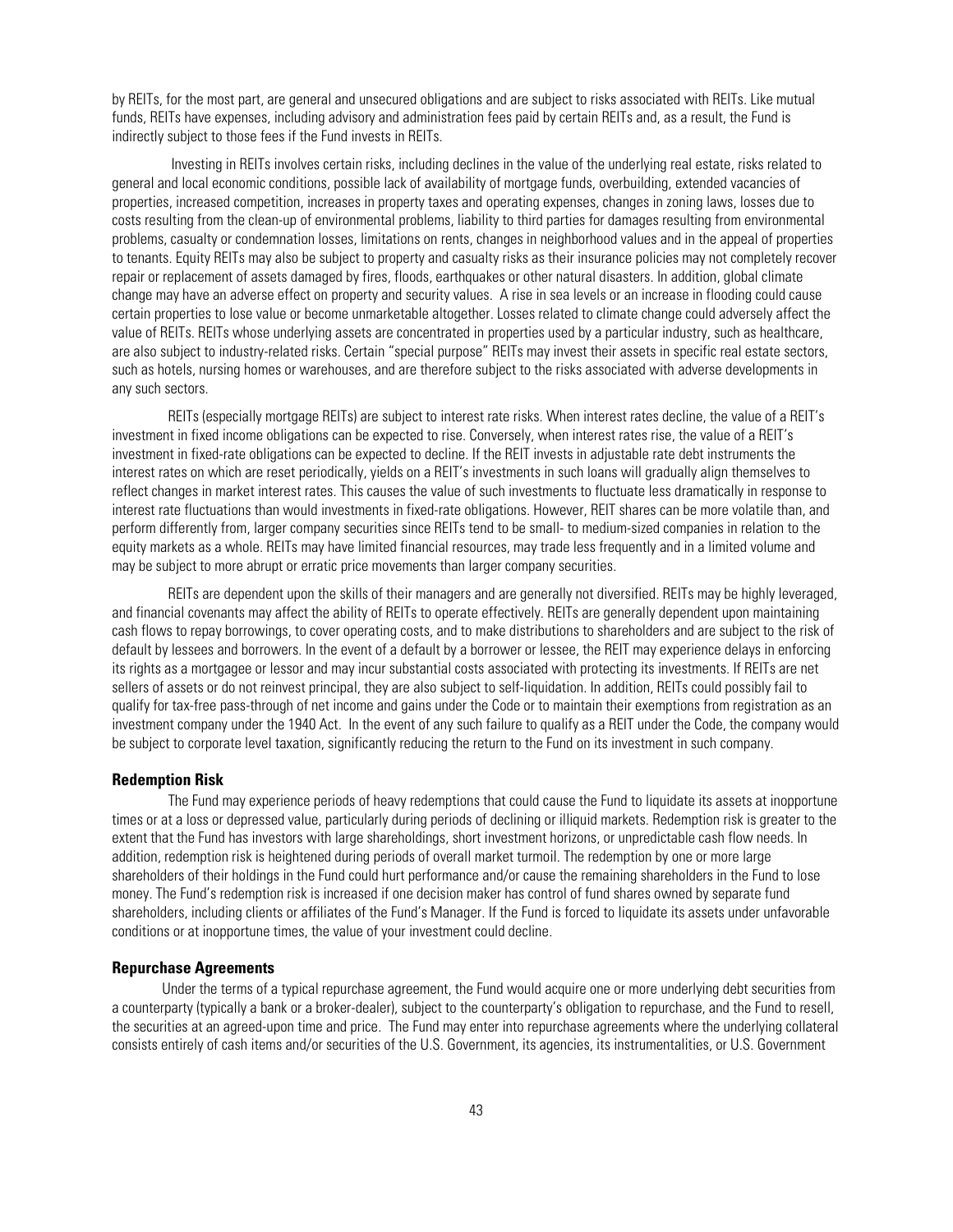sponsored enterprises. The Fund may also enter into repurchase agreements where the underlying collateral consists of other types of securities, including securities the Fund could not purchase directly. For such repurchase agreements, the underlying securities which serve as collateral may include, but are not limited to, U.S. government securities, municipal securities, corporate debt obligations, asset-backed securities (including collateralized mortgage obligations ("CMOs")), convertible securities and common and preferred stock and may be of below investment grade quality. The repurchase price is typically greater than the purchase price paid by the Fund, thereby determining the Fund's yield. A repurchase agreement is similar to, and may be treated as, a secured loan, where the Fund loans cash to the counterparty and the loan is secured by the underlying securities as collateral. All repurchase agreements entered into by the Fund are required to be collateralized so that at all times during the term of a repurchase agreement, the value of the underlying securities is at least equal to the amount of the repurchase price. Also, the Fund or its custodian is required to have control of the collateral, which the portfolio manager believes will give the Fund a valid, perfected security interest in the collateral.

Repurchase agreements could involve certain risks in the event of default or insolvency of the counterparty, including possible delays or restrictions upon the Fund's ability to dispose of the underlying securities, the risk of a possible decline in the value of the underlying securities during the period in which the Fund seeks to assert its right to them, the risk that there may be a limited market or no market for disposition of such underlying securities, the risk of incurring expenses associated with asserting those rights and the risk of losing all or part of the income from the agreement. The Fund will seek to mitigate these risks but there is no guarantee that such efforts will be successful. If the Fund enters into a repurchase agreement involving securities the Fund could not purchase directly, and the counterparty defaults, the Fund may become the holder of such securities. Repurchase agreements collateralized by securities other than U.S. government securities may be subject to greater risks and are more likely to have a term to maturity of longer than seven days. Repurchase agreements with a maturity of more than seven days are considered to be illiquid.

Repurchase agreements may be entered into or novated with a financial clearinghouse, which would become the Fund's counterparty. The Fund would then become subject to the rules of the clearinghouse, which may limit the Fund's rights and remedies (including recourse to collateral) or delay or restrict the rights and remedies, and expose the Fund to the risks of the clearinghouses' insolvency.

Pursuant to an exemptive order issued by the SEC, the Fund, along with other affiliated entities managed by the Manager, may transfer uninvested cash balances into one or more joint accounts for the purpose of entering into repurchase agreements secured by cash and U.S. government securities, subject to certain conditions.

### **Reverse Repurchase Agreements**

The Fund may enter into reverse repurchase agreements. A reverse repurchase agreement has the characteristics of a secured borrowing by the Fund and creates leverage in the Fund's portfolio. In a reverse repurchase transaction, the Fund sells a portfolio instrument to another person, such as a financial institution or broker-dealer, in return for cash. At the same time, the Fund agrees to repurchase the instrument at an agreed-upon time and at a price that is greater than the amount of cash that the Fund received when it sold the instrument, representing the equivalent of an interest payment by the Fund for the use of the cash. During the term of the transaction, the Fund will continue to receive any principal and interest payments (or the equivalent thereof) on the underlying instruments.

The Fund may engage in reverse repurchase agreements as a means of raising cash to satisfy redemption requests or for other temporary or emergency purposes. Unless otherwise limited in the Fund's Prospectus or this SAI, the Fund may also engage in reverse repurchase agreements to the extent permitted by its fundamental investment policies in order to raise additional cash to be invested by the Fund's portfolio manager in other securities or instruments in an effort to increase the Fund's investment returns.

During the term of the transaction, the Fund will remain at risk for any fluctuations in the market value of the instruments subject to the reverse repurchase agreement as if it had not entered into the transaction. When the Fund reinvests the proceeds of a reverse repurchase agreement in other securities, the Fund will also be at risk for any fluctuations in the market value of the securities in which the proceeds are invested. Like other forms of leverage, this makes the value of an investment in the Fund more volatile and increases the Fund's overall investment exposure. In addition, if the Fund's return on its investment of the proceeds of the reverse repurchase agreement does not equal or exceed the implied interest that it is obligated to pay under the reverse repurchase agreement, engaging in the transaction will lower the Fund's return.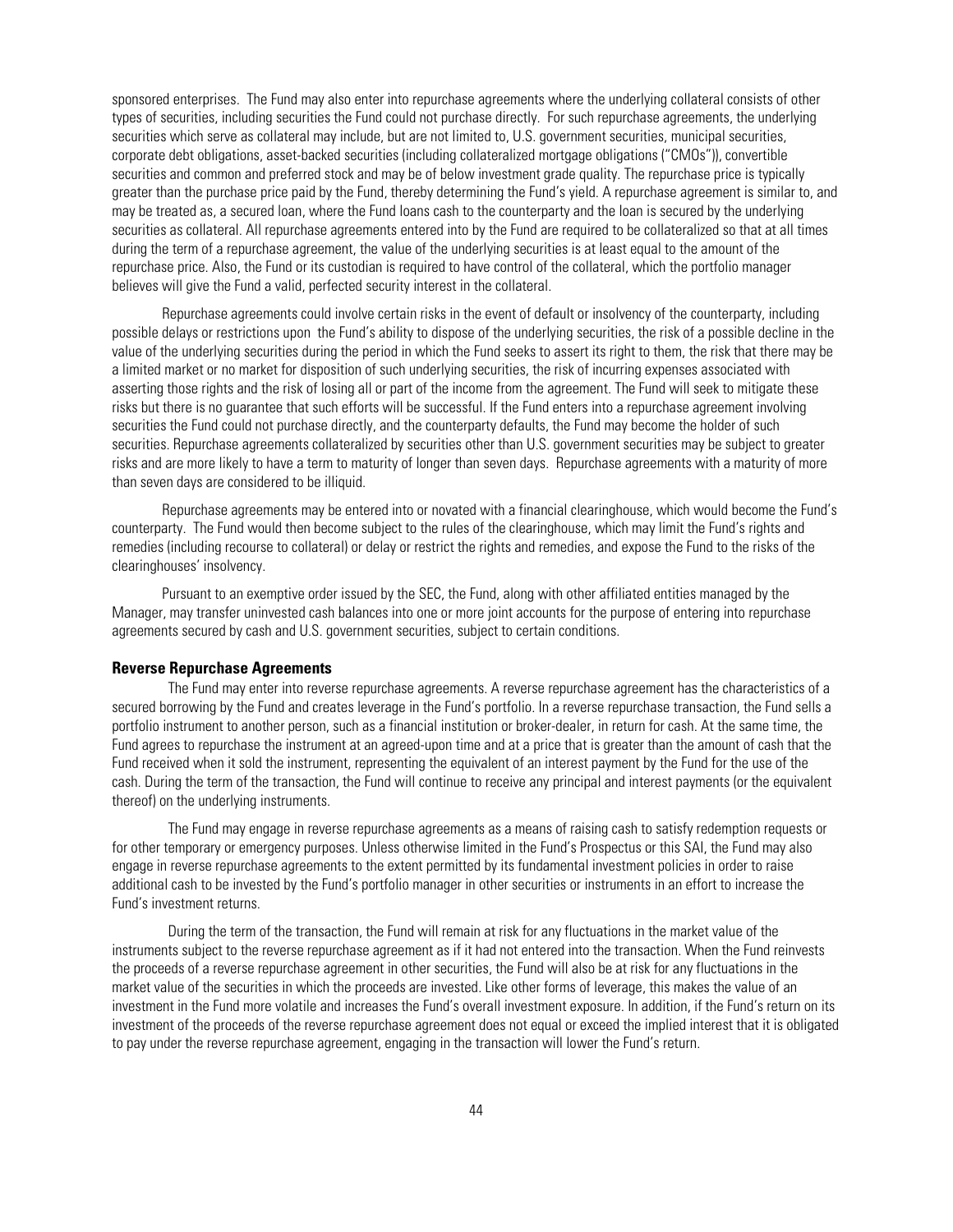When the Fund enters into a reverse repurchase agreement, it is subject to the risk that the buyer under the agreement may file for bankruptcy, become insolvent or otherwise default on its obligations to the Fund. In the event of a default by the counterparty, there may be delays, costs and risks of loss involved in the Fund's exercising its rights under the agreement, or those rights may be limited by other contractual agreements or obligations or by applicable law.

In addition, the Fund may be unable to sell the instruments subject to the reverse repurchase agreement at a time when it would be advantageous to do so, or may be required to liquidate portfolio securities at a time when it would be disadvantageous to do so in order to make payments with respect to its obligations under a reverse repurchase agreement. This could adversely affect the Fund's strategy and result in lower fund returns. At the time the Fund enters into a reverse repurchase agreement, the Fund is required to set aside cash or other appropriate liquid securities in the amount of the Fund's obligation under the reverse repurchase agreement or take certain other actions in accordance with SEC guidelines, which may affect the Fund's liquidity and ability to manage its assets. Although complying with SEC guidelines would have the effect of limiting the amount of fund assets that may be committed to reverse repurchase agreements and other similar transactions at any time, it does not otherwise mitigate the risks of entering into reverse repurchase agreements.

In October 2020, the SEC adopted new Rule 18f-4 under the 1940 Act, which governs the use of derivative investments and certain financing transactions (e.g., reverse repurchase agreements) by registered investment companies. Under Rule 18f-4, funds will no longer be required to comply with the asset segregation framework arising from prior SEC guidance for covering certain derivative instruments and may elect to rely on the rule's framework with respect to other transactions involving future payment obligations such as reverse repurchase agreements. Compliance with Rule 18f-4 will not be required until August 2022. As the Fund comes into compliance, the approach to asset segregation and coverage requirements described in this SAI may be impacted. Compliance with the new rule by the Fund could, among other things, make derivatives or other financing transactions more costly, limit their availability or utility, or otherwise adversely affect their performance. The new rule may limit the Fund's ability to use these instruments as part of its investment strategy.

The Fund will not engage in reverse repurchase agreements if its total borrowings exceed 33-1/3% of its total assets.

## **Securities Lending**

The Fund may lend its portfolio securities, provided that cash or equivalent collateral, equal to at least 100% of the market value of such securities, is continuously maintained by the other party with the Fund. During the pendency of the transaction, the other party will pay the Fund an amount equivalent to any dividends or interest paid on such securities, and the Fund may invest the cash collateral and earn additional income, or it may receive an agreed upon amount of interest income from the other party who has delivered equivalent collateral. These transactions are subject to termination at the option of the Fund or the other party. The Fund may pay administrative and custodial fees in connection with these transactions and may pay a negotiated portion of the interest earned on the cash or equivalent collateral to the other party or placing agent or broker. Although voting rights or rights to consent with respect to the relevant securities generally pass to the other party, the Fund will make arrangements to vote or consent with respect to a material event affecting such securities. SEC guidance currently states that a fund may loan securities equal in value to no more than one third of its total asset value, including collateral received in connection with such transactions (at market value computed at the time of the transaction). The risks in lending portfolio securities include possible delay in recovery of the securities or possible loss of rights in the collateral should the borrower fail financially. The Fund runs the risk that the counterparty to a loan transaction will default on its obligation and that the value of the collateral received may decline before the Fund can dispose of it. If the Fund receives cash as collateral and invests that cash, the Fund is subject to the risk that the collateral will decline in value before the Fund must return it to the counterparty. Subject to the foregoing, loans of fund securities are effectively borrowings by the Fund and have economic characteristics similar to reverse repurchase agreements. The Fund does not currently intend to engage in securities lending, although it may engage in transactions (such as reverse repurchase agreements) which have similar characteristics.

## **Short Sales**

Short sales are transactions in which the Fund sells a security it does not own in anticipation of a decline in the market value of the security, also known as "naked" short sales. To make delivery to the buyer, the Fund must borrow the security. The Fund is then obligated to replace the borrowed security by purchasing the same security at market price at the time of replacement. The price at such time may be more or less than the price at which the security was sold by the Fund. The lender of the security is entitled to retain the proceeds from the short sale and or other collateral until the Fund replaces the borrowed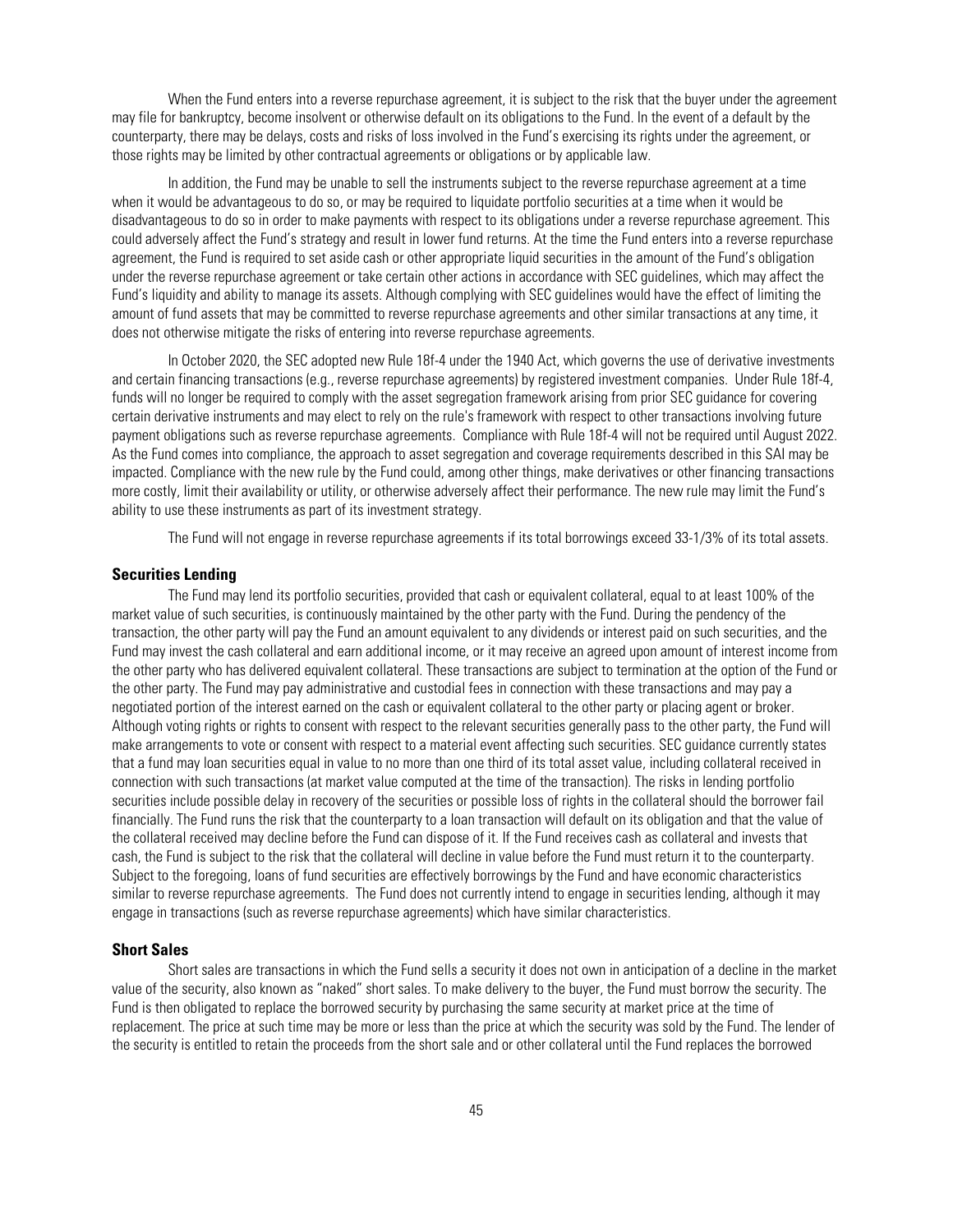security. Until the security is replaced, the Fund is required to pay to the lender the amount of any dividends or interest paid on shares sold short. To borrow the security, the Fund also may be required to pay a premium, which would increase the cost of the security sold.

Until the Fund replaces a borrowed security, the Fund must segregate assets held by its custodian as collateral to such a level that the amount segregated plus the amount deposited with the broker as collateral will equal the current value of the security sold short. To the extent that the liquid securities segregated by the Fund's custodian are subject to gain or loss, and the securities sold short are subject to the possibility of gain or loss, leverage is created. The liquid securities utilized by the Fund in this respect will normally be primarily composed of cash or equity portfolio securities that are subject to gains or losses and, accordingly, when the Fund executes short sales leverage will normally be created.

The Fund will realize a gain if the price of a security declines between the date of the short sale and the date on which the Fund purchases a security to replace the borrowed security. On the other hand, the Fund will incur a loss if the price of the security increases between those dates. The amount of any gain will be decreased and the amount of any loss increased by any premium or interest that the Fund may be required to pay the lender. There is also a risk that a borrowed security will need to be returned to the lender on short notice. If the request for the return of a security occurs at a time when other short sellers of the security are receiving similar requests, a "short squeeze" can occur, meaning that the Fund might be compelled, at the most disadvantageous time, to replace the borrowed security with a security purchased on the open market, possibly at prices significantly in excess of the proceeds received earlier.

Short selling is a technique that may be considered speculative and involves risks beyond the initial capital necessary to secure each transaction. It should be noted that possible losses from short sales differ from those losses that could arise from a cash investment in a security because losses from a short sale may be limitless, while the losses from a cash investment in a security cannot exceed the total amount of the investment in the security.

Short Sales Against the Box. The Fund may also make short sales "against the box," meaning that at all times when a short position is open, the Fund owns an equal amount of such securities or owns securities convertible into or exchangeable, without payment of further consideration, for securities of the same issues as, and in an amount equal to, the securities sold short. Short sales "against the box" result in a "constructive sale" and may require the Fund to recognize any gain unless an exception to the constructive sale rule applies.

## **Small and Mid Cap Companies**

Investments in securities of companies with small and medium market capitalizations may offer greater opportunity for appreciation than larger companies, but involve special risks. The securities of those companies may be subject to more abrupt fluctuations in market price and may be more sensitive to economic conditions than larger, more established companies. Small and mid cap company stock prices may, to a degree, fluctuate independently of larger company stock prices, i.e., small and mid cap company stocks may decline in price as the prices of large company stocks rise or vice versa.

Small and mid cap companies may have newer or limited product lines, limited markets or financial resources, or they may be dependent upon a limited or inexperienced management group. In addition, securities of these companies are subject to the risk that, during certain periods, the liquidity of particular issuers or industries will shrink or disappear with little forewarning as a result of adverse economic or market conditions, or adverse investor perceptions, whether or not accurate. Securities of small and mid cap companies may not be widely traded and it may be difficult for the Fund to dispose of such securities, or receive an advantageous price.

Small and mid cap companies may require substantial additional capital to support their operations, to finance expansion or to maintain their competitive position; and may have substantial borrowings or may otherwise have a weak financial condition, and may be susceptible to bankruptcy. Transaction costs for these investments are often higher than those of larger capitalization companies. There is typically less publicly available information about small cap companies.

Some small and mid cap companies also may be relatively new issuers, which carries risks in addition to the risks of other small and mid cap companies. New issuers may be more speculative because such companies are relatively unseasoned. These companies will often be involved in the development or marketing of a new product with no established market, which could lead to significant losses.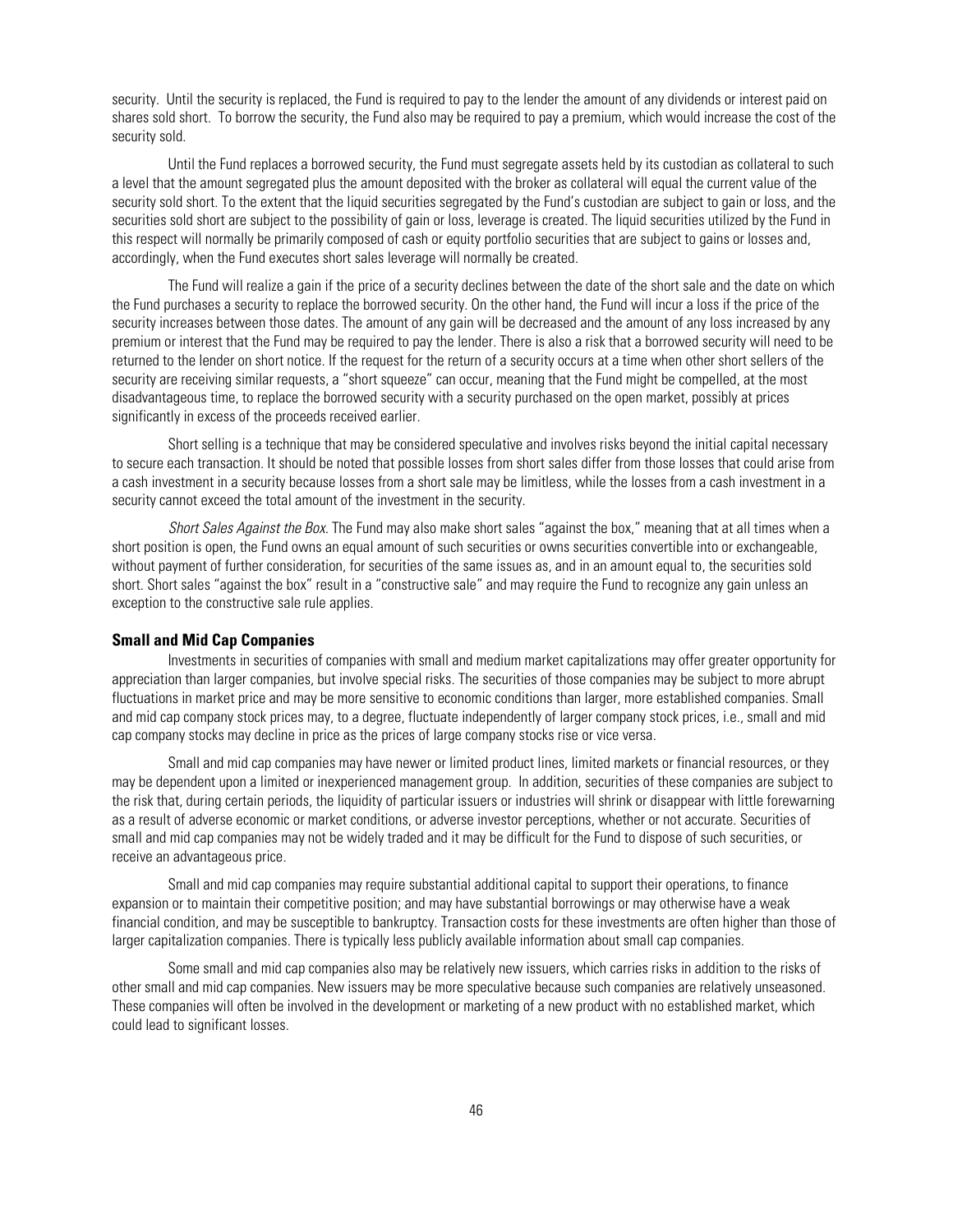## **Structured Notes and Related Instruments**

 "Structured" notes and other related instruments, including indexed securities, are derivative debt instruments, the interest rate or principal of which is determined by an unrelated underlying instrument (for example, a currency, security, commodity or index thereof). Structured instruments are generally privately negotiated debt obligations issued by corporations, including banks, as well as by governmental agencies and frequently are assembled in the form of medium-term notes, but a variety of forms are available and may be used in particular circumstances. The terms of such structured instruments normally provide that their principal and/or interest payments are to be adjusted upwards or downwards (but ordinarily not below zero) to reflect changes in the underlying instrument while the instruments are outstanding. As a result, the interest and/or principal payments that may be made on a structured product may vary widely. The rate of return on structured notes may be determined by applying a multiplier to the performance or differential performance of the underlying instrument or other asset(s). Application of a multiplier involves leverage that will serve to magnify the potential for gain and the risk of loss. Investment in indexed securities and structured notes involves certain risks, including the credit risk of the issuer and the normal risks of price changes in response to changes in interest rates. Further, in the case of certain indexed securities or structured notes, a decline in the underlying instrument may cause the interest rate to be reduced to zero, and any further declines in the underlying instrument may then reduce the principal amount payable on maturity. Finally, these securities may have lower liquidity than other types of securities and may be more volatile than their underlying instruments. Subordinated "structured" notes, which are subordinated to the right of payment of another class of the structured note, typically have higher yields and present greater risks than unsubordinated "structured" notes.

#### **Subordinated Securities**

Subordinated securities include securities which are subordinated or "junior" to more senior securities of the issuer, or which represent interests in pools of such subordinated or junior securities. Such securities may include so-called "high yield" or "junk" bonds (i.e., bonds that are rated below investment grade by a rating agency or that are determined by the Fund's portfolio manager to be of equivalent quality) and preferred stock. Under the terms of subordinated securities, payments that would otherwise be made to their holders may be required to be made to the holders of more senior securities, and/or the subordinated or junior securities may have junior liens, if they have any rights at all, in any collateral (meaning proceeds of the collateral are required to be paid first to the holders of more senior securities). As a result, subordinated or junior securities will be disproportionately adversely affected by a default or even a perceived decline in creditworthiness of the issuer.

#### **Temporary Defensive Investing**

The Fund may depart from its principal investment strategies in response to adverse market, economic or political conditions by taking temporary defensive positions, including by investing in any type of investment grade, government, corporate and money market instruments and short-term debt securities or holding cash without regard to any percentage limitations. Although the portfolio manager has the ability to take defensive positions, they may choose not to do so for a variety of reasons, even during volatile market conditions.

#### **U.S. Government Securities**

U.S. Government securities include (1) U.S. Treasury bills (maturity of one year or less), U.S. Treasury notes (maturity of one to ten years) and U.S. Treasury bonds (maturities generally greater than ten years); (2) obligations issued or guaranteed by U.S. Government agencies or instrumentalities which are supported by any of the following: (a) the full faith and credit of the U.S. Government (such as certificates issued by the Government National Mortgage Association ("Ginnie Mae")); (b) the right of the issuer to borrow an amount limited to a specific line of credit from the U.S. Government (such as obligations of the Federal Home Loan Banks); (c) the discretionary authority of the U.S. Government to purchase certain obligations of agencies or instrumentalities (such as securities issued by the Federal National Mortgage Association); or (d) only the credit of the agency or instrumentality (such as securities issued by the Federal Home Loan Mortgage Corporation); and (3) obligations issued by nongovernmental entities (like financial institutions) that carry direct guarantees from U.S. government agencies as part of government initiatives in response to a market crisis or otherwise. Agencies and instrumentalities of the U.S. Government include but are not limited to: Farmers Home Administration, Export-Import Bank of the United States, Federal Housing Administration, Federal Land Banks, Federal Financing Bank, Central Bank for Cooperatives, Federal Intermediate Credit Banks, Farm Credit Bank System, Federal Home Loan Banks, Federal Home Loan Mortgage Corporation, Federal National Mortgage Association, General Services Administration, Government National Mortgage Association, Student Loan Marketing Association,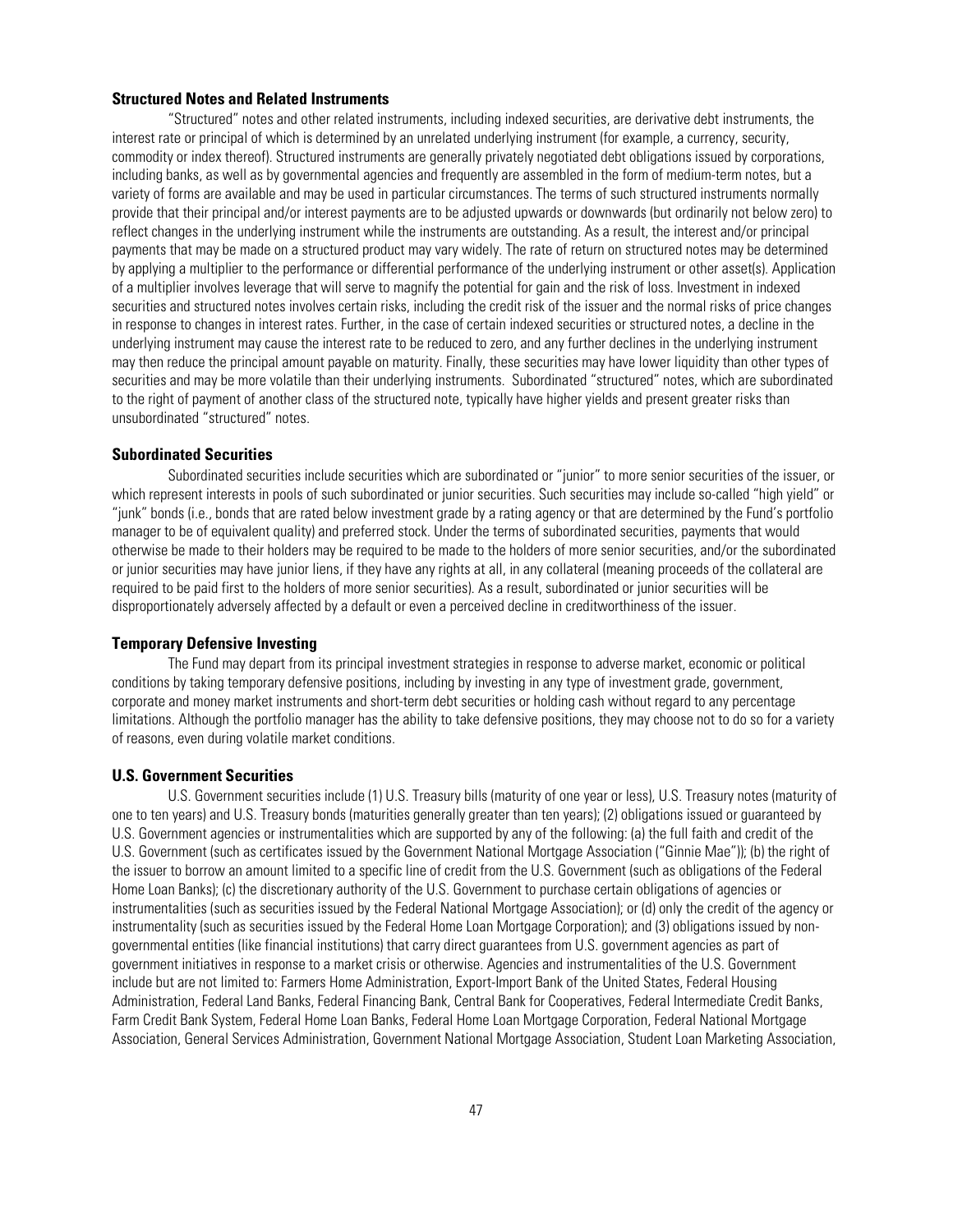United States Postal Service, Maritime Administration, Small Business Administration, Tennessee Valley Authority, Washington D.C. Armory Board and any other instrumentality established or sponsored by the U.S. Government.

In the case of obligations not backed by the full faith and credit of the United States, the Fund must look principally to the agency or instrumentality issuing or guaranteeing the obligation for ultimate repayment and may not be able to assert a claim against the United States itself in the event the agency or instrumentality does not meet its commitments. Neither the U.S. Government nor any of its agencies or instrumentalities guarantees the market value of the securities they issue. Therefore, the market value of such securities will fluctuate in response to changes in interest rates and other factors. In addition, any downgrade of the credit rating of the securities issued by the U.S. Government may result in a downgrade of securities issued by its agencies or instrumentalities, including government-sponsored entities. From time to time, uncertainty regarding the status of negotiations in the U.S. government to increase the statutory debt ceiling could increase the risk that the U.S. government may default on payments on certain U.S. government securities, cause the credit rating of the U.S. government to be downgraded, increase volatility in the stock and bond markets, result in higher interest rates, reduce prices of U.S. Treasury securities, and/or increase the costs of various kinds of debt. If a U.S. Government-sponsored entity is negatively impacted by legislative or regulatory action (or lack thereof), is unable to meet its obligations, or its creditworthiness declines, the performance of a fund that holds securities of the entity will be adversely impacted.

# **U.S. Treasury Obligations**

U.S. Treasury obligations are direct debt obligations issued by the U.S. government. Treasury bills, with maturities normally from 4 weeks to 52 weeks, are typically issued at a discount as they pay interest only upon maturity. Treasury bills are non-callable. Treasury notes have a maturity between two and ten years and typically pay interest semi-annually, while Treasury bonds have a maturity of over ten years and pay interest semi- annually. U.S. Treasury obligations also include STRIPS, TIPS, and FRNs. STRIPS are Treasury obligations with separately traded principal and interest component parts of such obligations that are transferable through the federal book-entry system. The principal and interest components of U.S. Treasury bonds with remaining maturities of longer than ten years are eligible to be traded independently under the STRIPS program. Under the STRIPS program, the principal and interest components are separately issued through depository financial institutions, which then trade the component parts separately. Each interest payment and the principal payment becomes a separate zero-coupon security. STRIPS pay interest only at maturity. The interest component of STRIPS may be more volatile than that of U.S. Treasury bills with comparable maturities. TIPS are Treasury Inflation-Protected Securities, the principal of which increases with inflation and decreases with deflation. The inflation adjustment is based on a three month-lagged value of the non-seasonally adjusted Consumer Price Index for Urban Consumers (CPI-U). TIPS entitle the holder, upon maturity, to the adjusted principal or original principal, whichever is greater, thus providing a deflation floor. TIPS pay interest twice a year, at a fixed rate. The rate is applied to the adjusted principal; so, like the principal, interest payments rise with inflation and fall with deflation. However, because the interest rate is fixed, TIPS may lose value when market interest rates increase, particularly during periods of low inflation. FRNs are floating rate notes, the interest on which is indexed to the most recent 13-week Treasury bill auction High Rate, which is the highest accepted discount rate in a Treasury bill auction.

### **Variable and Floating Rate Securities**

Variable and floating rate securities provide for a periodic adjustment in the interest rate paid on the obligations. The terms of such obligations provide that interest rates are adjusted periodically based upon an interest rate adjustment index as provided in the respective obligations. The adjustment intervals may be regular, and range from daily up to annually, or may be event-based, such as based on a change in the prime rate.

The Fund may invest in floating rate debt instruments ("floaters") and engage in credit spread trades. The interest rate on a floater is a variable rate which is tied to another interest rate, such as a corporate bond index or U.S. Treasury bill rate. The interest rate on a floater resets periodically, typically every six months. While, because of the interest rate reset feature, floaters may provide the Fund with a certain degree of protection against rising interest rates, the Fund will participate in any declines in interest rates as well. A credit spread trade is an investment position relating to a difference in the prices or interest rates of two bonds or other securities or currencies, where the value of the investment position is determined by movements in the difference between the prices or interest rates, as the case may be, of the respective securities or currencies.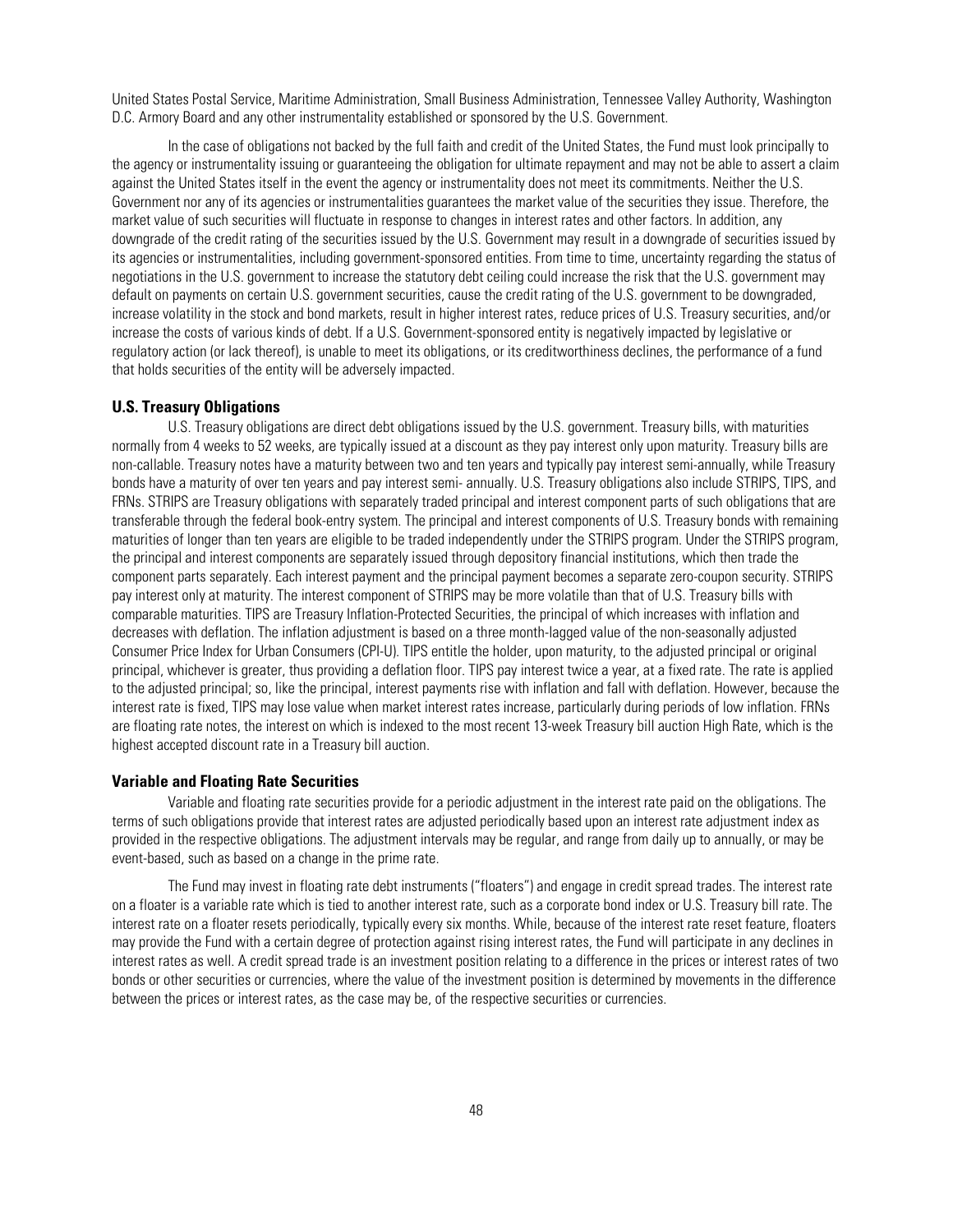The Fund may also invest in inverse floating rate debt instruments ("inverse floaters"). The interest rate on an inverse floater resets in the opposite direction from the market rate of interest to which the inverse floater is indexed. An inverse floating rate security may exhibit greater price volatility than a fixed rate obligation of similar credit quality.

A floater may be considered to be leveraged to the extent that its interest rate varies by a magnitude that exceeds the magnitude of the change in the index rate of interest. The higher degree of leverage inherent in some floaters is associated with greater volatility in their market values.

The Fund may also invest in variable amount master demand notes, which permit the indebtedness thereunder to vary in addition to providing for periodic adjustments in the interest rate. The absence of an active secondary market with respect to particular variable and floating rate instruments could make it difficult for the Fund to dispose of a variable or floating rate note if the issuer were to default on its payment obligation or during periods that the Fund is not entitled to exercise its demand rights, and the Fund could, for these or other reasons, suffer a loss with respect to such instruments. In determining average-weighted portfolio maturity, an instrument will be deemed to have a maturity equal to either the period remaining until the next interest rate adjustment or the time the Fund can recover payment of principal as specified in the instrument, depending on the type of instrument involved.

#### **Warrants and Rights**

Warrants are instruments that give the holder the right to purchase equity securities at a specific price valid for a specified time period. Warrants are typically issued with preferred stock or bonds but can often be traded separately from the securities with which they were initially sold. Warrants may be purchased with values that vary depending on the change in value of one or more specified indexes ("index warrants"). Index warrants are generally issued by banks or other financial institutions and give the holder the right, at any time during the term of the warrant, to receive upon exercise of the warrant a cash payment from the issuer based on the value of the underlying index. Rights are similar to warrants but typically have a shorter duration than warrants and are issued directly by an issuer to existing stockholders and provide those holders the right to purchase additional shares of stock at a later date.

Warrants and rights may be considered speculative in that they have no voting rights, pay no dividends, and have no rights with respect to the assets of the issuer. The prices of warrants and rights do not necessarily move with the prices of the underlying securities. If the market price of the underlying security does not exceed the exercise price of the warrant or right plus the cost thereof before the expiration date, the Fund could sustain losses despite advantageous changes in the market price of the underlying security. Warrants and rights not exercised before their expiration date cease to have value.

Low Exercise Price Call Warrants. Low exercise price call warrants, sometimes also referred to as equity-linked participation certificates, are used to gain exposure to stocks in difficult to access local markets. These warrants typically have a strike price set where the value of the warrants will be identical to the price of the underlying stock. The value of these warrants fluctuates in line with the value of the underlying stock price and therefore, the risk and return profile of the warrants is very similar to owning the underlying securities, but the Fund may also be exposed to the risk of the counterparty that issued the warrant. These warrants have no voting rights. Dividends issued to the warrant issuer by the underlying issuer will be distributed to the warrant holders, net of any taxes or commissions imposed by the local jurisdiction in respect of the receipt of such amount. In addition, these warrants are not exchangeable into the ordinary shares of the underlying stock. These warrants are typically sold in private placement transactions and may be classified as derivative instruments.

### **When-Issued Securities and Forward Commitments**

Securities may be purchased on a "when-issued" or "to be announced" or "forward delivery" basis. The payment obligation and the interest rate that will be received on the "when-issued" securities are fixed at the time the buyer enters into the commitment although settlement, i.e., delivery of and payment for the securities, takes place at a later date. In a "to be announced" transaction, the Fund commits to purchase securities for which all specific information is not known at the time of the trade.

Securities purchased on a "when-issued" or "forward delivery" basis are subject to changes in value based upon the market's perception of the creditworthiness of the issuer and changes, real or anticipated, in the level of interest rates. The value of these securities experiences appreciation when interest rates decline and depreciation when interest rates rise. Purchasing securities on a "when-issued" or "forward delivery" basis can involve a risk that the yields available in the market on the settlement date may actually be higher or lower than those obtained in the transaction itself. At the time the Fund enters into a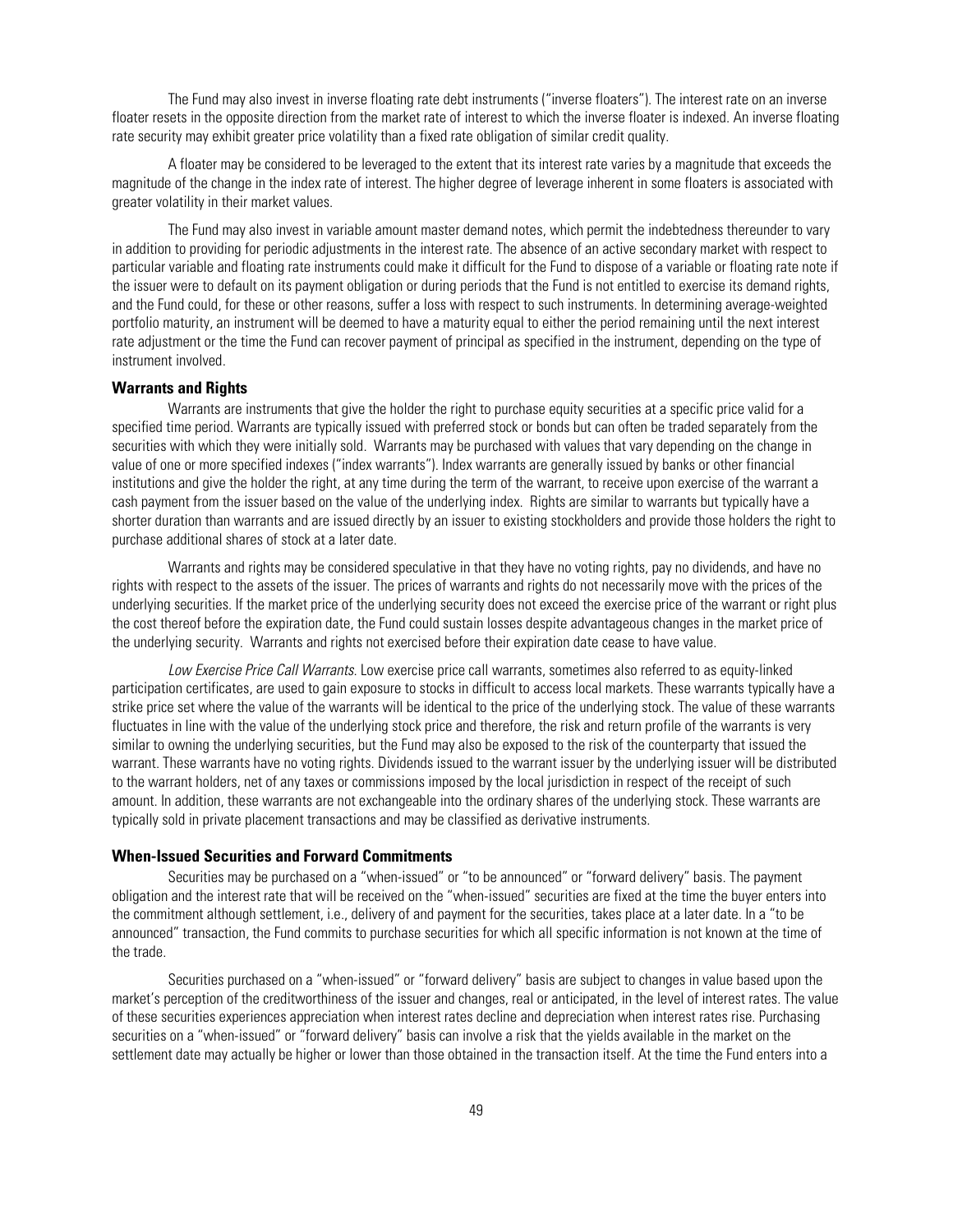"when-issued" or "forward delivery" commitment, the Fund will set aside cash or other appropriate liquid securities with a value at least equal to the Fund's obligation under the commitment. The Fund's liquidity and ability to manage its assets might be affected when it sets aside cash or portfolio securities to cover such commitments.

An increase in the percentage of the Fund's assets committed to the purchase of securities on a "when-issued" basis may increase the volatility of its net asset value.

## **Zero Coupon, Pay-In-Kind and Deferred Interest Securities**

Zero Coupon Bond. A zero coupon bond is a security that makes no fixed interest payments but instead is sold at a discount from its face value. The bond is redeemed at its face value on the specified maturity date. Zero coupon bonds may be issued as such, or they may be created by a broker who strips the coupons from a bond and separately sells the rights to receive principal and interest. The prices of zero coupon bonds tend to fluctuate more in response to changes in market interest rates than do the prices of interest-paying debt securities with similar maturities. Zero coupon bonds with a fixed maturity date of more than one year from the date of issuance will be treated as debt obligations that are issued originally at a discount for U.S. federal income tax purposes. Generally, the original issue discount ("OID") is treated as interest income and is included in the Fund's income and required to be distributed by the Fund over the term of the bond, even though payment of that amount is not received until a later time, upon partial or full repayment or disposition of the bond. The Fund may thus be required to pay out as an income distribution each year an amount which is greater than the total amount of cash the Fund actually received, and may have to dispose of other securities, including at times when it may be disadvantageous to do so, to generate the cash necessary for the distribution of income attributable to its zero coupon bonds.

Pay-In-Kind Securities. Pay-in-kind securities are bonds which pay interest through the issuance of additional debt or equity securities. Pay-in-kind securities have characteristics similar to those of zero coupon securities, but interest on such securities may be paid in the form of obligations of the same type rather than cash. Similar to zero coupon obligations, pay-inkind bonds also carry additional risk as holders of these types of securities realize no cash until the cash payment date unless a portion of such securities is sold and, if the issuer defaults, the Fund may obtain no return at all on its investment. The market price of pay-in-kind bonds is affected by interest rate changes to a greater extent, and therefore tends to be more volatile, than that of securities which pay interest in cash. Similar to zero coupon bonds, current Federal tax law requires the holder of pay-inkind bonds to accrue income with respect to these securities prior to the receipt of cash payments. To maintain its qualification as a regulated investment company and avoid liability for Federal income and excise taxes, the Fund may be required to distribute income accrued with respect to these securities and may have to dispose of portfolio securities under disadvantageous circumstances in order to generate cash to satisfy these distribution requirements.

Deferred Interest Bonds. Deferred interest bonds are debt obligations that generally provide for a period of delay before the regular payment of interest begins and that are issued at a significant discount from face value. The original discount approximates the total amount of interest the bonds will accrue and compound over the period until the first interest accrual date at a rate of interest reflecting the market rate of the security at the time of issuance. Although this period of delay is different for each deferred interest bond, a typical period is approximately one-third of the bond's term to maturity. Such investments benefit the issuer by mitigating its initial need for cash to meet debt service, but some also provide a higher rate of return to attract investors who are willing to defer receipt of such cash.

Zero-coupon, pay-in-kind and deferred interest securities may be subject to greater fluctuation in value and lesser liquidity in the event of adverse market conditions than comparably rated securities paying cash interest at regular interest payment periods.

# **MANAGEMENT**

#### **Trustees and Officers**

The business and affairs of the Fund are conducted by management under the supervision and subject to the direction of its Board. The business address of each Trustee (including each Independent Trustee) is c/o Jane Trust, Legg Mason, 100 International Drive, 11<sup>th</sup> Floor, Baltimore, Maryland 21202. The tables below provide information about each of the Trustees and officers of the Trust.

# **Independent Trustees# :**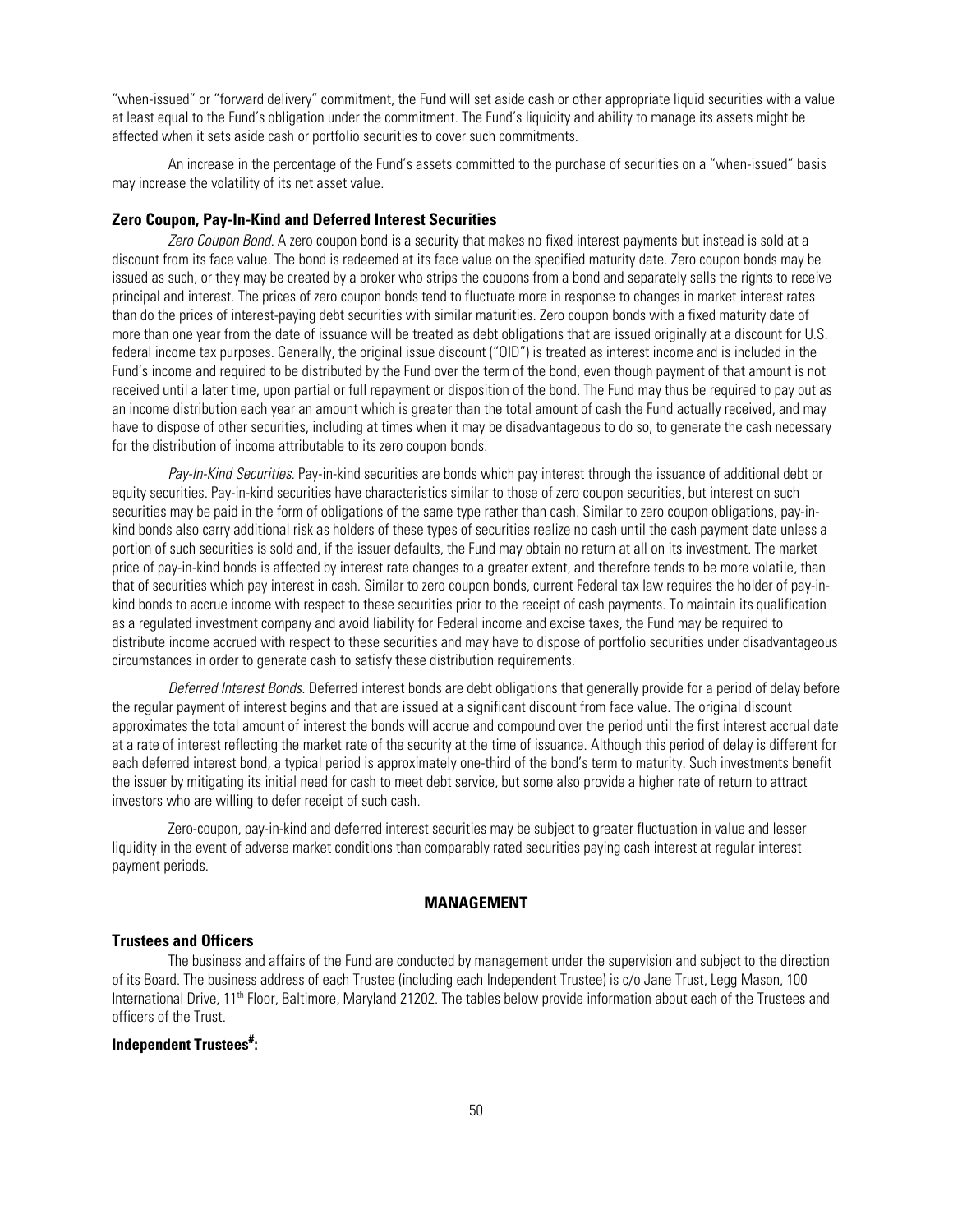| <b>Name and</b>                        |                                   | Term of Office*<br>and Length of                 | <b>Principal Occupation(s)</b><br><b>During</b>                                                                                                                                                                                                                                                                                                                                       | <b>Number of</b><br><b>Funds in the</b><br>Legg Mason<br><b>Funds</b><br><b>Complex</b><br><b>Overseen</b> | <b>Other Board Memberships</b><br><b>Held by Trustee During the</b>                                                                                                                                                 |
|----------------------------------------|-----------------------------------|--------------------------------------------------|---------------------------------------------------------------------------------------------------------------------------------------------------------------------------------------------------------------------------------------------------------------------------------------------------------------------------------------------------------------------------------------|------------------------------------------------------------------------------------------------------------|---------------------------------------------------------------------------------------------------------------------------------------------------------------------------------------------------------------------|
| <b>Year of Birth</b>                   | <b>Position(s) with Trust</b>     | Time Served**                                    | the Past Five Years                                                                                                                                                                                                                                                                                                                                                                   | by Trustee***                                                                                              | <b>Past Five Years</b>                                                                                                                                                                                              |
| Paul R. Ades<br><b>Born 1940</b>       | Trustee                           | <b>Since 1983</b>                                | Paul R. Ades, PLLC (law firm) (since<br>2000)                                                                                                                                                                                                                                                                                                                                         | 60                                                                                                         | None                                                                                                                                                                                                                |
| Andrew L. Breech<br>Born 1952          | Trustee                           | Since 1991                                       | President, Dealer Operating Control<br>Service, Inc. (automotive retail<br>management) (since 1985)                                                                                                                                                                                                                                                                                   | 60                                                                                                         | None                                                                                                                                                                                                                |
| Althea L. Duersten<br><b>Born 1951</b> | Trustee and<br>Chair of the Board | Since 2014 (Chair<br>of the Board since<br>2021) | Retired (since 2011); formerly, Chief<br>Investment Officer, North America,<br>JP Morgan Chase (investment bank)<br>and member of JPMorgan Executive<br>Committee (2007 to 2011)                                                                                                                                                                                                      | 60                                                                                                         | Formerly, Non-Executive<br>Director, Rokos Capital<br>Management LLP (2019 to<br>2020)                                                                                                                              |
| Stephen R. Gross<br><b>Born 1947</b>   | Trustee                           | Since 1986                                       | Chairman Emeritus (since 2011) and<br>formerly, Chairman, HLB Gross<br>Collins, P.C. (accounting and<br>consulting firm) (1979 to 2011);<br><b>Executive Director of Business</b><br>Builders Team, LLC (since 2005);<br>Principal, Gross Consulting Group,<br>LLC (since 2011); CEO, Gross Capital<br>Partners, LLC (since 2014); CEO,<br>Trusted CFO Solutions, LLC (since<br>2011) | 60                                                                                                         | None                                                                                                                                                                                                                |
| Susan M. Heilbron<br><b>Born 1945</b>  | Trustee                           | Since 1991                                       | Retired; formerly, President, Lacey &<br>Heilbron (communications<br>consulting) (1990 to 2002); General<br><b>Counsel and Executive Vice</b><br>President, The Trump Organization<br>(1986 to 1990); Senior Vice<br>President, New York State Urban<br>Development Corporation (1984 to<br>1986); Associate, Cravath, Swaine &<br>Moore LLP (1980 to 1984 and 1977<br>to 1979)       | 60                                                                                                         | Formerly, Director, Lincoln<br>Savings Bank, FSB (1991 to<br>1994); Director, Trump<br>Shuttle, Inc. (air<br>transportation) (1989 to<br>1990); Director, Alexander's<br>Inc. (department store) (1987)<br>to 1990) |
| Howard J. Johnson<br><b>Born 1938</b>  | Trustee                           | From 1981 to 1998<br>and since 2000              | Retired; formerly, Chief Executive<br>Officer, Genesis Imaging LLC<br>(technology company) (2003 to 2012)                                                                                                                                                                                                                                                                             | 60                                                                                                         | None                                                                                                                                                                                                                |
| Arnold L. Lehman<br><b>Born 1944</b>   | Trustee                           | Since 1982                                       | Senior Advisor, Phillips (auction<br>house) (since 2015); formerly, Fellow<br>Ford Foundation (2015 to 2016);<br>Director of the Brooklyn Museum<br>(1997 to 2015)                                                                                                                                                                                                                    | 60                                                                                                         | Trustee of American<br>Federation of Arts (since<br>2002)                                                                                                                                                           |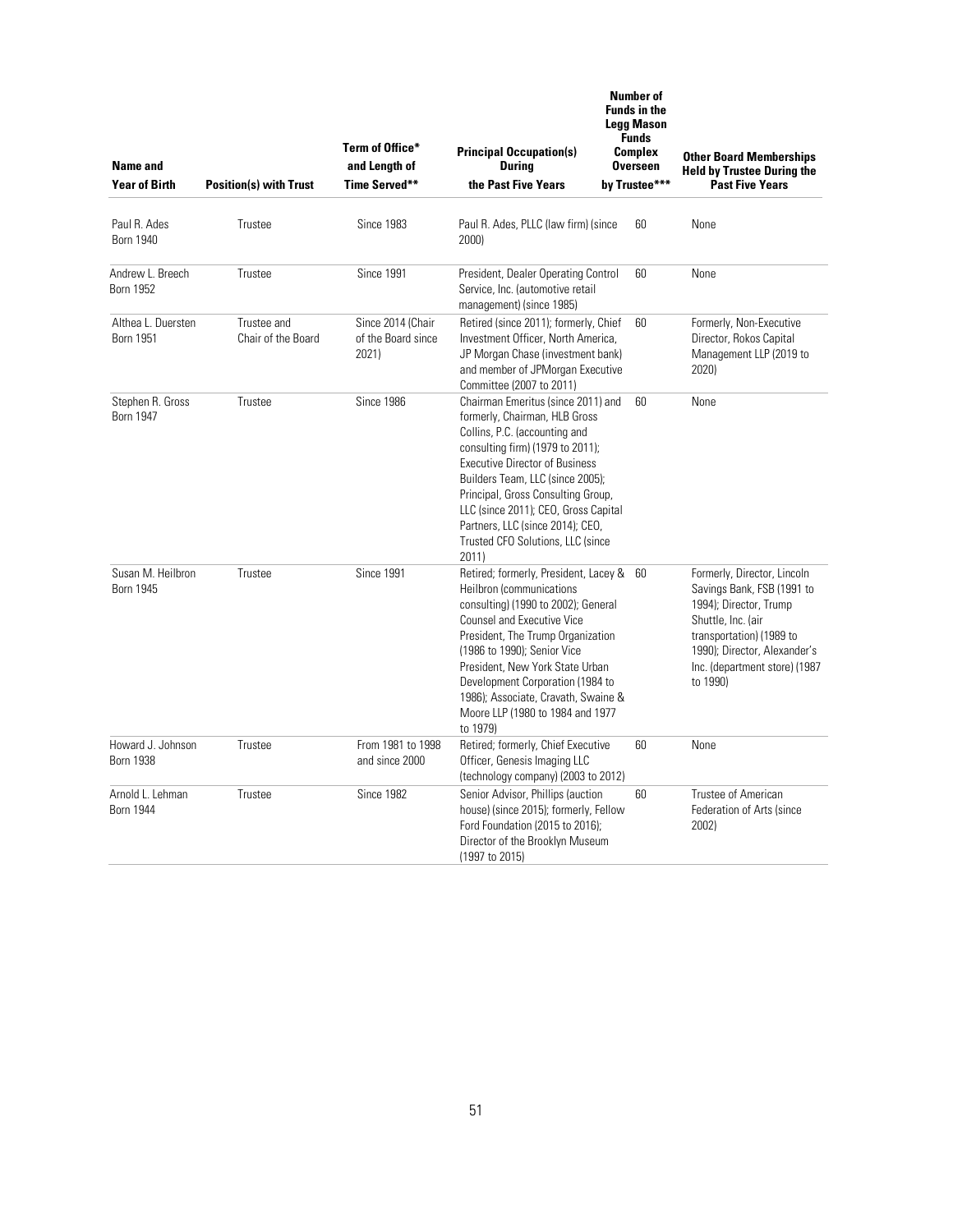| Robin J.W. Masters<br><b>Born 1955</b> | Trustee | Since 2002        | Retired; formerly, Chief Investment<br>Officer of ACE Limited (insurance)<br>(1986 to 2000)                                                                                                                                                                                                                           | 60                                                                                                                                                                         | Director of HSBC Managed<br>Portfolios Limited and HSBC<br>Specialist Funds Limited<br>(since 2020); formerly,<br>Director of Cheyne Capital<br>International Limited<br>(investment advisory firm)<br>(2005 to 2020);<br>Director/Trustee of Legg<br>Mason Institutional Funds<br>plc, Western Asset Fixed<br>Income Funds plc and<br>Western Asset Debt<br>Securities Fund plc (2007 to<br>2011) |
|----------------------------------------|---------|-------------------|-----------------------------------------------------------------------------------------------------------------------------------------------------------------------------------------------------------------------------------------------------------------------------------------------------------------------|----------------------------------------------------------------------------------------------------------------------------------------------------------------------------|----------------------------------------------------------------------------------------------------------------------------------------------------------------------------------------------------------------------------------------------------------------------------------------------------------------------------------------------------------------------------------------------------|
| Jerome H. Miller<br><b>Born 1938</b>   | Trustee | Since 1995        | Retired; formerly, President,<br>Shearson Lehman Asset<br>Management (1991 to 1993), Vice<br>Chairman, Shearson Lehman Hutton<br>Inc. (1989 to 1992) and Senior<br>Executive Vice President, E.F. Hutton<br>Group Inc. (1986 to 1989)                                                                                 | 60                                                                                                                                                                         | None                                                                                                                                                                                                                                                                                                                                                                                               |
| Ken Miller<br><b>Born 1942</b>         | Trustee | Since 1983        | Retired; formerly, President, Young<br>Stuff Apparel Group, Inc. (apparel<br>manufacturer), division of Li & Fung<br>(1963 to 2012)                                                                                                                                                                                   | 60                                                                                                                                                                         | None                                                                                                                                                                                                                                                                                                                                                                                               |
| G. Peter O'Brien<br><b>Born 1945</b>   | Trustee | Since 1999        | Retired, Trustee Emeritus of Colgate<br>University (since 2005); Board<br>Member, Hill House, Inc. (residential<br>home care) (since 1999); formerly,<br>Board Member, Bridges School (pre-<br>school) (2006 to 2017); Managing<br>Director, Equity Capital Markets<br>Group of Merrill Lynch & Co. (1971<br>to 1999) | Trustee of<br>Legg<br>Mason<br>Funds<br>consisting<br>of 60<br>portfolios;<br>Director/<br>Trustee of<br>the Royce<br>Family<br>Funds<br>consisting<br>of 16<br>portfolios | Formerly, Director of TICC<br>Capital Corp. (2003 to 2017)                                                                                                                                                                                                                                                                                                                                         |
| Thomas F. Schlafly<br><b>Born 1948</b> | Trustee | <b>Since 1983</b> | Chairman, The Saint Louis Brewery,<br>LLC (brewery) (since 2012); formerly,<br>President, The Saint Louis Brewery,<br>Inc. (1989 to 2012); Senior Counsel<br>(since 2017) and formerly, Partner<br>(2009 to 2016), Thompson Coburn<br>LLP (law firm)                                                                  | 60                                                                                                                                                                         | Director, CNB St. Louis Bank<br>(since 2020); formerly,<br>Director, Citizens National<br>Bank of Greater St. Louis<br>(2006 to 2020)                                                                                                                                                                                                                                                              |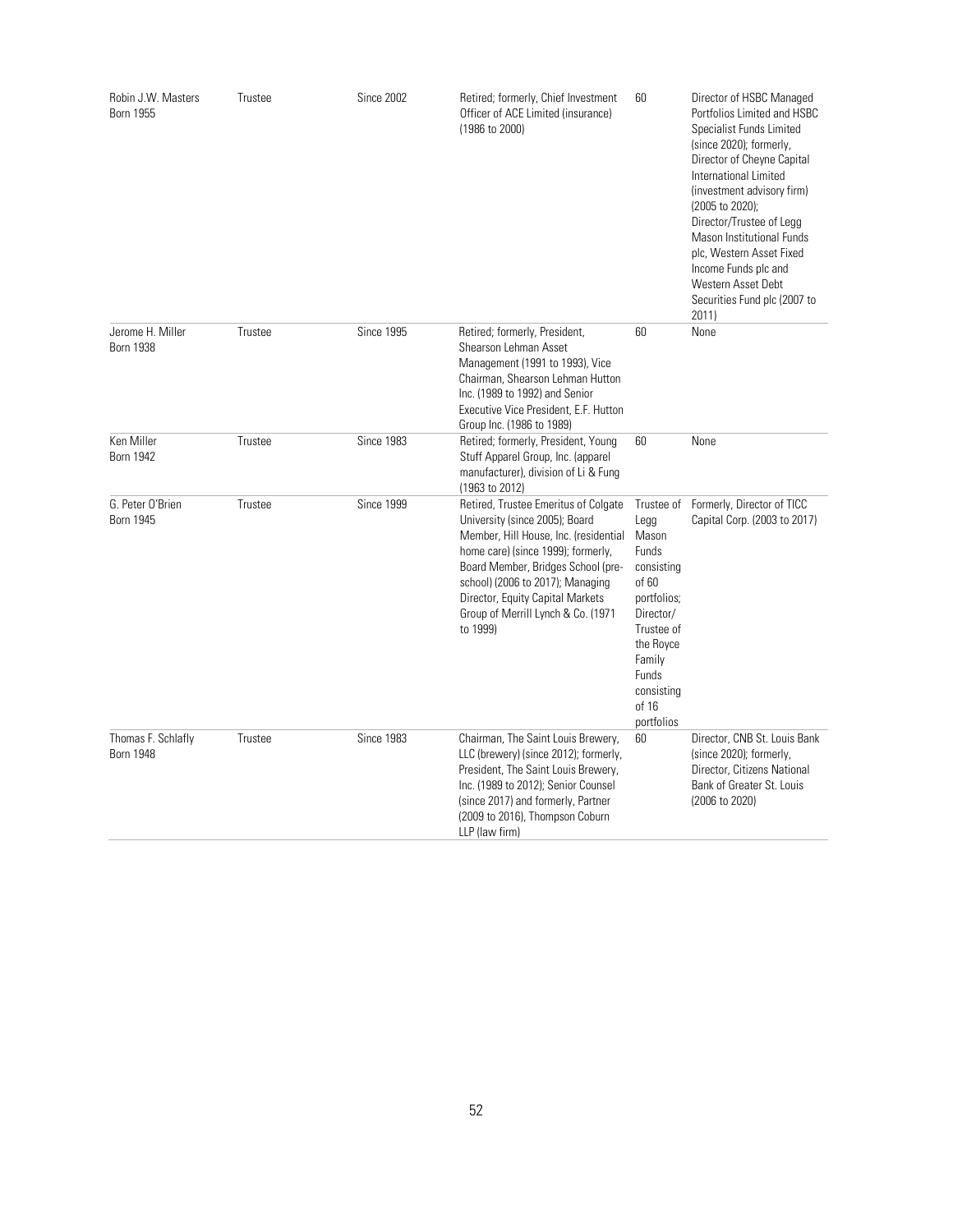# **Interested Trustee and Officer:**

| <b>Name and</b><br><b>Year of Birth</b> | <b>Position(s) with Trust</b>                            | Term of Office*<br>and Length of<br>Time Served** | <b>Principal Occupation(s)</b><br><b>During</b><br>the Past Five Years                                                                                                                                                                                                                                                                                                                                                                                                  | <b>Number of</b><br><b>Funds in the</b><br><b>Legg Mason</b><br><b>Funds</b><br><b>Complex</b><br><b>Overseen</b><br>by Trustee*** | <b>Other Board Memberships</b><br><b>Held by Trustee During the</b><br><b>Past Five Years</b> |
|-----------------------------------------|----------------------------------------------------------|---------------------------------------------------|-------------------------------------------------------------------------------------------------------------------------------------------------------------------------------------------------------------------------------------------------------------------------------------------------------------------------------------------------------------------------------------------------------------------------------------------------------------------------|------------------------------------------------------------------------------------------------------------------------------------|-----------------------------------------------------------------------------------------------|
| Jane Trust, CFA+<br><b>Born 1962</b>    | Trustee, President and<br><b>Chief Executive Officer</b> | <b>Since 2015</b>                                 | Senior Vice President, Fund<br>Board Management, Franklin<br>Templeton (since 2020);<br>Officer and/or<br>Trustee/Director of 131 funds<br>associated with LMPFA or its<br>affiliates (since 2015);<br>President and Chief Executive<br>Officer of LMPFA (since 2015);<br>formerly, Senior Managing<br>Director (2018 to 2020) and<br>Managing Director (2016 to<br>2018) of Legg Mason & Co.,<br>LLC ("Legg Mason & Co.");<br>Senior Vice President of<br>LMPFA (2015) | 129                                                                                                                                | None                                                                                          |

# Trustees who are not "interested persons" of the Trust within the meaning of Section 2(a)(19) of the 1940 Act.

\* Each Trustee serves until his or her respective successor has been duly elected and qualified or until his or her earlier death, resignation, retirement or removal.

\*\* Indicates the earliest year in which the Trustee became a board member for a fund in the Legg Mason Funds complex.

\*\*\* Information is for the calendar year ended December 31, 2021, except as otherwise noted.

† Ms. Trust is an "interested person" of the Trust, as defined in the 1940 Act, because of her position with LMPFA and/or certain of its affiliates.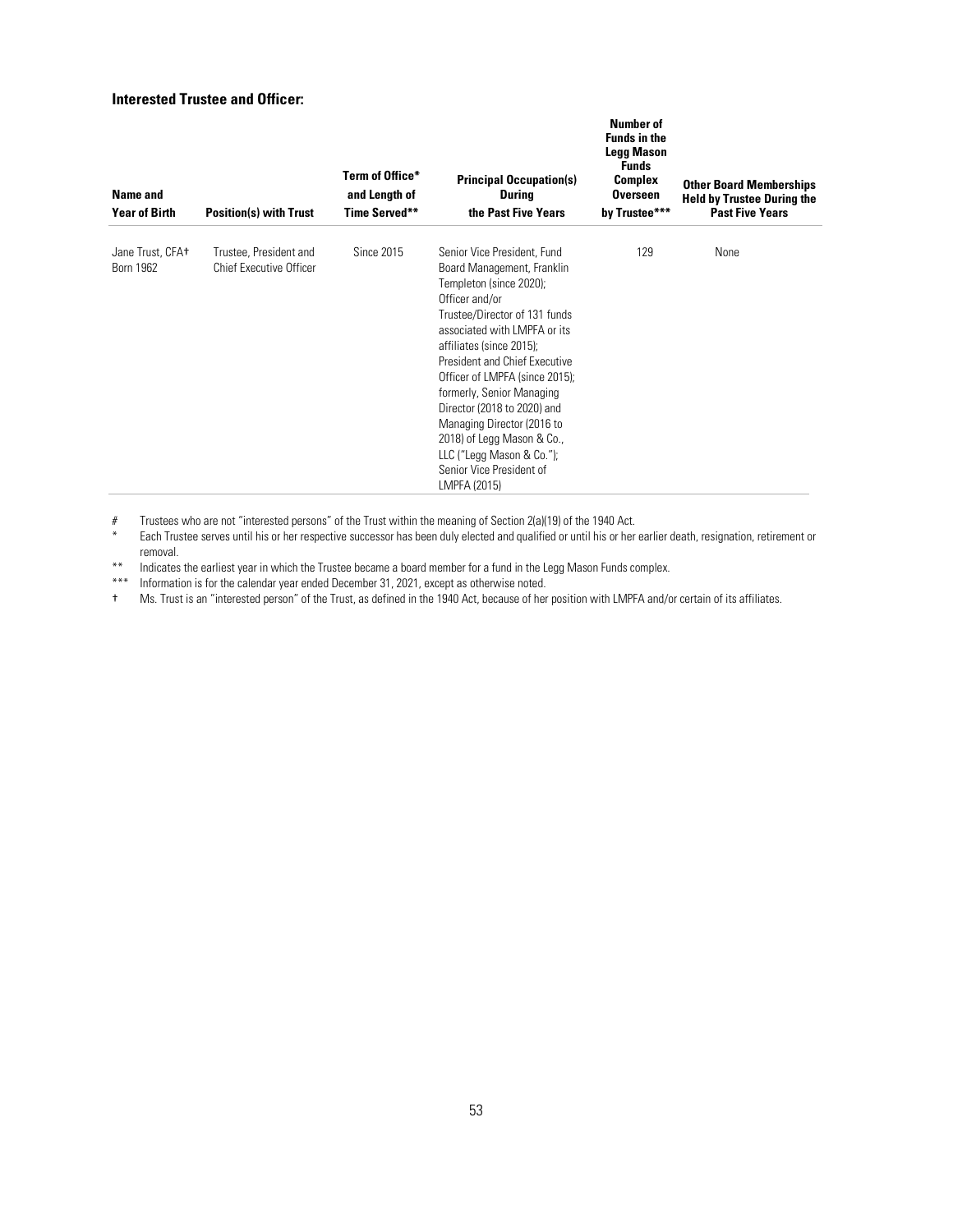# **Additional Officers:**

| Name, Year of<br><b>Birth</b>                                                                                                |                                                         | Term of Office*<br>and Length of | <b>Principal Occupation(s)</b>                                                                                                                                                                                                                                                                                                                                                                                                                                                                                                                      |
|------------------------------------------------------------------------------------------------------------------------------|---------------------------------------------------------|----------------------------------|-----------------------------------------------------------------------------------------------------------------------------------------------------------------------------------------------------------------------------------------------------------------------------------------------------------------------------------------------------------------------------------------------------------------------------------------------------------------------------------------------------------------------------------------------------|
| and Address                                                                                                                  | <b>Position(s) with Trust</b>                           | Time Served**                    | <b>During the Past Five Years</b>                                                                                                                                                                                                                                                                                                                                                                                                                                                                                                                   |
| Ted P. Becker<br><b>Born 1951</b><br>Franklin Templeton<br>280 Park Avenue<br>New York, NY 10017                             | <b>Chief Compliance</b><br><b>Officer</b>               | <b>Since 2007</b>                | Vice President, Global Compliance of Franklin Templeton<br>(since 2020); Chief Compliance Officer of LMPFA (since<br>2006); Chief Compliance Officer of certain funds associated<br>with Legg Mason & Co. or its affiliates (since 2006);<br>formerly, Director of Global Compliance at Legg Mason<br>(2006 to 2020); Managing Director of Compliance of Legg<br>Mason & Co. (2005 to 2020)                                                                                                                                                         |
| Christopher Berarducci<br><b>Born 1974</b><br>Franklin Templeton<br>280 Park Avenue<br>New York, NY 10017                    | <b>Treasurer and Principal Financial</b><br>Officer     | Since 2014 and 2019              | Vice President, Fund Administration and Reporting, Franklin<br>Templeton (since 2020), Treasurer (since 2010) and Principal<br>Financial Officer (since 2019) of certain funds associated<br>with Legg Mason & Co. or its affiliates; formerly, Managing<br>Director (2020), Director (2015 to 2020), and Vice President<br>(2011 to 2015) of Legg Mason & Co.                                                                                                                                                                                      |
| Marc A. De Oliveira<br><b>Born 1971</b><br>Franklin Templeton<br>100 First Stamford Place<br>6th Floor<br>Stamford, CT 06902 | Secretary and Chief Legal Officer                       | <b>Since 2020</b>                | Associate General Counsel of Franklin Templeton (since<br>2020); Assistant Secretary of certain funds associated with<br>Legg Mason & Co. or its affiliates (since 2006); formerly,<br>Managing Director (2016 to 2020) and Associate General<br>Counsel of Legg Mason & Co. (2005 to 2020)                                                                                                                                                                                                                                                         |
| Jeanne Kelly<br><b>Born 1951</b><br>Franklin Templeton<br>280 Park Avenue<br>New York, NY 10017                              | Senior Vice President                                   | <b>Since 2007</b>                | U.S. Fund Board Team Manager, Franklin Templeton (since<br>2020); Senior Vice President of certain funds associated<br>with Legg Mason & Co. or its affiliates (since 2007); Senior<br>Vice President of LMPFA (since 2006); President and Chief<br>Executive Officer of LM Asset Services, LLC ("LMAS") and<br>Legg Mason Fund Asset Management, Inc. ("LMFAM")<br>(formerly registered investment advisers) (since 2015);<br>formerly, Managing Director of Legg Mason & Co. (2005 to<br>2020), and Senior Vice President of LMFAM (2013 to 2015) |
| Susan Kerr<br><b>Born 1949</b><br>Franklin Templeton<br>280 Park Avenue<br>New York, NY 10017                                | Chief Anti-Money<br>Laundering<br>Compliance<br>Officer | Since 2013                       | Senior Compliance Analyst, Franklin Templeton (since 2020);<br>Chief Anti-Money Laundering Compliance Officer of certain<br>funds associated with Legg Mason & Co. or its affiliates<br>(since 2013) and Anti-Money Laundering Compliance Officer<br>(since 2012), Senior Compliance Officer (since 2011) and<br>Assistant Vice President (since 2010) of the Distributor;<br>formerly, Assistant Vice President of Legg Mason & Co.<br>(2010 to 2020)                                                                                              |
| Thomas C. Mandia<br><b>Born 1962</b><br>Franklin Templeton<br>100 First Stamford Place<br>6th Floor<br>Stamford, CT 06902    | Senior Vice President                                   | <b>Since 2020</b>                | Senior Associate General Counsel to Franklin Templeton<br>(since 2020); Secretary of LMPFA (since 2006); Assistant<br>Secretary of certain funds associated with Legg Mason &<br>Co. or its affiliates (since 2006); Secretary of LMAS (since<br>2002) and LMFAM (formerly registered investment advisers)<br>(since 2013); formerly, Managing Director and Deputy<br>General Counsel of Legg Mason & Co. (2005 to 2020)                                                                                                                            |

\* Each officer serves until his or her respective successor has been duly elected and qualified or until his or her earlier death, resignation, retirement or removal.

\*\* Indicates the earliest year in which the officer took such office.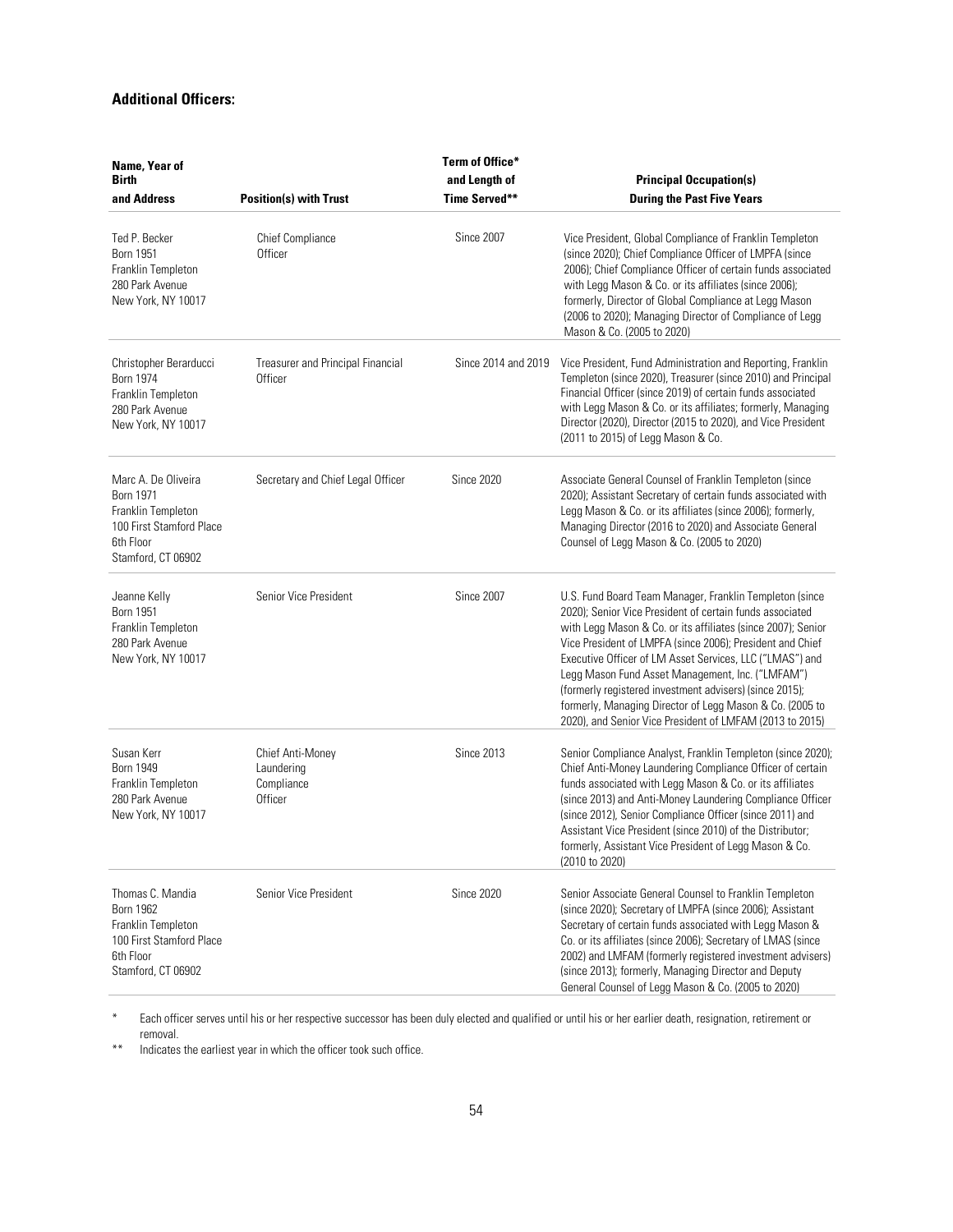## **Qualifications of Trustees, Board Leadership Structure and Oversight and Standing Committees**

The Independent Trustees were selected to join the Board based upon the following as to each Trustee: character and integrity; service as a board member of predecessor funds and/or other funds in the Legg Mason Funds complex; willingness to serve and willingness and ability to commit the time necessary to perform the duties of a Trustee; such person's skills, experience, judgment, analytical ability, intelligence, and common sense; their current or previous profit and non-profit board membership; such person's considerable familiarity with the special regulatory requirements governing regulated investment companies and the special responsibilities of investment company trustees; and the Trustee's status as not being an "interested person" of the Fund, as defined in the 1940 Act. Ms. Trust was selected to join the Board based upon her investment management and risk oversight experience as an executive and portfolio manager and leadership roles with Legg Mason and affiliated entities. The Board also considered her character and integrity, her willingness to serve and willingness and ability to commit the time necessary to perform the duties of a Trustee, her skills, experience, judgment, analytical ability, intelligence, and common sense, her considerable familiarity with the special regulatory requirements governing regulated investment companies and the special responsibilities of investment company trustees, and her status as a representative of Franklin Templeton. Ms. Trust is an interested person of the Fund. Ms. Duersten serves as Chair of the Board and is an Independent Trustee. Independent Trustees constitute more than 75% of the Board.

The Board believes that each Trustee's experience, qualifications, attributes or skills on an individual basis and in combination with those of the other Trustees lead to the conclusion that the Board possesses the requisite attributes and skills. The Board believes that the Trustees' ability to review critically, evaluate, question and discuss information provided to them, to interact effectively with the Manager, the Subadviser(s), other service providers, counsel and the independent registered public accounting firm, and to exercise effective business judgment in the performance of their duties support this conclusion. In addition, the following specific experience, qualifications, attributes and/or skills apply to each Trustee.

Each Trustee, except for Ms. Trust and Ms. Duersten, has served as a board member of the Fund and/or other funds in the Legg Mason Funds complex for at least eight years. Mr. Ades has substantial experience practicing law and advising clients with respect to various business transactions. Mr. Breech has substantial experience as the chief executive of a private corporation. Ms. Duersten has substantial experience as a global investment and trading manager in capital markets across multiple asset classes, including as the chief investment officer for the North American region of a major investment bank and service on its executive committee. Mr. Gross has a substantial accounting background and experience as an officer, trustee and board member of various organizations. Ms. Heilbron has substantial legal background and experience, business and consulting experience, and experience as a board member of public companies. Mr. Johnson has substantial experience as the chief executive of an operating company and in the financial services industry, including as an actuary and pension consultant. Dr. Lehman has experience as chief executive officer of major museums and other entities involved in the arts, has previously served as a lead independent trustee and board chair for certain funds in the Legg Mason Funds complex and has experience as a founding director of the Legg Mason Funds. Ms. Masters has investment management experience as chief investment officer, as a director of an investment advisory firm and from her service on the boards of other investment companies. Mr. Jerome Miller had substantial experience as an executive in the asset management group of a major broker/dealer. Mr. Ken Miller has substantial experience as a senior executive of an operating company. Mr. O'Brien has experience at senior levels of a large financial services company and has experience from his service on the boards of academic institutions and a residential home care company. Mr. Schlafly has substantial experience practicing law and also serves as the non-executive Chairman of a private corporation and as director of a bank. Ms. Trust has been the Chief Executive Officer of the Trust and other funds in the fund complex since 2015 and has investment management and risk oversight experience as an executive and portfolio manager and in leadership roles with Franklin Templeton (and before that, Legg Mason) and affiliated entities. References to the experience, qualifications, attributes and skills of Trustees are pursuant to requirements of the Securities and Exchange Commission, do not constitute holding out of the Board or any Trustee as having any special expertise, and shall not impose any greater responsibility or liability on any such person or on the Board.

The Board has five standing committees: the Audit Committee, the Contract Committee, the Performance Committee, the Governance Committee, and the Compensation and Nominating Committee (which is a sub-committee of the Governance Committee). Each Committee is chaired by an Independent Trustee. The Audit Committee and the Governance Committee are composed of all of the Independent Trustees. The Contract Committee is composed of four Independent Trustees. The Performance Committee is composed of seven Independent Trustees. The Compensation and Nominating Committee is composed of five Independent Trustees. Where deemed appropriate, the Board may constitute ad hoc committees.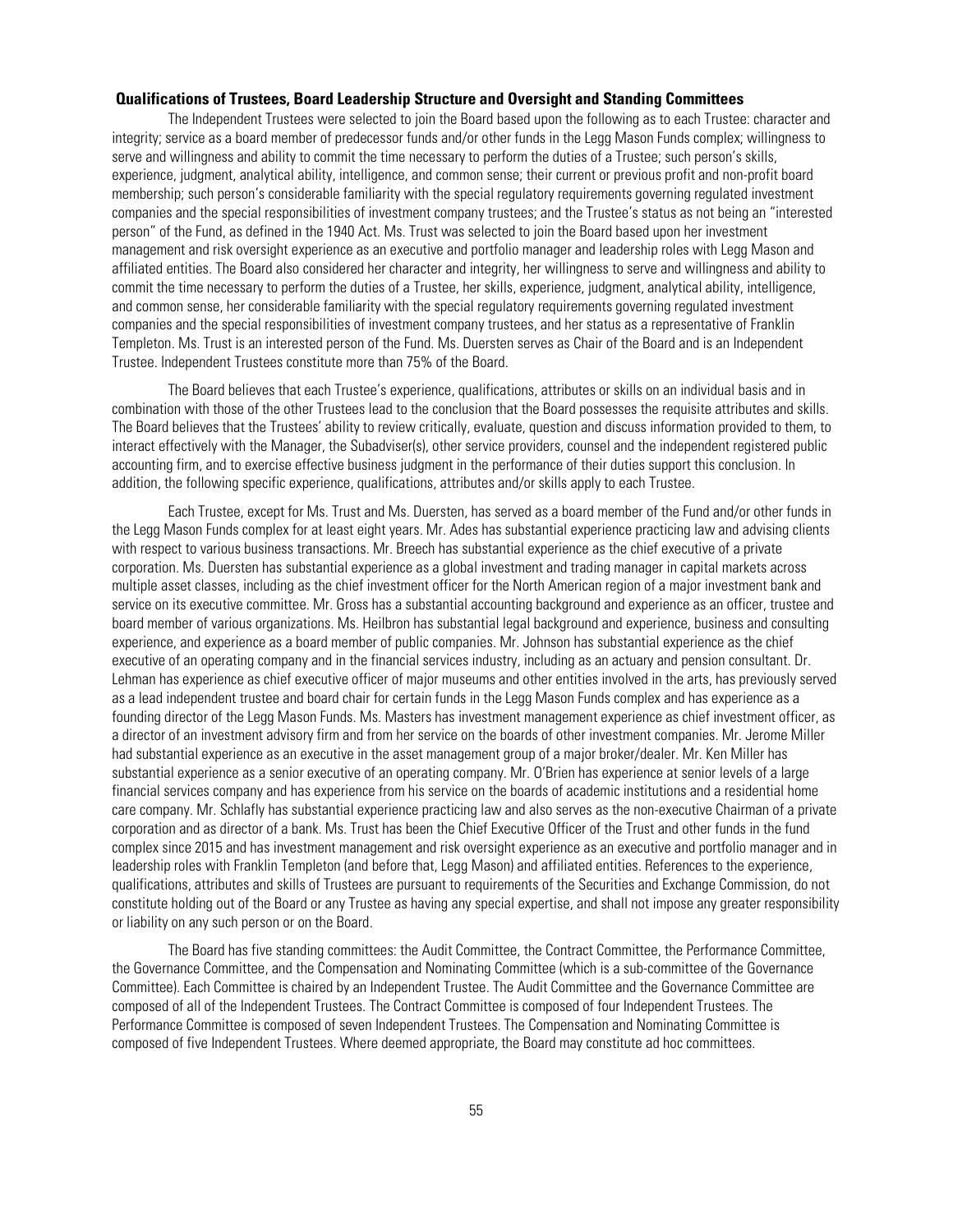The Chair of the Board and the chairs of the Audit and Performance Committees work with the Chief Executive Officer of the Trust to set the agendas for Board and committee meetings. The Chair of the Board also serves as a key point person for interaction between management and the other Independent Trustees. Through the committees the Independent Trustees consider and address important matters involving the Fund, including those presenting conflicts or potential conflicts of interest for management. The Independent Trustees also regularly meet outside the presence of management and are advised by independent legal counsel. The Board has determined that its committees help ensure that the Fund has effective and independent governance and oversight. The Board also has determined that its leadership structure, in which the Chair of the Board is not affiliated with Franklin Templeton or Legg Mason, is appropriate. The Board also believes that its leadership structure facilitates the orderly and efficient flow of information between the Independent Trustees and management, including the Fund's Subadviser.

The Audit Committee oversees the scope of the Fund's audit, the Fund's accounting and financial reporting policies and practices and its internal controls. The Audit Committee assists the Board in fulfilling its responsibility for oversight of the integrity of the Fund's accounting, auditing and financial reporting practices, the qualifications and independence of the Fund's independent registered public accounting firm and the Fund's compliance with legal and regulatory requirements. The Audit Committee approves, and recommends to the Board for ratification, the selection, appointment, retention or termination of the Fund's independent registered public accounting firm and approves the compensation of the independent registered public accounting firm. The Audit Committee also approves all audit and permissible non-audit services provided to the Fund by the independent registered public accounting firm and all permissible non-audit services provided by the Fund's independent registered public accounting firm to the Manager and any affiliated service providers if the engagement relates directly to the Fund's operations and financial reporting.

The Contract Committee is charged with assisting the Board in requesting and evaluating such information from the Manager and the Subadviser as may reasonably be necessary to evaluate the terms of the Fund's investment management agreement, subadvisory arrangements and distribution arrangements.

The Performance Committee is charged with assisting the Board in carrying out its oversight responsibilities over the Fund and fund management with respect to investment management, objectives, strategies, policies and procedures, performance and performance benchmarks, and the applicable risk management process.

The Governance Committee is charged with overseeing Board governance and related Trustee practices, including selecting and nominating persons for election or appointment by the Board as Trustees of the Trust. The Governance Committee has formed the Compensation and Nominating Committee, the function of which is to recommend to the Board the appropriate compensation for serving as a Trustee on the Board. In addition, the Compensation and Nominating Committee is responsible for, among other things, selecting and recommending candidates to fill vacancies on the Board. The Committee may consider nominees recommended by a shareholder. In evaluating potential nominees, including any nominees recommended by shareholders, the Committee takes into consideration various factors, including, among any others it may deem relevant, character and integrity, business and professional experience, and whether the committee believes the person has the ability to apply sound and independent business judgment and would act in the interest of the Fund and its shareholders. Shareholders who wish to recommend a nominee should send recommendations to the Trust's Secretary that include all information relating to such person that is required to be disclosed in solicitations of proxies for the election of Trustees. A recommendation must be accompanied by a written consent of the individual to stand for election if nominated by the Board and to serve if elected by the shareholders.

Service providers to the Fund, primarily the Fund's Manager, the Subadviser and, as appropriate, their affiliates, have responsibility for the day-to-day management of the Fund, which includes responsibility for risk management. As an integral part of its responsibility for oversight of the Fund, the Board oversees risk management of the Fund's investment program and business affairs. Oversight of the risk management process is part of the Board's general oversight of the Fund and its service providers. The Board has emphasized to the Fund's Manager and the Subadviser the importance of maintaining vigorous risk management. The Board exercises oversight of the risk management process primarily through the Audit Committee and the Performance Committee, and through oversight by the Board itself.

The Fund is subject to a number of risks, including investment risk, counterparty risk, valuation risk, reputational risk, cybersecurity risk, risk of operational failure or lack of business continuity, and legal, compliance and regulatory risk. Risk management seeks to identify and address risks, i.e., events or circumstances that could have material adverse effects on the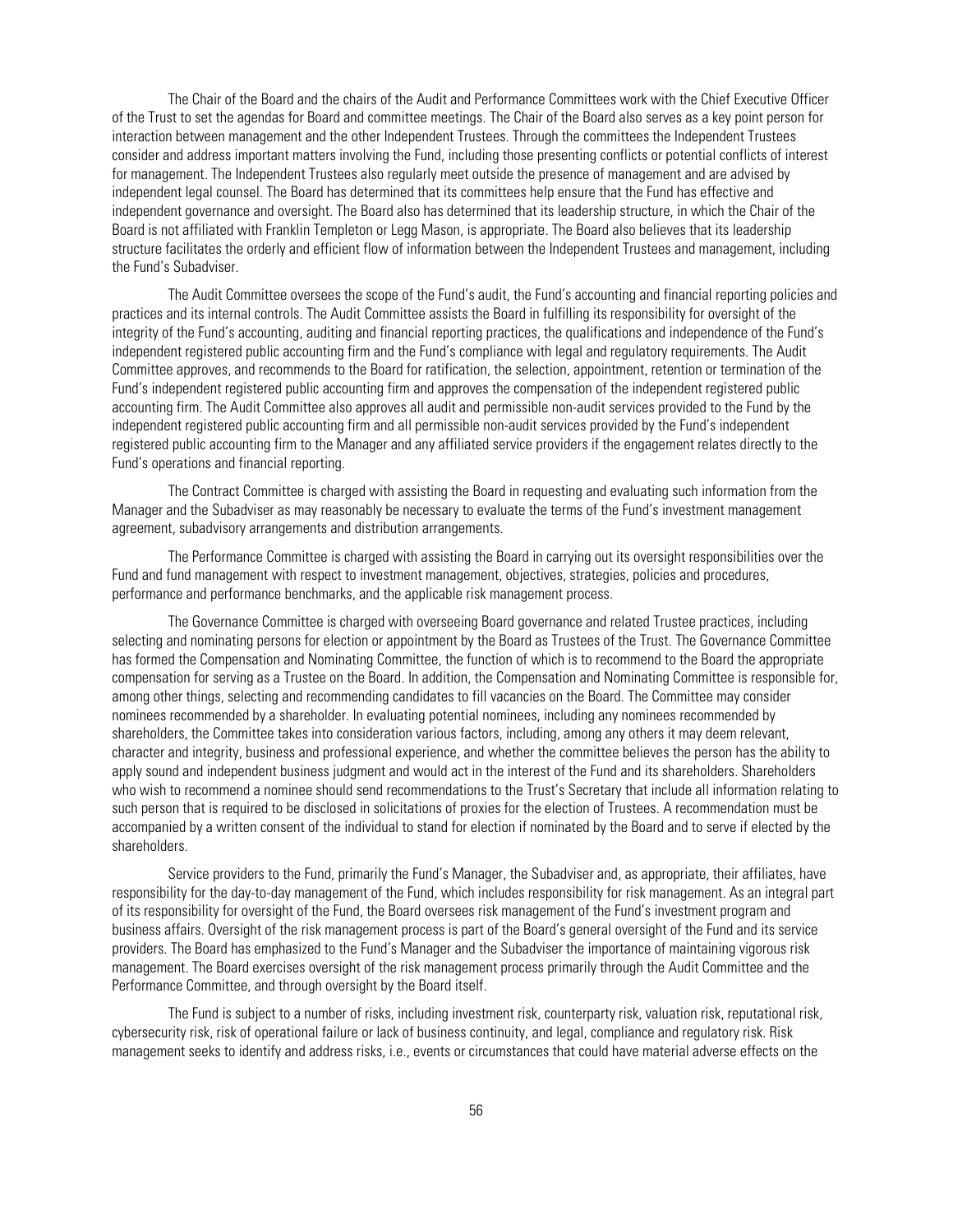business, operations, shareholder services, investment performance or reputation of the Fund. The Fund's Manager and the Subadviser, the affiliates of the Manager and the Subadviser, or various service providers to the Fund employ a variety of processes, procedures and controls to identify various of those possible events or circumstances, to lessen the probability of their occurrence and/or to mitigate the effects of such events or circumstances if they do occur. Different processes, procedures and controls are employed with respect to different types of risks. Various personnel, including the Fund's and the Manager's Chief Compliance Officer and the Manager's chief risk officer, as well as personnel of the Subadviser and other service providers, such as the Fund's independent registered public accounting firm, make periodic reports to the Audit Committee, the Performance Committee or to the Board with respect to various aspects of risk management, as well as events and circumstances that have arisen and responses thereto. The Board recognizes that not all risks that may affect the Fund can be identified, that it may not be practical or cost-effective to eliminate or mitigate certain risks, that it may be necessary to bear certain risks (such as investment-related risks) to achieve the Fund's goals, and that the processes, procedures and controls employed to address certain risks may be limited in their effectiveness. Moreover, reports received by the Trustees as to risk management matters are typically summaries of the relevant information. As a result of the foregoing and other factors, the Board's risk management oversight is subject to inherent limitations.

 During the fiscal year ended December 31, 2021, the Board met 6 times, the Audit Committee met 4 times, the Governance Committee met 4 times, the Performance Committee met 4 times, the Compensation and Nominating Committee met 1 time, and the Contract Committee met 1 time.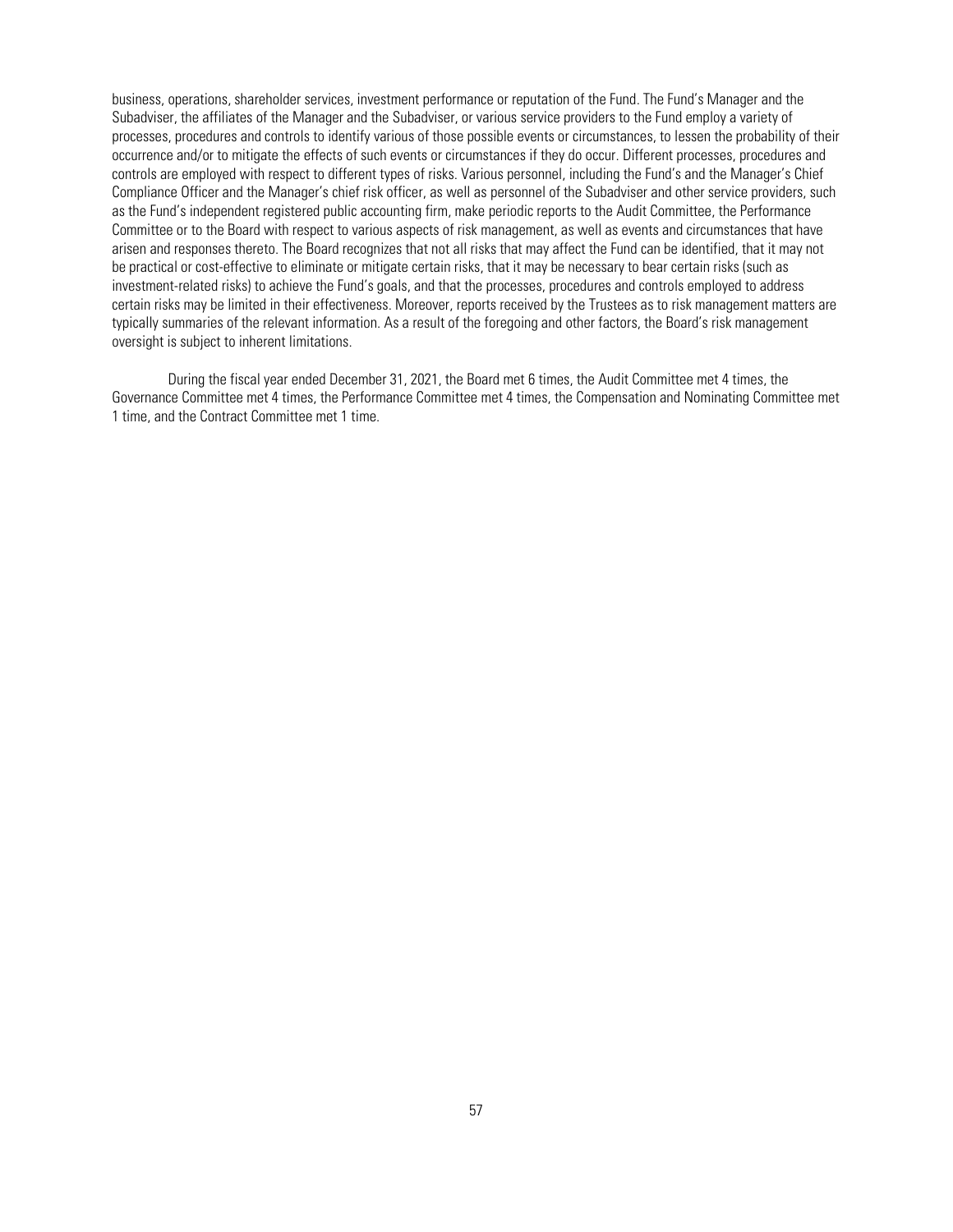# **Trustee Ownership of Securities**

The following tables show the dollar range of equity securities owned by the Trustees in the Fund and other investment companies in the Legg Mason Funds complex overseen by the Trustees as of December 31, 2021.

|                                             | <b>EQUILY SECUTILIES III LIIE FUIIU (9)</b> |                                             |                                                        |                                                |                                                      |                                    |                                                       |                                                                                                                                                                                                                                         |
|---------------------------------------------|---------------------------------------------|---------------------------------------------|--------------------------------------------------------|------------------------------------------------|------------------------------------------------------|------------------------------------|-------------------------------------------------------|-----------------------------------------------------------------------------------------------------------------------------------------------------------------------------------------------------------------------------------------|
| <b>Name of Trustee</b>                      | Aggressiv<br>e Growth<br><b>Portfolio</b>   | <b>Appreciati</b><br>on<br><b>Portfolio</b> | <b>Dividend</b><br><b>Strategy</b><br><b>Portfolio</b> | Large Cap<br><b>Growth</b><br><b>Portfolio</b> | <b>Large Cap</b><br><b>Value</b><br><b>Portfolio</b> | <b>Mid Cap</b><br><b>Portfolio</b> | <b>Small Cap</b><br><b>Growth</b><br><b>Portfolio</b> | <b>Aggregate</b><br><b>Dollar Range</b><br>of Equity<br><b>Securities in</b><br><b>All Registered</b><br><b>Investment</b><br><b>Companies in</b><br><b>Legg Mason</b><br><b>Funds</b><br><b>Complex</b><br>Overseen by<br>Trustee (\$) |
| Independent                                 |                                             |                                             |                                                        |                                                |                                                      |                                    |                                                       |                                                                                                                                                                                                                                         |
| <b>Trustees:</b>                            |                                             |                                             |                                                        |                                                |                                                      |                                    |                                                       |                                                                                                                                                                                                                                         |
| Paul R. Ades                                | None                                        | None                                        | None                                                   | None                                           | None                                                 | None                               | None                                                  | Over 100,000                                                                                                                                                                                                                            |
| Andrew L. Breech                            | None                                        | None                                        | None                                                   | None                                           | None                                                 | None                               | None                                                  | Over 100,000                                                                                                                                                                                                                            |
| Althea L.                                   |                                             |                                             |                                                        |                                                |                                                      |                                    |                                                       |                                                                                                                                                                                                                                         |
| Duersten                                    | None                                        | None                                        | None                                                   | None                                           | None                                                 | None                               | None                                                  | Over 100,000                                                                                                                                                                                                                            |
| Stephen R. Gross                            | None                                        | None                                        | None                                                   | None                                           | None                                                 | None                               | None                                                  | Over 100,000                                                                                                                                                                                                                            |
| Susan M.                                    |                                             |                                             |                                                        |                                                |                                                      |                                    |                                                       |                                                                                                                                                                                                                                         |
| Heilbron                                    | None                                        | None                                        | None                                                   | None                                           | None                                                 | None                               | None                                                  | Over 100,000                                                                                                                                                                                                                            |
| Howard J.                                   |                                             |                                             |                                                        |                                                |                                                      |                                    |                                                       |                                                                                                                                                                                                                                         |
| Johnson                                     | None                                        | None                                        | None                                                   | None                                           | None                                                 | None                               | None                                                  | Over 100,000                                                                                                                                                                                                                            |
| Arnold L.                                   |                                             |                                             |                                                        |                                                |                                                      |                                    |                                                       |                                                                                                                                                                                                                                         |
| Lehman*                                     | None                                        | None                                        | None                                                   | None                                           | None                                                 | None                               | None                                                  | Over 100,000                                                                                                                                                                                                                            |
| Robin J.W.                                  |                                             |                                             |                                                        |                                                |                                                      |                                    |                                                       |                                                                                                                                                                                                                                         |
| Masters*                                    | None                                        | None                                        | None                                                   | None                                           | None                                                 | None                               | None                                                  | Over 100,000                                                                                                                                                                                                                            |
| Jerome H. Miller                            | None                                        | None                                        | None                                                   | None                                           | None                                                 | None                               | None                                                  | Over 100,000                                                                                                                                                                                                                            |
| <b>Ken Miller</b>                           | None                                        | None                                        | None                                                   | None                                           | None                                                 | None                               | None                                                  | Over 100,000                                                                                                                                                                                                                            |
| G. Peter O'Brien*                           | None                                        | None                                        | None                                                   | None                                           | None                                                 | None                               | None                                                  | Over 100,000                                                                                                                                                                                                                            |
| Thomas F.                                   |                                             |                                             |                                                        |                                                |                                                      |                                    |                                                       |                                                                                                                                                                                                                                         |
| Schlafly                                    | None                                        | None                                        | None                                                   | None                                           | None                                                 | None                               | None                                                  | Over 100,000                                                                                                                                                                                                                            |
| <b>Interested</b><br>Trustee:<br>Jane Trust | None                                        | None                                        | None                                                   | None                                           | None                                                 | None                               | None                                                  | Over 100,000                                                                                                                                                                                                                            |
|                                             |                                             |                                             |                                                        |                                                |                                                      |                                    |                                                       |                                                                                                                                                                                                                                         |

# **Dollar Range of Equity Securities in the Fund (\$)**

\* Trustee was elected as a Trustee of the Trust effective July 1, 2021.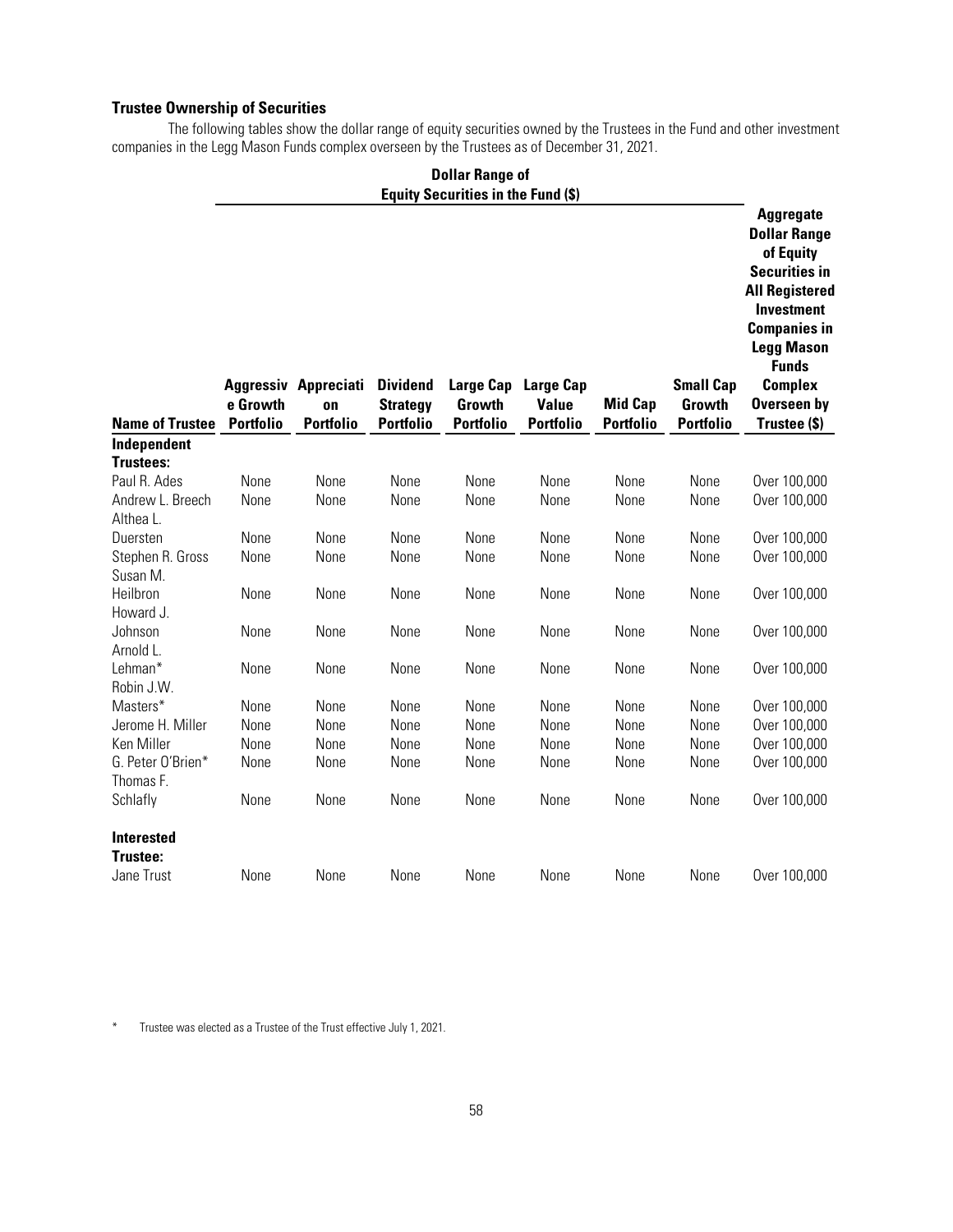As of December 31, 2021, none of the Independent Trustees or their immediate family members owned beneficially or of record any securities of the Manager, the Subadviser, or the Distributor of the Fund, or of a person (other than a registered investment company) directly or indirectly controlling, controlled by or under common control with the Manager, the Subadviser, or the Distributor of the Fund.

For serving as a Trustee of the Trust, each Independent Trustee receives an annual retainer plus fees for attending each regularly scheduled meeting and special Board meeting they attend in person or by telephone. Each Independent Trustee is also reimbursed for all out-of-pocket expenses relating to attendance at such meetings. Those Independent Trustees who serve in leadership positions of the Board or Board committees, and members of the Contract Committee, the Performance Committee, and the Compensation and Nominating Committee, receive additional compensation. The Board reviews the level of Trustee compensation periodically and Trustee compensation may change from time to time. Ms. Trust, an "interested person" of the Trust, as defined in the 1940 Act, does not receive compensation from the Fund for her service as Trustee. The Fund pays its pro rata share of the fees and expenses of the Trustees based upon asset size.

Officers of the Trust receive no compensation from the Fund, although they may be reimbursed for reasonable out-ofpocket travel expenses for attending Board meetings.

## **Trustee Compensation**

Information regarding compensation paid to the Trustees is shown below.

|                                  | <b>Aggregate Compensation from the Fund*(\$)</b> |                                                       |                                                        |                                                |                                                      |                                    |                                                         |                                                                                                                                           |                                                                                                                                       |
|----------------------------------|--------------------------------------------------|-------------------------------------------------------|--------------------------------------------------------|------------------------------------------------|------------------------------------------------------|------------------------------------|---------------------------------------------------------|-------------------------------------------------------------------------------------------------------------------------------------------|---------------------------------------------------------------------------------------------------------------------------------------|
| <b>Name of</b><br><b>Trustee</b> | e Growth<br><b>Portfolio</b>                     | <b>Aggressiv Appreciati</b><br>on<br><b>Portfolio</b> | <b>Dividend</b><br><b>Strategy</b><br><b>Portfolio</b> | <b>Large Cap</b><br>Growth<br><b>Portfolio</b> | <b>Large Cap</b><br><b>Value</b><br><b>Portfolio</b> | <b>Mid Cap</b><br><b>Portfolio</b> | <b>Small Cap Expenses</b><br>Growth<br><b>Portfolio</b> | <b>Total</b><br><b>Pension</b><br><b>or</b><br><b>Retireme</b><br>nt<br><b>Benefits</b><br>Paid<br>as Part of<br><b>Fund</b><br>₩<br>(\$) | <b>Total</b><br><b>Compensati</b><br>on<br>from Legg<br><b>Mason</b><br><b>Funds</b><br><b>Complex</b><br>Paid to<br>Trustee**<br>(S) |
| Independent                      |                                                  |                                                       |                                                        |                                                |                                                      |                                    |                                                         |                                                                                                                                           |                                                                                                                                       |
| <b>Trustees:</b>                 |                                                  |                                                       |                                                        |                                                |                                                      |                                    |                                                         |                                                                                                                                           |                                                                                                                                       |
| Paul R.                          |                                                  |                                                       |                                                        |                                                |                                                      |                                    |                                                         |                                                                                                                                           |                                                                                                                                       |
| Ades                             | 2,923                                            | 4,221                                                 | 2,289                                                  | 1,984                                          | 1,331                                                | 1,194                              | 2,393                                                   | None                                                                                                                                      | 349,000                                                                                                                               |
| Andrew L.<br><b>Breech</b>       | 2,639                                            | 4,003                                                 | 2,164                                                  | 1,883                                          | 1,258                                                | 1,128                              | 2,261                                                   | None                                                                                                                                      | 334,000                                                                                                                               |
| Althea L.                        |                                                  |                                                       |                                                        |                                                |                                                      |                                    |                                                         |                                                                                                                                           |                                                                                                                                       |
| Duersten                         | 3,621                                            | 5,138                                                 | 2,790                                                  | 2,423                                          | 1,621                                                | 1,454                              | 2,915                                                   | None                                                                                                                                      | 420,500                                                                                                                               |
| Stephen                          |                                                  |                                                       |                                                        |                                                |                                                      |                                    |                                                         |                                                                                                                                           |                                                                                                                                       |
| R. Gross                         | 2,905                                            | 4,196                                                 | 2,276                                                  | 1,972                                          | 1,324                                                | 1,187                              | 2,378                                                   | None                                                                                                                                      | 347,000                                                                                                                               |
| Susan M.                         |                                                  |                                                       |                                                        |                                                |                                                      |                                    |                                                         |                                                                                                                                           |                                                                                                                                       |
| Heilbron                         | 2,746                                            | 3,968                                                 | 2,152                                                  | 1,864                                          | 1,252                                                | 1,123                              | 2,250                                                   | None                                                                                                                                      | 329,000                                                                                                                               |
| Howard J.<br>Johnson§            | 2,923                                            | 4,221                                                 | 2,289                                                  | 1,984                                          | 1,331                                                | 1,194                              | 2,393                                                   | None                                                                                                                                      | 349,000                                                                                                                               |
| Arnold L.                        |                                                  |                                                       |                                                        |                                                |                                                      |                                    |                                                         |                                                                                                                                           |                                                                                                                                       |
| Lehman**                         |                                                  |                                                       |                                                        |                                                |                                                      |                                    |                                                         |                                                                                                                                           |                                                                                                                                       |
| $\ast$                           | 579                                              | 1,831                                                 | 962                                                    | 807                                            | 568                                                  | 504                                | 978                                                     | None                                                                                                                                      | 272,000                                                                                                                               |
| Robin<br>J.W.                    |                                                  |                                                       |                                                        |                                                |                                                      |                                    |                                                         |                                                                                                                                           |                                                                                                                                       |
| Masters*                         | 628                                              | 1,978                                                 | 1,040                                                  | 872                                            | 614                                                  | 544                                | 1,057                                                   | None                                                                                                                                      | 264,500                                                                                                                               |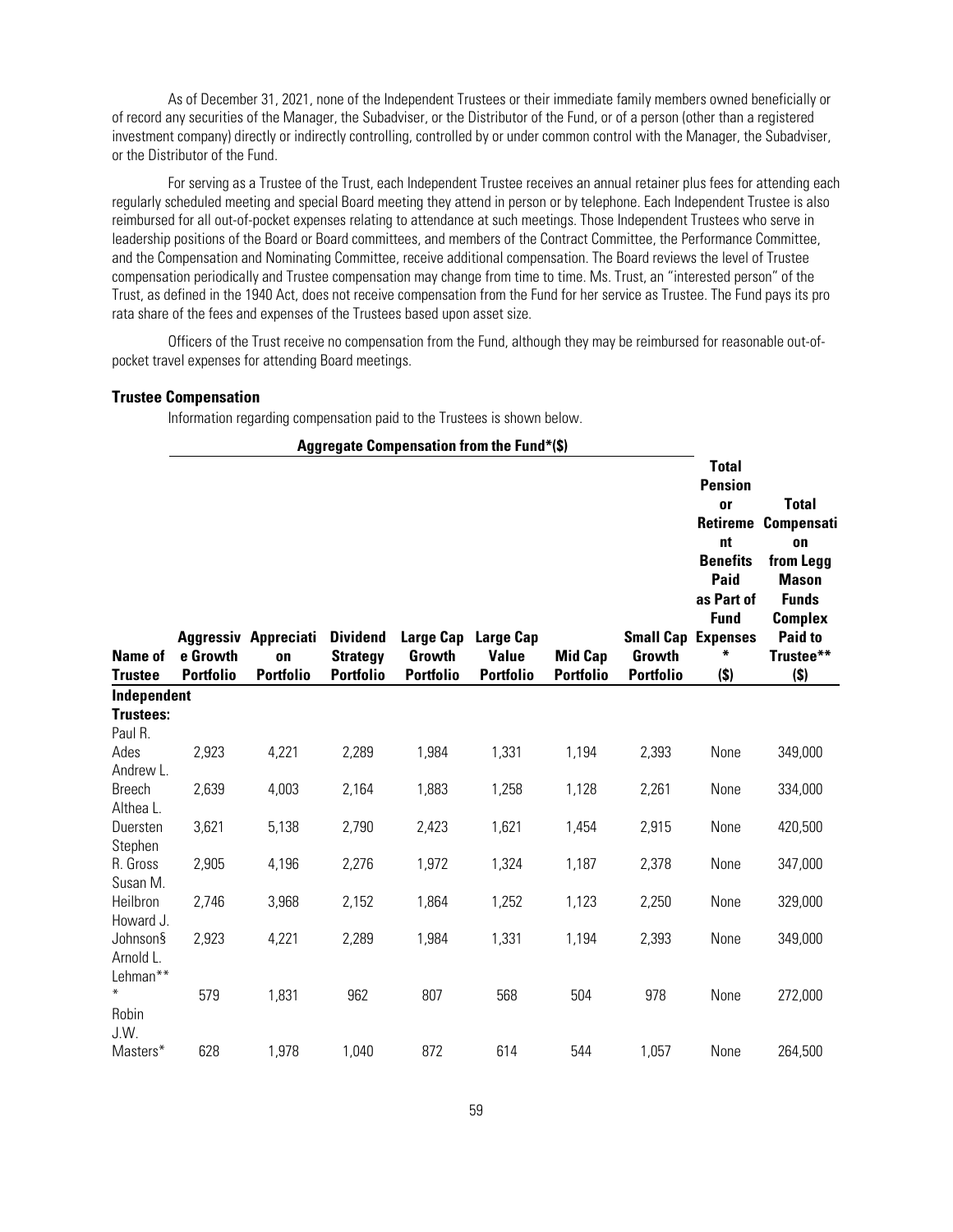| $***$                                     |       |       |       |       |       |       |       |      |         |
|-------------------------------------------|-------|-------|-------|-------|-------|-------|-------|------|---------|
| Jerome H.<br>Miller                       | 2,953 | 4,271 | 2,316 | 2,007 | 1,347 | 1,208 | 2,420 | None | 353,000 |
| Ken<br>Miller<br>G. Peter                 | 2,949 | 4,260 | 2,310 | 2,002 | 1,344 | 1,205 | 2,414 | None | 352,000 |
| 0'Brien**<br>$\ast$<br>Thomas F.          | 579   | 1,831 | 962   | 807   | 568   | 504   | 978   | None | 504,050 |
| Schlafly                                  | 2,923 | 4,221 | 2,289 | 1,984 | 1,331 | 1,194 | 2,393 | None | 349,000 |
| <b>Intereste</b><br>d<br>Trustee:<br>Jane |       |       |       |       |       |       |       |      |         |
| <b>Trustt</b>                             | None  | None  | None  | None  | None  | None  | None  | None | None    |

Information is for the fiscal year ended December 31, 2021.

\*\* Information is for the calendar year ended December 31, 2021.

\*\*\* Trustee was elected as a Trustee of the Trust effective July 1, 2021.

§ The total amount of deferred compensation accrued by the Trust (including earnings or depreciation in value of amounts deferred) through December 31, 2021 for Mr. Howard J. Johnson is \$222,488.

† Ms. Trust is not compensated by the Trust for her services as a Trustee because of her affiliations with the Manager.

# **INVESTMENT MANAGEMENT AND SERVICE PROVIDER INFORMATION**

### **Manager**

The Manager, a limited liability company organized under the laws of the State of Delaware, serves as investment manager to the Fund and provides administrative and certain oversight services to the Fund, pursuant to an investment management agreement (the "Management Agreement"). The Manager has offices at 280 Park Avenue, New York, New York, 10017 and also serves as the investment manager of other Legg Mason Funds. The Manager is an indirect, wholly-owned subsidiary of Franklin Resources, a Delaware corporation. Franklin Resources, whose principal executive offices are at One Franklin Parkway, San Mateo, California 94403, is a global investment management organization operating, together with its subsidiaries, as Franklin Templeton.

The Manager has agreed, under the Management Agreement, subject to the supervision of the Board, to provide the Fund with investment research, advice, management and supervision, furnish a continuous investment program for the Fund's portfolio of securities and other investments consistent with the Fund's investment objectives, policies and restrictions, and place orders pursuant to its investment determinations. The Manager is permitted to enter into contracts with subadvisers or subadministrators, subject to the Board's approval. The Manager has entered into subadvisory agreements, as described below.

As compensation for services performed, facilities furnished and expenses assumed by the Manager, the Fund pays the Manager a fee computed daily at an annual rate of the Fund's average daily net assets as described below. The Manager also performs administrative and management services as reasonably requested by the Fund necessary for the operation of the Fund, such as (i) supervising the overall administration of the Fund, including negotiation of contracts and fees with, and monitoring of performance and billings of, the Fund's transfer agent, shareholder servicing agents, custodian and other independent contractors or agents; (ii) providing certain compliance, fund accounting, regulatory reporting and tax reporting services; (iii) preparing or participating in the preparation of Board materials, registration statements, proxy statements and reports and other communications to shareholders; (iv) maintaining the Fund's existence; and (v) maintaining the registration or qualification of the Fund's shares under federal and state laws.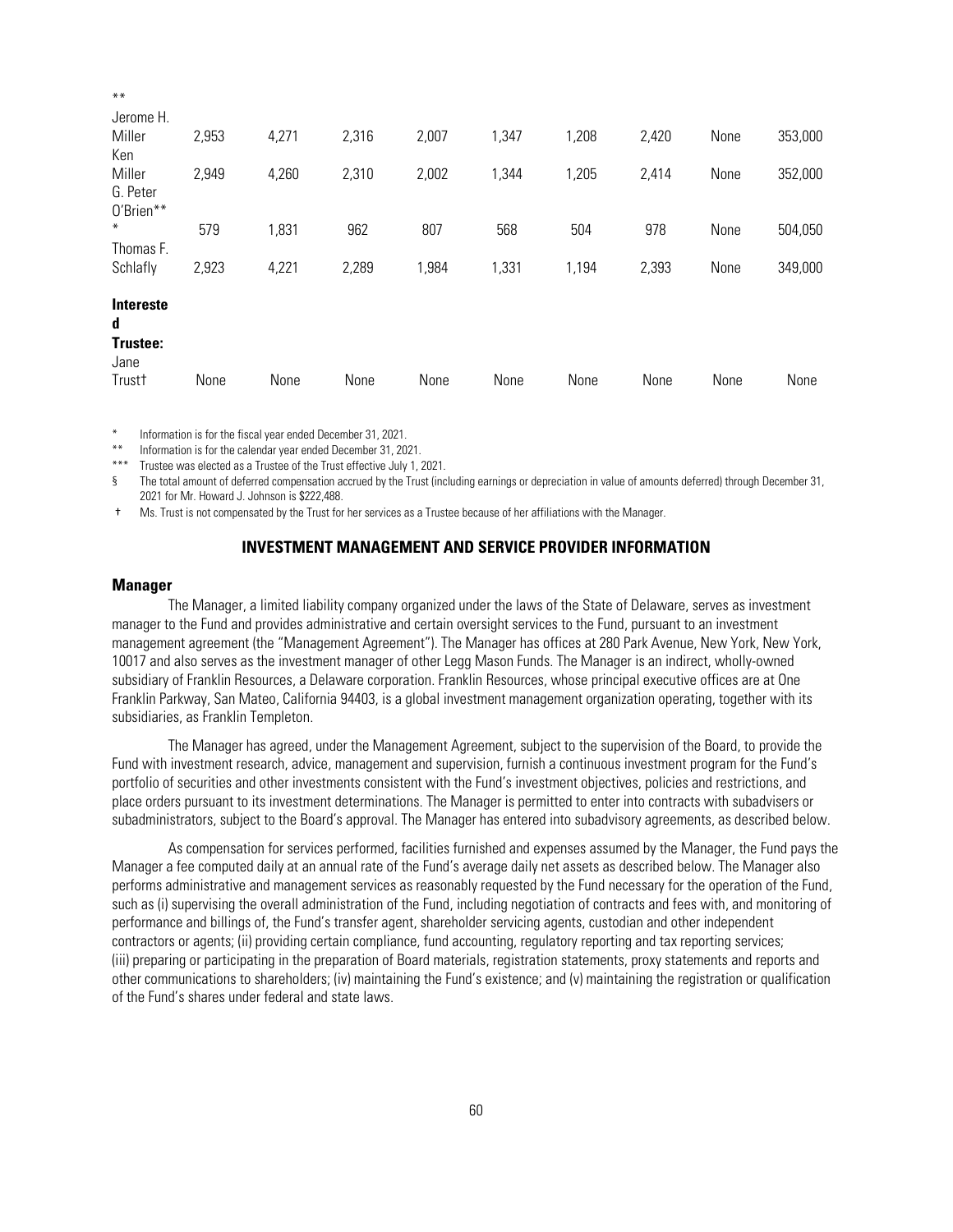The Management Agreement will continue in effect for its initial term and thereafter from year to year, provided continuance is specifically approved at least annually (a) by the Board or by a 1940 Act Vote, and (b) in either event, by a majority of the Independent Trustees, with such Independent Trustees casting votes in person at a meeting called for such purpose.

The Management Agreement provides that the Manager may render services to others. The Management Agreement is terminable without penalty by the Board or by vote of a majority of the outstanding voting securities of the Fund on not more than 60 days' nor less than 30 days' written notice to the Manager, or by the Manager on not less than 90 days' written notice to the Fund as applicable, and will automatically terminate in the event of its assignment (as defined in the 1940 Act) by the Manager. No Management Agreement is assignable by the Trust except with the consent of the Manager.

The Management Agreement provides that the Manager, its affiliates performing services contemplated by the Management Agreement, and the partners, shareholders, directors, officers and employees of the Manager and such affiliates, will not be liable for any error of judgment or mistake of law, for any loss arising out of any investment, or for any act or omission in the execution of securities transactions for the Fund, but the Manager is not protected against any liability to the Fund to which the Manager would be subject by reason of willful misfeasance, bad faith or gross negligence in the performance of its duties or by reason of its reckless disregard of its obligations and duties under the Management Agreement.

For its services under the applicable Fund's Management Agreement, the Manager receives an investment management fee that is calculated daily and payable monthly at an annual rate according to the following schedule:

| <b>Fund</b>                 | <b>Average Daily Net Assets</b> | <b>Investment Management Fee Rate</b><br>(% of Average Daily Net Assets) |
|-----------------------------|---------------------------------|--------------------------------------------------------------------------|
| Aggressive Growth Portfolio | First \$1 billion               | 0.750                                                                    |
|                             | Next \$1 billion                | 0.725                                                                    |
|                             | Next \$3 billion                | 0.700                                                                    |
|                             | Next \$5 billion                | 0.675                                                                    |
|                             | Over \$10 billion               | 0.650                                                                    |
| Appreciation Portfolio      | First \$250 million             | 0.750                                                                    |
|                             | Next \$250 million              | 0.700                                                                    |
|                             | Next \$500 million              | 0.650                                                                    |
|                             | Next \$1 billion                | 0.600                                                                    |
|                             | Next \$1 billion                | 0.550                                                                    |
|                             | Over \$3 billion                | 0.500                                                                    |
| Dividend Strategy Portfolio | First \$1 billion               | 0.700                                                                    |
|                             | Next \$1 billion                | 0.680                                                                    |
|                             | Next \$3 billion                | 0.650                                                                    |
|                             | Next \$5 billion                | 0.600                                                                    |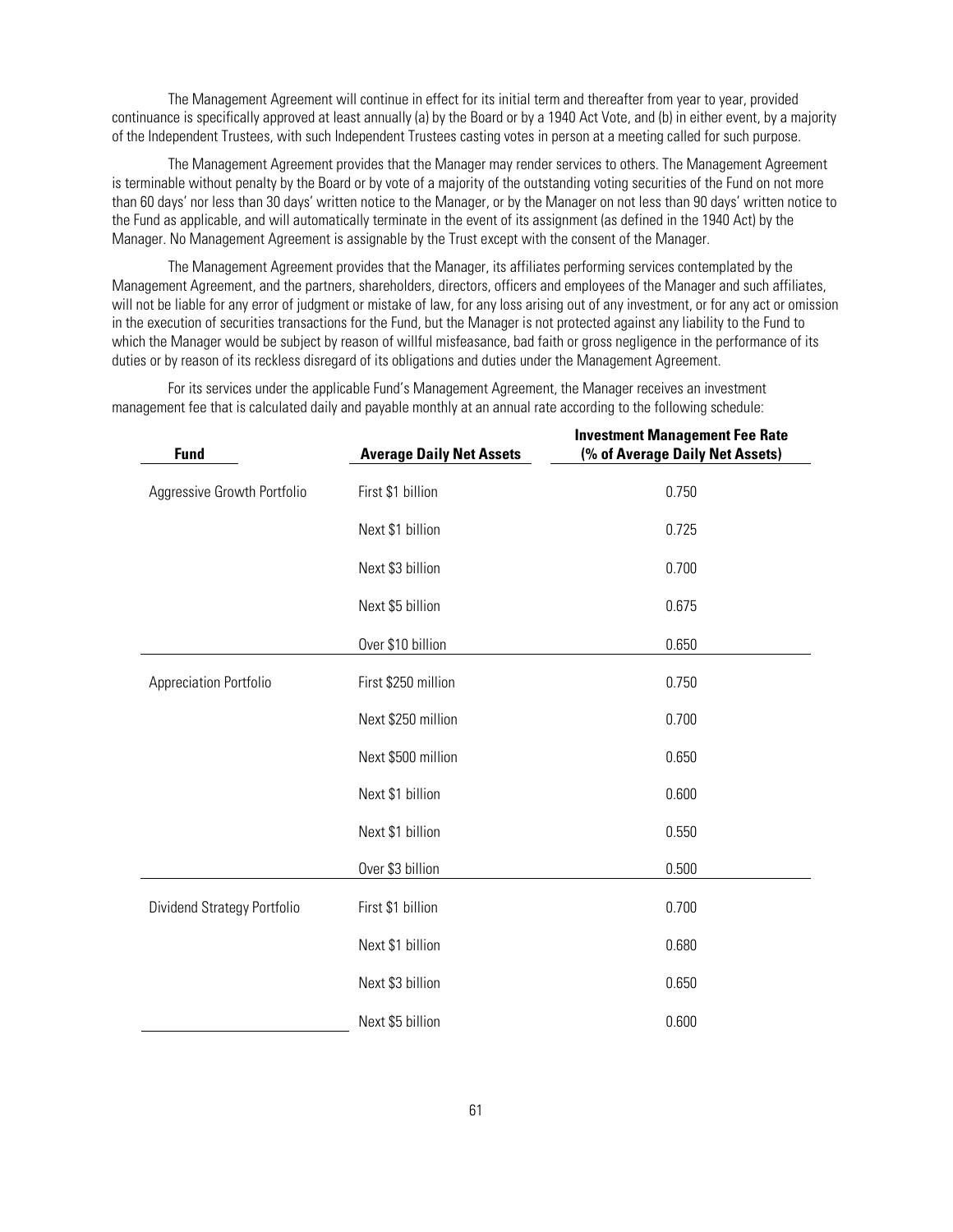|                            | Over \$10 billion   | 0.550 |
|----------------------------|---------------------|-------|
| Large Cap Growth Portfolio | First \$1 billion   | 0.700 |
|                            | Next \$1 billion    | 0.680 |
|                            | Next \$3 billion    | 0.650 |
|                            | Next \$5 billion    | 0.600 |
|                            | Over \$10 billion   | 0.550 |
| Large Cap Value Portfolio  | First \$350 million | 0.650 |
|                            | Next \$150 million  | 0.550 |
|                            | Next \$250 million  | 0.525 |
|                            | Next \$250 million  | 0.500 |
|                            | Over \$1 billion    | 0.450 |
| Mid Cap Portfolio          | First \$1 billion   | 0.750 |
|                            | Next \$1 billion    | 0.700 |
|                            | Next \$3 billion    | 0.650 |
|                            | Next \$5 billion    | 0.600 |
|                            | Over \$10 billion   | 0.550 |
| Small Cap Growth Portfolio | N/A                 | 0.75  |

The table below sets forth the management fees paid by the Fund to the Manager (waived/reimbursed amounts are in parentheses), with respect to the fiscal periods indicated:

| <b>Fund</b>       | <b>For the Fiscal Period Ended</b><br>December 31, | Gross<br><b>Management</b><br>Fees $(§)$ | <b>Management</b><br><b>Fees</b><br><b>Waived/Expense</b><br>s<br><b>Reimbursed (\$)</b> | <b>Net Management</b><br><b>Fees (After</b><br><b>Waivers/Expense</b><br>Reimbursements) (\$) |
|-------------------|----------------------------------------------------|------------------------------------------|------------------------------------------------------------------------------------------|-----------------------------------------------------------------------------------------------|
| Aggressive Growth |                                                    |                                          |                                                                                          |                                                                                               |
| Portfolio         | 2021                                               | 3,849,925                                | (68)                                                                                     | 3,849,857                                                                                     |
|                   | 2020                                               | 5,807,648                                | (5,615)                                                                                  | 5,802,033                                                                                     |
|                   | 2019                                               | 6,196,736                                | (17)                                                                                     | 6,196,719                                                                                     |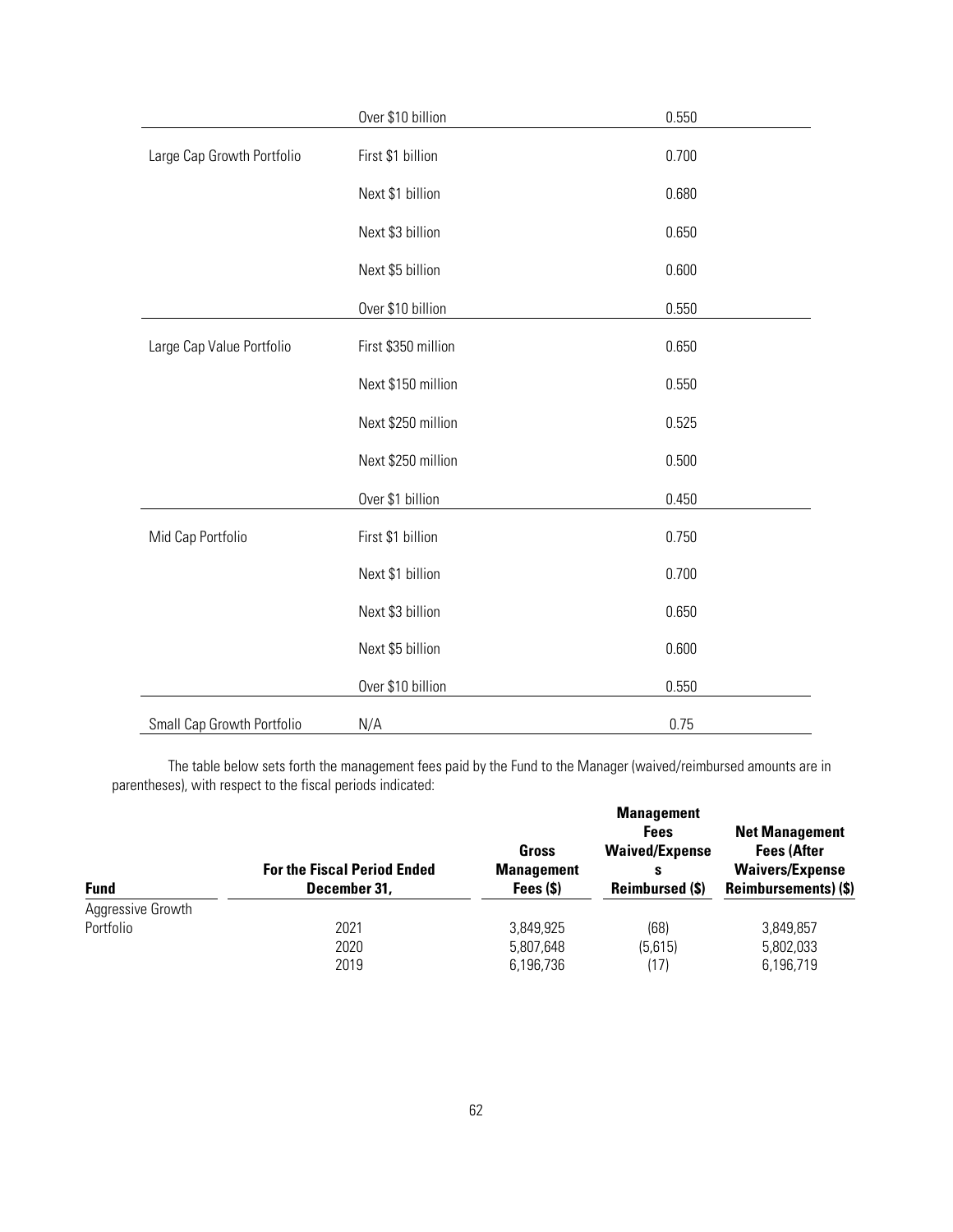| <b>Appreciation Portfolio</b> | 2021 | 6,768,208 | (210)    | 6,767,998 |
|-------------------------------|------|-----------|----------|-----------|
|                               | 2020 | 5,406,809 | (5, 290) | 5,401,519 |
|                               | 2019 | 5,618,928 | (21)     | 5,618,907 |
| Dividend Strategy             |      |           |          |           |
| Portfolio                     | 2021 | 3,664,412 | (60)     | 3,664,352 |
|                               | 2020 | 3,079,709 | (3, 337) | 3,076,372 |
|                               | 2019 | 3,098,324 | (36)     | 3,098,288 |
| Large Cap Growth              |      |           |          |           |
| Portfolio                     | 2021 | 3,151,768 | (158)    | 3,151,610 |
|                               | 2020 | 2,569,230 | (2,520)  | 2,566,710 |
|                               | 2019 | 1,899,344 | (15)     | 1,899,329 |
| Large Cap Value               |      |           |          |           |
| Portfolio                     | 2021 | 1,986,876 | (88)     | 1,986,788 |
|                               | 2020 | 1,635,131 | (1,863)  | 1,633,268 |
|                               | 2019 | 1,793,634 | (8)      | 1,793,626 |
| Mid Cap Portfolio             | 2021 | 2,082,618 | (89)     | 2,082,529 |
|                               | 2020 | 1,512,138 | (3, 238) | 1,508,900 |
|                               | 2019 | 1,497,529 | (4)      | 1,497,525 |
| Small Cap Growth              |      |           |          |           |
| Portfolio                     | 2021 | 4,092,354 | (45)     | 4,092,309 |
|                               | 2020 | 2,895,614 | (2, 431) | 2,893,183 |
|                               | 2019 | 2,643,884 | (6)      | 2,643,878 |

Any expense limitation arrangements in place during the Fund's past three fiscal periods can be found in the Fund's Prospectus in effect (as amended or supplemented from time to time) for such year.

#### **Subadviser**

ClearBridge Investments, LLC serves as the subadviser to the Fund (the "Subadviser") pursuant to a subadvisory agreement between the Manager and the Subadviser (the "Subadvisory Agreement"). The Subadviser has offices at 620 Eighth Avenue, New York, New York 10018. The Subadviser is an indirect, wholly-owned subsidiary of Franklin Resources.

As compensation for its services, the Manager pays to the Subadviser a fee equal to 70% of the management fee paid to the Manager by the Fund, net of any waivers and expense reimbursements.

Western Asset Management Company, LLC, organized under the laws of the State of California, ("Western Asset" and together with the Subadviser, the "Subadviser") manages the portion of the Fund's cash and short-term instruments allocated to it pursuant to a separate subadvisory agreement between the Manager and Western Asset (the "Western Asset Agreement" and together with the Subadvisory Agreement, the "Subadvisory Agreement"). Western Asset, established in 1971, has offices at 385 East Colorado Boulevard, Pasadena, California 91101 and 620 Eighth Avenue, New York, New York 10018. Western Asset acts as investment adviser to institutional accounts, such as corporate pension plans, mutual funds and endowment funds. Western Asset is an indirect, wholly-owned subsidiary of Franklin Resources. Under the Western Asset Agreement, Western Asset is responsible, subject to the general supervision of the Manager and the Board, for the management of the portion of the Fund's cash and short term instruments allocated to it. For Western Asset's services to the Fund, the Manager, not the Fund, pays Western Asset 0.02% of the portion of the Fund's average daily net assets that are allocated to Western Asset by the Manager, net of expense waivers and reimbursements.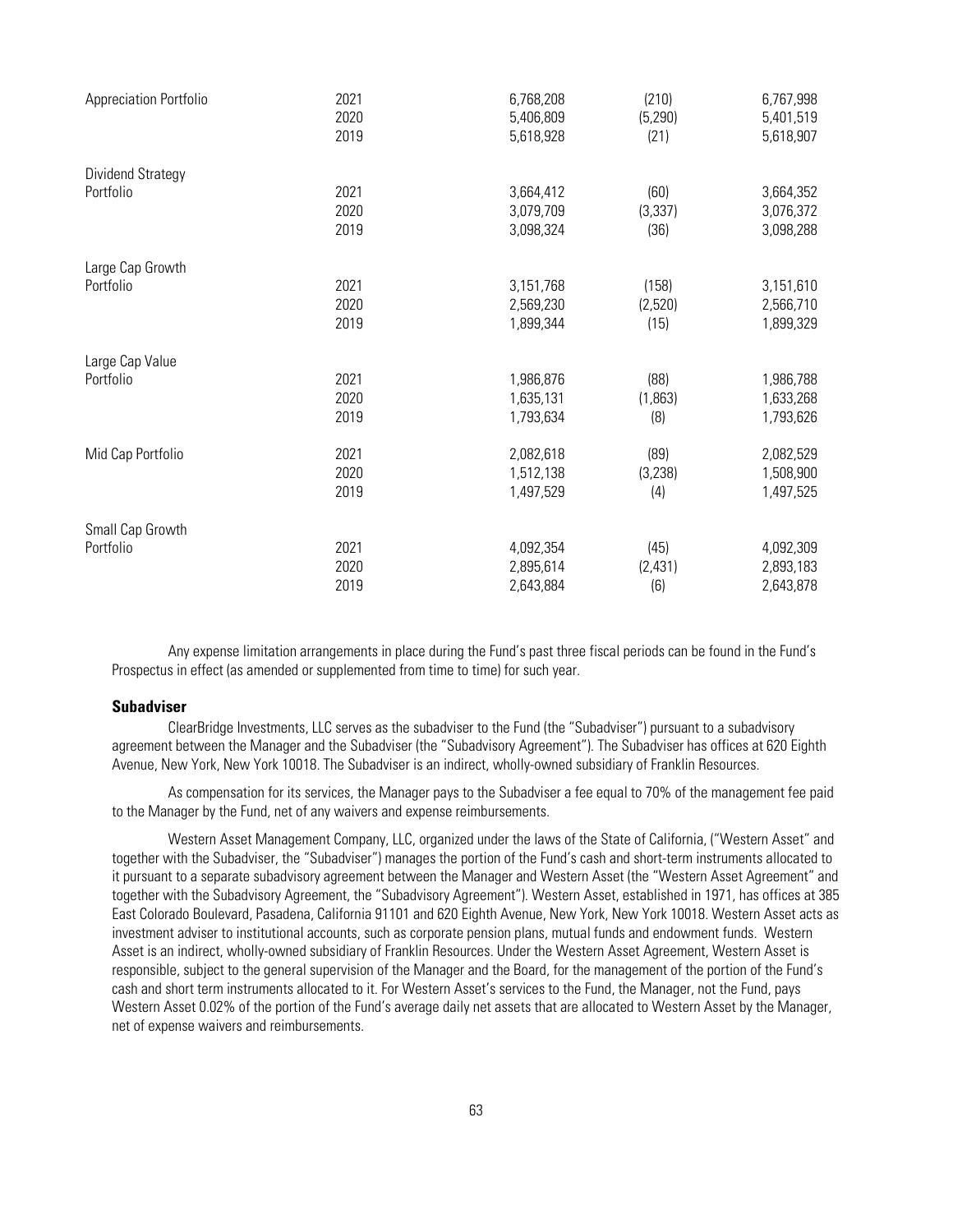Under the Subadvisory Agreement, subject to the supervision of the Board and the Manager, the Subadviser regularly provides with respect to the portion of the Fund's assets allocated to it by the Manager, investment research, advice, management and supervision; furnishes a continuous investment program for the allocated assets consistent with the Fund's investment objectives, policies and restrictions; and places orders pursuant to its investment determinations. The Subadviser may delegate to companies that the Subadviser controls, is controlled by, or is under common control with, certain of the Subadviser's duties under a Subadvisory Agreement, subject to the Subadviser's supervision, provided the Subadviser will not be relieved of its duties or obligations under the Subadvisory Agreement as a result of any delegation.

The Subadvisory Agreement will continue in effect for its initial term and thereafter from year to year provided such continuance is specifically approved at least annually (a) by the Board or by a majority of the outstanding voting securities of the Fund (as defined in the 1940 Act), and (b) in either event, by a majority of the Independent Trustees with such Independent Trustees casting votes in person at a meeting called for such purpose. The Board or a majority of the outstanding voting securities of the Fund (as defined in the 1940 Act) may terminate the Subadvisory Agreement without penalty, in each case on not more than 60 days' nor less than 30 days' written notice to the Subadviser. The Subadviser may terminate the respective Subadvisory Agreement, on 90 days' written notice to the Fund and the Manager. The Subadvisory Agreement may be terminated upon the mutual written consent of the Manager and the Subadviser. The Subadvisory Agreement will terminate automatically in the event of assignment (as defined in the 1940 Act) by the applicable Subadviser, and shall not be assignable by the Manager without the consent of the Subadviser.

The Subadvisory Agreement provides that the Subadviser, its affiliates performing services contemplated by the Subadvisory Agreement, and the partners, shareholders, directors, officers and employees of the Subadviser and such affiliates will not be liable for any error of judgment or mistake of law, or for any loss arising out of any investment, or for any act or omission in the execution of securities transactions for the Fund, but the Subadviser is not protected against any liability to the Fund or the Manager to which the Subadviser would be subject by reason of willful misfeasance, bad faith or gross negligence in the performance of its duties or by reason of its reckless disregard of its obligations and duties under the Subadvisory Agreement.

### **Expenses**

In addition to amounts payable under the Management Agreement and the 12b-1 Plan (as discussed in this SAI), the Fund is responsible for its own expenses, including, among other things: interest; taxes; governmental fees; voluntary assessments and other expenses incurred in connection with membership in investment company organizations; organization costs of the Fund; the cost (including interest, brokerage commissions, transaction fees or charges or acquired fund fees and expenses, if any) in connection with the purchase or sale of the Fund's securities and other investments and any losses in connection therewith; fees and expenses of custodians, transfer agents, registrars, independent pricing vendors or other agents; legal expenses; loan commitment fees; expenses relating to the issuance and redemption or repurchase of the Fund's shares and servicing shareholder accounts; expenses of registering and qualifying the Fund's shares for sale under applicable federal and state law; expenses of preparing, setting in print, printing and distributing prospectuses and statements of additional information and any supplements thereto, reports, proxy statements, notices and dividends to the Fund's shareholders; costs of stationery; website costs; costs of meetings of the Board or any committee thereof, meetings of shareholders and other meetings of the Fund; Board fees; audit fees; travel expenses of officers, Trustees and employees of the Fund, if any; the Fund's pro rata portion of premiums on any fidelity bond and other insurance covering the Fund and its officers, Trustees and employees; and litigation expenses and any non-recurring or extraordinary expenses as may arise, including, without limitation, those relating to actions, suits or proceedings to which the Fund is a party and any legal obligation which the Fund may have to indemnify the Fund's Trustees and officers with respect thereto.

Management may agree to implement an expense cap, waive fees and/or reimburse operating expenses for one or more classes of shares. Any such waived fees and/or reimbursed expenses are described in the Fund's Prospectus. The expense caps and waived fees and/or reimbursed expenses do not cover extraordinary expenses, such as (a) any expenses or charges related to litigation, derivative actions, demand related to litigation, regulatory or other government investigations and proceedings, "for cause" regulatory inspections and indemnification or advancement of related expenses or costs, to the extent any such expenses are considered extraordinary expenses for the purposes of fee disclosure in Form N-1A as the same may be amended from time to time; (b) transaction costs (such as brokerage commissions and dealer and underwriter spreads) and taxes; (c) other extraordinary expenses as determined for the purposes of fee disclosure in Form N-1A, as the same may be amended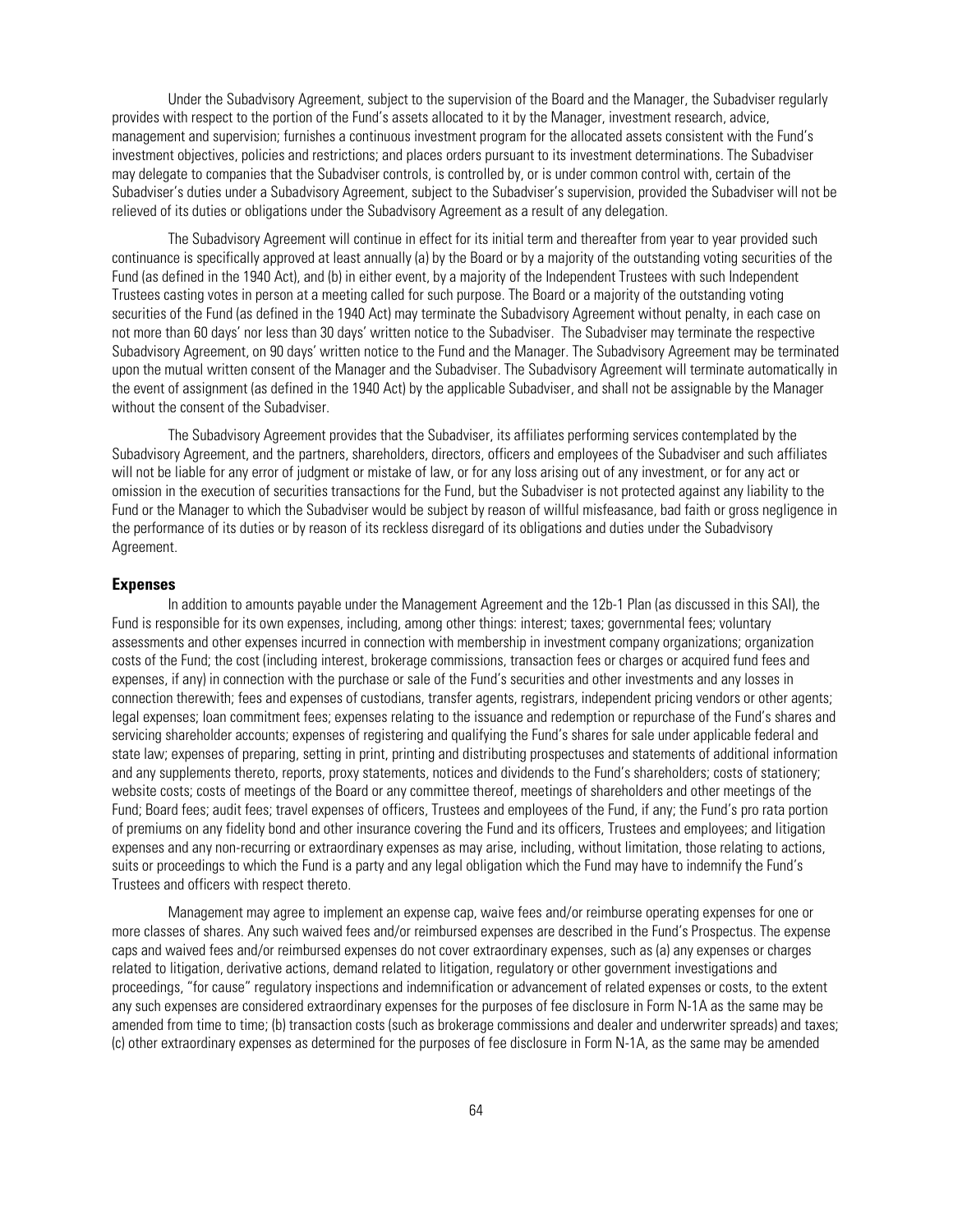from time to time; and (d) any other exclusions enumerated in the Fund's particular expense cap. Without limiting the foregoing, extraordinary expenses are generally those that are unusual or expected to recur only infrequently, and may include such expenses, by way of illustration, as (i) expenses of the reorganization, restructuring, redomiciling or merger of the Fund or class or the acquisition of all or substantially all of the assets of another fund or class; (ii) expenses of holding, and soliciting proxies for, a meeting of shareholders of the Fund or class (except to the extent relating to routine items such as the election of Trustees or the approval of the independent registered public accounting firm); and (iii) expenses of converting to a new custodian, transfer agent or other service provider, in each case to the extent any such expenses are considered extraordinary expenses for the purposes of fee disclosure in Form N-1A as the same may be amended from time to time. In order to implement an expense limitation, the Manager will, as necessary, waive management fees or reimburse operating expenses. However, the Manager is permitted to recapture amounts waived or reimbursed to a class during the same fiscal year if the class' total annual fund operating expenses have fallen to a level below the class's expense limitation shown in the Fund's Prospectus. In no case will the Manager recapture any amount that would result, on any particular business day of the Fund, in the class' total annual fund operating expenses exceeding such expense limitation or any other lower limit then in effect. These arrangements may be reduced or terminated under certain circumstances.

### **Portfolio Managers**

## **Other Accounts Managed by the Portfolio Managers**

The table below identifies the portfolio managers, the number of accounts (other than the Fund) for which the portfolio managers have day-to-day management responsibilities and the total assets in such accounts, within each of the following categories: registered investment companies, other pooled investment vehicles, and other accounts. For each category, the number of accounts and total assets in the accounts where fees are based on performance are also indicated, as applicable. Unless noted otherwise, all information is provided as of December 31, 2021.

| <b>Portfolio</b><br><b>Managers</b> | <b>Type of</b><br><b>Account</b>          | <b>Number of</b><br><b>Accounts</b><br><b>Managed</b> | <b>Total</b><br><b>Assets</b><br><b>Managed</b><br>(Billions)<br>$($ \$) | <b>Number of</b><br><b>Accounts Managed</b><br>for which Advisory<br>Fee is<br>Performance-<br><b>Based</b> | <b>Assets Managed for</b><br>which Advisory Fee is<br><b>Performance-Based</b><br>(Billions) (\$) |
|-------------------------------------|-------------------------------------------|-------------------------------------------------------|--------------------------------------------------------------------------|-------------------------------------------------------------------------------------------------------------|---------------------------------------------------------------------------------------------------|
| <b>Aggressive Growth Portfolio</b>  |                                           |                                                       |                                                                          |                                                                                                             |                                                                                                   |
| <b>Evan Bauman</b>                  | Registered<br>Investment<br>Companies     | 5                                                     | 7.2                                                                      | None                                                                                                        | None                                                                                              |
|                                     | Other<br>Pooled<br>Investment<br>Vehicles | $\overline{2}$                                        | 0.6                                                                      | None                                                                                                        | None                                                                                              |
|                                     | Other<br>Accounts                         | 50,400                                                | 23.0                                                                     | None                                                                                                        | None                                                                                              |
| <b>Aram E. Green</b>                | Registered<br>Investment<br>Companies     | 10                                                    | 21.9                                                                     | 1                                                                                                           | 4.0                                                                                               |
|                                     | Other<br>Pooled<br>Investment<br>Vehicles | 3                                                     | 1.1                                                                      | None                                                                                                        | None                                                                                              |
|                                     | Other                                     | 52,378                                                | 24.0                                                                     | None                                                                                                        | None                                                                                              |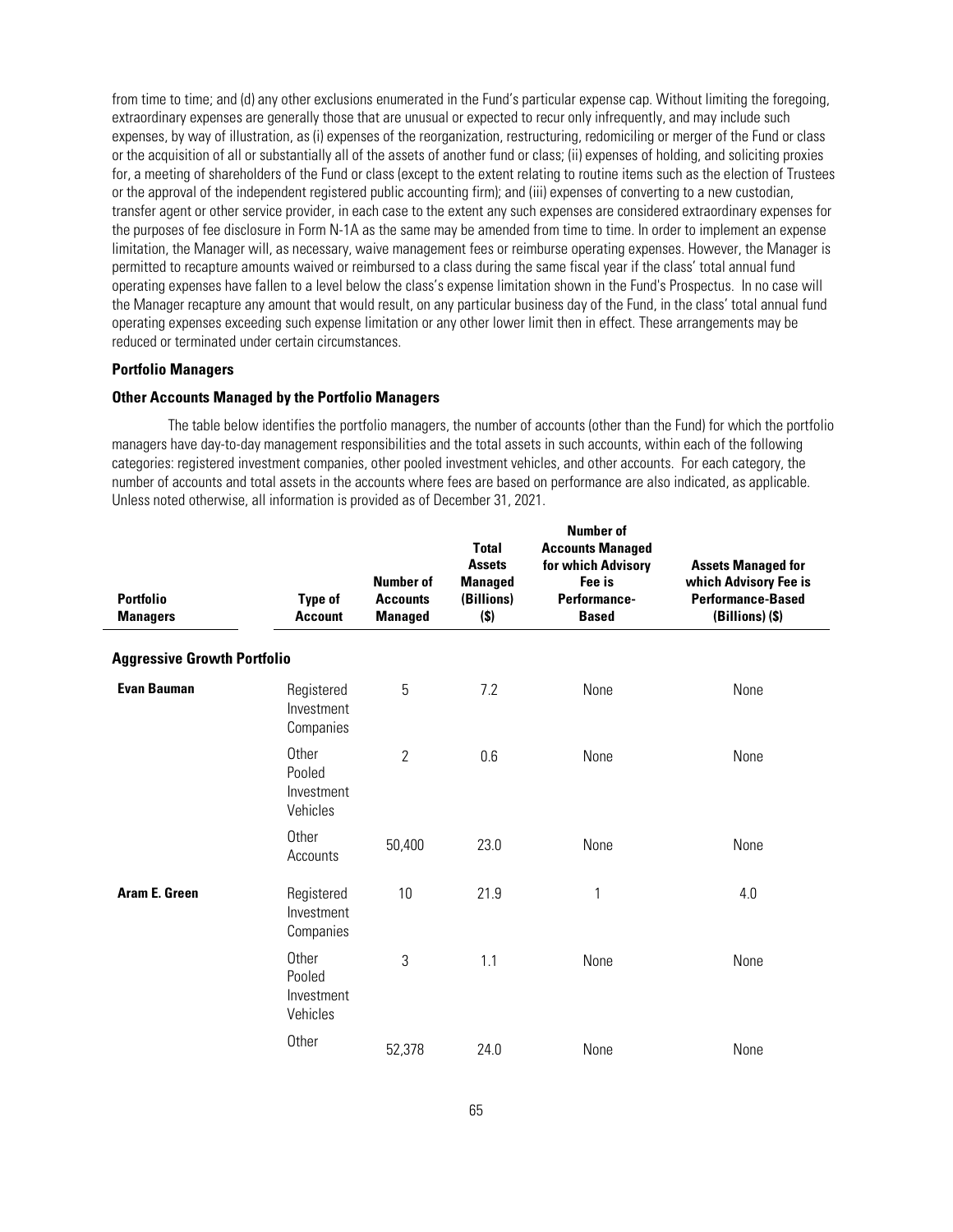|                                    | Accounts                                  |                  |      |      |      |
|------------------------------------|-------------------------------------------|------------------|------|------|------|
| <b>Appreciation Portfolio</b>      |                                           |                  |      |      |      |
| <b>Scott Glasser</b>               | Registered<br>Investment<br>Companies     | 3                | 8.3  | None | None |
|                                    | Other<br>Pooled<br>Investment<br>Vehicles | 1                | 0.3  | None | None |
|                                    | Other<br>Accounts                         | 7,734            | 3.3  | None | None |
| <b>Michael</b><br><b>Kagan</b>     | Registered<br>Investment<br>Companies     | 3                | 8.3  | None | None |
|                                    | Other<br>Pooled<br>Investment<br>Vehicles | 1                | 0.3  | None | None |
|                                    | Other<br>Accounts                         | 7,734            | 3.3  | None | None |
| <b>Dividend Strategy Portfolio</b> |                                           |                  |      |      |      |
| <b>John Baldi</b>                  | Registered<br>Investment<br>Companies     | $\overline{4}$   | 9.4  | None | None |
|                                    | Other<br>Pooled<br>Investment<br>Vehicles | 1                | 0.1  | None | None |
|                                    | Other<br>Accounts                         | 44,931           | 17.3 | None | None |
| <b>Michael</b><br><b>Clarfeld</b>  | Registered<br>Investment<br>Companies     | $\overline{7}$   | 10.9 | None | None |
|                                    | Other<br>Pooled<br>Investment<br>Vehicles | $\overline{2}$   | 0.2  | None | None |
|                                    | Other<br>Accounts                         | 44,931           | 17.3 | None | None |
| <b>Peter</b><br><b>Vanderlee</b>   | Registered<br>Investment<br>Companies     | $\boldsymbol{9}$ | 11.6 | None | None |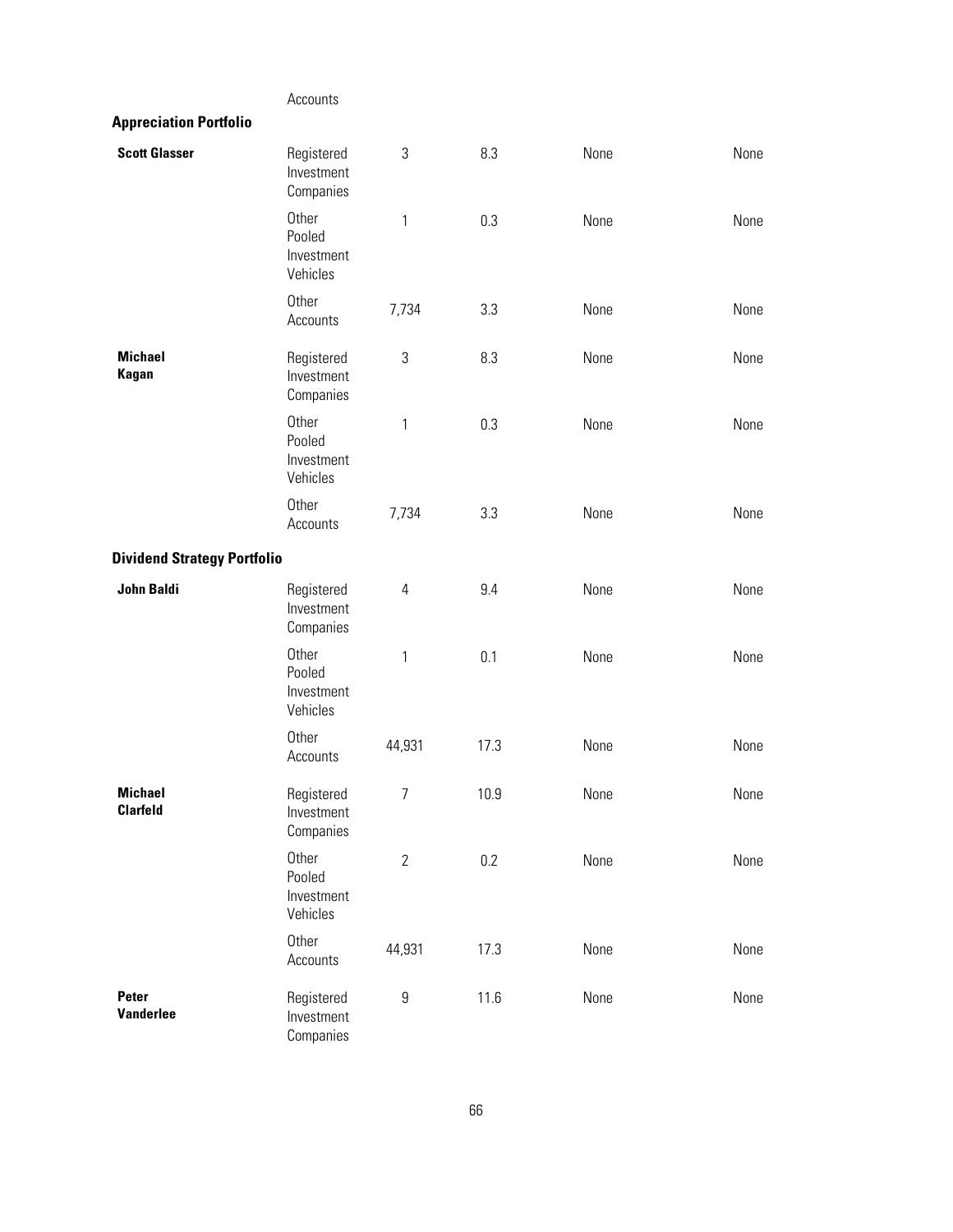|                                   | Other<br>Pooled<br>Investment<br>Vehicles | 6              | 1.1  | None         | None    |
|-----------------------------------|-------------------------------------------|----------------|------|--------------|---------|
|                                   | Other<br>Accounts                         | 46,487         | 17.9 | None         | None    |
| <b>Large Cap Growth Portfolio</b> |                                           |                |      |              |         |
| <b>Peter</b><br><b>Bourbeau</b>   | Registered<br>Investment<br>Companies     | 16             | 25.7 | None         | None    |
|                                   | Other<br>Pooled<br>Investment<br>Vehicles | 5              | 6.5  | None         | None    |
|                                   | Other<br>Accounts                         | 99,819         | 39.5 | $\mathbf{1}$ | 0.2     |
| <b>Margaret</b><br><b>Vitrano</b> | Registered<br>Investment<br>Companies     | 16             | 25.7 | None         | None    |
|                                   | Other<br>Pooled<br>Investment<br>Vehicles | 5              | 6.5  | None         | None    |
|                                   | Other<br>Accounts                         | 99,819         | 39.5 | 1            | 0.2     |
| <b>Large Cap Value Portfolio</b>  |                                           |                |      |              |         |
| <b>Robert Feitler,</b><br>Jr.     | Registered<br>Investment<br>Companies     | 7              | 5.1  | $\mathbf{1}$ | 3.0     |
|                                   | Other<br>Pooled<br>Investment<br>Vehicles | None           | None | None         | None    |
|                                   | Other<br>Accounts                         | 3,580          | 2.1  | None         | None    |
| <b>Dmitry</b><br>Khaykin          | Registered<br>Investment<br>Companies     | $\overline{7}$ | 5.1  | 1            | $3.0\,$ |
|                                   | Other<br>Pooled<br>Investment<br>Vehicles | None           | None | None         | None    |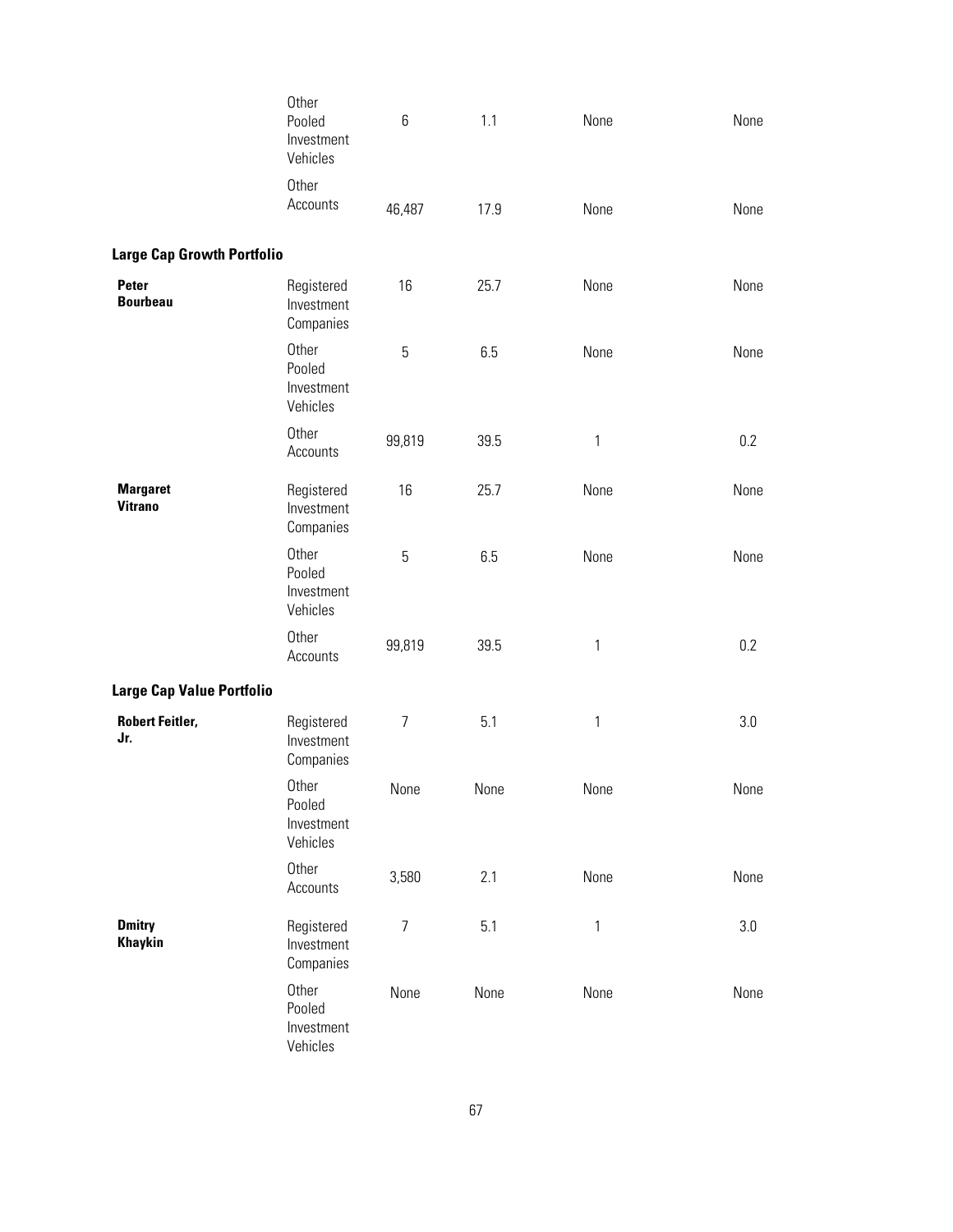|                             | Other<br>Accounts                         | 3,606          | 2.2 | None | None |
|-----------------------------|-------------------------------------------|----------------|-----|------|------|
| <b>Mid Cap Portfolio</b>    |                                           |                |     |      |      |
| <b>Brian M.</b><br>Angerame | Registered<br>Investment<br>Companies     | $\overline{4}$ | 7.3 | 1    | 4.0  |
|                             | Other<br>Pooled<br>Investment<br>Vehicles | 1              | 0.0 | None | None |
|                             | Other<br>Accounts                         | 5,518          | 1.3 | None | None |
| <b>Matthew</b><br>Lilling   | Registered<br>Investment<br>Companies     | $\overline{4}$ | 7.3 | 1    | 4.0  |
|                             | Other<br>Pooled<br>Investment<br>Vehicles | $\mathbf{1}$   | 0.0 | None | None |
|                             | Other<br>Accounts                         | 5,518          | 1.3 | None | None |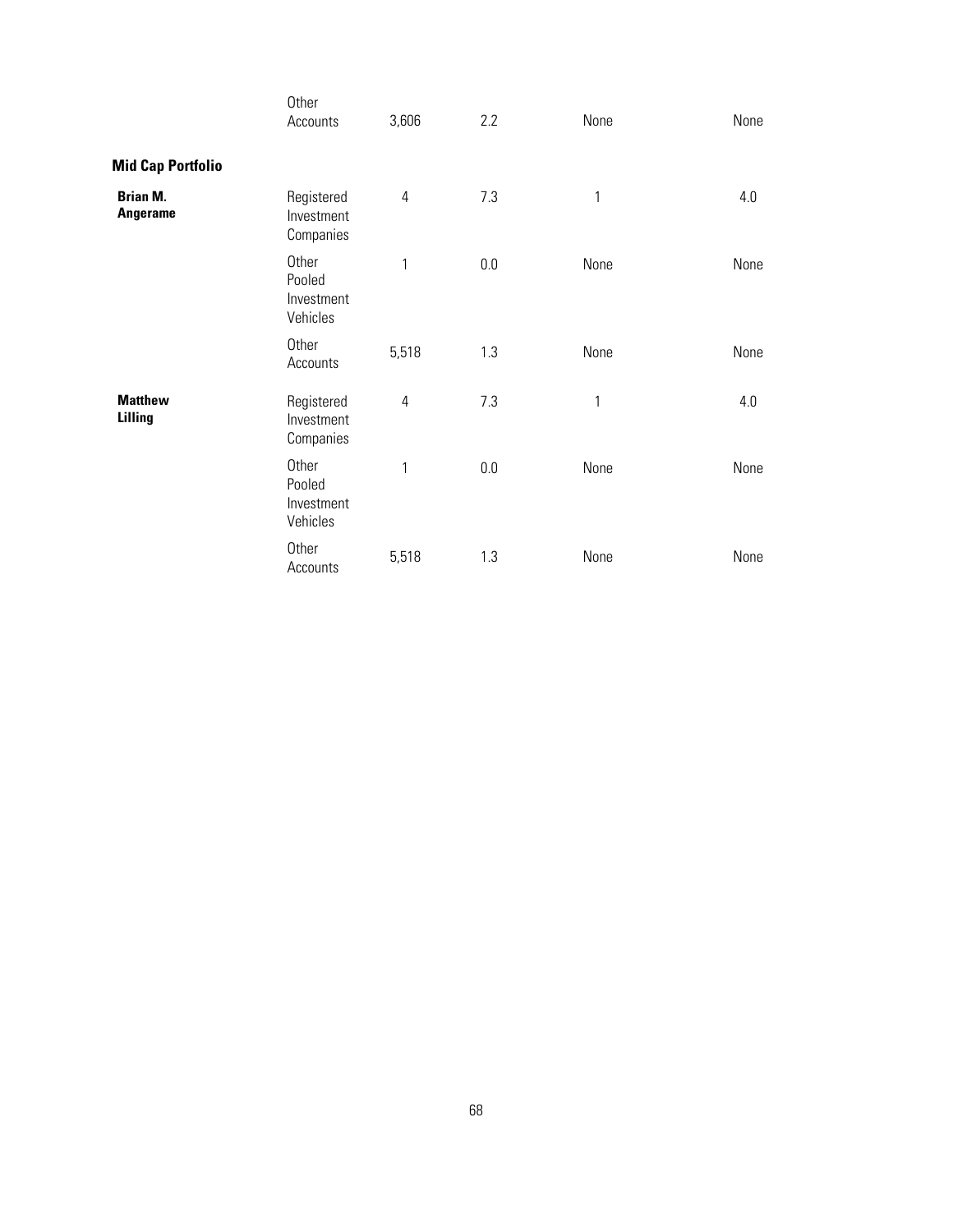# **Small Cap Growth Portfolio**

| <b>Aram E. Green</b>         | Registered<br>Investment<br>Companies     | 10     | 21.7 | 1    | 4.0  |
|------------------------------|-------------------------------------------|--------|------|------|------|
|                              | Other<br>Pooled<br>Investment<br>Vehicles | 3      | 1.1  | None | None |
|                              | Other<br>Accounts                         | 52,378 | 24.0 | None | None |
| Jeffrey J.<br><b>Russell</b> | Registered<br>Investment<br>Companies     | 3      | 10.3 | 1    | 4.0  |
|                              | Other<br>Pooled<br>Investment<br>Vehicles | 1      | 0.4  | None | None |
|                              | Other<br>Accounts                         | 1,978  | 1.0  | None | None |

# **Portfolio Managers Securities Ownership**

The table below identifies ownership of equity securities of the Fund by the portfolio managers responsible for the dayto-day management of the Fund as of December 31, 2021.

| <b>Portfolio Managers</b>          | <b>Dollar Range of Ownership of Securities (\$)</b> |  |
|------------------------------------|-----------------------------------------------------|--|
| <b>Aggressive Growth Portfolio</b> |                                                     |  |
| Evan Bauman                        | None                                                |  |
| Aram E. Green                      | None                                                |  |
| <b>Appreciation Portfolio</b>      |                                                     |  |
| Scott Glasser                      | None                                                |  |
| Michael Kagan                      | None                                                |  |
| <b>Dividend Strategy Portfolio</b> |                                                     |  |
| John Baldi                         | None                                                |  |
| Michael Clarfeld                   | None                                                |  |
| Peter Vanderlee                    | None                                                |  |
| <b>Large Cap Growth Portfolio</b>  |                                                     |  |
| Peter Bourbeau                     | None                                                |  |
| Margaret Vitrano                   | None                                                |  |
| <b>Large Cap Value Portfolio</b>   |                                                     |  |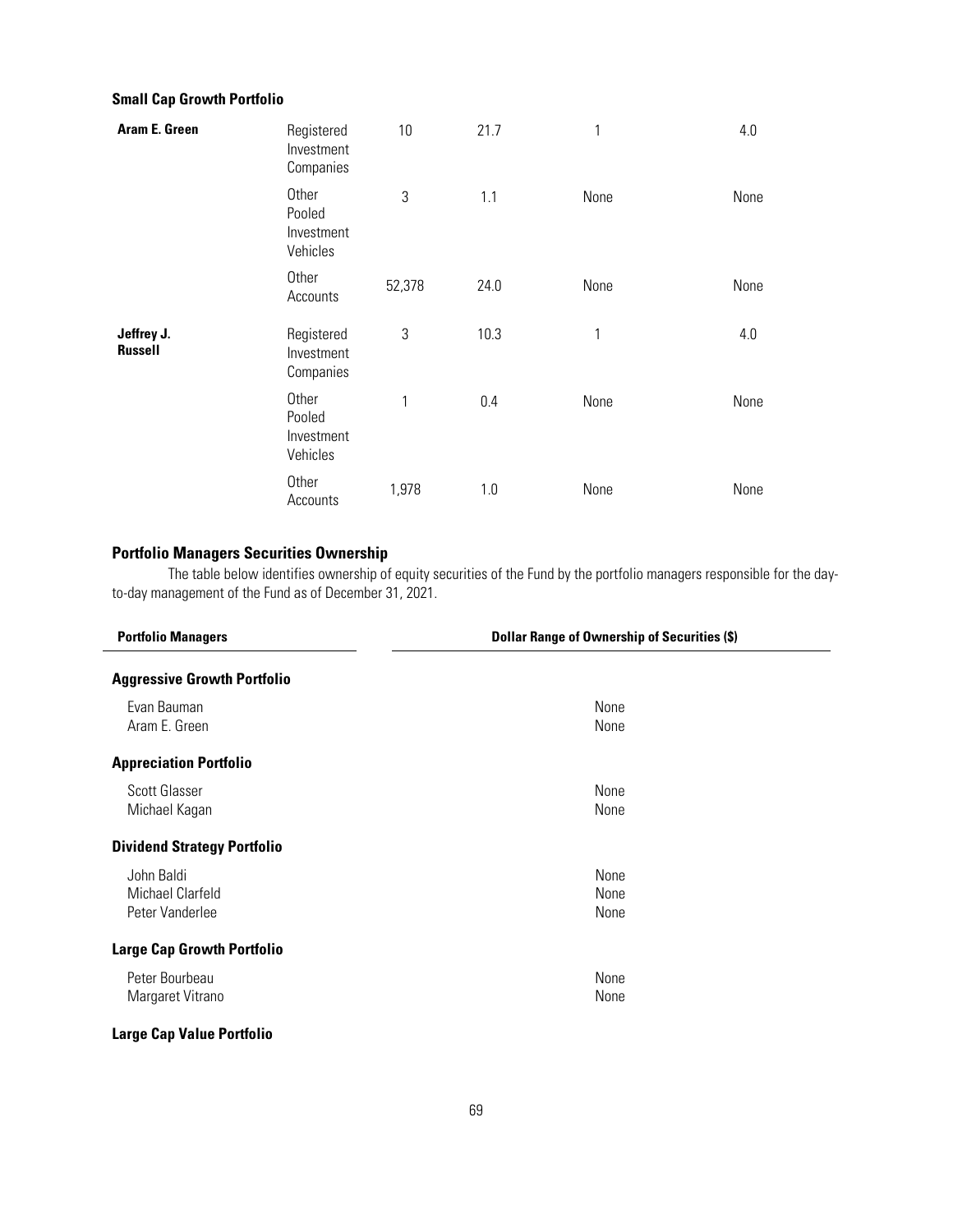| Robert Feitler, Jr.               | None |
|-----------------------------------|------|
| Dmitry Khaykin                    | None |
| <b>Mid Cap Portfolio</b>          |      |
| Brian M. Angerame                 | None |
| Matthew Lilling                   | None |
| <b>Small Cap Growth Portfolio</b> |      |
| Aram E. Green                     | None |
| Jeffrey J. Russell                | None |
|                                   |      |

# **Potential Conflicts of Interest**

In this subsection and the next subsection titled "Portfolio Manager Compensation Structure", "Subadviser" refers to ClearBridge Investments, LLC.

Potential conflicts of interest may arise when the Fund's portfolio managers also have day-to-day management responsibilities with respect to one or more other funds or other accounts, as is the case for the Fund's portfolio managers.

The Subadviser and the Fund have adopted compliance policies and procedures that are designed to address various conflicts of interest that may arise for the Subadviser and the individuals that each employs. For example, the Subadviser seeks to minimize the effects of competing interests for the time and attention of portfolio managers by assigning portfolio managers to manage funds and accounts that share a similar investment style. The Subadviser has also adopted trade allocation procedures that are designed to facilitate the fair allocation of investment opportunities among multiple funds and accounts. There is no guarantee, however, that the policies and procedures adopted by the Subadviser and the Fund will be able to detect and/or prevent every situation in which an actual or potential conflict may appear. These potential conflicts include:

Allocation of Limited Time and Attention. A portfolio manager who is responsible for managing multiple funds and/or accounts may devote unequal time and attention to the management of those funds and/or accounts. The effects of this potential conflict may be more pronounced where funds and/or accounts overseen by a particular portfolio manager have different investment strategies.

Allocation of Investment Opportunities. If a portfolio manager identifies an investment opportunity that may be suitable for multiple funds and/or accounts, the opportunity may be allocated among these several funds or accounts, which may limit a fund's ability to take full advantage of the investment opportunity. The Subadviser has adopted policies and procedures to ensure that all accounts, including the Fund, are treated equitably.

Pursuit of Differing Strategies. At times, a portfolio manager may determine that an investment opportunity may be appropriate for only some of the funds and/or accounts for which he or she exercises investment responsibility, or may decide that certain of the funds and/or accounts should take differing positions with respect to a particular security. In these cases, the portfolio manager may place separate transactions for one or more funds or accounts which may affect the market price of the security or the execution of the transaction, or both, to the detriment or benefit of one or more other funds and/or accounts.

Selection of Broker/Dealers. In addition to executing trades, some broker/dealers provide brokerage and research services (as those terms are defined in Section 28(e) of the 1934 Act), which may result in the payment of higher brokerage fees than might have otherwise been available. These services may be more beneficial to certain funds or accounts than to others. For this reason, the Subadviser has formed a brokerage committee that reviews, among other things, the allocation of brokerage to broker/dealers, best execution and soft dollar usage.

Variation in Compensation. A conflict of interest may arise where the financial or other benefits available to the portfolio manager differ among the funds and/or accounts that he or she manages. If the structure of the manager's management fee (and the percentage paid to the Subadviser) differs among funds and/or accounts (such as where certain funds or accounts pay higher management fees or performance-based management fees), the portfolio manager might be motivated to help certain funds and/or accounts over others.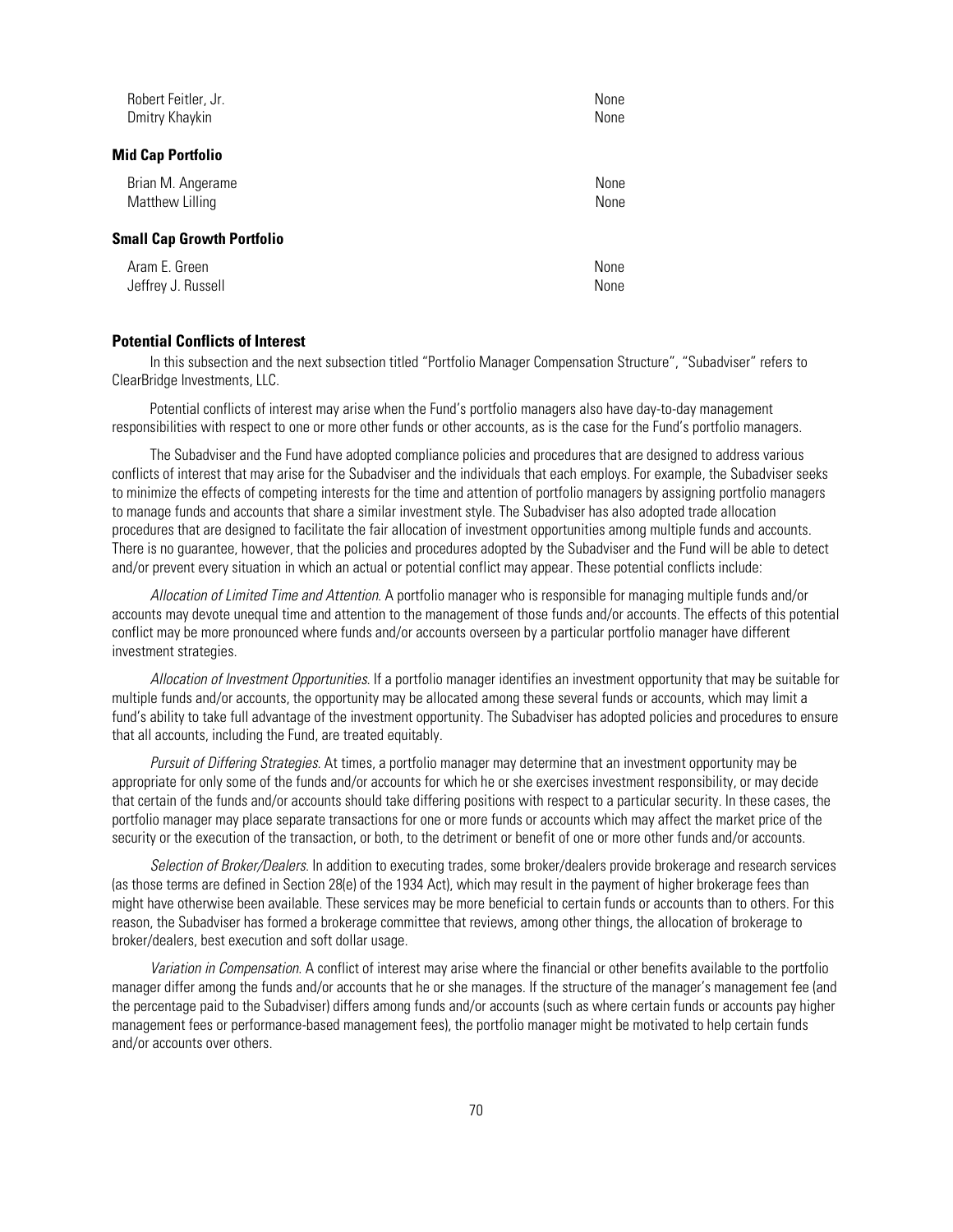The portfolio manager might be motivated to favor funds and/or accounts in which he or she has an interest or in which the manager and/or its affiliates have interests. Similarly, the desire to maintain assets under management or to enhance the portfolio manager's performance record or to derive other rewards, financial or otherwise, could influence the portfolio manager in affording preferential treatment to those funds and/or accounts that could most significantly benefit the portfolio manager.

#### **Portfolio Manager Compensation Structure**

The Subadviser's portfolio managers participate in a competitive compensation program that is designed to attract and retain outstanding investment professionals and closely align the interests of its investment professionals with those of its clients and overall firm results. The total compensation program includes a significant incentive component that rewards high performance standards, integrity, and collaboration consistent with the firm's values. Portfolio manager compensation is reviewed and modified each year as appropriate to reflect changes in the market and to ensure the continued alignment with the goals stated above. The Subadviser's portfolio managers and other investment professionals receive a combination of base compensation and discretionary compensation, comprising a cash incentive award and deferred incentive plans described below.

Base salary compensation. Base salary is fixed and primarily determined based on market factors and the experience and responsibilities of the investment professional within the firm.

Discretionary compensation. In addition to base compensation managers may receive discretionary compensation.

Discretionary compensation can include:

- Cash Incentive Award
- The Subadviser's Deferred Incentive Plan (CDIP)—a mandatory program that typically defers 15% of discretionary yearend compensation into the Subadviser's managed products. For portfolio managers, one-third of this deferral tracks the performance of their primary managed product, one-third tracks the performance of a composite portfolio of the firm's new product and one-third can be elected to track the performance of one or more of the Subadviser's managed funds. Consequently, portfolio managers can have two-thirds of their CDIP award tracking the performance of their primary managed products. For centralized research analysts, two-thirds of their deferral is elected to track the performance of one of more of Subadviser's managed funds, while one-third tracks the performance of the new product composite. The Subadviser then makes a company investment in the proprietary managed funds equal to the deferral amounts by fund. This investment is a company asset held on the balance sheet and paid out to the employees in the shares subject to vesting requirements.
- Franklin Resources Restricted Stock Deferral—a mandatory program that typically defers 5% of discretionary year-end compensation into Franklin Resources restricted stock. The award is paid out to employees in shares subject to vesting requirements.

Several factors are considered by the Subadviser's Senior Management when determining discretionary compensation for portfolio managers. These include but are not limited to:

- Investment performance. A portfolio manager's compensation is linked to the pre-tax investment performance of the fund/accounts managed by the portfolio manager. Investment performance is calculated for 1-, 3-, and 5-year periods measured against the applicable product benchmark (e.g., a securities index and, with respect to a fund, the benchmark set forth in the Fund's Prospectus) and relative to applicable industry peer groups. The greatest weight is generally placed on 3- and 5-year performance.
- Appropriate risk positioning that is consistent with the Subadviser's investment philosophy and the Investment Committee/CIO approach to generation of alpha.
- Overall firm profitability and performance.
- Amount and nature of assets managed by the portfolio manager.
- Contributions for asset retention, gathering and client satisfaction.
- Contribution to mentoring, coaching and/or supervising.
- Contribution and communication of investment ideas in the Subadviser's Investment Committee meetings and on a day to day basis.
- Market compensation survey research by independent third parties.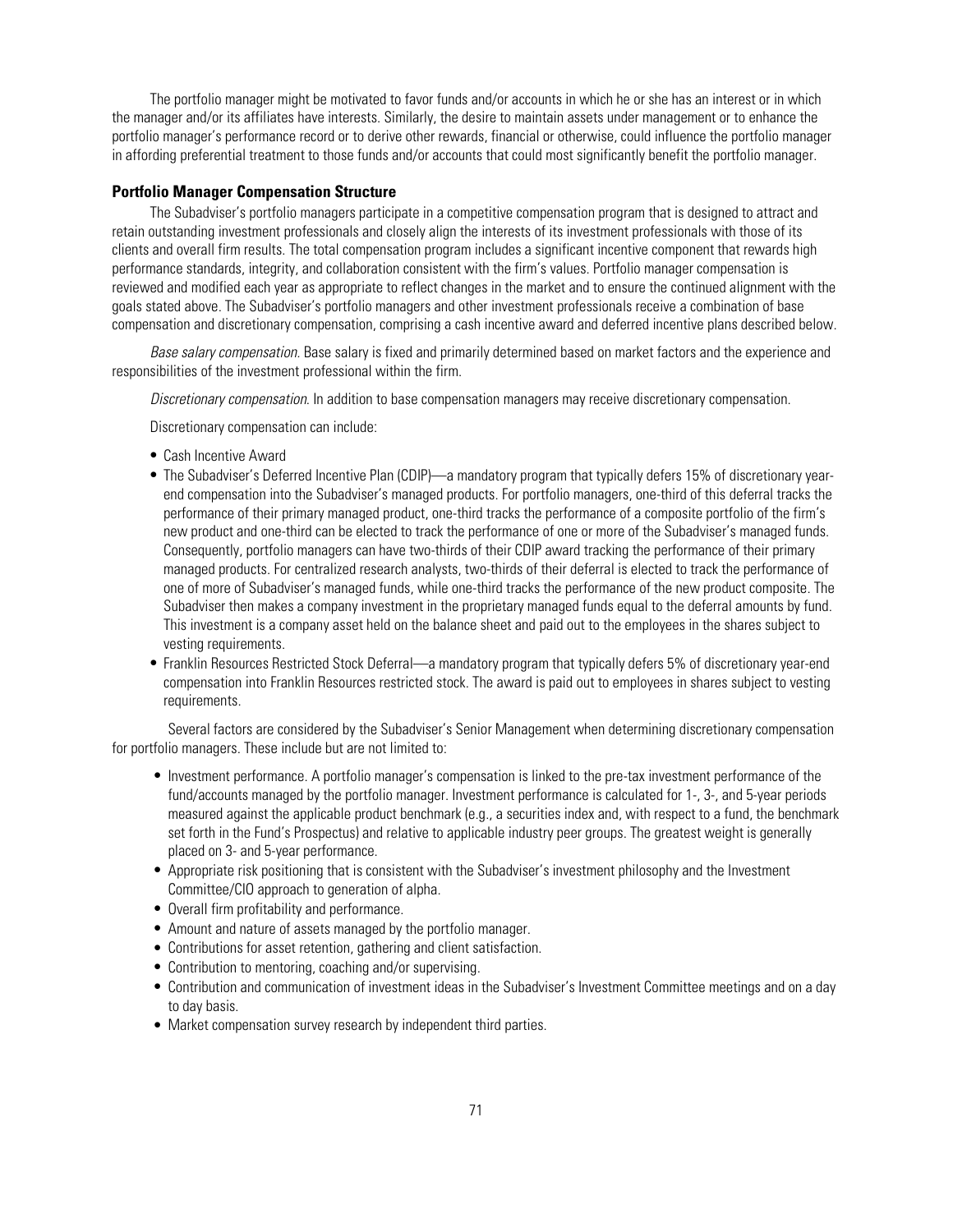### **Custodian and Transfer Agent**

The Fund has entered into an agreement with The Bank of New York Mellon ("BNY Mellon"), 240 Greenwich Street, New York, New York 10286, to serve as custodian of the Fund. BNY Mellon, among other things, maintains a custody account or accounts in the name of the Fund, receives and delivers all assets for the Fund upon purchase and upon sale or maturity, collects and receives all income and other payments and distributions on account of the assets of the Fund and makes disbursements on behalf of the Fund. BNY Mellon neither determines the Fund's investment policies nor decides which securities the Fund will buy or sell. For its services, BNY Mellon receives a monthly fee based upon the daily average market value of securities held in custody and also receives securities transaction charges, including out-of-pocket expenses. The Fund may also periodically enter into arrangements with other qualified custodians with respect to certain types of securities or other transactions such as repurchase agreements or derivatives transactions. BNY Mellon may also act as the Fund's securities lending agent and in that case would receive a share of the income generated by such activities.

Franklin Templeton Investor Services, LLC ("Investor Services") is the Fund's shareholder servicing agent and acts as the Fund's transfer agent and dividend-paying agent. Investor Services is located at 3344 Quality Drive, Rancho Cordova, CA 95670-7313. Please send all correspondences relating to the Fund to Investor Services at P.O. Box 33030, St. Petersburg, FL 33733-8030.

Under the terms of its servicing contract with the Fund, Investor Services may receive a fee for servicing Fund shareholder accounts. The Fund also will reimburse Investor Services for certain out-of-pocket expenses necessarily incurred in servicing the shareholder accounts in accordance with the terms of its servicing contract with the Fund.

# **Fund Counsel**

Morgan, Lewis & Bockius LLP, located at One Federal Street, Boston, Massachusetts 02110, serves as legal counsel to the Trust and the Fund.

### **Independent Registered Public Accounting Firm**

PricewaterhouseCoopers LLP, 100 East Pratt Street, Suite 2600, Baltimore, Maryland 21202, serves as the Fund's independent registered public accounting firm.

# **PORTFOLIO TRANSACTIONS AND BROKERAGE**

#### **Portfolio Transactions**

 Pursuant to the Subadvisory Agreement and subject to the general supervision of the Board and in accordance with the Fund's investment objectives and strategies, the Subadviser is responsible for the execution of the Fund's portfolio transactions with respect to assets allocated to the Subadviser. The Subadviser is authorized to place orders pursuant to its investment determinations for the Fund either directly with the issuer or with any broker or dealer, foreign currency dealer, futures commission merchant or others selected by it.

 In certain instances, there may be securities that are suitable as an investment for the Fund as well as for one or more of the other clients of the Subadviser. Investment decisions for the Fund and for the Subadviser's other clients are made with a view to achieving their respective investment objectives. It may develop that a particular security is bought or sold for only one client even though it might be held by, or bought or sold for, other clients. Likewise, a particular security may be bought for one or more clients when one or more clients are selling the same security. Some simultaneous transactions are inevitable when several clients receive investment advice from the same investment adviser, particularly when the same security is suitable for the investment objectives of more than one client. When two or more clients are simultaneously engaged in the purchase or sale of the same security, the securities are allocated among clients in a manner believed to be equitable to each. It is recognized that in some cases this system could adversely affect the price of or the size of the position obtainable in a security for the Fund. When purchases or sales of the same security for the Fund and for other portfolios managed by the Subadviser occur contemporaneously, the purchase or sale orders may be aggregated in order to obtain any price advantages available to large volume purchases or sales.

 Transactions on stock exchanges and other agency transactions involve the payment of negotiated brokerage commissions by the Fund. Transactions in foreign securities often involve the payment of brokerage commissions that may be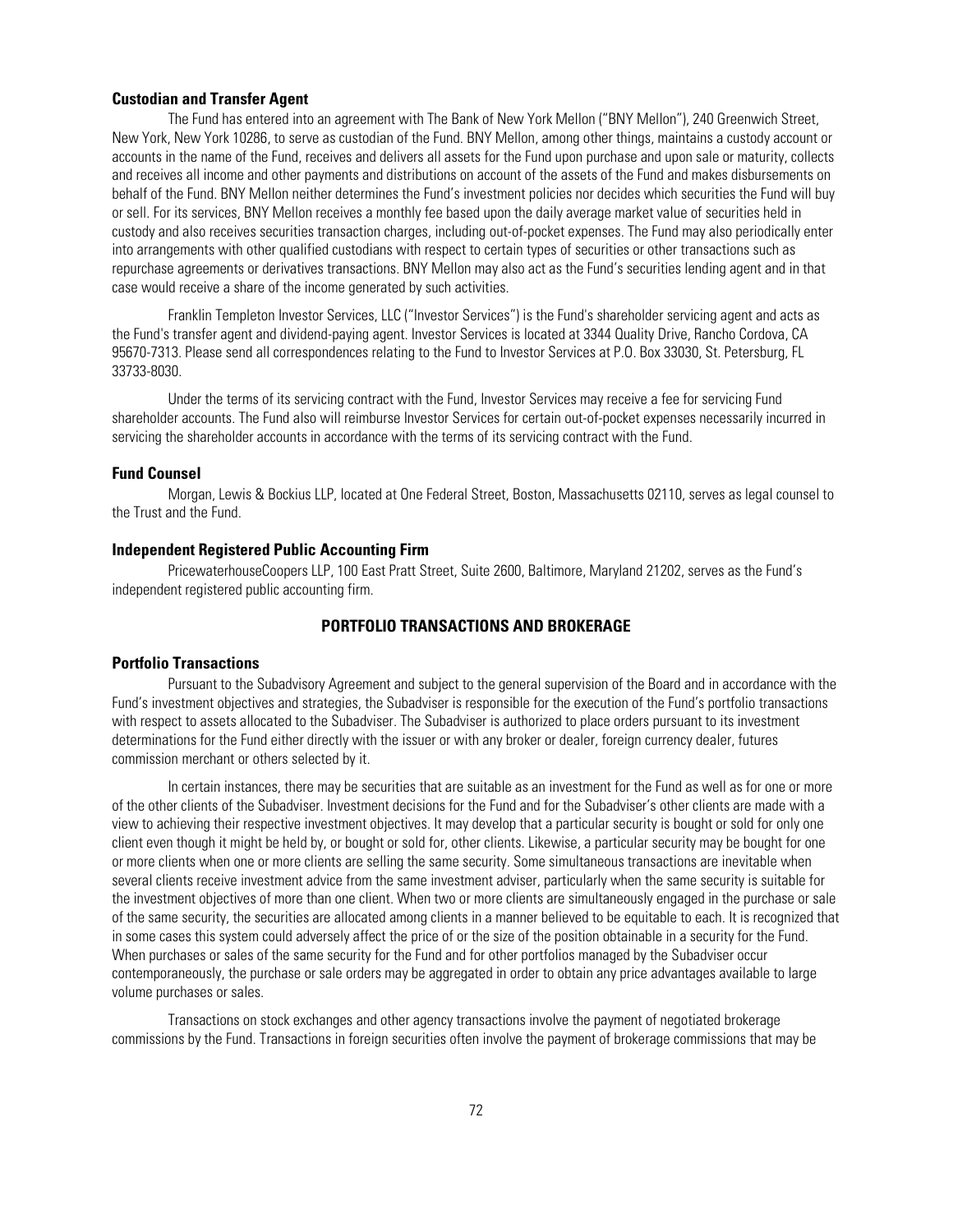higher than those in the United States. Fixed income securities are generally traded on a net basis (i.e., without a commission) through dealers acting as principal for their own account and not as brokers. This means that a dealer makes a market for securities by offering to buy at one price and selling the security at a slightly higher price. The difference between the prices is known as a "spread." Other portfolio transactions may be executed through brokers acting as agents and the Fund will pay a spread or commission in connection with such transactions. The cost of securities purchased from underwriters includes an underwriting commission, concession or a net price. The Fund may also purchase securities directly from the issuer. The aggregate brokerage commissions paid by the Fund for the three most recent fiscal years or periods, as applicable, are set forth below under "Aggregate Brokerage Commissions Paid."

#### **Brokerage and Research Services**

 The general policy of the Subadviser in selecting brokers and dealers is to obtain the best results achievable in the context of a number of factors which are considered both in relation to individual trades and broader trading patterns. The Fund may not always pay the lowest commission or spread available. Rather, in placing orders on behalf of the Fund, the Subadviser also takes into account other factors bearing on the overall quality of execution, such as size of the order, difficulty of execution, the reliability of the broker/dealer, the competitiveness of the price and the commission, the research services received and whether the broker/dealer commits its own capital.

 In connection with the selection of such brokers or dealers and the placing of such orders, subject to applicable law, brokers or dealers may be selected who also provide brokerage and research services (as those terms are defined in Section 28(e) of the 1934 Act) to the Fund and/or the other accounts over which the Subadviser or its affiliates exercise investment discretion. The Subadviser is authorized to pay a broker or dealer that provides such brokerage and research services a commission for executing a portfolio transaction for the Fund which is in excess of the amount of commission another broker or dealer would have charged for effecting that transaction if the Subadviser determines in good faith that such amount of commission is reasonable in relation to the value of the brokerage and research services provided by such broker or dealer. Investment research services include information and analysis on particular companies and industries as well as market or economic trends and portfolio strategy, market quotations for portfolio evaluations, analytical software and similar products and services. If a research service also assists the Subadviser in a non-research capacity (such as bookkeeping or other administrative functions), then only the percentage or component that provides assistance to the Subadviser in the investment decision making process may be paid in commission dollars. This determination may be viewed in terms of either that particular transaction or the overall responsibilities that the Subadviser and its affiliates have with respect to accounts over which they exercise investment discretion. The Subadviser may also have arrangements with brokers pursuant to which such brokers provide research services to the Subadviser in exchange for a certain volume of brokerage transactions to be executed by such brokers. While the payment of higher commissions increases the Fund's costs, the Subadviser does not believe that the receipt of such brokerage and research services significantly reduces its expenses as Subadviser. Arrangements for the receipt of research services from brokers (so-called "soft dollar" arrangements) may create conflicts of interest. Although the Subadviser is authorized to use soft dollar arrangements in order to obtain research services, it is not required to do so, and the Subadviser may not be able or may choose not to use soft dollar arrangements because of regulatory restrictions, operational considerations or for other reasons.

 Research services furnished to the Subadviser by brokers that effect securities transactions for the Fund may be used by the Subadviser in servicing other investment companies and accounts which the Subadviser manages. Similarly, research services furnished to the Subadviser by brokers that effect securities transactions for other investment companies and accounts which the Subadviser manages may be used by the Subadviser in servicing the Fund. Not all of these research services are used by the Subadviser in managing any particular account, including the Fund.

 Firms that provide research and brokerage services to the Subadviser may also promote the sale of the Fund or other pooled investment vehicles advised by the Subadviser, and the Subadviser and/or its affiliates may separately compensate them for doing so. Such brokerage business is placed on the basis of brokerage and research services provided by the firm and is not based on any sales of the Fund or other pooled investment vehicles advised by the Subadviser.

 The Fund contemplates that, consistent with the policy of obtaining the best net results, brokerage transactions may be conducted through "affiliated broker/dealers," as defined in the 1940 Act. The Fund's Board has adopted procedures in accordance with Rule 17e-1 under the 1940 Act to ensure that all brokerage commissions paid to such affiliates are reasonable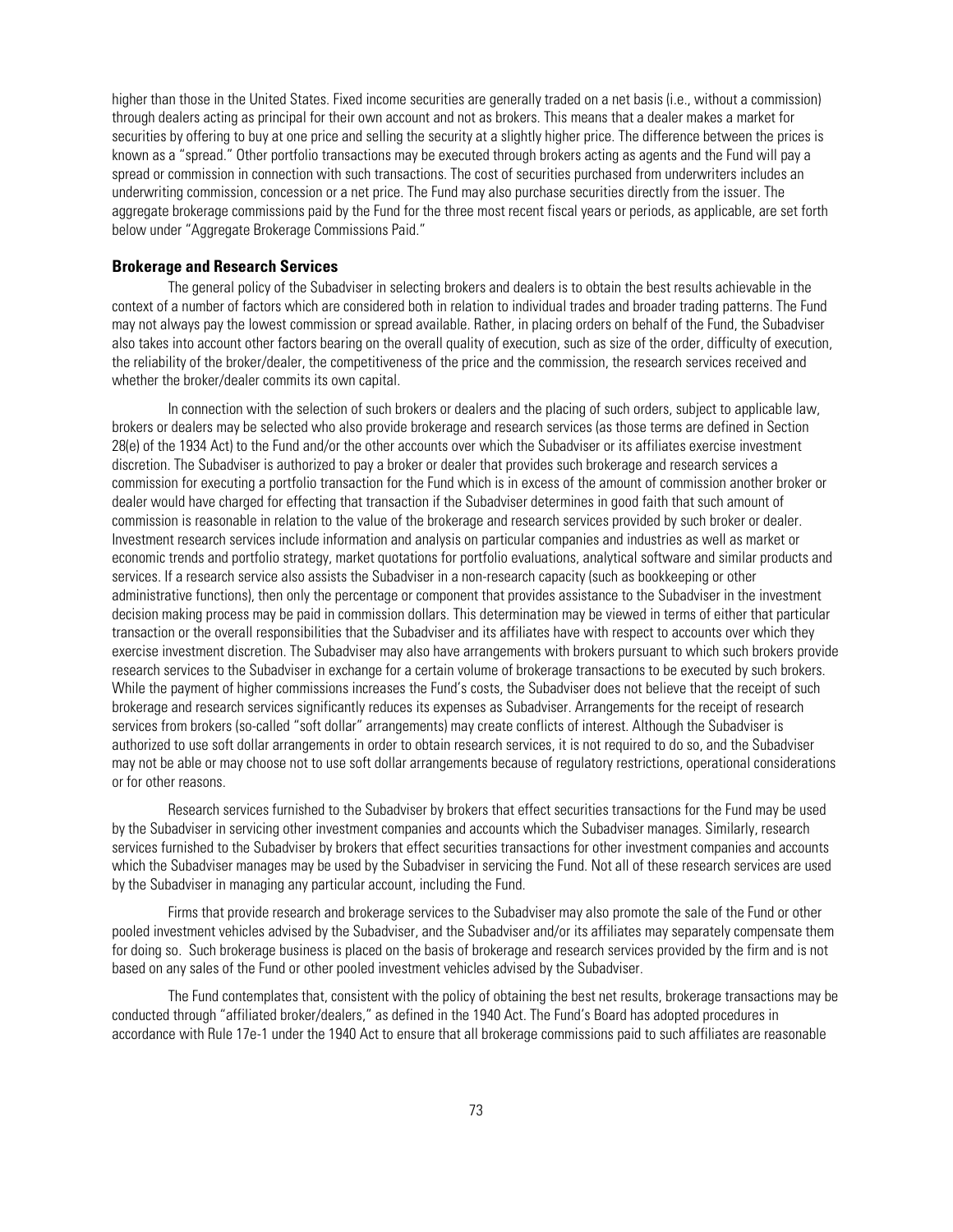and fair in the context of the market in which such affiliates operate. For the three most recent fiscal periods (as applicable), the Fund did not pay any brokerage commission to its affiliates.

# **Aggregate Brokerage Commissions Paid**

The table below shows the aggregate brokerage commissions paid by the Fund during the periods indicated.

| <b>Fund</b>                   | <b>For the Fiscal Period Ended</b><br>December 31, | <b>Aggregate Brokerage</b><br><b>Commissions Paid (\$)</b> |
|-------------------------------|----------------------------------------------------|------------------------------------------------------------|
| Aggressive Growth Portfolio   | 2021                                               | 107,214                                                    |
|                               | 2020                                               | 59,158                                                     |
|                               | 2019                                               | 53,426                                                     |
| <b>Appreciation Portfolio</b> | 2021                                               | 54,679                                                     |
|                               | 2020                                               | 91,621                                                     |
|                               | 2019                                               | 43,537                                                     |
| Dividend Strategy Portfolio   | 2021                                               | 49,171                                                     |
|                               | 2020                                               | 33,215                                                     |
|                               | 2019                                               | 38,871                                                     |
| Large Cap Growth Portfolio    | 2021                                               | 32,898                                                     |
|                               | 2020                                               | 31,126                                                     |
|                               | 2019                                               | 29,110                                                     |
| Large Cap Value Portfolio     | 2021                                               | 22,822                                                     |
|                               | 2020                                               | 31,729                                                     |
|                               | 2019                                               | 22,960                                                     |
| Mid Cap Portfolio             | 2021                                               | 59,278                                                     |
|                               | 2020                                               | 70,606                                                     |
|                               | 2019                                               | 26,278                                                     |
| Small Cap Growth Portfolio    | 2021                                               | 72,866                                                     |
|                               | 2020                                               | 63,162                                                     |
|                               | 2019                                               | 71,365                                                     |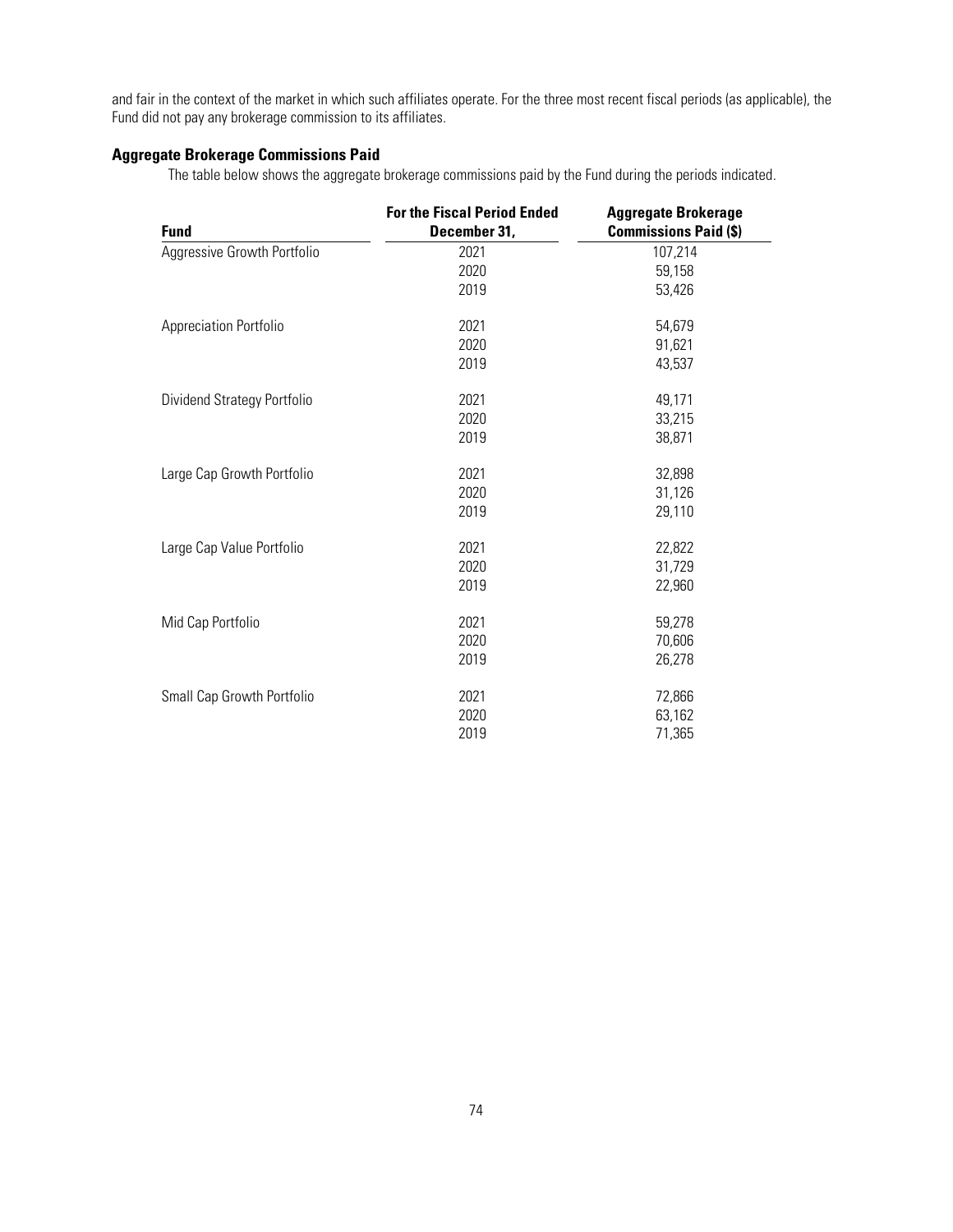The table below shows the amount of transactions (if any) for the most recent fiscal period that were directed to firms that provided research services and the commissions paid on such transactions.

| <b>Fund</b>                   | <b>Total Amount of Brokerage</b><br><b>Transactions Related to Research</b><br>Services (\$) | <b>Total Commissions Paid on</b><br><b>Transactions Related to Research</b><br>Services (\$) |
|-------------------------------|----------------------------------------------------------------------------------------------|----------------------------------------------------------------------------------------------|
| Aggressive Growth Portfolio   | 73,053,542                                                                                   | 32,870                                                                                       |
| <b>Appreciation Portfolio</b> | 88,633,029                                                                                   | 25.901                                                                                       |
| Dividend Strategy Portfolio   | 66,508,331                                                                                   | 22,382                                                                                       |
| Large Cap Growth Portfolio    | 82,508,331                                                                                   | 15.609                                                                                       |
| Large Cap Value Portfolio     | 48,342,826                                                                                   | 9,798                                                                                        |
| Mid Cap Portfolio             | 54,633,970                                                                                   | 26,151                                                                                       |
| Small Cap Growth Portfolio    | 79,018,335                                                                                   | 26.647                                                                                       |

# **Securities of Regular Broker/Dealers**

As of December 31, 2021, the value of the Fund's holdings of the securities of its regular broker/dealers (as defined in Rule 10b-1 under the 1940 Act) were as follows:

| <b>Fund</b>                   | <b>Broker/Dealer</b>  | <b>Type of</b><br><b>Security</b><br><b>Owned</b><br>$D = Debt$<br><b>E=Equity</b> | <b>Market</b><br><b>Value (000's)</b><br>(\$) |
|-------------------------------|-----------------------|------------------------------------------------------------------------------------|-----------------------------------------------|
| <b>Appreciation Portfolio</b> | JPMorgan Chase & Co.  | Е                                                                                  | 35,451                                        |
| Dividend Strategy Portfolio   | Bank of America Corp. | Е                                                                                  | 12.512                                        |
|                               | JPMorgan Chase & Co.  | E                                                                                  | 9,553                                         |
| Large Cap Value Portfolio     | Bank of America Corp. | E                                                                                  | 14.003                                        |
|                               | JPMorgan Chase & Co.  | E                                                                                  | 13,256                                        |

#### **Securities of Regular Broker/Dealers**

As of December 31, 2021, Aggressive Portfolio, Large Cap Growth Portfolio, Mid Cap Portfolio and Small Cap Growth Portfolio did not hold securities issued by its regular broker/dealers (as defined in Rule 10b-1 under the 1940 Act).

#### **Portfolio Turnover**

 For reporting purposes, the Fund's portfolio turnover rate is calculated by dividing the lesser of purchases or sales of portfolio securities for the fiscal year by the monthly average of the value of the portfolio securities owned by the Fund during the fiscal year. In determining such portfolio turnover, all securities whose maturities at the time of acquisition were one year or less are excluded. A 100% portfolio turnover rate would occur, for example, if all of the securities in the Fund's investment portfolio (other than short-term money market securities) were replaced once during the fiscal year.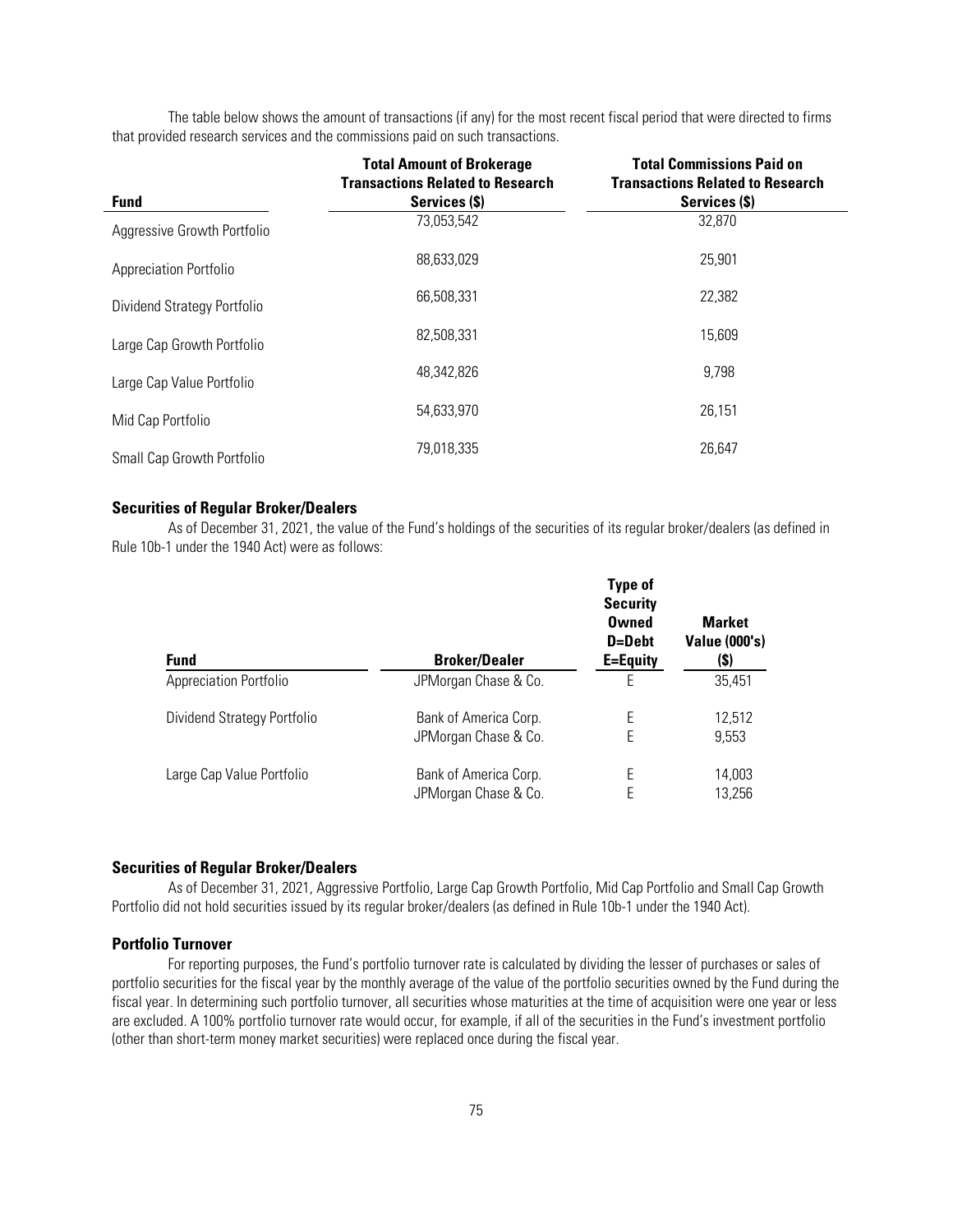In the event that portfolio turnover increases, this increase necessarily results in correspondingly greater transaction costs which must be paid by the Fund. To the extent the portfolio trading results in recognition of net short-term capital gains, shareholders will generally be taxed on distributions of such gains at ordinary tax rates (except shareholders who invest through IRAs and other retirement plans which are not taxed currently on accumulations in their accounts).

Portfolio turnover will not be a limiting factor should the Subadviser deem it advisable to purchase or sell securities.

| Fund                          | <b>For the Fiscal Period Ended</b><br>$2021$ (%) | <b>For the Fiscal Period Ended</b><br>$2020\,(%)$ |
|-------------------------------|--------------------------------------------------|---------------------------------------------------|
| Aggressive Growth Portfolio   |                                                  |                                                   |
| <b>Appreciation Portfolio</b> | 12                                               | 13                                                |
| Dividend Strategy Portfolio   | 10                                               | 13                                                |
| Large Cap Growth Portfolio    | 16                                               | 25                                                |
| Large Cap Value Portfolio     | 16                                               | 25                                                |
| Mid Cap Portfolio             | 24                                               | 54                                                |
| Small Cap Growth Portfolio    | 16                                               |                                                   |

# **SHARE OWNERSHIP**

# **Principal Shareholders**

As of March 31, 2022, to the knowledge of the Trust, the following shareholders owned of record or beneficially 5% or more of the outstanding shares of the classes of the Fund as set forth below:

| Class                       | Name and Address                | Percent of Class (%) |
|-----------------------------|---------------------------------|----------------------|
| Aggressive Growth Portfolio |                                 |                      |
|                             | METLIFE INSURANCE CO USA        | 60.40                |
|                             | SHAREHOLDER ACCOUNTING DEPT     |                      |
|                             | ATTN TERRENCE SANTRY            |                      |
|                             | 1 FINANCIAL CTR FL 20           |                      |
|                             | BOSTON MA 02111-2694            |                      |
|                             | TIAA-CREF LIFE SEPARATE ACCOUNT | 29.45                |
|                             | VA-1 OF TIAA-CREF LIFE          |                      |
|                             | INSURANCE COMPANY               |                      |
|                             | 8500 ANDREW CARNEGIE BLVD E2/N5 |                      |
|                             | CHARLOTTE NC 28262-8500         |                      |
| $\mathbf{  }$               | AXA EQUITABLE LIFE INSURANCE    | 36.64                |
|                             | COMPANY SEPERATE ACCOUNT        |                      |
|                             | 525 WASHINGTON BLVD 35 FL       |                      |
|                             | JERSEY CITY NJ 07310-1606       |                      |
| $\mathbf{  }$               | PACIFIC SELECT EXEC SEPARATE    | 16.57                |
|                             | ACCOUNT OF PACIFIC LIFE         |                      |
|                             | 700 NEWPORT CENTER DR           |                      |
|                             | NEWPORT BEACH CA 92660-6307     |                      |
|                             |                                 |                      |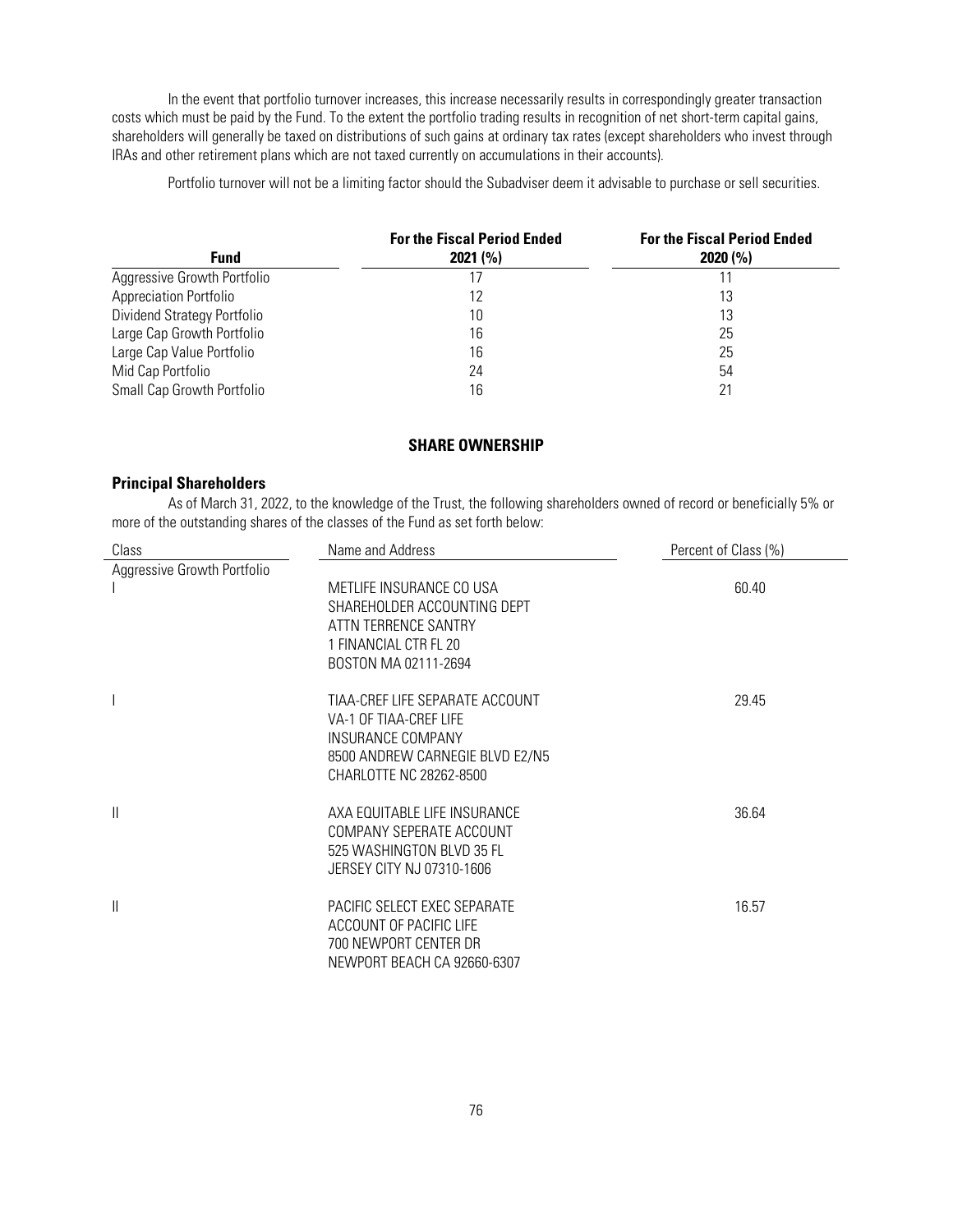| Class                         | Name and Address                                                                                                                 | Percent of Class (%) |
|-------------------------------|----------------------------------------------------------------------------------------------------------------------------------|----------------------|
| $\mathsf{II}$                 | THE LINCOLN NATIONAL LIFE INSURANCE<br>COMPANY<br>1300 S CLINTON ST<br>FORT WAYNE IN 46802-3506                                  | 14.90                |
| $\mathbb{I}$                  | SEPARATE ACCOUNT A OF PACIFIC LIFE<br>INSURANCE COMPANY<br>700 NEWPORT CENTER DR<br>NEWPORT BEACH CA 92660-6307                  | 9.33                 |
| <b>Appreciation Portfolio</b> |                                                                                                                                  |                      |
|                               | METLIFE INSURANCE CO USA<br>1 FINANCIAL CTR FL 20<br>BOSTON MA 02111-2694                                                        | 47.06                |
| $\overline{1}$                | METLIFE INSURANCE CO USA<br>SHAREHOLDER ACCOUNTING DEPT<br>ATTN TERRENCE SANTRY<br>1 FINANCIAL CTR FL 20<br>BOSTON MA 02111-2694 | 32.39                |
| $\overline{1}$                | MAC & CO<br>FBO AGGRESSIVE MODEL PORTFOLIO<br>ATTN MUTUAL FUND OPERATIONS<br>500 GRANT STREET ROOM 151<br>PITTSBURGH PA 15258    | 7.65                 |
| $\overline{\phantom{a}}$      | MAC & CO<br>FBO MODEL PORTFOLIO<br>ATTN MUTUAL FUND OPERATIONS<br>500 GRANT STREET ROOM 151<br>PITTSBURGH PA 15258               | 5.18                 |
| $\parallel$                   | NEW YORK LIFE INS & ANNUITY CORP<br>30 HUDSON ST<br>JERSEY CITY NJ 07302-4600                                                    | 46.89                |
| $\, \parallel$                | METLIFE INSURANCE CO USA<br>1 FINANCIAL CTR FL 20<br>BOSTON MA 02111-2694                                                        | 39.76                |
| $\mathbf{  }$                 | AXA EQUITABLE LIFE INSURANCE<br>COMPANY SEPERATE ACCOUNT<br>525 WASHINGTON BLVD 35 FL<br>JERSEY CITY NJ 07310-1606               | 10.45                |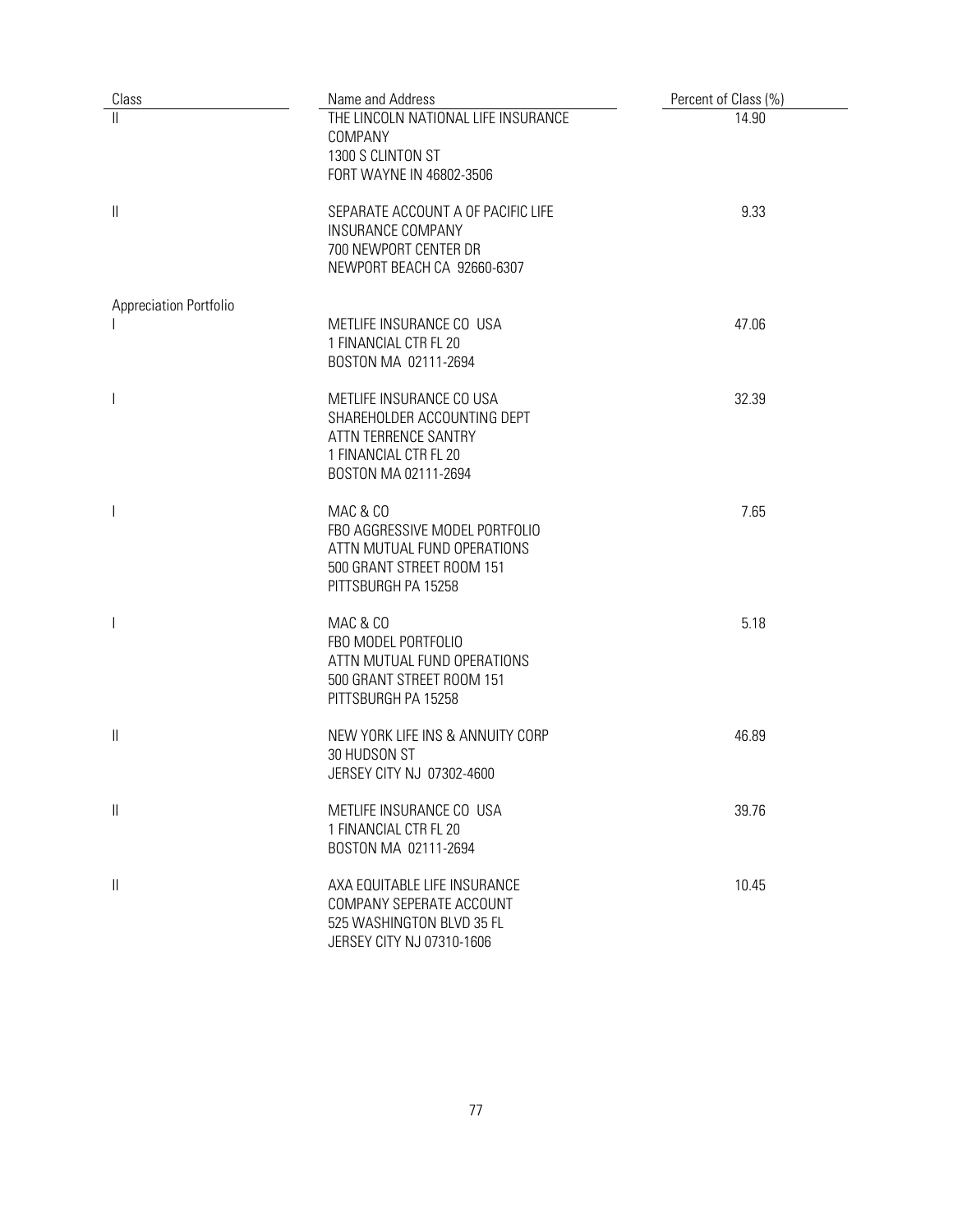| Class                       | Name and Address                                                                                                                     | Percent of Class (%) |
|-----------------------------|--------------------------------------------------------------------------------------------------------------------------------------|----------------------|
| Dividend Strategy Portfolio | OHIO NATIONAL LIFE CO<br>FOR THE BENEFIT OF ITS<br>SEPARATE ACCOUNTS<br>ATTN DENNIS TANEY<br>P 0 BOX 237<br>CINCINNATI OH 45201-0237 | 43.89                |
| $\mathbf{I}$                | METLIFE INSURANCE CO USA<br>SHAREHOLDER ACCOUNTING DEPT<br>ATTN TERRENCE SANTRY<br>1 FINANCIAL CTR FL 20<br>BOSTON MA 02111-2694     | 25.53                |
| $\overline{\phantom{a}}$    | JEFFERSON NATIONAL LIFE INS CO<br>ATTN SEPARATE ACCOUNTS<br>10350 ORMSBY PARK PL STE 600<br>LOUISVILLE KY 40223-6175                 | 13.51                |
| $\overline{1}$              | METLIFE INSURANCE CO USA<br>1 FINANCIAL CTR FL 20<br>BOSTON MA 02111-2694                                                            | 7.61                 |
| $\mathbb{I}$                | METLIFE INSURANCE CO USA<br>1 FINANCIAL CTR FL 20<br>BOSTON MA 02111-2694                                                            | 55.83                |
| $\mathbb{I}$                | AXA EQUITABLE LIFE INSURANCE<br>COMPANY SEPERATE ACCOUNT<br>525 WASHINGTON BLVD 35 FL<br>JERSEY CITY NJ 07310-1606                   | 14.99                |
| $\mathbb{I}$                | METLIFE INSURANCE CO USA<br>SHAREHOLDER ACCOUNTING DEPT<br>ATTN TERRENCE SANTRY<br>1 FINANCIAL CTR FL 20<br>BOSTON MA 02111-2694     | 13.85                |
| $\mathbb{I}$                | MIDLAND NATIONAL LIFE INS CO<br>SEPARATE ACCOUNT C<br>4350 WESTOWN PKWY<br>WEST DES MOINES IA 50266-1036                             | 10.33                |
| Large Cap Growth Portfolio  | METLIFE INSURANCE CO USA<br>SHAREHOLDER ACCOUNTING DEPT<br>ATTN TERRENCE SANTRY<br>1 FINANCIAL CTR FL 20<br>BOSTON MA 02111-2694     | 76.52                |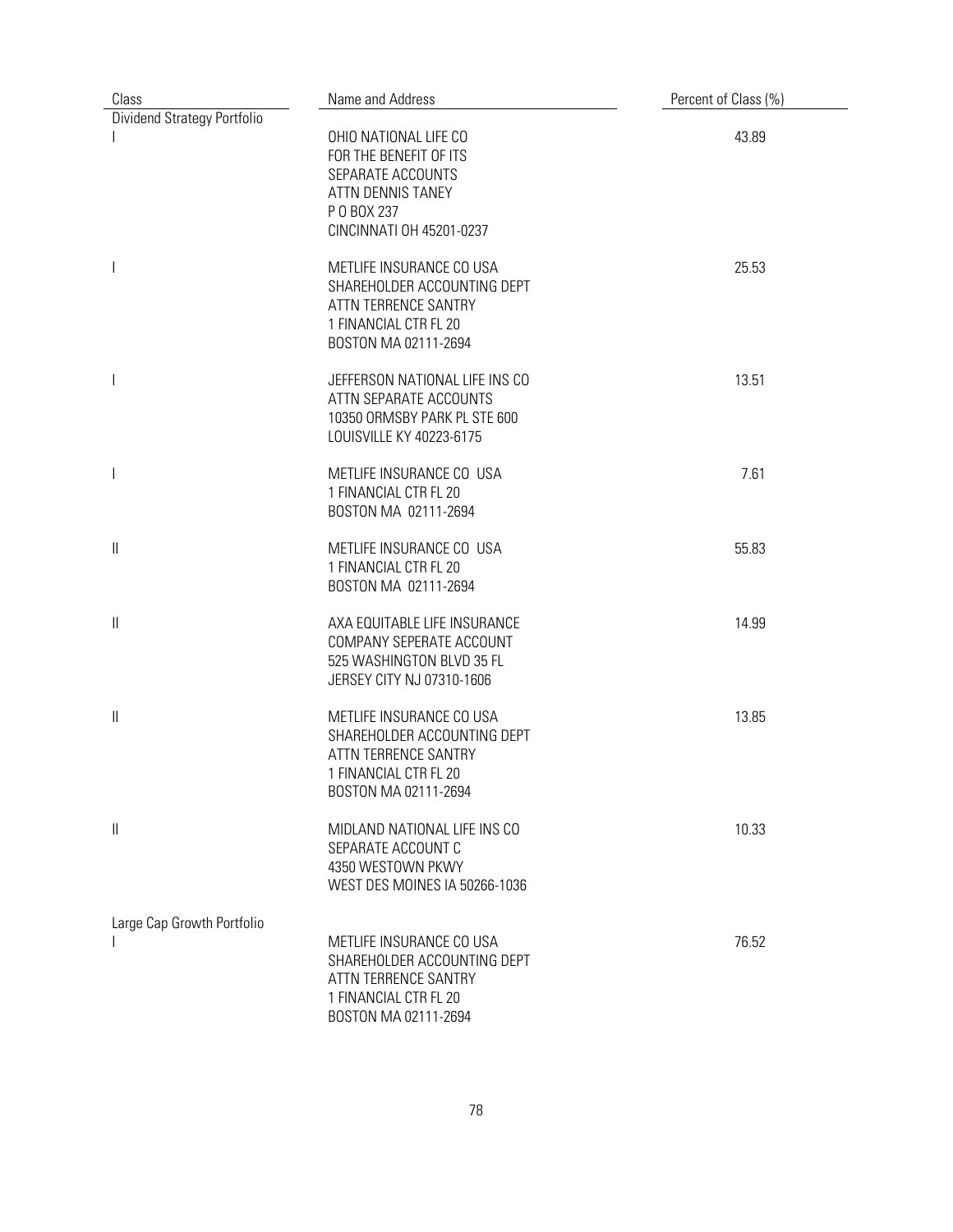| Class                     | Name and Address                                                                                                                      | Percent of Class (%) |
|---------------------------|---------------------------------------------------------------------------------------------------------------------------------------|----------------------|
|                           | JEFFERSON NATIONAL LIFE INS CO<br>ATTN SEPARATE ACCOUNTS<br>10350 ORMSBY PARK PL STE 600<br>LOUISVILLE KY 40223-6175                  | 16.25                |
| Ш                         | THE LINCOLN NATIONAL LIFE INSURANCE<br>COMPANY<br>1300 S CLINTON ST<br>FORT WAYNE IN 46802-3506                                       | 80.63                |
| Ш                         | MIDLAND NATIONAL LIFE INS CO<br>SEPARATE ACCOUNT C<br>4350 WESTOWN PKWY<br>WEST DES MOINES IA 50266-1036                              | 9.53                 |
| $\mathbb{I}$              | LINCOLN LIFE & ANNUITY COMPANY OF<br>NEW YORK<br>1300 S CLINTON ST<br>FORT WAYNE IN 46802-3506                                        | 7.06                 |
| Large Cap Value Portfolio | METLIFE INSURANCE CO USA<br>SHAREHOLDER ACCOUNTING DEPT<br>1 FINANCIAL CTR FL 20<br>BOSTON MA 02111-2694                              | 37.10                |
|                           | OHIO NATIONAL LIFE CO<br>FOR THE BENEFIT OF ITS<br>SEPARATE ACCOUNTS<br>ATTN DENNIS TANEY<br>P 0 BOX 237<br>CINCINNATI OH 45201-0237  | 31.63                |
|                           | NATIONWIDE LIFE INSURANCE COMPANY<br><b>NWPP</b><br>C/O IPO PORTFOLIO ACCOUNTING<br>P.O. BOX 182029<br>COLUMBUS OH 43218-2029         | 16.33                |
|                           | <b>GENWORTH LIFE &amp; ANNUITY INS CO</b><br>ATTN VARIABLE ACCOUNTING DEPT<br>6620 W BROAD ST BLDG 3 5TH FL<br>RICHMOND VA 23230-1721 | 5.48                 |
| Mid Cap Portfolio         | THE LINCOLN NATIONAL LIFE INSURANCE<br>COMPANY<br>1300 S CLINTON ST<br>FORT WAYNE IN 46802-3506                                       | 63.79                |

L,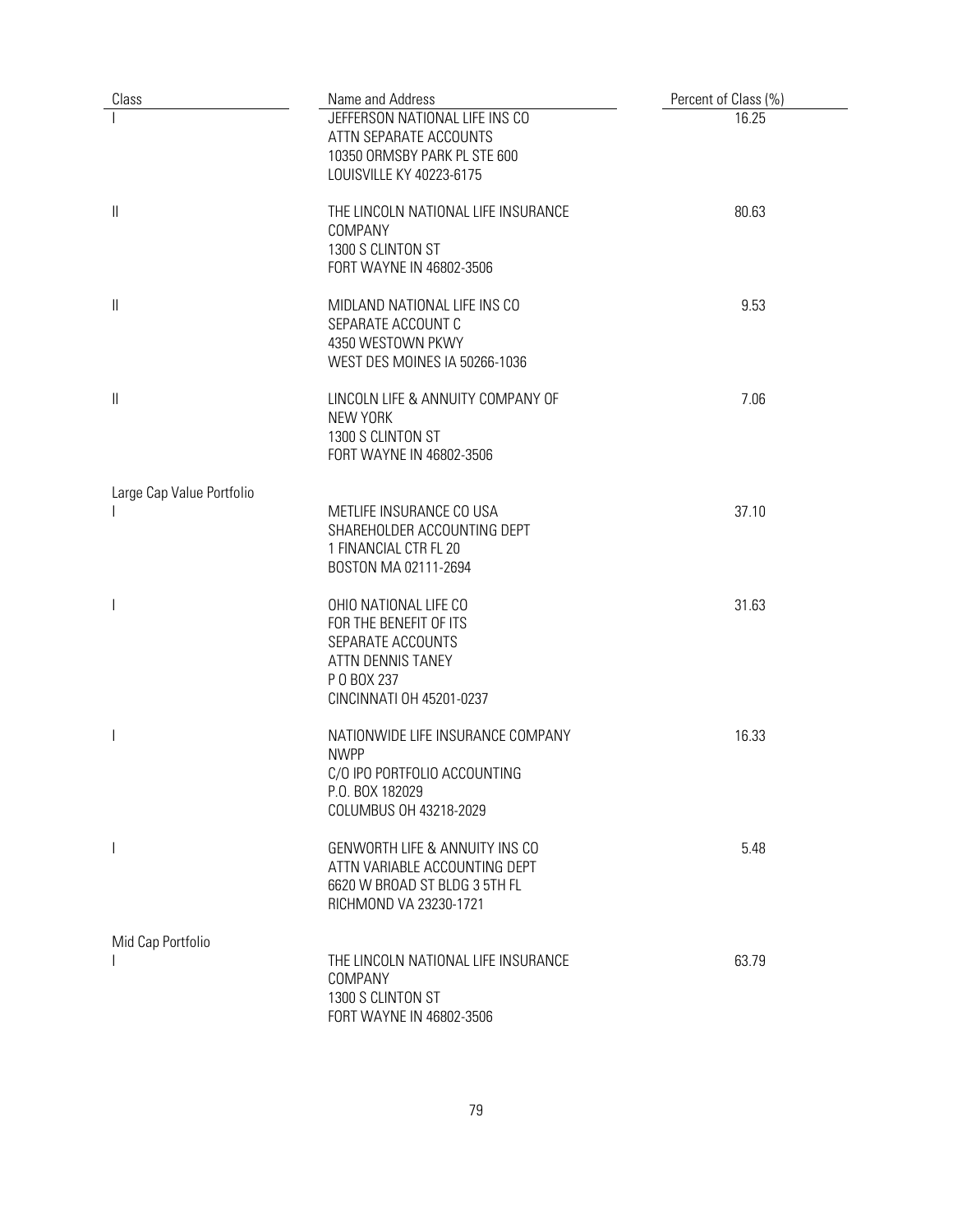| Class                      | Name and Address                                                                                                       | Percent of Class (%) |
|----------------------------|------------------------------------------------------------------------------------------------------------------------|----------------------|
|                            | METLIFE INSURANCE CO USA<br>SHAREHOLDER ACCOUNTING DEPT<br>ATTN TERRENCE SANTRY                                        | 30.85                |
|                            | 1 FINANCIAL CTR FL 20<br>BOSTON MA 02111-2694                                                                          |                      |
| $\vert\vert$               | THE LINCOLN NATIONAL LIFE INSURANCE<br>COMPANY<br>1300 S CLINTON ST<br>FORT WAYNE IN 46802-3506                        | 42.74                |
| $\vert\vert$               | PROTECTIVE LIFE INSURANCE COMPANY<br>PO BOX 2606<br>BIRMINGHAM AL 35202-2606                                           | 20.29                |
| $\vert\vert$               | MIDLAND NATIONAL LIFE INS CO<br>SEPARATE ACCOUNT C<br>4350 WESTOWN PKWY<br>WEST DES MOINES IA 50266-1036               | 10.24                |
| $\vert\vert$               | PACIFIC SELECT EXEC SEPARATE<br>ACCOUNT OF PACIFIC LIFE<br>700 NEWPORT CENTER DR<br>NEWPORT BEACH CA 92660-6307        | 9.58                 |
| $\vert\vert$               | AXA EQUITABLE LIFE INSURANCE<br>COMPANY SEPERATE ACCOUNT<br>525 WASHINGTON BLVD 35 FL<br>JERSEY CITY NJ 07310-1606     | 5.39                 |
| Small Cap Growth Portfolio | METLIFE INSURANCE CO USA<br>1 FINANCIAL CTR FL 20<br>BOSTON MA 02111-2694                                              | 32.53                |
|                            | METLIFE INSURANCE CO USA<br>SHAREHOLDER ACCOUNTING DEPT<br>1 FINANCIAL CTR FL 20<br>BOSTON MA 02111-2694               | 16.74                |
|                            | NATIONWIDE LIFE INSURANCE COMPANY<br>NWVLI4<br>C/O IPO PORTFOLIO ACCOUNTING<br>PO BOX 182029<br>COLUMBUS OH 43218-2029 | 7.36                 |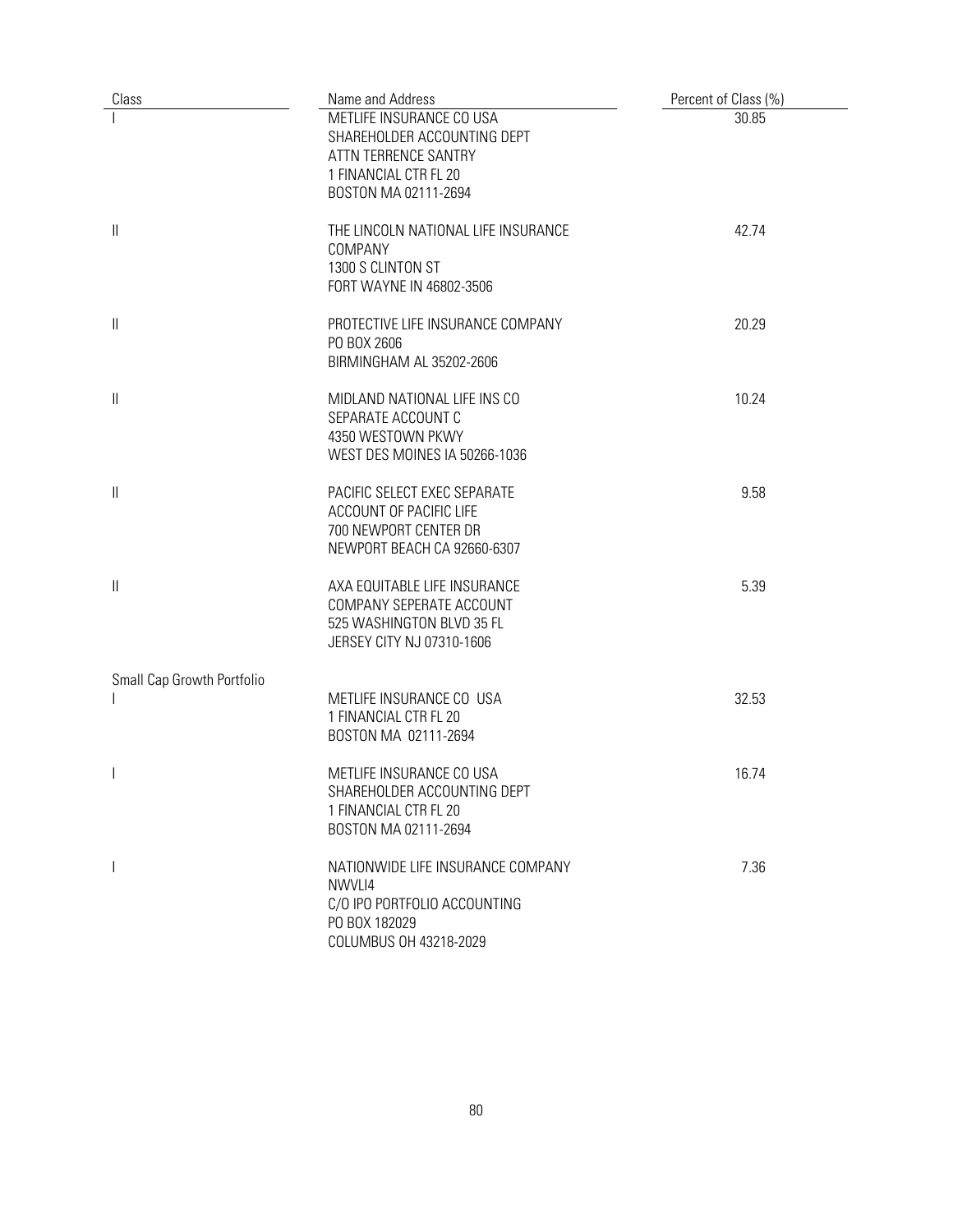| Class                                 | Name and Address                                                                                                                                 | Percent of Class (%) |
|---------------------------------------|--------------------------------------------------------------------------------------------------------------------------------------------------|----------------------|
|                                       | PRINCIPAL LIFE INSURANCE CO CUST.<br>FBO PRINCIPAL EXECUTIVE VARIABLE<br>UNIVERSAL LIFE II<br>ATTN INDIVIDUAL LIFE ACCOUNTING<br>711 HIGH STREET | 6.77                 |
|                                       | DES MOINES, IA 50392                                                                                                                             |                      |
| $\mathbf{I}$                          | RIVERSOURCE LIFE INSURANCE CO<br>10468 AMERIPRISE FINANCIAL CENTER<br>MINNEAPOLIS MN 55474-0001                                                  | 5.99                 |
| $\overline{1}$                        | NATIONWIDE LIFE INSURANCE COMPANY<br>NWPP C/O IPO PORTFOLIO ACCOUNTING<br>PO BOX 182029<br>COLUMBUS OH 43218-2029                                | 5.32                 |
| $\mathbf{  }$                         | METLIFE INSURANCE CO USA<br>1 FINANCIAL CTR FL 20<br>BOSTON MA 02111-2694                                                                        | 24.13                |
| $\mathbf{H}$                          | JEFFERSON NATIONAL LIFE INS CO<br>ATTN SEPARATE ACCOUNTS<br>10350 ORMSBY PARK PL STE 600<br>LOUISVILLE KY 40223-6175                             | 20.41                |
| $\mathbf{  }$                         | PROTECTIVE LIFE INSURANCE COMPANY<br>PO BOX 2606<br>BIRMINGHAM AL 35202-2606                                                                     | 11.48                |
| $\mathbb{I}$                          | MINNESOTA LIFE<br>400 ROBERT ST N<br>SAINT PAUL MN 55101-2037                                                                                    | 10.15                |
| $\mathbf{  }$                         | NATIONWIDE LIFE INSURANCE COMPANY<br>C/O IPO PORTFOLIO ACCOUNTING<br>P.O. BOX 182029<br>COLUMBUS, OH 43218-2029                                  | 7.29                 |
| $\begin{array}{c} \hline \end{array}$ | GUARDIAN INSURANCE & ANNUITY CO INC<br>RETIREMENT SOLUTIONS FM&C NRO<br>6255 STERNERS WAY<br>BETHLEHEM PA 18017-9464                             | 5.32                 |

Shareholders who own 25% or more of the outstanding voting securities of the Fund or who are otherwise deemed to "control" the Fund may be able to determine or significantly influence the outcome of matters submitted to a vote of the Fund's shareholders. Thus, the Participating Insurance Companies listed below are technically deemed to be in control of the Fund. Nevertheless, with respect to any Fund shareholder meeting, a Participating Insurance Company is required to solicit and accept timely voting instructions from its contract owners in accordance with the procedures set forth in the prospectus for the applicable contract issued by the insurance company and to the extent required by law.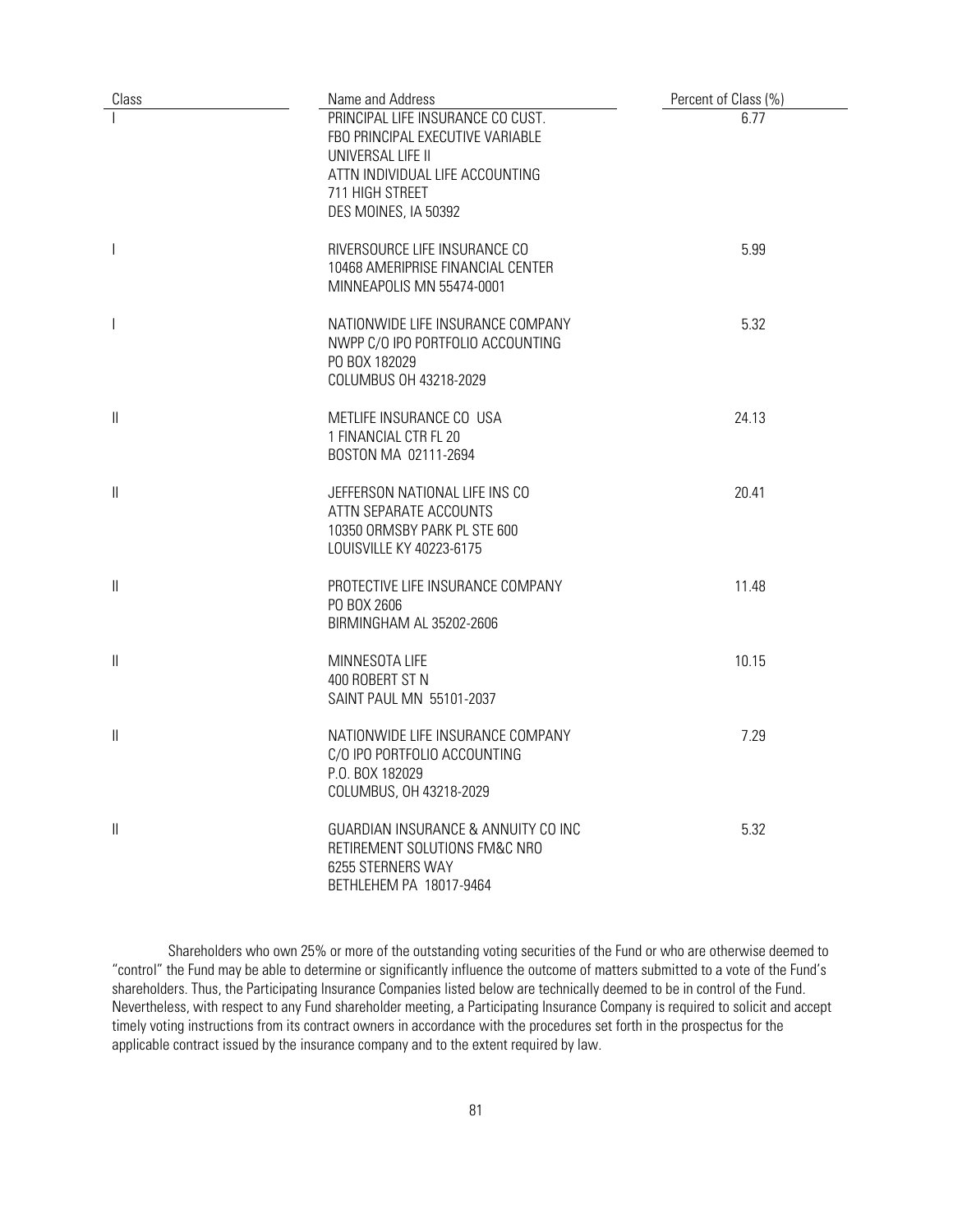| Fund                          | Name and Address                    | Percent of Fund (%) |
|-------------------------------|-------------------------------------|---------------------|
| Aggressive Growth Portfolio   | METLIFE INSURANCE CO USA            | 25.70               |
|                               | SHAREHOLDER ACCOUNTING DEPT         |                     |
|                               | ATTN TERRENCE SANTRY                |                     |
|                               | 1 FINANCIAL CTR FL 20               |                     |
|                               | BOSTON MA 02111-2694                |                     |
| <b>Appreciation Portfolio</b> | METLIFE INSURANCE CO USA            | 45.31               |
|                               | 1 FINANCIAL CTR FL 20               |                     |
|                               | BOSTON MA 021112694                 |                     |
| Dividend Strategy Portfolio   | METLIFE INSURANCE CO USA            | 44.91               |
|                               | 1 FINANCIAL CTR FL 20               |                     |
|                               | BOSTON MA 021112694                 |                     |
| Large Cap Growth Portfolio    | THE LINCOLN NATIONAL LIFE INSURANCE | 51.27               |
|                               | COMPANY                             |                     |
|                               | 1300 S CLINTON ST                   |                     |
|                               | FORT WAYNE IN 46802-3506            |                     |
| Large Cap Growth Portfolio    | METLIFE INSURANCE CO USA            | 28.93               |
|                               | SHAREHOLDER ACCOUNTING DEPT         |                     |
|                               | ATTN TERRENCE SANTRY                |                     |
|                               | 1 FINANCIAL CTR FL 20               |                     |
|                               | BOSTON MA 02111-2694                |                     |
| Large Cap Value Portfolio     | METLIFE INSURANCE CO USA            | 37.10               |
|                               | SHAREHOLDER ACCOUNTING DEPT         |                     |
|                               | ATTN TERRENCE SANTRY                |                     |
|                               | 1 FINANCIAL CTR FL 20               |                     |
|                               | BOSTON MA 02111-2694                |                     |
| Large Cap Value Portfolio     | OHIO NATIONAL LIFE CO               | 31.63               |
|                               | FOR THE BENEFIT OF ITS              |                     |
|                               | SEPARATE ACCOUNTS                   |                     |
|                               | ATTN DENNIS TANEY                   |                     |
|                               | P 0 BOX 237                         |                     |
|                               | CINCINNATI OH 45201-0237            |                     |
| Mid Cap Portfolio             | THE LINCOLN NATIONAL LIFE INSURANCE | 50.62               |
|                               | COMPANY                             |                     |
|                               | 1300 S CLINTON ST                   |                     |
|                               | FORT WAYNE IN 46802-3506            |                     |

 As of March 31, 2022, the Trustees and officers of the Trust, as a group, owned less than 1% of the outstanding shares of each class of the Fund.

# **DISTRIBUTOR**

 Franklin Distributors, LLC, an indirect, wholly-owned broker/dealer subsidiary of Franklin Resources, located at 100 International Drive, Baltimore, Maryland 21202, serves as the sole and exclusive distributor of the Fund pursuant to a written agreement (as amended, the "Distribution Agreement").

 Under the Distribution Agreement, the Distributor is appointed as principal underwriter and distributor in connection with the offering and sale of shares of the Fund. The Distributor offers the shares on an agency or "best efforts" basis under which the Fund issues only the number of shares actually sold. Shares of the Fund are continuously offered by the Distributor.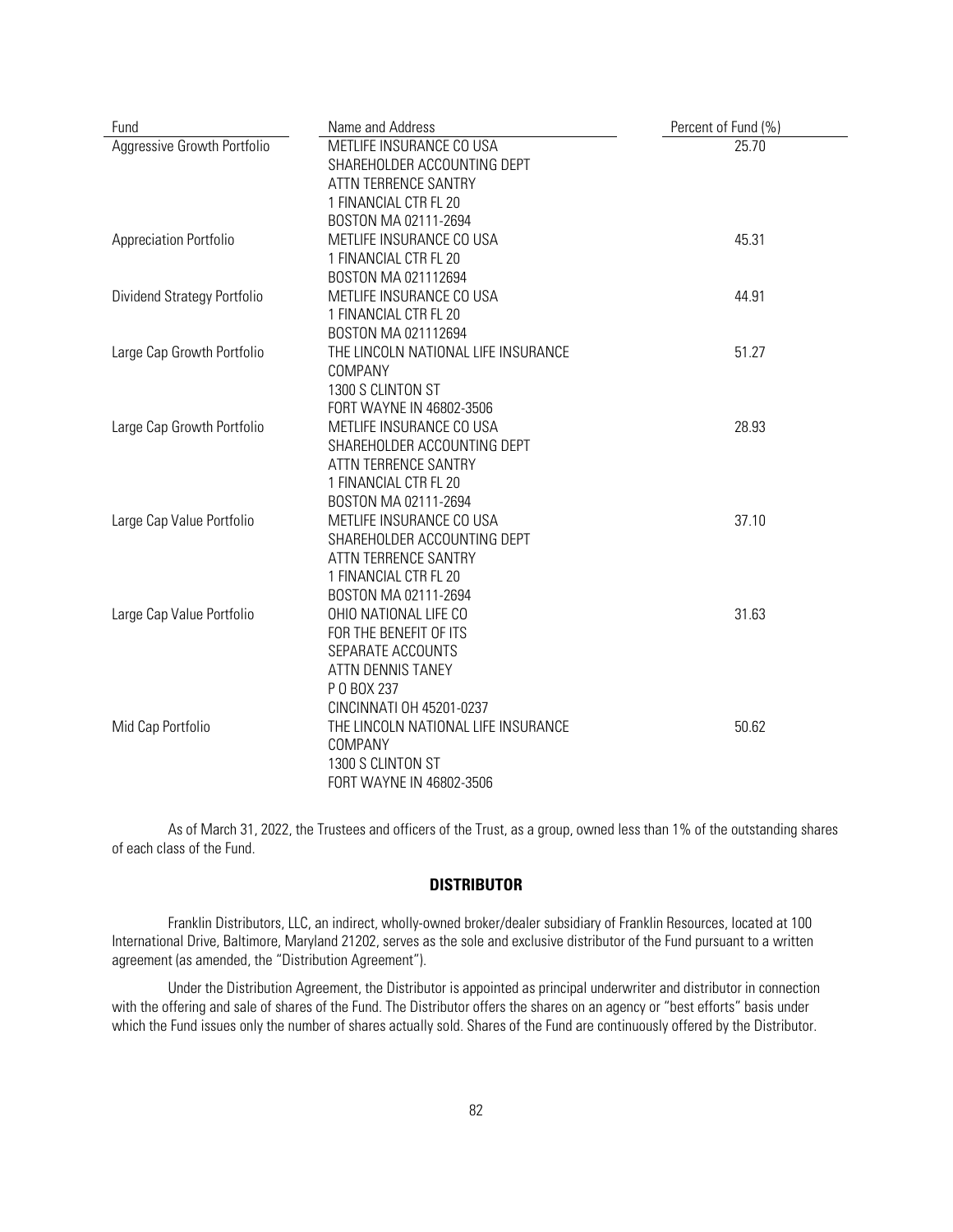The Distribution Agreement is renewable from year to year with respect to the Fund if approved (a) by the Board or by a vote of a majority of the Fund's outstanding voting securities, and (b) by the affirmative vote of a majority of Trustees who are not parties to such agreement or interested persons of any party by votes cast in person at a meeting called for such purpose.

 The Distribution Agreement is terminable with respect to the Fund without penalty by the Board or by vote of a majority of the outstanding voting securities of the Fund, or by the Distributor, on not less than 60 days' written notice to the other party (unless the notice period is waived by mutual consent). The Distribution Agreement will automatically and immediately terminate in the event of its assignment.

 The Distributor may be deemed to be an underwriter for purposes of the 1933 Act. Dealer reallowances, if any, are described in the Fund's Prospectus.

 The Distributor, the Manager, their affiliates and their personnel have interests in promoting sales of the Legg Mason and Franklin Templeton Funds, including remuneration, fees and profitability relating to services to and sales of the funds. Associated persons of the Manager, the Distributor or their affiliates (including wholesalers registered with the Distributor) may receive additional compensation related to the sale of individual Legg Mason and Franklin Templeton Funds or categories of Legg Mason and Franklin Templeton Funds. The Manager, the Subadviser, and their advisory or other personnel may also benefit from increased amounts of assets under management.

 Service Agents also may benefit from the sales of shares of funds sold by the Distributor. For example, in connection with such sales, Service Agents may receive compensation from the Fund (with respect to the Fund as a whole or a particular class of shares) and/or from the Manager, the Distributor, and/or their affiliates, as further described below. The structure of these compensation arrangements, as well as the amounts paid under such arrangements, vary and may change from time to time. In addition, new compensation arrangements may be negotiated at any time. The compensation arrangements described in this section are not mutually exclusive, and a single Service Agent may receive multiple types of compensation.

 The Distributor has agreements in place with Service Agents defining how much each firm will be paid for the sale of the Fund from sales charges, if any, paid by Fund shareholders and from 12b-1 Plan fees, if any, paid to the Distributor by the Fund. These Service Agents then pay their employees or associated persons who sell such fund shares from the sales charges and/or fees they receive. The Service Agent, and/or its employees or associated persons may receive a payment when a sale is made and will, in most cases, continue to receive ongoing payments while you are invested in the Fund. In other cases, the Distributor may retain all or a portion of such fees and sales charges.

 In addition, the Distributor, the Manager and/or certain of their affiliates may make additional payments (which are often referred to as "revenue sharing" payments) to the Service Agents from their past profits and other available sources, including profits from their relationships with the Fund. Revenue sharing payments are a form of compensation paid to a Service Agent in addition to the sales charges paid by Fund shareholders or 12b-1 Plan fees paid by the Fund. The Manager, the Distributor and/or certain of its affiliates may revise the terms of any existing revenue sharing arrangement and may enter into additional revenue sharing arrangements with other Service Agents.

 Revenue sharing arrangements are intended, among other things, to foster the sale of Fund shares and/or to compensate financial services firms for assisting in marketing or promotional activities in connection with the sale of Fund shares. In exchange for revenue sharing payments, the Manager and the Distributor generally expect to receive the opportunity for the Fund to be sold through the Service Agents' sales forces or to have access to third-party platforms or other marketing programs, including but not limited to mutual fund "supermarket" platforms or other sales programs. To the extent that Service Agents receiving revenue sharing payments sell more shares of the Fund, the Manager and the Distributor and/or their affiliates benefit from the increase in Fund assets as a result of the fees they receive from the Fund. The Distributor, LMPFA or their affiliates consider revenue sharing arrangements based on a variety of factors and services to be provided.

 Revenue sharing payments are usually calculated based on a percentage of Fund sales and/or Fund assets attributable to a particular Service Agent. Payments are at times based on other criteria or factors such as, for example, a fee per each transaction. Specific payment formulas are negotiated based on a number of factors, including, but not limited to, reputation in the industry, ability to attract and retain assets, target markets, customer relationships and scope and quality of services provided. In addition, the Distributor, the Manager and/or certain of their affiliates may pay flat fees on a one-time or irregular basis for the initial set-up of the Fund on a Service Agent's systems, participation or attendance at a Service Agent's meetings, or for other reasons. Furthermore, the Distributor, the Manager and/or certain of their affiliates at times pay certain education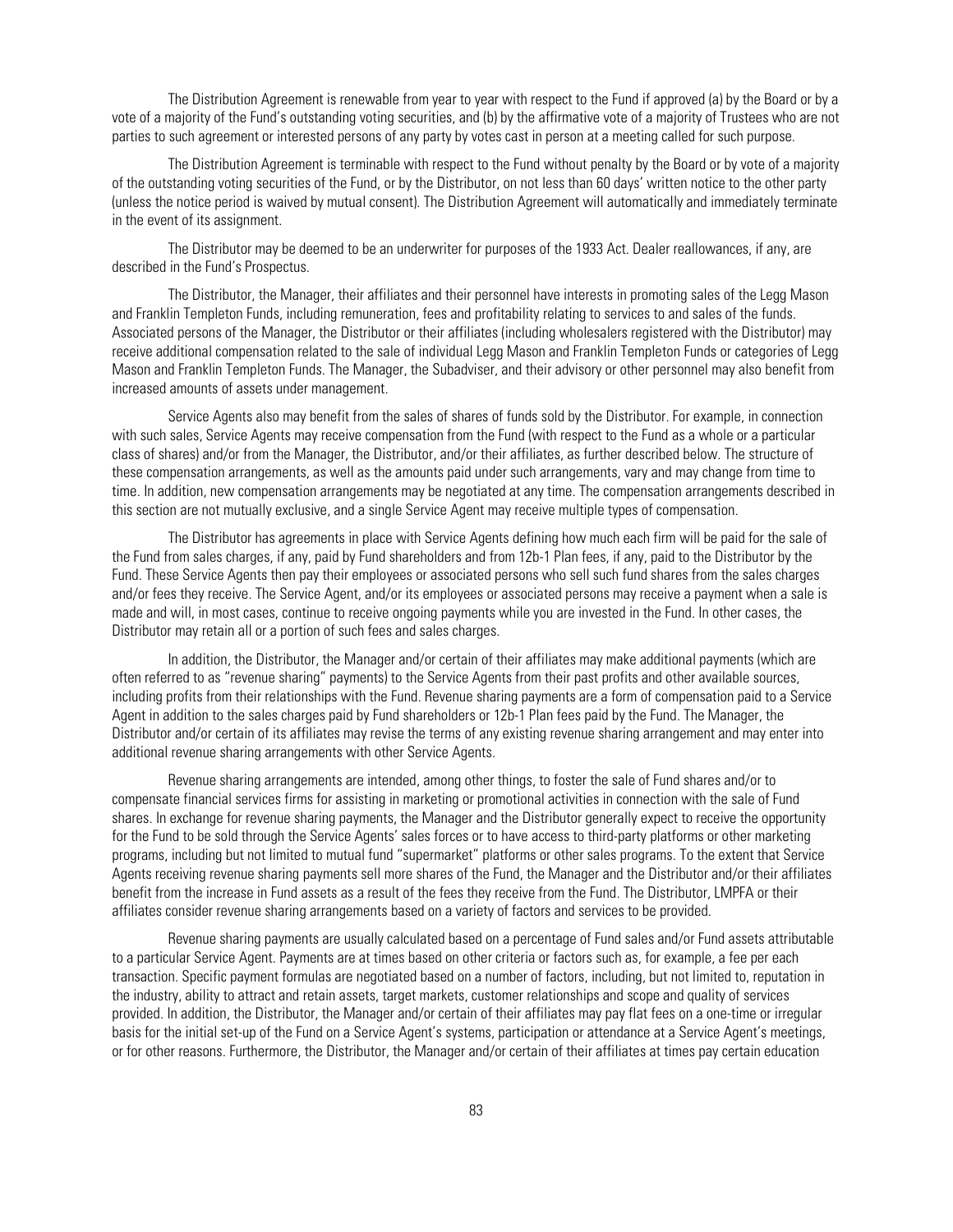and training costs of Service Agents (including, in some cases, travel expenses) to train and educate the personnel of the Service Agents. In addition, the Distributor, the Manager and/or certain of their affiliates at times may provide access to technology and other tools and support services that facilitate the marketing and promotion of investment management portfolios sponsored by Legg Mason, Franklin Templeton and/or their affiliates. It is likely that Service Agents that execute portfolio transactions for the Fund will include those firms with which the Manager, the Distributor and/or certain of their affiliates have entered into revenue sharing arrangements.

 The Fund generally pays the transfer agent for certain recordkeeping and administrative services. In addition, the Fund may pay Service Agents for certain recordkeeping, administrative, sub-accounting and networking services. These services include maintenance of shareholder accounts by the firms, such as recordkeeping and other activities that otherwise would be performed by the Fund's transfer agent. Administrative fees may be paid to a firm that undertakes, for example, shareholder communications on behalf of the Fund. Networking services are services undertaken to support the electronic transmission of shareholder purchase and redemption orders through the National Securities Clearing Corporation ("NSCC"). These payments are generally based on either (1) a percentage of the average daily net assets of Fund shareholders serviced by a Service Agent or (2) a fixed dollar amount for each account serviced by a Service Agent. The Distributor, the Manager and/or their affiliates may make all or a portion of these payments.

 In addition, the Fund reimburses the Distributor for NSCC fees that are invoiced to the Distributor as the party to the agreement with NSCC for the administrative services provided by NSCC to the Fund and its shareholders. These services include transaction processing and settlement through Fund/SERV, electronic networking services to support the transmission of shareholder purchase and redemption orders to and from Service Agents, and related recordkeeping provided by NSCC to the Fund and its shareholders.

 If your Fund shares are purchased through a retirement plan, the Distributor, the Manager or certain of their affiliates at times also make similar payments to those described in this section to the plan's recordkeeper or an affiliate.

 Revenue sharing payments, as well as the other types of compensation arrangements described in this section, create an incentive for Service Agents and their employees or associated persons to recommend the Fund over other investments or sell shares of the Fund to customers and in doing so may create conflicts of interest between the firms' financial interests and the interests of their customers. The total amount of these payments is substantial, may be substantial to any given recipient and may exceed the costs and expenses incurred by the recipient for any Fund-related marketing or shareholder servicing activities.

 As of December 31, 2021, the Distributor, the Manager or their affiliates made revenue sharing payments to the Service Agents listed below (or their affiliates or successors). It is possible that each Service Agent listed is not receiving payments with respect to each fund sold by the Distributor. This list of intermediaries will change over time, and any additions, modifications or deletions thereto that have occurred since December 31, 2021 are not reflected.

Acadia Life Limited ADP Retirement Services Advisor Group Inc. Allianz Ameriprise Financial Services, Inc. Ascensus, Inc. Aspire Financial Services, LLC Avantax (FKA HD Vest) Benefit Plan Administrators, Inc. Brighthouse Financial Charles Schwab & Co. Citigroup & Citi Private Bank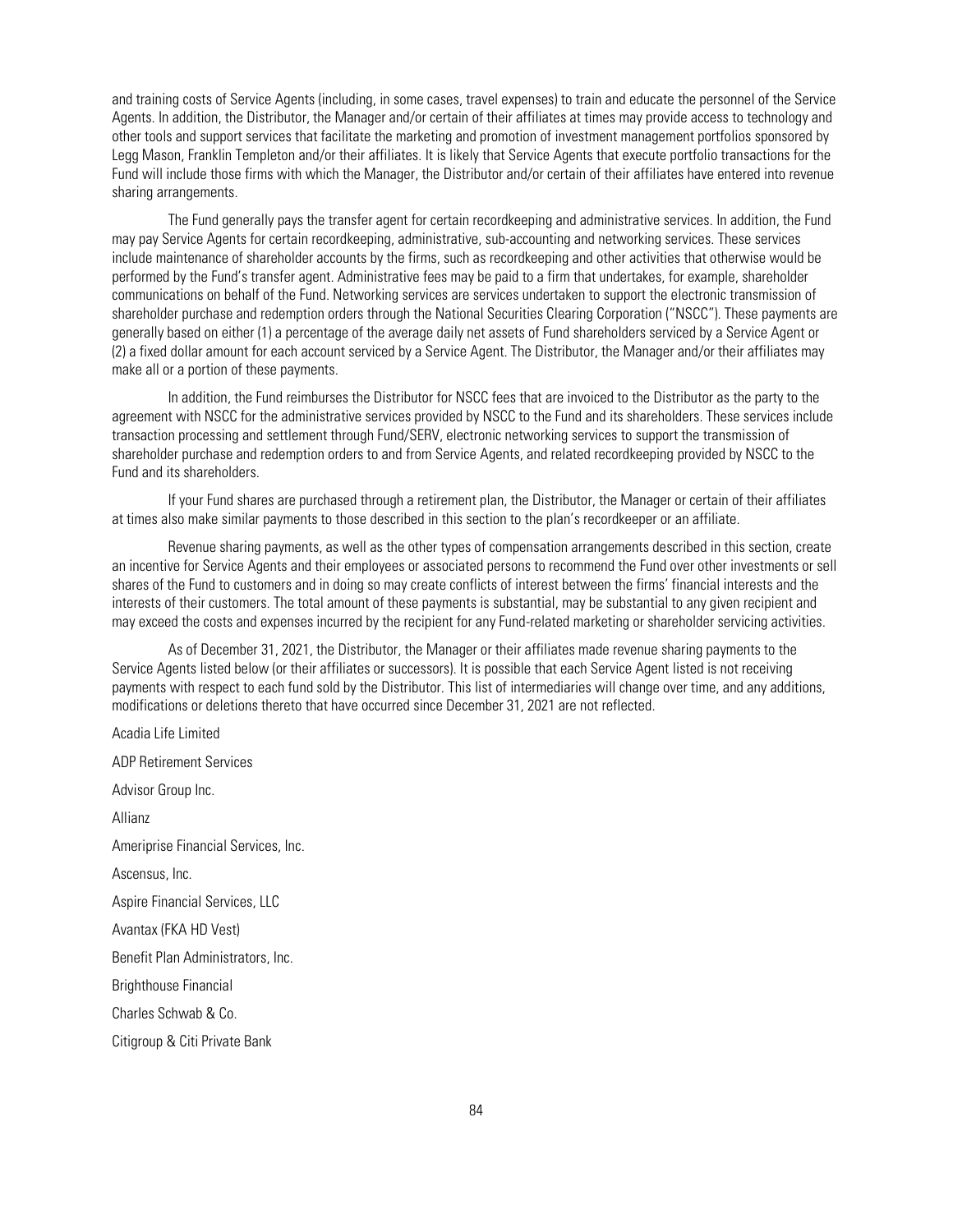Commonwealth Financial Network Deutsche Bank Edward Jones Equitable Life Insurance Company Fidelity Investments Genworth Life and Annuity Insurance Company Great-West Financial Services Equities, Inc. The Guardian Insurance & Annuity Company, Inc. Hantz Financial Services, Inc. Jefferson National Life Insurance Company John Hancock Life Insurance Company JP Morgan Chase Lombard International LLC LPL Financial Merrill Lynch, Pierce, Fenner & Smith Incorporated MetLife Insurance Company USA Midland National Insurance Company Minnesota Life Insurance Company National Security Life and Annuity Company Nationwide Financial Services, Inc. New York Life Insurance and Annuity Corporation Northwestern Mutual Investment Svcs LLC Ohio National Financial Services Pacific Life Insurance Company Paychex, Inc. Pershing, LLC PFS Investments, Inc. PNC Investments LLC Princor Financial Services Prudential Financial Protective Life Insurance Raymond James Financial Services, Inc. Sammons Financial Group, Inc. Stifel Financial Corporation Sun Life Assurance Company of Canada (US)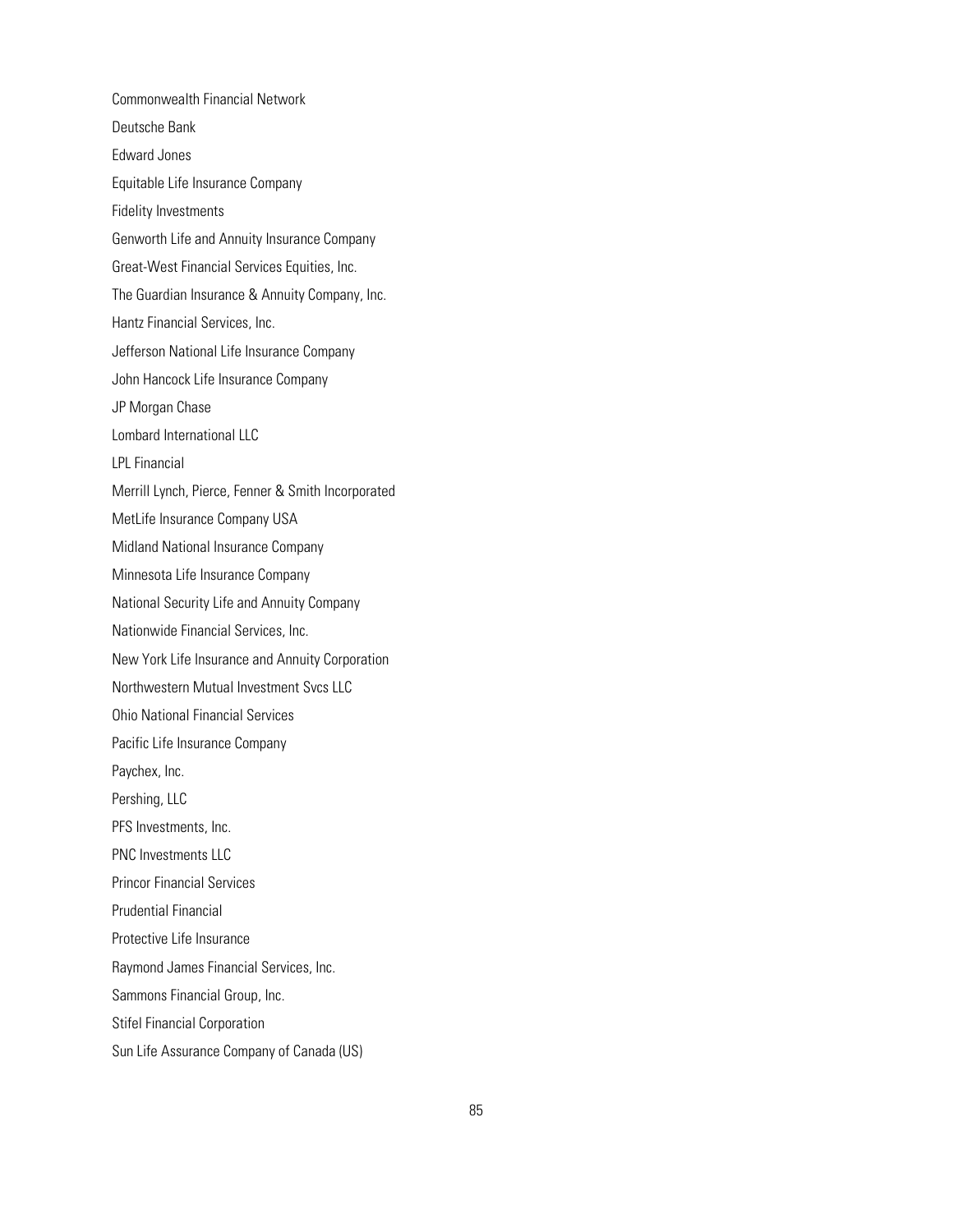TD Ameritrade TIAA CREF UBS Financial Services, Inc. Voya Financial Wells Fargo & Co.

 The Distributor, the Manager or their affiliates may also pay fees, from their own assets, to Service Agents for providing other distribution-related services as well as recordkeeping, administrative, subaccounting, and networking services (or portions thereof), and other shareholder or administrative services in connection with investments in the Fund. These payments may be considered revenue sharing payments. The Service Agents receiving such payments may not be listed above.

 You should assume that your Service Agent receives revenue sharing payments and/or other compensation described in this SAI. Please contact your Service Agent for details about any payments it (and its employees) may receive from the Fund and/or from the Distributor, the Manager and/or their affiliates. You should review your Service Agent's disclosure and/or talk to your Service Agent to obtain more information on how this compensation may have influenced your Service Agent's recommendation of the Fund.

### **Dealer Commissions and Concessions**

 From time to time, the Distributor or the Manager, at its expense, may provide compensation or promotional incentives ("concessions") to dealers that sell or arrange for the sale of shares of the Fund or a managed account strategy of which the Fund is part. Such concessions provided by the Distributor or the Manager may include financial assistance to dealers in connection with preapproved conferences or seminars, sales or training programs for invited registered representatives and other employees, payment for travel expenses, including lodging, incurred by registered representatives and other employees for such seminars or training programs, seminars for the public, advertising and sales campaigns regarding one or more funds, and/or other dealer-sponsored events. From time to time, the Distributor or the Manager may make expense reimbursements for special training of a dealer's registered representatives and other employees in group meetings or to help pay the expenses of sales contests. Other concessions may be offered to the extent not prohibited by applicable laws or any self-regulatory agency, such as the FINRA.

#### **Services and Distribution Plan**

 The Trust, on behalf of the Fund, has adopted a 12b-1 Plan in accordance with Rule 12b-1 under the 1940 Act with respect to Class II shares of the Fund. Under the 12b-1 Plan, the Fund may pay a monthly distribution fee at an annual rate not to exceed 0.25% of the average daily net assets of Class II shares.

 The Fund will provide the Board with periodic reports of amounts expended under the 12b-1 Plan and the purposes for which such expenditures were made. Fees under the 12b-1 Plan may be used to make payments to the Distributor, a Participating Insurance Company, or other eligible parties (for purposes of this section, each a "Servicing Party") with respect to expenses related to Class II shares of the Fund for advertising, marketing or other promotional activity, including the preparation of materials intended for use within a Participating Insurance Company, and payments for preparation, printing, and distribution of prospectuses, statements of additional information and reports for recipients other than existing Policyholders. The Fund also may make payments to a Servicing Party for providing personal service or the maintenance of contract accounts. The amounts paid to each recipient may vary based upon certain factors, including, among other things, the levels of sales of Class II shares and/or shareholder services; provided, however, that the fees paid to a recipient with respect to Class II shares of the Fund that may be used to cover expenses primarily intended to result in the sale of Class II shares, or that may be used to cover expenses primarily intended for personal service and/or maintenance of contract accounts, may not exceed the maximum amounts, if any, as may from time to time be permitted for such services under FINRA Conduct Rule 2341 or any successor rule, in each case as amended or interpreted by FINRA.

 Since fees paid under the 12b-1 Plan are not tied directly to expenses incurred by the Servicing Party, the amount of the fees paid by Class II shares of the Fund during any year may be more or less than actual expenses incurred by the Servicing Party. This type of distribution fee arrangement is characterized by the staff of the SEC as being of the "compensation variety" (in contrast to "reimbursement" arrangements by which a distributor's payments are directly linked to its expenses). Thus, even if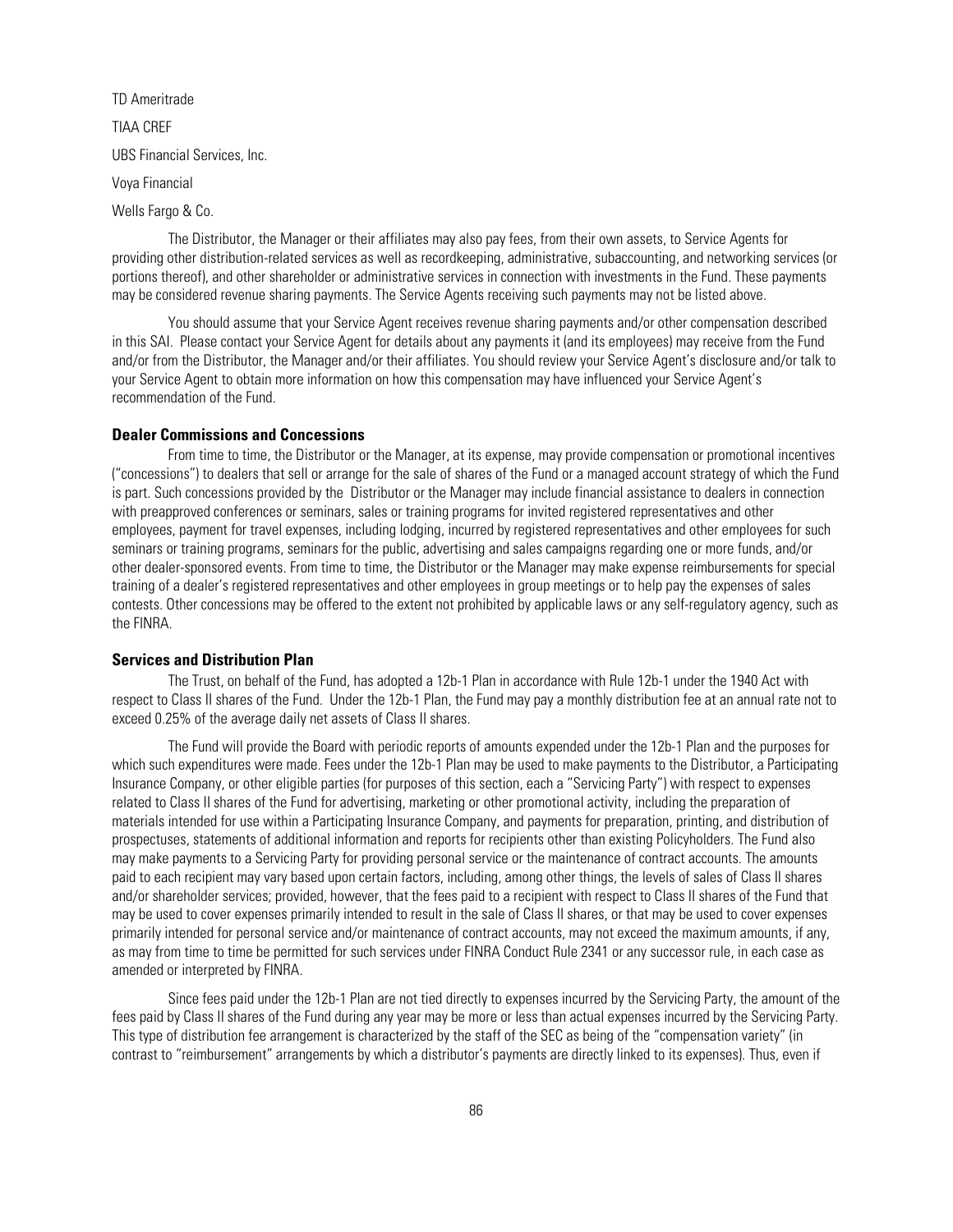the Servicing Party's expenses exceed the fees provided for by the 12b-1 Plan, the Fund will not be obligated to pay more than those fees and, if expenses incurred by the Servicing Party are less than the fees paid to the Servicing Party, they will realize a profit.

 The 12b-1 Plan recognizes that various service providers to the Fund, such as the Manager, may make payments for distribution, marketing or sales-related expenses out of their own resources of any kind, including profits or payments received from the Fund for other purposes, such as management fees. The 12b-1 Plan provides that, to the extent that such payments might be deemed to be indirect financing of any activity primarily intended to result in the sale of Class II shares of the Fund within the context of Rule 12b-1, the payments are deemed to be authorized by the 12b-1 Plan.

 Under its terms, the 12b-1 Plan continues in effect for successive annual periods, provided continuance is specifically approved at least annually by vote of the Board, including a majority of the Independent Trustees who have no direct or indirect financial interest in the operation of the 12b-1 Plan or in any agreements related to it ("Qualified Trustees"). The 12b-1 Plan may not be amended to increase the amount of the service and distribution fees without approval of the outstanding voting securities of Class II shares of the Fund, and all amendments of the 12b-1 Plan also must be approved by the Trustees, including the Qualified Trustees, in the manner described above. The 12b-1 Plan may be terminated with respect to Class II shares of the Fund at any time, by the Fund without penalty, by vote of a majority of the outstanding voting securities of Class II shares of the Fund (as defined in the 1940 Act), or by vote of a majority of the Qualified Trustees.

 The following service and distribution fees were incurred by the Fund pursuant to the 12b-1 Plan in effect during the fiscal period ended December 31, 2021:

| <b>Fund/Class</b>                              | <b>Service and Distribution Fees Incurred</b><br>(\$) | <b>Service and Distribution Fees</b><br><b>Waived/Reimbursed (\$)</b> |
|------------------------------------------------|-------------------------------------------------------|-----------------------------------------------------------------------|
| <b>Aggressive Growth Portfolio</b><br>Class II | 486,695                                               | 0                                                                     |
| <b>Appreciation Portfolio</b><br>Class II      | 562,830                                               | 0                                                                     |
| <b>Dividend Strategy Portfolio</b><br>Class II | 1,020,256                                             | 408,103                                                               |
| <b>Large Cap Growth Portfolio</b><br>Class II  | 676.667                                               | 0                                                                     |
| <b>Mid Cap Portfolio</b><br>Class II           | 459,673                                               | 0                                                                     |
| <b>Small Cap Growth Portfolio</b><br>Class II  | 427,688                                               | 0                                                                     |

No information is presented for Class II shares of Large Cap Value Portfolio, as no Class II shares were outstanding as of December 31, 2021.

 For the fiscal period ended December 31, 2021, the Distributor incurred distribution expenses for advertising, printing and mailing prospectuses, support service and overhead expenses and compensation to Service Agents and third parties as expressed in the following table. The Distributor may have made revenue sharing payments in addition to the expenses shown here.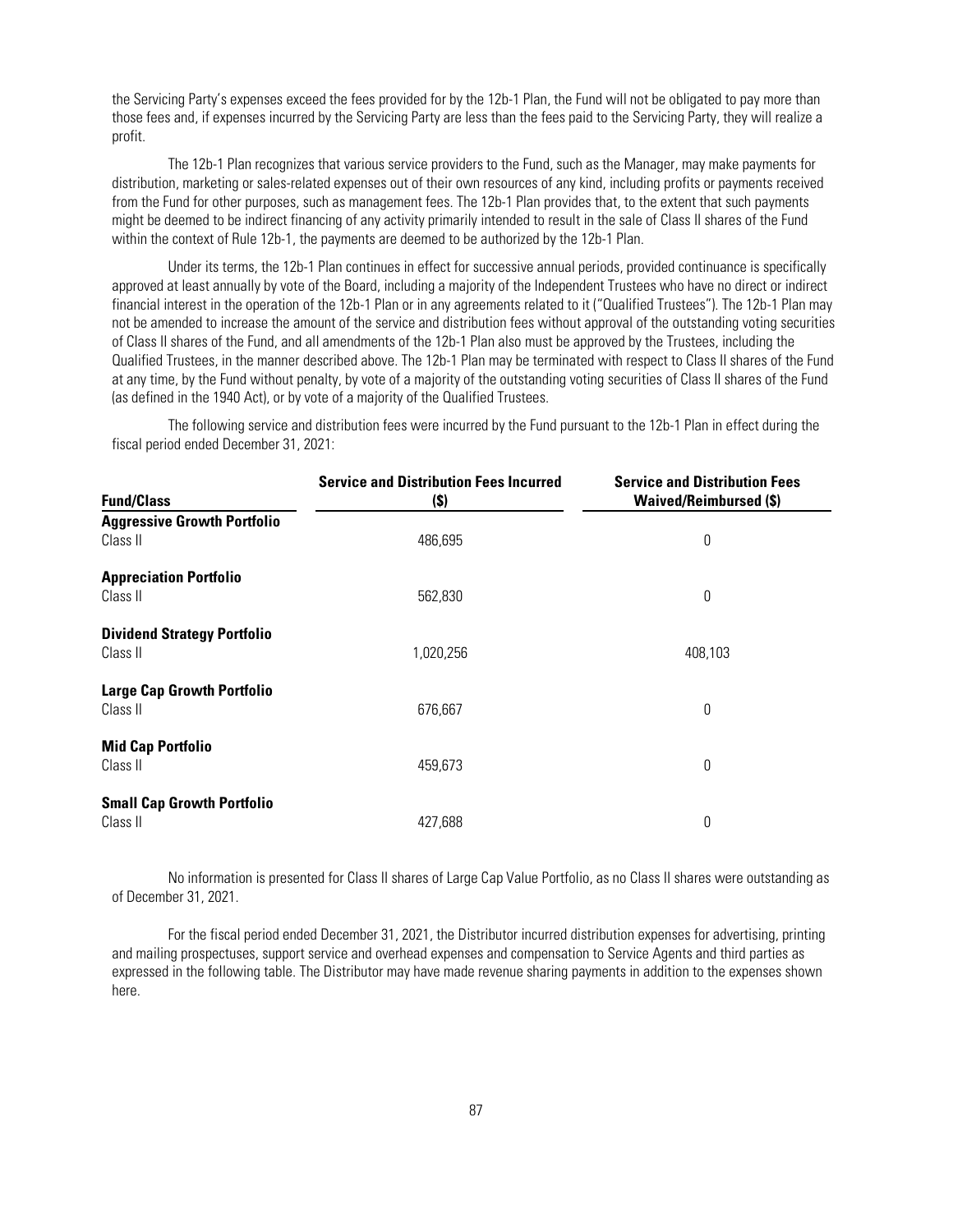| <b>Fund/Class</b>                              | <b>Third Party Fees</b><br>(\$) | <b>Financial</b><br><b>Consultant</b><br><b>Compensation</b><br>(Amortized) (\$) | <b>Marketing (\$)</b> | Printing (\$) | <b>Total</b><br>Expenses (\$) |
|------------------------------------------------|---------------------------------|----------------------------------------------------------------------------------|-----------------------|---------------|-------------------------------|
| <b>Aggressive Growth Portfolio</b><br>Class II | 486,696                         | 0                                                                                | 61,669                | 0             | 548,365                       |
| <b>Appreciation Portfolio</b><br>Class II      | 562,606                         | 0                                                                                | 42,357                | $\mathbf 0$   | 604,963                       |
| <b>Dividend Strategy Portfolio</b><br>Class II | 612,928                         | 0                                                                                | 90,370                | $\mathbf 0$   | 703,298                       |
| <b>Large Cap Growth Portfolio</b><br>Class II  | 673,445                         | 0                                                                                | 95,788                | 0             | 769,233                       |
| <b>Mid Cap Portfolio</b><br>Class II           | 459,673                         | 0                                                                                | 53,537                | $\theta$      | 513,210                       |
| <b>Small Cap Growth Portfolio</b><br>Class II  | 427,688                         | 0                                                                                | 49,504                | $\theta$      | 477,192                       |

No information is presented for Class II shares of Large Cap Value Portfolio, as no Class II shares were outstanding as of December 31, 2021.

#### **AVAILABILITY OF THE FUND**

Investment in the Fund is available only to owners of VA contracts and VLI policies issued by Participating Insurance Companies through their separate accounts and certain qualified plans. It is possible that in the future it may become disadvantageous for the separate accounts of both VA contracts and VLI policies to be invested simultaneously in the Fund. However, the Trust does not currently foresee any disadvantages to the owners of the different Policies which are funded by such separate accounts. The Board monitors events for the existence of any material irreconcilable conflict between or among such owners, and each Participating Insurance Company will take whatever remedial action may be necessary to resolve any such conflict. Such action could include the sale of Fund shares by one or more of the Participating Insurance Company separate accounts which fund these contracts, which could have adverse consequences to the Fund. Material irreconcilable conflicts could result from, for example: (i) changes in state insurance laws; (ii) changes in U.S. federal income tax laws; or (iii) differences in voting instructions between those given by owners of VA contracts and those given by owners of VLI policies. If the Board were to conclude that separate series of the Trust should be established for VA contracts and VLI policies, each Participating Insurance Company would bear the attendant expenses. Should this become necessary, Policyholders would presumably no longer have the economies of scale resulting from a larger combined mutual fund.

# **PURCHASE OF SHARES**

The Fund offers its shares to Participating Insurance Companies and qualified retirement and pension plans ("Plans") on a continuous basis. The offering price per share of the Fund is equal to the NAV per share at the time of purchase. Individuals may not place orders directly with the Fund.

Investors should read this SAI and the Fund's current Prospectus along with the prospectus of the separate account of the Participating Insurance Company or information provided by their Plan. See the prospectus of the separate account of the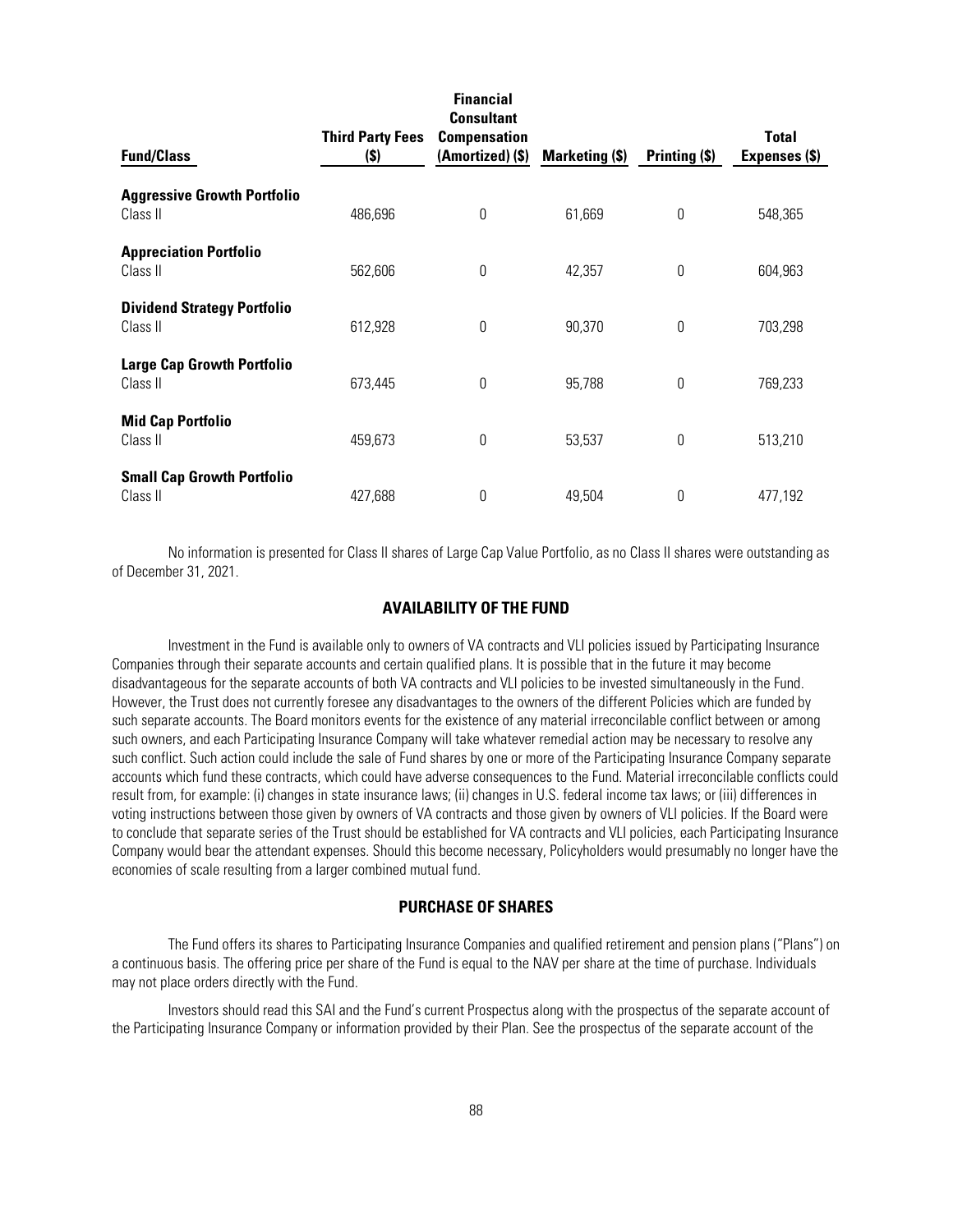Participating Insurance Company or the relevant Plan documents for more information on the purchase of Fund shares and with respect to the availability for investment in the Fund.

The offering of shares of the Fund may be suspended from time to time and the Fund reserves the right to reject any purchase order. In addition to cash, the Fund may accept securities as payment for Fund shares at the applicable NAV. Generally, the Fund will only consider accepting securities to increase its holdings in a portfolio security or if the Manager determines that the offered securities are a suitable investment for the Fund and in a sufficient amount for efficient management.

#### **Sales Charges and Surrender Charges**

The Fund does not assess any sales charges, either when shares are sold or redeemed. Surrender charges may be assessed under the Policies as described in the applicable separate account prospectus. Mortality and expense risk fees and other charges are also described in that prospectus.

The Fund has created separate classes of shares, designated as Class I and Class II shares. Class II shares are sold without an initial sales charge but are subject to an annual distribution fee of 0.25% of the daily net assets of the Class.

# **REDEMPTION OF SHARES**

The right of redemption may be suspended or the date of payment postponed:

- i. for any period during which the NYSE is closed (other than for customary weekend and holiday closings);
- ii. when trading in the markets the Fund normally utilizes is restricted, or an emergency exists, as determined by the SEC, so that disposal of the Fund's investments or determination of NAV is not reasonably practicable; or
- iii. for such other periods as the SEC by order may permit for protection of the Fund's shareholders.

The Fund may also suspend or postpone the recordation of the transfer of its shares upon the occurrence of any of the foregoing conditions.

Fund shares may be redeemed by VA contracts and VLI policies issued by Participating Insurance Companies through their separate accounts and certain qualified plans. Individuals may not place redemption orders directly with the Fund. It is the responsibility of the Participating Insurance Company and the qualified plans to properly transmit redemption requests in accordance with applicable requirements. Owners of VA contracts, VLI policies and qualified plan participants should consult their Participating Insurance Company or plan sponsor in this regard. Redemption requests will be effected at the NAV of the Fund next determined after receipt of redemption instructions by the Fund, through its agent, in proper form and in accordance with applicable requirements. The value of the shares redeemed may be more or less than their original cost, depending on the Fund's then-current NAV.

# **Redemptions In Kind**

The Fund reserves the right, under certain conditions, to honor any request for a redemption by making payment in whole or in part by delivering securities valued in accordance with the procedures described under "Share price" in the Fund's Prospectus. Because redemption in kind may be used at times of unusual illiquidity in the markets, these valuation methods may include fair value estimations. If payment is made in securities, a shareholder should expect to incur brokerage expenses in converting those securities into cash, and the market price of those securities will be subject to fluctuation until they are sold. The securities delivered may not be representative of the entire Fund portfolio, may represent only one issuer or a limited number of issuers and may be securities that the Fund would otherwise sell. The Fund will not use securities to pay redemptions by the Distributor or other affiliated persons of the Fund, except as permitted by law, SEC rules or orders, or interpretive guidance from the SEC staff or other proper authorities.

The Fund reserves the right to pay redemption proceeds by giving the separate account or qualified plan shares of underlying funds. The shares that the separate account or qualified plan receives will be valued at the NAV per share of the class of the underlying fund held by the Fund on the day of the redemption. If the separate account or qualified plan later decides to redeem the underlying fund shares, those shares will be redeemed at the next-determined NAV per share of the class of the underlying fund that the separate account or qualified plan holds, which may be more or less than the value on the date of the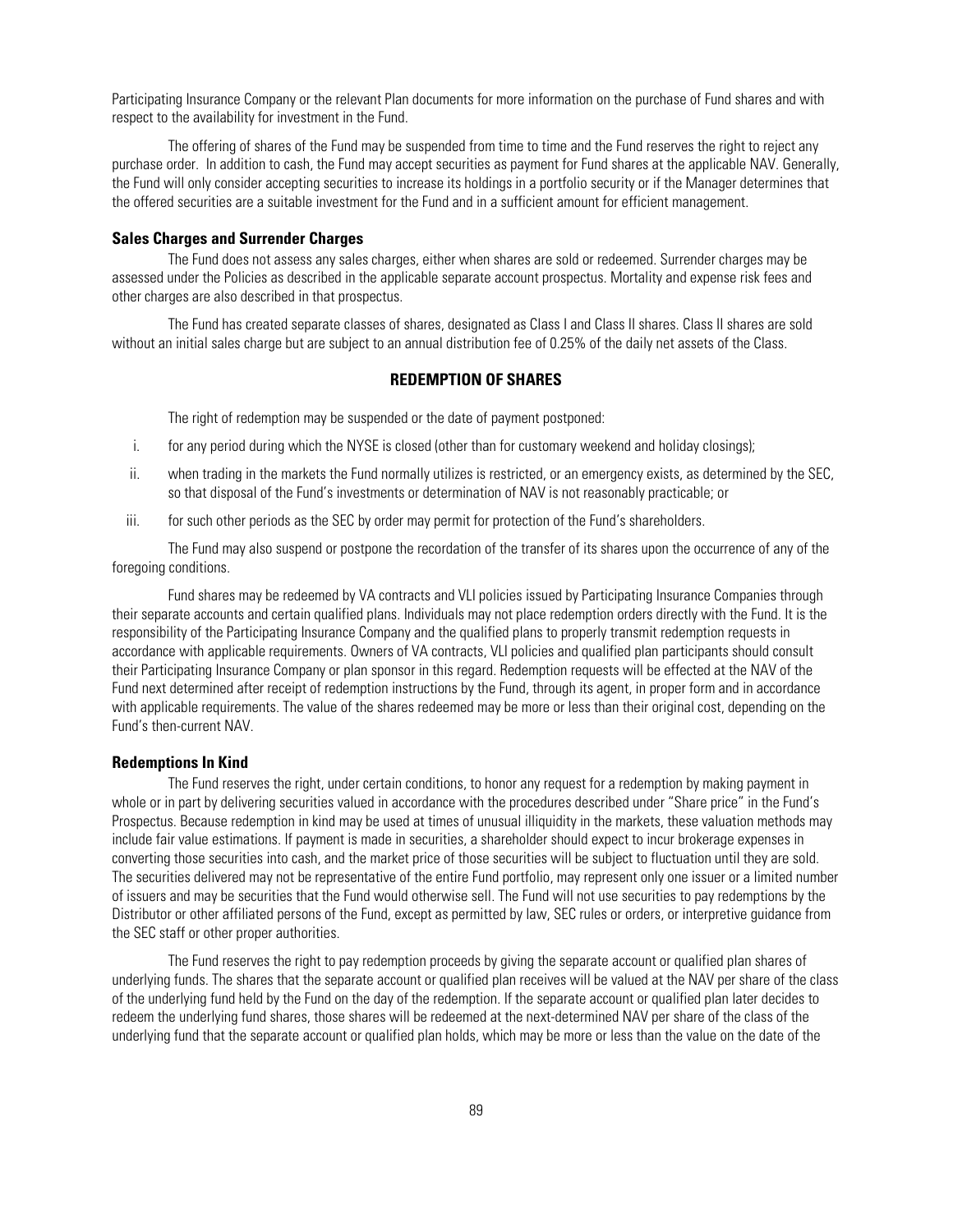separate account's or qualified plan's redemption from the Fund. A separate account or qualified plan may pay transaction costs to dispose of the Fund shares.

# **VALUATION OF SHARES**

The NAV per share of each class of the Fund is generally calculated as of the close of regular trading (normally 4:00 p.m., Eastern time) on each day on which the NYSE is open. As of the date of this SAI, the NYSE is normally open for trading every weekday except in the event of an emergency or for the following holidays (or the days on which they are observed): New Year's Day, Martin Luther King, Jr. Day, Presidents' Day, Good Friday, Memorial Day, Juneteenth National Independence Day, Independence Day, Labor Day, Thanksgiving Day and Christmas Day. Because of the differences in distribution fees and class specific expenses, the per share NAV of each class of the Fund will differ. Please see the Fund's Prospectus for a description of the procedures used by the Fund in valuing its assets.

# **PROXY VOTING GUIDELINES AND PROCEDURES**

The Manager delegates to the Subadviser the responsibility for voting proxies for the Fund through its contracts with the Subadviser. The Subadviser may use its own proxy voting policies and procedures to vote proxies of the Fund if the Fund's Board reviews and approves the use of those policies and procedures. Accordingly, the Manager does not expect to have proxyvoting responsibility for the Fund.

Should the Manager become responsible for voting proxies for any reason, such as the inability of the Subadviser to provide investment advisory services, the Manager shall utilize the proxy voting guidelines established by the most recent Subadviser to vote proxies until a new subadviser is retained and the use of its proxy voting policies and procedures is authorized by the Board. In the case of a material conflict between the interests of the Manager (or its affiliates if such conflict is known to persons responsible for voting at the Manager) and any fund, the Board of Directors of the Manager shall consider how to address the conflict and/or how to vote the proxies. The Manager shall maintain records of all proxy votes in accordance with applicable securities laws and regulations.

The Manager shall be responsible for gathering relevant documents and records related to proxy voting from the Subadviser and providing them to the Fund as required for the Fund to comply with applicable rules under the 1940 Act. The Manager shall also be responsible for coordinating the provision of information to the Board with regard to the proxy voting policies and procedures of the Subadviser, including the actual proxy voting policies and procedures of the Subadviser, changes to such policies and procedures, and reports on the administration of such policies and procedures.

The Subadviser's proxy voting policies and procedures govern in determining how proxies relating to the Fund's portfolio securities are voted. A copy of the proxy voting policies and procedures is attached as Appendix A to this SAI. Information regarding how the Fund voted proxies (if any) relating to portfolio securities during the most recent twelve month period ended June 30 is available without charge (1) by calling 877-6LM-FUND/656-3863, (2) on www.franklintempleton.com/variablefunds (click on the name of the Fund), and (3) on the SEC's website at http://www.sec.gov.

# **DISCLOSURE OF PORTFOLIO HOLDINGS**

The Fund's Board has adopted policies and procedures (the "policy") developed by the Manager with respect to the disclosure of the Fund's portfolio securities and any ongoing arrangements to make available information about the Fund's portfolio securities for the Legg Mason Funds. The Manager believes the policy is in the best interests of the Fund and its shareholders and that it strikes an appropriate balance between the desire of investors for information about fund portfolio holdings and the need to protect the Fund from potentially harmful disclosures.

# **General Rules/Website Disclosure**

The policy provides that information regarding the Fund's portfolio holdings may be shared at any time with employees of the Manager, the Fund's Subadviser and other affiliated parties involved in the management, administration or operations of the Fund (referred to as fund-affiliated personnel). With respect to non-money market funds, the Fund's complete list of holdings (including the size of each position) may be made available to investors, potential investors, third parties and Franklin Templeton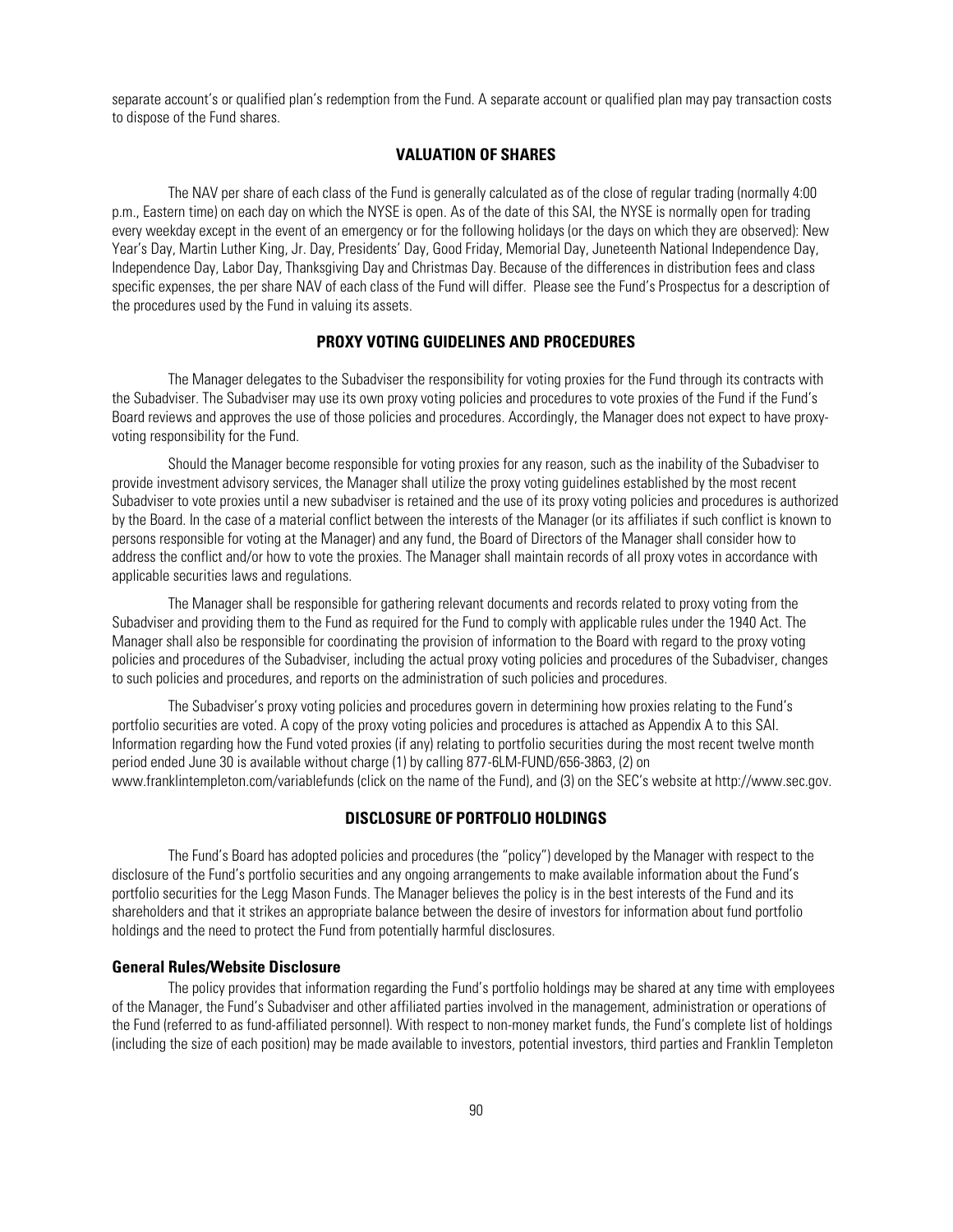personnel that are not fund-affiliated personnel (i) upon the filing of portfolio holdings reports in accordance with SEC rules, provided that such filings are not made until 15 calendar days following the end of the period covered by the applicable holdings report or (ii) no sooner than 8 business days after month end, provided that such information has been made available through public disclosure. Typically, public disclosure is achieved by required filings with the SEC and/or posting the information to the Fund's Internet site that is accessible by the public, or through public release by a third party vendor.

The Fund currently discloses its complete portfolio holdings 14 calendar days after quarter-end. The Fund discloses this information on the Fund's website: www.franklintempleton.com/variablefunds (click on the name of the Fund).

#### **Ongoing Arrangements**

Under the policy, the Fund may release portfolio holdings information on a regular basis to a custodian, sub-custodian, fund accounting agent, proxy voting provider, rating agency or other vendor or service provider for a legitimate business purpose, where the party receiving the information is under a duty of confidentiality, including a duty to prohibit the sharing of non-public information with unauthorized sources and trading upon non-public information. The Fund may enter into other ongoing arrangements for the release of portfolio holdings information, but only if such arrangements serve a legitimate business purpose and are with a party who is subject to a confidentiality agreement and restrictions on trading upon non-public information. None of the Fund, Legg Mason or any other affiliated party may receive compensation or any other consideration in connection with such arrangements. Ongoing arrangements to make available information about the Fund's portfolio securities will be reviewed at least annually by the Fund's Board.

Set forth below is a list, as of December 31, 2021, of those parties with whom the Manager, on behalf of the Fund, has authorized ongoing arrangements that include the release of portfolio holdings information in accordance with the policy, as well as the maximum frequency of the release under such arrangements, and the minimum length of the lag, if any, between the date of the information and the date on which the information is disclosed. The ongoing arrangements may vary for each party, and it is possible that not every party will receive information for the Fund. The parties identified below as recipients are service providers, fund rating agencies, consultants and analysts.

| <b>Recipient</b>                                                  | <b>Frequency</b> | <b>Delay Before</b><br><b>Dissemination</b> |  |
|-------------------------------------------------------------------|------------------|---------------------------------------------|--|
| 1919 Investment Counsel, LLC                                      | Daily            | None                                        |  |
| Barclays Bank PLC                                                 | Daily            | None                                        |  |
| Best Alternative Outsourcing Services LLP                         | Daily            | None                                        |  |
| <b>Bloomberg AIM</b>                                              | Daily            | None                                        |  |
| Bloomberg L.P.                                                    | Daily            | None                                        |  |
| <b>Bloomberg Portfolio Analysis</b>                               | Daily            | None                                        |  |
| Brown Brothers Harriman                                           | Daily            | None                                        |  |
| <b>Charles River</b>                                              | Daily            | None                                        |  |
| Citco                                                             | Daily            | None                                        |  |
| Emerging Portfolio Fund Research, Inc. (EPFR), an Informa Company | Monthly          | None                                        |  |
| <b>Enfusion Systems</b>                                           | Daily            | None                                        |  |
| ENSO LP                                                           | Daily            | None                                        |  |
| eVestment Alliance                                                | Quarterly        | 8-10 Days                                   |  |
| FactSet                                                           | Daily            | None                                        |  |
| <b>HSBC Global Asset Management</b>                               | Daily            | None                                        |  |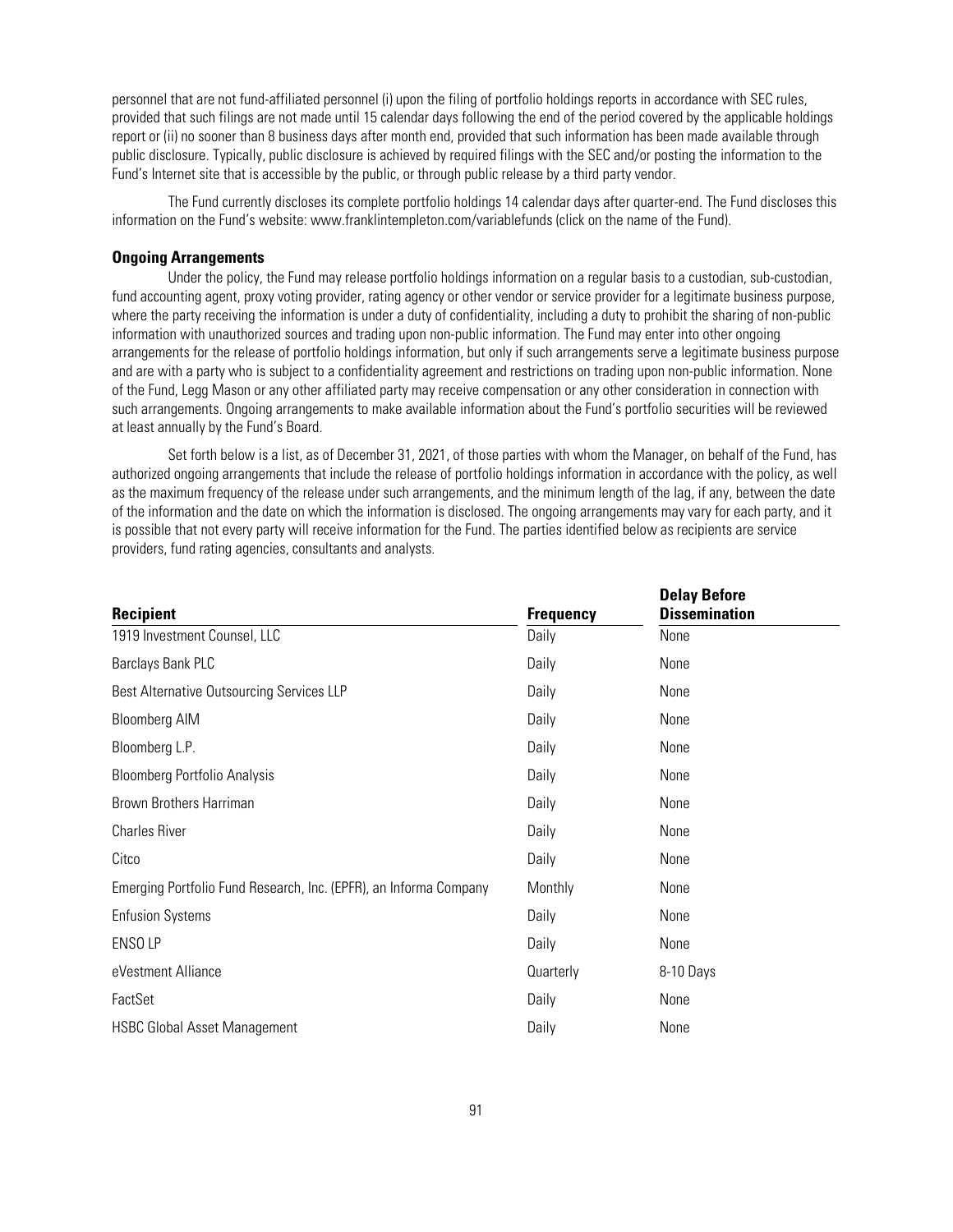| Institutional Shareholder Services         | Daily         | None |
|--------------------------------------------|---------------|------|
| ITG                                        | Daily         | None |
| Kailash Concepts                           | Monthly       | None |
| Middle Office Solutions, LLC               | Daily         | None |
| Morgan Stanley Capital Inc.                | Daily         | None |
| Morningstar                                | Daily         | None |
| NaviSite, Inc.                             | Daily         | None |
| <b>StarCompliance</b>                      | Daily         | None |
| <b>State Street Bank and Trust Company</b> | Daily         | None |
| SunGard/Protegent (formerly Dataware)      | Daily         | None |
| The Bank of New York Mellon                | Daily         | None |
| The Northern Trust Company                 | Daily         | None |
| The Northern Trust Melbourne               | Daily         | None |
| Thomson                                    | Semi-annually | None |
| <b>Thomson Reuters</b>                     | Daily         | None |
| <b>VPD Financial Software Consulting</b>   | Daily         | None |

 Portfolio holdings information for the Fund may also be released from time to time pursuant to ongoing arrangements with the following parties:

| <b>Recipient</b>                          | <b>Frequency</b>     | <b>Delay Before Dissemination</b> |  |
|-------------------------------------------|----------------------|-----------------------------------|--|
| Broadridge                                | Daily                | None                              |  |
| Deutsche Bank                             | Monthly              | 6-8 Business Days                 |  |
| DST International plc (DSTi)              | Daily                | None                              |  |
| <b>Electra Information Systems</b>        | Daily                | None                              |  |
| Fidelity                                  | Quarterly            | 5 Business Days                   |  |
| Fitch                                     | Monthly              | 6-8 Business Days                 |  |
| Frank Russell                             | Monthly              | 1 Day                             |  |
| Glass Lewis & Co.                         | Daily                | None                              |  |
| Informa Investment Solutions              | Quarterly            | 8-10 Days                         |  |
| Interactive Data Corp                     | Daily                | None                              |  |
| Liberty Hampshire                         | Weekly and Month End | None                              |  |
| <b>RBC Investor and Treasury Services</b> | Daily                | None                              |  |
| S&P (Rating Agency)                       | Weekly Tuesday Night | 1 Business Day                    |  |
| SunTrust                                  | Weekly and Month End | None                              |  |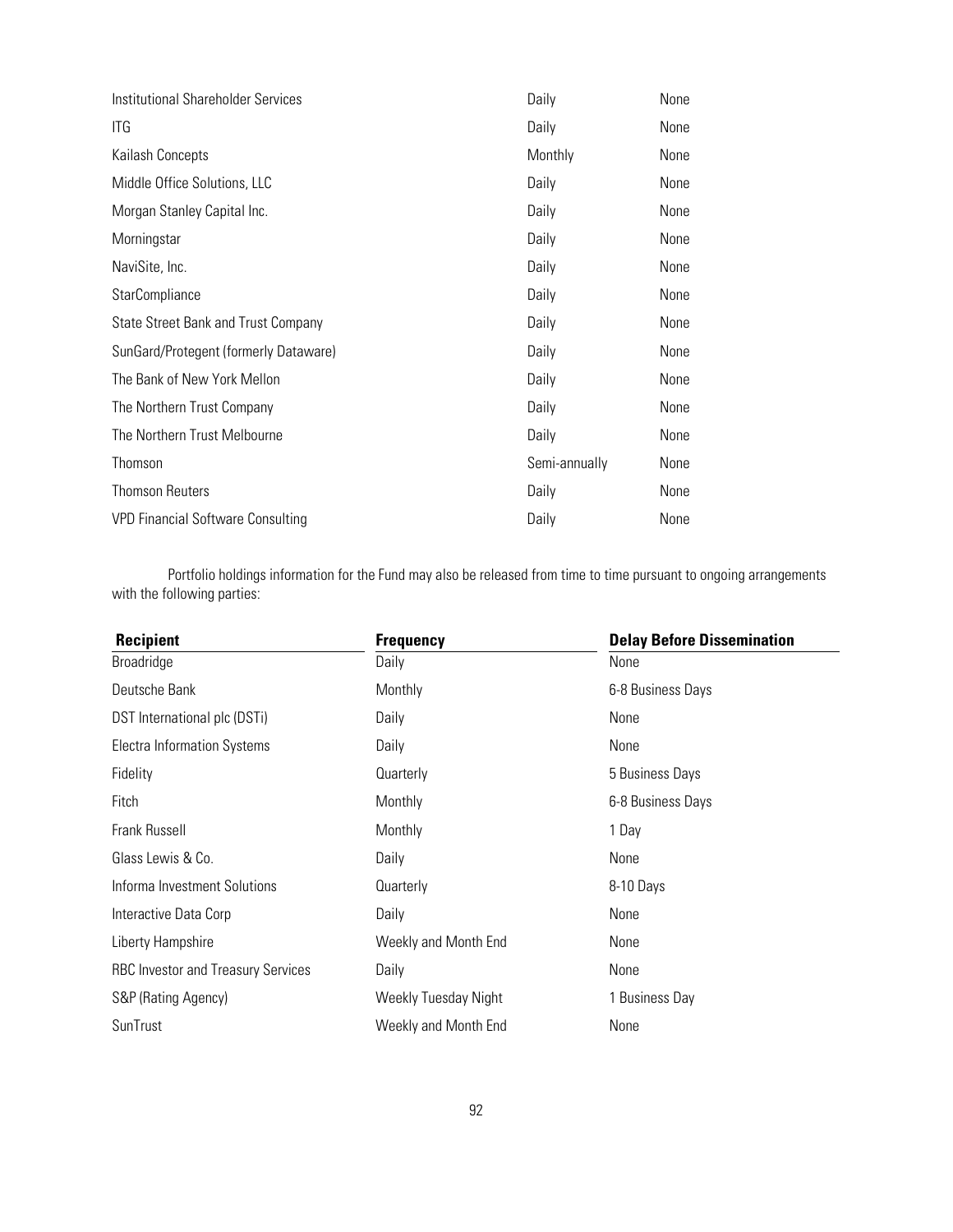Excluded from the lists of ongoing arrangements set forth above are ongoing arrangements where either (i) the disclosure of portfolio holdings information occurs concurrently with or after the time at which the portfolio holdings information is included in a public filing with the SEC that is required to include the information, or (ii) the Fund's portfolio holdings information is made available no earlier than the day next following the day on which the Fund makes the information available on its website, as disclosed in the Fund's Prospectus. The approval of the Fund's Chief Compliance Officer, or designee, must be obtained before entering into any new ongoing arrangement or altering any existing ongoing arrangement to make available portfolio holdings information, or with respect to any exceptions from the policy.

### **Release of Limited Portfolio Holdings Information**

In addition to the ongoing arrangements described above, the Fund's complete or partial list of holdings (including size of positions) may be released to another party on a one-time basis, provided the party receiving the information has executed a non-disclosure and confidentiality agreement and provided that the specific release of information has been approved by the Fund's Chief Compliance Officer or designee as consistent with the policy. By way of illustration and not of limitation, release of non-public information about the Fund's portfolio holdings may be made (i) to a proposed or potential adviser or Subadviser(s) or other investment manager asked to provide investment management services to the Fund, or (ii) to a third party in connection with a program or similar trade.

In addition, the policy permits the release to investors, potential investors, third parties and Franklin Templeton personnel that are not fund-affiliated personnel of limited portfolio holdings information in other circumstances, including:

- The Fund's top ten securities, current as of month-end, and the individual size of each such security position may be released at any time following month-end with simultaneous public disclosure.
- The Fund's top ten securities positions (including the aggregate but not individual size of such positions) may be released at any time with simultaneous public disclosure.
- A list of securities (that may include fund holdings together with other securities) followed by an investment professional (without position sizes or identification of particular funds) may be disclosed to sell-side brokers at any time for the purpose of obtaining research and/or market information from such brokers.
- A trade in process may be discussed only with counterparties, potential counterparties and others involved in the transaction (i.e., brokers and custodians).
- The Fund's sector weightings, yield and duration (for fixed income and money market funds), performance attribution (e.g., analysis of the Fund's out-performance or underperformance of its benchmark based on its portfolio holdings) and other summary and statistical information that does not include identification of specific portfolio holdings may be released, even if non-public, if such release is otherwise in accordance with the policy's general principles.
- A small number of the Fund's portfolio holdings (including information that the Fund no longer holds a particular holding) may be released, but only if the release of the information could not reasonably be seen to interfere with current or future purchase or sales activities of the Fund and is not contrary to law.
- The Fund's portfolio holdings may be released on an as-needed basis to its legal counsel, counsel to its Independent Trustees and its independent public accounting firm, in required regulatory filings or otherwise to governmental agencies and authorities.

#### **Exceptions to the Policy**

The Fund's Chief Compliance Officer, or designee, may, as is deemed appropriate, approve exceptions from the policy. Exceptions are granted only after a thorough examination and consultation with the Manager's legal department, as necessary. Exceptions from the policy are reported annually to the Fund's Board.

#### **Limitations of Policy**

The Fund's portfolio holdings policy is designed to prevent sharing of portfolio information with third parties that have no legitimate business purpose for accessing the information. The policy may not be effective to limit access to portfolio holdings information in all circumstances, however. For example, the Manager or the Subadviser may manage accounts other than the Fund that have investment objectives and strategies similar to those of the Fund. Because these accounts, including the Fund, may be similarly managed, portfolio holdings may be similar across the accounts. In that case, an investor in another account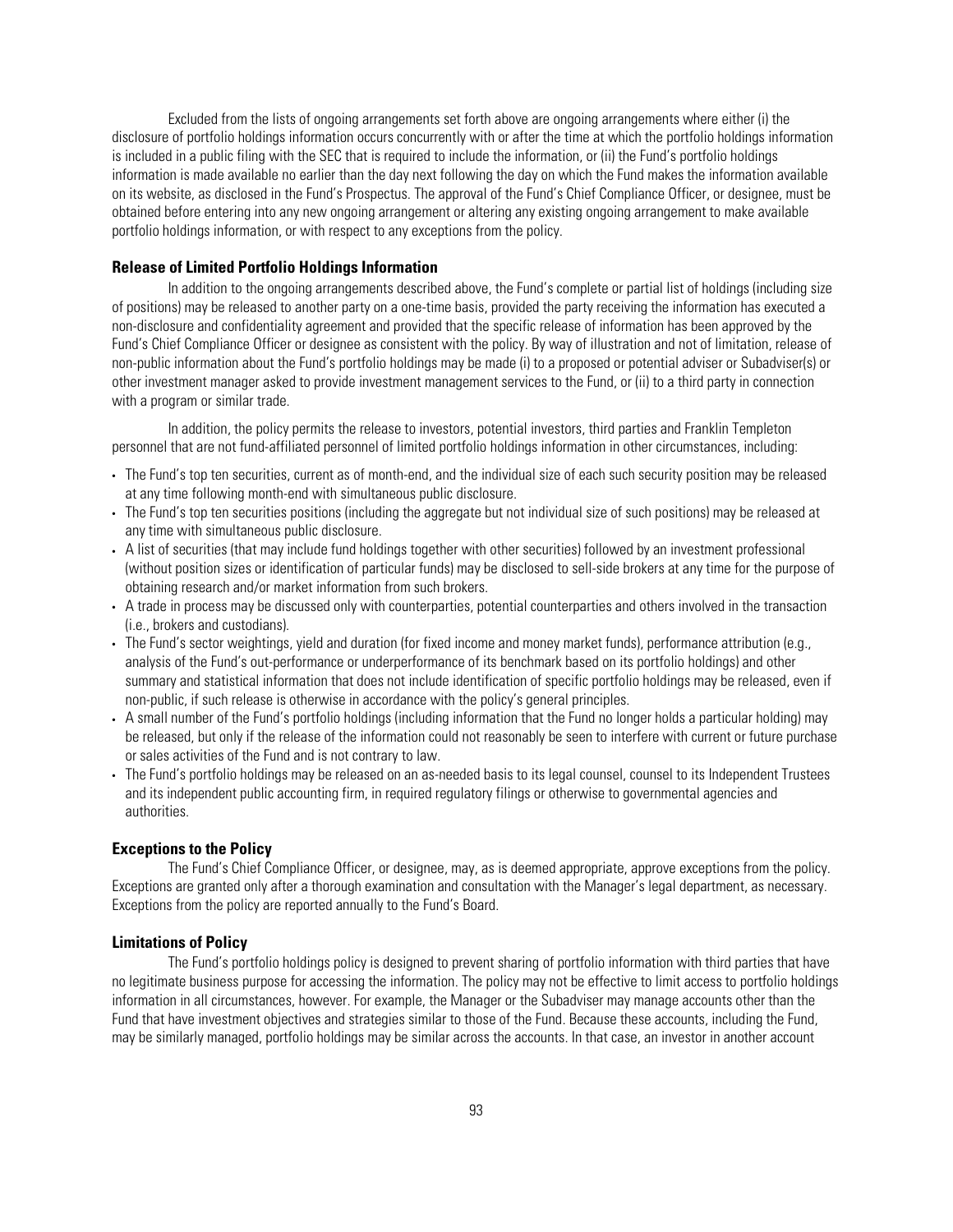managed by the Manager or the Subadviser may be able to infer the portfolio holdings of the Fund from the portfolio holdings in that investor's account.

# **THE TRUST**

The certificate of trust to establish the Trust was filed with the State Department of Assessments and Taxation of Maryland on October 4, 2006. The Fund is a series of the Trust. On April 30, 2007, the Fund was redomiciled as a series of the Trust. Prior thereto, the Fund was a series of Legg Mason Partners Variable Portfolios IV, a Massachusetts business trust. Prior to the reorganization of each of Aggressive Growth Portfolio, Large Cap Growth Portfolio and Mid Cap Portfolio as a series of Legg Mason Partners Variable Portfolios IV, each of Aggressive Growth Portfolio, Large Cap Growth Portfolio and Mid Cap Portfolio was a series of Legg Mason Partners Variable Portfolios III, Inc., a Maryland corporation. Prior to the reorganization of Appreciation Portfolio as a series of Legg Mason Partners Variable Portfolios IV, Appreciation Portfolio was a series of Legg Mason Partners Variable Portfolios II, a Massachusetts business trust. Prior to the reorganization of each of Large Cap Value Portfolio and Small Cap Growth Portfolio as a series of Legg Mason Partners Variable Portfolios IV, each of Large Cap Value Portfolio and Small Cap Growth Portfolio was a series of Legg Mason Partners Variable Portfolios I, Inc., a Maryland corporation.

Prior to November 2, 2009, Aggressive Growth Portfolio was named "Legg Mason Partners Variable Aggressive Growth Portfolio." Prior to April 29, 2013, Aggressive Growth Portfolio was named "Legg Mason ClearBridge Variable Aggressive Growth Portfolio." Prior to November 2, 2009, Appreciation Portfolio was named "Legg Mason Partners Variable Appreciation Portfolio." Prior to April 29, 2013, Appreciation Portfolio was named "Legg Mason ClearBridge Variable Appreciation Portfolio." Prior to November 2, 2009, Dividend Strategy Portfolio had a different investment objective and different investment strategies and its name was "Legg Mason Partners Variable Capital and Income Portfolio." Prior to April 29, 2013, Dividend Strategy Portfolio was named "Legg Mason ClearBridge Variable Equity Income Builder Portfolio." Prior to May 1, 2015, Dividend Strategy Portfolio had a different investment objective and different investment strategies and its name was "ClearBridge Variable Equity Income Portfolio." Prior to November 2, 2009, Large Cap Growth Portfolio was named "Legg Mason Partners Variable Large Cap Growth Portfolio." Prior to April 29, 2013, Large Cap Growth Portfolio was named "Legg Mason ClearBridge Variable Large Cap Growth Portfolio." Prior to November 2, 2009, Large Cap Value Portfolio was named "Legg Mason Partners Variable Investors Portfolio." Prior to April 30, 2010, Large Cap Value Portfolio was named "Legg Mason ClearBridge Variable Investors Portfolio." Prior to April 29, 2013, Large Cap Value Portfolio was named "Legg Mason ClearBridge Variable Large Cap Value Portfolio." Prior to November 2, 2009, Mid Cap Portfolio was named "Legg Mason Partners Variable Mid Cap Core Portfolio." Prior to April 29, 2013, Mid Cap Portfolio was named "Legg Mason ClearBridge Variable Mid Cap Core Portfolio." Prior to April 29, 2016, Mid Cap Portfolio was named "ClearBridge Variable Mid Cap Core Portfolio." Prior to November 2, 2009, Small Cap Growth Portfolio was named "Legg Mason Partners Variable Small Cap Growth Portfolio." Prior to April 29, 2013, Small Cap Growth Portfolio was named "Legg Mason ClearBridge Variable Small Cap Growth Portfolio."

The Trust is a Maryland statutory trust. A Maryland statutory trust is an unincorporated business association that is established under, and governed by, Maryland law. Maryland law provides a statutory framework for the powers, duties, rights and obligations of the Trustees and shareholders of a statutory trust, while the more specific powers, duties, rights and obligations of the Trustees and the shareholders are determined by the trustees as set forth in a trust's declaration of trust. The Trust's Declaration of Trust (the "Declaration") provides that by becoming a shareholder of the Fund, each shareholder shall be expressly held to have agreed to be bound by the provisions of the Declaration and any other governing instrument of the Trust, such as the by-laws of the Trust, which contain additional rules governing the conduct of the business of the Trust.

Some of the more significant provisions of the Declaration are summarized below. The following summary is qualified in its entirety by reference to the applicable provisions of the Declaration.

#### **Shareholder Voting**

Under the Declaration, the Trustees have broad authority to direct the business and affairs of the Trust. The Declaration provides for shareholder voting as required by the 1940 Act or other applicable laws but otherwise permits, consistent with Maryland law, actions by the Trustees without seeking the consent of shareholders. For example, the Trustees are empowered to amend the Declaration or authorize the merger or consolidation of the Trust into another trust or entity, reorganize the Trust or any series or class into another trust or entity or a series or class of another entity, sell all or substantially all of the assets of the Trust or any series or class to another entity, or a series or class of another entity, terminate the Trust or any series or class, or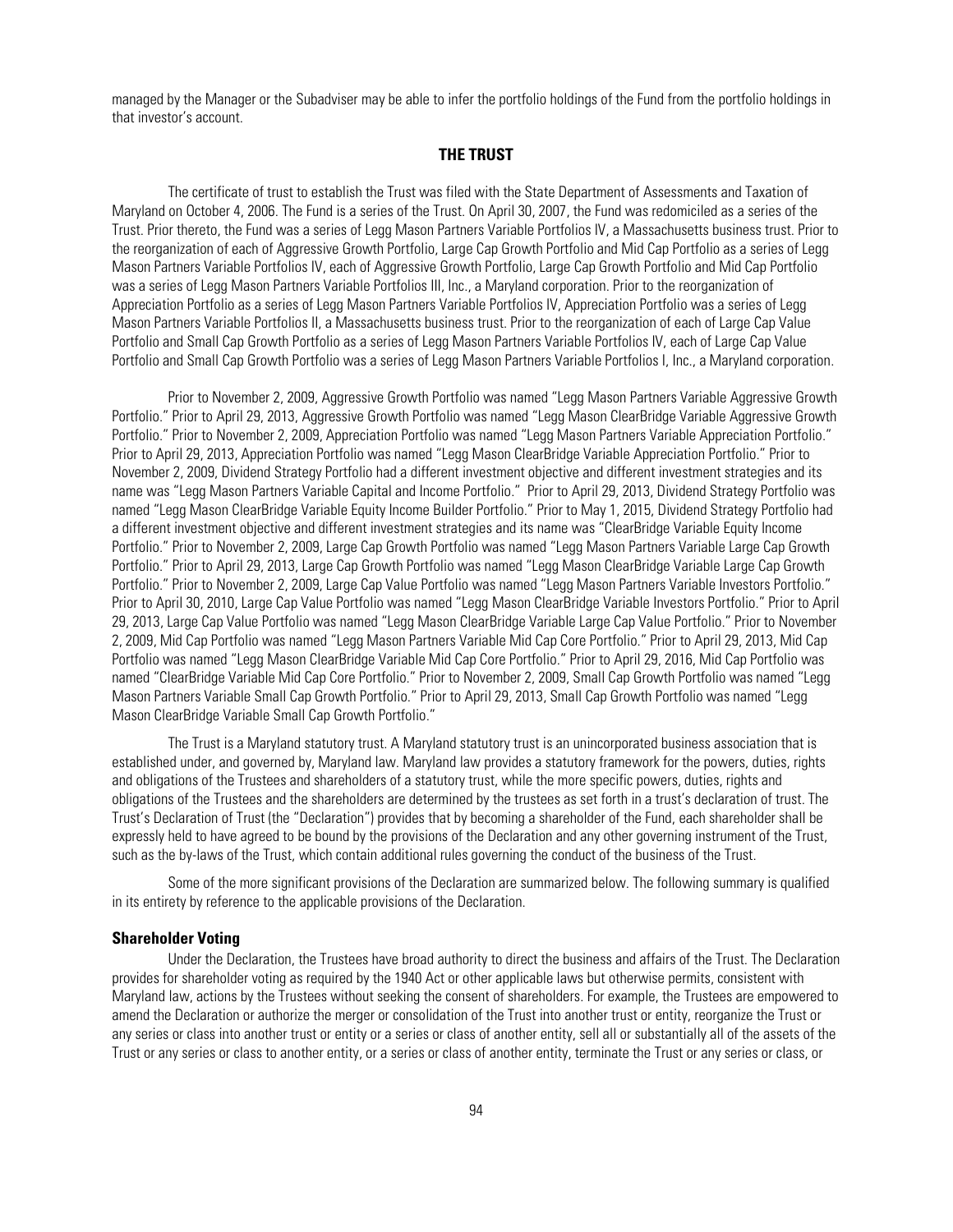adopt or amend the by-laws of the Trust, in each case without shareholder approval if the 1940 Act would not require such approval.

The Fund is not required to hold an annual meeting of shareholders, but the Fund will call special meetings of shareholders whenever required by the 1940 Act or by the terms of the Declaration. The Declaration provides for "dollarweighted voting" which means that a shareholder's voting power is determined, not by the number of shares he or she owns, but by the dollar value of those shares determined on the record date. All shareholders of record of all series and classes of the Trust vote together, except where required by the 1940 Act to vote separately by series or by class, or when the Trustees have determined that a matter affects only the interests of one or more series or classes of shares. There is no cumulative voting on any matter submitted to a vote of the shareholders.

### **Election and Removal of Trustees**

The Declaration provides that the Trustees may establish the number of Trustees and that vacancies on the Board may be filled by the remaining Trustees, except when election of Trustees by the shareholders is required under the 1940 Act. When a vote of shareholders is required to elect Trustees, the Declaration provides that such Trustees shall be elected by a plurality of votes cast by shareholders at a meeting at which a quorum is present. The Declaration also provides that a mandatory retirement age may be set by action of two-thirds of the Trustees and that Trustees may be removed, with or without cause, by a vote of shareholders holding two-thirds of the voting power of the Trust, or by a vote of two-thirds of the remaining Trustees. The provisions of the Declaration relating to the election and removal of Trustees may not be amended without the approval of twothirds of the Trustees.

# **Amendments to the Declaration**

The Trustees are authorized to amend the Declaration without the vote of shareholders, but no amendment may be made that impairs the exemption from personal liability granted in the Declaration to persons who are or have been shareholders, Trustees, officers or, employees of the Trust or that limits the rights to indemnification, advancement of expenses or insurance provided in the Declaration with respect to actions or omissions of persons entitled to indemnification, advancement of expenses or insurance under the Declaration prior to the amendment.

#### **Issuance and Redemption of Shares**

The Fund may issue an unlimited number of shares for such consideration and on such terms as the Trustees may determine. All shares offered pursuant to the Prospectus of the Fund, when issued, will be fully paid and non-assessable. Shareholders are not entitled to any appraisal rights with respect to their shares and, except as the Trustees may determine, shall have no preemptive, conversion, exchange or similar rights. The Fund may involuntarily redeem a shareholder's shares upon certain conditions as may be determined by the Trustees, including, for example, if the shareholder fails to provide the Fund with identification required by law, or if the Fund is unable to verify the information received from the shareholder. Additionally, as discussed below, shares may be redeemed in connection with the closing of small accounts.

#### **Disclosure of Shareholder Holdings**

The Declaration specifically requires shareholders, upon demand, to disclose to the Fund such information with respect to their ownership of shares of the Fund, whether direct or indirect, as the Trustees may deem necessary in order to comply with various laws or regulations or for such other purpose as the Trustees may decide. The Fund may disclose such ownership information if required by law or regulation, or as the Trustees otherwise decide.

### **Small Accounts**

The Declaration provides that the Fund may close out a shareholder's account by redeeming all of the shares in the account if the account falls below a minimum account size (which may vary by class) that may be set by the Trustees from time to time. Alternately, the Declaration permits the Fund to assess a fee for small accounts (which may vary by class) and redeem shares in the account to cover such fees, or convert the shares into another share class that is geared to smaller accounts.

#### **Series and Classes**

The Declaration provides that the Trustees may establish series and classes in addition to those currently established and that the Trustees may determine the rights and preferences, limitations and restrictions, including qualifications for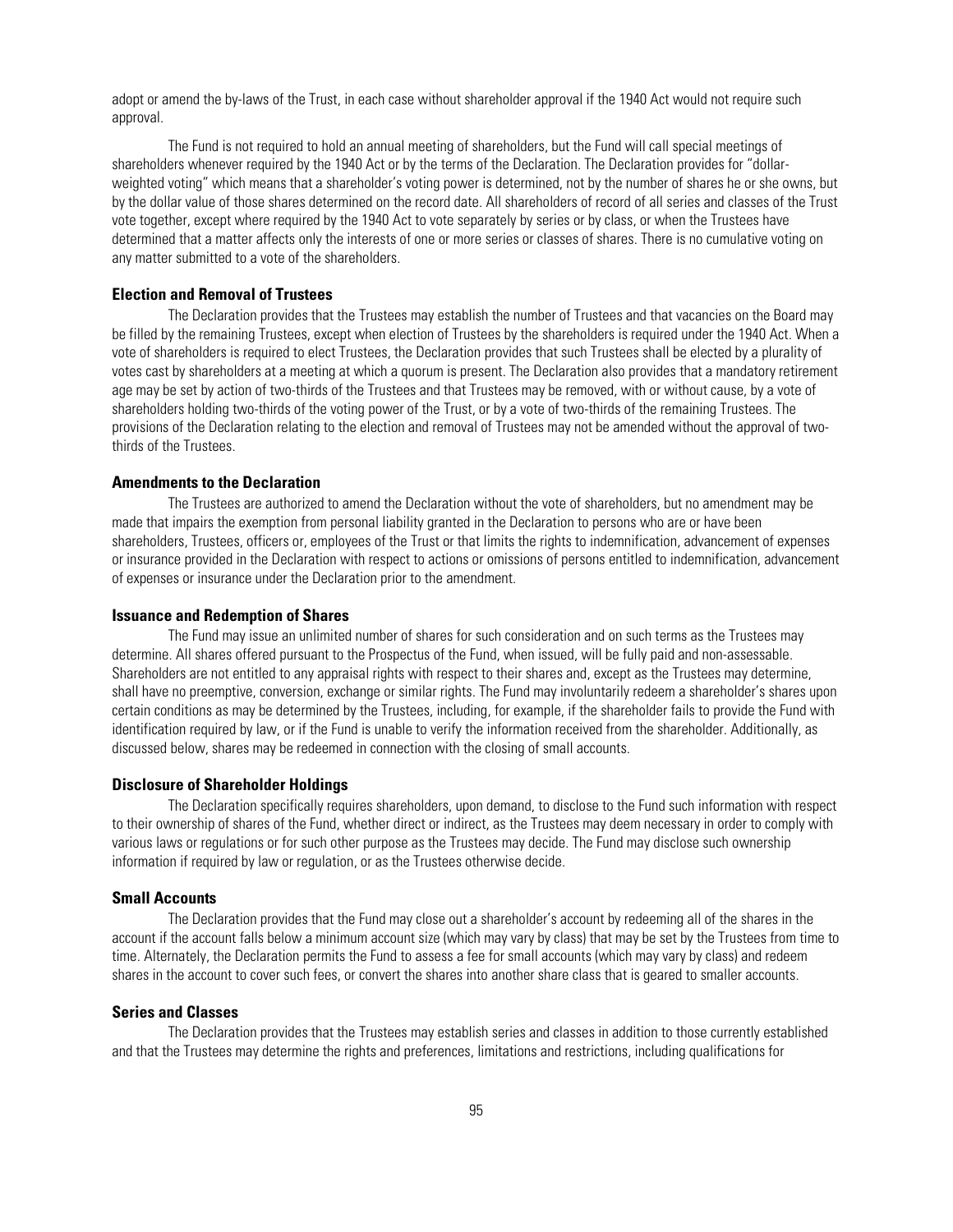ownership, conversion and exchange features, minimum purchase and account size, expenses and charges, and other features of the series and classes. The Trustees may change any of those features, terminate any series or class, combine series with other series in the Trust, combine one or more classes of a series with another class in that series or convert the shares of one class into shares of another class.

Each share of the Fund, as a series of the Trust, represents an interest in the Fund only and not in the assets of any other series of the Trust.

# **Shareholder, Trustee and Officer Liability**

The Declaration provides that shareholders are not personally liable for the obligations of the Fund and requires the Fund to indemnify a shareholder against any loss or expense claimed solely because of the shareholder's being or having been a shareholder. The Fund will assume the defense of any claim against a shareholder for personal liability at the request of the shareholder. The Declaration further provides that a Trustee acting in his or her capacity as a Trustee is not personally liable to any person, other than the Trust or its shareholders, in connection with the affairs of the Trust. Each Trustee is required to perform his or her duties in good faith and in a manner he or she believes to be in the best interests of the Trust. All actions and omissions of Trustees are presumed to be in accordance with the foregoing standard of performance, and any person alleging the contrary has the burden of proving that allegation.

The Declaration limits a Trustee's liability to the Trust or any shareholder to the fullest extent permitted under current Maryland law by providing that a Trustee is liable to the Trust or its shareholders for monetary damages only (a) to the extent that it is proved that he or she actually received an improper benefit or profit in money, property, or services or (b) to the extent that a judgment or other final adjudication adverse to the Trustee is entered in a proceeding based on a finding in the proceeding that the Trustee's action, or failure to act, was the result of active and deliberate dishonesty and was material to the cause of action adjudicated in the proceeding. The Declaration requires the Trust to indemnify any persons who are or who have been Trustees, officers or employees of the Trust to the fullest extent permitted by law against liability and expenses in connection with any claim or proceeding in which he or she is involved by virtue of having been a Trustee, officer or employee. Subject to applicable federal law, expenses related to the defense against any claim to which indemnification may apply shall be advanced by the Trust upon receipt of an undertaking by or on behalf of the recipient of those expenses to repay the advanced amount if it is ultimately found that he or she is not entitled to indemnification. In making any determination as to whether a person has engaged in conduct for which indemnification is not available, or as to whether there is reason to believe that such person ultimately will be found entitled to indemnification, such person shall be afforded a rebuttable presumption that he or she did not engage in conduct for which indemnification is not available.

The Declaration provides that any Trustee who serves as chair of the Board, a member or chair of a committee of the Board, lead independent Trustee, audit committee financial expert, or in any other similar capacity will not be subject to any greater standard of care or liability because of such position.

#### **Derivative Actions**

The Declaration provides a detailed process for the bringing of derivative actions by shareholders in order to permit legitimate inquiries and claims while avoiding the time, expense, distraction, and other harm that can be caused to the Fund or its shareholders as a result of spurious shareholder demands and derivative actions. Prior to bringing a derivative action, a demand by no fewer than three unrelated shareholders must be made on the Trustees. The Declaration details information, certifications, undertakings and acknowledgements that must be included in the demand. The Trustees are not required to consider a demand that is not submitted in accordance with the requirements contained in the Declaration. The Declaration also requires that, in order to bring a derivative action, the complaining shareholders must be joined in the action by shareholders owning, at the time of the alleged wrongdoing, at the time of demand, and at the time the action is commenced, shares representing at least 5% of the voting power of the affected funds. The Trustees have a period of 90 days, which may be extended for an additional period not to exceed 60 days, to consider the demand. If a majority of the Trustees who are considered independent for the purposes of considering the demand determine that a suit should be maintained, then the Trust will commence the suit and the suit will proceed directly and not derivatively. If a majority of the independent Trustees determines that maintaining the suit would not be in the best interests of the Fund, the Trustees are required to reject the demand and the complaining shareholders may not proceed with the derivative action unless the shareholders are able to sustain the burden of proof to a court that the decision of the Trustees not to pursue the requested action was not consistent with the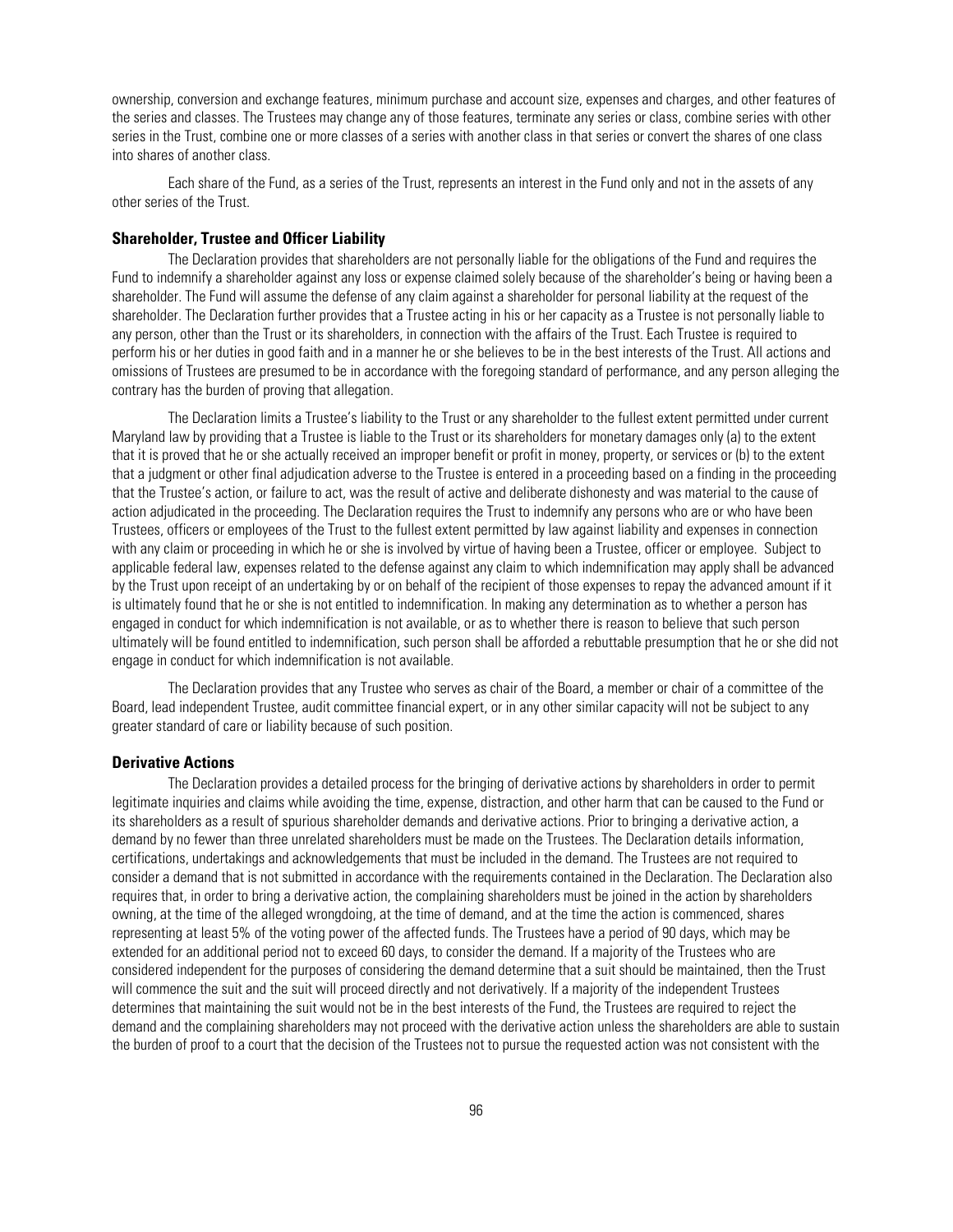standard of performance required of the Trustees in performing their duties. If a demand is rejected, the complaining shareholders will be responsible for the costs and expenses (including attorneys' fees) incurred by the Trust in connection with the consideration of the demand, if, in the judgment of the independent Trustees, the demand was made without reasonable cause or for an improper purpose. If a derivative action is brought in violation of the Declaration, the shareholders bringing the action may be responsible for the Fund's costs, including attorneys' fees.

The Declaration further provides that the Fund shall be responsible for payment of attorneys' fees and legal expenses incurred by a complaining shareholder only if required by law, and any attorneys' fees that the Fund is obligated to pay shall be calculated using reasonable hourly rates. The Declaration also requires that actions by shareholders against the Trust or the Fund be brought only in the U.S. District Court for the District of Maryland (Baltimore Division), or if such action may not be brought in that court, then such action shall be brought in the Circuit Court for Baltimore City and that the right to jury trial be waived to the fullest extent permitted by law.

The Declaration further provides that no provision of the Declaration will be effective to require a waiver of compliance with any provision of the 1933 Act, the 1934 Act or the 1940 Act, or of any valid rule, regulation or order of the Commission thereunder.

### **TAXES**

The following is a summary of certain material U.S. federal (and, where noted, state and local) income tax considerations affecting the Fund and its shareholders. This discussion is very general and does not address all the potential U.S. federal income tax consequences that may be applicable to the Fund or to all categories of investors, some of which may be subject to special tax rules. This summary is based upon the Code, its legislative history, Treasury regulations (including temporary and proposed regulations), published rulings, and court decisions, each as of the date of this SAI and all of which are subject to change, possibly with retroactive effect, which could affect the continuing accuracy of this discussion. This discussion assumes that each shareholder holds its shares of the Fund as capital assets for U.S. federal income tax purposes. Current and prospective shareholders are urged to consult their own tax advisers with respect to the specific federal, state, local, and foreign tax consequences of investing in the Fund.

Tax reform legislation commonly known as the Tax Cuts and Jobs Act (the "Tax Act") was enacted on December 22, 2017. The Tax Act makes significant changes to the U.S. federal income tax rules for individuals and corporations, generally effective for taxable years beginning after December 31, 2017. Most of the changes applicable to individuals are temporary and, without further legislation, will not apply after 2025. The application of certain provisions of the Tax Act is uncertain, and the changes to the Code that the Tax Act enacted may have direct or indirect effects on the Fund, its investments, or its shareholders that cannot be predicted. In addition, legislative, regulatory, or administrative changes to, or in respect of the application of, the Tax Act could be enacted or promulgated at any time, either prospectively or with retroactive effect. Prospective investors should consult their tax advisers regarding the implications of the Tax Act on their investment in the Fund. In addition, the Biden Administration has announced that it is contemplating legislation that may result in significant changes to the Code, which could potentially have retroactive effect. These changes may significantly alter the after-tax return of the Fund's shareholders.

#### **Tax Treatment of the Fund**

The Fund has elected to be treated, and intends to qualify each year, as a "regulated investment company" under Subchapter M of the Code. To qualify as such, the Fund must, among other things: (a) derive at least 90% of its gross income in each taxable year from dividends, interest, payments with respect to certain securities loans, gains from the sale or other disposition of stock, securities or foreign currencies, other income (including, but not limited to, gains from options, futures, or forward contracts) derived with respect to its business of investing in such stock, securities or currencies, and net income derived from interests in "qualified publicly traded partnerships" (i.e., partnerships  $(x)$ ) the interests in which are traded on an established securities market or are readily tradable on a secondary market or the substantial equivalent thereof, and (y) that derive less than 90% of their income from sources described in this subparagraph (a) other than qualified publicly traded partnerships); and (b) diversify its holdings so that, at the end of each quarter of the Fund's taxable year, (i) at least 50% of the market value of the Fund's assets consists of cash, securities of other regulated investment companies, U.S. government securities, and other securities, with such other securities limited, in respect of any one issuer, to an amount not greater than 5% of the value of the Fund's assets and not more than 10% of the outstanding voting securities of such issuer and (ii) not more than 25% of the value of the Fund's assets is invested, including through corporations in which the Fund owns a 20% or larger voting stock interest, (x)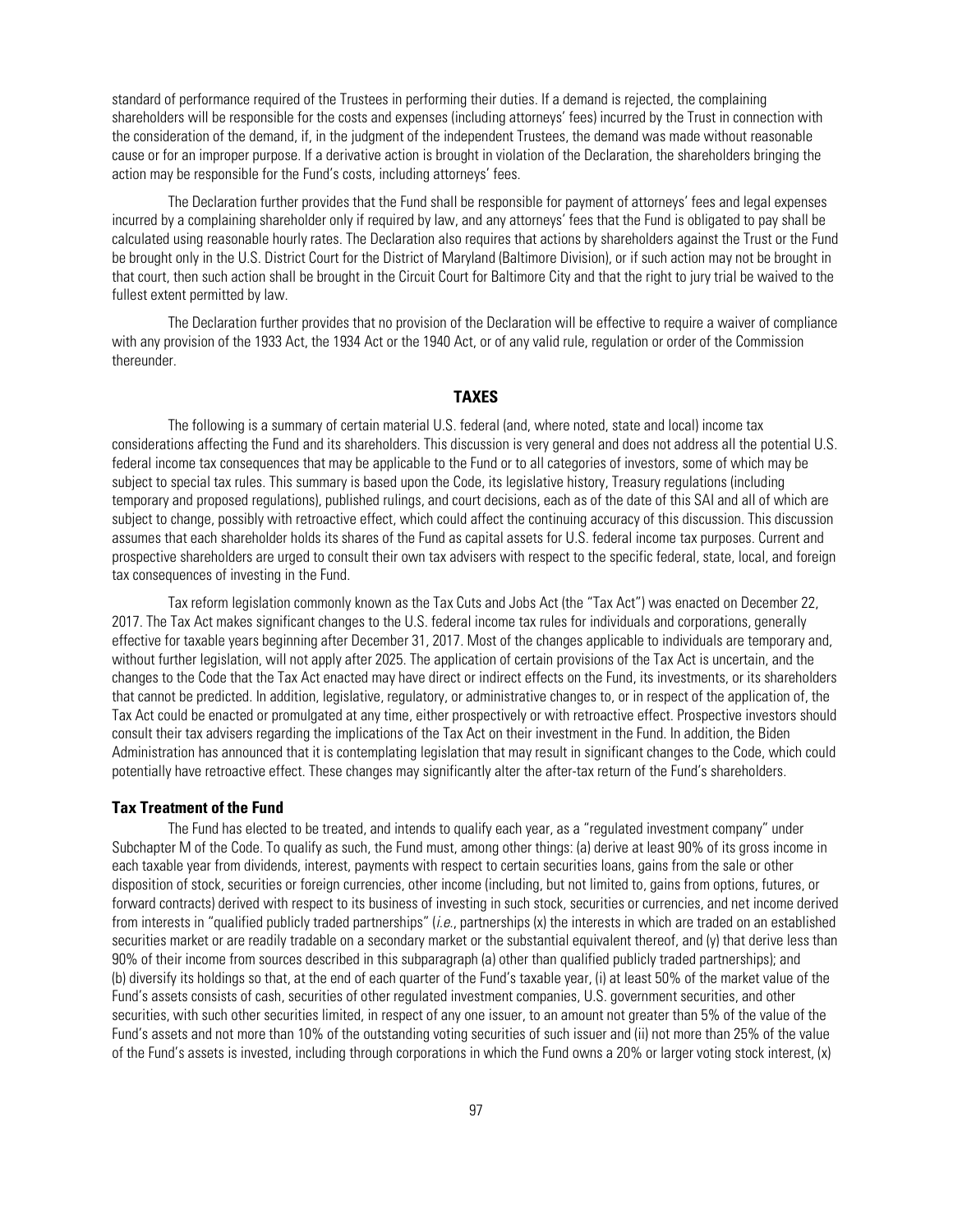in the securities (other than U.S. government securities or securities of other regulated investment companies) of any one issuer, (y) in the securities (other than the securities of other regulated investment companies) of any two or more issuers that the Fund controls and that are treated as engaged in the same, similar, or related trades or businesses, or (z) in the securities of one or more "qualified publicly traded partnerships," which generally include master limited partnerships.

In general, for purposes of the 90% gross income test described above, income derived from a partnership will be treated as qualifying income only to the extent such income is attributable to items of income of the partnership which would be qualifying income if realized directly by the Fund. However, 100% of the net income derived from an interest in a qualified publicly traded partnership will be treated as qualifying income. In general, qualified publicly traded partnerships will be treated as partnerships for U.S. federal income tax purposes because they meet a passive income requirement under the Code. In addition, although in general the passive loss rules of the Code do not apply to regulated investment companies, such rules do apply to a regulated investment company with respect to items attributable to interests in qualified publicly traded partnerships. The Fund's investments in partnerships, if any, including in qualified publicly traded partnerships, may result in the Fund being subject to state, local, or foreign income, franchise, or withholding tax liabilities.

For purposes of the diversification test described above, the term "outstanding voting securities of such issuer" will include the equity securities of a qualified publicly traded partnership. Also, for purposes of the diversification test, the identification of the issuer (or, in some cases, issuers) of a particular Fund investment can depend on the terms and conditions of that investment. In some cases, identification of the issuer (or issuers) is uncertain under current law, and an adverse determination or future guidance by the IRS with respect to issuer identification for a particular type of investment may adversely affect the Fund's ability to meet the diversification test.

As a regulated investment company, the Fund will not be subject to U.S. federal income tax on the portion of its taxable investment income and capital gains that it distributes to its shareholders, provided that it satisfies a minimum distribution requirement. To satisfy the minimum distribution requirement, the Fund must distribute to its shareholders at least the sum of (i) 90% of its "investment company taxable income" (i.e., generally, its taxable income other than the excess of its net long-term capital gain over its net short-term capital loss, plus or minus certain other adjustments, and calculated without regard to the deduction for dividends paid), and (ii) 90% of its net tax-exempt income for the taxable year. The Fund will be subject to income tax at the regular corporate tax rate on any taxable income or gains that it does not distribute to its shareholders.

If, for any taxable year, the Fund were to fail to qualify as a regulated investment company under the Code or were to fail to meet the distribution requirement, it would be taxed in the same manner as an ordinary corporation, and distributions to its shareholders would not be deductible by the Fund in computing its taxable income. In addition, in the event of a failure to qualify, the Fund's distributions, including any distributions of net tax-exempt income and net long-term capital gains, would be taxable to shareholders as ordinary dividend income for U.S. federal income tax purposes to the extent of the Fund's current and accumulated earnings and profits. However, such dividends would be eligible, subject to any generally applicable limitations, (i) to be treated as qualified dividend income in the case of shareholders taxed as individuals and (ii) for the dividends-received deduction in the case of corporate shareholders. Moreover, if the Fund were to fail to qualify as a regulated investment company in any year, it would be required to pay out its earnings and profits accumulated in that year in order to qualify again as a regulated investment company. If the Fund were to fail to meet the income, diversification, or distribution test described above, the Fund could in some cases cure such failure, including by paying Fund-level tax, paying interest, making additional distributions, or disposing of certain assets. In particular, if in the first instance, the Fund does not satisfy the diversification test as of a particular quarter end, it will have up to 30 days after that quarter end to adjust its holdings in order to comply with the test retroactively. Portfolio transactions executed by the Fund in order to comply with the diversification test will increase the Fund's portfolio turnover and trading costs and may increase the amount of taxes payable by shareholders to the extent any capital gains are realized as a result of such transactions. If the Fund were to fail to qualify as a regulated investment company for a period greater than two taxable years, the Fund would generally be required to recognize any net built-in gains with respect to certain of its assets upon a disposition of such assets within five years of qualifying as a regulated investment company in a subsequent year.

If a regulated investment company were to fail to distribute in a calendar year at least the sum of (i) 98% of its ordinary income for that year and (ii) 98.2% of its capital gain net income  $(i.e.,$  the excess of all gains from sales or exchanges of capital assets over the losses from such sales or exchanges) for the one-year period ending October 31 of that year (or November 30 or December 31 of that year if the regulated investment company is permitted to elect and so elects) it would be subject to a 4%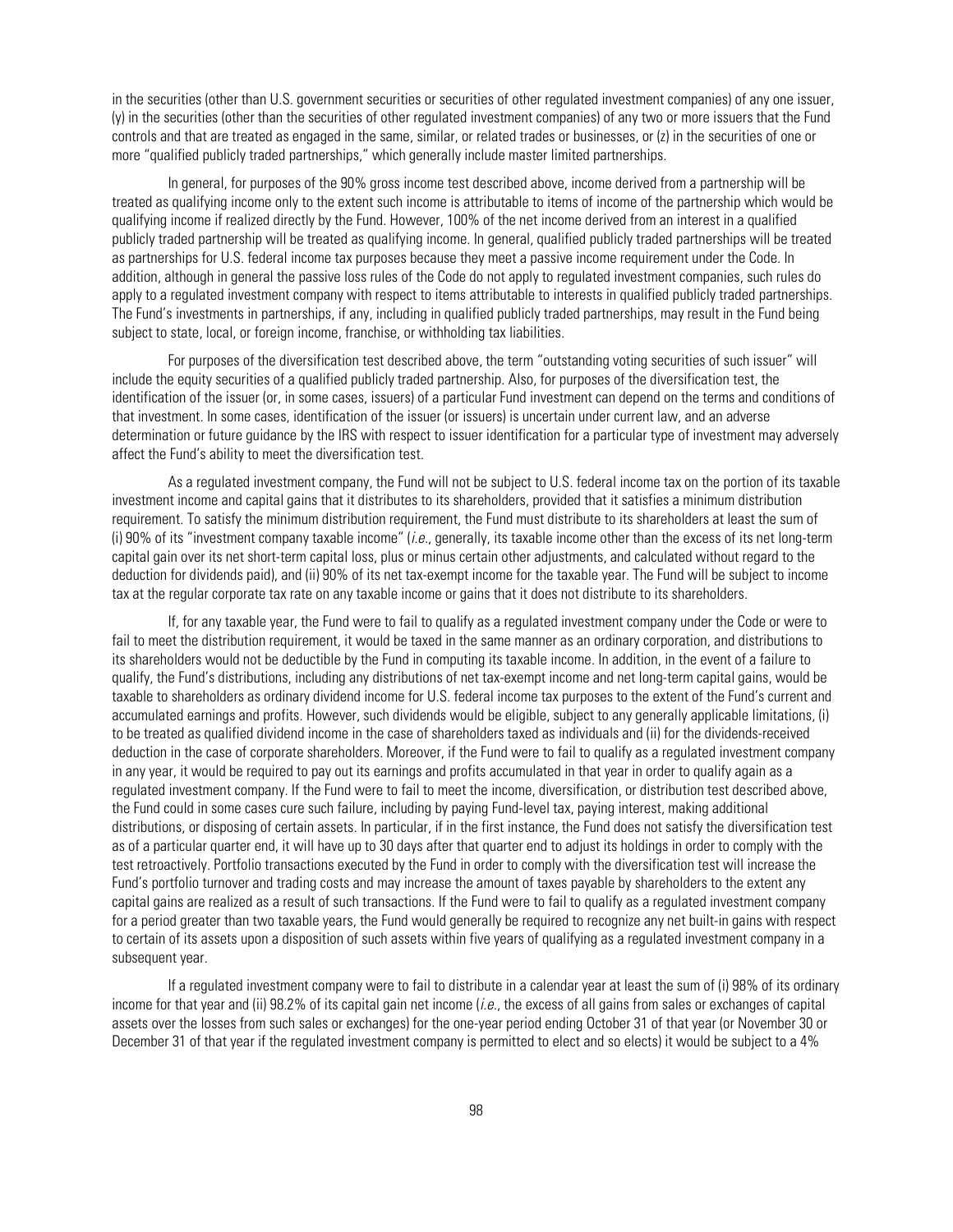nondeductible excise tax. However, the Code includes an exception to this excise tax for certain regulated investment companies held only by segregated asset accounts of life insurance companies funding variable contracts and certain other permitted shareholders. The Fund anticipates that it will qualify for this exception and, accordingly, does not expect to be subject to this excise tax. There can be no assurance that the Fund will be able to qualify for such exception. In determining its net capital gain (i.e., net realized long-term capital gains in excess of net realized short-term capital losses, including any capital loss carryforwards), its taxable income, and its earnings and profits, a regulated investment company generally is permitted to elect to treat part or all of any post-October capital loss (defined as any net capital loss attributable to the portion of the taxable year after October 31, or if there is no such loss, the net long-term capital loss or net short-term capital loss attributable to such portion of the taxable year), or late-year ordinary loss (generally, the sum of its (i) net ordinary loss from the sale, exchange or other taxable disposition of property, attributable to the portion of the taxable year after October 31 and its (ii) other net ordinary loss attributable to the portion of the taxable year after December 31) as if incurred in the succeeding taxable year.

The Fund intends to comply with the diversification requirements of Section 817(h) of the Code, which are necessary to ensure the tax-deferred status of certain insurance policies and annuity contracts funded by separate accounts. If all the beneficial interests in the Fund are held by one or more insurance company separate accounts and certain other eligible holders, the diversification requirements of Section 817(h) of the Code may be applied by taking into account the assets of the Fund, rather than treating the interest in the Fund as a separate investment of each separate account investing in the Fund. To comply with Treasury regulations promulgated under Section 817(h) of the Code, assuming such look-through treatment applies, the Fund intends to diversify its investments so that on the last day of each calendar quarter or within 30 days after such day no more than 55% of the value of its assets is represented by any one investment, no more than 70% is represented by any two investments, no more than 80% is represented by any three investments and no more than 90% is represented by any four investments. Generally, all securities of the same issuer are treated as a single investment. For the purposes of Section 817(h) of the Code, obligations of the U.S. Treasury and of each U.S. government agency or instrumentality are treated as securities of separate issuers and all securities of the same issuer, all interests in the same real property project, and all interests in the same "commodity" are each treated as a single investment. The regulations promulgated under Section 817 of the Code generally define the term "commodity" as any type of personal property other than a cash item or a security. In certain situations, an alternative set of diversification rules may be available to be satisfied as well. If the contract owner is considered the owner of the securities underlying the applicable separate account, income and gains produced by those securities would be included currently in the contract owner's gross income, including in future years. The Fund may sell its shares directly to separate accounts established and maintained by insurance companies for the purpose of funding variable annuity and variable life insurance contracts, to certain qualified pension and retirement plans, and to other regulated investment companies whose shares are generally offered only to such separate accounts and pension and retirement plans. If the Fund should fail to comply with the diversification requirements, should fail to ensure that its shares are held only by the types of investors described above, should fail to meet the investor control requirements, or should fail to qualify as a "regulated investment company" under the Code, it is possible that separate accounts invested in the Fund would not be treated as adequately diversified, that contracts and policies funded by those separate accounts would not be treated as annuity or life insurance contracts under the Code, that all income and gain earned in past years and currently inside the policies and contracts would be taxed currently to the holders, and that future income and gain inside the policies and contracts would be subject to taxation as ordinary income. See the contract or policy prospectus for information regarding the federal income tax treatment of distributions to separate accounts and of the holders of the contracts or policies.

# **Tax Treatment of the Fund's Investments**

The Fund's transactions in zero coupon securities, foreign currencies, forward contracts, options, and futures contracts (including options and futures contracts on foreign currencies), if any, will be subject to special provisions of the Code (including provisions relating to "hedging transactions" and "straddles") that, among other things, may affect the character of gains and losses realized by the Fund (i.e., may affect whether gains or losses are ordinary or capital), accelerate recognition of income to the Fund, and defer Fund losses. These rules could therefore affect the character, amount, and timing of distributions to shareholders. These provisions also (a) will require the Fund to "mark to market" certain types of the positions in its portfolio (*i.e.*, require the Fund to treat all unrealized gains and losses with respect to those positions as though they were realized at the end of each year) and (b) may cause the Fund to recognize income prior to or without receiving cash with which to pay dividends or make distributions in amounts necessary to satisfy the distribution requirements for avoiding income and excise taxes. In order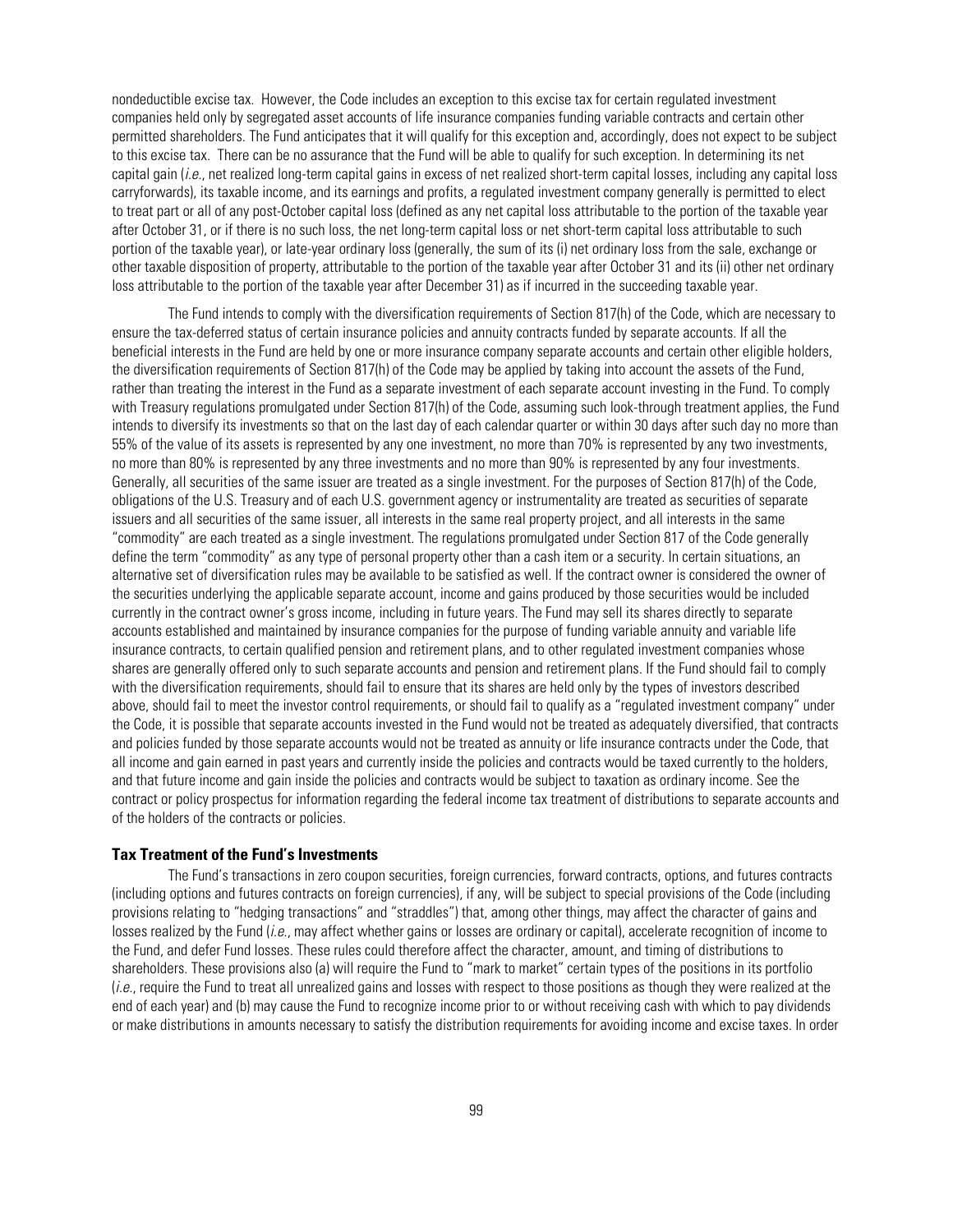to distribute this income and avoid a tax at the Fund level, the Fund might be required to sell portfolio securities that it might otherwise have continued to hold, potentially resulting in additional taxable gain or loss.

As a result of entering into swap contracts, if any, the Fund may make or receive periodic net payments. The Fund may also make or receive a payment when a swap is terminated prior to maturity through an assignment of the swap or other closing transaction. Periodic net payments will generally constitute ordinary income or deductions, while termination of a swap will generally result in capital gain or loss (which will be a long-term capital gain or loss if the Fund has been a party to the swap for more than one year). With respect to certain types of swaps, the Fund may be required to recognize currently income or loss with respect to future payments on such swaps or may elect under certain circumstances to mark such swaps to market annually for tax purposes as ordinary income or loss.

Any investments by the Fund in so-called "section 1256 contracts," such as regulated futures contracts, most foreign currency forward contracts traded in the interbank market, and options on most stock indexes, are subject to special tax rules. Any section 1256 contracts held by the Fund at the end of its taxable year (and, for purposes of the 4% excise tax, on certain later dates as prescribed under the Code) are required to be marked to their market value, and any unrealized gain or loss on those positions will be included in the Fund's income as if each position had been sold for its fair market value at the end of the taxable year. The resulting gain or loss will be combined with any gain or loss realized by the Fund from positions in section 1256 contracts closed during the taxable year. Provided such positions were held as capital assets and were neither part of a "hedging transaction" nor part of a "straddle," 60% of the resulting net gain or loss will be treated as long-term capital gain or loss, and 40% of such net gain or loss will be treated as short-term capital gain or loss, regardless of the period of time the positions were actually held by the Fund.

In general, option premiums received by the Fund are not immediately included in the income of the Fund. Instead, the premiums are recognized when the option contract expires, the option is exercised by the holder, or the Fund transfers or otherwise terminates the option (e.g., through a closing transaction). If a call option written by the Fund is exercised and the Fund sells or delivers the underlying security, the Fund generally will recognize capital gain or loss equal to (a) sum of the strike price and the option premium received by the Fund minus (b) the Fund's basis in the security. Such gain or loss generally will be shortterm or long-term depending upon the holding period of the underlying security. If securities are purchased by the Fund pursuant to the exercise of a put option written by it, the Fund generally will subtract the premium received for purposes of computing its cost basis in the securities purchased. Gain or loss arising in respect of a termination of the Fund's obligation under an option other than through the exercise of the option will be short-term gain or loss depending on whether the premium income received by the Fund is greater or less than the amount paid by the Fund (if any) in terminating the transaction. Thus, for example, if an option written by the Fund expires unexercised, the Fund generally will recognize short-term gain equal to the premium received.

In general, gain or loss on a short sale is recognized when the Fund closes the sale by delivering the borrowed property to the lender, not when the borrowed property is sold. Gain or loss from a short sale is generally considered as capital gain or loss to the extent that the property used to close the short sale constitutes a capital asset in the Fund's hands. Except with respect to certain situations where the property used by the Fund to close a short sale has a long-term holding period on the date of the short sale, special rules generally treat the gains on short sales as short-term capital gains. These rules may also terminate the running of the holding period of "substantially identical property" held by the Fund. Moreover, a loss on a short sale will be treated as a long-term capital loss if, on the date of the short sale, "substantially identical property" has been held by the Fund for more than one year. In general, the Fund will not be permitted to deduct payments made to reimburse the lender of securities for dividends paid on borrowed stock if the short sale is closed on or before the 45th day after the short sale is entered into.

The Fund may purchase debt obligations with original issue discount ("OID"), market discount, or acquisition discount. Some debt obligations with a fixed maturity date of more than one year from the date of issuance (and all zero-coupon debt obligations with a fixed maturity date of more than one year from the date of issuance) will be treated as debt obligations that are issued with OID. Generally, the amount of the OID is treated as interest income and is included in taxable income (and is accordingly required to be distributed by the Fund) over the term of the debt security, even though payment of that amount is not received until a later time, usually when the debt security matures. Periodic adjustments for inflation in the principal value of inflation-indexed bonds also may be treated as OID that is includible in the Fund's gross income on a current basis.

Some debt obligations with a fixed maturity date of more than one year from the date of issuance in the secondary market may be treated as having "market discount." Very generally, market discount is the excess of the stated redemption price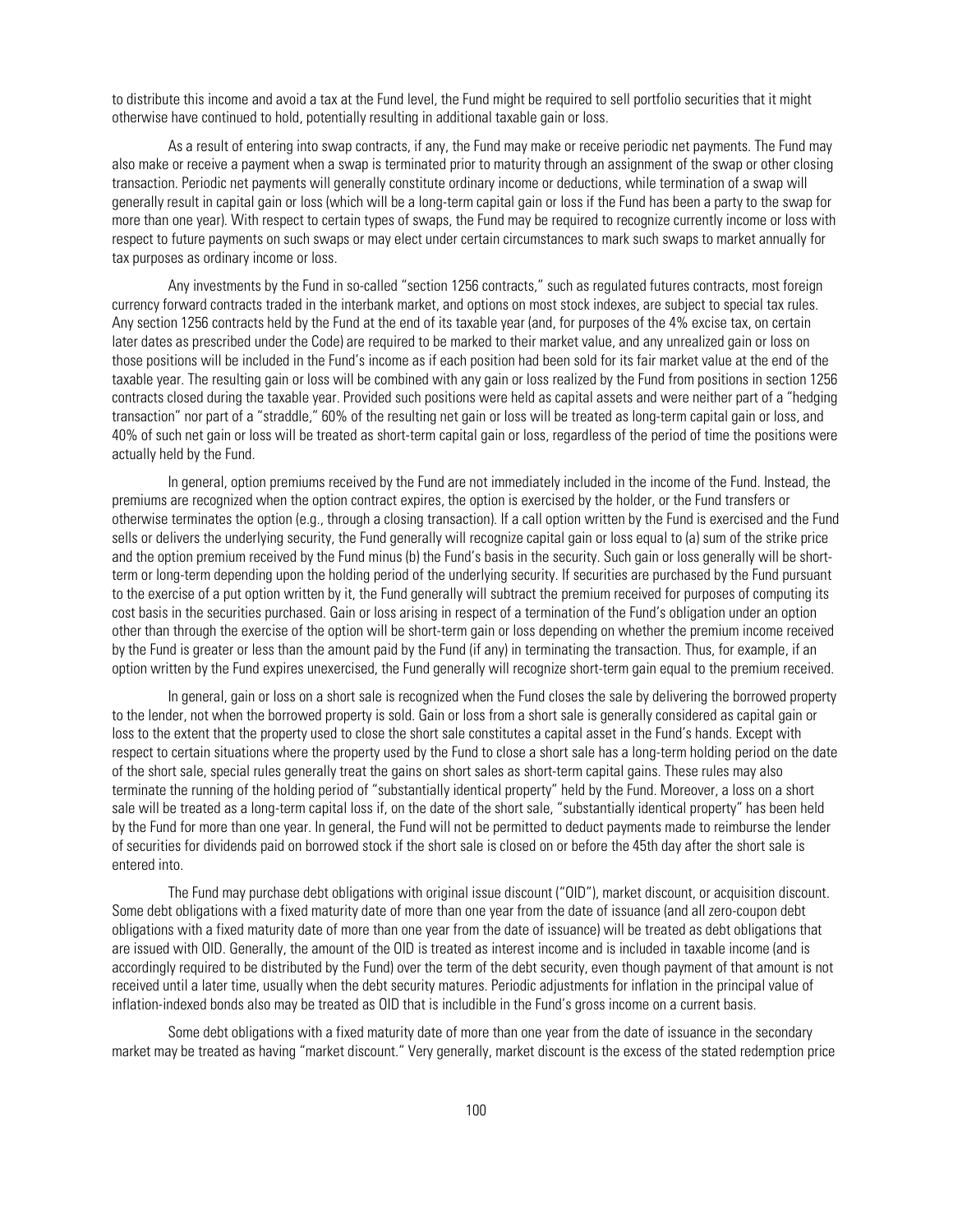of a debt obligation (or in the case of an obligation issued with OID, its "revised issue price") over the purchase price of such obligation. Under the Code, (i) generally, any gain recognized on the disposition of, and any partial payment of principal on, a debt security having market discount is treated as ordinary income to the extent the gain, or principal payment, does not exceed the "accrued market discount" on such debt security, (ii) alternatively, the Fund may elect to accrue market discount currently, in which case the Fund will be required to include the accrued market discount in the Fund's income (as ordinary income) and thus distribute it over the term of the debt security, even though payment of that amount is not received until a later time, upon partial of full repayment or disposition of the debt security, and (iii) the rate at which the market discount accrues, and thus is included in the Fund's income, will depend upon which of the permitted accrual methods the Fund elects.

Some debt obligations with a fixed maturity date of one year or less from the date of issuance that are acquired by the Fund may be treated as having OID or, in certain cases, "acquisition discount" (very generally, the excess of the stated redemption price over the purchase price). The Fund will be required to include the OID or acquisition discount in income (as ordinary income) and thus distribute it over the term of the debt security, even though payment of that amount is not received until a later time, upon partial or full repayment or disposition of the debt security. The rate at which OID or acquisition discount accrues, and thus is included in the Fund's income, will depend upon which of the permitted accrual methods the Fund elects.

Because the OID, market discount, or acquisition discount earned by the Fund in a taxable year may exceed the total amount of cash interest the Fund receives from the relevant debt obligations, the Fund may have to dispose of one or more of its investments, including at a time when it is not advantageous to do so, and use the proceeds thereof to make distributions in amounts necessary to satisfy the distribution requirements. The Fund may realize capital gains or losses from such dispositions, which would increase or decrease the Fund's investment company taxable income and/or net capital gain.

In addition, payment-in-kind securities held by the Fund, if any, will give rise to income which is required to be distributed and is taxable even though the Fund receives no interest payment in cash on the security during the year.

Very generally, where the Fund purchases a bond at a price that exceeds the redemption price at maturity (i.e., a premium), the premium is amortizable over the remaining term of the bond. In the case of a taxable bond, if the Fund makes an election applicable to all such bonds it purchases, which election is irrevocable without consent of the IRS, the Fund reduces the current taxable income from the bond by the amortized premium and reduces its tax basis in the bond by the amount of such offset; upon the disposition or maturity of such bonds acquired on or after January 4, 2013, the Fund is permitted to deduct any remaining premium allocable to a prior period. In the case of a tax-exempt bond, tax rules require the Fund to reduce its tax basis by the amount of amortized premium.

The Fund may invest in debt obligations that are in the lowest rating categories or are unrated, including debt obligations of issuers not currently paying interest or that are in default. Investments in debt obligations that are at risk of or in default present special tax issues for the Fund. Tax rules are not entirely clear about issues such as when the Fund may cease to accrue interest, OID or market discount, when and to what extent deductions may be taken for bad debts or worthless securities, and how payments received on obligations in default should be allocated between principal and income. These and other related issues will be addressed by the Fund when, as, and if it invests in such securities, in order to seek to ensure that it distributes sufficient income to preserve its eligibility for treatment as a regulated investment company and does not become subject to U.S. federal income or excise tax.

A portion of the interest paid or accrued on high yield obligations may not (and interest paid on debt obligations, if any, that are considered for tax purposes to be payable in the equity of the issuer or a related party will not) be deductible to the issuer. If a portion of the interest paid or accrued on certain high yield discount obligations is not deductible by the issuer, that portion will be treated as a dividend for purposes of the corporate dividends-received deduction. In such cases, if the issuer of the high yield discount obligations is a domestic corporation, dividend payments by the Fund may be eligible for the dividends-received deduction to the extent of the deemed dividend portion of such accrued interest.

The Fund may be required to treat amounts as taxable income or gain, subject to the distribution requirements referred to above, even though no corresponding amounts of cash are received concurrently, as a result of (1) mark-to-market rules, constructive sale rules or rules applicable to passive foreign investment companies ("PFICs"), to partnerships or trusts in which the Fund invests or to certain options, futures, or forward contracts, or "appreciated financial positions," (2) the inability to obtain cash distributions or other amounts due to currency controls or restrictions on repatriation imposed by a foreign country with respect to the Fund's investments (including through depositary receipts) in issuers in such country, or (3) tax rules applicable to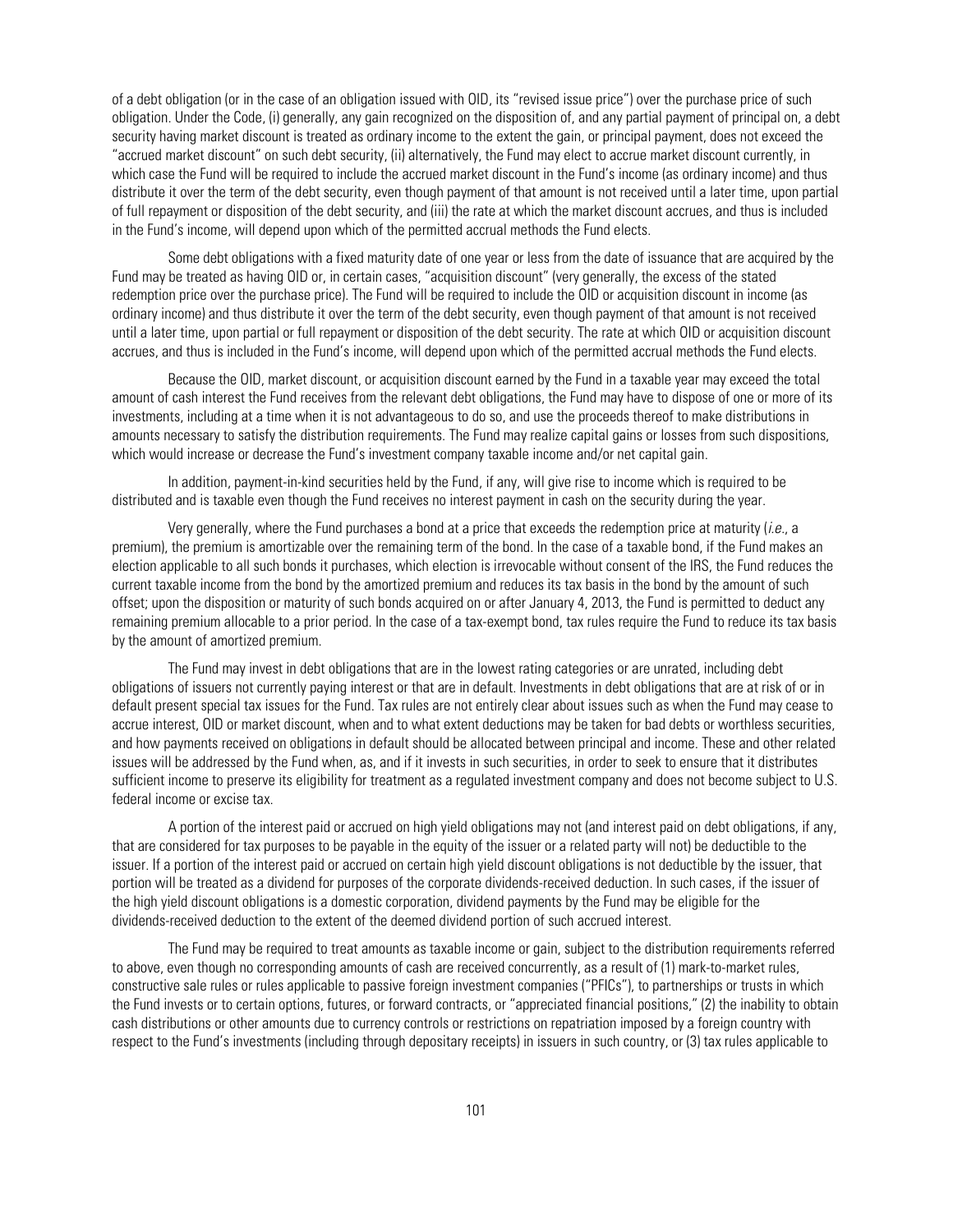debt obligations acquired with OID, including zero-coupon or deferred payment bonds and pay-in-kind debt obligations, or to market discount if the Fund elects to accrue such market discount currently. In order to distribute this income and avoid a tax on the Fund, the Fund might be required to liquidate portfolio securities that it might otherwise have continued to hold, potentially resulting in additional taxable gain or loss. The Fund might also meet the distribution requirements by borrowing the necessary cash, thereby incurring interest expenses.

### **Foreign Investments**

Dividends, interest or other income (including, in some cases, capital gains) received by the Fund from investments in foreign securities may be subject to withholding and other taxes imposed by foreign countries. Even if the Fund is entitled to seek a refund in respect of such taxes, it may choose not to. Tax conventions between certain countries and the United States may reduce or eliminate such taxes in some cases. The Fund does not expect to be eligible to elect to pass foreign taxes through to its shareholders, who therefore will not be entitled to credits or deductions on their own tax returns for foreign taxes paid by the Fund. Foreign taxes paid by the Fund may reduce the return from the Fund's investments.

Under certain circumstances, if the Fund receives a refund of foreign taxes paid in respect of a prior year, the value of Fund shares could be affected or any foreign tax credits or deductions passed through to shareholders in respect of the Fund's foreign taxes for the current year could be reduced.

Under Section 988 of the Code, gains or losses attributable to fluctuations in exchange rates between the time the Fund accrues income or receivables or expenses or other liabilities denominated in a foreign currency and the time the Fund actually collects such income or pays such liabilities are generally treated as ordinary income or ordinary loss. Similarly, gains or losses on foreign currency, foreign currency forward contracts, certain foreign currency options or futures contracts and the disposition of debt securities denominated in foreign currency, to the extent attributable to fluctuations in exchange rates between the acquisition and disposition dates, are also treated as ordinary income or loss unless the Fund were to elect otherwise.

Passive Foreign Investment Companies. If the Fund purchases equity interests (including certain interests treated as equity interests) in foreign entities treated as PFICs for U.S. federal income tax purposes, and does not timely make certain elections, it may be subject to U.S. federal income tax on a portion of any "excess distribution" or gain from the disposition of such shares even if such income is distributed as a taxable dividend by the Fund to its shareholders. Additional charges in the nature of interest may be imposed on the Fund in respect of deferred taxes arising from such distributions or gains.

In general, a PFIC is any foreign corporation in which (i) 75% or more of the gross income for the taxable year is passive income, or (ii) the average percentage of the assets (generally by value, but by adjusted tax basis in certain cases) that produce, or are held for the production of, passive income is at least 50%. Generally, passive income for this purpose means dividends, interest (including income equivalent to interest), royalties, rents, annuities, the excess of gains over losses from certain property transactions and commodities transactions, income from certain notional principal contracts, and foreign currency gains. Passive income for this purpose does not include certain types of passive income excepted by the Code and other guidance.

If the Fund were to invest in a PFIC and timely elect to treat the PFIC as a "qualified electing fund" under the Code for the first year of its holding period in the PFIC stock, in lieu of the foregoing requirements, the Fund would generally be required to include in income each year a portion of the ordinary earnings and net capital gains of the qualified electing fund, even if not distributed to the Fund, and such amounts would be subject to the 90% and excise tax distribution requirements described above. In order to distribute this income and avoid a tax at the Fund level, the Fund might be required to liquidate portfolio securities that it might otherwise have continued to hold, potentially resulting in additional taxable gain or loss. In order to make the "qualified electing fund" election, the Fund would be required to obtain certain annual information from the PFICs in which it invests, which may be difficult or impossible to obtain. Dividends paid by PFICs will not be eligible to be treated as "qualified dividend income."

If the Fund were to invest in a PFIC and make a mark-to-market election, the Fund would be treated as if it had sold and repurchased its stock in that PFIC at the end of each year. In such case, the Fund would report any such gains as ordinary income and would deduct any such losses as ordinary losses to the extent of previously recognized gains. Such an election must be made separately for each PFIC owned by the Fund and, once made, would be effective for all subsequent taxable years of the Fund, unless revoked with the consent of the IRS. By making the election, the Fund could potentially ameliorate the adverse tax consequences with respect to its ownership of shares in a PFIC, but in any particular year might be required to recognize income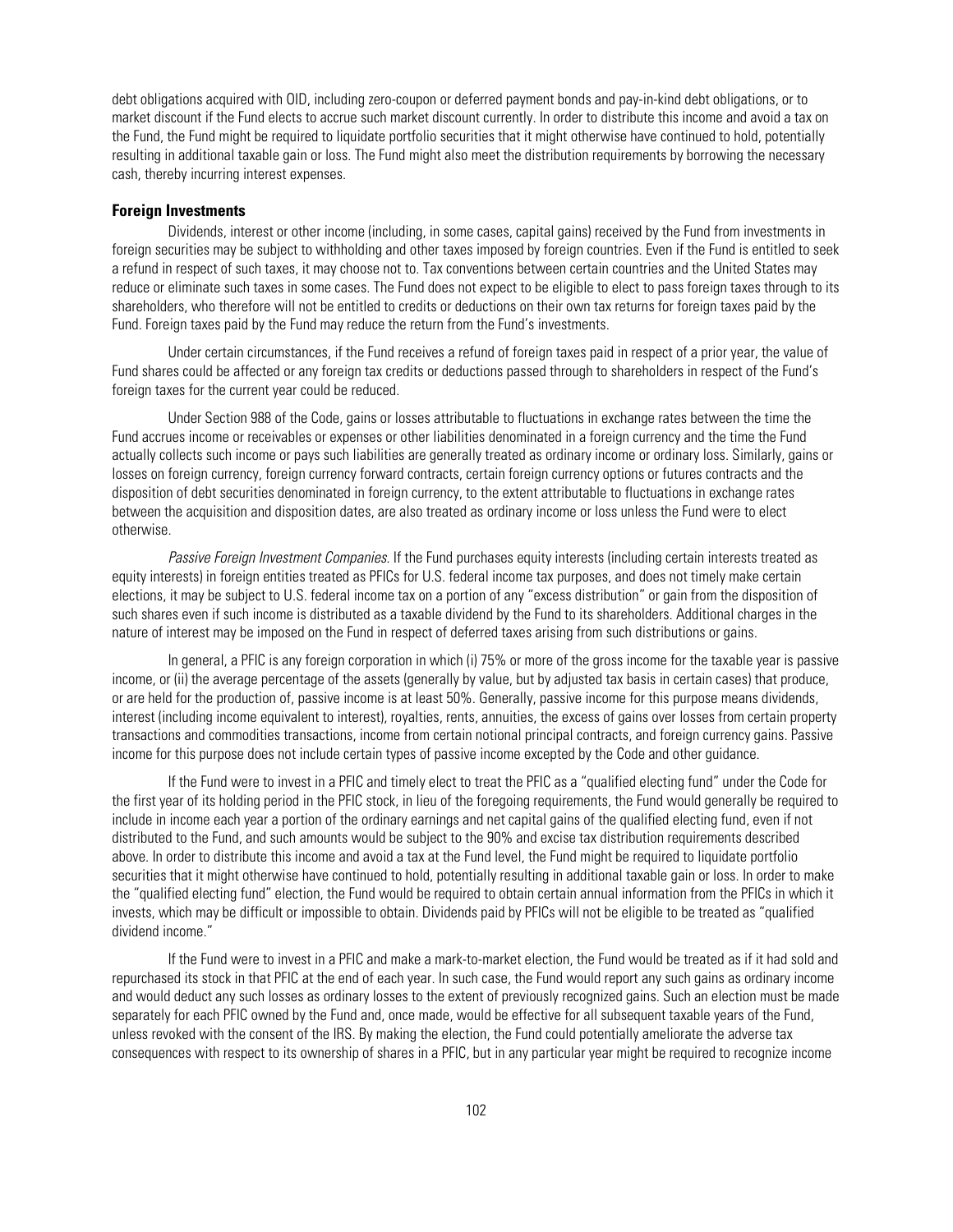in excess of the distributions it receives from PFICs and its proceeds from dispositions of PFIC stock. The Fund might have to distribute such excess income and gain to satisfy the 90% distribution requirement and to avoid imposition of the 4% excise tax. In order to distribute this income and avoid a tax at the Fund level, the Fund might be required to liquidate portfolio securities that it might otherwise have continued to hold, potentially resulting in additional taxable gain or loss.

# **MLPs**

MLPs are generally treated as partnerships for U.S. federal income tax purposes. An entity that is treated as a partnership for U.S. federal income tax purposes is not itself subject to U.S. federal income tax at the partnership level. A change in current tax law, or a change in an MLP's business, could result in an MLP being treated as a corporation for U.S. federal income tax purposes, which would result in such MLP being required to pay U.S. federal income tax on its taxable income and its distributions being treated as dividends to the extent of earnings and profits, thereby reducing the value of the Fund's investment.

If the Fund invests in an MLP, the Fund will be required to include in its taxable income the Fund's allocable share of each item of the MLP's income, gain, loss and deduction for each taxable year of the MLP ending with or within the Fund's taxable year regardless of whether the MLP distributes cash to the Fund. The Fund must take such income into account in determining whether the Fund has satisfied the distribution requirements applicable to regulated investment companies under the Code. The Fund may as a result be required to sell investments to satisfy its distribution requirements, including when it is not advantageous to do so.

A cash distribution from a partnership is not itself taxable to the extent it does not exceed the distributee partner's basis in its partnership interest and is treated as capital gain to the extent any cash distributed to a partner exceeds the partner's basis in the partnership. Cash distributions, if any, that the Fund receives with respect to its investments in equity securities of an MLP may exceed the net taxable income allocated to the Fund from such MLP because of tax deductions such as depreciation, amortization and depletion that are allocated to the Fund by the MLP.

Depreciation or other cost recovery deductions passed through to the Fund from investments in MLPs in a given year will generally reduce the Fund's current taxable income, but those deductions may be recaptured in the Fund's income in one or more subsequent years upon the Fund's disposition of its interest in an MLP. When recognized and distributed, recapture income will generally be taxable to shareholders at the time of the distribution at ordinary income tax rates, even though those shareholders might not have held shares in the Fund at the time the deductions were taken by the Fund, and even though those shareholders will not have corresponding economic gain on their shares at the time of the recapture. In order to distribute recapture income or to fund redemption requests, the Fund may need to sell investments, including when it may not be advantageous to do so, which may in return result in the recognition of additional recapture income or other taxable gain.

Non-corporate taxpayers are generally eligible for a deduction of up to 20% of the taxpayer's "qualified publicly traded partnership income." Subject to any future guidance to the contrary, the Fund will not be able to claim such a deduction in respect of income allocated to it by any MLPs or other publicly traded partnerships in which it invests, and shareholders ostensibly will not be able to claim such a deduction in respect of Fund dividends attributable to any such income.

# **Capital Loss Carryforwards**

As of December 31, 2021, as set forth below, the Fund had capital losses that may be carried forward indefinitely to offset future taxable capital gains. These capital losses have been deferred as either short-term or long-term losses and will be deemed to occur on the first day of the next taxable year in the same character as they were originally deferred.

**Amount of Capital** 

|                             | Allioulit of Capital          |  |
|-----------------------------|-------------------------------|--|
| Fund                        | <b>Loss Carryforward (\$)</b> |  |
| Dividend Strategy Portfolio | 311.410                       |  |

### **No Capital Loss Carryforwards**

As of December 31, 2021, Aggressive Growth Portfolio, Appreciation Portfolio, Large Cap Growth Portfolio, Large Cap Value Portfolio, Mid Cap Portfolio and Small Cap Growth Portfolio had no unused capital loss carryforwards.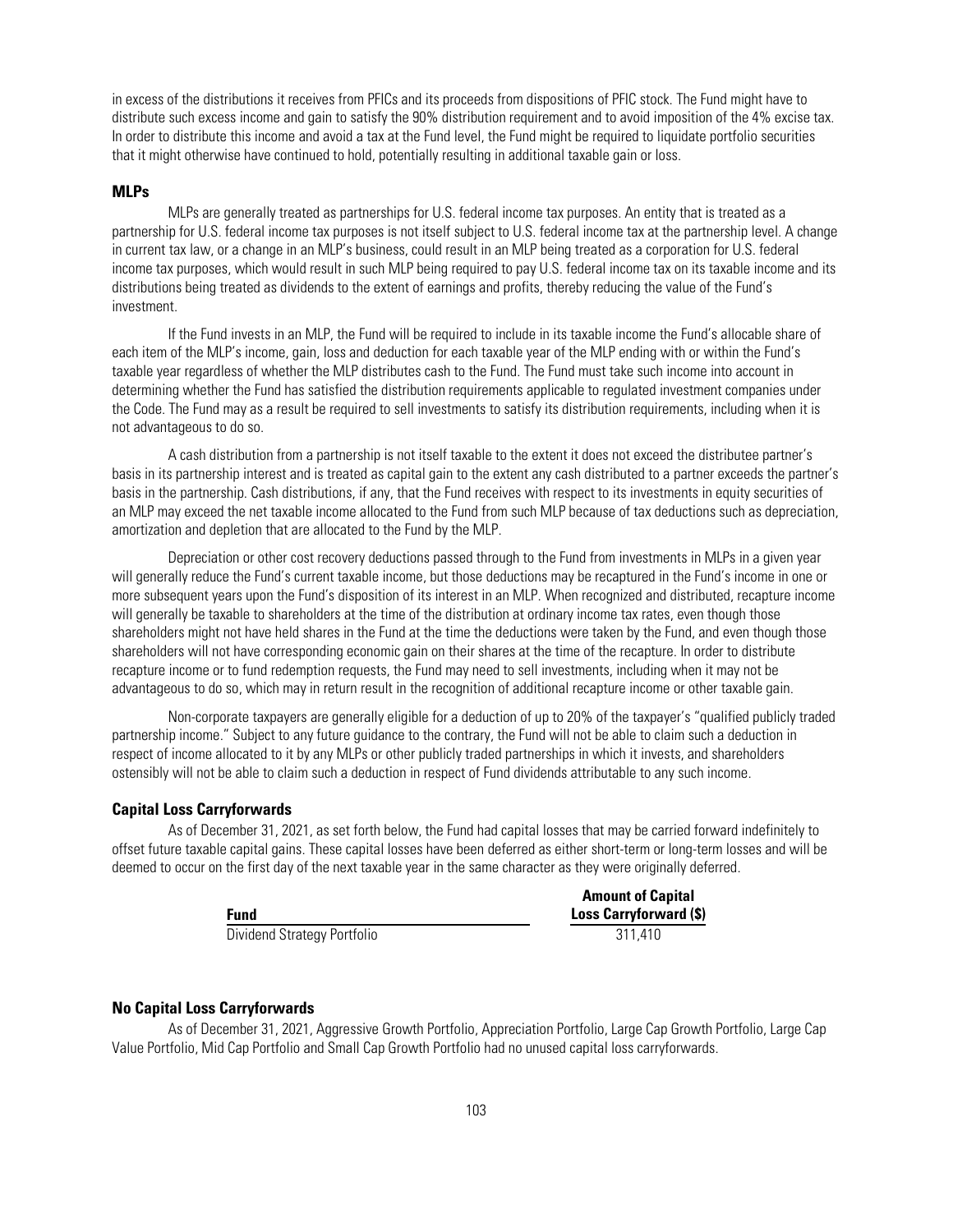# **Taxation of Non-U.S. Shareholders**

Under legislation commonly known as "FATCA," the Fund is required to withhold 30% of certain ordinary dividends it pays to shareholders that fail to meet prescribed information reporting or certification requirements. In general, no such withholding will be required with respect to a U.S. person or non-U.S. individual that timely provides the certifications required by the Fund or its agent on a valid IRS Form W-9 or applicable IRS Form W-8, respectively. Shareholders potentially subject to withholding include foreign financial institutions ("FFIs"), such as non-U.S. investment funds, and non-financial foreign entities ("NFFEs"). To avoid withholding under FATCA, an FFI generally must enter into an information sharing agreement with the IRS in which it agrees to report certain identifying information (including name, address, and taxpayer identification number) with respect to its U.S. account holders (which, in the case of an entity shareholder, may include its direct and indirect U.S. owners), and an NFFE generally must identify and provide other required information to the Fund or other withholding agent regarding its U.S. owners, if any. Such non-U.S. shareholders also may fall into certain exempt, excepted or deemed compliant categories as established by regulations and other guidance. A non-U.S. shareholder in a country that has entered into an intergovernmental agreement with the U.S. to implement FATCA will be exempt from FATCA withholding provided that the shareholder and the applicable foreign government comply with the terms of such agreement.

A non-U.S. entity that invests in the Fund will need to provide the Fund with documentation properly certifying the entity's status under FATCA in order to avoid FATCA withholding.

Non-U.S. investors should consult their own tax advisers regarding the impact of these requirements on their investment in the Fund.

# **CODES OF ETHICS**

Pursuant to Rule 17j-1 under the 1940 Act, the Fund, the Manager, the Subadviser and the Distributor each has adopted a code of ethics that permits its personnel to invest in securities for their own accounts, including securities that may be purchased or held by the Fund. All personal securities transactions by employees must adhere to the requirements of the codes of ethics. Copies of the codes of ethics applicable to personnel of the Fund, the Manager, the Subadviser, the Distributor and the Independent Trustees are on file with the SEC.

### **FINANCIAL STATEMENTS**

The Fund's Annual Report to shareholders for the fiscal period ended December 31, 2021, contains the Fund's audited financial statements, accompanying notes and the report of PricewaterhouseCoopers LLP, an independent registered public accounting firm, all of which are incorporated by reference into this SAI (https://www.sec.gov/Archives/edgar/data/1176343/000119312522045147/d270163dncsr.htm https://www.sec.gov/Archives/edgar/data/1176343/000119312522046145/d204366dncsr.htm https://www.sec.gov/Archives/edgar/data/1176343/000119312522045146/d209143dncsr.htm https://www.sec.gov/Archives/edgar/data/1176343/000119312522046141/d271200dncsr.htm https://www.sec.gov/Archives/edgar/data/1176343/000119312522046150/d246517dncsr.htm https://www.sec.gov/Archives/edgar/data/1176343/000119312522045145/d89726dncsr.htm https://www.sec.gov/Archives/edgar/data/1176343/000119312522045149/d267102dncsr.htm). These audited financial statements are available free of charge upon request by calling the Fund at 877-6LM-FUND/656-3863.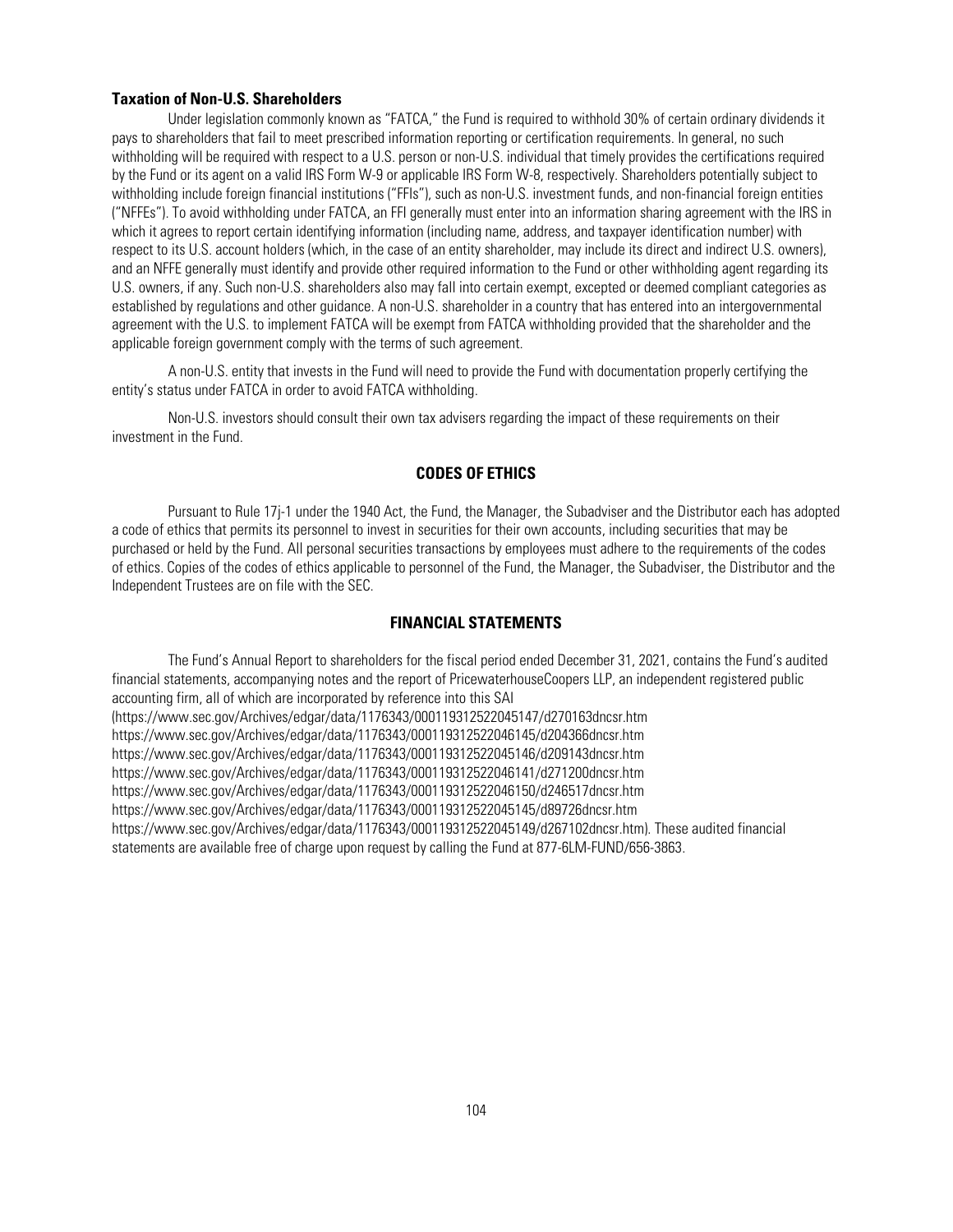# **Appendix A**

# **Proxy Voting Policies**

# **CLEARBRIDGE INVESTMENTS**

# **PROXY VOTING POLICIES AND PROCEDURES**

# **AMENDED AS OF FEBRUARY 2022**

- I. Types of Accounts for Which ClearBridge Votes Proxies
- II. General Guidelines
- III. How ClearBridge Votes
- IV. Conflicts of Interest
	- a. Procedures for Identifying Conflicts of Interest
	- b. Procedures for Assessing Materiality of Conflicts of Interest and for Addressing Material Conflicts of Interest
	- c. Third Party Proxy Voting Firm Conflicts of Interest

## V. Voting Policy

- a. Election of Directors
- b. Proxy Contests
- c. Auditors
- d. Proxy Contest Defenses
- e. Tender Offer Defenses
- f. Miscellaneous Governance Provisions
- g. Capital Structure
- h. Executive and Director Compensation
- i. State/Country of Incorporation
- j. Mergers and Corporate Restructuring
- k. Social and Environmental Issues
- l. Miscellaneous
- VI. Other Considerations
	- a. Share Blocking
	- b. Securities on Loan
- VII. Disclosure of Proxy Voting
- VIII. Recordkeeping and Oversight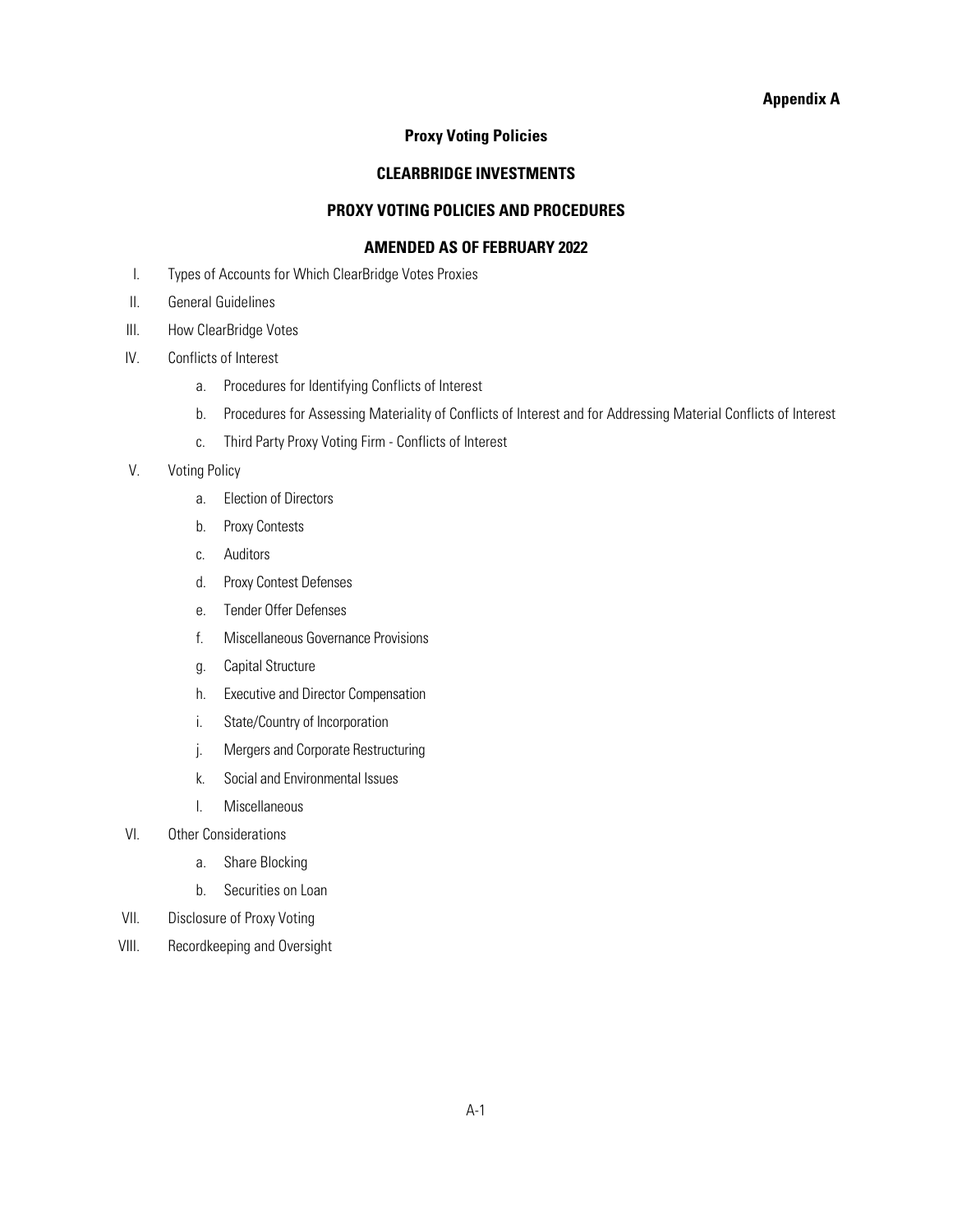# **CLEARBRIDGE INVESTMENTS**

# **Proxy Voting Policies and Procedures**

# **I. TYPES OF ACCOUNTS FOR WHICH CLEARBRIDGE VOTES PROXIES**

ClearBridge votes proxies for each client for which it has investment discretion unless the investment management agreement provides that the client or other authorized party (e.g., a trustee or named fiduciary of a plan) is responsible for voting proxies.

# **II. GENERAL GUIDELINES**

In voting proxies, we are guided by general fiduciary principles. Our goal is to act prudently, solely in the best interest of the beneficial owners of the accounts we manage. We attempt to provide for the consideration of all factors that could affect the value of the investment and will vote proxies in the manner that we believe will be consistent with efforts to maximize shareholder values.

# **III. HOW CLEARBRIDGE VOTES**

Section V of these policies and procedures sets forth certain stated positions. In the case of a proxy issue for which there is a stated position, we generally vote in accordance with the stated position. In the case of a proxy issue for which there is a list of factors set forth in Section V that we consider in voting on such issue, we consider those factors and vote on a case-by-case basis in accordance with the general principles set forth above. In the case of a proxy issue for which there is no stated position or list of factors that we consider in voting on such issue, we vote on a case-bycase basis in accordance with the general principles set forth above. We may utilize an external service provider to provide us with information and/or a recommendation with regard to proxy votes but we are not required to follow any such recommendations. The use of an external service provider does not relieve us of our responsibility for the proxy vote.

For routine matters, we usually vote according to our policy or the external service provider's recommendation, although we are not obligated to do so and each individual portfolio management team may vote contrary to our policy or the recommendation of the external service provider. If a matter is non-routine, e.g., management's recommendation is different than that of the external service provider and ClearBridge is a significant holder or it is a significant holding for ClearBridge, the issues will be highlighted to the appropriate investment teams. Different investment teams may vote differently on the same issue, depending upon their assessment of clients' best interests.

ClearBridge's policies are reviewed annually and its proxy voting process is overseen and coordinated by its Proxy Committee.

# **IV. CONFLICTS OF INTEREST**

In furtherance of ClearBridge's goal to vote proxies in the best interests of clients, ClearBridge follows procedures designed to identify and address material conflicts that may arise between ClearBridge's interests and those of its clients before voting proxies on behalf of such clients.

# **A. Procedures for Identifying Conflicts of Interest**

ClearBridge relies on the following to seek to identify conflicts of interest with respect to proxy voting:

1. ClearBridge's employees are periodically reminded of their obligation (i) to be aware of the potential for conflicts of interest on the part of ClearBridge with respect to voting proxies on behalf of client accounts both as a result of their personal relationships or personal or business relationships relating to another Franklin Resources, Inc. ("Franklin") business unit, and (ii) to bring conflicts of interest of which they become aware to the attention of ClearBridge's General Counsel/Chief Compliance Officer.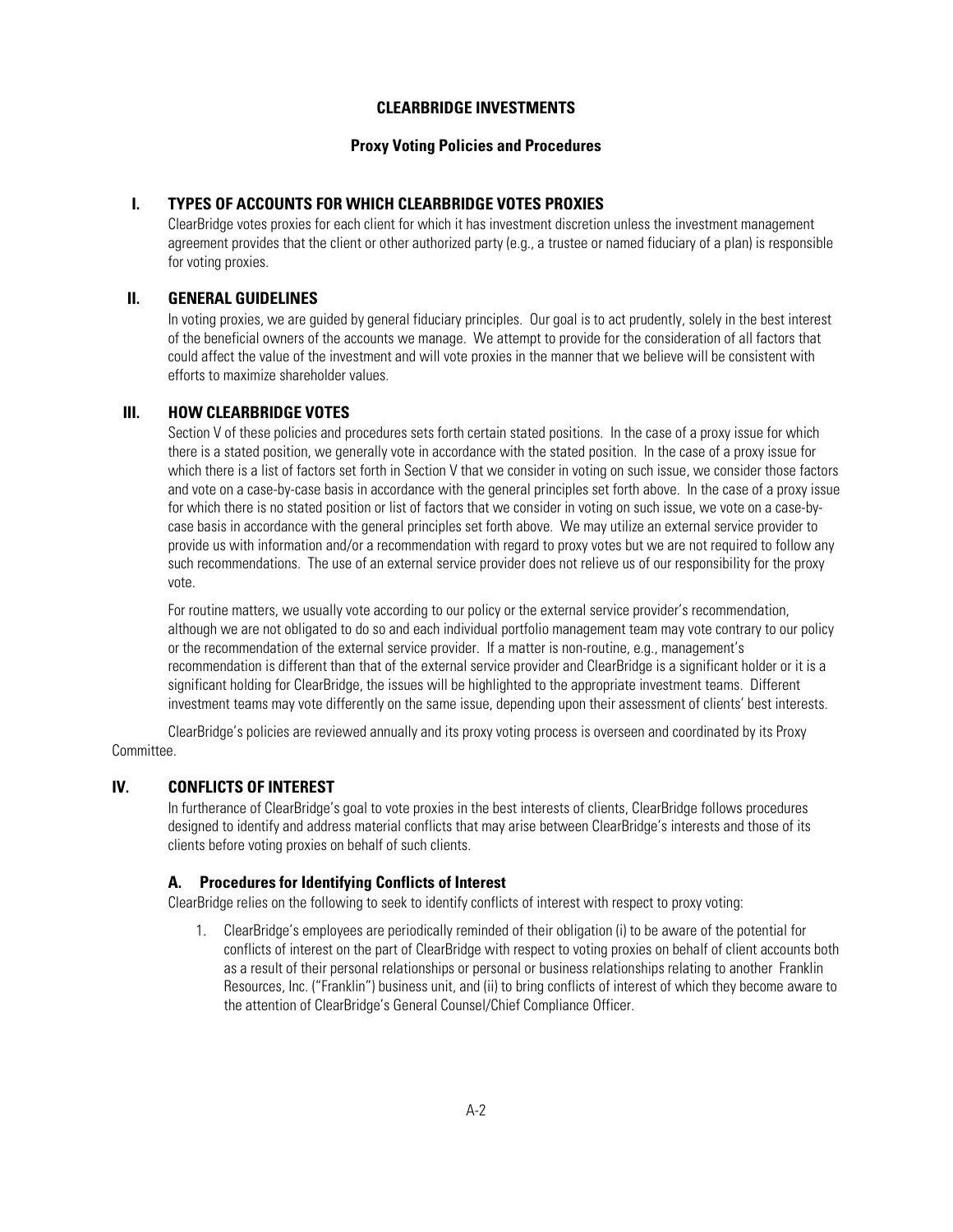- 2. ClearBridge's finance area maintains and provides to ClearBridge Compliance and proxy voting personnel an up- to-date list of all client relationships that have historically accounted for or are projected to account for greater than 1% of ClearBridge's net revenues.
- 3. As a general matter, ClearBridge takes the position that relationships between a non-ClearBridge Franklin unit and an issuer (e.g., investment management relationship between an issuer and a non-ClearBridge Franklin affiliate) do not present a conflict of interest for ClearBridge in voting proxies with respect to such issuer because ClearBridge operates as an independent business unit from other Franklin business units and because of the existence of informational barriers between ClearBridge and certain other Franklin business units. As noted above, ClearBridge employees are under an obligation to bring such conflicts of interest, including conflicts of interest which may arise because of an attempt by another Franklin business unit or non-ClearBridge Franklin officer or employee to influence proxy voting by ClearBridge to the attention of ClearBridge Compliance.
- 4. A list of issuers with respect to which ClearBridge has a potential conflict of interest in voting proxies on behalf of client accounts will be maintained by ClearBridge proxy voting personnel. ClearBridge will not vote proxies relating to such issuers until it has been determined that the conflict of interest is not material or a method for resolving the conflict of interest has been agreed upon and implemented, as described in Section IV below.

# **B. Procedures for Assessing Materiality of Conflicts of Interest and for Addressing Material Conflicts of Interest**

- 1. ClearBridge maintains a Proxy Committee which, among other things, reviews and addresses conflicts of interest brought to its attention. The Proxy Committee is comprised of such ClearBridge personnel (and others, at ClearBridge's request), as are designated from time to time. The current members of the Proxy Committee are set forth in the Proxy Committee's Terms of Reference.
- 2. All conflicts of interest identified pursuant to the procedures outlined in Section IV. A. must be brought to the attention of the Proxy Committee for resolution. A proxy issue that will be voted in accordance with a stated ClearBridge position on such issue or in accordance with the recommendation of an independent third party generally is not brought to the attention of the Proxy Committee for a conflict of interest review because ClearBridge's position is that any conflict of interest issues are resolved by voting in accordance with a predetermined policy or in accordance with the recommendation of an independent third party.
- 3. The Proxy Committee will determine whether a conflict of interest is material. A conflict of interest will be considered material to the extent that it is determined that such conflict is likely to influence, or appear to influence, ClearBridge's decision-making in voting the proxy. All materiality determinations will be based on an assessment of the particular facts and circumstances. A written record of all materiality determinations made by the Proxy Committee will be maintained.
- 4. If it is determined by the Proxy Committee that a conflict of interest is not material, ClearBridge may vote proxies notwithstanding the existence of the conflict.
- 5. If it is determined by the Proxy Committee that a conflict of interest is material, the Proxy Committee will determine an appropriate method to resolve such conflict of interest before the proxy affected by the conflict of interest is voted. Such determination shall be based on the particular facts and circumstances, including the importance of the proxy issue, the nature of the conflict of interest, etc. Such methods may include:
	- disclosing the conflict to clients and obtaining their consent before voting;
	- suggesting to clients that they engage another party to vote the proxy on their behalf;
	- in the case of a conflict of interest resulting from a particular employee's personal relationships, removing such employee from the decision-making process with respect to such proxy vote; or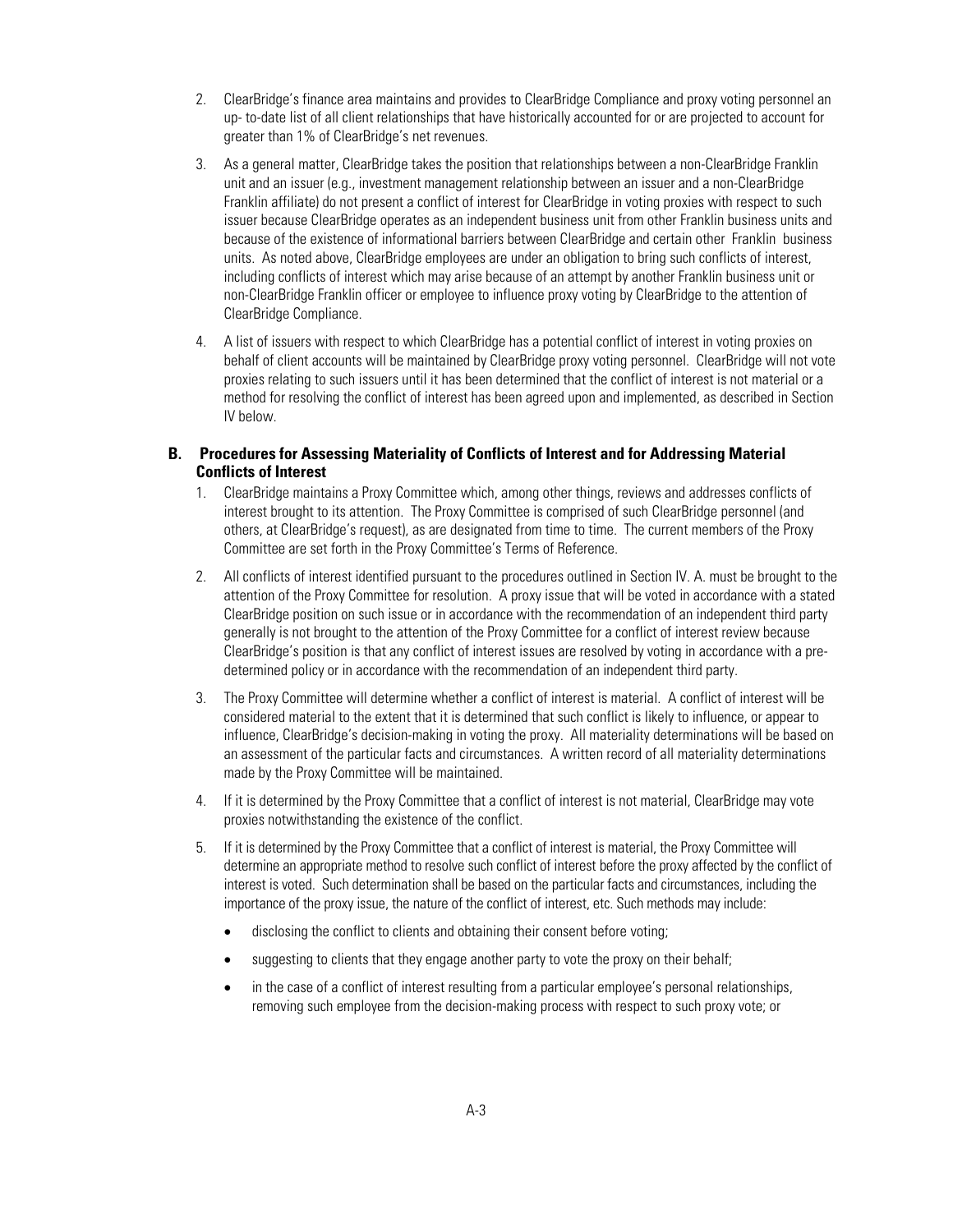such other method as is deemed appropriate given the particular facts and circumstances, including the importance of the proxy issue, the nature of the conflict of interest, etc. $\tilde{ }$ 

A written record of the method used to resolve a material conflict of interest shall be maintained.

# **C. Third Party Proxy Voting Firm - Conflicts of Interest**

With respect to a third-party proxy voting firm described herein, the Proxy Committee will periodically review and assess such firm's policies, procedures and practices with respect to the disclosure and handling of conflicts of interest.

# **V. VOTING POLICY**

 $\overline{a}$ 

These are policy guidelines that can always be superseded, subject to the duty to act solely in the best interest of the beneficial owners of accounts, by the investment management professionals responsible for the account holding the shares being voted. There may be occasions when different investment teams vote differently on the same issue. In addition, in the case of Taft-Hartley clients, ClearBridge will comply with a client direction to vote proxies in accordance with Institutional Shareholder Services' (ISS) PVS Proxy Voting Guidelines, which ISS represents to be fully consistent with AFL-CIO guidelines.

# **A. Election of Directors**

- 1. Voting on Director Nominees in Uncontested Elections.
	- a. We withhold our vote from a director nominee who:
		- attended less than 75 percent of the company's board and committee meetings without a valid excuse (illness, service to the nation/local government, work on behalf of the company);
		- received more than 50 percent withheld votes of the shares cast at the previous board election, and the company has failed to address the issue as to why;
		- is a member of the company's audit committee, when excessive non-audit fees were paid to the auditor, or there are chronic control issues and an absence of established effective control mechanisms;
		- is a member of the company's compensation committee if the compensation committee ignore a say on pay proposal that a majority of shareholders opposed;
		- is a member of the company's nominating committee and there is no gender diversity on the board (or those currently proposed for election to the board do not meet that criterion).
		- is a member of the company's nominating committee and there is no racial/ethnic diversity on the board (or those currently proposed for election to the board do not meet that criterion).<sup>1</sup>
	- b. We vote for all other director nominees.
- 2. Chairman and CEO is the Same Person.

<sup>\*</sup> Especially in the case of an apparent, as opposed to actual, conflict of interest, the Proxy Committee may resolve such conflict of interest by satisfying itself that ClearBridge's proposed vote on a proxy issue is in the best interest of client accounts and is not being influenced by the conflict of interest.

<sup>1.</sup> This position only applies to Anglo markets which is defined as US, Canada, UK, Ireland, Australia and New Zealand.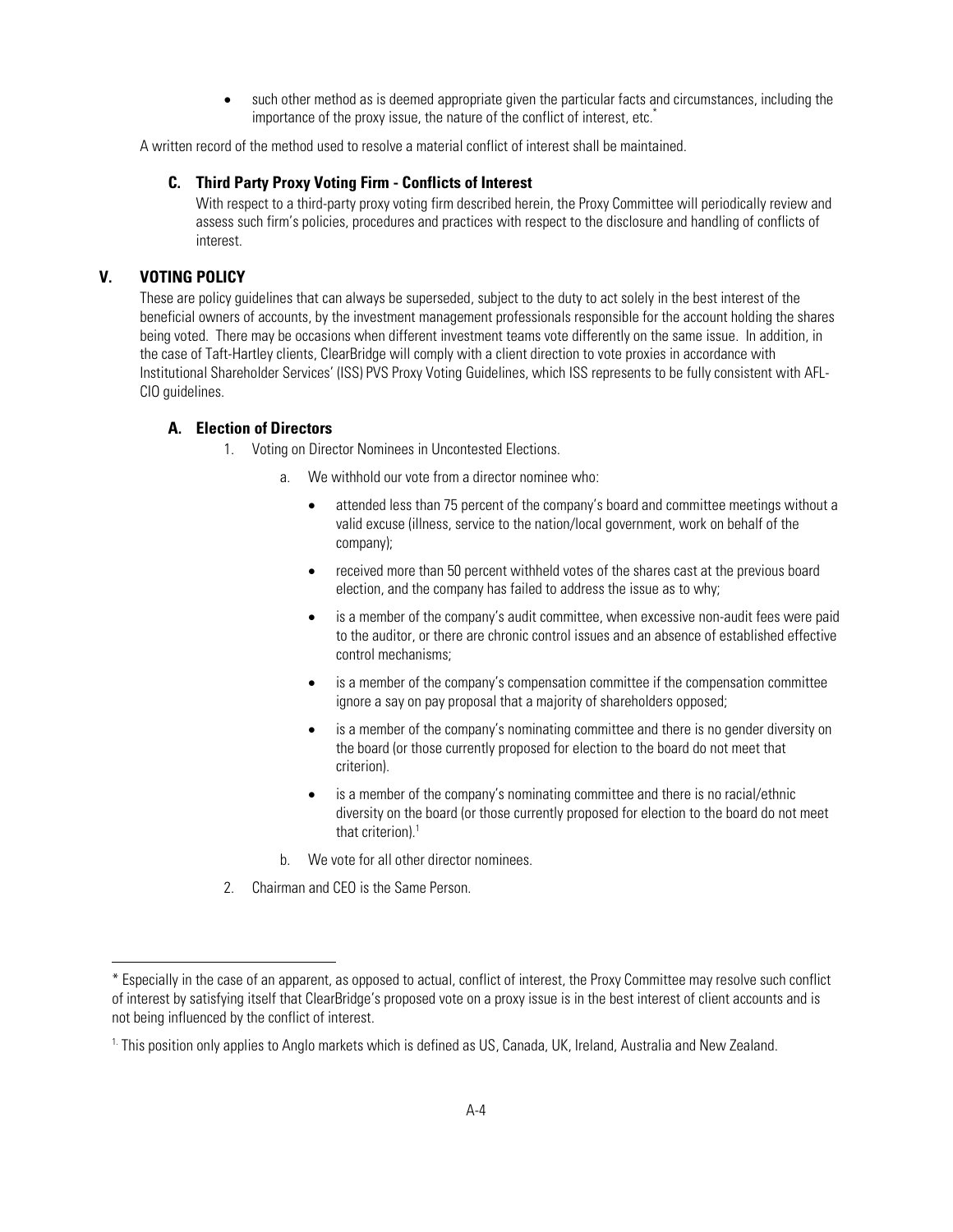We vote on a case-by-case basis on shareholder proposals that would require the positions of the Chairman and CEO to be held by different persons. We would generally vote FOR such a proposal unless there are compelling reasons to vote against the proposal, including:

- Designation of a lead director
- Majority of independent directors (supermajority)
- All independent key committees
- Size of the company (based on market capitalization)
- Established governance guidelines
- Company performance
- 3. Majority of Independent Directors
	- a. We vote for shareholder proposals that request that the board be comprised of a majority of independent directors. Generally that would require that the director have no connection to the company other than the board seat. In determining whether an independent director is truly independent (e.g. when voting on a slate of director candidates), we consider certain factors including, but not necessarily limited to, the following: whether the director or his/her company provided professional services to the company or its affiliates either currently or in the past year; whether the director has any transactional relationship with the company; whether the director is a significant customer or supplier of the company; whether the director is employed by a foundation or university that received significant grants or endowments from the company or its affiliates; and whether there are interlocking directorships.
	- b. We vote for shareholder proposals that request that the board audit, compensation and/or nominating committees include independent directors exclusively.
- 4. Stock Ownership Requirements

We vote against shareholder proposals requiring directors to own a minimum amount of company stock in order to qualify as a director, or to remain on the board.

5. Term of Office

We vote against shareholder proposals to limit the tenure of independent directors.

- 6. Director and Officer Indemnification and Liability Protection
	- a. Subject to subparagraphs 2, 3, and 4 below, we vote for proposals concerning director and officer indemnification and liability protection.
	- b. We vote for proposals to limit and against proposals to eliminate entirely director and officer liability for monetary damages for violating the duty of care.
	- c. We vote against indemnification proposals that would expand coverage beyond just legal expenses to acts, such as negligence, that are more serious violations of fiduciary obligations than mere carelessness.
	- d. We vote for only those proposals that provide such expanded coverage noted in subparagraph 3 above in cases when a director's or officer's legal defense was unsuccessful if: (1) the director was found to have acted in good faith and in a manner that he reasonably believed was in the best interests of the company, and (2) if only the director's legal expenses would be covered.
- 7. Director Qualifications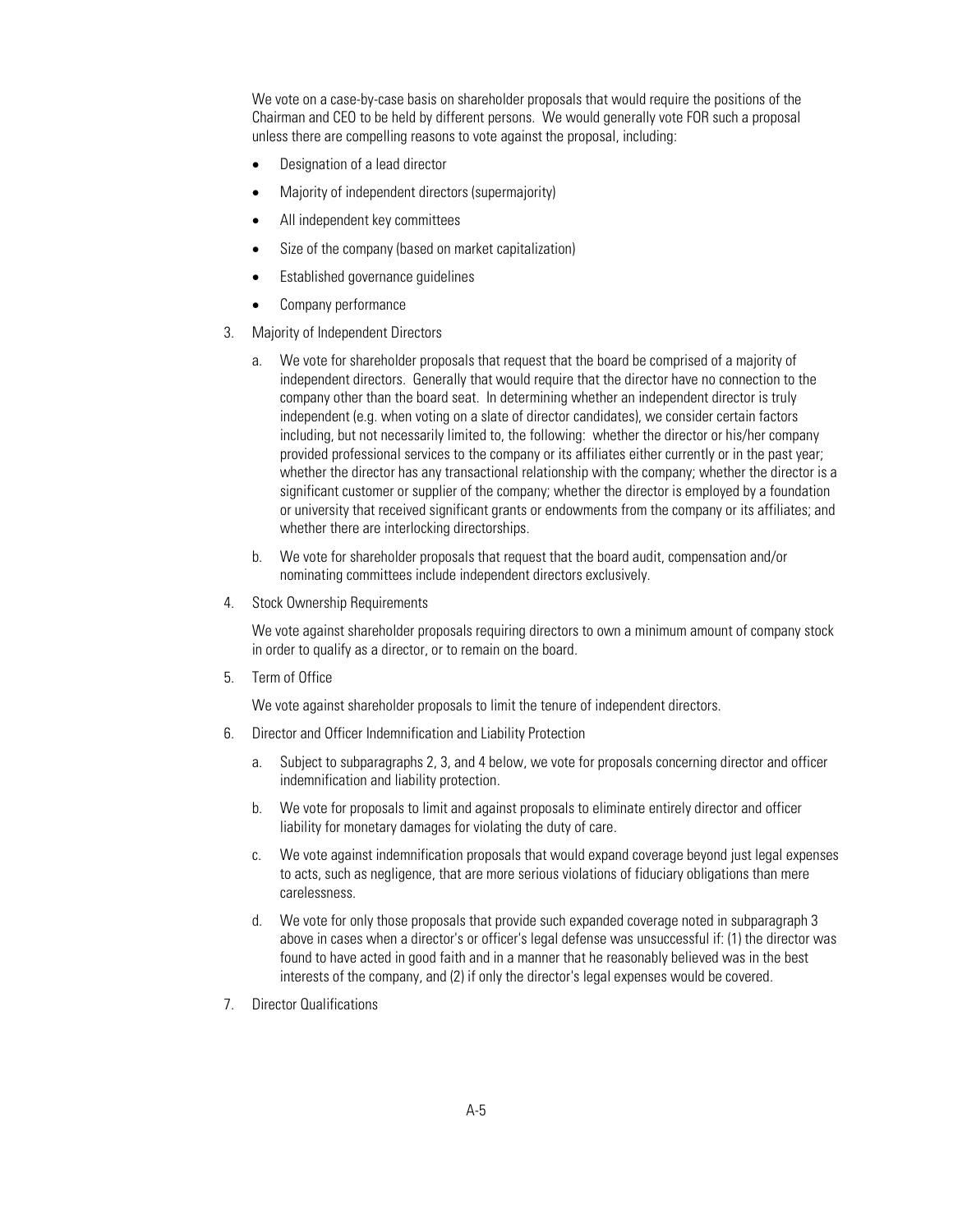- a. We vote case-by-case on proposals that establish or amend director qualifications. Considerations include how reasonable the criteria are and to what degree they may preclude dissident nominees from joining the board.
- b. We vote against shareholder proposals requiring two candidates per board seat.

# **B. Proxy Contests**

1. Voting for Director Nominees in Contested Elections

We vote on a case-by-case basis in contested elections of directors. Considerations include: chronology of events leading up to the proxy contest; qualifications of director nominees (incumbents and dissidents); for incumbents, whether the board is comprised of a majority of outside directors; whether key committees (i.e.: nominating, audit, compensation) comprise solely of independent outsiders; discussion with the respective portfolio manager(s).

2. Reimburse Proxy Solicitation Expenses

We vote on a case-by-case basis on proposals to provide full reimbursement for dissidents waging a proxy contest. Considerations include: identity of persons who will pay solicitation expenses; cost of solicitation; percentage that will be paid to proxy solicitation firms.

# **C. Auditors**

1. Ratifying Auditors

We vote for proposals to ratify auditors, unless an auditor has a financial interest in or association with the company, and is therefore not independent; or there is reason to believe that the independent auditor has rendered an opinion that is neither accurate nor indicative of the company's financial position or there is reason to believe the independent auditor has not followed the highest level of ethical conduct. Specifically, we will vote to ratify auditors if the auditors only provide the company audit services and such other audit-related and non-audit services the provision of which will not cause such auditors to lose their independence under applicable laws, rules and regulations.

2. Financial Statements and Director and Auditor Reports

We generally vote for management proposals seeking approval of financial accounts and reports and the discharge of management and supervisory board members, unless there is concern about the past actions of the company's auditors or directors.

3. Remuneration of Auditors

We vote for proposals to authorize the board or an audit committee of the board to determine the remuneration of auditors, unless there is evidence of excessive compensation relative to the size and nature of the company.

4. Indemnification of Auditors

We vote against proposals to indemnify auditors.

## **D. Proxy Contest Defenses**

- 1. Board Structure: Staggered vs. Annual Elections
	- a. We vote against proposals to classify the board.
	- b. We vote for proposals to repeal classified boards and to elect all directors annually.
- 2. Shareholder Ability to Remove Directors
	- a. We vote against proposals that provide that directors may be removed only for cause.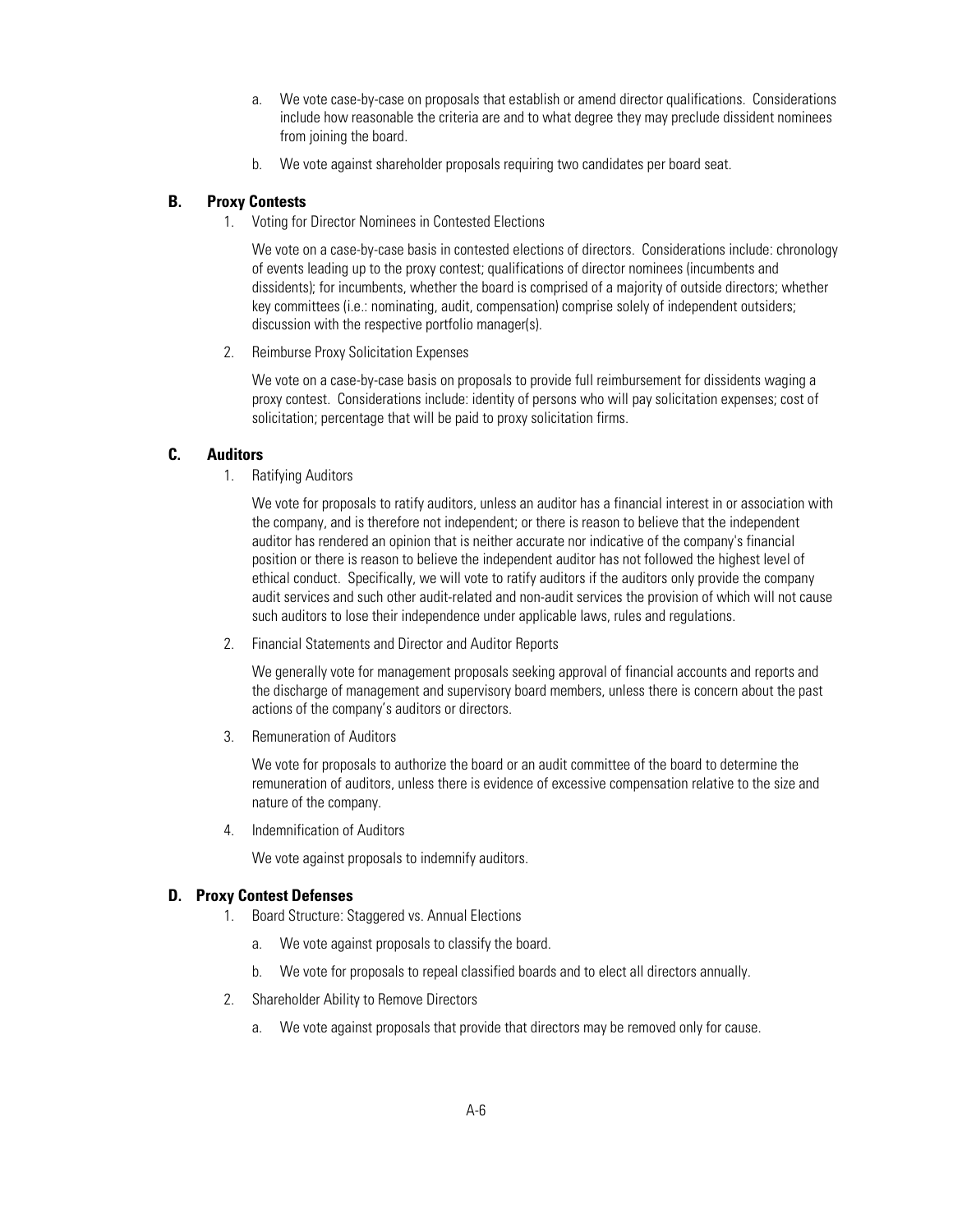- b. We vote for proposals to restore shareholder ability to remove directors with or without cause.
- c. We vote against proposals that provide that only continuing directors may elect replacements to fill board vacancies.
- d. We vote for proposals that permit shareholders to elect directors to fill board vacancies.
- 3. Cumulative Voting
	- a. If plurality voting is in place for uncontested director elections, we vote for proposals to permit or restore cumulative voting.
	- b. If majority voting is in place for uncontested director elections, we vote against cumulative voting.
	- c. If plurality voting is in place for uncontested director elections, and proposals to adopt both cumulative voting and majority voting are on the same slate, we vote for majority voting and against cumulative voting.
- 4. Majority Voting

We vote for non-binding and/or binding resolutions requesting that the board amend a company's bylaws to stipulate that directors need to be elected with an affirmative majority of the votes cast, provided that it does not conflict with the state law where the company is incorporated. In addition, all resolutions need to provide for a carve-out for a plurality vote standard when there are more nominees than board seats (i.e. contested election). In addition, ClearBridge strongly encourages companies to adopt a post-election director resignation policy setting guidelines for the company to follow to promptly address situations involving holdover directors.

- 5. Shareholder Ability to Call Special Meetings
	- a. We vote against proposals to restrict or prohibit shareholder ability to call special meetings.
	- b. We vote for proposals that provide shareholders with the ability to call special meetings, taking into account a minimum ownership threshold of 10 percent (and investor ownership structure, depending on bylaws).
- 6. Shareholder Ability to Act by Written Consent
	- a. We vote against proposals to restrict or prohibit shareholder ability to take action by written consent.
	- b. We vote for proposals to allow or make easier shareholder action by written consent.
- 7. Shareholder Ability to Alter the Size of the Board
	- a. We vote for proposals that seek to fix the size of the board.
	- b. We vote against proposals that give management the ability to alter the size of the board without shareholder approval.
- 8. Advance Notice Proposals

We vote on advance notice proposals on a case-by-case basis, giving support to those proposals which allow shareholders to submit proposals as close to the meeting date as reasonably possible and within the broadest window possible.

- 9. Amendment of By-Laws
	- a. We vote against proposals giving the board exclusive authority to amend the by-laws.
	- b. We vote for proposals giving the board the ability to amend the by-laws in addition to shareholders.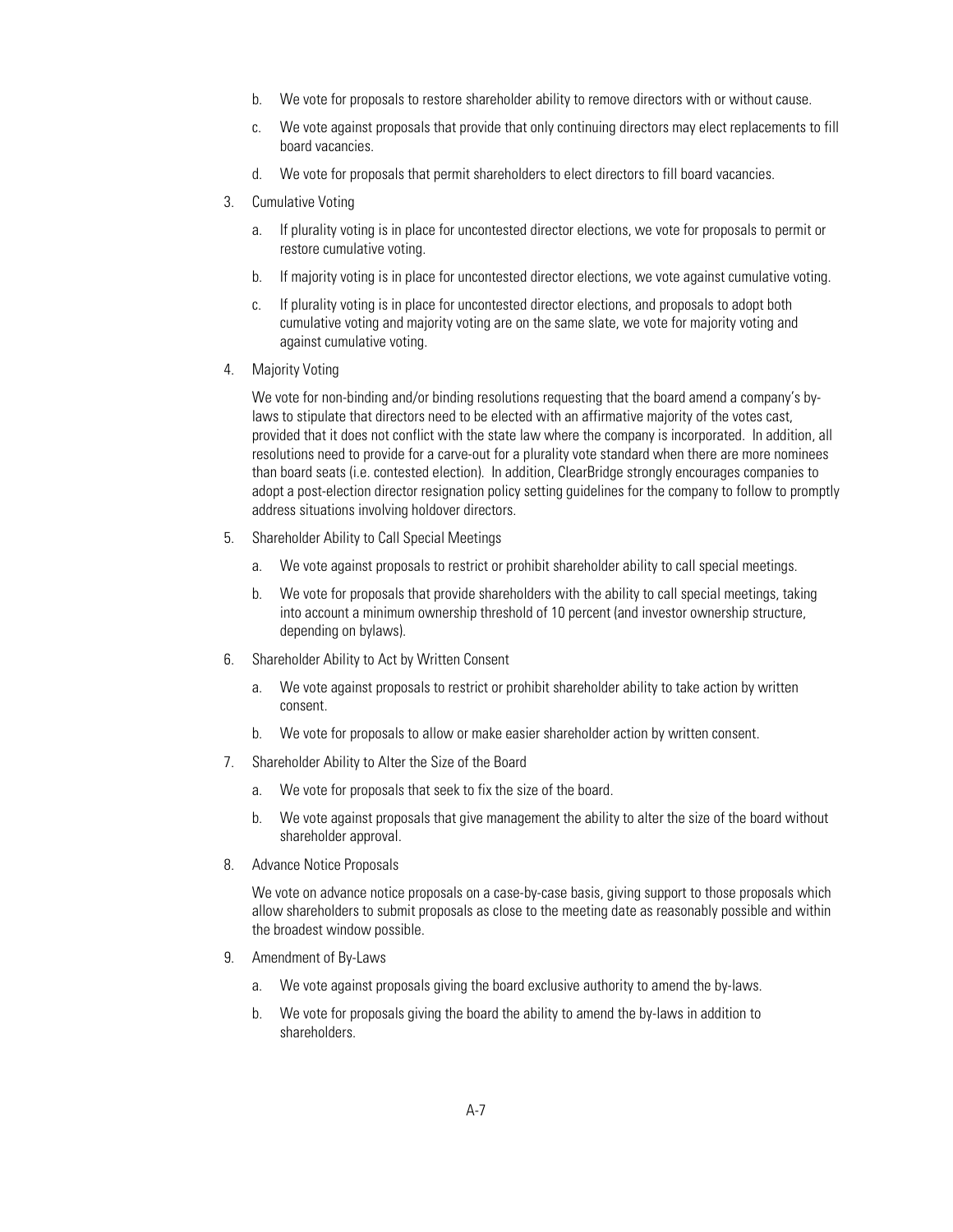10. Article Amendments (not otherwise covered by ClearBridge Proxy Voting Policies and Procedures).

We review on a case-by-case basis all proposals seeking amendments to the articles of association.

We vote for article amendments if:

- shareholder rights are protected;
- there is negligible or positive impact on shareholder value;
- management provides adequate reasons for the amendments; and
- the company is required to do so by law (if applicable).

### **E. Tender Offer Defenses**

- 1. Poison Pills
	- a. We vote for shareholder proposals that ask a company to submit its poison pill for shareholder ratification.
	- b. We vote on a case-by-case basis on shareholder proposals to redeem a company's poison pill. Considerations include: when the plan was originally adopted; financial condition of the company; terms of the poison pill.
	- c. We vote on a case-by-case basis on management proposals to ratify a poison pill. Considerations include: sunset provision - poison pill is submitted to shareholders for ratification or rejection every 2 to 3 years; shareholder redemption feature -10% of the shares may call a special meeting or seek a written consent to vote on rescinding the rights plan.
- 2. Fair Price Provisions
	- a. We vote for fair price proposals, as long as the shareholder vote requirement embedded in the provision is no more than a majority of disinterested shares.
	- b. We vote for shareholder proposals to lower the shareholder vote requirement in existing fair price provisions.
- 3. Greenmail
	- a. We vote for proposals to adopt anti-greenmail charter or bylaw amendments or otherwise restrict a company's ability to make greenmail payments.
	- b. We vote on a case-by-case basis on anti-greenmail proposals when they are bundled with other charter or bylaw amendments.
- 4. Unequal Voting Rights
	- a. We vote against dual class exchange offers.
	- b. We vote against dual class re-capitalization.
- 5. Supermajority Shareholder Vote Requirement to Amend the Charter or Bylaws
	- a. We vote against management proposals to require a supermajority shareholder vote to approve charter and bylaw amendments.
	- b. We vote for shareholder proposals to lower supermajority shareholder vote requirements for charter and bylaw amendments.
- 6. Supermajority Shareholder Vote Requirement to Approve Mergers
	- a. We vote against management proposals to require a supermajority shareholder vote to approve mergers and other significant business combinations.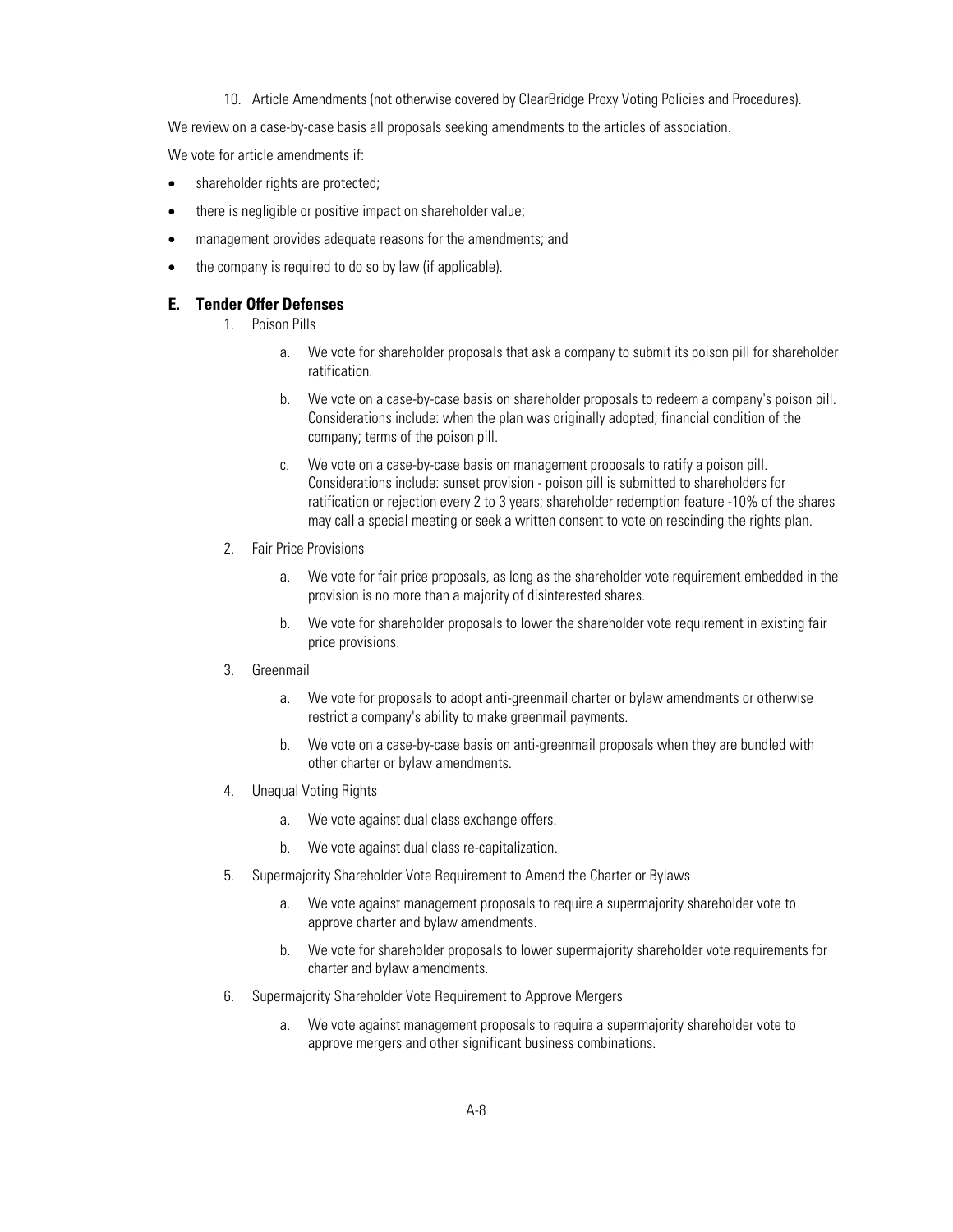- b. We vote for shareholder proposals to lower supermajority shareholder vote requirements for mergers and other significant business combinations.
- 7. White Knight/Squire Placements

We vote for shareholder proposals to require approval of blank check preferred stock issues.

## **F. Miscellaneous Governance Provisions**

- 1. Confidential Voting
	- a. We vote for shareholder proposals that request corporations to adopt confidential voting, use independent tabulators and use independent inspectors of election as long as the proposals include clauses for proxy contests as follows: in the case of a contested election, management is permitted to request that the dissident group honor its confidential voting policy. If the dissidents agree, the policy remains in place. If the dissidents do not agree, the confidential voting policy is waived.
	- b. We vote for management proposals to adopt confidential voting subject to the proviso for contested elections set forth in sub-paragraph A.1. above.
- 2. Equal Access

We vote for shareholder proposals that would allow significant company shareholders equal access to management's proxy material in order to evaluate and propose voting recommendations on proxy proposals and director nominees, and in order to nominate their own candidates to the board.

3. Bundled Proposals

We vote on a case-by-case basis on bundled or "conditioned" proxy proposals. In the case of items that are conditioned upon each other, we examine the benefits and costs of the packaged items. In instances when the joint effect of the conditioned items is not in shareholders' best interests and therefore not in the best interests of the beneficial owners of accounts, we vote against the proposals. If the combined effect is positive, we support such proposals.

4. Shareholder Advisory Committees

We vote on a case-by-case basis on proposals to establish a shareholder advisory committee. Considerations include: rationale and cost to the firm to form such a committee. We generally vote against such proposals if the board and key nominating committees are comprised solely of independent/outside directors.

5. Other Business

We vote for proposals that seek to bring forth other business matters.

6. Adjourn Meeting

We vote on a case-by-case basis on proposals that seek to adjourn a shareholder meeting in order to solicit additional votes.

7. Lack of Information

We vote against proposals if a company fails to provide shareholders with adequate information upon which to base their voting decision.

## **G. Capital Structure**

- 1. Common Stock Authorization
	- a. We vote on a case-by-case basis on proposals to increase the number of shares of common stock authorized for issue, except as described in paragraph 2 below.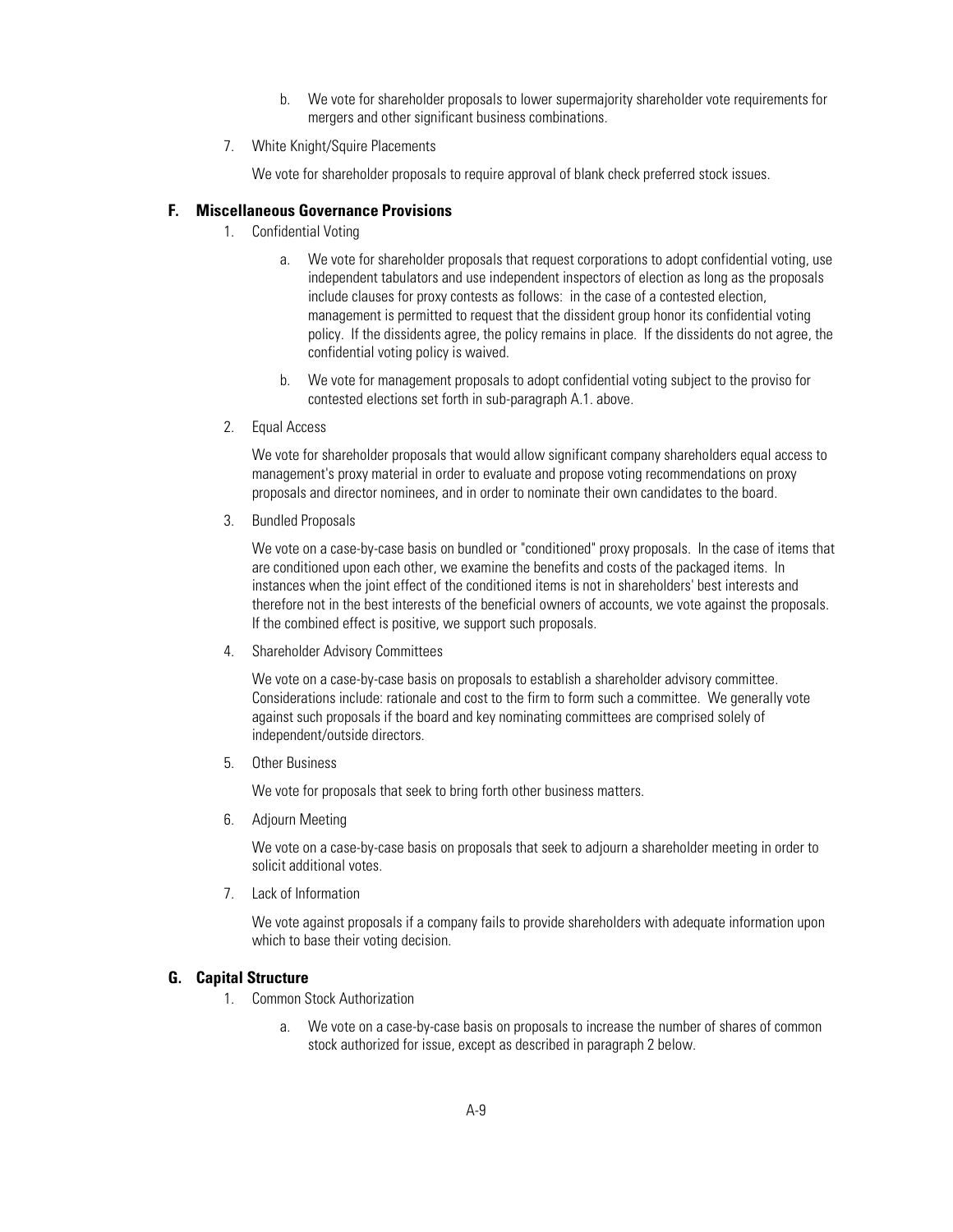- b. Subject to paragraph 3, below we vote for the approval requesting increases in authorized shares if the company meets certain criteria:
	- Company has already issued a certain percentage (i.e. greater than 50%) of the company's allotment.
	- The proposed increase is reasonable (i.e. less than 150% of current inventory) based on an analysis of the company's historical stock management or future growth outlook of the company.
- c. We vote on a case-by-case basis, based on the input of affected portfolio managers, if holding is greater than 1% of an account.
- 2. Stock Distributions: Splits and Dividends

We vote on a case-by-case basis on management proposals to increase common share authorization for a stock split, provided that the split does not result in an increase of authorized but unissued shares of more than 100% after giving effect to the shares needed for the split.

3. Reverse Stock Splits

We vote for management proposals to implement a reverse stock split, provided that the reverse split does not result in an increase of authorized but unissued shares of more than 100% after giving effect to the shares needed for the reverse split.

- 4. Blank Check Preferred Stock
	- a. We vote against proposals to create, authorize or increase the number of shares with regard to blank check preferred stock with unspecified voting, conversion, dividend distribution and other rights.
	- b. We vote for proposals to create "declawed" blank check preferred stock (stock that cannot be used as a takeover defense).
	- c. We vote for proposals to authorize preferred stock in cases where the company specifies the voting, dividend, conversion, and other rights of such stock and the terms of the preferred stock appear reasonable.
	- d. We vote for proposals requiring a shareholder vote for blank check preferred stock issues.
- 5. Adjust Par Value of Common Stock

We vote for management proposals to reduce the par value of common stock.

- 6. Preemptive Rights
	- a. We vote on a case-by-case basis for shareholder proposals seeking to establish them and consider the following factors:
		- Size of the Company.
		- Characteristics of the size of the holding (holder owning more than 1% of the outstanding shares).
		- Percentage of the rights offering (rule of thumb less than 5%).
	- b. We vote on a case-by-case basis for shareholder proposals seeking the elimination of pre-emptive rights.
- 7. Debt Restructuring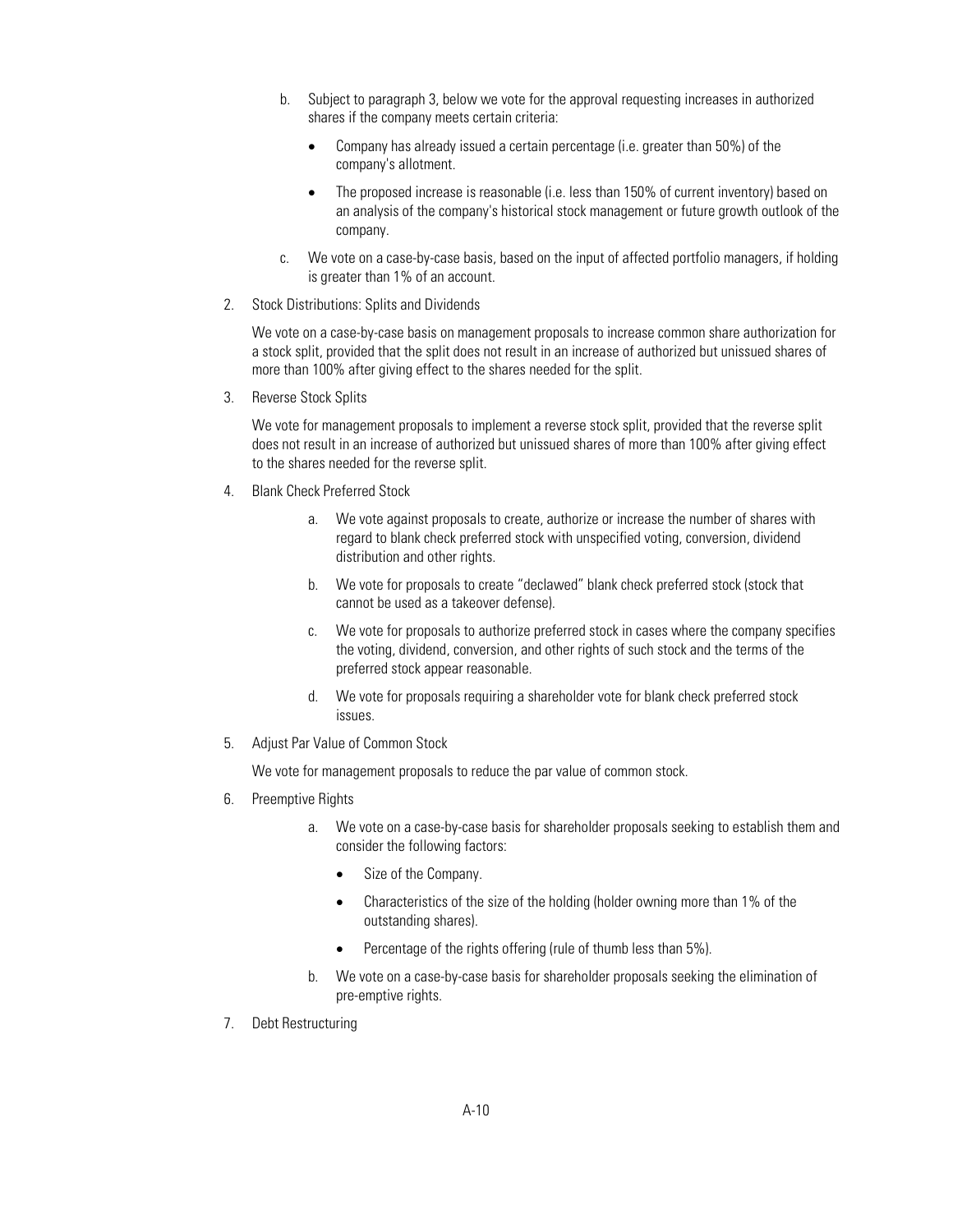We vote on a case-by-case basis for proposals to increase common and/or preferred shares and to issue shares as part of a debt-restructuring plan. Generally, we approve proposals that facilitate debt restructuring.

8. Share Repurchase Programs

We vote for management proposals to institute open-market share repurchase plans in which all shareholders may participate on equal terms.

9. Dual-Class Stock

We vote for proposals to create a new class of nonvoting or sub voting common stock if:

- It is intended for financing purposes with minimal or no dilution to current shareholders
- It is not designed to preserve the voting power of an insider or significant shareholder

### 10. Issue Stock for Use with Rights Plan

We vote against proposals that increase authorized common stock for the explicit purpose of implementing a shareholder rights plan (poison pill).

11. Debt Issuance Requests

When evaluating a debt issuance request, the issuing company's present financial situation is examined. The main factor for analysis is the company's current debt-to-equity ratio, or gearing level. A high gearing level may incline markets and financial analysts to downgrade the company's bond rating, increasing its investment risk factor in the process. A gearing level up to 100 percent is considered acceptable.

We vote for debt issuances for companies when the gearing level is between zero and 100 percent.

We view on a case-by-case basis proposals where the issuance of debt will result in the gearing level being greater than 100 percent. Any proposed debt issuance is compared to industry and market standards.

12. Financing Plans

We generally vote for the adopting of financing plans if we believe they are in the best economic interests of shareholders.

#### **H. Executive and Director Compensation**

In general, we vote for executive and director compensation plans, with the view that viable compensation programs reward the creation of stockholder wealth by having high payout sensitivity to increases in shareholder value. Certain factors, however, such as repricing underwater stock options without shareholder approval, would cause us to vote against a plan. Additionally, in some cases we would vote against a plan deemed unnecessary.

- 1. OBRA-Related Compensation Proposals
	- a. Amendments that Place a Cap on Annual Grant or Amend Administrative Features

We vote for plans that simply amend shareholder-approved plans to include administrative features or place a cap on the annual grants any one participant may receive to comply with the provisions of Section 162(m) of the Internal Revenue Code.

b. Amendments to Added Performance-Based Goals

We vote for amendments to add performance goals to existing compensation plans to comply with the provisions of Section 162(m) of the Internal Revenue Code.

c. Amendments to Increase Shares and Retain Tax Deductions Under OBRA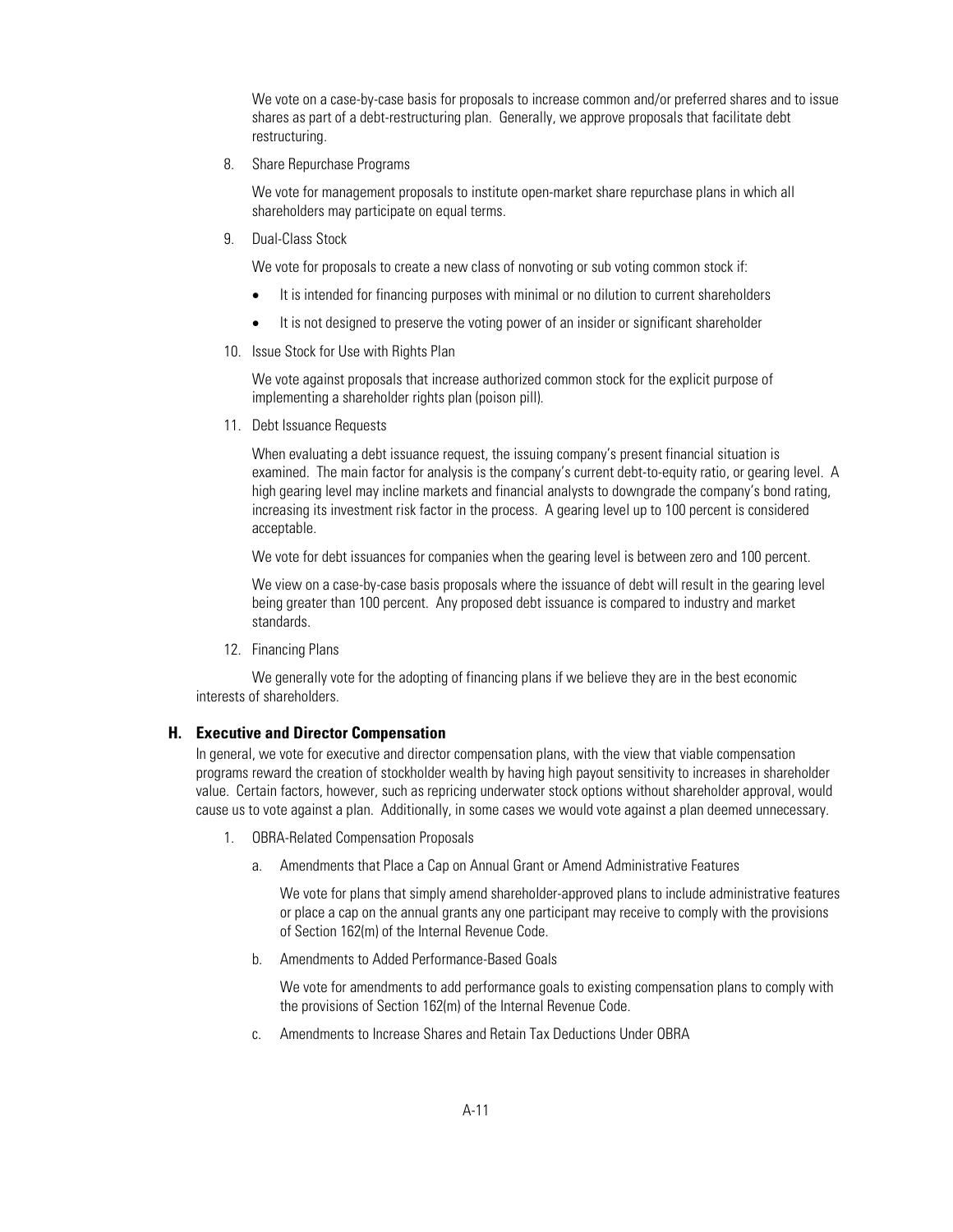We vote for amendments to existing plans to increase shares reserved and to qualify the plan for favorable tax treatment under the provisions of Section 162(m) the Internal Revenue Code.

d. Approval of Cash or Cash-and-Stock Bonus Plans

We vote for cash or cash-and-stock bonus plans to exempt the compensation from taxes under the provisions of Section 162(m) of the Internal Revenue Code.

2. Expensing of Options

We vote for proposals to expense stock options on financial statements.

- 3. Shareholder Proposals to Limit Executive and Director Pay
	- a. We vote on a case-by-case basis on all shareholder proposals that seek additional disclosure of executive and director pay information. Considerations include: cost and form of disclosure. We vote for such proposals if additional disclosure is relevant to shareholder's needs and would not put the company at a competitive disadvantage relative to its industry.
	- b. We vote on a case-by-case basis on all other shareholder proposals that seek to limit executive and director pay.
- 4. Reports to Assess the Feasibility of Including Sustainability as a Performance Metric

We vote in favor of non-binding proposals for reports on the feasibility of including sustainability as a performance metric for senior executive compensation.

We have a policy of voting to reasonably limit the level of options and other equity-based compensation arrangements available to management to reasonably limit shareholder dilution and management compensation. For options and equity-based compensation arrangements, we vote FOR proposals or amendments that would result in the available awards being less than 10% of fully diluted outstanding shares (i.e. if the combined total of shares, common share equivalents and options available to be awarded under all current and proposed compensation plans is less than 10% of fully diluted shares). In the event the available awards exceed the 10% threshold, we would also consider the % relative to the common practice of its specific industry (e.g. technology firms). Other considerations would include, without limitation, the following:

- Compensation committee comprised of independent outside directors
- Maximum award limits
- Repricing without shareholder approval prohibited
- 3-year average burn rate for company
- Plan administrator has authority to accelerate the vesting of awards
- Shares under the plan subject to performance criteria
- 5. Golden Parachutes
	- a. We vote for shareholder proposals to have golden parachutes submitted for shareholder ratification.
	- b. We vote on a case-by-case basis on all proposals to ratify or cancel golden parachutes. Considerations include: the amount should not exceed 3 times average base salary plus guaranteed benefits; golden parachute should be less attractive than an ongoing employment opportunity with the firm.
- 6. Golden Coffins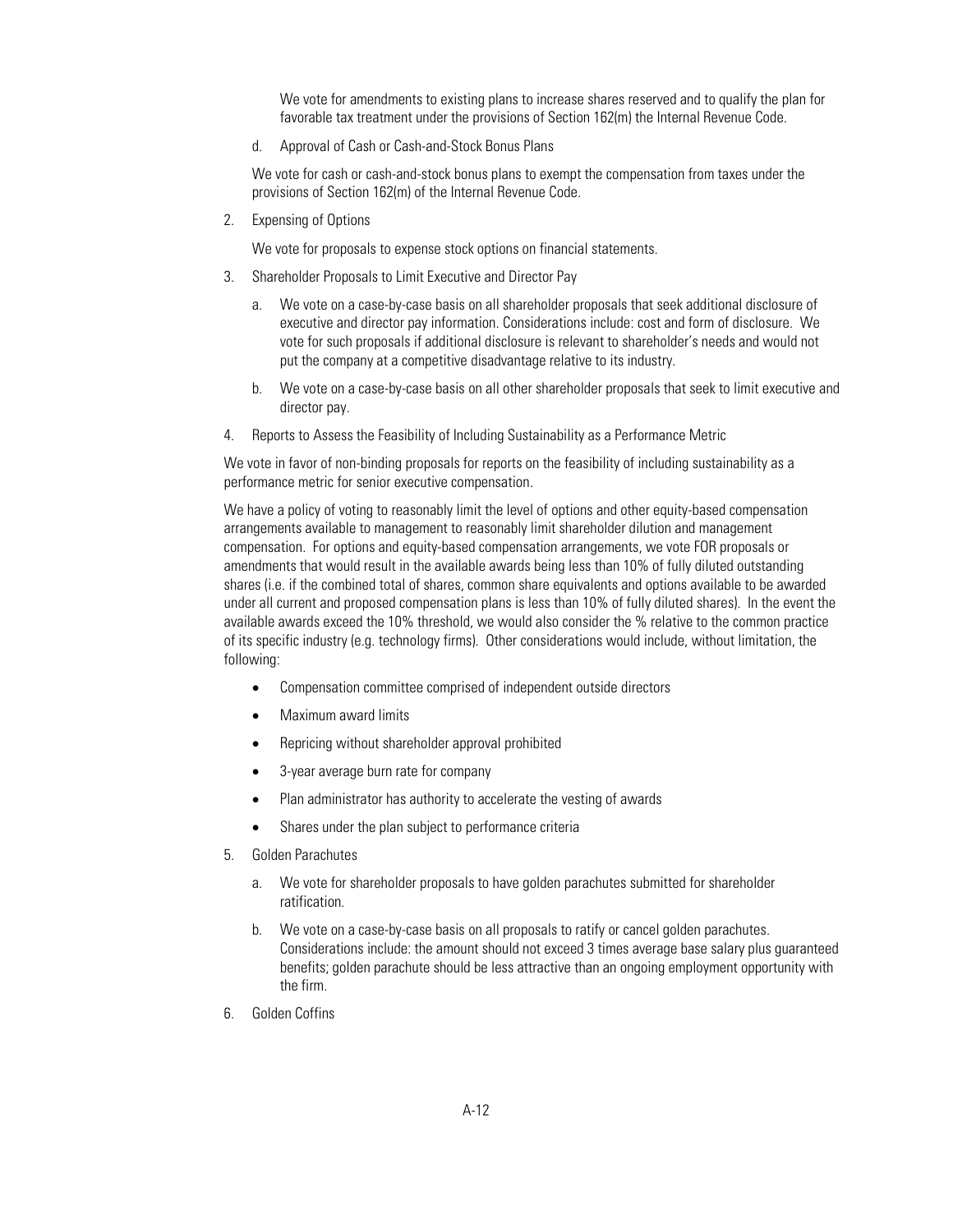- a. We vote for shareholder proposals that request a company not to make any death benefit payments to senior executives' estates or beneficiaries, or pay premiums in respect to any life insurance policy covering a senior executive's life ("golden coffin"). We carve out benefits provided under a plan, policy or arrangement applicable to a broader group of employees, such as offering group universal life insurance.
- b. We vote for shareholder proposals that request shareholder approval of survivor benefits for future agreements that, following the death of a senior executive, would obligate the company to make payments or awards not earned.
- 7. Anti-Tax Gross-up Policy
	- a. We vote for proposals that ask a company to adopt a policy whereby it will not make, or promise to make, any tax gross-up payment to its senior executives, except for tax gross-ups provided pursuant to a plan, policy, or arrangement applicable to management employees of the company generally, such as relocation or expatriate tax equalization policy; we also vote for proposals that ask management to put gross-up payments to a shareholder vote.
	- b. We vote against proposals where a company will make, or promise to make, any tax gross-up payment to its senior executives without a shareholder vote, except for tax gross-ups provided pursuant to a plan, policy, or arrangement applicable to management employees of the company generally, such as relocation or expatriate tax equalization policy.
- 8. Employee Stock Ownership Plans (ESOPs)

We vote for proposals that request shareholder approval in order to implement an ESOP or to increase authorized shares for existing ESOPs, except in cases when the number of shares allocated to the ESOP is "excessive" (i.e., generally greater than five percent of outstanding shares).

- 9. Employee Stock Purchase Plans
	- a. We vote for qualified plans where all of the following apply:
		- The purchase price is at least 85 percent of fair market value
		- The offering period is 27 months or less
		- The number of shares allocated to the plan is five percent or less of outstanding shares

If the above do not apply, we vote on a case-by-case basis.

- b. We vote for non-qualified plans where all of the following apply:
	- All employees of the company are eligible to participate (excluding 5 percent or more beneficial owners)
	- There are limits on employee contribution (ex: fixed dollar amount)
	- There is a company matching contribution with a maximum of 25 percent of an employee's contribution
	- There is no discount on the stock price on purchase date (since there is a company match)

If the above do not apply, we vote against the non-qualified employee stock purchase plan.

10. 401(k) Employee Benefit Plans

We vote for proposals to implement a 401(k) savings plan for employees.

- 11. Stock Compensation Plans
	- a. We vote for stock compensation plans which provide a dollar-for-dollar cash for stock exchange.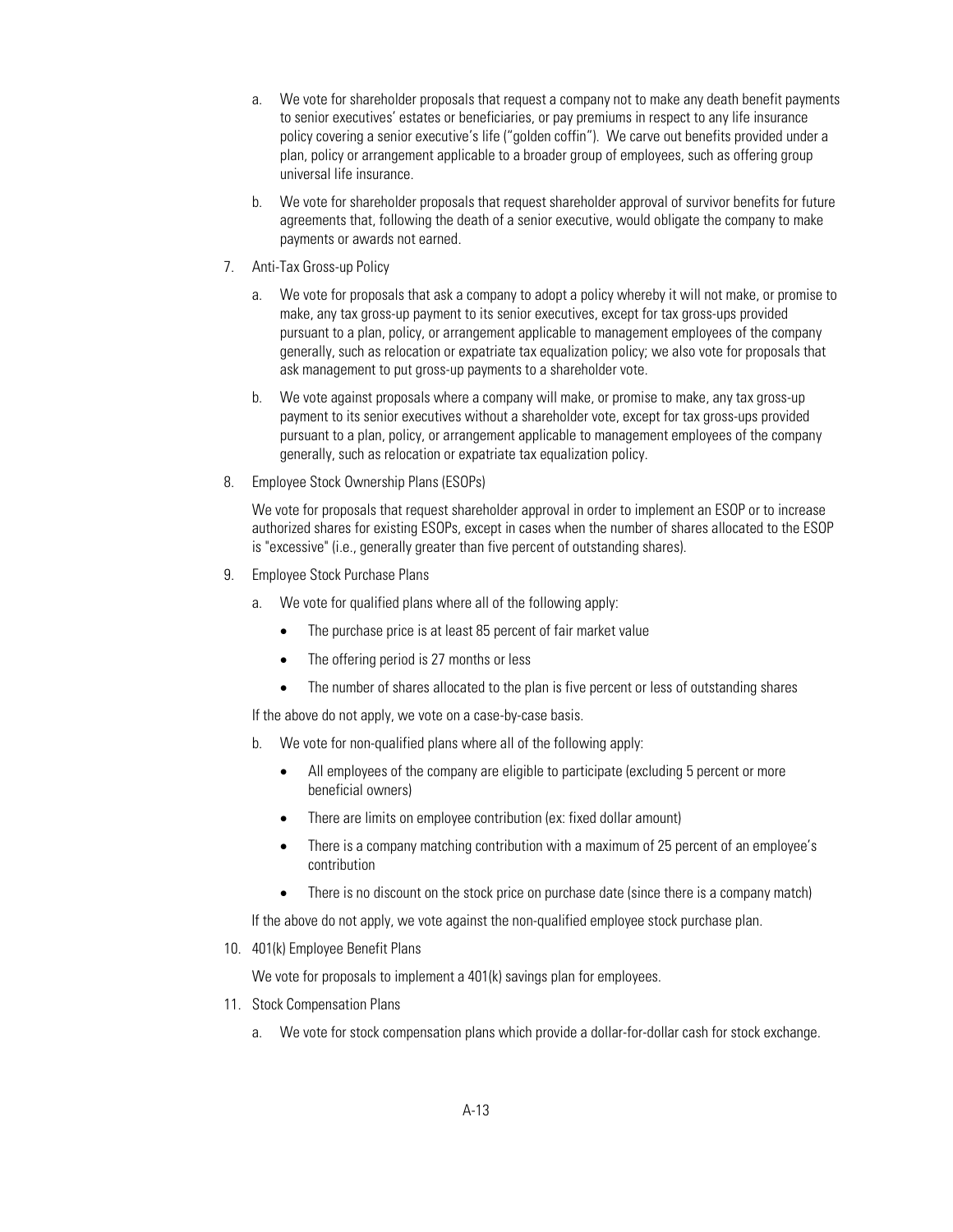- b. We vote on a case-by-case basis for stock compensation plans which do not provide a dollar-fordollar cash for stock exchange using a quantitative model.
- 12. Directors Retirement Plans
	- a. We vote against retirement plans for non-employee directors.
	- b. We vote for shareholder proposals to eliminate retirement plans for non-employee directors.
- 13. Management Proposals to Reprice Options

We vote against management proposals seeking approval to reprice options.

- 14. Shareholder Proposals Regarding Executive and Director Pay
	- a. We vote against shareholder proposals seeking to set absolute levels on compensation or otherwise dictate the amount or form of compensation.
	- b. We vote against shareholder proposals requiring director fees be paid in stock only.
	- c. We vote against shareholder proposals to eliminate vesting of options and restricted stock on change of control.
	- d. We vote for shareholder proposals to put option repricing to a shareholder vote.
	- e. We vote for shareholder proposals that call for a non-binding advisory vote on executive pay ("sayon-pay"). Company boards would adopt a policy giving shareholders the opportunity at each annual meeting to vote on an advisory resolution to ratify the compensation of the named executive officers set forth in the proxy statement's summary compensation table.
	- f. We vote "annual" for the frequency of say-on-pay proposals rather than once every two or three years.
	- We vote on a case-by-case basis for all other shareholder proposals regarding executive and director pay, taking into account company performance, pay level versus peers, pay level versus industry, and long term corporate outlook.
- 15. Management Proposals on Executive Compensation

For non-binding advisory votes on executive officer compensation, when management and the external service provider agree, we vote for the proposal. When management and the external service provider disagree, the proposal becomes a refer item. In the case of a Refer item, the factors under consideration will include the following:

- Company performance over the last 1, 3, and 5-year periods on a total shareholder return basis
- Performance metrics for short- and long-term incentive programs
- CEO pay relative to company performance (is there a misalignment)
- Tax gross-ups to senior executives
- Change-in-control arrangements
- Presence of a clawback provision, ownership guidelines, or stock holding requirements for senior executives
- 16. Stock Retention / Holding Period of Equity Awards

We vote on a case-by-case basis on shareholder proposals asking companies to adopt policies requiring senior executives to retain all or a significant (>50 percent) portion of their shares acquired through equity compensation plans, either:

• While employed and/or for one to two years following the termination of their employment; or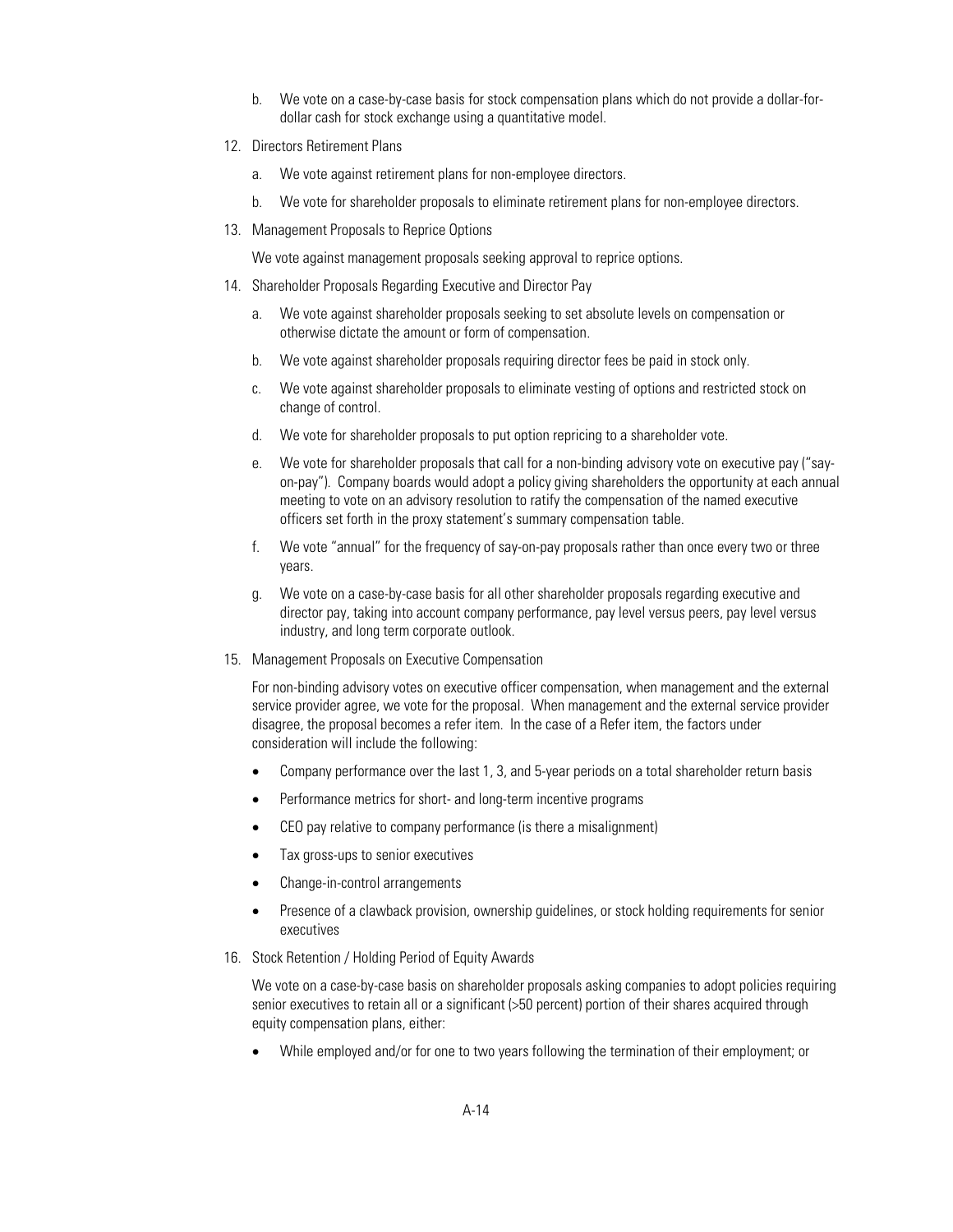• For a substantial period following the lapse of all other vesting requirements for the award, with ratable release of a portion of the shares annually during the lock-up period

The following factors will be taken into consideration:

- Whether the company has any holding period, retention ratio, or named executive officer ownership requirements currently in place
- Actual stock ownership of the company's named executive officers
- Policies aimed at mitigating risk taking by senior executives
- Pay practices at the company that we deem problematic

## **I. State/Country of Incorporation**

- 1. Voting on State Takeover Statutes
	- a. We vote for proposals to opt out of state freeze-out provisions.
	- b. We vote for proposals to opt out of state disgorgement provisions.
- 2. Voting on Re-incorporation Proposals

We vote on a case-by-case basis on proposals to change a company's state or country of incorporation. Considerations include: reasons for re-incorporation (i.e. financial, restructuring, etc); advantages/benefits for change (i.e. lower taxes); compare the differences in state/country laws governing the corporation.

- 3. Control Share Acquisition Provisions
	- a. We vote against proposals to amend the charter to include control share acquisition provisions.
	- b. We vote for proposals to opt out of control share acquisition statutes unless doing so would enable the completion of a takeover that would be detrimental to shareholders.
	- c. We vote for proposals to restore voting rights to the control shares.
	- d. We vote for proposals to opt out of control share cashout statutes.

## **J. Mergers and Corporate Restructuring**

- 1. Mergers and Acquisitions
	- a. We vote on a case-by-case basis on mergers and acquisitions. Considerations include: benefits/advantages of the combined companies (i.e. economies of scale, operating synergies, increase in market power/share, etc.); offer price (premium or discount); change in the capital structure; impact on shareholder rights.
- 2. Corporate Restructuring
	- a. We vote on a case-by-case basis on corporate restructuring proposals involving minority squeeze outs and leveraged buyouts. Considerations include: offer price, other alternatives/offers considered and review of fairness opinions.
- 3. Spin-offs
	- a. We vote on a case-by-case basis on spin-offs. Considerations include the tax and regulatory advantages, planned use of sale proceeds, market focus, and managerial incentives.
- 4. Asset Sales
	- a. We vote on a case-by-case basis on asset sales. Considerations include the impact on the balance sheet/working capital, value received for the asset, and potential elimination of diseconomies.
- 5. Liquidations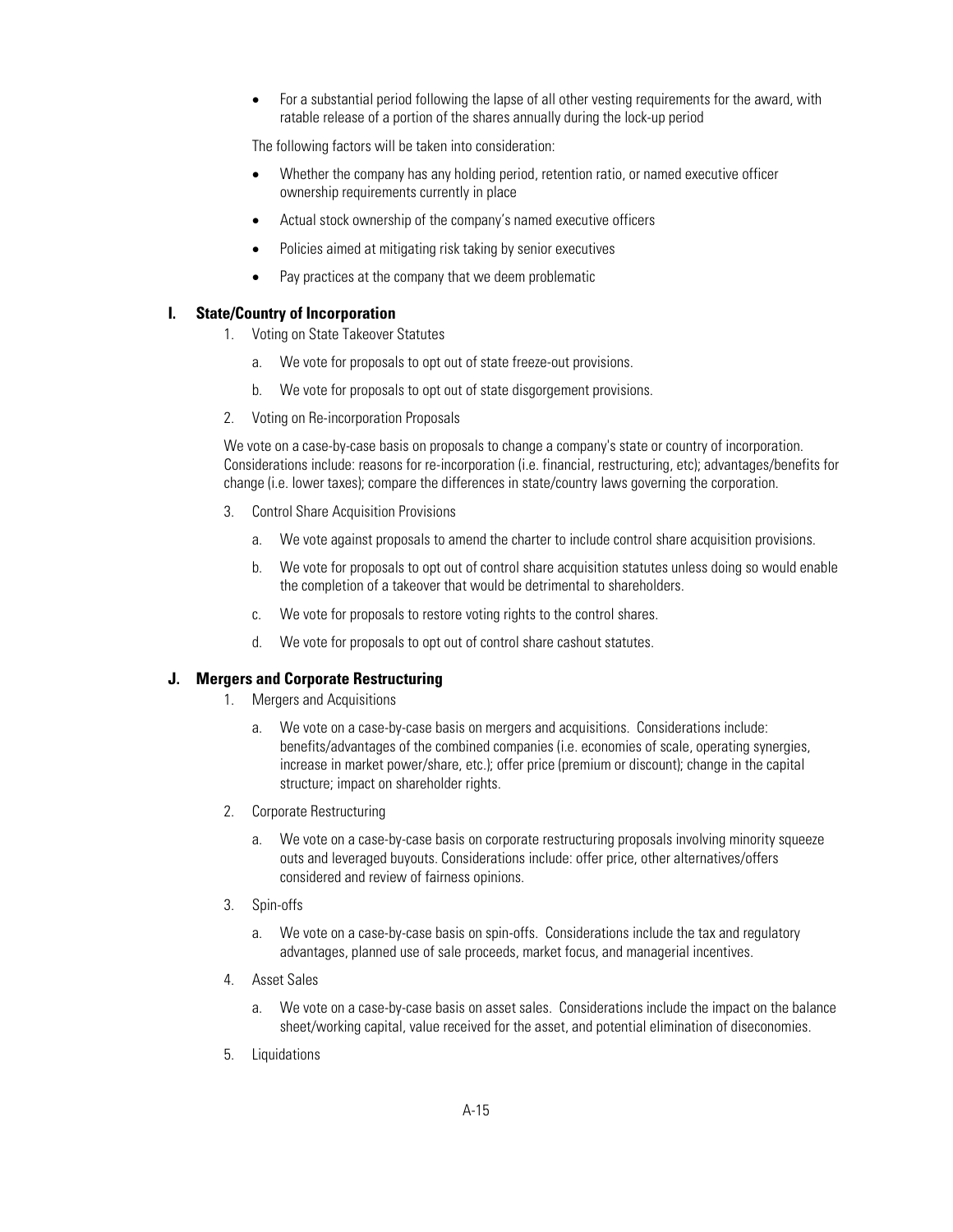- a. We vote on a case-by-case basis on liquidations after reviewing management's efforts to pursue other alternatives, appraisal value of assets, and the compensation plan for executives managing the liquidation.
- 6. Appraisal Rights
	- a. We vote for proposals to restore, or provide shareholders with, rights of appraisal.
- 7. Changing Corporate Name
	- a. We vote for proposals to change the "corporate name", unless the proposed name change bears a negative connotation.
- 8. Conversion of Securities
	- a. We vote on a case-by-case basis on proposals regarding conversion of securities. Considerations include the dilution to existing shareholders, the conversion price relative to market value, financial issues, control issues, termination penalties, and conflicts of interest.
- 9. Stakeholder Provisions
	- a. We vote against proposals that ask the board to consider non-shareholder constituencies or other non-financial effects when evaluating a merger or business combination.

## **K. Social and Environmental Issues**

When considering environmental and social (E&S) proposals, we have an obligation to vote proxies in the best interest of our clients, considering both shareholder value as well as societal impact.

- 1. Sustainability Reporting
	- a. We vote for proposals seeking greater disclosure on the company's environmental, social & governance policies and practices;
	- b. We vote for proposals that would require companies whose annual revenues are at least \$5 billion to prepare a sustainability report. All others will be decided on a case-by-case basis.
- 2. Diversity & Equality
	- a. We vote for proposals supporting nomination of most qualified candidates, inclusive of a diverse pool of women and people of color, to the Board of Directors and senior management levels;
	- b. We vote for proposals requesting comprehensive disclosure on board diversity;
	- c. We vote for proposals requesting comprehensive disclosure on employee diversity;
	- d. We vote for proposals requesting comprehensive reports on gender and racial pay disparity;
	- e. We vote for proposals seeking to amend a company's EEO statement or diversity policies to prohibit discrimination based on sexual orientation and/or gender identity.
- 3. Climate Risk Disclosure
	- We vote for climate proposals seeking more disclosure on financial, physical or regulatory risks related to climate change and/or how the company measures and manages such risks;
	- b. We vote for climate proposals requesting a report/disclosure of goals on GHG emissions reduction targets from company operations and/or products;
- 4. Case-by-case E&S proposals (examples)
	- a. Animal welfare policies;
	- b. Human rights and company policies;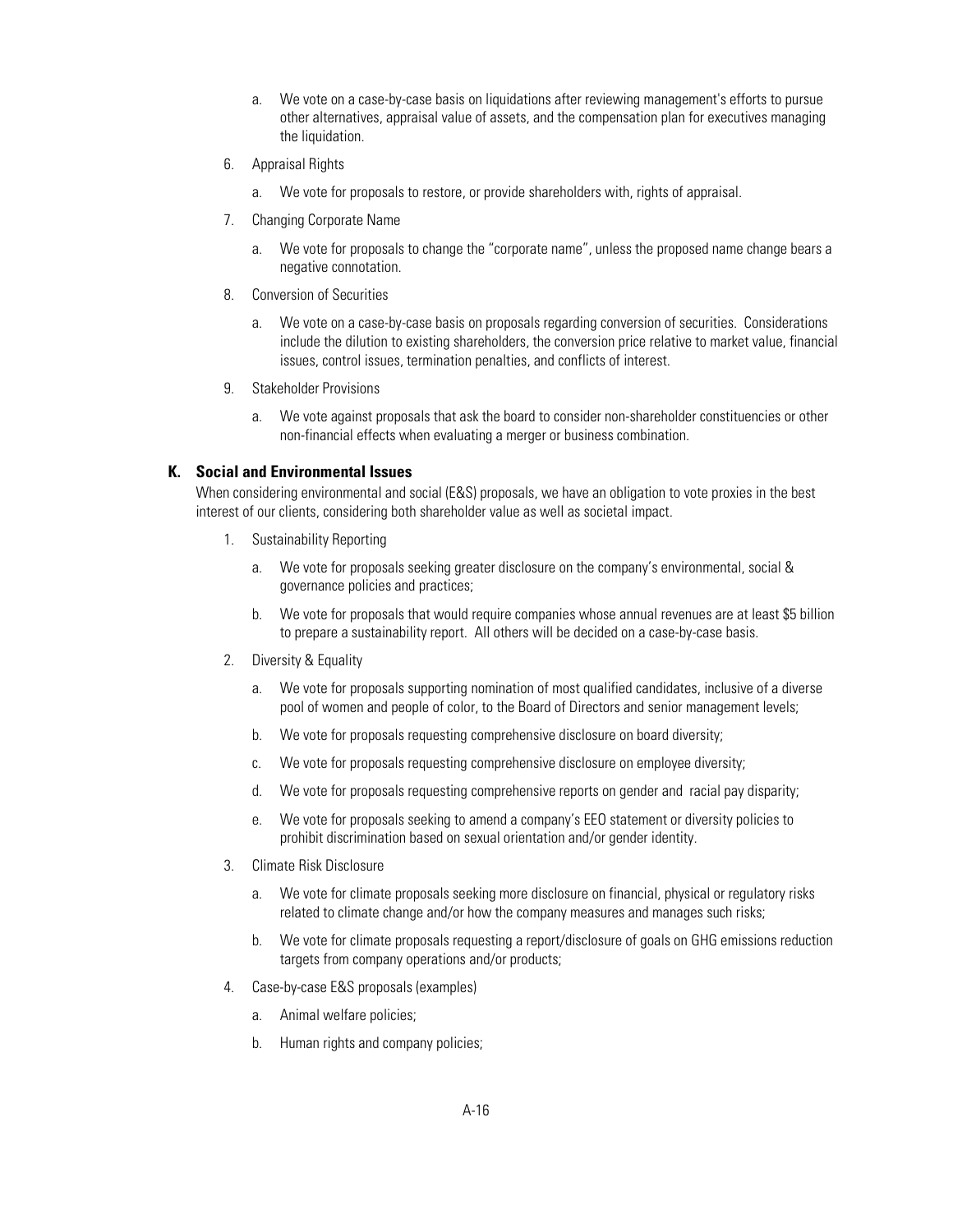- c. Operations in high-risk or sensitive areas;
- d. Product integrity and marketing.

## **L. Miscellaneous**

1. Charitable Contributions

We vote against proposals to eliminate, direct or otherwise restrict charitable contributions.

2. Political Contributions

We will vote in favor of non-binding proposals for reports on corporate lobbying and political contributions.

In general, we vote on a case-by-case basis on other shareholder proposals pertaining to political contributions. In determining our vote on political contribution proposals we consider, among other things, the following:

- Does the company have a political contributions policy publicly available
- How extensive is the disclosure on these documents
- What oversight mechanisms the company has in place for approving/reviewing political contributions and expenditures
- Does the company provide information on its trade association expenditures
- Total amount of political expenditure by the company in recent history
- 3. Operational Items
	- a. We vote against proposals to provide management with the authority to adjourn an annual or special meeting absent compelling reasons to support the proposal.
	- b. We vote against proposals to reduce quorum requirements for shareholder meetings below a majority of the shares outstanding unless there are compelling reasons to support the proposal.
	- c. We vote for by-law or charter changes that are of a housekeeping nature (updates or corrections).
	- d. We vote for management proposals to change the date/time/location of the annual meeting unless the proposed change is unreasonable.
	- e. We vote against shareholder proposals to change the date/time/location of the annual meeting unless the current scheduling or location is unreasonable.
	- f. We vote against proposals to approve other business when it appears as voting item.
- 4. Routine Agenda Items

In some markets, shareholders are routinely asked to approve:

- the opening of the shareholder meeting
- that the meeting has been convened under local regulatory requirements
- the presence of a quorum
- the agenda for the shareholder meeting
- the election of the chair of the meeting
- regulatory filings
- the allowance of questions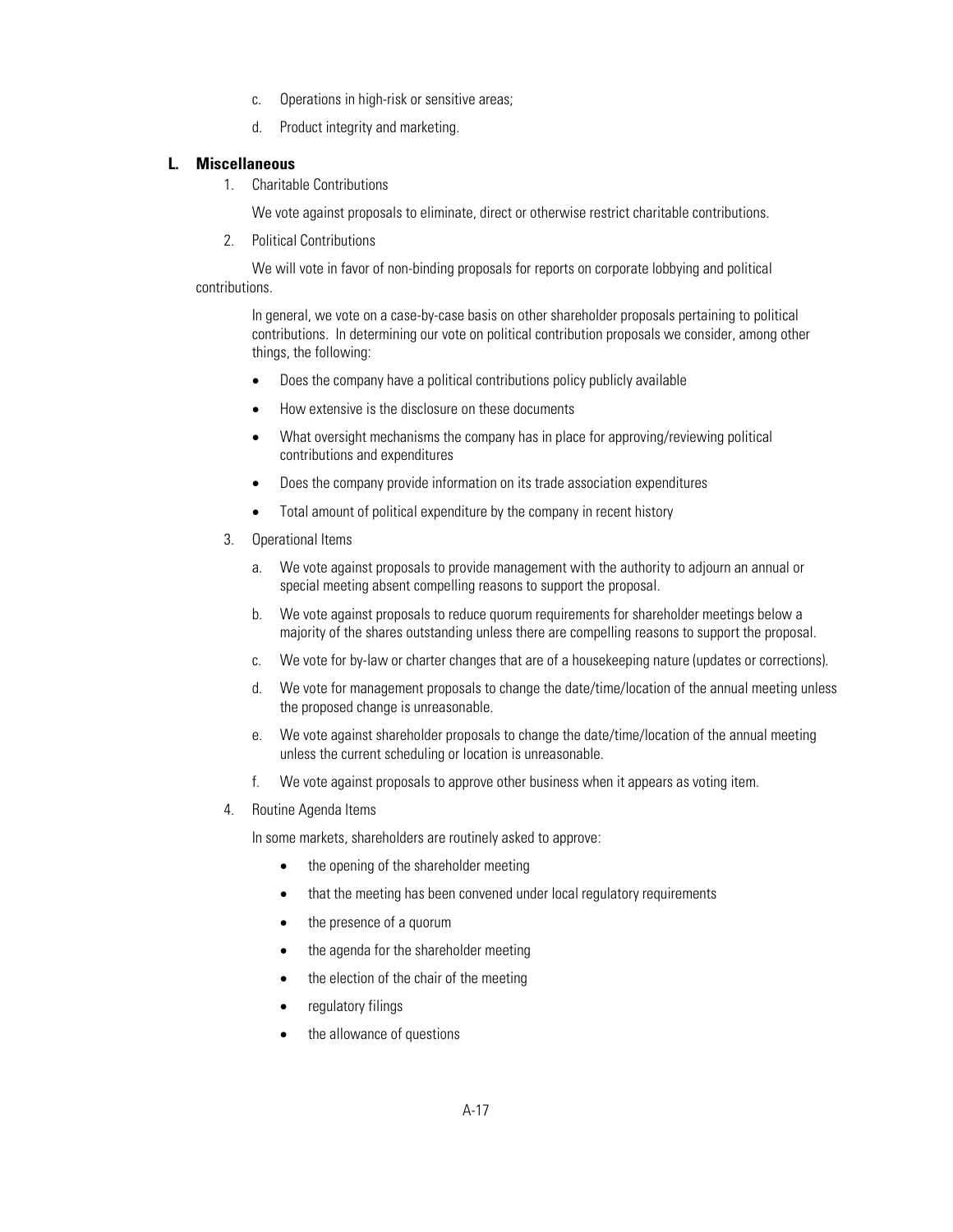- the publication of minutes
- the closing of the shareholder meeting

We generally vote for these and similar routine management proposals.

5. Allocation of Income and Dividends

We generally vote for management proposals concerning allocation of income and the distribution of dividends, unless the amount of the distribution is consistently and unusually small or large.

- 6. Stock (Scrip) Dividend Alternatives
	- a. We vote for most stock (scrip) dividend proposals.
	- b. We vote against proposals that do not allow for a cash option unless management demonstrates that the cash option is harmful to shareholder value.

ClearBridge has determined that registered investment companies, particularly closed end investment companies, raise special policy issues making specific voting guidelines frequently inapplicable. To the extent that ClearBridge has proxy voting authority with respect to shares of registered investment companies, ClearBridge shall vote such shares in the best interest of client accounts and subject to the general fiduciary principles set forth herein without regard to the specific voting guidelines set forth in Section V. A. through L.

The voting policy guidelines set forth herein will be reviewed annually and may be changed by ClearBridge in its sole discretion.

# **VI. OTHER CONSIDERATIONS**

In certain situations, ClearBridge may determine not to vote proxies on behalf of a client because ClearBridge believes that the expected benefit to the client of voting shares is outweighed by countervailing considerations. Examples of situations in which ClearBridge may determine not to vote proxies on behalf of a client include:

## **A. Share Blocking**

Proxy voting in certain countries requires "share blocking." This means that shareholders wishing to vote their proxies must deposit their shares shortly before the date of the meeting (e.g. one week) with a designated depositary. During the blocking period, shares that will be voted at the meeting cannot be sold until the meeting has taken place and the shares have been returned to client accounts by the designated depositary. In deciding whether to vote shares subject to share blocking, ClearBridge will consider and weigh, based on the particular facts and circumstances, the expected benefit to clients of voting in relation to the detriment to clients of not being able to sell such shares during the applicable period.

## **B. Securities on Loan**

Certain clients of ClearBridge, such as an institutional client or a mutual fund for which ClearBridge acts as a subadviser, may engage in securities lending with respect to the securities in their accounts. ClearBridge typically does not direct or oversee such securities lending activities. To the extent feasible and practical under the circumstances, ClearBridge will request that the client recall shares that are on loan so that such shares can be voted if ClearBridge believes that the expected benefit to the client of voting such shares outweighs the detriment to the client of recalling such shares (e.g., foregone income). The ability to timely recall shares for proxy voting purposes typically is not entirely within the control of ClearBridge and requires the cooperation of the client and its other service providers. Under certain circumstances, the recall of shares in time for such shares to be voted may not be possible due to applicable proxy voting record dates and administrative considerations.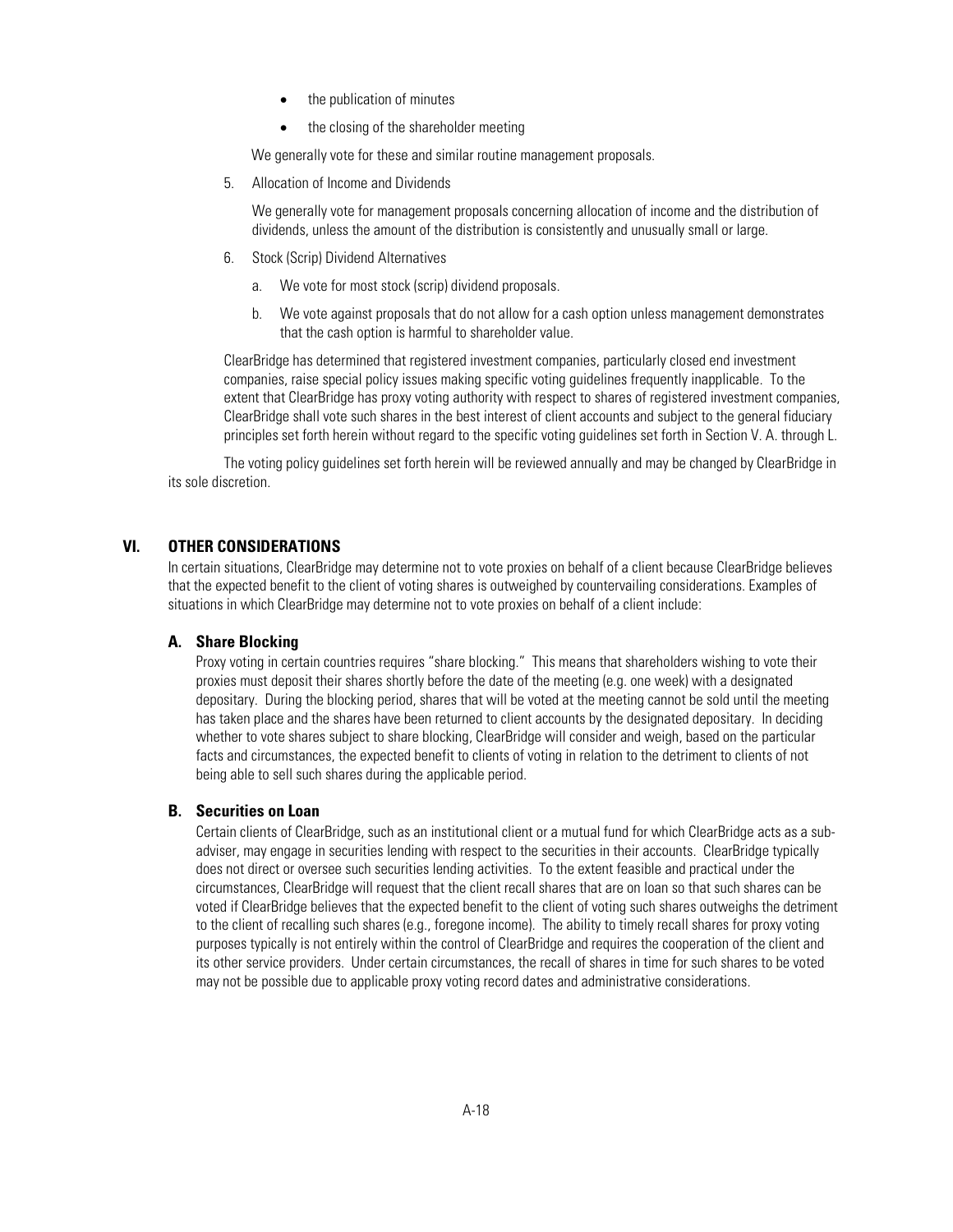# **VII. DISCLOSURE OF PROXY VOTING**

ClearBridge employees may not disclose to others outside of ClearBridge (including employees of other Franklin business units) how ClearBridge intends to vote a proxy absent prior approval from ClearBridge's General Counsel/Chief Compliance Officer, except that a ClearBridge investment professional may disclose to a third party (other than an employee of another Franklin business unit) how s/he intends to vote without obtaining prior approval from ClearBridge's General Counsel/Chief Compliance Officer if (1) the disclosure is intended to facilitate a discussion of publicly available information by ClearBridge personnel with a representative of a company whose securities are the subject of the proxy, (2) the company's market capitalization exceeds \$1 billion and (3) ClearBridge has voting power with respect to less than 5% of the outstanding common stock of the company.

If a ClearBridge employee receives a request to disclose ClearBridge's proxy voting intentions to, or is otherwise contacted by, another person outside of ClearBridge (including an employee of another Franklin business unit) in connection with an upcoming proxy voting matter, he/she should immediately notify ClearBridge's General Counsel/Chief Compliance Officer.

If a portfolio manager wants to take a public stance with regards to a proxy, s/he must consult with ClearBridge's General Counsel/Chief Compliance Officer before making or issuing a public statement.

# **VIII. RECORDKEEPING AND OVERSIGHT**

ClearBridge shall maintain the following records relating to proxy voting:

- a copy of these policies and procedures;
- a copy of each proxy form (as voted);
- a copy of each proxy solicitation (including proxy statements) and related materials with regard to each vote;
- documentation relating to the identification and resolution of conflicts of interest;
- any documents created by ClearBridge that were material to a proxy voting decision or that memorialized the basis for that decision; and
- a copy of each written client request for information on how ClearBridge voted proxies on behalf of the client, and a copy of any written response by ClearBridge to any (written or oral) client request for information on how ClearBridge voted proxies on behalf of the requesting client.

Such records shall be maintained and preserved in an easily accessible place for a period of not less than six years from the end of the fiscal year during which the last entry was made on such record, the first two years in an appropriate office of the ClearBridge adviser.

To the extent that ClearBridge is authorized to vote proxies for a United States Registered Investment Company, ClearBridge shall maintain such records as are necessary to allow such fund to comply with its recordkeeping, reporting and disclosure obligations under applicable laws, rules and regulations.

In lieu of keeping copies of proxy statements, ClearBridge may rely on proxy statements filed on the EDGAR system as well as on third party records of proxy statements and votes cast if the third party provides an undertaking to provide the documents promptly upon request.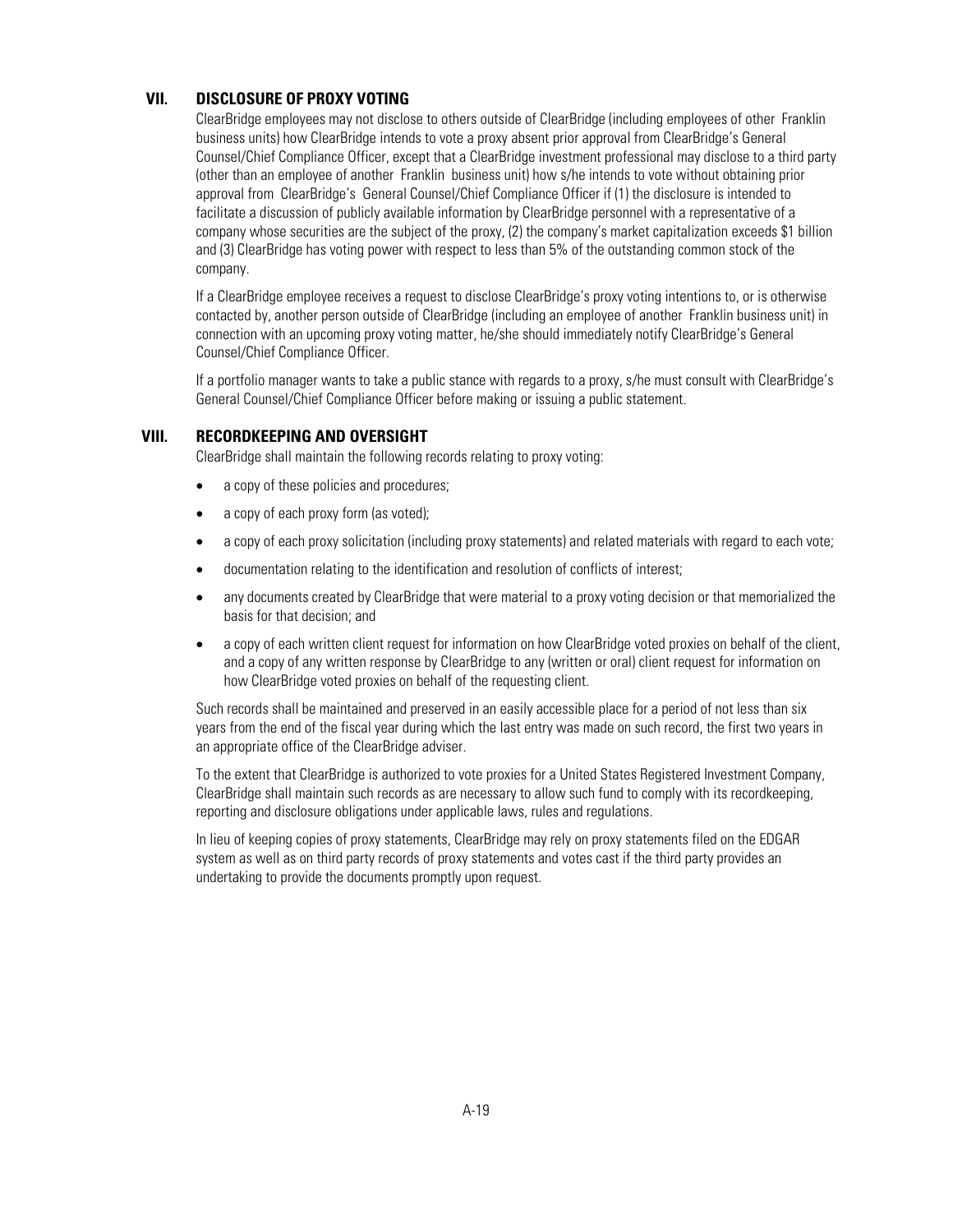[This page intentionally left blank.]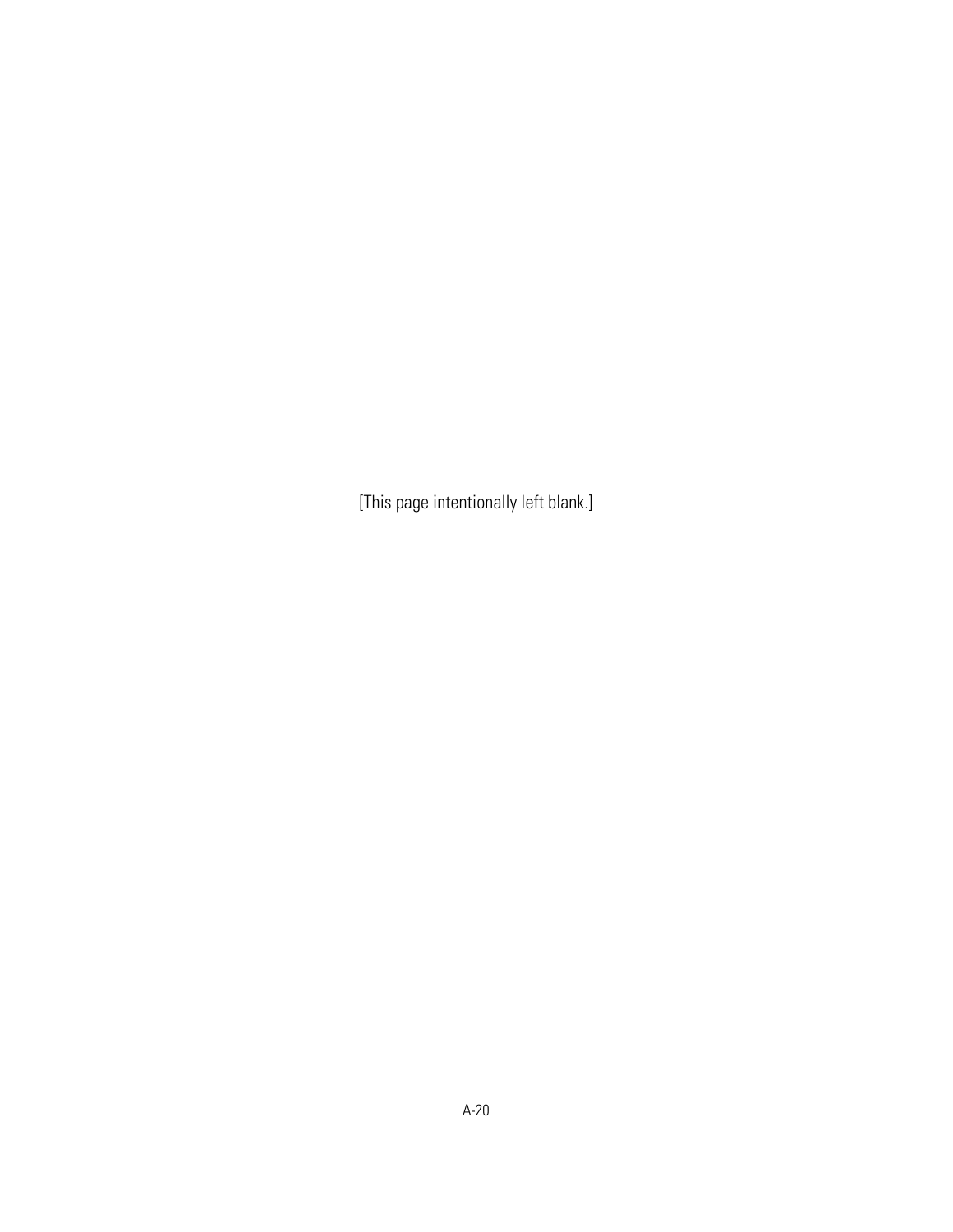#### **Credit Ratings**

# **DESCRIPTION OF RATINGS**

The ratings of Moody's Investors Service, Inc., S&P Global Ratings and Fitch Ratings represent their opinions as to the quality of various debt obligations. It should be emphasized, however, that ratings are not absolute standards of quality. Consequently, debt obligations with the same maturity, coupon and rating may have different yields while debt obligations of the same maturity and coupon with different ratings may have the same yield. As described by the rating agencies, ratings are generally given to securities at the time of issuances. While the rating agencies may from time to time revise such ratings, they undertake no obligation to do so.

### **Moody's Investors Service, Inc. Global Rating Scales**

Ratings assigned on Moody's global long-term and short- term rating scales are forward-looking opinions of the relative credit risks of financial obligations issued by non-financial corporates, financial institutions, structured finance vehicles, project finance vehicles, and public sector entities. Moody's defines credit risk as the risk that an entity may not meet its contractual financial obligations as they come due and any estimated financial loss in the event of default or impairment. The contractual financial obligations<sup>1</sup> addressed by Moody's ratings are those that call for, without regard to enforceability, the payment of an ascertainable amount, which may vary based upon standard sources of variation (e.g., floating interest rates), by an ascertainable date. Moody's rating addresses the issuer's ability to obtain cash sufficient to service the obligation, and its willingness to pay.<sup>2</sup> Moody's ratings do not address non-standard sources of variation in the amount of the principal obligation (e.g., equity indexed), absent an express statement to the contrary in a press release accompanying an initial rating.<sup>3</sup> Long-term ratings are assigned to issuers or obligations with an original maturity of one year or more and reflect both on the likelihood of a default or impairment on contractual financial obligations and the expected financial loss suffered in the event of default or impairment. Short-term ratings are assigned for obligations with an original maturity of thirteen months or less and reflect both on the likelihood of a default or impairment on contractual financial obligations and the expected financial loss suffered in the event of default or impairment.<sup>4, 5</sup>

Moody's issues ratings at the issuer level and instrument level on both the long- term scale and the short-term scale. Typically, ratings are made publicly available although private and unpublished ratings may also be assigned.<sup>6</sup>

Moody's differentiates structured finance ratings from fundamental ratings (i.e., ratings on nonfinancial corporate, financial institution, and public sector entities) on the global long-term scale by adding (sf) to all structured finance ratings.<sup>7</sup> The addition of (sf ) to structured finance ratings should eliminate any presumption that such ratings and fundamental ratings at the same letter grade level will behave the same.

<sup>1</sup> In the case of impairments, there can be a financial loss even when contractual obligations are met.

<sup>2</sup> In some cases the relevant credit risk relates to a third party, in addition to, or instead of the issuer. Examples include credit-linked notes and guaranteed obligations.

<sup>3</sup> Because the number of possible features or structures is limited only by the creativity of issuers, Moody's cannot comprehensively catalogue all the types of nonstandard variation affecting financial obligations, but examples include indexed values, equity values and cash flows, prepayment penalties, and an obligation to pay an amount that is not ascertainable at the inception of the transaction.

<sup>4</sup> For certain preferred stock and hybrid securities in which payment default events are either not defined or do not match investors' expectations for timely payment, long-term and short-term ratings reflect the likelihood of impairment and financial loss in the event of impairment.

<sup>5</sup> Debts held on the balance sheets of official sector institutions – which include supranational institutions, central banks and certain government-owned or controlled banks – may not always be treated the same as debts held by private investors and lenders. When it is known that an obligation is held by official sector institutions as well as other investors, a rating (short-term or long-term) assigned to that obligation reflects only the credit risks faced by non-official sector investors.

<sup>6</sup> For information on how to obtain a Moody's credit rating, including private and unpublished credit ratings, please see Moody's Investors Service Products.

<sup>7</sup> Like other global scale ratings, (sf) ratings reflect both the likelihood of a default and the expected loss suffered in the event of default. Ratings are assigned based on a rating committee's assessment of a security's expected loss rate (default probability multiplied by expected loss severity), and may be subject to the constraint that the final expected loss rating assigned would not be more than a certain number of notches, typically three to five notches, above the rating that would be assigned based on an assessment of default probability alone. The magnitude of this constraint may vary with the level of the rating, the seasoning of the transaction, and the uncertainty around the assessments of expected loss and probability of default.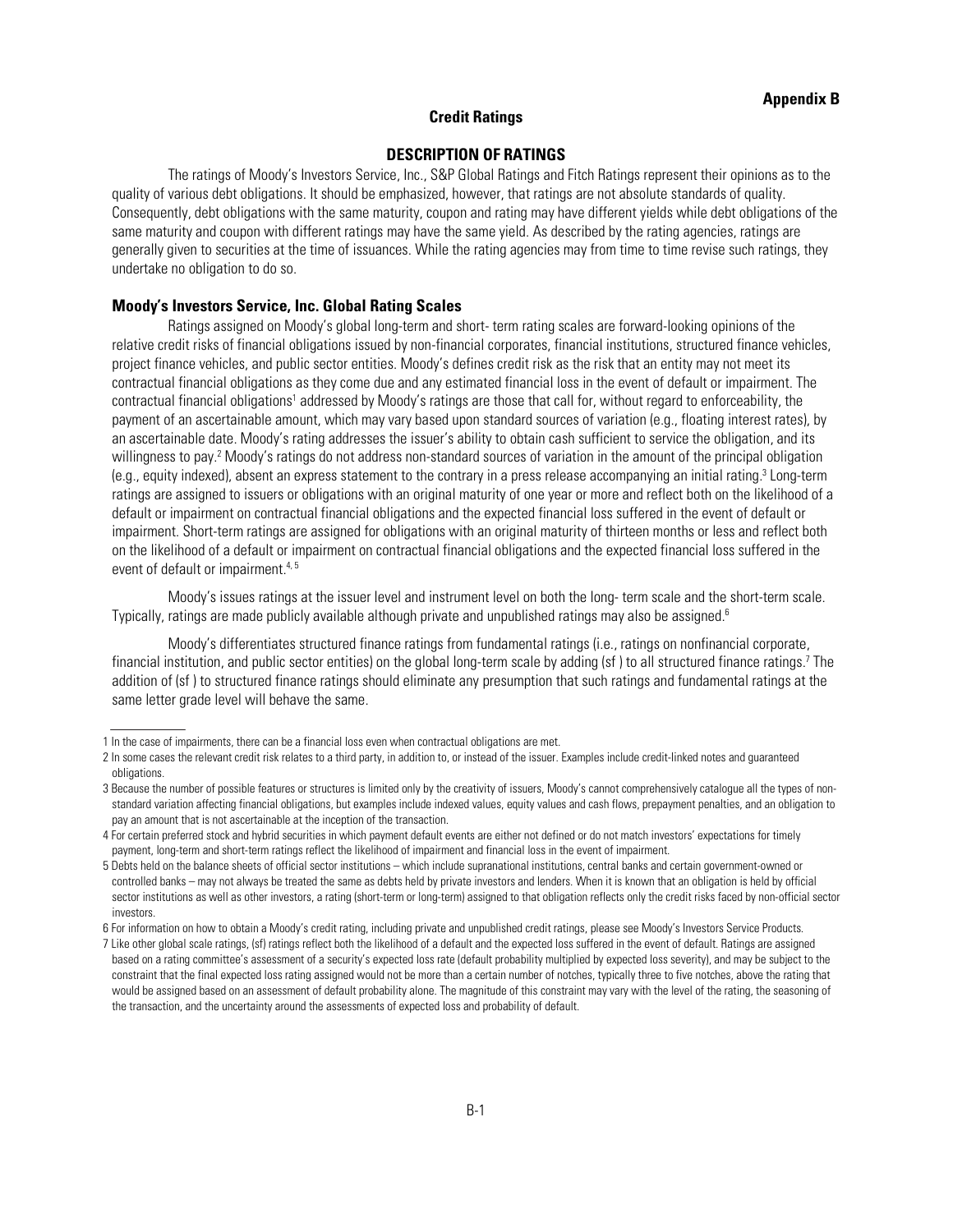The (sf) indicator for structured finance security ratings indicates that otherwise similarly rated structured finance and fundamental securities may have different risk characteristics. Through its current methodologies, however, Moody's aspires to achieve broad expected equivalence in structured finance and fundamental rating performance when measured over a long period of time.

## **Description of Moody's Investors Service, Inc.'s Global Long-Term Ratings:**

**Aaa**—Obligations rated Aaa are judged to be of the highest quality, subject to the lowest level of credit risk.

**Aa**—Obligations rated Aa are judged to be of high quality and are subject to very low credit risk.

**A**—Obligations rated A are judged to be upper-medium grade and are subject to low credit risk.

**Baa**—Obligations rated Baa are judged to be medium-grade and subject to moderate credit risk and as such may possess certain speculative characteristics.

**Ba**—Obligations rated Ba are judged to be speculative and are subject to substantial credit risk.

**B**—Obligations rated B are considered speculative and are subject to high credit risk.

**Caa**—Obligations rated Caa are judged to be speculative of poor standing and are subject to very high credit risk.

**Ca**—Obligations rated Ca are highly speculative and are likely in, or very near, default, with some prospect of recovery of principal and interest.

**C**—Obligations rated C are the lowest rated and are typically in default, with little prospect for recovery of principal or interest.

*Note:* Moody's appends numerical modifiers 1, 2, and 3 to each generic rating classification from Aa through Caa. The modifier 1 indicates that the obligation ranks in the higher end of its generic rating category; the modifier 2 indicates a mid-range ranking; and the modifier 3 indicates a ranking in the lower end of that generic rating category. Additionally, a "(hyb)" indicator is appended to all ratings of hybrid securities issued by banks, insurers, finance companies, and securities firms.\*

By their terms, hybrid securities allow for the omission of scheduled dividends, interest, or principal payments, which can potentially result in impairment if such an omission occurs. Hybrid securities may also be subject to contractually allowable write-downs of principal that could result in impairment. Together with the hybrid indicator, the long-term obligation rating assigned to a hybrid security is an expression of the relative credit risk associated with that security.

## **Description of Moody's Investors Service, Inc.'s Global Short-Term Ratings:**

**P-1**—Ratings of Prime-1 reflect a superior ability to repay short-term obligations.

**P-2**—Ratings of Prime-2 reflect a strong ability to repay short-term obligations.

**P-3**—Ratings of Prime-3 reflect an acceptable ability to repay short-term obligations.

**NP**—Issuers (or supporting institutions) rated Not Prime do not fall within any of the Prime rating categories.

# **Description of Moody's Investors Service, Inc.'s US Municipal Ratings:**

U.S. Municipal Short-Term Obligation Ratings:

 Moody's uses the global short-term Prime rating scale for commercial paper issued by US municipalities and nonprofits. These commercial paper programs may be backed by external letters of credit or liquidity facilities, or by an issuer's self-liquidity.

 For other short-term municipal obligations, Moody's uses one of two other short-term rating scales, the Municipal Investment Grade (MIG) and Variable Municipal Investment Grade (VMIG) scales discussed below.

 Moody's uses the MIG scale for US municipal cash flow notes, bond anticipation notes and certain other short-term obligations, which typically mature in three years or less. Under certain circumstances, Moody's uses the MIG scale for bond anticipation notes with maturities of up to five years.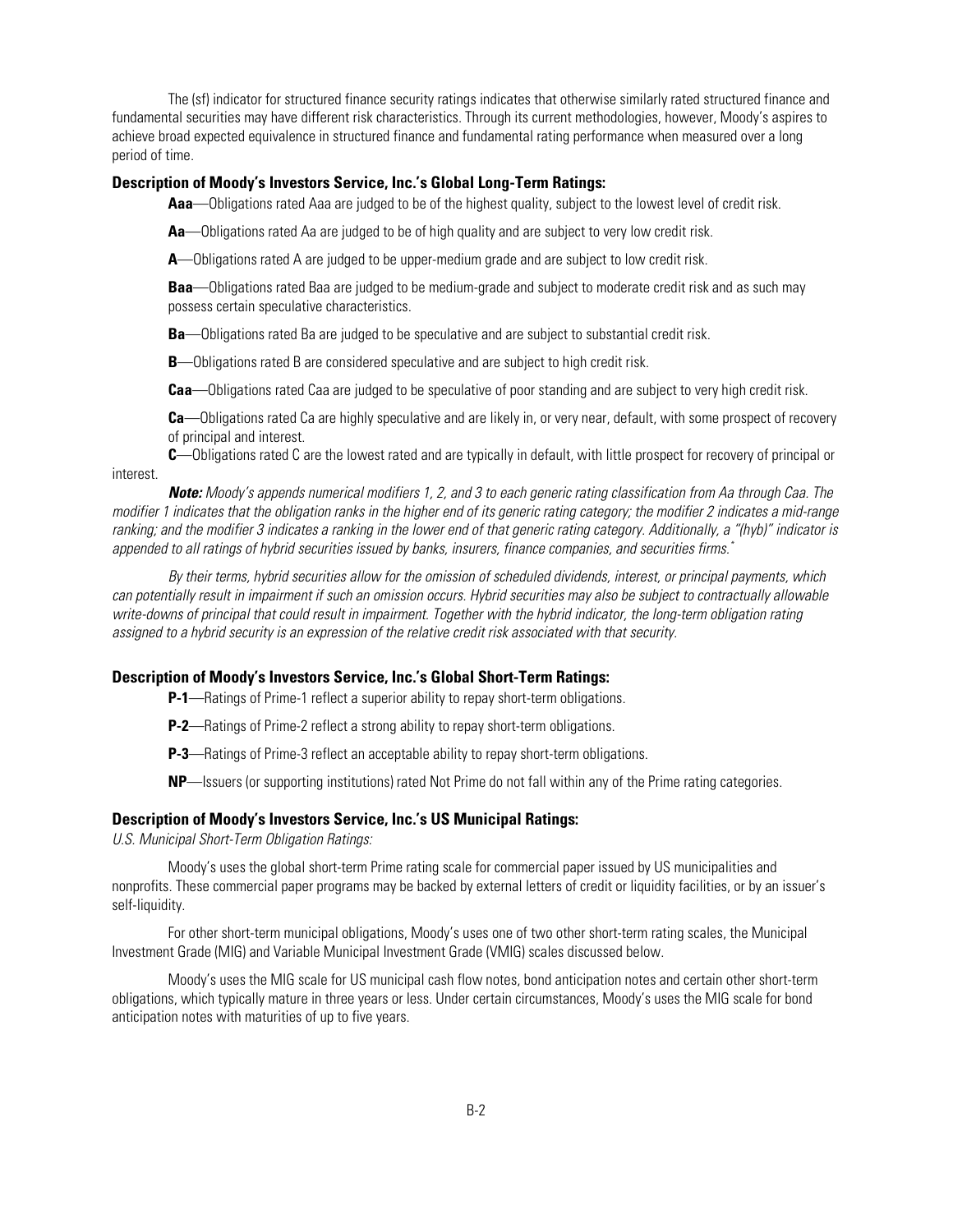**MIG 1**—This designation denotes superior credit quality. Excellent protection is afforded by established cash flows, highly reliable liquidity support, or demonstrated broad-based access to the market for refinancing.

**MIG 2**—This designation denotes strong credit quality. Margins of protection are ample, although not as large as in the preceding group.

**MIG 3**—This designation denotes acceptable credit quality. Liquidity and cash-flow protection may be narrow, and market access for refinancing is likely to be less well-established.

**SG**—This designation denotes speculative-grade credit quality. Debt instruments in this category may lack sufficient margins of protection.

#### Demand Obligation Ratings:

 In the case of variable rate demand obligations (VRDOs), a two-component rating is assigned. The components are a long-term rating and a short-term demand obligation rating. The long-term rating addresses the issuer's ability to meet scheduled principal and interest payments. The short-term demand obligation rating addresses the ability of the issuer or the liquidity provider to make payments associated with the purchase -price -upon -demand feature ("demand feature") of the VRDO. The short-term demand obligation rating uses the VMIG scale. VMIG ratings with liquidity support use as an input the short-term Counterparty Risk Assessment of the support provider, or the long-term rating of the underlying obligor in the absence of third party liquidity support. Transitions of VMIG ratings of demand obligations with conditional liquidity support differ from transitions on the Prime scale to reflect the risk that external liquidity support will terminate if the issuer's long-term rating drops below investment grade.

 Moody's typically assigns the VMIG short-term demand obligation rating if the frequency of the demand feature is less than every three years. If the frequency of the demand feature is less than three years but the purchase price is payable only with remarketing proceeds, the short-term demand obligation rating is "NR".

**VMIG 1**—This designation denotes superior credit quality. Excellent protection is afforded by the superior short-term credit strength of the liquidity provider and structural and legal protections that ensure the timely payment of purchase price upon demand.

**VMIG 2**—This designation denotes strong credit quality. Good protection is afforded by the strong short- term credit strength of the liquidity provider and structural and legal protections that ensure the timely payment of purchase price upon demand.

**VMIG 3—This designation denotes acceptable credit quality. Adequate protection is afforded by the satisfactory** short-term credit strength of the liquidity provider and structural and legal protections that ensure the timely payment of purchase price upon demand.

**SG**—This designation denotes speculative-grade credit quality. Demand features rated in this category may be supported by a liquidity provider that does not have a sufficiently strong short-term rating or may lack the structural or legal protections necessary to ensure the timely payment of purchase price upon demand.

#### **Description of Moody's Investors Service, Inc.'s National Scale Long-Term Ratings:**

 Moody's long-term National Scale Ratings (NSRs) are opinions of the relative creditworthiness of issuers and financial obligations within a particular country. NSRs are not designed to be compared among countries; rather, they address relative credit risk within a given country. Moody's assigns national scale ratings in certain local capital markets in which investors have found the global rating scale provides inadequate differentiation among credits or is inconsistent with a rating scale already in common use in the country.

 In each specific country, the last two characters of the rating indicate the country in which the issuer is located or the financial obligation was issued (e.g., Aaa.ke for Kenya).

### **Long-Term NSR Scale**

Aaa.n Issuers or issues rated Aaa.n demonstrate the strongest creditworthiness relative to other domestic issuers and issuances.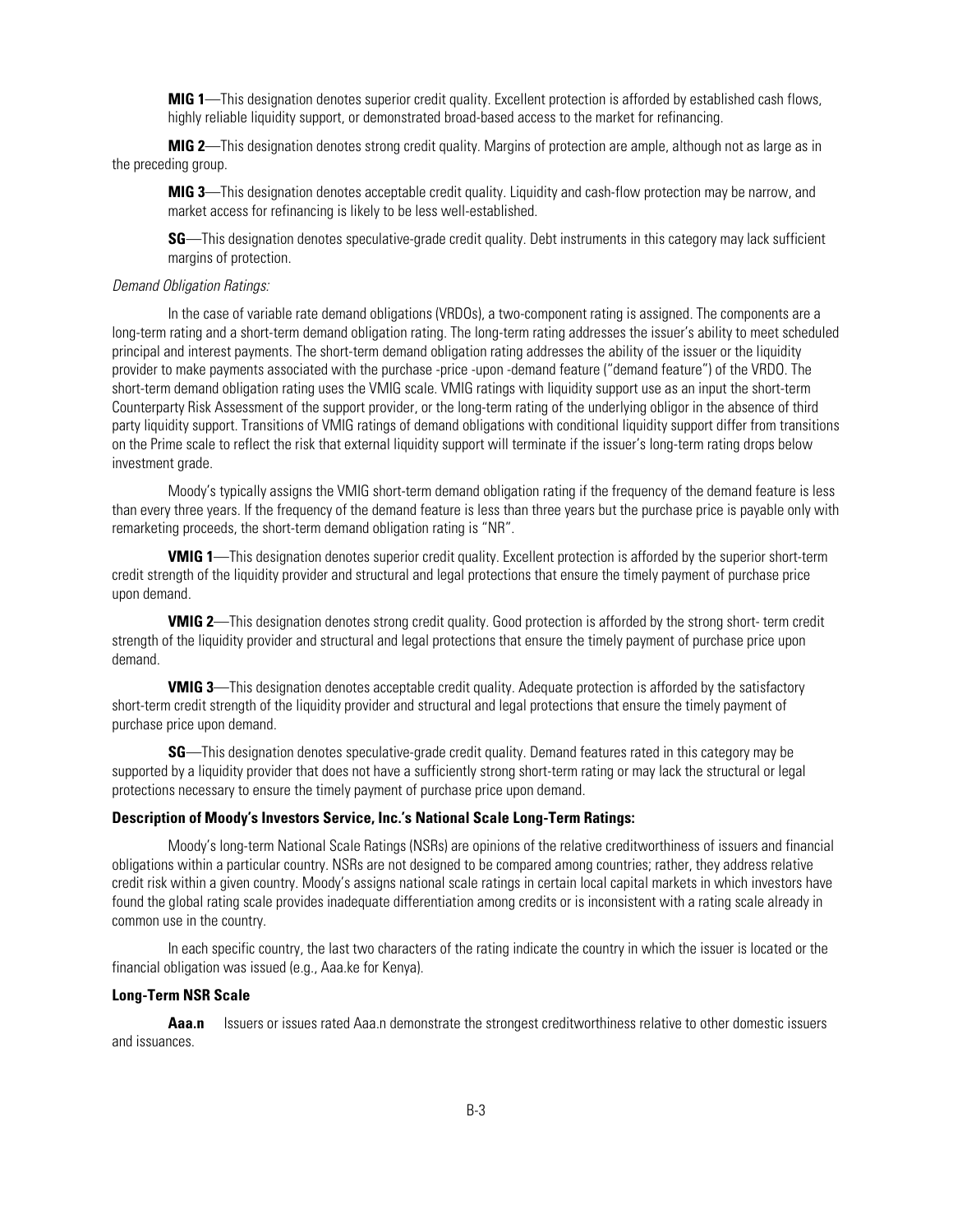| issuances.     | Aa.n  | Issuers or issues rated Aa.n demonstrate very strong creditworthiness relative to other domestic issuers and |
|----------------|-------|--------------------------------------------------------------------------------------------------------------|
| issuances.     | A.n   | Issuers or issues rated A.n present above-average creditworthiness relative to other domestic issuers and    |
| issuances.     | Baa.n | Issuers or issues rated Baa.n represent average creditworthiness relative to other domestic issuers and      |
| and issuances. | Ba.n  | Issuers or issues rated Ba.n demonstrate below-average creditworthiness relative to other domestic issuers   |
| issuances.     | B.n   | Issuers or issues rated B.n demonstrate weak creditworthiness relative to other domestic issuers and         |
| issuances.     | Caa.n | Issuers or issues rated Caa.n demonstrate very weak creditworthiness relative to other domestic issuers and  |
| and issuances. | Ca.n  | Issuers or issues rated Ca.n demonstrate extremely weak creditworthiness relative to other domestic issuers  |
| issuances.     | C.n   | Issuers or issues rated C.n demonstrate the weakest creditworthiness relative to other domestic issuers and  |

Note: Moody's appends numerical modifiers 1, 2, and 3 to each generic rating classification from Aa through Caa. The modifier 1 indicates that the obligation ranks in the higher end of its generic rating category; the modifier 2 indicates a mid-range ranking; and the modifier 3 indicates a ranking in the lower end of that generic rating category.

## **Description of S&P Global Ratings' Long-Term Issue Credit Ratings:**

Issue credit ratings are based, in varying degrees, on S&P Global Ratings' analysis of the following considerations:

- The likelihood of payment—the capacity and willingness of the obligor to meet its financial commitments on an obligation in accordance with the terms of the obligation;
- The nature and provisions of the financial obligation, and the promise S&P Global Ratings imputes; and
- The protection afforded by, and relative position of, the financial obligation in the event of a bankruptcy, reorganization, or other arrangement under the laws of bankruptcy and other laws affecting creditors' rights.

 An issue rating is an assessment of default risk but may incorporate an assessment of relative seniority or ultimate recovery in the event of default. Junior obligations are typically rated lower than senior obligations, to reflect lower priority in bankruptcy, as noted above. (Such differentiation may apply when an entity has both senior and subordinated obligations, secured and unsecured obligations, or operating company and holding company obligations.)

**AAA**—An obligation rated "AAA" has the highest rating assigned by S&P Global Ratings. The obligor's capacity to meet its financial commitments on the obligation is extremely strong.

**AA**—An obligation rated "AA" differs from the highest-rated obligations only to a small degree. The obligor's capacity to meet its financial commitments on the obligation is very strong.

**A**—An obligation rated "A" is somewhat more susceptible to the adverse effects of changes in circumstances and economic conditions than obligations in higher-rated categories. However, the obligor's capacity to meet its financial commitments on the obligation is still strong.

**BBB**—An obligation rated "BBB" exhibits adequate protection parameters. However, adverse economic conditions or changing circumstances are more likely to weaken the obligor's capacity to meet its financial commitments on the obligation.

**BB, B, CCC, CC, and C**—Obligations rated "BB", "B", "CCC", "CC", and "C" are regarded as having significant speculative characteristics. "BB" indicates the least degree of speculation and "C" the highest. While such obligations will likely have some quality and protective characteristics, these may be outweighed by large uncertainties or major exposure to adverse conditions.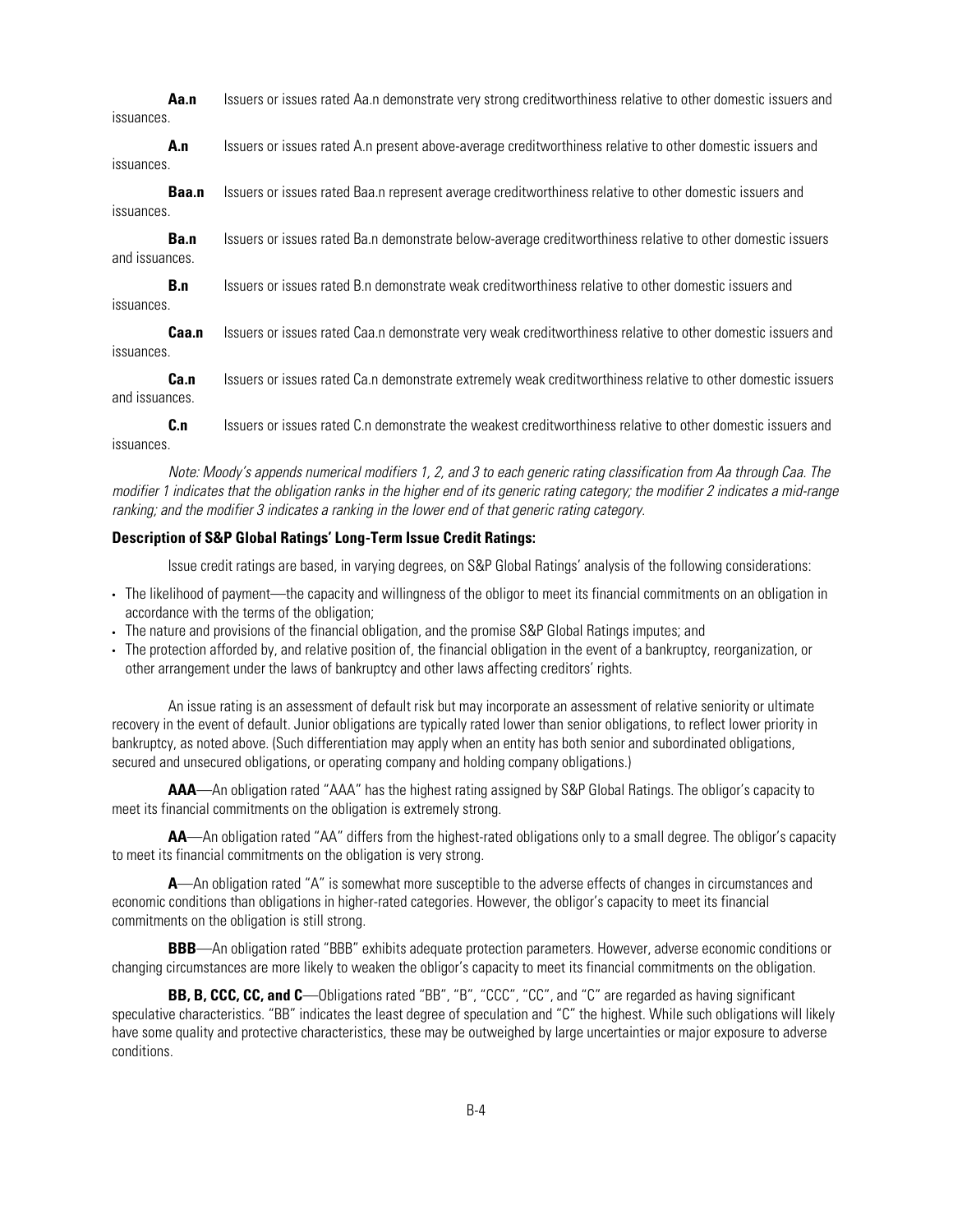**BB**—An obligation rated "BB" is less vulnerable to nonpayment than other speculative issues. However, it faces major ongoing uncertainties or exposure to adverse business, financial, or economic conditions that could lead to the obligor's inadequate capacity to meet its financial commitments on the obligation.

**B**—An obligation rated "B" is more vulnerable to nonpayment than obligations rated "BB", but the obligor currently has the capacity to meet its financial commitments on the obligation. Adverse business, financial, or economic conditions will likely impair the obligor's capacity or willingness to meet its financial commitments on the obligation.

**CCC**—An obligation rated "CCC" is currently vulnerable to nonpayment and is dependent upon favorable business, financial, and economic conditions for the obligor to meet its financial commitments on the obligation. In the event of adverse business, financial, or economic conditions, the obligor is not likely to have the capacity to meet its financial commitments on the obligation.

**CC**—An obligation rated "CC" is currently highly vulnerable to nonpayment.

The "CC" rating is used when a default has not yet occurred but S&P Global Ratings expects default to be a virtual certainty, regardless of the anticipated time to default.

**C**—An obligation rated "C" is currently highly vulnerable to nonpayment, and the obligation is expected to have lower relative seniority or lower ultimate recovery compared with obligations that are rated higher.

**D**—An obligation rated "D" is in default or in breach of an imputed promise. For non-hybrid capital instruments, the "D" rating category is used when payments on an obligation are not made on the date due, unless S&P Global Ratings believes that such payments will be made within five business days in the absence of a stated grace period or within the earlier of the stated grace period or 30 calendar days. The "D" rating also will be used upon the filing of a bankruptcy petition or the taking of similar action and where default on an obligation is a virtual certainty, for example due to automatic stay provisions. A rating on an obligation is lowered to "D" if it is subject to a distressed debt restructuring.

 Ratings from "AA" to "CCC" may be modified by the addition of a plus (+) or minus (-) sign to show relative standing within the rating categories.

## **Description of S&P Global Ratings' Short-Term Issue Credit Ratings:**

**A-1**—A short-term obligation rated "A-1" is rated in the highest category by S&P Global Ratings. The obligor's capacity to meet its financial commitments on the obligation is strong. Within this category, certain obligations are designated with a plus sign (+). This indicates that the obligor's capacity to meet its financial commitments on these obligations is extremely strong.

**A-2**—A short-term obligation rated "A-2" is somewhat more susceptible to the adverse effects of changes in circumstances and economic conditions than obligations in higher rating categories. However, the obligor's capacity to meet its financial commitments on the obligation is satisfactory.

**A-3**—A short-term obligation rated "A-3" exhibits adequate protection parameters. However, adverse economic conditions or changing circumstances are more likely to weaken an obligor's capacity to meet its financial commitments on the obligation.

**B**—A short-term obligation rated "B" is regarded as vulnerable and has significant speculative characteristics. The obligor currently has the capacity to meet its financial commitments; however, it faces major ongoing uncertainties that could lead to the obligor's inadequate capacity to meet its financial commitments.

**C**—A short-term obligation rated "C" is currently vulnerable to nonpayment and is dependent upon favorable business, financial, and economic conditions for the obligor to meet its financial commitments on the obligation.

**D**—A short-term obligation rated "D" is in default or in breach of an imputed promise. For non-hybrid capital instruments, the "D" rating category is used when payments on an obligation are not made on the date due, unless S&P Global Ratings believes that such payments will be made within any stated grace period.

However, any stated grace period longer than five business days will be treated as five business days. The "D" rating also will be used upon the filing of a bankruptcy petition or the taking of a similar action and where default on an obligation is a virtual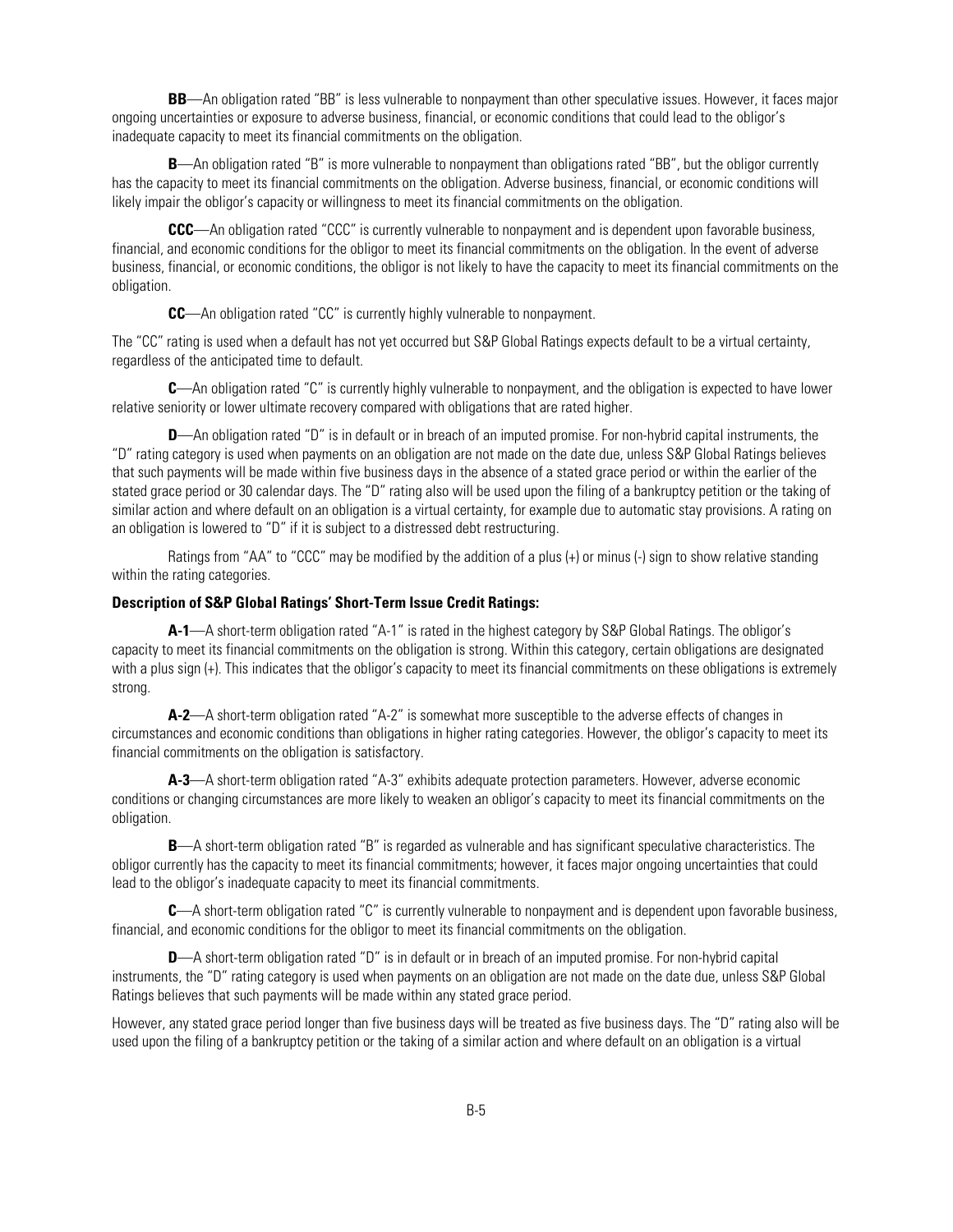certainty, for example due to automatic stay provisions. A rating on an obligation is lowered to "D" if it is subject to a distressed debt restructuring.

## **Description of S&P Global Ratings' Municipal Short-Term Note Ratings:**

 An S&P Global Ratings U.S. municipal note rating reflects S&P Global Ratings' opinion about the liquidity factors and market access risks unique to the notes. Notes due in three years or less will likely receive a note rating. Notes with an original maturity of more than three years will most likely receive a long-term debt rating. In determining which type of rating, if any, to assign, S&P Global Ratings' analysis will review the following considerations:

- Amortization schedule—the larger the final maturity relative to other maturities, the more likely it will be treated as a note; and
- Source of payment—the more dependent the issue is on the market for its refinancing, the more likely it will be treated as a note.

**SP-1**—Strong capacity to pay principal and interest. An issue determined to possess a very strong capacity to pay debt service is given a plus (+) designation.

**SP-2**—Satisfactory capacity to pay principal and interest, with some vulnerability to adverse financial and economic changes over the term of the notes.

**SP-3**—Speculative capacity to pay principal and interest.

**D**—"D" is assigned upon failure to pay the note when due, completion of a distressed debt restructuring, or the filing of a bankruptcy petition or the taking of similar action and where default on an obligation is a virtual certainty, for example due to automatic stay provisions.

## **Long-Term Issuer Credit Ratings**

**AAA** An obligor rated "AAA" has extremely strong capacity to meet its financial commitments. "AAA" is the highest issuer credit rating assigned by S&P Global Ratings.

**AA** An obligor rated "AA" has very strong capacity to meet its financial commitments. It differs from the highestrated obligors only to a small degree.

**A** An obligor rated "A" has strong capacity to meet its financial commitments but is somewhat more susceptible to the adverse effects of changes in circumstances and economic conditions than obligors in higher-rated categories.

**BBB** An obligor rated "BBB" has adequate capacity to meet its financial commitments. However, adverse economic conditions or changing circumstances are more likely to weaken the obligor's capacity to meet its financial commitments.

**BB, B, CCC, and CC** Obligors rated "BB", "B", "CCC", and "CC" are regarded as having significant speculative characteristics. "BB" indicates the least degree of speculation and "CC" the highest. While such obligors will likely have some quality and protective characteristics, these may be outweighed by large uncertainties or major exposure to adverse conditions.

**BB** An obligor rated "BB" is less vulnerable in the near term than other lower-rated obligors. However, it faces major ongoing uncertainties and exposure to adverse business, financial, or economic conditions that could lead to the obligor's inadequate capacity to meet its financial commitments.

**B** An obligor rated "B" is more vulnerable than the obligors rated "BB", but the obligor currently has the capacity to meet its financial commitments. Adverse business, financial, or economic conditions will likely impair the obligor's capacity or willingness to meet its financial commitments.

**CCC** An obligor rated "CCC" is currently vulnerable and is dependent upon favorable business, financial, and economic conditions to meet its financial commitments.

**CC** An obligor rated "CC" is currently highly vulnerable. The "CC" rating is used when a default has not yet occurred but S&P Global Ratings expects default to be a virtual certainty, regardless of the anticipated time to default.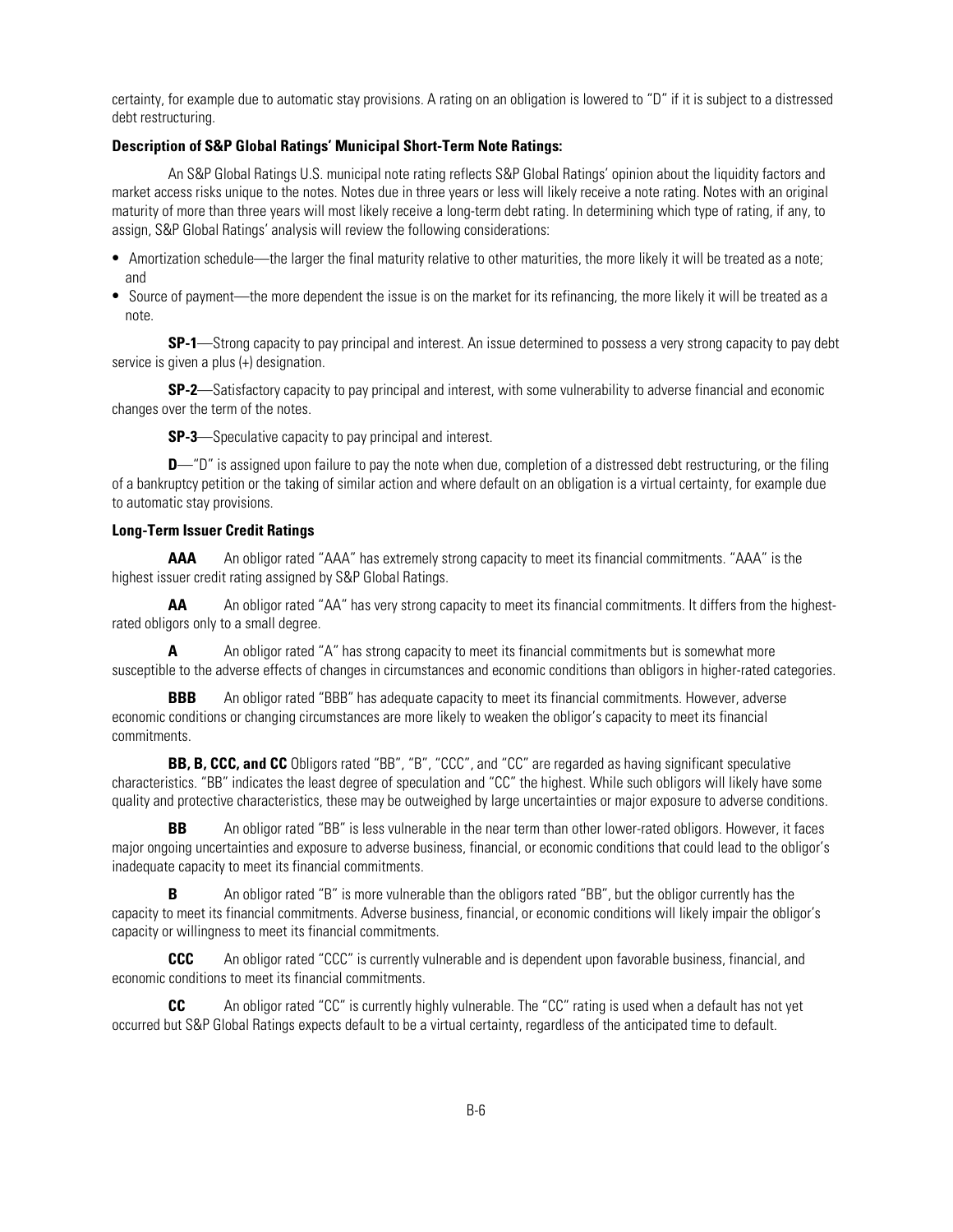**SD and D** An obligor is rated "SD" (selective default) or "D" if S&P Global Ratings considers there to be a default on one or more of its financial obligations, whether long- or short-term, including rated and unrated obligations but excluding hybrid instruments classified as regulatory capital or in nonpayment according to terms. A "D" rating is assigned when S&P Global Ratings believes that the default will be a general default and that the obligor will fail to pay all or substantially all of its obligations as they come due. An "SD" rating is assigned when S&P Global Ratings believes that the obligor has selectively defaulted on a specific issue or class of obligations but it will continue to meet its payment obligations on other issues or classes of obligations in a timely manner. A rating on an obligor is lowered to "D" or "SD" if it is conducting a distressed debt restructuring.

 Ratings from "AA" to "CCC" may be modified by the addition of a plus (+) or minus (-) sign to show relative standing within the rating categories.

#### **Short-Term Issuer Credit Ratings**

**A-1** An obligor rated "A-1" has strong capacity to meet its financial commitments. It is rated in the highest category by S&P Global Ratings. Within this category, certain obligors are designated with a plus sign (+). This indicates that the obligor's capacity to meet its financial commitments is extremely strong.

**A-2** An obligor rated "A-2" has satisfactory capacity to meet its financial commitments. However, it is somewhat more susceptible to the adverse effects of changes in circumstances and economic conditions than obligors in the highest rating category.

**A-3** An obligor rated "A-3" has adequate capacity to meet its financial obligations. However, adverse economic conditions or changing circumstances are more likely to weaken the obligor's capacity to meet its financial commitments.

**B** An obligor rated "B" is regarded as vulnerable and has significant speculative characteristics. The obligor currently has the capacity to meet its financial commitments; however, it faces major ongoing uncertainties that could lead to the obligor's inadequate capacity to meet its financial commitments.

**C** An obligor rated "C" is currently vulnerable to nonpayment that would result in an "SD" or "D" issuer rating and is dependent upon favorable business, financial, and economic conditions to meet its financial commitments.

**SD and D** An obligor is rated "SD" (selective default) or "D" if S&P Global Ratings considers there to be a default on one or more of its financial obligations, whether long- or short-term, including rated and unrated obligations but excluding hybrid instruments classified as regulatory capital or in nonpayment according to terms. A "D" rating is assigned when S&P Global Ratings believes that the default will be a general default and that the obligor will fail to pay all or substantially all of its obligations as they come due. An "SD" rating is assigned when S&P Global Ratings believes that the obligor has selectively defaulted on a specific issue or class of obligations but it will continue to meet its payment obligations on other issues or classes of obligations in a timely manner. A rating on an obligor is lowered to "D" or "SD" if it is conducting a distressed debt restructuring.

#### **Description of S&P Global Ratings' Dual Ratings:**

 Dual ratings may be assigned to debt issues that have a put option or demand feature. The first component of the rating addresses the likelihood of repayment of principal and interest as due, and the second component of the rating addresses only the demand feature. The first component of the rating can relate to either a short-term or long-term transaction and accordingly use either short-term or long-term rating symbols. The second component of the rating relates to the put option and is assigned a short-term rating symbol (for example, "AAA/A-1+" or "A-1+/A-1"). With U.S. municipal short-term demand debt, the U.S. municipal short-term note rating symbols are used for the first component of the rating (for example, "SP-1+/A-1+").

#### **Description of S&P Global Ratings' Active Qualifiers:**

 S&P Global Ratings uses the following qualifiers that limit the scope of a rating. The structure of the transaction can require the use of a qualifier such as a "p" qualifier, which indicates the rating addresses the principal portion of the obligation only. A qualifier appears as a suffix and is part of the rating.

**Federal deposit insurance limit:** "L" qualifier. Ratings qualified with "L" apply only to amounts invested up to federal deposit insurance limits.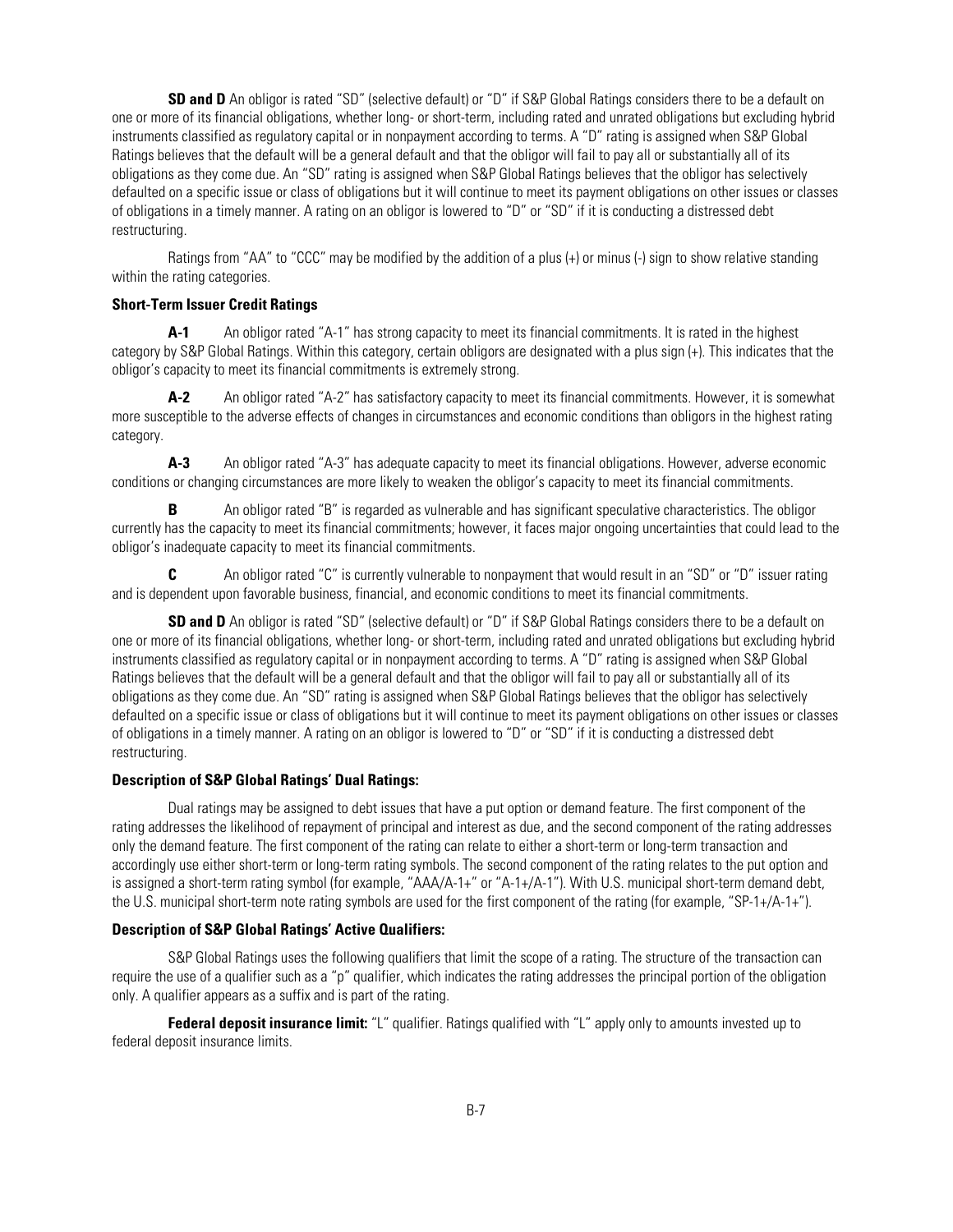**Principal:** "p" qualifier. This suffix is used for issues in which the credit factors, the terms, or both that determine the likelihood of receipt of payment of principal are different from the credit factors, terms, or both that determine the likelihood of receipt of interest on the obligation. The "p" suffix indicates that the rating addresses the principal portion of the obligation only and that the interest is not rated.

**Preliminary ratings:** "prelim" qualifier. Preliminary ratings, with the "prelim" suffix, may be assigned to obligors or obligations, including financial programs, in the circumstances described below. Assignment of a final rating is conditional on the receipt by S&P Global Ratings of appropriate documentation. S&P Global Ratings reserves the right not to issue a final rating. Moreover, if a final rating is issued, it may differ from the preliminary rating.

- Preliminary ratings may be assigned to obligations, most commonly structured and project finance issues, pending receipt of final documentation and legal opinions.
- Preliminary ratings may be assigned to obligations that will likely be issued upon the obligor's emergence from bankruptcy or similar reorganization, based on late-stage reorganization plans, documentation, and discussions with the obligor.

Preliminary ratings may also be assigned to the obligors. These ratings consider the anticipated general credit quality of the reorganized or post-bankruptcy issuer as well as attributes of the anticipated obligation(s).

- Preliminary ratings may be assigned to entities that are being formed or that are in the process of being independently established when, in S&P Global Ratings' opinion, documentation is close to final. Preliminary ratings may also be assigned to the obligations of these entities.
- Preliminary ratings may be assigned when a previously unrated entity is undergoing a well-formulated restructuring, recapitalization, significant financing, or other transformative event, generally at the point that investor or lender commitments are invited. The preliminary rating may be assigned to the entity and to its proposed obligation(s). These preliminary ratings consider the anticipated general credit quality of the obligor, as well as attributes of the anticipated obligation(s), assuming successful completion of the transformative event. Should the transformative event not occur, S&P Global Ratings would likely withdraw these preliminary ratings.
- A preliminary recovery rating may be assigned to an obligation that has a preliminary issue credit rating.

**Termination structures:** "t" qualifier. This symbol indicates termination structures that are designed to honor their contracts to full maturity or, should certain events occur, to terminate and cash settle all their contracts before their final maturity date.

**Counterparty instrument rating:** "cir" qualifier. This symbol indicates a counterparty instrument rating (CIR), which is a forward-looking opinion about the creditworthiness of an issuer in a securitization structure with respect to a specific financial obligation to a counterparty (including interest rate swaps, currency swaps, and liquidity facilities). The CIR is determined on an ultimate payment basis; these opinions do not take into account timeliness of payment.

## **Description of Fitch Ratings' Corporate Finance Obligation Ratings:**

 Ratings of individual securities or financial obligations of a corporate issuer address relative vulnerability to default on an ordinal scale. In addition, for financial obligations in corporate finance, a measure of recovery given default on that liability is also included in the rating assessment. This notably applies to covered bonds ratings, which incorporate both an indication of the probability of default and of the recovery given a default of this debt instrument. On the contrary, ratings of debtor-in-possession (DIP) obligations incorporate the expectation of full repayment.

 The relationship between the issuer scale and obligation scale assumes a generic historical average recovery. Individual obligations can be assigned ratings higher, lower, or the same as that entity's issuer rating or Issuer Default Rating (IDR), based on their relative ranking, relative vulnerability to default or based on explicit Recovery Ratings.

 As a result, individual obligations of entities, such as corporations, are assigned ratings higher, lower, or the same as that entity's issuer rating or IDR, except DIP obligation ratings that are not based off an IDR. At the lower end of the ratings scale, Fitch publishes explicit Recovery Ratings in many cases to complement issuer and obligation ratings.

**AAA:** Highest credit quality. "AAA" ratings denote the lowest expectation of credit risk. They are assigned only in cases of exceptionally strong capacity for payment of financial commitments. This capacity is highly unlikely to be adversely affected by foreseeable events.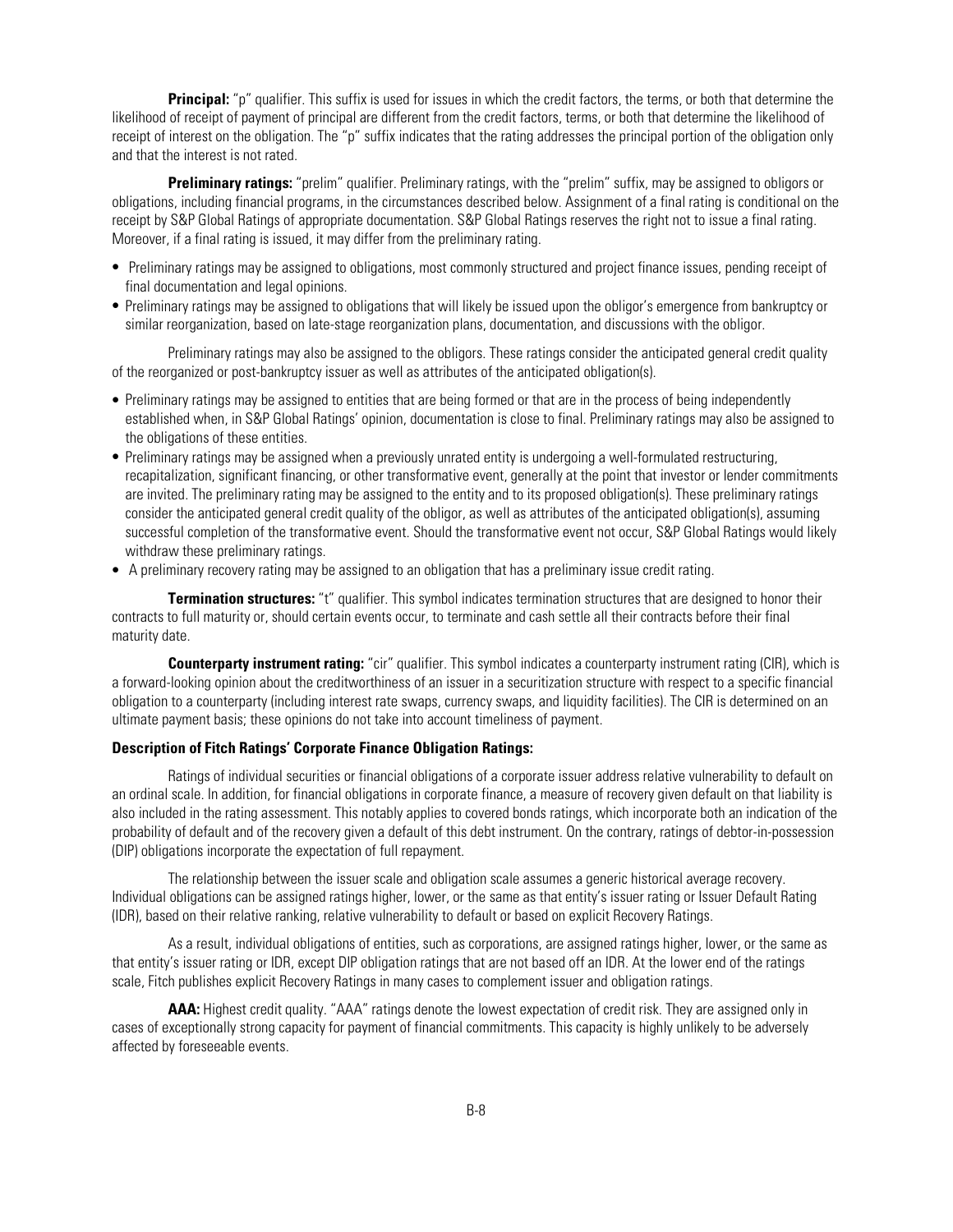**AA:** Very high credit quality. "AA" ratings denote expectations of very low credit risk. They indicate very strong capacity for payment of financial commitments. This capacity is not significantly vulnerable to foreseeable events.

**A:** High credit quality. "A" ratings denote expectations of low credit risk. The capacity for payment of financial commitments is considered strong. This capacity may, nevertheless, be more vulnerable to adverse business or economic conditions than is the case for higher ratings.

**BBB:** Good credit quality. "BBB" ratings indicate that expectations of credit risk are currently low. The capacity for payment of financial commitments is considered adequate, but adverse business or economic conditions are more likely to impair this capacity.

**BB:** Speculative. "BB" ratings indicate an elevated vulnerability to credit risk, particularly in the event of adverse changes in business or economic conditions over time; however, business or financial alternatives may be available to allow financial commitments to be met.

**B:** Highly speculative. "B" ratings indicate that material credit risk is present.

**CCC:** Substantial credit risk. "CCC" ratings indicate that substantial credit risk is present.

**CC:** Very high levels of credit risk. "CC" ratings indicate very high levels of credit risk.

**C:** Exceptionally high levels of credit risk. "C" indicates exceptionally high levels of credit risk.

The ratings of corporate finance obligations are linked to Issuer Default Ratings (or sometimes Viability Ratings for banks) by i) recovery expectations, including as often indicated by Recovery Ratings assigned in the case of low speculative grade issuers and ii) for banks an assessment of non-performance risk relative to the risk captured in the Issuer Default Rating or Viability Rating (e.g. in respect of certain hybrid securities).

For performing obligations, the obligation rating represents the risk of default and takes into account the effect of expected recoveries on the credit risk should a default occur.

If the obligation rating is higher than the rating of the issuer, this indicates above average recovery expectations in the event of default. If the obligations rating is lower than the rating of the issuer, this indicates low expected recoveries should default occur.

Ratings in the categories of "CCC", "CC" and "C" can also relate to obligations or issuers that are in default. In this case, the rating does not opine on default risk but reflects the recovery expectation only.

#### **Description of Fitch Ratings' Issuer Default Ratings:**

 Rated entities in a number of sectors, including financial and non-financial corporations, sovereigns, insurance companies and certain sectors within public finance, are generally assigned Issuer Default Ratings (IDRs). IDRs are also assigned to certain entities or enterprises in global infrastructure, project finance and public finance. IDRs opine on an entity's relative vulnerability to default (including by way of a distressed debt exchange) on financial obligations. The threshold default risk addressed by the IDR is generally that of the financial obligations whose non-payment would best reflect the uncured failure of that entity. As such, IDRs also address relative vulnerability to bankruptcy, administrative receivership or similar concepts.

 In aggregate, IDRs provide an ordinal ranking of issuers based on the agency's view of their relative vulnerability to default, rather than a prediction of a specific percentage likelihood of default.

**AAA:** Highest credit quality. "AAA" ratings denote the lowest expectation of default risk. They are assigned only in cases of exceptionally strong capacity for payment of financial commitments. This capacity is highly unlikely to be adversely affected by foreseeable events.

**AA:** Very high credit quality. "AA" ratings denote expectations of very low default risk. They indicate very strong capacity for payment of financial commitments. This capacity is not significantly vulnerable to foreseeable events.

**A:** High credit quality. "A" ratings denote expectations of low default risk. The capacity for payment of financial commitments is considered strong. This capacity may, nevertheless, be more vulnerable to adverse business or economic conditions than is the case for higher ratings.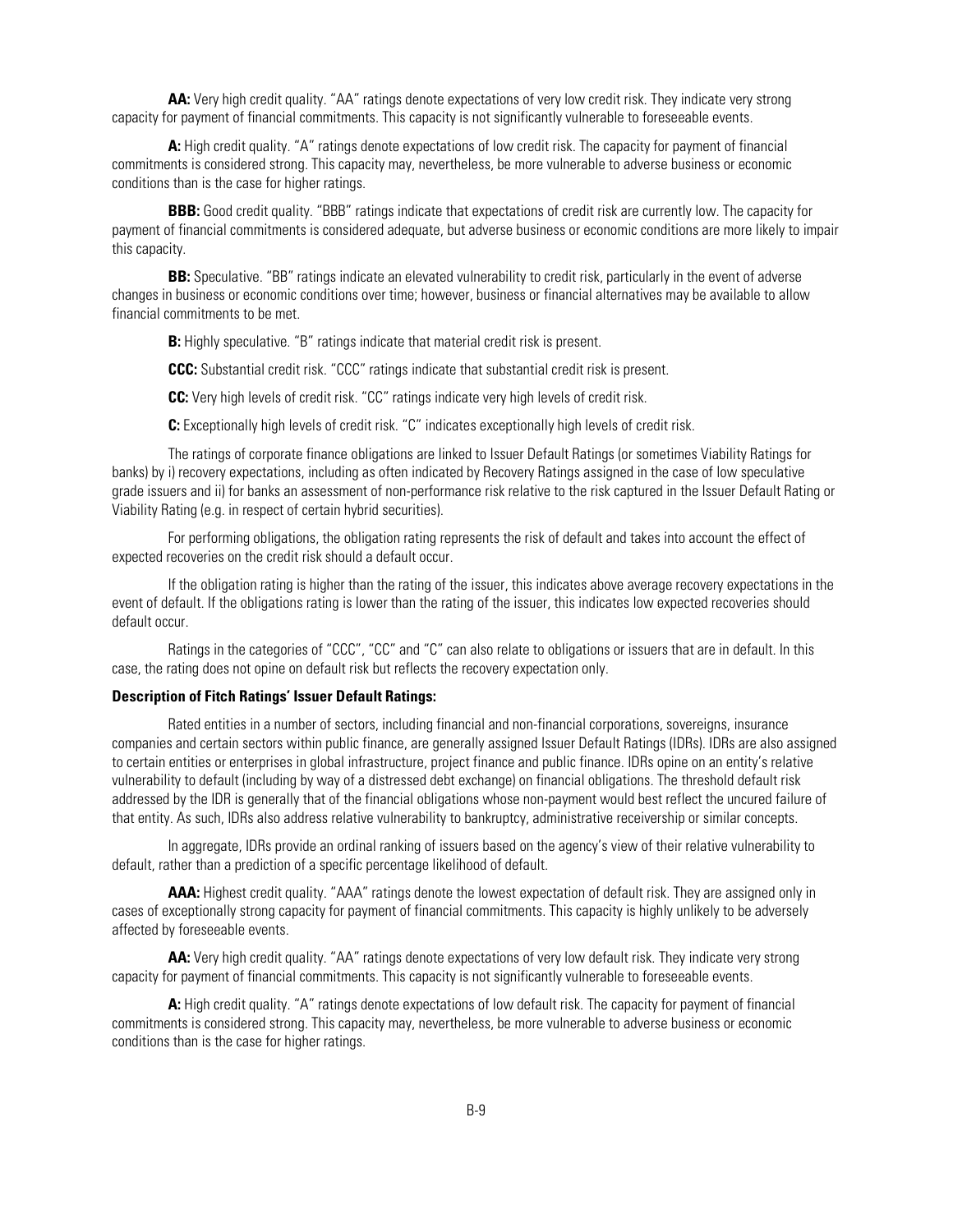**BBB:** Good credit quality. "BBB" ratings indicate that expectations of default risk are currently low. The capacity for payment of financial commitments is considered adequate, but adverse business or economic conditions are more likely to impair this capacity.

**BB:** Speculative. "BB" ratings indicate an elevated vulnerability to default risk, particularly in the event of adverse changes in business or economic conditions over time; however, business or financial flexibility exists that supports the servicing of financial commitments.

**B:** Highly speculative. "B" ratings indicate that material default risk is present, but a limited margin of safety remains. Financial commitments are currently being met; however, capacity for continued payment is vulnerable to deterioration in the business and economic environment.

**CCC:** Substantial credit risk. Default is a real possibility.

**CC:** Very high levels of credit risk. Default of some kind appears probable.

**C:** Near default. A default or default-like process has begun, or the issuer is in standstill, or for a closed funding vehicle, payment capacity is irrevocably impaired. Conditions that are indicative of a "C" category rating for an issuer include:

- the issuer has entered into a grace or cure period following non-payment of a material financial obligation;
- the issuer has entered into a temporary negotiated waiver or standstill agreement following a payment default on a material financial obligation;
- the formal announcement by the issuer or their agent of a distressed debt exchange;
- a closed financing vehicle where payment capacity is irrevocably impaired such that it is not expected to pay interest and/or principal in full during the life of the transaction, but where no payment default is imminent

**RD:** Restricted default. "RD" ratings indicate an issuer that in Fitch's opinion has experienced:

- an uncured payment default or distressed debt exchange on a bond, loan or other material financial obligation, but
- has not entered into bankruptcy filings, administration, receivership, liquidation, or other formal winding-up procedure, and has not otherwise ceased operating. This would include:
	- the selective payment default on a specific class or currency of debt;
	- the uncured expiry of any applicable grace period, cure period or default forbearance period following a payment default on a bank loan, capital markets security or other material financial obligation;
	- the extension of multiple waivers or forbearance periods upon a payment default on one or more material financial obligations, either in series or in parallel; ordinary execution of a distressed debt exchange on one or more material financial obligations.

**D:** Default. "D" ratings indicate an issuer that in Fitch's opinion has entered into bankruptcy filings, administration, receivership, liquidation or other formal winding-up procedure or that has otherwise ceased business.

 Default ratings are not assigned prospectively to entities or their obligations; within this context, non-payment on an instrument that contains a deferral feature or grace period will generally not be considered a default until after the expiration of the deferral or grace period, unless a default is otherwise driven by bankruptcy or other similar circumstance, or by a distressed debt exchange.

 In all cases, the assignment of a default rating reflects the agency's opinion as to the most appropriate rating category consistent with the rest of its universe of ratings and may differ from the definition of default under the terms of an issuer's financial obligations or local commercial practice.

#### **Description of Fitch Ratings' Structured Finance Long-Term Obligation Ratings:**

 Ratings of structured finance obligations on the long-term scale consider the obligations' relative vulnerability to default. These ratings are typically assigned to an individual security or tranche in a transaction and not to an issuer.

#### **AAA: Highest credit quality.**

 "AAA" ratings denote the lowest expectation of default risk. They are assigned only in cases of exceptionally strong capacity for payment of financial commitments. This capacity is highly unlikely to be adversely affected by foreseeable events.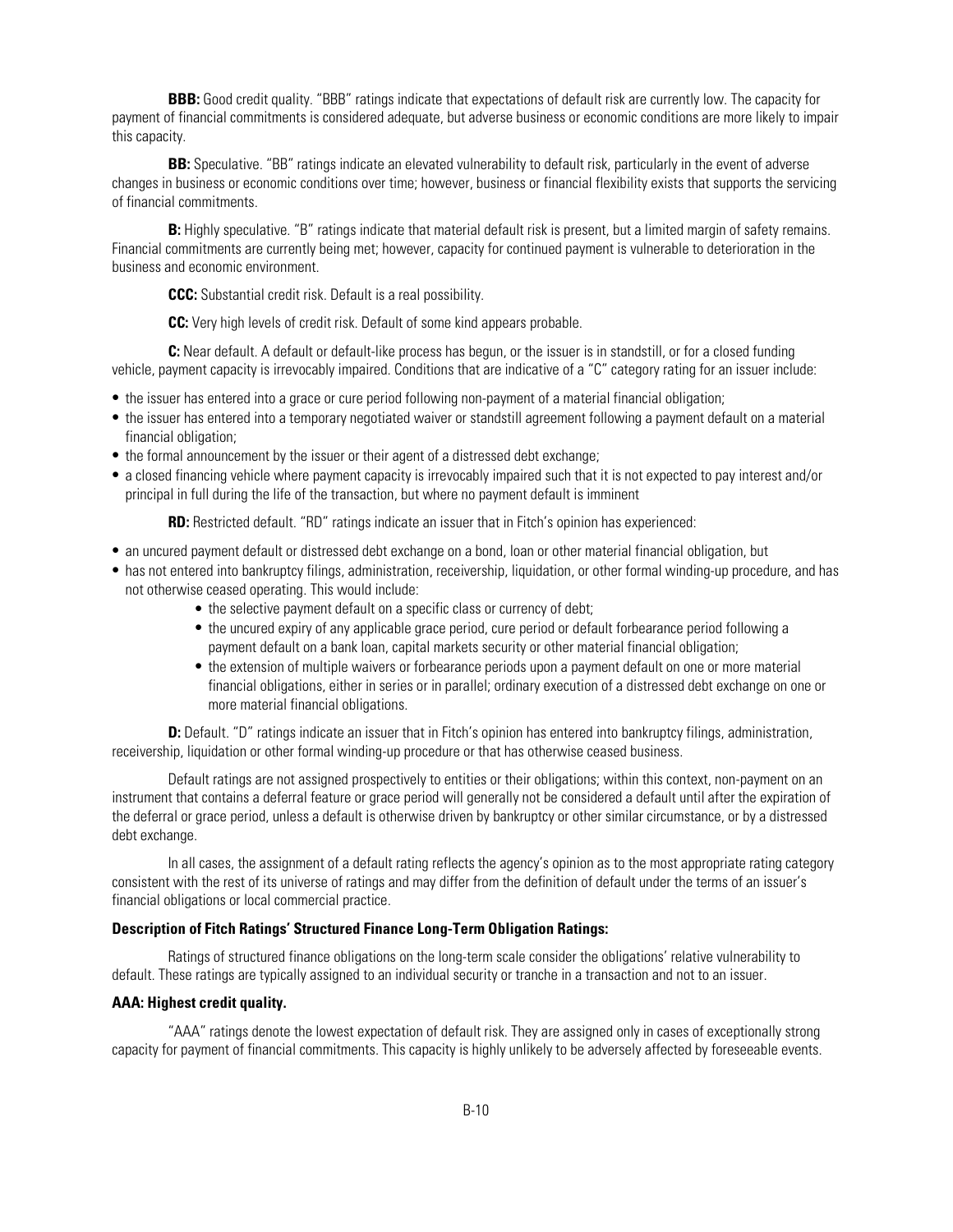## **AA: Very high credit quality.**

 "AA" ratings denote expectations of very low default risk. They indicate very strong capacity for payment of financial commitments. This capacity is not significantly vulnerable to foreseeable events.

#### **A: High credit quality.**

 "A" ratings denote expectations of low default risk. The capacity for payment of financial commitments is considered strong. This capacity may, nevertheless, be more vulnerable to adverse business or economic conditions than is the case for higher ratings.

#### **BBB: Good credit quality.**

 "BBB" ratings indicate that expectations of default risk are currently low. The capacity for payment of financial commitments is considered adequate, but adverse business or economic conditions are more likely to impair this capacity.

### **BB: Speculative.**

 "BB" ratings indicate an elevated vulnerability to default risk, particularly in the event of adverse changes in business or economic conditions over time.

#### **B: Highly speculative.**

 "B" ratings indicate that material default risk is present, but a limited margin of safety remains. Financial commitments are currently being met; however, capacity for continued payment is vulnerable to deterioration in the business and economic environment.

#### **CCC: Substantial credit risk.**

Default is a real possibility.

## **CC: Very high levels of credit risk.**

Default of some kind appears probable.

## **C: Exceptionally high levels of credit risk.**

Default appears imminent or inevitable.

# **D: Default.**

Indicates a default. Default generally is defined as one of the following:

- Failure to make payment of principal and/or interest under the contractual terms of the rated obligation;
- bankruptcy filings, administration, receivership, liquidation or other winding-up or cessation of the business of an issuer/obligor; or
- distressed exchange of an obligation, where creditors were offered securities with diminished structural or economic terms compared with the existing obligation to avoid a probable payment default.

# **Description of Fitch Ratings' Country Ceilings Ratings:**

 Country Ceilings are expressed using the symbols of the long-term issuer primary credit rating scale and relate to sovereign jurisdictions also rated by Fitch on the Issuer Default Rating (IDR) scale. They reflect the agency's judgment regarding the risk of capital and exchange controls being imposed by the sovereign authorities that would prevent or materially impede the private sector's ability to convert local currency into foreign currency and transfer to non-resident creditors — transfer and convertibility (T&C) risk. They are not ratings but expressions of a cap for the foreign currency issuer ratings of most, but not all, issuers in a given country. Given the close correlation between sovereign credit and T&C risks, the Country Ceiling may exhibit a greater degree of volatility than would normally be expected when it lies above the sovereign Foreign Currency Rating.

## **Description of Fitch Ratings' Public Finance and Global Infrastructure Obligation Ratings:**

 Ratings of public finance obligations and ratings of infrastructure and project finance obligations on the long-term scale, including the financial obligations of sovereigns, consider the obligations' relative vulnerability to default. These ratings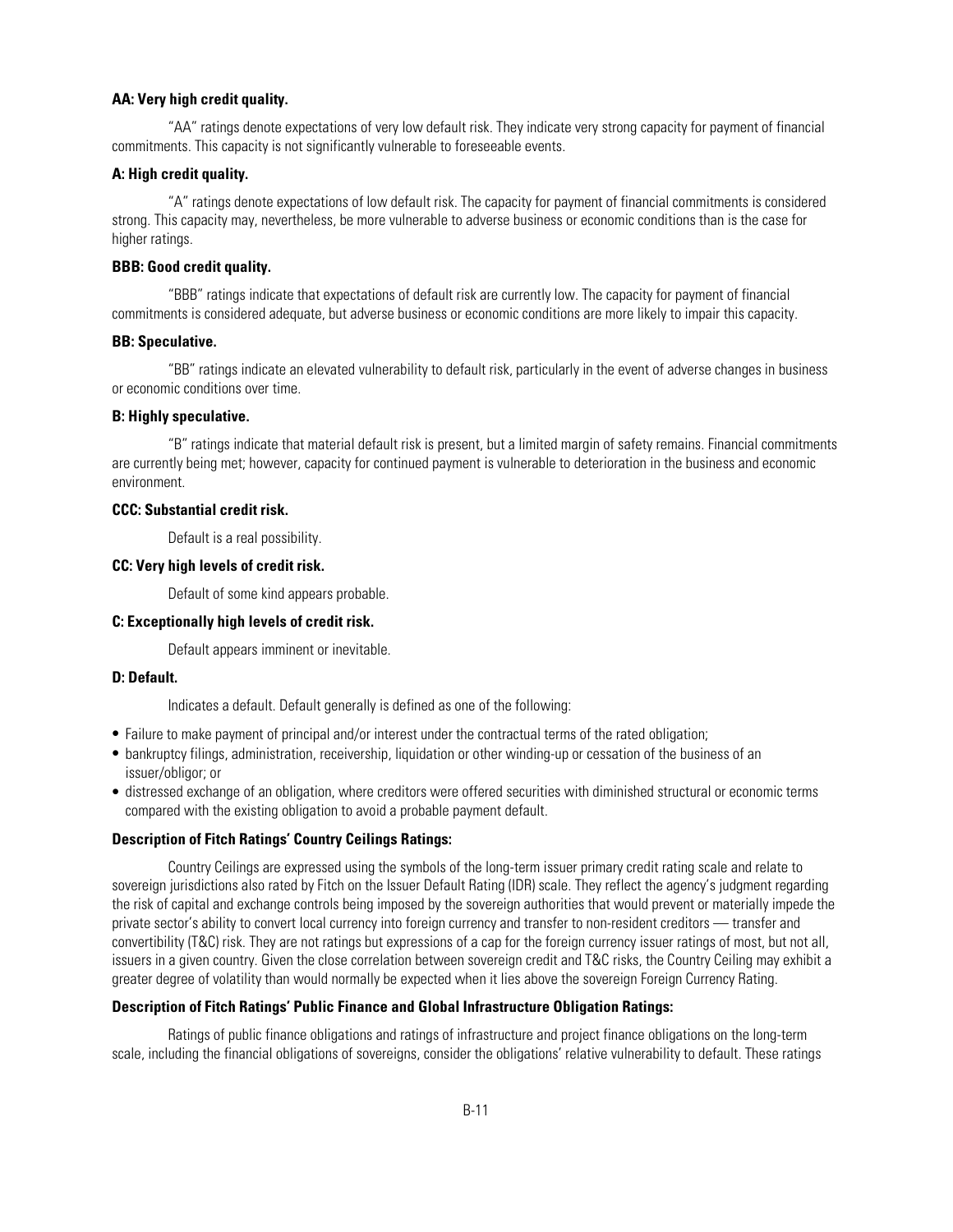are assigned to an individual security, instrument or tranche in a transaction. In some cases, considerations of recoveries can have an influence on obligation ratings in infrastructure and project finance. In limited cases in U.S. public finance, where Chapter 9 of the Bankruptcy Code provides reliably superior prospects for ultimate recovery to local government obligations that benefit from a statutory lien on revenues, Fitch reflects this in a security rating with limited notching above the IDR. Recovery expectations can also be reflected in a security rating in the U.S. during the pendency of a bankruptcy proceeding under the Code if there is sufficient visibility on potential recovery prospects.

**AAA:** Highest credit quality. "AAA" ratings denote the lowest expectation of default risk. They are assigned only in cases of exceptionally strong capacity for payment of financial commitments. This capacity is highly unlikely to be adversely affected by foreseeable events.

**AA:** Very high credit quality. "AA" ratings denote expectations of very low default risk. They indicate very strong capacity for payment of financial commitments. This capacity is not significantly vulnerable to foreseeable events.

**A:** High credit quality. "A" ratings denote expectations of low default risk. The capacity for payment of financial commitments is considered strong. This capacity may, nevertheless, be more vulnerable to adverse business or economic conditions than is the case for higher ratings.

**BBB:** Good credit quality. "BBB" ratings indicate that expectations of default risk are currently low. The capacity for payment of financial commitments is considered adequate, but adverse business or economic conditions are more likely to impair this capacity.

**BB:** Speculative. "BB" ratings indicate an elevated vulnerability to default risk, particularly in the event of adverse changes in business or economic conditions over time.

**B:** Highly speculative. "B" ratings indicate that material default risk is present, but a limited margin of safety remains. Financial commitments are currently being met; however, capacity for continued payment is vulnerable to deterioration in the business and economic environment.

**CCC:** Substantial credit risk. Default is a real possibility.

**CC:** Very high levels of credit risk. Default of some kind appears probable.

**C:** Exceptionally high levels of credit risk. Default appears imminent or inevitable.

**D:** Default. Indicates a default. Default generally is defined as one of the following:

- Failure to make payment of principal and/or interest under the contractual terms of the rated obligation;
- bankruptcy filings, administration, receivership, liquidation or other winding-up or cessation of the business of an issuer/obligor where payment default on an obligation is a virtual certainty; or
- distressed exchange of an obligation, where creditors were offered securities with diminished structural or economic terms compared with the existing obligation to avoid a probable payment default.

Notes: In U.S. public finance, obligations may be pre-refunded, where funds sufficient to meet the requirements of the respective obligations are placed in an escrow account. When obligation ratings are maintained based on the escrowed funds and their structural elements, the ratings carry the suffix "pre" (e.g. "AAApre", "AA+pre").

#### **Structured Finance Defaults**

 Imminent default, categorized under "C", typically refers to the occasion where a payment default has been intimated by the issuer and is all but inevitable. This may, for example, be where an issuer has missed a scheduled payment but (as is typical) has a grace period during which it may cure the payment default. Another alternative would be where an issuer has formally announced a distressed debt exchange, but the date of the exchange still lies several days or weeks in the immediate future.

 Additionally, in structured finance transactions, where analysis indicates that an instrument is irrevocably impaired such that it is not expected to pay interest and/or principal in full in accordance with the terms of the obligation's documentation during the life of the transaction, but where no payment default in accordance with the terms of the documentation is imminent, the obligation will typically be rated in the "C" category.